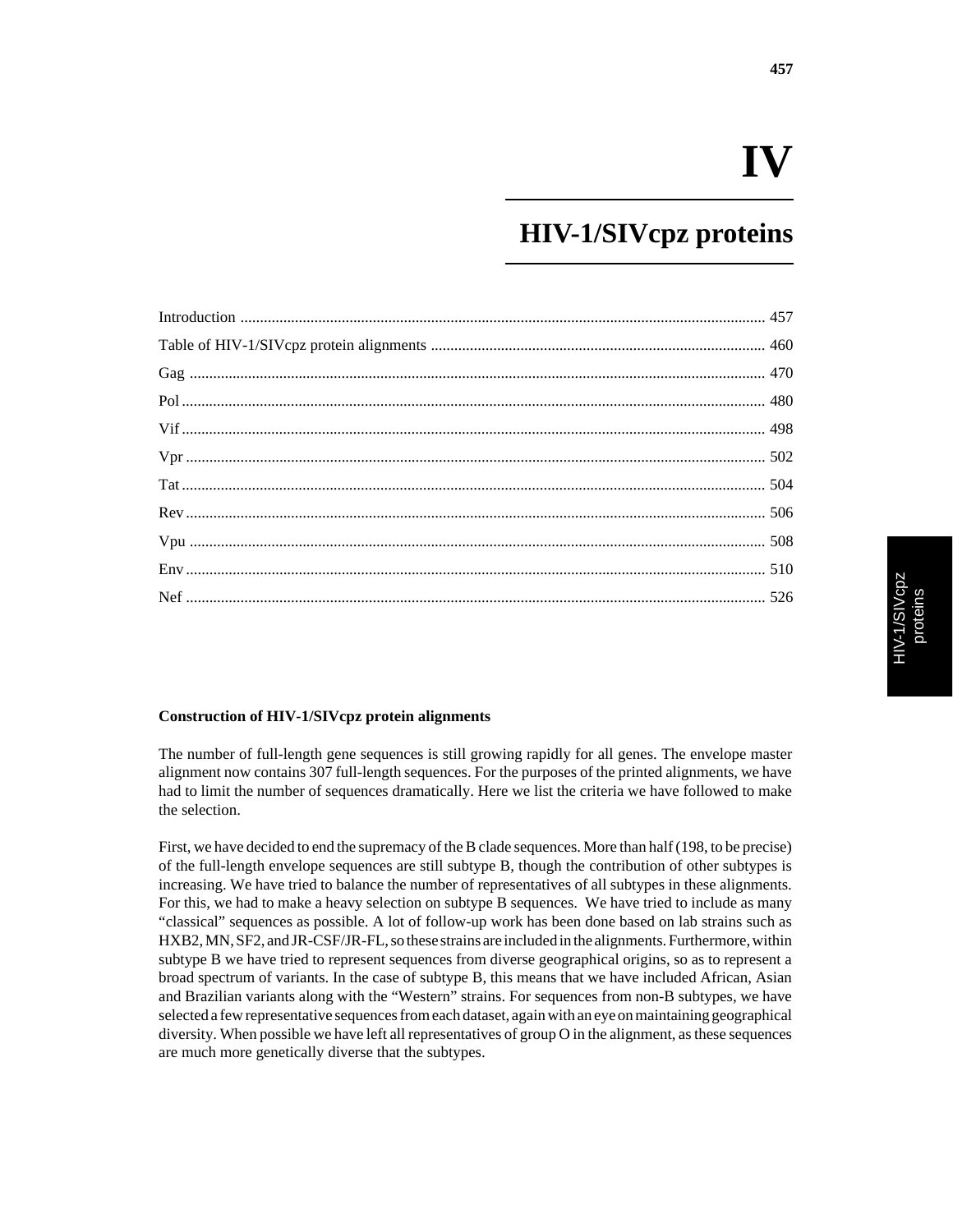| Explanation of Symbols in Alignments |                                                                    |
|--------------------------------------|--------------------------------------------------------------------|
| Symbol                               | Meaning                                                            |
| <b>Alignment symbols</b>             |                                                                    |
| ? in consensus                       | no majority-rule consensus could be determined at this position    |
| X                                    | nucleotide missing from codon                                      |
| #                                    | frameshift, or codon contains N or illegal character               |
| \$                                   | stop codon                                                         |
| <b>Annotation symbols</b>            |                                                                    |
| $\left\vert -\right\vert$            | domain boundaries                                                  |
|                                      | protein start point                                                |
|                                      | protein end point                                                  |
|                                      | splice site or exon join                                           |
| ->                                   | start of overlapping coding region                                 |
| $\lt$ -                              | end of overlapping coding region                                   |
| $\ast$                               | cysteine                                                           |
| $\lambda A \sim$ [NxS, NxT]          | glycosylation site                                                 |
| ^*^ [NCS, NCT]                       | glycosylation site with cysteine                                   |
| CD4                                  | residue critical for CD4 binding                                   |
| cds                                  | coding sequence (indicates regions where two proteins overlap; the |
|                                      | overlapping proteins use two different reading frames)             |
| <b>MHR</b>                           | major homology region                                              |
| nls                                  | nuclear localization signal                                        |
| phos site                            | phosphorylation site                                               |
| <b>PKC</b>                           | protein kinase C binding                                           |
| Zn-motif                             | Zinc finger binding motif                                          |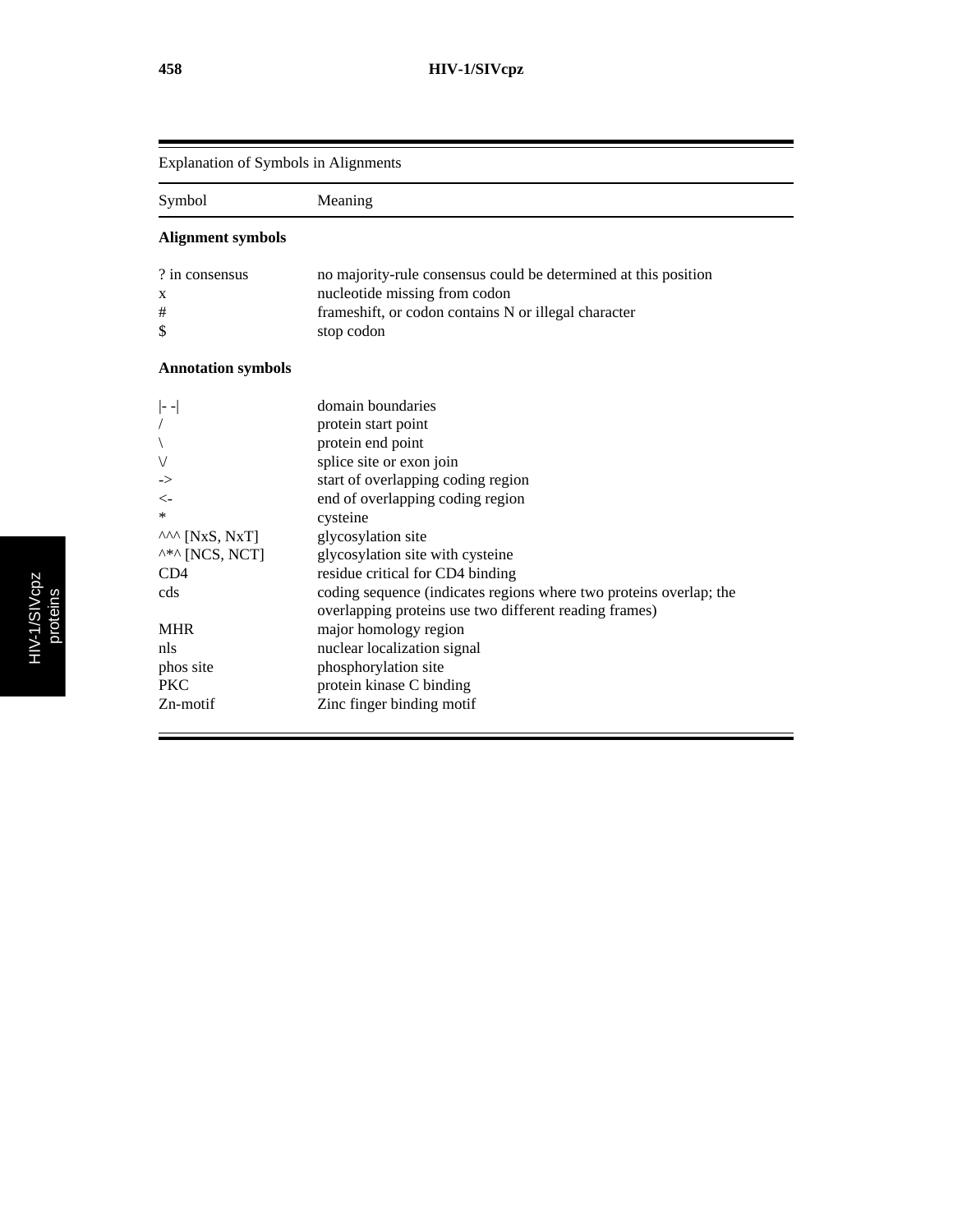|            | <b>Sources of Annotation in the Alignments</b> |                                                   |
|------------|------------------------------------------------|---------------------------------------------------|
| Protein    | Annotation                                     | Reference                                         |
| Gag        | phos site Ser $(111)$                          | Yu, J Biol Chem 270:4792 (1995)                   |
| Gag        | MHR, (284-302)                                 | Otteken, J Virol 70:3407 (1996)                   |
| Gag        | CyPa (205-241)                                 | Braaten, J Virol 70:4220 (1996)                   |
| Gag        | vpr packaging domain                           | Lu, J Virol 69:6873 (1995)                        |
|            | LKSLFG, (489-494)                              | Kondo, J Virol 70:159 (1996)                      |
| Nef        | myristylation, (1-7)                           | Huang, J Virol 69:93 (1995)                       |
| Nef        | MHC downmodulation,<br>PK recruitment (26-29)  | Piguet, p. 448 Human Retroviruses and AIDS (1999) |
| <b>Nef</b> | heart of CD4 binding site<br>$(55-56)$         | Piguet, p. 448 Human Retroviruses and AIDS (1999) |
| <b>Nef</b> | acidic cluster, (60-64)                        | Piguet, p. 448 Human Retroviruses and AIDS (1999) |
| Nef        | $(PxxP)3, (67-76)$                             | Huang, J Virol 69:93 (1995)                       |
| Nef        | PKC, (75-80)                                   | Huang, J Virol 69:93 (1995)                       |
| Nef        | polypurine tract, (89-97)                      | Huang, J Virol 69:93 (1995)                       |
| Nef        | PAK binding, (103-105)                         | Piguet, p. 448 Human Retroviruses and AIDS (1999) |
| Nef        | Beta turn, (128-131)                           | Huang, J Virol 69:93 (1995)                       |
| <b>Nef</b> | $PxxP, (145-148)$                              | Huang, J Virol 69:93 (1995)                       |
| Nef        | COP1 recruitment<br>$(152-153)$                | Piguet, p. 448 Human Retroviruses and AIDS (1999) |
| Nef        | AP recruitment, (162-163)                      | Piguet, p. 448 Human Retroviruses and AIDS (1999) |
| Nef        | V-ATPase and Raf-1<br>binding, (172-173)       | Piguet, p. 448 Human Retroviruses and AIDS (1999) |
| Vpr        | alpha helix, (16-34)                           | Cornelissen, ARHR 13:247 (1997)                   |
| Vpr        | $H(S/F)RIG$ motifs, $(71-82)$                  | Macreadie, PNAS USA 92:2770 (1995)                |
| Vpu        | all annotations                                | Cornelissen, ARHR 13:247 (1997)                   |
| Vpr        | LR domain, (60-82)                             | Wang, Gene 178:7 (1996)                           |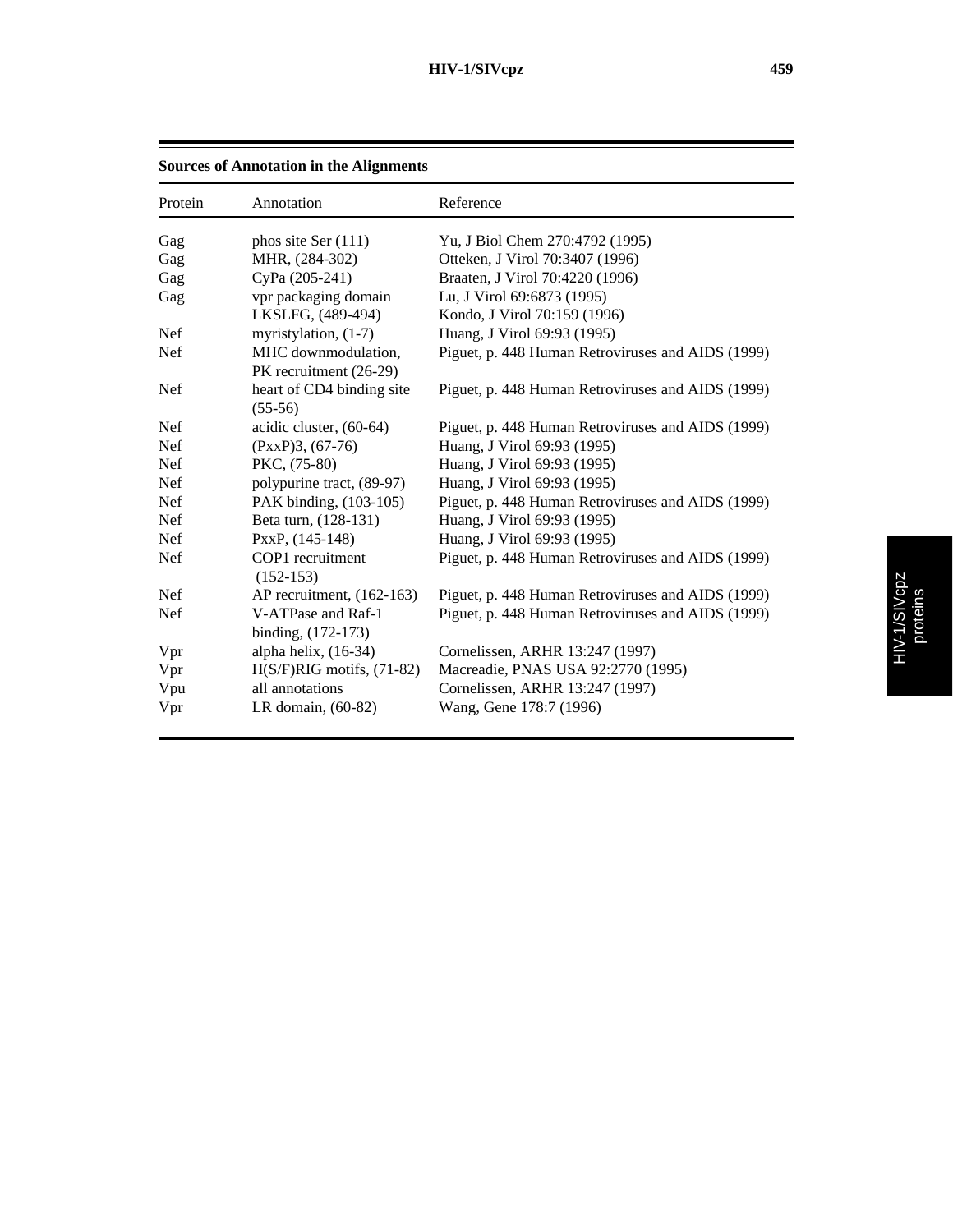|   | ٢ |
|---|---|
|   | ì |
|   |   |
|   |   |
|   |   |
|   |   |
|   |   |
|   |   |
| г |   |

Table 1: Table of HIV-1/SIVcpz protein Alignments **Table 1: Table of HIV-1/SIVcpz protein Alignments**

| Name             | Accession | Region                                 | Author           | Reference                        |
|------------------|-----------|----------------------------------------|------------------|----------------------------------|
| A.DE.AF200476    | AF200476  | UH                                     | Kuhn, J          | Unpublished                      |
| A.FR.HIV232956   | AJ232956  | <b>NEF</b>                             | Jubier-Maurin, V | ARHR 15(1):23-32 (1999)          |
| A.GB.MA246       | Y13718    | ENV                                    | Douglas, NW      | J Mol Biol 273(1):122-149 (1997) |
| A.KE.AF233689    | AF233689  | УF                                     | Kuhn, J          | Unpublished                      |
| A.KE.K89         | L22943    | ENV                                    | Louwagie, J      | J Virol 69(1):263-271 (1995)     |
| A.KE.Q23         | AF004885  | ENV GAG NEF POL REV<br>TAT VIF VPR VPU | Poss, M          | Unpublished                      |
| A.RW.PVPI        | L07082    | ENV                                    | Bex, F           | Unpublished (1992)               |
| A.SE.SE6594      | AF069672  | GAG NEF POL REV TAT                    | Carr, JK         | AIDS 13(14):1819-1826 (1999)     |
|                  |           | VIF VPR VPU                            |                  |                                  |
| A.SE.SE7253      | AF069670  | GAG POL REV TAT VIF<br><b>VPR VPU</b>  | Carr, JK         | AIDS 13(14):1819-1826 (1999)     |
| A.SE.SE7535      | AF069671  | GAG POL REV TAT VIF<br><b>VPR</b>      | Carr, JK         | AIDS 13(14):1819-1826 (1999)     |
|                  |           |                                        |                  |                                  |
| A.SE.SE8538      | AF069669  | GAG NEF POL REV TAT<br><b>VIF VPR</b>  | Carr, JK         | AIDS 13(14):1819-1826 (1999)     |
| A.SE.SE8891      | AF069673  | GAG NEF REV TAT VIF<br>VPR             | Carr, JK         | AIDS 13(14):1819-1826 (1999)     |
| A.SE.UGSE8131    | AF107771  | ENV GAG NEF POL REV<br>TAT VIF VPR VPU | Laukkanen, T     |                                  |
| A.UA.ukr970063   | AF082486  | ENV REV VPU                            | Litsola, K       | AIDS 12(14):1907-1919 (1998)     |
| A.UG.92UG037     | U51190    | ENV GAG NEF POL REV<br>TAT VIF VPR VPU | $\rm Gao, F$     | J Virol 70(3):1651-1657 (1996)   |
| A.UG.U13-2       | X91354    | VIF                                    | Wieland, U       | J Gen Virol 78:393-400 (1997)    |
| A.UG.U455        | M62320    | ENV GAG NEF POL REV<br>TAT VPR VPU     | Oram, JD         | ARHR 6(9):1073-1078 (1990)       |
| A.UG.UG273A      | L22957    | REV TAT VPU                            | Louwagie, J      | J Virol 69(1):263-271 (1995)     |
| A.UG.UG275A      | L22951    | REV TAT VPU                            | Louwagie, J      | J Virol 69(1):263-271 (1995)     |
| A2.CD.97CDKFE4   | AF286240  | POL VIF VPR                            | Gao, F           | ARHR 17(8):675-688(2001)         |
| A2.CD.97CDKS10   | AF286241  | ENV REV TAT VIF VPR<br>VPU             | Gao, F           | ARHR 17(8):675-688(2001)         |
| A2.CD.97CDKTB48  | AF286238  | ENV GAG NEF REV TAT<br>VIF VPR VPU     | Gao, F           | ARHR 17(8): 675-688(2001)        |
| A2.CY.94CY017-41 | AF286237  | ENV GAG NEF POL REV                    |                  | ARHR 17(8): 675-688(2001)        |
|                  |           | TAT VIF VPR VPU                        | Gao, F           |                                  |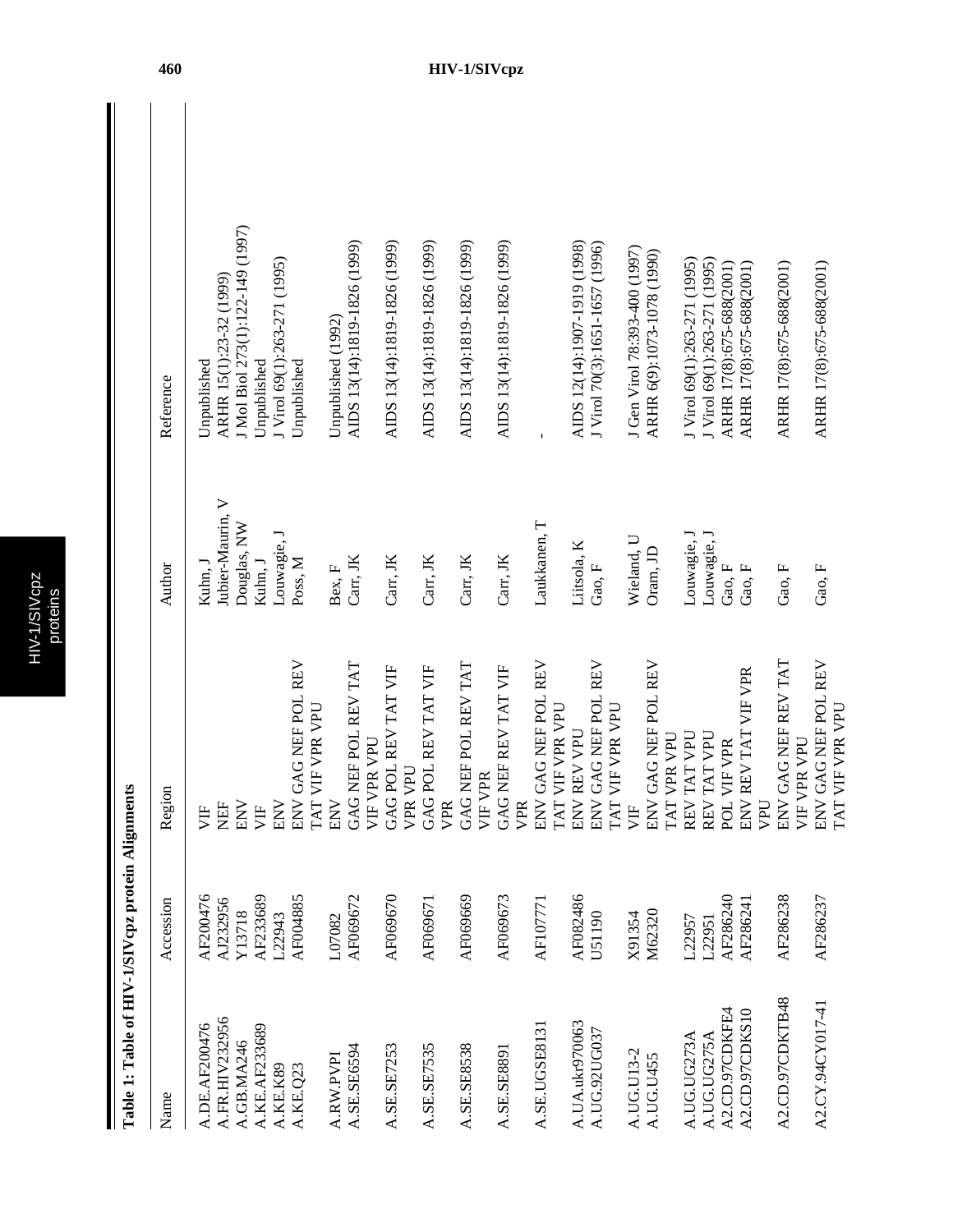| Name                            | Accession            | Region                                                           | Author                       | Reference                                |
|---------------------------------|----------------------|------------------------------------------------------------------|------------------------------|------------------------------------------|
| <b>B.AU.MBC18</b>               | AF042102             | GAG POL REV VIF<br><b>VPR VPU</b><br>ENV <sub>L</sub>            | Oelrichs, RB                 | ARHR 14(9):811-814 (1998)                |
| <b>B.AU.MBC200</b><br>B.AU.SC49 | AF042100<br>AF128998 | <b>NEF TAT</b><br>GAG                                            | Oelrichs, RB<br>Oelrichs, RB | ARHR 14(9):811-814 (1998)<br>Unpublished |
| <b>B.AU.VH</b>                  | AF146728             | REV VPR VPU<br>GAG                                               | Oelrichs, R                  | Unpublished                              |
| B.CN.RL42                       | U71182               | ENV GAG NEF POL REV<br>TAT VIF VPR VPU                           | Graf, M                      | ARHR 14(3):285-288 (1998)                |
| B.DE.D31                        | U43096               | ENV GAG NEF POL REV<br>TAT VIF VPR VPU                           | Kreutz, R                    | ARHR 8(9):1619-1629 (1992)               |
| <b>B.DE.HAN</b>                 | U43141               | ENV GAG NEF REV                                                  | Sauermann, U                 | ARHR 6(6):813-823 (1990)                 |
| <b>B.ES.89SP061</b>             | AJ006287             | ENV GAG NEF REV TAT<br>VIF VPR VPU                               | Olivares, I                  | ARHR 14(18):1649-165 (1998)              |
| B.FR.HXB2                       | K03455               | ENV GAG NEF POL REV<br><b>TAT VIF VPR VPU</b>                    | Wong-Staal, F                | Nature 313(6000):277-284 (1985)          |
| <b>B.FR.NE100</b>               | M58272               | <b>NEF</b>                                                       | Delassus, S                  | J Virol 65:225-231 (1991)                |
| B.FR.SWB884                     | M58206               | NEF                                                              | Delassus, S                  | J Virol 65:225-231 (1991)                |
| <b>B.FR.vi02011A1H</b>          | AF143115             | УIF                                                              | Hassaine, G                  | Virology 276(1):169-180 (2000)           |
| B.GA.OYI                        | M26727               | GAG NEF POL REV<br>VIF VPR VPU<br>ENV <sub>o</sub><br><b>TAT</b> | Huet, T                      | AIDS 3(11):707-715 (1989)                |
| <b>B.GB.CAMI</b>                | D10112               | ENV GAG NEF POL REV<br>TAT VIF VPR VPU                           | McIntosh, AA                 | Unpublished (1991)                       |
| B.GB.GB8                        | AJ271445             | GAG                                                              | Farrar, GH                   | J Med Virol 34(2): 104-113 (1991)        |
| B.GB.I4663                      | 268564               | VPR                                                              | Kuiken, CL                   | J Gen Virol 77(Pt 4):783-792 (1996)      |
| B.GB.I4663                      | Z68613               | VPU                                                              | Kuiken, CL                   | J Gen Virol 77 (Pt 4):783-792 (1996)     |
| <b>B.GB.MANC</b>                | U23487               | GAG                                                              | Zhu, T                       | Nature 374(6522):503-504 (1995)          |
| <b>B.GB.WB</b>                  | U36882               | ENV                                                              | Douglas, NW                  | AIDS 10(1):39-46 (1996)                  |
| <b>B.IN.HIVP35A</b>             | Y15122               | NEF                                                              | Ahmad, KM                    | ARHR 14(16):1491-1493 (1998)             |
| B.IT.B-IT-R5                    | AF147737             | NEF                                                              | Catucci, M                   | J Med Virol 60(3):294-299 (2000)         |
| B.JP.D70887                     | D70887               | УIF                                                              | Tominaga, K                  | ARHR 12(16):1543-1549 (1996)             |
| <b>B.JP.ETR</b>                 | D12582               | ENV                                                              | Shimizu, H                   | Virology 189:534-546 (1992)              |
| B.JP.JH3                        | M21137               | GAG                                                              | Komiyama, N                  | ARHR 5:411-419 (1989)                    |
| B.JP.JH32                       | M21138               | <b>UAA ANE</b>                                                   | Komiyama, N                  | ARHR 5:411-419 (1989)                    |
| <b>B.JP.PT1-0</b>               | AB034578             | VPU                                                              | Yamada, T                    | Arch Virol 145(5):1021-1027 (2000)       |
| B.JP.PT1-4                      | AB034517             | VPR                                                              | Yamada, T                    | Arch Virol 145(5):1021-1027 (2000)       |
| B.JP.PT7-6                      | AB034474             | УË                                                               | Yamada, T                    | Arch Virol 145(5):1021-1027 (2000)       |
|                                 |                      |                                                                  |                              |                                          |

Table 1: cont.

HIV-1/SIVcpz HIV-1/SIVcpz<br>proteins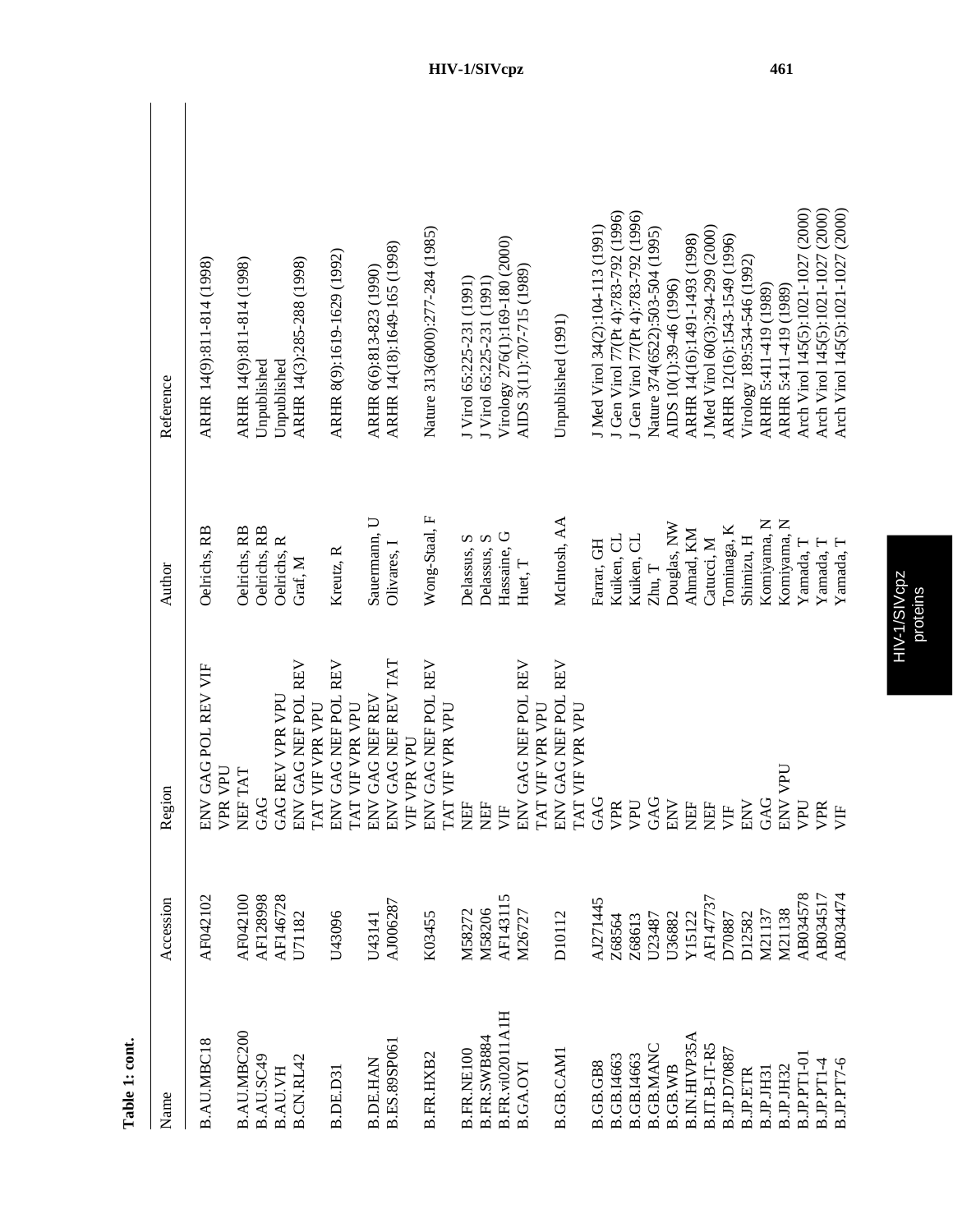HIV-1/SIVcpz HIV-1/SIVcpz<br>proteins

> Table 1: cont. **Table 1: cont.**

| Name                                                   | Accession          | Region                                            | Author             | Reference                                         |
|--------------------------------------------------------|--------------------|---------------------------------------------------|--------------------|---------------------------------------------------|
| BJP.net<7> a                                           | AB034272           | EF                                                | Yamada, T          | Arch Virol 145(5):1021-1027 (2000)                |
| B.KR.CSR9412d                                          | AF238268           | EF                                                | Cho, YK            | Unpublished                                       |
| <b>B.KR.WK</b>                                         | AF224507           | ENV GAG NEF POL REV<br>TAT VIF VPR VPU            | Cho, YK            | Unpublished                                       |
| B.NL.3202A21                                           | U34604             | ENV GAG NEF POL REV<br>TAT VIF VPR VPU            | Guillon, C         | ARHR 11(12):1537-1541 (1995)                      |
| <b>B.SE.AF047085</b>                                   | AF047085           | NEF                                               | Visco Comandini, U | J Hum Virol 1(5):320-327 (1998)                   |
| B.TH.28-19                                             | U48917             | EH                                                | Artenstein, AW     | ARHR 12:557-560 (1996)                            |
| B.TH.93TH067                                           | U39258             | ENN                                               | Penny, MA          | ARHR 12(8):741-747 (1996)                         |
| <b>B.TH.AF082839</b>                                   | AF082839<br>U32396 | NEF                                               | Vallejo, A         | AIDS 13(4):532-534 (1999)                         |
| B.TT.QZ4589                                            |                    | ENV                                               | Blattner, W        | Unpublished (1995)                                |
| B.TW.TWB101                                            | AF220464           | DdA                                               | Lee, CN            | J Clin Microbiol 38(7):2468-2474 (2000)           |
| <b>B.TW.TWCYS</b>                                      | AF086817           | ENV GAG NEF POL REV<br>TAT VIF VPR VPU            | Huang, LM          | Unpublished                                       |
| B.UA.UKR1216                                           | AF193278           | ENV REV VPU                                       | Liitsola, K        | ARHR 16(11):1047-1053 (2000)                      |
|                                                        |                    |                                                   |                    |                                                   |
| B.US.1-2                                               | U41181             | VIF                                               | Sova, P            | J Virol 69(4):2557-2564 (1995)                    |
|                                                        | U69584             | GAG                                               | Fang, G            | J AIDS 12(4): 352-357 (1996)                      |
|                                                        | AF004394           | GAG                                               | Theodore, TS       | ARHR 12(3): 191-194 (1996)                        |
|                                                        | AF019528           | VIF                                               | Yedavalli, VR      | J Virol 72(2):1092-1102 (1998)                    |
| B.US.85WCIPR54<br>B.US.AD8<br>B.US.AF019528<br>B.US.BC | L02317             | VIF                                               | Ghosh, SK          | Virology 194, 858-864 (1993)                      |
| B.US.DH123                                             | AF069140           |                                                   | Shibata, R         | J Virol 69(7):4453-4462 (1995)                    |
| <b>B.US.JRCSF</b>                                      | M38429             | ENV GAG<br>ENV GAG NEF POL REV<br>TAT VIF VPR VPU | O'Brien, WA        | Nature 348:69-73 (1990)                           |
|                                                        |                    |                                                   |                    |                                                   |
| <b>B.US.JRFL</b>                                       | U63632             | ENV GAG NEF POL REV<br>TAT VIF<br>NEF             | O'Brien, WA        | Nature 348:69-73 (1990)                           |
| B.US.LMI                                               | U16909             |                                                   | Huang, $Y$         | J Virol 69(1):93-100 (1995)                       |
| <b>B.US.MNCG</b>                                       | M17449             | ENV GAG NEF POL REV<br>TAT VIF VPR VPU            | Gurgo, C           | Virology 164(2):531-536 (1988)                    |
| B.US.NC7                                               | AF049495           | NEF                                               | Mwaengo, DM        | J Virol 72(11):8976-8987 (1998)                   |
| <b>B.US.NYSCG</b>                                      | M38431             | GAG                                               | Willey, RL         | PNAS USA 83(14):5038-5042 (1986)                  |
| <b>B.US.RF</b>                                         | M17451             | ENV GAG NEF POL REV                               | Starcich, BR       | $Cell$ 45(5):637-648 (1986)                       |
|                                                        |                    | TAT VIF VPR VPU                                   |                    |                                                   |
| B.US.SC<br>B.US.SF2                                    | M17450             | <b>REV</b>                                        | Gurgo, C           | Virology 164(2):531-536 (1988)                    |
|                                                        | K02007             | ENV GAG NEF POL REV<br>VIF VPR VPU                | van Beveren, CP    | RNA tumor viruses, 2nd edition, Vol 2: 1124-1141; |
|                                                        |                    |                                                   |                    | Cold Spring Harbor Laboratory (1985)              |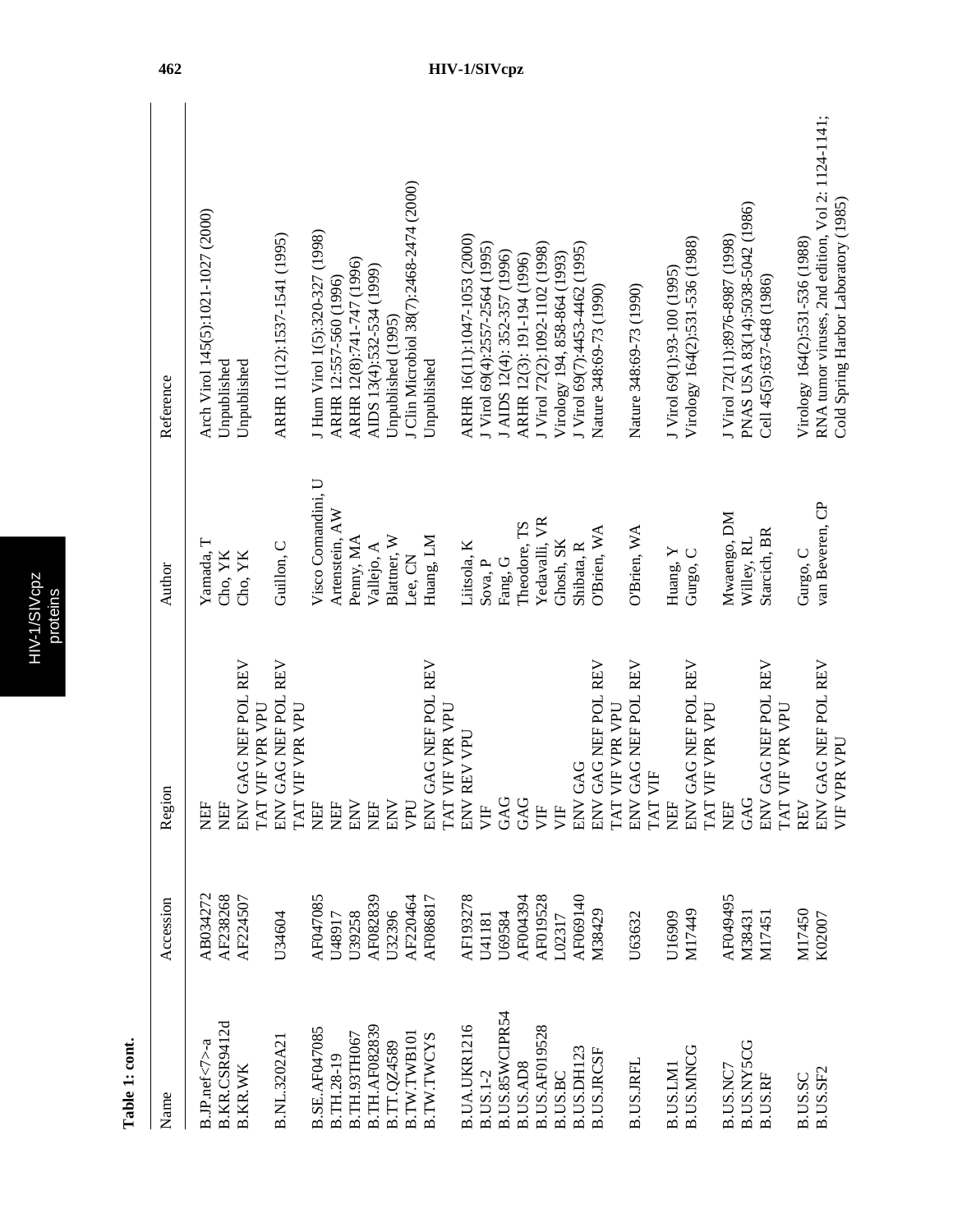| Name           | Accession | Region                                                    | Author           | Reference                              |
|----------------|-----------|-----------------------------------------------------------|------------------|----------------------------------------|
| B.US.WC001     | AF003887  | REV TAT VIF VPR VPU                                       | Fang, G          | J AIDS 12(4):352-357 (1996)            |
| C.BI.BU910112  | U39233    | ENV                                                       | Penny, MA        | ARHR 12(8):741-747 (1996)              |
| C.BR.92BR025   | U52953    | GAG NEF POL REV<br>VIF VPR VPU<br>TAT <sup>'</sup><br>ENV | Gao, F           | J Virol 70(3):1651-1667 (1996)         |
| C.BW.96BW01B03 | AF110959  | POL                                                       | Novitsky, VA     | J Virol 73(5):4427-4432 (1999)         |
| C.BW.96BWOIB21 | AF110960  | REV VIF VPR<br>NEF <sub>1</sub>                           | Novitsky, VA     | J Virol 73(5):4427-4432 (1999)         |
| C.BW.96BW01B22 | AF110961  | TAT<br>GAG                                                | Novitsky, VA     | J Virol 73(5):4427-4432 (1999)         |
| C.BW.96BW0402  | AF110962  | GAG NEF POL REV<br>ENV                                    | Novitsky, VA     | J Virol 73(5):4427-4432 (1999)         |
|                |           | TAT VIF VPR VPU                                           |                  |                                        |
| C.BW.96BW0502  | AF110967  | NEF POL<br>GAG                                            | Novitsky, VA     | J Virol 73(5):4427-4432 (1999)         |
| C.BW.96BW0504  | AF110968  | REV TAT VIF VPR                                           | Novitsky, VA     | J Virol 73(5):4427-4432 (1999)         |
| C.BW.96BWI104  | AF110969  | NEF POL REV VIF<br>GAG                                    | Novitsky, VA     | J Virol 73(5):4427-4432 (1999)         |
| C.BW.96BW1210  | AF110972  | <b>REV</b><br>GAG                                         | Novitsky, VA     | J Virol 73(5):4427-4432 (1999)         |
| C.BW.96BW15B03 | AF110973  | <b>REV</b><br>GAG                                         | Novitsky, VA     | J Virol 73(5):4427-4432 (1999)         |
| C.BW.96BW1626  | AF110978  | GAG                                                       | Novitsky, VA     | J Virol 73(5):4427-4432 (1999)         |
| C.BW.96BW16B01 | AF110976  | REV                                                       | Novitsky, VA     | J Virol 73(5):4427-4432 (1999)         |
| C.BW.96BW17A09 | AF110979  | <b>REV</b><br>GAG                                         | Novitsky, VA     | J Virol 73(5):4427-4432 (1999)         |
| C.CN.AF268277  | AF26827   | ENV                                                       | Chen, Z          | J Virol 74(14):6501-6510 (2000)        |
| C.DJ.DJ259A    | L22940    | REV TAT VPU                                               | Louwagie, J      | J Virol 69(1):263-271 (1995)           |
| C.DJ.DJ373A    | L23065    | REV TAT<br>ENV                                            | Louwagie, J      | J Virol 69(1):263-271 (1995)           |
| C.ET.ETH2220   | U46016    | GAG NEF POL REV<br>TAT VIF VPR VPU<br>ENV <sub>1</sub>    | Salminen, MO     | ARHR 12(14):1329-1339 (1996)           |
|                |           |                                                           |                  |                                        |
| C.FR.HIV232980 | AJ232980  | NEF                                                       | Jubier-Maurin, V | ARHR 15(1):23-32 (1999)                |
| C.FR.HIV232996 | AJ232996  | <b>NEF</b>                                                | Jubier-Maurin, V | ARHR 15(1):23-32 (1999)                |
| C.IN.93IN101   | AB023804  | GAG NEF REV TAT<br>VPR VPU<br>ENV                         | Mochizuki, N     | ARHR 15(14):1321-1324 (1999)           |
| C.IN.93IN904   | AF067157  | <b>NEF</b><br>GAG                                         |                  | J Virol 73(1):152-160 (1999)           |
|                |           |                                                           | Lole, KS         |                                        |
| C.IN.93IN905   | AF067158  | GAG                                                       | Lole, KS         | J Virol 73(1):152-160 (1999)           |
| C.IN.93IN999   | AF067154  | <b>NEF POL</b><br>GAG <sup>T</sup>                        | Lole, KS         | J Virol 73(1):152-160 (1999)           |
| C.IN.94IN11246 | AF067159  | GAG NEF POL REV TAT<br><b>VIF VPR</b>                     | Lole, KS         | J Virol 73(1):152-160 (1999)           |
| C.IN.95IN21068 | AF067155  | GAG NEF POL REV TAT                                       | Lole, KS         | J Virol 73(1):152-160 (1999)           |
|                |           | VIF VPR                                                   |                  |                                        |
| C.IN.AF20990   | AF209990  | GAG                                                       | Gupta, S         | Protein Epr Purif 21(7):378-385 (2001) |
| C.IN.HIVY15117 | Y15117    | <b>NEF</b>                                                | Ahmad, KM        | ARHR 14(16):1491-1493 (1998)           |
|                |           |                                                           |                  |                                        |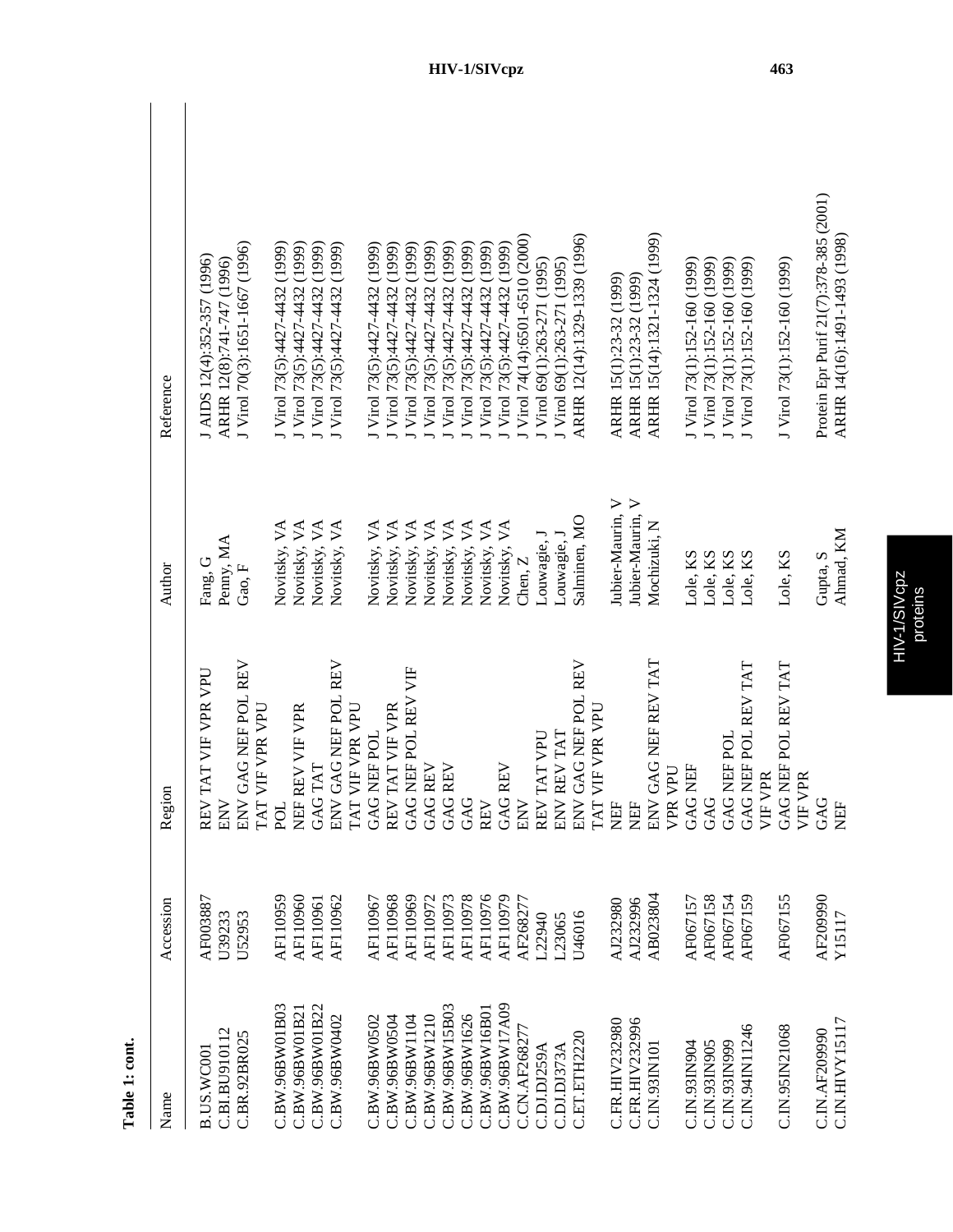|   | ٢ |
|---|---|
|   | ì |
|   |   |
|   |   |
|   |   |
|   |   |
|   |   |
|   |   |
| г |   |

Table 1: cont. **Table 1: cont.**

| Name           | Accession | Region                             | Author               | Reference                             |
|----------------|-----------|------------------------------------|----------------------|---------------------------------------|
| .IN.HIVY17884  | Y17884    | EE                                 | Ahmad, KM            | ARHR 14(16):1491-1493 (1998)          |
| C.IN.HIVY17891 | Y17891    | EF                                 | Ahmad, KM            | ARHR 14(16):1491-1493 (1998)          |
| C.IN.HIVY17892 | Y17892    | <b>NEF</b>                         | Ahmad, KM            | ARHR 14(16):1491-1493 (1998)          |
| C.SN.SE364A    | L22944    | VPU                                | Louwagie, J          | J Virol 69(1):263-271 (1995)          |
| C.SO.SO145A    | L22946    | ENV REV VPU                        | Louwagie, J          | J Virol 69(1):263-271 (1995)          |
| C.TW.TWC2      | AF220473  | VPU                                | Lee, CN              | Clin Microbiol 38(7):2468-2474 (2000) |
| C.UG.UG268A2   | L22948    | ENV REV VPU                        | Louwagie, J          | J Virol 69(1):263-271 (1995)          |
| D.CD.84ZR085   | J88822    | ENV GAG NEF POL REV                | Gao, F               | J Virol 72(7):5680-5698 (1998)        |
|                |           | TAT VIF VPR VPU                    |                      |                                       |
| <b>LIELO</b>   | K03454    | ENV GAG NEF POL REV                | Alizon, M            | Cell 46(1):63-74 (1986)               |
|                |           | TAT VIF VPR VPU                    |                      |                                       |
| LXLCD.         | 103653    | ENV                                | Yourno, J            | ARHR 4:165-173 (1988)                 |
| D.CD.NDK       | M27323    | ENV GAG NEF POL REV                | Spire, B             | Gene 81:275-284 (1989)                |
|                |           | <b>TAT VIF VPR VPU</b>             |                      |                                       |
| 0.CD.Z2Z6      | M22639    | GAG POL REV TAT VIF                | Srinivasan, A        | Gene $52:71-82$ (1987)                |
|                |           | <b>VPR</b>                         |                      |                                       |
| 0.01.013       | AJ277820  | ENV                                | Beimaert, E          | Virology 281(2):305-314 (2001)        |
| D.JP.PT14-4    | AB034541  | VPR                                | Yamada, T            | Arch Virol 145(5):1021-1027 (2000)    |
| D.SN.SE365A2   | L22945    | ENV REV TAT VPU                    | Louwagie, J          | J Virol 69(1):263-271 (1995)          |
| D.TZ.87TZ4622  | U65075    | $\ensuremath{\mathrm{ENV}}$        | Robbins, KE          | ARHR 12(14):1389-1391 (1996)          |
| D.TZ.TZ005     | U12406    | VPU                                | Siwka, W             | ARHR 10(12):1753-1754 (1994)          |
| D.UG.92UG024-D | J08805    | <b>NNE</b>                         | WHO Global Programme | ARHR 10(11):1327-1343 (1994)          |
| D.UG.94UG1141  | U88824    | GAG NEF POL REV TAT<br>VIF VPR VPU | Gao, F               | J Virol 72(7):5680-5698 (1998)        |
| D.UG.U18-0     | X91355    | УF                                 | Wieland, U           | J Gen Virol 78:393-400 (1997)         |
| 0.UG.U25-6     | X91361    | УIF                                | Wieland, U           | J Gen Virol 78:393-400 (1997)         |
| D.UG.U36-0     | X91363    | VIF                                | Wieland, U           | Gen Virol 78:393-400 (1997)           |
| D.UG.UG266A2   | L22947    | <b>UHA</b>                         | Louwagie, J          | Virol 69(1):263-271 (1995)            |
| D.UG.UG269A    | L22949    | REV                                | Louwagie, J          | J Virol 69(1):263-271 (1995)          |
| D.UG.UG274A2   | L22950    | REV TAT                            | Louwagie, l          | J Virol 69(1):263-271 (1995)          |
| D.UG.WHO15-474 | U36886    | ENV                                | Douglas, NW          | AIDS 10(1):39-46 (1996)               |
| D.ZR.AF233690  | AF233690  | VIF                                | Kuhn, J              | Unpublished                           |
| F1.BE.VI850    | AF077336  | ENV GAG NEF POL REV                | Carr, JK             | Virology 269(1):95-104 (2000)         |
|                |           | TAT VIF VPR VPU                    |                      |                                       |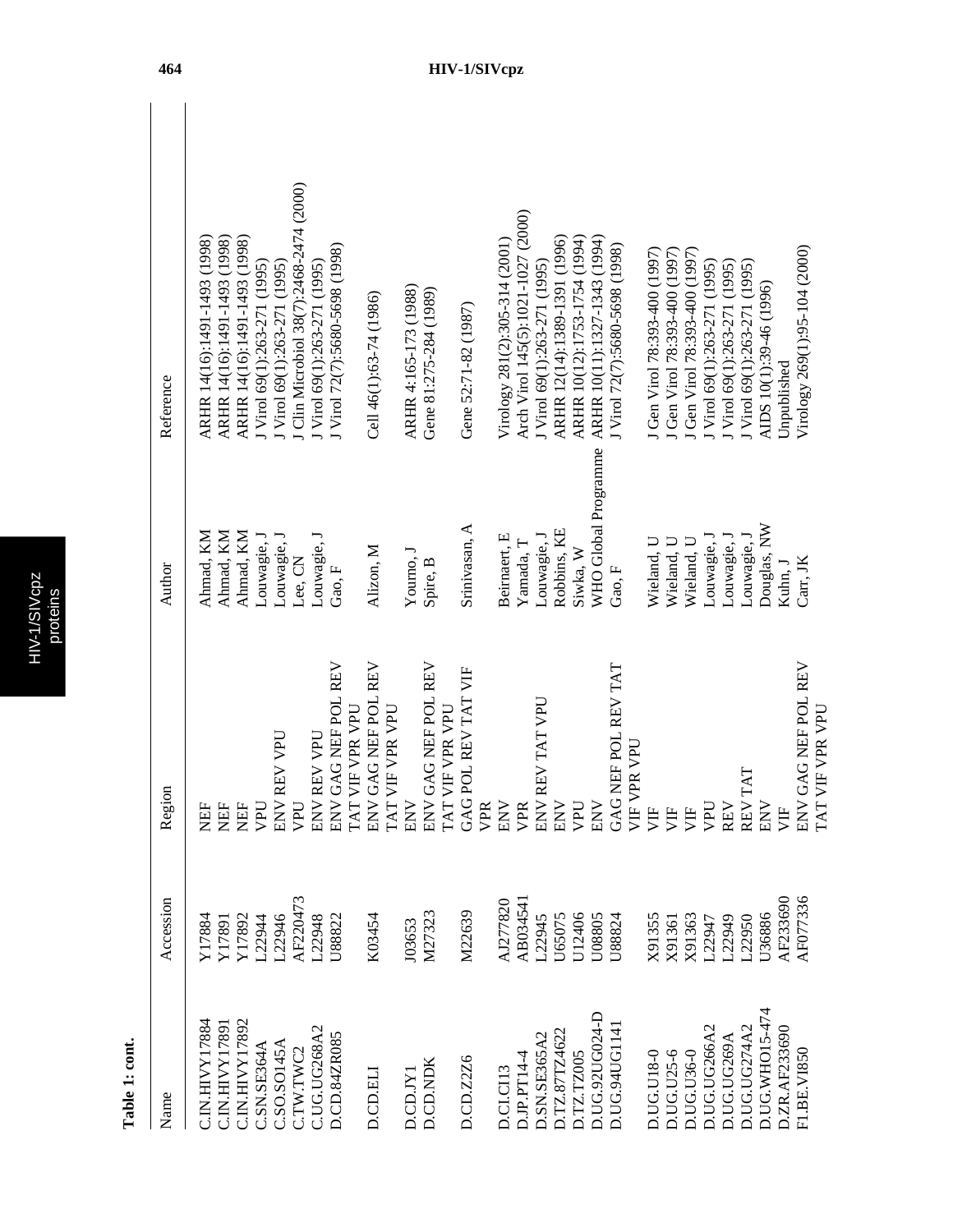| Name              | Accession | Region                                                                        | Author           | Reference                      |
|-------------------|-----------|-------------------------------------------------------------------------------|------------------|--------------------------------|
| F1.BR.93BR020-1   | AF005494  | GAG NEF POL REV<br>VIF VPR VPU<br>TAT <sub>N</sub><br><b>NNY</b>              | Gao, F           | J Virol 72(7):5680-5698 (1998) |
| F1.BR.BZ126       | L22082    | REV TAT VPU<br>ENV <sub>F</sub>                                               | Louwagie, J      | ARHR 10(5):561-567 (1994)      |
| F1.BR.BZ162       | L11751    | GAG                                                                           | Louwagie, JJ     | AIDS 7:769-780 (1993)          |
| F1.BR.BZ163       | L22085    | REV TAT VPU                                                                   | Louwagie, J      | ARHR 10(5):561-567 (1994)      |
| F1.CD.VI174       | L11782    | GAG                                                                           | Louwagie, JJ     | AIDS 7:769-780 (1993)          |
| F1.DE.AF200475    | AF200475  | VIF                                                                           | Kuhn, J          | Unpublished                    |
| F1.FI.FIN9363     | AF075703  | GAG NEF POL REV<br><b>VIF VPR VPU</b><br>ENV <sub>C</sub><br>TAT <sup>,</sup> | Laukkanen, T     | Unpublished                    |
| F1.FR.MP411       | AJ249238  | GAG NEF POL REV<br>VIF VPR VPU<br>ENV <sub>(</sub><br><b>TAT</b>              | Peeters, M       | ARHR 16(2):139-151(2000)       |
| F1.RW.VI69        | L11796    | GAG                                                                           | Louwagie, JJ     | AIDS 7:769-780 (1993)          |
| F2.CM.CA20        | AJ277824  | ENV                                                                           | Nyambi, PN       | J Virol 70(9):6235-6243 (1996) |
| F2.CM.HIM277819   | AJ277819  | ENV                                                                           | Beirnaert, E     | Virol 281(2):305-314 (2001)    |
| F2.CM.HIV232985   | AJ232985  | NEF                                                                           | Jubier-Maurin, V | ARHR 15(1):23-32 (1999)        |
| F2.CM.MP255       | AJ249236  | ENV GAG POL REV TAT<br>VIF VPR VPU                                            | Peeters, M       | ARHR 16(2):139-151(2000)       |
| F2.CM.MP257       | AJ232986  | <b>NEF</b>                                                                    | Jubier-Maurin, V | ARHR 15(1):23-32 (1999)        |
| F2.CM.MP257       | AJ249237  | ENV GAG POL REV TAT                                                           | Peeters, M       | ARHR 16(2):139-151(2000)       |
|                   |           | VIF VPR VPU                                                                   |                  |                                |
| <b>G.BE.DRCBL</b> | AF084936  | ENV GAG NEF POL REV<br>TAT VIF VPR VPU                                        | Debyser, Z       | ARHR 14(5):453-459 (1998)      |
| G.CG.CNG30        | AF056186  | VIF VPR VPU                                                                   | Harada, Y        | Unpublished                    |
| G.FI.HH8793-1-1   | AF061640  | NEF POL REV VIF<br>GAGI<br>VPR                                                | Salminen, MO     | ARHR 8(9):1733-1742 (1992)     |
| G.FI.HH8793-12-1  | AF061641  | ENV TAT VPU                                                                   | Salminen, MO     | ARHR 8(9):1733-1742 (1992)     |
| G.GA.LBV217       | U09664    | ENV                                                                           | Janssens, W      | ARHR 10:877-879 (1994)         |
| G.ML.HIV232990    | AJ232990  | EF                                                                            | Jubier-Maurin, V | ARHR 15(1):23-32 (1999)        |
| G.NG.92NG083      | U88826    | GAG NEF POL REV<br>VIF VPR VPU<br><b>TAT N</b><br>ENV <sub>o</sub>            | Gao, F           | J Virol 72(7):5680-5698 (1998) |
| G.NG.IKCSW22      | AJ232991  | NEF                                                                           | Jubier-Maurin, V | ARHR 15(1):23-32 (1999)        |
| G.NG.MACSW39      | AJ232992  | <b>NEF</b>                                                                    | Jubier-Maurin, V | ARHR 15(1):23-32 (1999)        |
| G.NG.NG1937       | AF069937  | ENV                                                                           | McCutchan, FE    | Virology 254(2):226-234 (1999) |
| G.NG.NG1939       | AF069935  | ENV                                                                           | McCutchan, FE    | Virology 254(2):226-234 (1999) |
| G.SE.SE6165       | AF061642  | ENV GAG NEF POL REV<br>VIF VPR VPU<br><b>TAT</b>                              | Carr, JK         | Virology 247(1):22-31 (1998)   |
|                   |           |                                                                               |                  |                                |

Table 1: cont. **Table 1: cont.**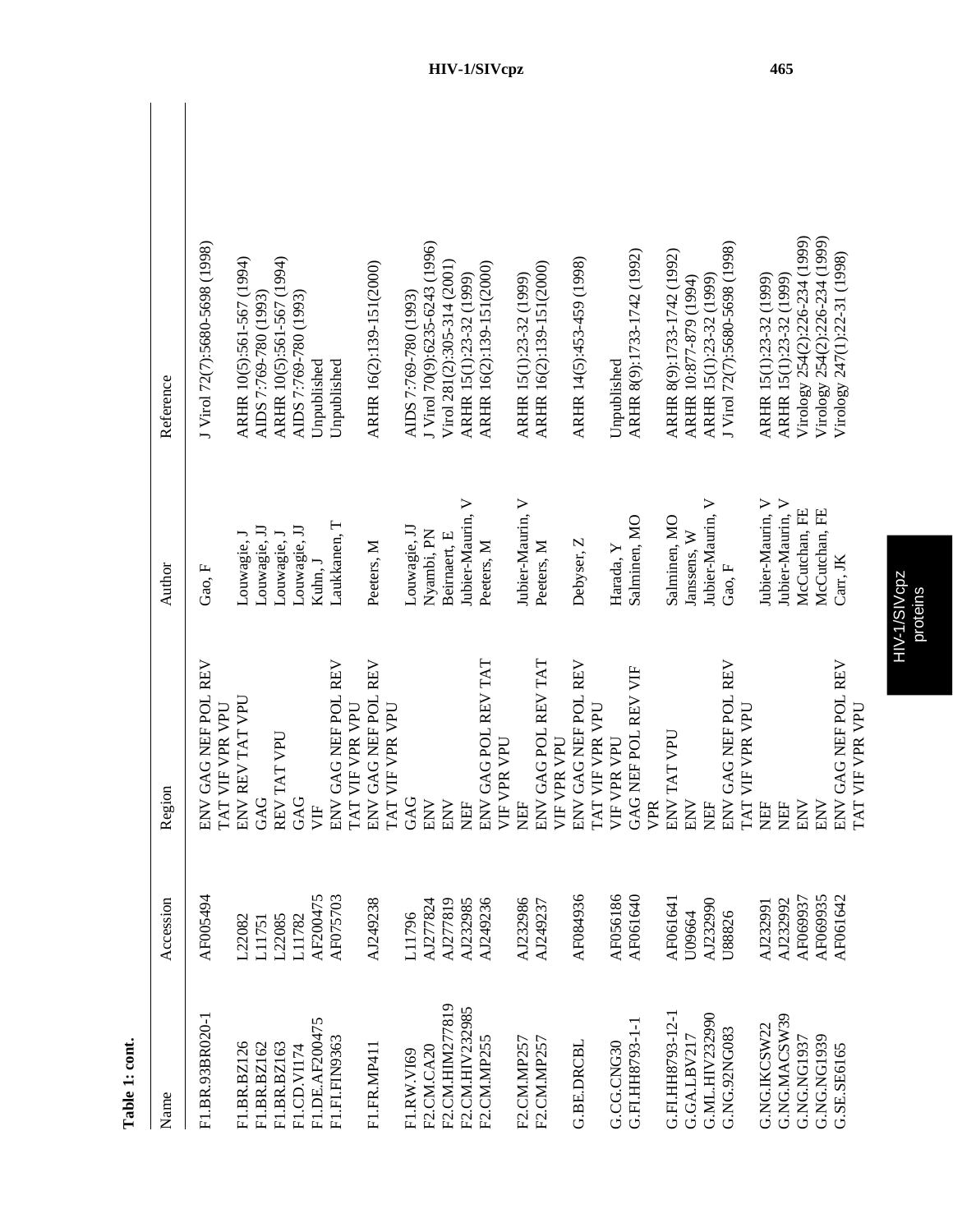|   | Ø |
|---|---|
|   |   |
|   |   |
| ı |   |
|   |   |

| Table 1: cont.                               |                              |                                                       |                                        |                                                                         |
|----------------------------------------------|------------------------------|-------------------------------------------------------|----------------------------------------|-------------------------------------------------------------------------|
| Name                                         | Accession                    | Region                                                | Author                                 | Reference                                                               |
| G.TW.TWG<br>H.BE.VI991                       | AF220486<br>AF190127         | ENV GAG NEF POL REV<br>TAT VIF VPR VPU<br>VPU         | Laukkanen, T<br>Lee, CN                | J Clin Microbiol 38(7):2468-2474 (2000)<br>AIDS 14(11):1533-1543 (2000) |
| H.BE.VI997                                   | AF190128                     | ENV GAG NEF POL REV<br>TAT VIF VPR VPU                | Laukkanen, T                           | AIDS 14(11):1533-1543 (2000)                                            |
| H.CD.HIV232994                               | AJ232994                     | <b>NEF</b>                                            | Jubier-Maurin, V                       | ARHR 15(1):23-32 (1999)                                                 |
| <b>H.CD.HIV232995</b><br><b>H.CF.90CF056</b> | AF005496<br>AJ232995         | ENV GAG NEF POL REV<br>TAT VIF VPR VPU<br><b>NEF</b>  | Jubier-Maurin, V<br>Murphy, E          | ARHR 9(10):997-1006 (1993)<br>ARHR 15(1):23-32 (1999)                   |
| <b>J.SE.SE7022</b>                           | AF082395                     | ENV GAG NEF POL REV<br>TAT VIF VPR VPU                | Laukkanen, T                           | ARHR 15(3):293-297 (1999)                                               |
| <b>J.SE.SE7887</b>                           | AF082394                     | ENV GAG NEF POL REV<br>TAT VIF VPR VPU                | Laukkanen, T                           | ARHR 15(3):293-297 (1999)                                               |
| K.CD.EQTB11C<br>K.BE.VI325                   | AJ249235<br>L11789           | ENV GAG NEF POL REV<br>GAG                            | Louwagie, JJ<br>Peeters, M             | ARHR 16(2):139-151 (2000)<br>AIDS 7:769-780 (1993)                      |
| K.CM.MP535                                   | AJ249239                     | ENV GAG NEF POL REV<br>TAT VIF VPR VPU                | Peeters, M                             | ARHR 16(2):139-151 (2000)                                               |
| N.CM.YBF106                                  | AJ271370                     | ENV GAG NEF POL REV<br>TAT VIF VPR VPU<br>TAT VIF VPR | Souquiere, S                           | Unpublished                                                             |
| N.CM.YBF30                                   | AJ006022                     | ENV GAG NEF POL REV<br>TAT VIF VPR VPU                | Simon, F                               | Nature Med 4(9):1032-1037 (1998)                                        |
| O.CM.ANT70                                   | L20587                       | ENV GAG NEF POL REV<br>TAT VIF VPR VPU                | Vanden Haesevelde, M                   | J Virol 68(3):1586-1596 (1994)                                          |
| O.CM.CM4974                                  | AF009033                     | ENV                                                   | Korber, BT                             | Unpublished                                                             |
| O.CM.HIVICA9EN<br>O.CM.MVP5180               | X96522<br>L <sub>20571</sub> | ENV GAG NEF POL REV<br>TAT VIF VPR VPU<br>ENV         | Janssens, W<br>Gurtler, LG             | J Virol 68:1581-1585 (1994)<br>AIDS 13:41-48 (1999)                     |
| O.FR.HIVY16019                               | Y16019                       | VIF VPR VPU                                           | Bibollet-Ruche, F                      | ARHR 14(11):951-961 (1998)                                              |
| O.FR.HIVY16020<br><b>O.FR.HIVY16021</b>      | Y16020<br>Y16021             | VIF VPR VPU<br>VIF VPR VPU                            | Bibollet-Ruche, F<br>Bibollet-Ruche, F | ARHR 14(11):951-961 (1998)<br>ARHR 14(11):951-961 (1998)                |
| <b>O.FR.HIVY16022</b>                        | Y16022                       | VIF VPR VPU                                           | Bibollet-Ruche, F                      | ARHR 14(11):951-961 (1998)                                              |
| O.FR.HIVY16023<br>O.FR.HIVY16024             | Y16023<br>Y16024             | VIF VPR VPU<br>VIF VPR VPU                            | Bibollet-Ruche, F<br>Bibollet-Ruche, F | ARHR 14(11):951-961 (1998)<br>ARHR 14(11):951-961 (1998)                |
| <b>O.FR.HIVY16025</b><br>O.FR.HIVY16026      | Y16025<br>Y16026             | VPR VPU<br>VPR                                        | Bibollet-Ruche, F<br>Bibollet-Ruche, F | ARHR 14(11):951-961 (1998)<br>ARHR 14(11):951-961 (1998)                |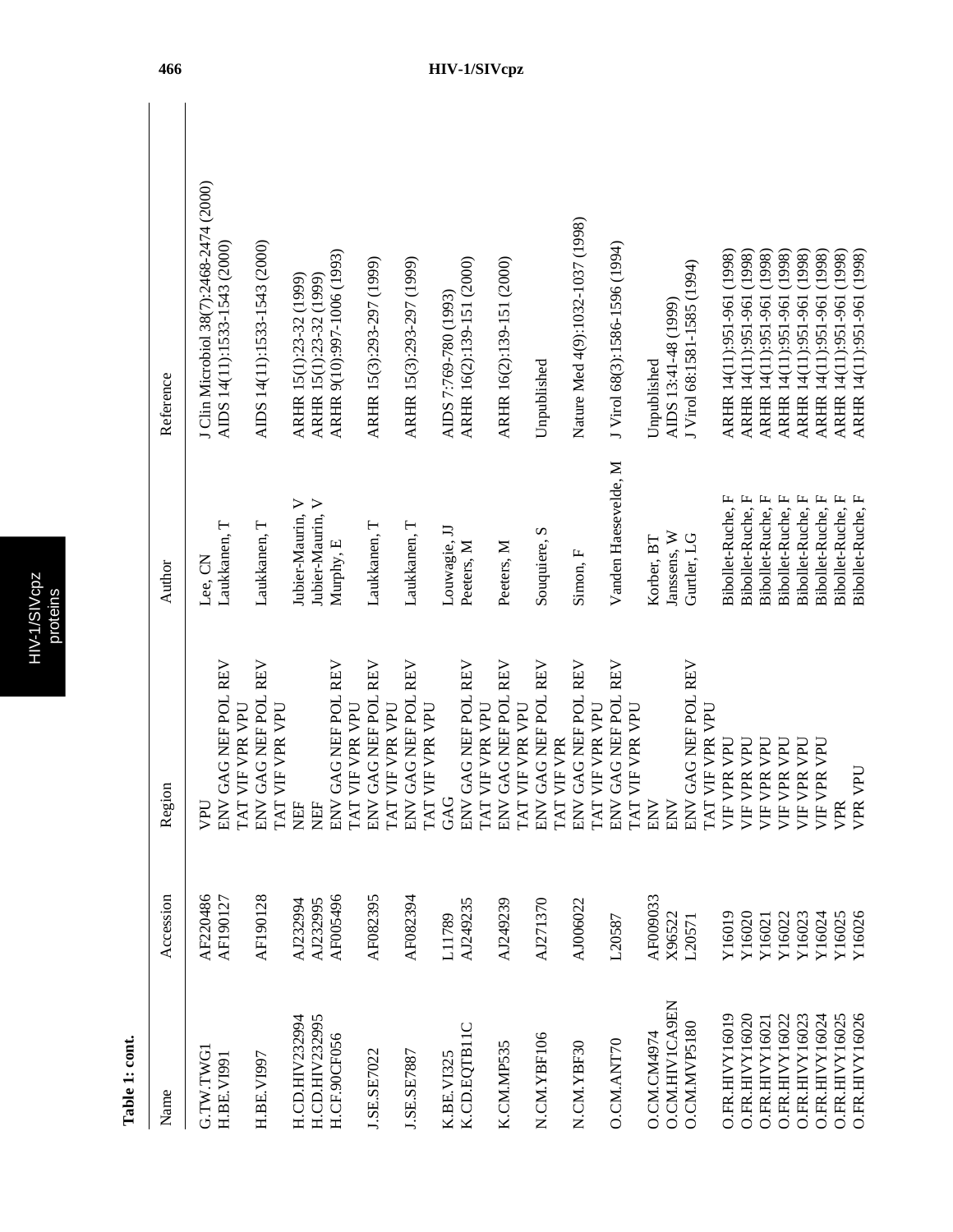| Table 1: cont.                                                     |                      |                                                        |                                  |                                                                      |
|--------------------------------------------------------------------|----------------------|--------------------------------------------------------|----------------------------------|----------------------------------------------------------------------|
| Name                                                               | Accession            | Region                                                 | Author                           | Reference                                                            |
| O.FR.HIVY16027                                                     | Y16027               | <b>VPR</b>                                             | Bibollet-Ruche, F                | ARHR 14(11):951-961 (1998)                                           |
| <b>O.FR.HIVY16028</b>                                              | Y16028               | VPR                                                    | Bibollet-Ruche, F                | ARHR 14(11):951-961 (1998)                                           |
| O.FR.HIVY16029                                                     | Y16029               | <b>VPR VPU</b>                                         | Bibollet-Ruche, F                | ARHR 14(11):951-961 (1998)                                           |
| O.FR.HIVY16030                                                     | Y16030               | VPR                                                    | Bibollet-Ruche, F                | ARHR 14(11):951-961 (1998)                                           |
| O.FR.HIVY16031                                                     | Y16031               | <b>VPR VPU</b>                                         | Bibollet-Ruche, F                | ARHR 14(11):951-961 (1998)                                           |
| <b>O.GA.VI686</b>                                                  | X96526               | ENV                                                    | Delaporte, E                     | AIDS 10(8):903-910 (1996)                                            |
| O.GQ.193HA                                                         | U82990               | ENV                                                    | Hunt, JC                         | ARHR 13(12):995-1005 (1997)                                          |
| O.SN.MP1299                                                        | AJ302646             | NEF POL REV TAT<br>VIF VPR VPU<br>GAG1                 | Peeters, M                       | Unpublished (2000)                                                   |
| O.SN.MP1300                                                        | AJ302647             | ENV GAG NEF POL REV                                    | Peeters, M                       | Unpublished (2000)                                                   |
|                                                                    |                      | TAT VIF VPR VPU                                        |                                  |                                                                      |
| CPZ.CD.CPZANT                                                      | U42720               | ENV GAG NEF POL REV<br>TAT VIF VPR VPU                 |                                  | Vanden Haesevelde, MM Virology 221(2):346-350 (1996)                 |
| CPZ.CM.CAM3                                                        | AF115393             | ENV GAG NEF POL REV<br>TAT VIF VPR VPU                 | Corbet, S                        | J Virol 74:529-534 (2000)                                            |
| CPZ.CM.CAM5                                                        | AJ271369             | <b>REV</b><br>ENV GAG NEF POL<br>TAT VIF VPR VPU       | Souquiere, S                     | Unpublished                                                          |
| CPZ.GA.CPZGAB                                                      | X52154               | <b>REV</b><br>ENV GAG NEF POL                          | Huet, $T$                        | Nature 345(6273):356-359 (1990)                                      |
|                                                                    |                      | <b>TAT VIF VPR VPU</b>                                 |                                  |                                                                      |
| CPZ.US.CPZUS                                                       | AF103818             | ENV GAG NEF POL REV                                    | Gao, F                           | Nature 397(6718):436-441 (1999)                                      |
|                                                                    |                      | TAT VIF VPR VPU                                        |                                  |                                                                      |
| 01_AE.CF.90CF11697                                                 | AF197340             | <b>REV</b><br>ENV GAG NEF POL<br>VIF VPR VPU<br>TAT N  | Anderson, JP                     | J Virol 74(22):10752-10765 (2000)                                    |
| 01_AE.CF.90CF402                                                   | U51188               | ENV GAG NEF POL REV<br>TAT VIF VPR VPU                 | Gao, F                           | J Virol 70(10):7013-7029 (1996)                                      |
| 01_AE.CF.90CF4071                                                  | AF197341             | ENV GAG NEF POL REV<br>VIF VPR VPU<br>TAT <sup>'</sup> | Anderson, JP                     | J Virol 74(22):10752-10765 (2000)                                    |
| $01$ _AE.CM.CA10                                                   | AJ277818             | ENV                                                    | Beirnaert, E                     | Virology 281(2):305-314 (2001)                                       |
| 01_AE.DE.K08DE                                                     | AF215859             | УF                                                     | Kuhn, J                          | Unpublished                                                          |
| AE.FR.HIV232982<br>$01\_AE$ .TH.93TH057<br>$\overline{C}$          | AF197338<br>AJ232982 | NEF POL REV TAT<br>GAG<br><b>NEF</b>                   | Jubier-Maurin, V<br>Anderson, JP | J Virol 74(22):10752-10765 (2000)<br>ARHR 15(1):23-32 (1999)         |
|                                                                    |                      | VIF VPU                                                |                                  |                                                                      |
| AE.TH.93TH065<br>01_AE.TH.93TH253<br>ā                             | AF197339<br>U51189   | ENV GAG POL REV TAT<br>POL REV TAT                     | Anderson, JP<br>Gao, F           | J Virol 74(22):10752-10765 (2000)<br>J Virol 70(10):7013-7029 (1996) |
| AE.TH.93TH902<br>AE.TH.94TH702<br>$\overline{C}$<br>$\overline{C}$ | AF170549<br>AF170545 | POL VPR<br>POL VPR<br>GAG                              | Chang, SY<br>Chang, SY           | ARHR 15(17):1591-1596 (1999)<br>ARHR 15(17):1591-1596 (1999)         |
|                                                                    |                      |                                                        |                                  |                                                                      |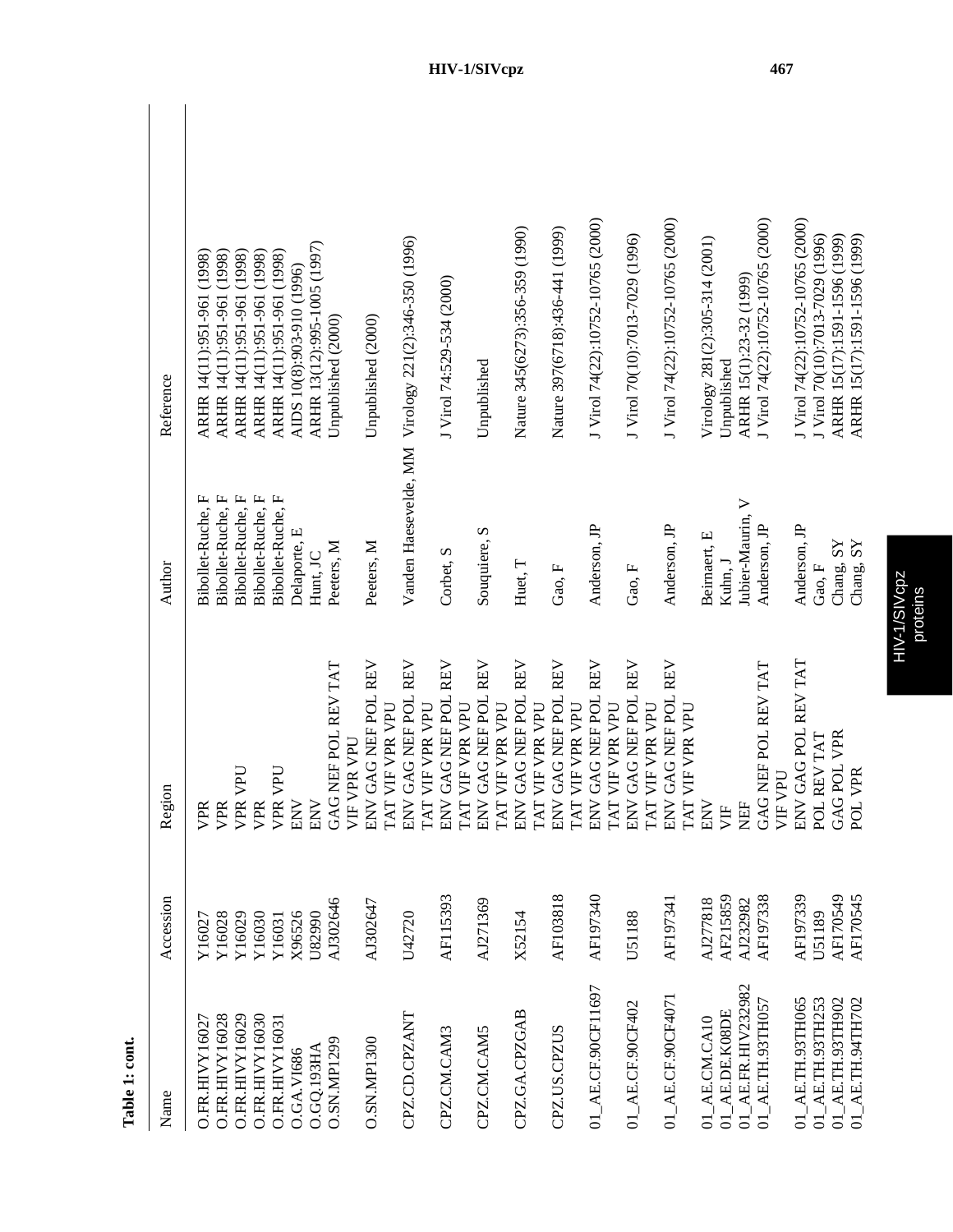| 1<br>r<br>J |
|-------------|
|             |
|             |
|             |
|             |
|             |

| Table 1: cont.                                                        |                      |                                                                             |                               |                                                                                    |
|-----------------------------------------------------------------------|----------------------|-----------------------------------------------------------------------------|-------------------------------|------------------------------------------------------------------------------------|
| Name                                                                  | Accession            | Region                                                                      | Author                        | Reference                                                                          |
| AE.TH.95TNIH047<br>AE.TH.94TH7091<br>$\overline{C}$<br>$\overline{c}$ | AF170546<br>AB032741 | POL REV TAT VIF<br><b>VPR VPU</b><br>GAG<br>GAG                             | Auwanit, W<br>Chang, SY       | ARHR 15(17):1591-1596 (1999)<br>Unpublished (1999)                                 |
| 01_AE.TH.CM240<br>01 AE.TH.98-4                                       | U48934<br>U54771     | GAG NEF POL REV<br>VIF VPR VPU<br><b>NEF</b><br>ENV<br>TAT                  | Artenstein, AW<br>Carr, JK    | J Virol 70(9):5935-5943 (1996)<br>ARHR 12:557-560 (1996)                           |
| $01$ _AE.TH.TH022<br>01_AE.TH.KH03                                    | AB032740<br>U48264   | GAG NEF POL REV<br>VIF VPR VPU<br>ENV<br>ENV<br>TAT                         | McCutchan, FE<br>Auwanit, W   | J Virol 70(6):3331-3338 (1996)<br>Unpublished (1999)                               |
| 01_AE.TW.TWE13<br>AE.TW.TWE6<br>$\overline{c}$                        | AF220479<br>AF220478 | VPU<br>VPU                                                                  | Lee, CN<br>Lee, CN            | J Clin Microbiol 38(7):2468-2474 (2000)<br>J Clin Microbiol 38(7):2468-2474 (2000) |
| $02$ _AG.CM.MP807                                                     | AJ286133             | POL REV TAT VIF<br>VPU<br><b>NEF</b><br>VPR                                 | Montavon, C                   | J AIDS 23(5):363-374 (2000)                                                        |
| $02$ _AG.DJ.DJ258A<br>02_AG.FR.DJ263                                  | AF063223<br>L22939   | GAG NEF POL REV<br>VIF VPR VPU<br>VPU<br>ENV<br>TAT                         | Louwagie, J<br>Carr, JK       | Virology 247(1):22-31 (1998)<br>J Virol 69(1):263-271 (1995)                       |
| 02_AG.FR.DJ264                                                        | AF063224             | <b>REV</b><br>GAG NEF POL<br>VIF VPR VPU<br>ENV<br>TAT                      | Carr, JK                      | Virology 247(1):22-31 (1998)                                                       |
| 02_AG.GH.G829                                                         | AF184155             | GAG NEF POL REV TAT<br>VIF VPR VPU                                          | Candotti, D                   | J Med Virol 62(1):1-8 (2000)                                                       |
| 02_AG.NG.IBNG                                                         | L39106               | ENV GAG NEF POL REV<br>VIF VPR VPU<br>TAT                                   | Howard, TM                    | ARHR 10(12):1755-1757 (1994)                                                       |
| 02_AG.NG.NG1921<br>02_AG.SE.SE7812                                    | AF107770<br>AF069941 | GAG NEF POL REV<br>VIF VPR VPU<br>ENV<br>$\ensuremath{\mathrm{ENV}}$<br>TAT | McCutchan, FE<br>Laukkanen, T | Virology 254(2):226-234 (1999)<br>Unpublished                                      |
| 02_AG.SN.MP1211                                                       | AJ251056             | GAG NEF POL REV<br>VIF VPR VPU<br>ENV<br>TAT                                | Toure-Kane, C                 | ARHR 16(6):603-609 (2000)                                                          |
| 02_AG.SN.MP1213                                                       | AJ251057             | POL REV TAT VIF<br><b>NEF</b><br><b>VPR</b>                                 | Toure-Kane, C                 | ARHR 16(6):603-609 (2000)                                                          |
| 03_AB.RU.KAL153-2                                                     | AF193276             | GAG NEF POL REV<br>VIF VPR VPU<br>ENV<br>TAT                                | Litsola, K                    | AIDS 12(14):1907-1919 (1998)                                                       |
| 03_AB.RU.KAL68-1<br>03_AB.RU.RU98001                                  | AF082485<br>AF193277 | GAG NEF POL REV<br>VIF VPR VPU<br>ENV<br>ENV<br>TAT                         | Liitsola, K<br>Liitsola, K    | ARHR 16(11):1047-1053 (2000)<br>AIDS 12(14):1907-1919 (1998)                       |
| 04_cpx.CY.94CY032-3                                                   | AF049337             | GAG NEF POL REV<br>ENV                                                      | Gao, F                        | J Virol 72(12):10234-10241 (1998)                                                  |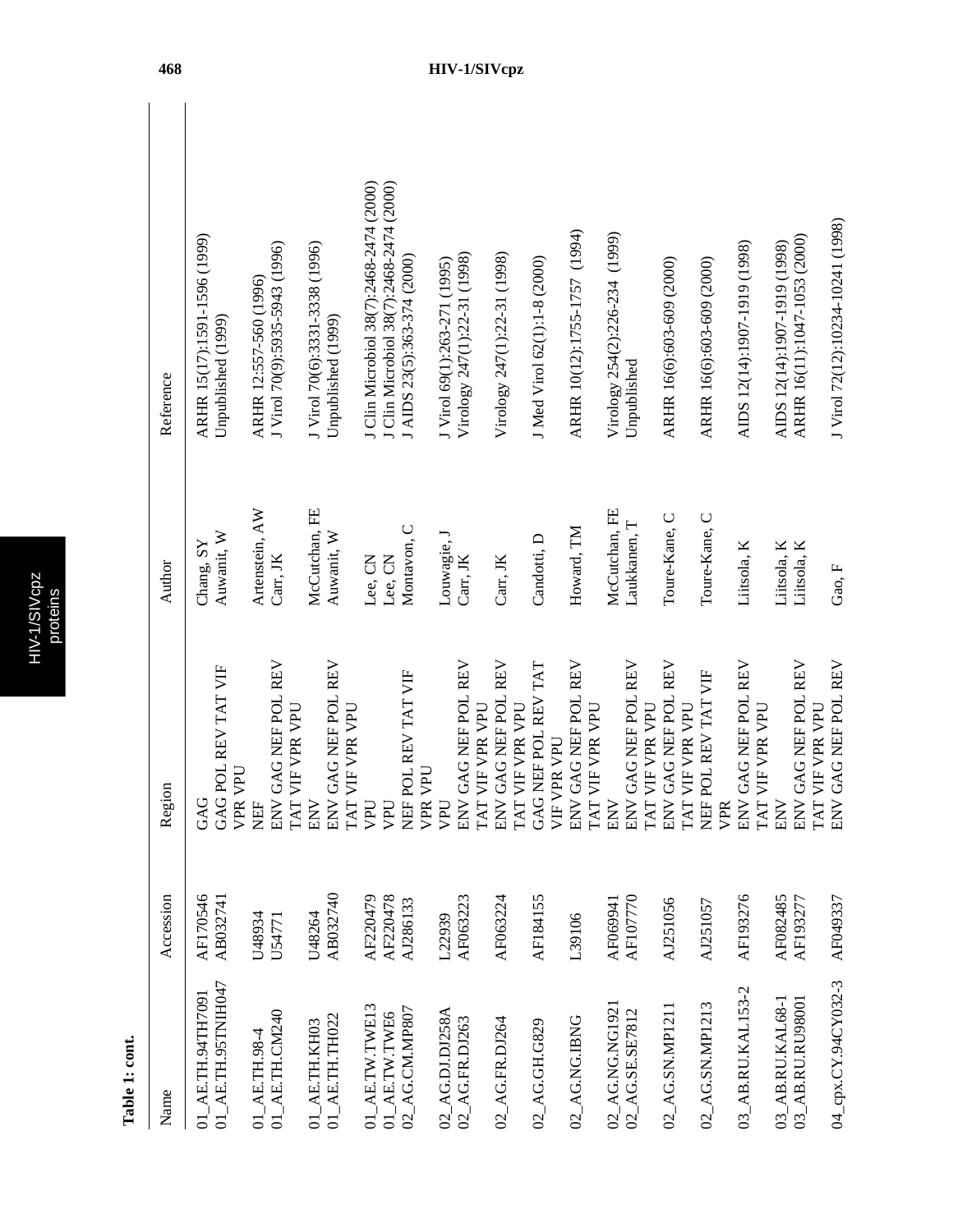| d |
|---|
|   |
|   |
|   |
|   |
|   |

| Table 1: cont.            |           |                                                                                                   |               |                                |
|---------------------------|-----------|---------------------------------------------------------------------------------------------------|---------------|--------------------------------|
| Name                      | Accession | Region                                                                                            | Author        | Reference                      |
| 04_cpx.GR.97PVCH          | AF119820  | GAG NEF POL REV<br>VIF VPR VPU<br>VIF VPR VPU<br>TAT<br>ENV<br>TAT                                | Nasioulas, G  | ARHR 15(8):745-758 (1999)      |
| 04_cpx.GR.97PVMY          | AF119819  | <b>REV</b><br><b>GAG NEF POL</b><br>ENV                                                           | Nasioulas, G  | ARHR 15(8):745-758 (1999)      |
| 05_DF.BE.VII310           | AF193253  | <b>REV</b><br><b>GAG NEF POL</b><br>VIF VPR VPU<br>VIF VPR VPU<br><b>TAT</b><br><b>TAT</b><br>ENV | Laukkanen, T  | Virology 269(1):95-104 (2000)  |
| 05_DF.BE.VI961            | AF076998  | GAG NEF POL REV<br>ENV                                                                            | Carr, JK      | Virology 269(1):95-104 (2000)  |
| 06_cpx.AU.BFP90           | AF064699  | GAG NEF POL REV<br>VIF VPR VPU<br>VIF VPR VPU<br>TAT <sup>-</sup><br>ENV<br>TAT <sup>®</sup>      | Oelrichs, RB  | ARHR 14(16):1495-1500 (1998)   |
| 06_cpx.ML.95ML127         | AJ288982  | GAG NEF POL REV<br>VIF VPR VPU<br>$\ensuremath{\mathrm{ENV}}$<br>TAT                              | Montavon, C   | ARHR 15(18):1707-1712 (1999)   |
| 06_срх.МL.95МL84          | AJ245481  | GAG NEF POL REV<br>VIF VPR VPU<br>ENV<br><b>TAT</b>                                               | Montavon, C   | ARHR 15(18):1707-1712 (1999)   |
| 06_cpx.NG.NG3670a         | AF069934  | GAG NEF POL REV<br>ENV<br>$\ensuremath{\mathrm{ENV}}$                                             | McCutchan, FE | Virology 254(2):226-234 (1999) |
| 06_cpx.SN.97SE1078        | AJ288981  | VIF VPR VPU<br><b>TAT</b>                                                                         | Montavon, C   | ARHR 15(18):1707-1712 (1999)   |
| $10$ <sub>CD</sub> BFL061 | AF289548  | <b>REV</b><br><b>GAG NEF POL</b><br>VIF VPR VPU<br>$\ensuremath{\text{ENV}}$<br><b>TAT</b>        | Koulinska, IN | ARHR 20(5):423-431(2001)       |
| $10$ _CD.BFL071           | AF289549  | <b>REV</b><br><b>GAG NEF POL</b><br>VIF VPR VPU<br>TAT <sup>-</sup><br>ENV                        | Koulinska, IN | ARHR 20(5):423-431(2001)       |
| 10 CD.BFL110              | AF289550  | GAG NEF POL REV<br>VIF VPR VPU<br>TAT<br>$\ensuremath{\text{ENV}}$                                | Koulinska, IN | ARHR 20(5):423-431(2001)       |
| 11_cpx.CM.CA1             | AJ277823  | ENV                                                                                               | McCutchan, FE | Virology 254(2):226-234 (1999) |
| 11_cpx.CM.MP818           | AJ291718  | GAG NEF POL REV<br>VIF VPR VPU<br>TAT <sup>-</sup><br><b>ENV</b>                                  | Peeters, M    | Unpublished (2000)             |
| 11_cpx.FR.MP1298          | AJ291719  | GAG NEF POL REV<br>VIF VPR VPU<br>$_{\rm{ENV}}$<br><b>TAT</b>                                     | Peeters, M    | Unpublished (2000)             |
| 11_cpx.FR.MP1307          | AJ291720  | <b>REV</b><br><b>GAG NEF POL</b><br>VIF VPR VPU<br>ENV<br>TAT                                     | Peeters, M    | Unpublished (2000)             |
| 11_cpx.GR.GR17            | AF179368  | GAG NEF POL REV<br>VIF VPR VPU<br>ENV<br><b>TAT</b>                                               | Paraskevis, D | ARHR 16(9):845-855 (2000)      |
| 11_cpx.NG.NG3670b         | AF069945  | $\ensuremath{\mathrm{ENV}}$                                                                       | McCutchan, FE | Virology 254(2):226-234 (1999) |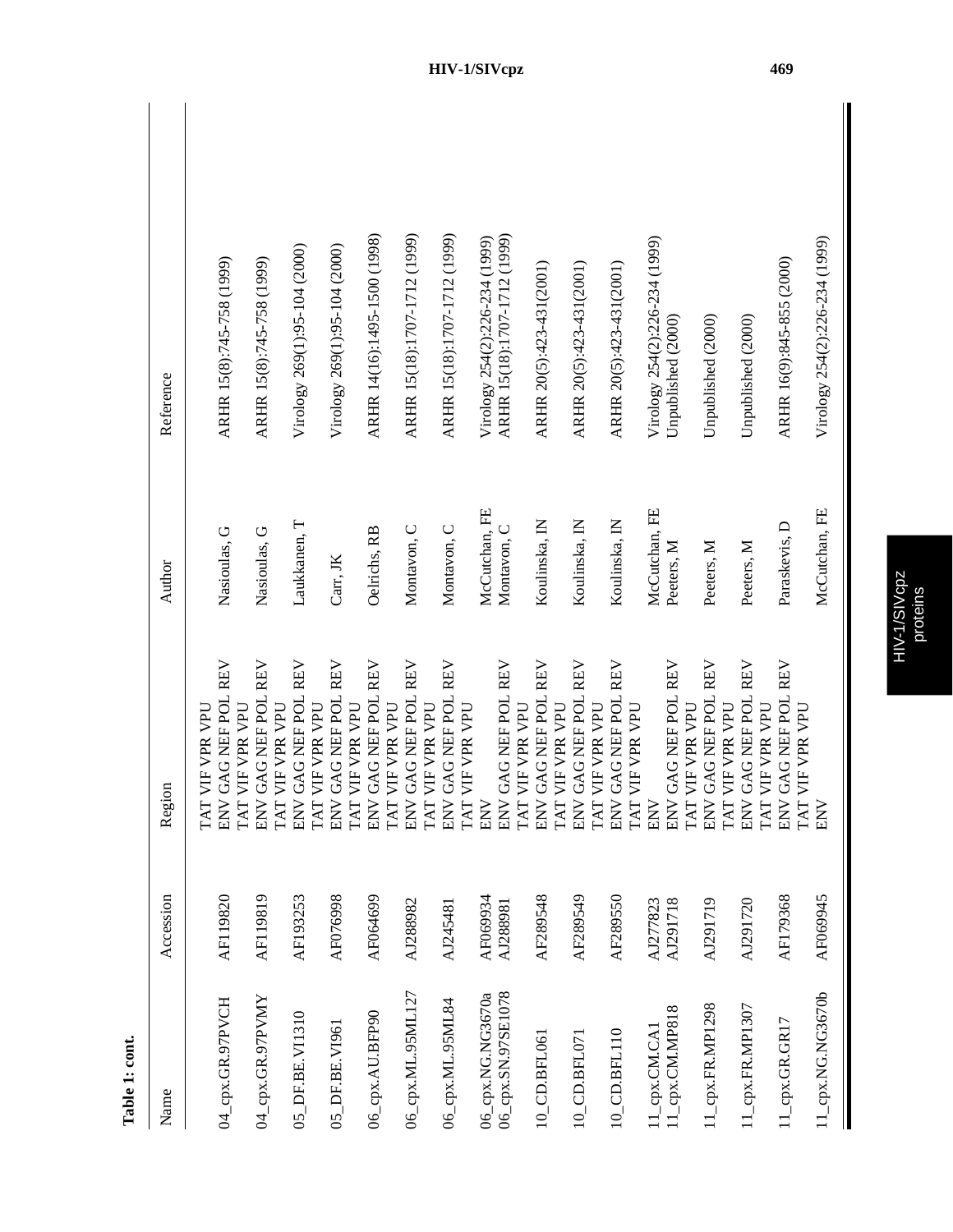| HOTGAAQQ.<br>KEAD<br>KEAD<br>$K E - D$<br>-NEAL<br>$q - a - d$<br>$-1$<br>ပုံ<br>-KEA-<br>ドーワー<br>υ<br>ひ<br>υ<br>$S = -T -$<br>$-V-$<br>$\frac{1}{1}$<br>$\frac{1}{1}$<br>뛰<br>$\mathsf I$<br>부<br>ρ<br>ă<br>EELRSLYNTVATLYCVHQRIEIKDTKEALDKIEEEQNKSKKK<br>$1$ qn-sk $0$<br>Ops-<br>ksqq<br>8<br>gg<br>3<br>GRO<br>뛰<br>ź-<br>U.<br>$-K-M$<br>$-16$<br>U)<br>¢<br>¥<br>闰<br>d.<br>囯<br>囸<br>囸<br>囯<br>℃<br>囸<br>≏<br>-nvi<br>₿<br>$-N-DVF$<br>-DVF<br>₹<br>P<br>ð<br>$-V-XY-$<br>È<br>ă<br>$-K-AN$<br>∑<br>F<br>Ř<br>Ř<br>คุ<br>؋<br>¥<br>$- - K$<br>аg<br>ረረ<br>U<br>ă<br>囸<br>Ŀ<br>Ŀ,<br>₹<br>ō<br>Ŗ<br>Ξ<br>뚜<br>匞<br>Ŀ<br>Ŀ,<br>匞<br>$\frac{1}{2}$<br>۳<br>¥<br>VWASRELERFAVNPGLLETSEGCROILGOLOPSI<br>م<br>آ<br>gab.<br>₹<br>C)<br>Ţ<br>MDK<br>囸<br>œ<br>etse<br>C)<br>Ŗ.<br>К<br>AA<br>А<br>C)<br>U)<br>M<br>ひ<br>≏<br>$\frac{1}{n-1}$<br>۹<br>ω<br>$\overline{A}$<br>U)<br>ω<br>g<br>$N--1$<br>$K-S-1$<br>ertal<br>io<br>1<br>ίd<br>k-T<br>C)<br>ļ<br>-K--<br>¥<br>ひ<br>ė<br>٩<br>⊂<br>۹<br>ř<br>z<br>KLKHI<br>RN.<br>$-1 - N - 1$<br>$-5 - -5 - -$<br>투<br>$-8$<br>ု<br>$-R$<br>다<br>--<br>$-1$<br>$-R$<br>ř<br>U<br>q<br>푸<br>푸<br>푸<br>-<br>푸<br>푸<br>푸<br>$-18$<br>H<br>T<br>$- -k -k$<br>ř<br>$\frac{1}{2}$<br>$-R$ -<br>$- R$<br>יך<br>י<br>$-1$<br>f.<br>÷<br>T<br>л.<br>$\mathbf{I}$<br>$\mathbf{I}$<br>п<br>п<br>J.<br>j<br>j<br>$-1 - 1 - 1 = 1$<br>ï<br>ï<br>j<br>$\mathbf I$<br>Ţ<br>$\overline{\phantom{a}}$<br>$\overline{\phantom{a}}$<br>$\begin{minipage}[t]{0.99\textwidth} \begin{tabular}{ c c c c c } \hline \multicolumn{2}{ c }{0.99\textwidth} \begin{tabular}{ c c c } \hline \multicolumn{2}{ c }{0.99\textwidth} \begin{tabular}{ c c c } \hline \multicolumn{2}{ c }{0.99\textwidth} \begin{tabular}{ c c c } \hline \multicolumn{2}{ c }{0.99\textwidth} \begin{tabular}{ c c c } \hline \multicolumn{2}{ c }{0.99\textwidth} \begin{tabular}{ c c c } \hline \mult$<br>I<br>$\mathbf{I}$<br>$\mathbf{I}$<br>$\overline{1}$<br>J<br>$\mathbf{I}$<br>ł<br>л.<br>п<br>ŧ<br>п<br>Ţ<br>$\mathbf I$<br>$\overline{\phantom{a}}$<br>$\overline{\phantom{a}}$<br>J.<br>$\begin{split} \vdots & \qquad \qquad \vdots \\ \vdots & \qquad \qquad \vdots \\ \vdots & \qquad \qquad \vdots \\ \vdots & \qquad \qquad \vdots \\ \vdots & \qquad \qquad \vdots \\ \vdots & \qquad \qquad \vdots \\ \vdots & \qquad \qquad \vdots \\ \vdots & \qquad \qquad \vdots \\ \vdots & \qquad \qquad \vdots \\ \vdots & \qquad \qquad \vdots \\ \vdots & \qquad \qquad \vdots \\ \vdots & \qquad \qquad \vdots \\ \vdots & \qquad \qquad \vdots \\ \vdots & \qquad \qquad \vdots \\ \vdots & \qquad \qquad \vdots \\ \vdots & \$<br>$\,$ I<br>$-1 - N -$<br>$\frac{1}{1}$<br>ł<br>$\overline{1}$<br>j<br>п<br>т<br>$\begin{array}{c}\n - -K \rightarrow \n \end{array}$<br>$- -K - S - -$<br>$----1 - - - - - - - - - - -$<br>$- -K - -K - -$<br>J<br>$- -K -$<br>$\overline{1}$<br>п<br>-1<br>-1<br>п<br>п<br>л.<br>J,<br>-1<br>$\mathbf I$<br>$\frac{1}{2}$<br>$-5 -$<br>$C - C$<br>$\mathbf{I}$<br>$\frac{1}{1}$<br>$-K$<br>$\blacksquare$<br>л.<br>п<br>л.<br>$\blacksquare$<br>л.<br>$\mathbf I$<br>I<br>$\mathbf{I}$<br>$\overline{\phantom{a}}$<br>$\overline{1}$<br>- 1<br>$\overline{\phantom{a}}$<br>$\frac{1}{1}$<br>$\,$ I<br>$\frac{1}{1}$<br>ŧ<br>$\frac{1}{1}$<br>$-1$<br>$\,$ I<br>$\mathbf{I}$<br>$\mathbf{I}$<br>$\overline{\phantom{a}}$<br>$\blacksquare$<br>I<br>J.<br>1<br>п<br>J.<br>J.<br>$\mathbf{I}$<br>-11<br>т<br>ŧ<br>ï<br>ï<br>$\begin{array}{c} 1 \\ 1 \\ 1 \end{array}$<br>$\overline{\phantom{a}}$<br>п<br>1<br>$\frac{1}{1}$<br>ı<br>J<br>$\mathbf{I}$<br>I<br>J<br>J<br>$\mathbf{I}$<br>$\mathbf{I}$<br>$\overline{1}$<br>п<br>л<br>л.<br>$\mathbf{I}$<br>п<br>т<br>л<br>-1 |  |  |
|----------------------------------------------------------------------------------------------------------------------------------------------------------------------------------------------------------------------------------------------------------------------------------------------------------------------------------------------------------------------------------------------------------------------------------------------------------------------------------------------------------------------------------------------------------------------------------------------------------------------------------------------------------------------------------------------------------------------------------------------------------------------------------------------------------------------------------------------------------------------------------------------------------------------------------------------------------------------------------------------------------------------------------------------------------------------------------------------------------------------------------------------------------------------------------------------------------------------------------------------------------------------------------------------------------------------------------------------------------------------------------------------------------------------------------------------------------------------------------------------------------------------------------------------------------------------------------------------------------------------------------------------------------------------------------------------------------------------------------------------------------------------------------------------------------------------------------------------------------------------------------------------------------------------------------------------------------------------------------------------------------------------------------------------------------------------------------------------------------------------------------------------------------------------------------------------------------------------------------------------------------------------------------------------------------------------------------------------------------------------------------------------------------------------------------------------------------------------------------------------------------------------------------------------------------------------------------------------------------------------------------------------------------------------------------------------------------------------------------------------------------------------------------------------------------------------------------------------------------------------------------------------------------------------------------------------------------------------------------------------------------------------------------------------------------------------------------------------------------------------------------------------------------------------------------------------------------------------------------------------------------------------------------------------------------------------------------------------------------------------------------------------------------------------------------------------------------------------------------------------------------------------------------------------------------------------------------------------------------------------------------------------------------------------------------------------------------------------------|--|--|
| $-TC$<br><b>KEAD</b><br><b>KEAD</b>                                                                                                                                                                                                                                                                                                                                                                                                                                                                                                                                                                                                                                                                                                                                                                                                                                                                                                                                                                                                                                                                                                                                                                                                                                                                                                                                                                                                                                                                                                                                                                                                                                                                                                                                                                                                                                                                                                                                                                                                                                                                                                                                                                                                                                                                                                                                                                                                                                                                                                                                                                                                                                                                                                                                                                                                                                                                                                                                                                                                                                                                                                                                                                                                                                                                                                                                                                                                                                                                                                                                                                                                                                                                                        |  |  |
|                                                                                                                                                                                                                                                                                                                                                                                                                                                                                                                                                                                                                                                                                                                                                                                                                                                                                                                                                                                                                                                                                                                                                                                                                                                                                                                                                                                                                                                                                                                                                                                                                                                                                                                                                                                                                                                                                                                                                                                                                                                                                                                                                                                                                                                                                                                                                                                                                                                                                                                                                                                                                                                                                                                                                                                                                                                                                                                                                                                                                                                                                                                                                                                                                                                                                                                                                                                                                                                                                                                                                                                                                                                                                                                            |  |  |
|                                                                                                                                                                                                                                                                                                                                                                                                                                                                                                                                                                                                                                                                                                                                                                                                                                                                                                                                                                                                                                                                                                                                                                                                                                                                                                                                                                                                                                                                                                                                                                                                                                                                                                                                                                                                                                                                                                                                                                                                                                                                                                                                                                                                                                                                                                                                                                                                                                                                                                                                                                                                                                                                                                                                                                                                                                                                                                                                                                                                                                                                                                                                                                                                                                                                                                                                                                                                                                                                                                                                                                                                                                                                                                                            |  |  |
|                                                                                                                                                                                                                                                                                                                                                                                                                                                                                                                                                                                                                                                                                                                                                                                                                                                                                                                                                                                                                                                                                                                                                                                                                                                                                                                                                                                                                                                                                                                                                                                                                                                                                                                                                                                                                                                                                                                                                                                                                                                                                                                                                                                                                                                                                                                                                                                                                                                                                                                                                                                                                                                                                                                                                                                                                                                                                                                                                                                                                                                                                                                                                                                                                                                                                                                                                                                                                                                                                                                                                                                                                                                                                                                            |  |  |
| $-R - A$<br>$-KERAD -$<br>$E - A A$                                                                                                                                                                                                                                                                                                                                                                                                                                                                                                                                                                                                                                                                                                                                                                                                                                                                                                                                                                                                                                                                                                                                                                                                                                                                                                                                                                                                                                                                                                                                                                                                                                                                                                                                                                                                                                                                                                                                                                                                                                                                                                                                                                                                                                                                                                                                                                                                                                                                                                                                                                                                                                                                                                                                                                                                                                                                                                                                                                                                                                                                                                                                                                                                                                                                                                                                                                                                                                                                                                                                                                                                                                                                                        |  |  |
|                                                                                                                                                                                                                                                                                                                                                                                                                                                                                                                                                                                                                                                                                                                                                                                                                                                                                                                                                                                                                                                                                                                                                                                                                                                                                                                                                                                                                                                                                                                                                                                                                                                                                                                                                                                                                                                                                                                                                                                                                                                                                                                                                                                                                                                                                                                                                                                                                                                                                                                                                                                                                                                                                                                                                                                                                                                                                                                                                                                                                                                                                                                                                                                                                                                                                                                                                                                                                                                                                                                                                                                                                                                                                                                            |  |  |
|                                                                                                                                                                                                                                                                                                                                                                                                                                                                                                                                                                                                                                                                                                                                                                                                                                                                                                                                                                                                                                                                                                                                                                                                                                                                                                                                                                                                                                                                                                                                                                                                                                                                                                                                                                                                                                                                                                                                                                                                                                                                                                                                                                                                                                                                                                                                                                                                                                                                                                                                                                                                                                                                                                                                                                                                                                                                                                                                                                                                                                                                                                                                                                                                                                                                                                                                                                                                                                                                                                                                                                                                                                                                                                                            |  |  |
|                                                                                                                                                                                                                                                                                                                                                                                                                                                                                                                                                                                                                                                                                                                                                                                                                                                                                                                                                                                                                                                                                                                                                                                                                                                                                                                                                                                                                                                                                                                                                                                                                                                                                                                                                                                                                                                                                                                                                                                                                                                                                                                                                                                                                                                                                                                                                                                                                                                                                                                                                                                                                                                                                                                                                                                                                                                                                                                                                                                                                                                                                                                                                                                                                                                                                                                                                                                                                                                                                                                                                                                                                                                                                                                            |  |  |
|                                                                                                                                                                                                                                                                                                                                                                                                                                                                                                                                                                                                                                                                                                                                                                                                                                                                                                                                                                                                                                                                                                                                                                                                                                                                                                                                                                                                                                                                                                                                                                                                                                                                                                                                                                                                                                                                                                                                                                                                                                                                                                                                                                                                                                                                                                                                                                                                                                                                                                                                                                                                                                                                                                                                                                                                                                                                                                                                                                                                                                                                                                                                                                                                                                                                                                                                                                                                                                                                                                                                                                                                                                                                                                                            |  |  |
|                                                                                                                                                                                                                                                                                                                                                                                                                                                                                                                                                                                                                                                                                                                                                                                                                                                                                                                                                                                                                                                                                                                                                                                                                                                                                                                                                                                                                                                                                                                                                                                                                                                                                                                                                                                                                                                                                                                                                                                                                                                                                                                                                                                                                                                                                                                                                                                                                                                                                                                                                                                                                                                                                                                                                                                                                                                                                                                                                                                                                                                                                                                                                                                                                                                                                                                                                                                                                                                                                                                                                                                                                                                                                                                            |  |  |
| qqaaadtg<br>$-16$<br>$-KT-D-$                                                                                                                                                                                                                                                                                                                                                                                                                                                                                                                                                                                                                                                                                                                                                                                                                                                                                                                                                                                                                                                                                                                                                                                                                                                                                                                                                                                                                                                                                                                                                                                                                                                                                                                                                                                                                                                                                                                                                                                                                                                                                                                                                                                                                                                                                                                                                                                                                                                                                                                                                                                                                                                                                                                                                                                                                                                                                                                                                                                                                                                                                                                                                                                                                                                                                                                                                                                                                                                                                                                                                                                                                                                                                              |  |  |
|                                                                                                                                                                                                                                                                                                                                                                                                                                                                                                                                                                                                                                                                                                                                                                                                                                                                                                                                                                                                                                                                                                                                                                                                                                                                                                                                                                                                                                                                                                                                                                                                                                                                                                                                                                                                                                                                                                                                                                                                                                                                                                                                                                                                                                                                                                                                                                                                                                                                                                                                                                                                                                                                                                                                                                                                                                                                                                                                                                                                                                                                                                                                                                                                                                                                                                                                                                                                                                                                                                                                                                                                                                                                                                                            |  |  |
|                                                                                                                                                                                                                                                                                                                                                                                                                                                                                                                                                                                                                                                                                                                                                                                                                                                                                                                                                                                                                                                                                                                                                                                                                                                                                                                                                                                                                                                                                                                                                                                                                                                                                                                                                                                                                                                                                                                                                                                                                                                                                                                                                                                                                                                                                                                                                                                                                                                                                                                                                                                                                                                                                                                                                                                                                                                                                                                                                                                                                                                                                                                                                                                                                                                                                                                                                                                                                                                                                                                                                                                                                                                                                                                            |  |  |
|                                                                                                                                                                                                                                                                                                                                                                                                                                                                                                                                                                                                                                                                                                                                                                                                                                                                                                                                                                                                                                                                                                                                                                                                                                                                                                                                                                                                                                                                                                                                                                                                                                                                                                                                                                                                                                                                                                                                                                                                                                                                                                                                                                                                                                                                                                                                                                                                                                                                                                                                                                                                                                                                                                                                                                                                                                                                                                                                                                                                                                                                                                                                                                                                                                                                                                                                                                                                                                                                                                                                                                                                                                                                                                                            |  |  |
|                                                                                                                                                                                                                                                                                                                                                                                                                                                                                                                                                                                                                                                                                                                                                                                                                                                                                                                                                                                                                                                                                                                                                                                                                                                                                                                                                                                                                                                                                                                                                                                                                                                                                                                                                                                                                                                                                                                                                                                                                                                                                                                                                                                                                                                                                                                                                                                                                                                                                                                                                                                                                                                                                                                                                                                                                                                                                                                                                                                                                                                                                                                                                                                                                                                                                                                                                                                                                                                                                                                                                                                                                                                                                                                            |  |  |
|                                                                                                                                                                                                                                                                                                                                                                                                                                                                                                                                                                                                                                                                                                                                                                                                                                                                                                                                                                                                                                                                                                                                                                                                                                                                                                                                                                                                                                                                                                                                                                                                                                                                                                                                                                                                                                                                                                                                                                                                                                                                                                                                                                                                                                                                                                                                                                                                                                                                                                                                                                                                                                                                                                                                                                                                                                                                                                                                                                                                                                                                                                                                                                                                                                                                                                                                                                                                                                                                                                                                                                                                                                                                                                                            |  |  |
|                                                                                                                                                                                                                                                                                                                                                                                                                                                                                                                                                                                                                                                                                                                                                                                                                                                                                                                                                                                                                                                                                                                                                                                                                                                                                                                                                                                                                                                                                                                                                                                                                                                                                                                                                                                                                                                                                                                                                                                                                                                                                                                                                                                                                                                                                                                                                                                                                                                                                                                                                                                                                                                                                                                                                                                                                                                                                                                                                                                                                                                                                                                                                                                                                                                                                                                                                                                                                                                                                                                                                                                                                                                                                                                            |  |  |
|                                                                                                                                                                                                                                                                                                                                                                                                                                                                                                                                                                                                                                                                                                                                                                                                                                                                                                                                                                                                                                                                                                                                                                                                                                                                                                                                                                                                                                                                                                                                                                                                                                                                                                                                                                                                                                                                                                                                                                                                                                                                                                                                                                                                                                                                                                                                                                                                                                                                                                                                                                                                                                                                                                                                                                                                                                                                                                                                                                                                                                                                                                                                                                                                                                                                                                                                                                                                                                                                                                                                                                                                                                                                                                                            |  |  |
|                                                                                                                                                                                                                                                                                                                                                                                                                                                                                                                                                                                                                                                                                                                                                                                                                                                                                                                                                                                                                                                                                                                                                                                                                                                                                                                                                                                                                                                                                                                                                                                                                                                                                                                                                                                                                                                                                                                                                                                                                                                                                                                                                                                                                                                                                                                                                                                                                                                                                                                                                                                                                                                                                                                                                                                                                                                                                                                                                                                                                                                                                                                                                                                                                                                                                                                                                                                                                                                                                                                                                                                                                                                                                                                            |  |  |
|                                                                                                                                                                                                                                                                                                                                                                                                                                                                                                                                                                                                                                                                                                                                                                                                                                                                                                                                                                                                                                                                                                                                                                                                                                                                                                                                                                                                                                                                                                                                                                                                                                                                                                                                                                                                                                                                                                                                                                                                                                                                                                                                                                                                                                                                                                                                                                                                                                                                                                                                                                                                                                                                                                                                                                                                                                                                                                                                                                                                                                                                                                                                                                                                                                                                                                                                                                                                                                                                                                                                                                                                                                                                                                                            |  |  |
|                                                                                                                                                                                                                                                                                                                                                                                                                                                                                                                                                                                                                                                                                                                                                                                                                                                                                                                                                                                                                                                                                                                                                                                                                                                                                                                                                                                                                                                                                                                                                                                                                                                                                                                                                                                                                                                                                                                                                                                                                                                                                                                                                                                                                                                                                                                                                                                                                                                                                                                                                                                                                                                                                                                                                                                                                                                                                                                                                                                                                                                                                                                                                                                                                                                                                                                                                                                                                                                                                                                                                                                                                                                                                                                            |  |  |
|                                                                                                                                                                                                                                                                                                                                                                                                                                                                                                                                                                                                                                                                                                                                                                                                                                                                                                                                                                                                                                                                                                                                                                                                                                                                                                                                                                                                                                                                                                                                                                                                                                                                                                                                                                                                                                                                                                                                                                                                                                                                                                                                                                                                                                                                                                                                                                                                                                                                                                                                                                                                                                                                                                                                                                                                                                                                                                                                                                                                                                                                                                                                                                                                                                                                                                                                                                                                                                                                                                                                                                                                                                                                                                                            |  |  |
|                                                                                                                                                                                                                                                                                                                                                                                                                                                                                                                                                                                                                                                                                                                                                                                                                                                                                                                                                                                                                                                                                                                                                                                                                                                                                                                                                                                                                                                                                                                                                                                                                                                                                                                                                                                                                                                                                                                                                                                                                                                                                                                                                                                                                                                                                                                                                                                                                                                                                                                                                                                                                                                                                                                                                                                                                                                                                                                                                                                                                                                                                                                                                                                                                                                                                                                                                                                                                                                                                                                                                                                                                                                                                                                            |  |  |
| $-E-ADKC$<br>$E - AAKC$<br>-AEI<br>$G - ADR$<br>q--keadg<br>$E - ADK$<br>$E - ADK$<br>-KEADE<br>q-aa-dkg<br>$-K-AD$                                                                                                                                                                                                                                                                                                                                                                                                                                                                                                                                                                                                                                                                                                                                                                                                                                                                                                                                                                                                                                                                                                                                                                                                                                                                                                                                                                                                                                                                                                                                                                                                                                                                                                                                                                                                                                                                                                                                                                                                                                                                                                                                                                                                                                                                                                                                                                                                                                                                                                                                                                                                                                                                                                                                                                                                                                                                                                                                                                                                                                                                                                                                                                                                                                                                                                                                                                                                                                                                                                                                                                                                        |  |  |
|                                                                                                                                                                                                                                                                                                                                                                                                                                                                                                                                                                                                                                                                                                                                                                                                                                                                                                                                                                                                                                                                                                                                                                                                                                                                                                                                                                                                                                                                                                                                                                                                                                                                                                                                                                                                                                                                                                                                                                                                                                                                                                                                                                                                                                                                                                                                                                                                                                                                                                                                                                                                                                                                                                                                                                                                                                                                                                                                                                                                                                                                                                                                                                                                                                                                                                                                                                                                                                                                                                                                                                                                                                                                                                                            |  |  |
|                                                                                                                                                                                                                                                                                                                                                                                                                                                                                                                                                                                                                                                                                                                                                                                                                                                                                                                                                                                                                                                                                                                                                                                                                                                                                                                                                                                                                                                                                                                                                                                                                                                                                                                                                                                                                                                                                                                                                                                                                                                                                                                                                                                                                                                                                                                                                                                                                                                                                                                                                                                                                                                                                                                                                                                                                                                                                                                                                                                                                                                                                                                                                                                                                                                                                                                                                                                                                                                                                                                                                                                                                                                                                                                            |  |  |
|                                                                                                                                                                                                                                                                                                                                                                                                                                                                                                                                                                                                                                                                                                                                                                                                                                                                                                                                                                                                                                                                                                                                                                                                                                                                                                                                                                                                                                                                                                                                                                                                                                                                                                                                                                                                                                                                                                                                                                                                                                                                                                                                                                                                                                                                                                                                                                                                                                                                                                                                                                                                                                                                                                                                                                                                                                                                                                                                                                                                                                                                                                                                                                                                                                                                                                                                                                                                                                                                                                                                                                                                                                                                                                                            |  |  |
|                                                                                                                                                                                                                                                                                                                                                                                                                                                                                                                                                                                                                                                                                                                                                                                                                                                                                                                                                                                                                                                                                                                                                                                                                                                                                                                                                                                                                                                                                                                                                                                                                                                                                                                                                                                                                                                                                                                                                                                                                                                                                                                                                                                                                                                                                                                                                                                                                                                                                                                                                                                                                                                                                                                                                                                                                                                                                                                                                                                                                                                                                                                                                                                                                                                                                                                                                                                                                                                                                                                                                                                                                                                                                                                            |  |  |
|                                                                                                                                                                                                                                                                                                                                                                                                                                                                                                                                                                                                                                                                                                                                                                                                                                                                                                                                                                                                                                                                                                                                                                                                                                                                                                                                                                                                                                                                                                                                                                                                                                                                                                                                                                                                                                                                                                                                                                                                                                                                                                                                                                                                                                                                                                                                                                                                                                                                                                                                                                                                                                                                                                                                                                                                                                                                                                                                                                                                                                                                                                                                                                                                                                                                                                                                                                                                                                                                                                                                                                                                                                                                                                                            |  |  |
|                                                                                                                                                                                                                                                                                                                                                                                                                                                                                                                                                                                                                                                                                                                                                                                                                                                                                                                                                                                                                                                                                                                                                                                                                                                                                                                                                                                                                                                                                                                                                                                                                                                                                                                                                                                                                                                                                                                                                                                                                                                                                                                                                                                                                                                                                                                                                                                                                                                                                                                                                                                                                                                                                                                                                                                                                                                                                                                                                                                                                                                                                                                                                                                                                                                                                                                                                                                                                                                                                                                                                                                                                                                                                                                            |  |  |
|                                                                                                                                                                                                                                                                                                                                                                                                                                                                                                                                                                                                                                                                                                                                                                                                                                                                                                                                                                                                                                                                                                                                                                                                                                                                                                                                                                                                                                                                                                                                                                                                                                                                                                                                                                                                                                                                                                                                                                                                                                                                                                                                                                                                                                                                                                                                                                                                                                                                                                                                                                                                                                                                                                                                                                                                                                                                                                                                                                                                                                                                                                                                                                                                                                                                                                                                                                                                                                                                                                                                                                                                                                                                                                                            |  |  |
|                                                                                                                                                                                                                                                                                                                                                                                                                                                                                                                                                                                                                                                                                                                                                                                                                                                                                                                                                                                                                                                                                                                                                                                                                                                                                                                                                                                                                                                                                                                                                                                                                                                                                                                                                                                                                                                                                                                                                                                                                                                                                                                                                                                                                                                                                                                                                                                                                                                                                                                                                                                                                                                                                                                                                                                                                                                                                                                                                                                                                                                                                                                                                                                                                                                                                                                                                                                                                                                                                                                                                                                                                                                                                                                            |  |  |
|                                                                                                                                                                                                                                                                                                                                                                                                                                                                                                                                                                                                                                                                                                                                                                                                                                                                                                                                                                                                                                                                                                                                                                                                                                                                                                                                                                                                                                                                                                                                                                                                                                                                                                                                                                                                                                                                                                                                                                                                                                                                                                                                                                                                                                                                                                                                                                                                                                                                                                                                                                                                                                                                                                                                                                                                                                                                                                                                                                                                                                                                                                                                                                                                                                                                                                                                                                                                                                                                                                                                                                                                                                                                                                                            |  |  |
|                                                                                                                                                                                                                                                                                                                                                                                                                                                                                                                                                                                                                                                                                                                                                                                                                                                                                                                                                                                                                                                                                                                                                                                                                                                                                                                                                                                                                                                                                                                                                                                                                                                                                                                                                                                                                                                                                                                                                                                                                                                                                                                                                                                                                                                                                                                                                                                                                                                                                                                                                                                                                                                                                                                                                                                                                                                                                                                                                                                                                                                                                                                                                                                                                                                                                                                                                                                                                                                                                                                                                                                                                                                                                                                            |  |  |
|                                                                                                                                                                                                                                                                                                                                                                                                                                                                                                                                                                                                                                                                                                                                                                                                                                                                                                                                                                                                                                                                                                                                                                                                                                                                                                                                                                                                                                                                                                                                                                                                                                                                                                                                                                                                                                                                                                                                                                                                                                                                                                                                                                                                                                                                                                                                                                                                                                                                                                                                                                                                                                                                                                                                                                                                                                                                                                                                                                                                                                                                                                                                                                                                                                                                                                                                                                                                                                                                                                                                                                                                                                                                                                                            |  |  |
|                                                                                                                                                                                                                                                                                                                                                                                                                                                                                                                                                                                                                                                                                                                                                                                                                                                                                                                                                                                                                                                                                                                                                                                                                                                                                                                                                                                                                                                                                                                                                                                                                                                                                                                                                                                                                                                                                                                                                                                                                                                                                                                                                                                                                                                                                                                                                                                                                                                                                                                                                                                                                                                                                                                                                                                                                                                                                                                                                                                                                                                                                                                                                                                                                                                                                                                                                                                                                                                                                                                                                                                                                                                                                                                            |  |  |
|                                                                                                                                                                                                                                                                                                                                                                                                                                                                                                                                                                                                                                                                                                                                                                                                                                                                                                                                                                                                                                                                                                                                                                                                                                                                                                                                                                                                                                                                                                                                                                                                                                                                                                                                                                                                                                                                                                                                                                                                                                                                                                                                                                                                                                                                                                                                                                                                                                                                                                                                                                                                                                                                                                                                                                                                                                                                                                                                                                                                                                                                                                                                                                                                                                                                                                                                                                                                                                                                                                                                                                                                                                                                                                                            |  |  |
|                                                                                                                                                                                                                                                                                                                                                                                                                                                                                                                                                                                                                                                                                                                                                                                                                                                                                                                                                                                                                                                                                                                                                                                                                                                                                                                                                                                                                                                                                                                                                                                                                                                                                                                                                                                                                                                                                                                                                                                                                                                                                                                                                                                                                                                                                                                                                                                                                                                                                                                                                                                                                                                                                                                                                                                                                                                                                                                                                                                                                                                                                                                                                                                                                                                                                                                                                                                                                                                                                                                                                                                                                                                                                                                            |  |  |
|                                                                                                                                                                                                                                                                                                                                                                                                                                                                                                                                                                                                                                                                                                                                                                                                                                                                                                                                                                                                                                                                                                                                                                                                                                                                                                                                                                                                                                                                                                                                                                                                                                                                                                                                                                                                                                                                                                                                                                                                                                                                                                                                                                                                                                                                                                                                                                                                                                                                                                                                                                                                                                                                                                                                                                                                                                                                                                                                                                                                                                                                                                                                                                                                                                                                                                                                                                                                                                                                                                                                                                                                                                                                                                                            |  |  |
|                                                                                                                                                                                                                                                                                                                                                                                                                                                                                                                                                                                                                                                                                                                                                                                                                                                                                                                                                                                                                                                                                                                                                                                                                                                                                                                                                                                                                                                                                                                                                                                                                                                                                                                                                                                                                                                                                                                                                                                                                                                                                                                                                                                                                                                                                                                                                                                                                                                                                                                                                                                                                                                                                                                                                                                                                                                                                                                                                                                                                                                                                                                                                                                                                                                                                                                                                                                                                                                                                                                                                                                                                                                                                                                            |  |  |
|                                                                                                                                                                                                                                                                                                                                                                                                                                                                                                                                                                                                                                                                                                                                                                                                                                                                                                                                                                                                                                                                                                                                                                                                                                                                                                                                                                                                                                                                                                                                                                                                                                                                                                                                                                                                                                                                                                                                                                                                                                                                                                                                                                                                                                                                                                                                                                                                                                                                                                                                                                                                                                                                                                                                                                                                                                                                                                                                                                                                                                                                                                                                                                                                                                                                                                                                                                                                                                                                                                                                                                                                                                                                                                                            |  |  |
|                                                                                                                                                                                                                                                                                                                                                                                                                                                                                                                                                                                                                                                                                                                                                                                                                                                                                                                                                                                                                                                                                                                                                                                                                                                                                                                                                                                                                                                                                                                                                                                                                                                                                                                                                                                                                                                                                                                                                                                                                                                                                                                                                                                                                                                                                                                                                                                                                                                                                                                                                                                                                                                                                                                                                                                                                                                                                                                                                                                                                                                                                                                                                                                                                                                                                                                                                                                                                                                                                                                                                                                                                                                                                                                            |  |  |
|                                                                                                                                                                                                                                                                                                                                                                                                                                                                                                                                                                                                                                                                                                                                                                                                                                                                                                                                                                                                                                                                                                                                                                                                                                                                                                                                                                                                                                                                                                                                                                                                                                                                                                                                                                                                                                                                                                                                                                                                                                                                                                                                                                                                                                                                                                                                                                                                                                                                                                                                                                                                                                                                                                                                                                                                                                                                                                                                                                                                                                                                                                                                                                                                                                                                                                                                                                                                                                                                                                                                                                                                                                                                                                                            |  |  |
|                                                                                                                                                                                                                                                                                                                                                                                                                                                                                                                                                                                                                                                                                                                                                                                                                                                                                                                                                                                                                                                                                                                                                                                                                                                                                                                                                                                                                                                                                                                                                                                                                                                                                                                                                                                                                                                                                                                                                                                                                                                                                                                                                                                                                                                                                                                                                                                                                                                                                                                                                                                                                                                                                                                                                                                                                                                                                                                                                                                                                                                                                                                                                                                                                                                                                                                                                                                                                                                                                                                                                                                                                                                                                                                            |  |  |
|                                                                                                                                                                                                                                                                                                                                                                                                                                                                                                                                                                                                                                                                                                                                                                                                                                                                                                                                                                                                                                                                                                                                                                                                                                                                                                                                                                                                                                                                                                                                                                                                                                                                                                                                                                                                                                                                                                                                                                                                                                                                                                                                                                                                                                                                                                                                                                                                                                                                                                                                                                                                                                                                                                                                                                                                                                                                                                                                                                                                                                                                                                                                                                                                                                                                                                                                                                                                                                                                                                                                                                                                                                                                                                                            |  |  |
|                                                                                                                                                                                                                                                                                                                                                                                                                                                                                                                                                                                                                                                                                                                                                                                                                                                                                                                                                                                                                                                                                                                                                                                                                                                                                                                                                                                                                                                                                                                                                                                                                                                                                                                                                                                                                                                                                                                                                                                                                                                                                                                                                                                                                                                                                                                                                                                                                                                                                                                                                                                                                                                                                                                                                                                                                                                                                                                                                                                                                                                                                                                                                                                                                                                                                                                                                                                                                                                                                                                                                                                                                                                                                                                            |  |  |
|                                                                                                                                                                                                                                                                                                                                                                                                                                                                                                                                                                                                                                                                                                                                                                                                                                                                                                                                                                                                                                                                                                                                                                                                                                                                                                                                                                                                                                                                                                                                                                                                                                                                                                                                                                                                                                                                                                                                                                                                                                                                                                                                                                                                                                                                                                                                                                                                                                                                                                                                                                                                                                                                                                                                                                                                                                                                                                                                                                                                                                                                                                                                                                                                                                                                                                                                                                                                                                                                                                                                                                                                                                                                                                                            |  |  |
|                                                                                                                                                                                                                                                                                                                                                                                                                                                                                                                                                                                                                                                                                                                                                                                                                                                                                                                                                                                                                                                                                                                                                                                                                                                                                                                                                                                                                                                                                                                                                                                                                                                                                                                                                                                                                                                                                                                                                                                                                                                                                                                                                                                                                                                                                                                                                                                                                                                                                                                                                                                                                                                                                                                                                                                                                                                                                                                                                                                                                                                                                                                                                                                                                                                                                                                                                                                                                                                                                                                                                                                                                                                                                                                            |  |  |
|                                                                                                                                                                                                                                                                                                                                                                                                                                                                                                                                                                                                                                                                                                                                                                                                                                                                                                                                                                                                                                                                                                                                                                                                                                                                                                                                                                                                                                                                                                                                                                                                                                                                                                                                                                                                                                                                                                                                                                                                                                                                                                                                                                                                                                                                                                                                                                                                                                                                                                                                                                                                                                                                                                                                                                                                                                                                                                                                                                                                                                                                                                                                                                                                                                                                                                                                                                                                                                                                                                                                                                                                                                                                                                                            |  |  |
|                                                                                                                                                                                                                                                                                                                                                                                                                                                                                                                                                                                                                                                                                                                                                                                                                                                                                                                                                                                                                                                                                                                                                                                                                                                                                                                                                                                                                                                                                                                                                                                                                                                                                                                                                                                                                                                                                                                                                                                                                                                                                                                                                                                                                                                                                                                                                                                                                                                                                                                                                                                                                                                                                                                                                                                                                                                                                                                                                                                                                                                                                                                                                                                                                                                                                                                                                                                                                                                                                                                                                                                                                                                                                                                            |  |  |
|                                                                                                                                                                                                                                                                                                                                                                                                                                                                                                                                                                                                                                                                                                                                                                                                                                                                                                                                                                                                                                                                                                                                                                                                                                                                                                                                                                                                                                                                                                                                                                                                                                                                                                                                                                                                                                                                                                                                                                                                                                                                                                                                                                                                                                                                                                                                                                                                                                                                                                                                                                                                                                                                                                                                                                                                                                                                                                                                                                                                                                                                                                                                                                                                                                                                                                                                                                                                                                                                                                                                                                                                                                                                                                                            |  |  |
|                                                                                                                                                                                                                                                                                                                                                                                                                                                                                                                                                                                                                                                                                                                                                                                                                                                                                                                                                                                                                                                                                                                                                                                                                                                                                                                                                                                                                                                                                                                                                                                                                                                                                                                                                                                                                                                                                                                                                                                                                                                                                                                                                                                                                                                                                                                                                                                                                                                                                                                                                                                                                                                                                                                                                                                                                                                                                                                                                                                                                                                                                                                                                                                                                                                                                                                                                                                                                                                                                                                                                                                                                                                                                                                            |  |  |
|                                                                                                                                                                                                                                                                                                                                                                                                                                                                                                                                                                                                                                                                                                                                                                                                                                                                                                                                                                                                                                                                                                                                                                                                                                                                                                                                                                                                                                                                                                                                                                                                                                                                                                                                                                                                                                                                                                                                                                                                                                                                                                                                                                                                                                                                                                                                                                                                                                                                                                                                                                                                                                                                                                                                                                                                                                                                                                                                                                                                                                                                                                                                                                                                                                                                                                                                                                                                                                                                                                                                                                                                                                                                                                                            |  |  |
|                                                                                                                                                                                                                                                                                                                                                                                                                                                                                                                                                                                                                                                                                                                                                                                                                                                                                                                                                                                                                                                                                                                                                                                                                                                                                                                                                                                                                                                                                                                                                                                                                                                                                                                                                                                                                                                                                                                                                                                                                                                                                                                                                                                                                                                                                                                                                                                                                                                                                                                                                                                                                                                                                                                                                                                                                                                                                                                                                                                                                                                                                                                                                                                                                                                                                                                                                                                                                                                                                                                                                                                                                                                                                                                            |  |  |
|                                                                                                                                                                                                                                                                                                                                                                                                                                                                                                                                                                                                                                                                                                                                                                                                                                                                                                                                                                                                                                                                                                                                                                                                                                                                                                                                                                                                                                                                                                                                                                                                                                                                                                                                                                                                                                                                                                                                                                                                                                                                                                                                                                                                                                                                                                                                                                                                                                                                                                                                                                                                                                                                                                                                                                                                                                                                                                                                                                                                                                                                                                                                                                                                                                                                                                                                                                                                                                                                                                                                                                                                                                                                                                                            |  |  |
|                                                                                                                                                                                                                                                                                                                                                                                                                                                                                                                                                                                                                                                                                                                                                                                                                                                                                                                                                                                                                                                                                                                                                                                                                                                                                                                                                                                                                                                                                                                                                                                                                                                                                                                                                                                                                                                                                                                                                                                                                                                                                                                                                                                                                                                                                                                                                                                                                                                                                                                                                                                                                                                                                                                                                                                                                                                                                                                                                                                                                                                                                                                                                                                                                                                                                                                                                                                                                                                                                                                                                                                                                                                                                                                            |  |  |
|                                                                                                                                                                                                                                                                                                                                                                                                                                                                                                                                                                                                                                                                                                                                                                                                                                                                                                                                                                                                                                                                                                                                                                                                                                                                                                                                                                                                                                                                                                                                                                                                                                                                                                                                                                                                                                                                                                                                                                                                                                                                                                                                                                                                                                                                                                                                                                                                                                                                                                                                                                                                                                                                                                                                                                                                                                                                                                                                                                                                                                                                                                                                                                                                                                                                                                                                                                                                                                                                                                                                                                                                                                                                                                                            |  |  |
|                                                                                                                                                                                                                                                                                                                                                                                                                                                                                                                                                                                                                                                                                                                                                                                                                                                                                                                                                                                                                                                                                                                                                                                                                                                                                                                                                                                                                                                                                                                                                                                                                                                                                                                                                                                                                                                                                                                                                                                                                                                                                                                                                                                                                                                                                                                                                                                                                                                                                                                                                                                                                                                                                                                                                                                                                                                                                                                                                                                                                                                                                                                                                                                                                                                                                                                                                                                                                                                                                                                                                                                                                                                                                                                            |  |  |
|                                                                                                                                                                                                                                                                                                                                                                                                                                                                                                                                                                                                                                                                                                                                                                                                                                                                                                                                                                                                                                                                                                                                                                                                                                                                                                                                                                                                                                                                                                                                                                                                                                                                                                                                                                                                                                                                                                                                                                                                                                                                                                                                                                                                                                                                                                                                                                                                                                                                                                                                                                                                                                                                                                                                                                                                                                                                                                                                                                                                                                                                                                                                                                                                                                                                                                                                                                                                                                                                                                                                                                                                                                                                                                                            |  |  |
|                                                                                                                                                                                                                                                                                                                                                                                                                                                                                                                                                                                                                                                                                                                                                                                                                                                                                                                                                                                                                                                                                                                                                                                                                                                                                                                                                                                                                                                                                                                                                                                                                                                                                                                                                                                                                                                                                                                                                                                                                                                                                                                                                                                                                                                                                                                                                                                                                                                                                                                                                                                                                                                                                                                                                                                                                                                                                                                                                                                                                                                                                                                                                                                                                                                                                                                                                                                                                                                                                                                                                                                                                                                                                                                            |  |  |
|                                                                                                                                                                                                                                                                                                                                                                                                                                                                                                                                                                                                                                                                                                                                                                                                                                                                                                                                                                                                                                                                                                                                                                                                                                                                                                                                                                                                                                                                                                                                                                                                                                                                                                                                                                                                                                                                                                                                                                                                                                                                                                                                                                                                                                                                                                                                                                                                                                                                                                                                                                                                                                                                                                                                                                                                                                                                                                                                                                                                                                                                                                                                                                                                                                                                                                                                                                                                                                                                                                                                                                                                                                                                                                                            |  |  |
|                                                                                                                                                                                                                                                                                                                                                                                                                                                                                                                                                                                                                                                                                                                                                                                                                                                                                                                                                                                                                                                                                                                                                                                                                                                                                                                                                                                                                                                                                                                                                                                                                                                                                                                                                                                                                                                                                                                                                                                                                                                                                                                                                                                                                                                                                                                                                                                                                                                                                                                                                                                                                                                                                                                                                                                                                                                                                                                                                                                                                                                                                                                                                                                                                                                                                                                                                                                                                                                                                                                                                                                                                                                                                                                            |  |  |
|                                                                                                                                                                                                                                                                                                                                                                                                                                                                                                                                                                                                                                                                                                                                                                                                                                                                                                                                                                                                                                                                                                                                                                                                                                                                                                                                                                                                                                                                                                                                                                                                                                                                                                                                                                                                                                                                                                                                                                                                                                                                                                                                                                                                                                                                                                                                                                                                                                                                                                                                                                                                                                                                                                                                                                                                                                                                                                                                                                                                                                                                                                                                                                                                                                                                                                                                                                                                                                                                                                                                                                                                                                                                                                                            |  |  |
|                                                                                                                                                                                                                                                                                                                                                                                                                                                                                                                                                                                                                                                                                                                                                                                                                                                                                                                                                                                                                                                                                                                                                                                                                                                                                                                                                                                                                                                                                                                                                                                                                                                                                                                                                                                                                                                                                                                                                                                                                                                                                                                                                                                                                                                                                                                                                                                                                                                                                                                                                                                                                                                                                                                                                                                                                                                                                                                                                                                                                                                                                                                                                                                                                                                                                                                                                                                                                                                                                                                                                                                                                                                                                                                            |  |  |
|                                                                                                                                                                                                                                                                                                                                                                                                                                                                                                                                                                                                                                                                                                                                                                                                                                                                                                                                                                                                                                                                                                                                                                                                                                                                                                                                                                                                                                                                                                                                                                                                                                                                                                                                                                                                                                                                                                                                                                                                                                                                                                                                                                                                                                                                                                                                                                                                                                                                                                                                                                                                                                                                                                                                                                                                                                                                                                                                                                                                                                                                                                                                                                                                                                                                                                                                                                                                                                                                                                                                                                                                                                                                                                                            |  |  |
|                                                                                                                                                                                                                                                                                                                                                                                                                                                                                                                                                                                                                                                                                                                                                                                                                                                                                                                                                                                                                                                                                                                                                                                                                                                                                                                                                                                                                                                                                                                                                                                                                                                                                                                                                                                                                                                                                                                                                                                                                                                                                                                                                                                                                                                                                                                                                                                                                                                                                                                                                                                                                                                                                                                                                                                                                                                                                                                                                                                                                                                                                                                                                                                                                                                                                                                                                                                                                                                                                                                                                                                                                                                                                                                            |  |  |
|                                                                                                                                                                                                                                                                                                                                                                                                                                                                                                                                                                                                                                                                                                                                                                                                                                                                                                                                                                                                                                                                                                                                                                                                                                                                                                                                                                                                                                                                                                                                                                                                                                                                                                                                                                                                                                                                                                                                                                                                                                                                                                                                                                                                                                                                                                                                                                                                                                                                                                                                                                                                                                                                                                                                                                                                                                                                                                                                                                                                                                                                                                                                                                                                                                                                                                                                                                                                                                                                                                                                                                                                                                                                                                                            |  |  |
|                                                                                                                                                                                                                                                                                                                                                                                                                                                                                                                                                                                                                                                                                                                                                                                                                                                                                                                                                                                                                                                                                                                                                                                                                                                                                                                                                                                                                                                                                                                                                                                                                                                                                                                                                                                                                                                                                                                                                                                                                                                                                                                                                                                                                                                                                                                                                                                                                                                                                                                                                                                                                                                                                                                                                                                                                                                                                                                                                                                                                                                                                                                                                                                                                                                                                                                                                                                                                                                                                                                                                                                                                                                                                                                            |  |  |
|                                                                                                                                                                                                                                                                                                                                                                                                                                                                                                                                                                                                                                                                                                                                                                                                                                                                                                                                                                                                                                                                                                                                                                                                                                                                                                                                                                                                                                                                                                                                                                                                                                                                                                                                                                                                                                                                                                                                                                                                                                                                                                                                                                                                                                                                                                                                                                                                                                                                                                                                                                                                                                                                                                                                                                                                                                                                                                                                                                                                                                                                                                                                                                                                                                                                                                                                                                                                                                                                                                                                                                                                                                                                                                                            |  |  |
|                                                                                                                                                                                                                                                                                                                                                                                                                                                                                                                                                                                                                                                                                                                                                                                                                                                                                                                                                                                                                                                                                                                                                                                                                                                                                                                                                                                                                                                                                                                                                                                                                                                                                                                                                                                                                                                                                                                                                                                                                                                                                                                                                                                                                                                                                                                                                                                                                                                                                                                                                                                                                                                                                                                                                                                                                                                                                                                                                                                                                                                                                                                                                                                                                                                                                                                                                                                                                                                                                                                                                                                                                                                                                                                            |  |  |
|                                                                                                                                                                                                                                                                                                                                                                                                                                                                                                                                                                                                                                                                                                                                                                                                                                                                                                                                                                                                                                                                                                                                                                                                                                                                                                                                                                                                                                                                                                                                                                                                                                                                                                                                                                                                                                                                                                                                                                                                                                                                                                                                                                                                                                                                                                                                                                                                                                                                                                                                                                                                                                                                                                                                                                                                                                                                                                                                                                                                                                                                                                                                                                                                                                                                                                                                                                                                                                                                                                                                                                                                                                                                                                                            |  |  |
|                                                                                                                                                                                                                                                                                                                                                                                                                                                                                                                                                                                                                                                                                                                                                                                                                                                                                                                                                                                                                                                                                                                                                                                                                                                                                                                                                                                                                                                                                                                                                                                                                                                                                                                                                                                                                                                                                                                                                                                                                                                                                                                                                                                                                                                                                                                                                                                                                                                                                                                                                                                                                                                                                                                                                                                                                                                                                                                                                                                                                                                                                                                                                                                                                                                                                                                                                                                                                                                                                                                                                                                                                                                                                                                            |  |  |
|                                                                                                                                                                                                                                                                                                                                                                                                                                                                                                                                                                                                                                                                                                                                                                                                                                                                                                                                                                                                                                                                                                                                                                                                                                                                                                                                                                                                                                                                                                                                                                                                                                                                                                                                                                                                                                                                                                                                                                                                                                                                                                                                                                                                                                                                                                                                                                                                                                                                                                                                                                                                                                                                                                                                                                                                                                                                                                                                                                                                                                                                                                                                                                                                                                                                                                                                                                                                                                                                                                                                                                                                                                                                                                                            |  |  |
| Ę<br>Þ                                                                                                                                                                                                                                                                                                                                                                                                                                                                                                                                                                                                                                                                                                                                                                                                                                                                                                                                                                                                                                                                                                                                                                                                                                                                                                                                                                                                                                                                                                                                                                                                                                                                                                                                                                                                                                                                                                                                                                                                                                                                                                                                                                                                                                                                                                                                                                                                                                                                                                                                                                                                                                                                                                                                                                                                                                                                                                                                                                                                                                                                                                                                                                                                                                                                                                                                                                                                                                                                                                                                                                                                                                                                                                                     |  |  |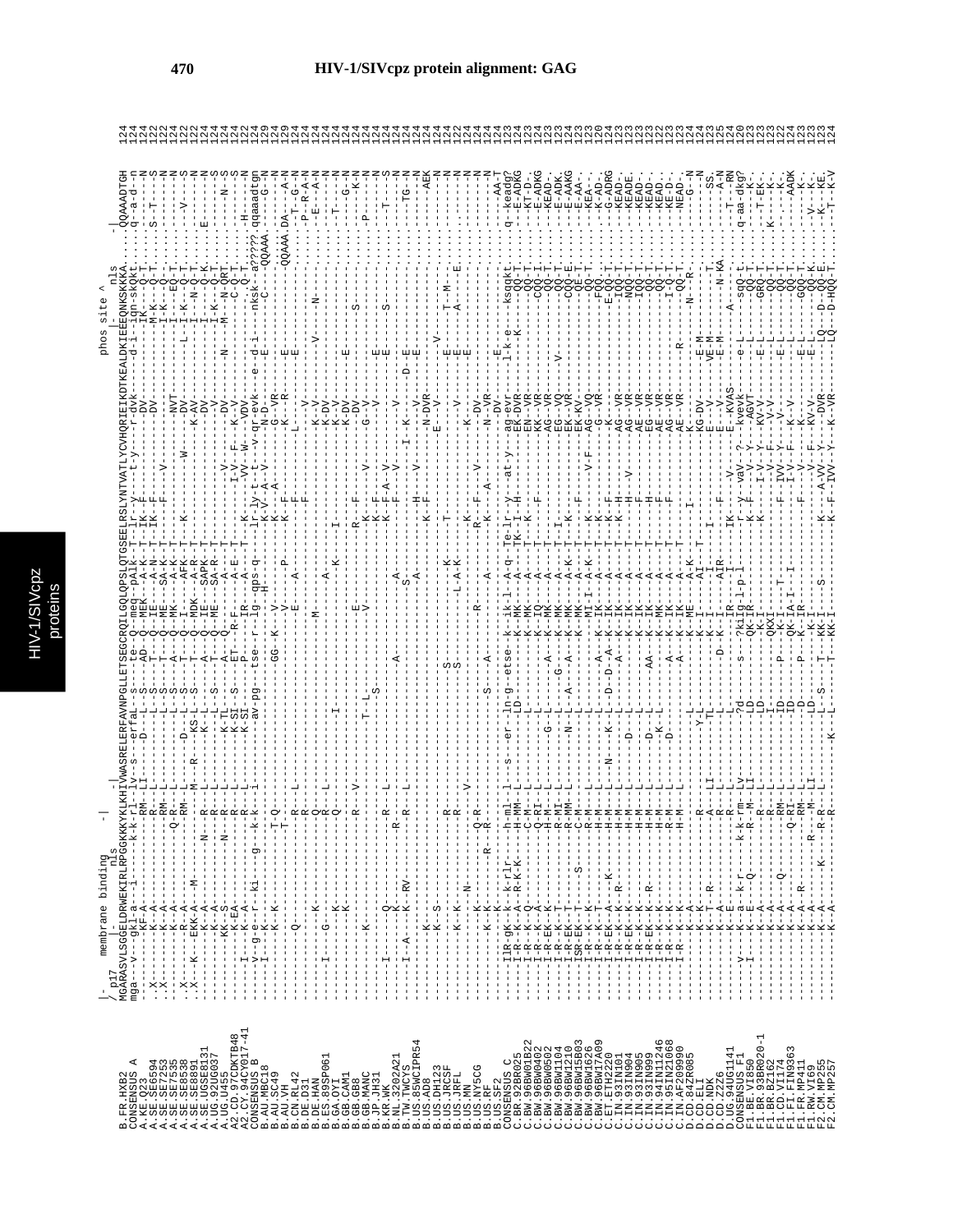| 1 |
|---|
| n |
|   |
|   |
|   |
|   |
|   |

|                             | COAAADTG                                                                                    | $-KME$ -<br>- R<br>- H    | -N-K-      | $-P-AA$ | $-T-NKE$                                                                | -K-ETDK                                                                 | $K - ETT$                                                  | . ETAN           | Ī<br>-GK             | Ţ                  | $-AA$<br>PEAGT |   | AAKEETSP<br>AAKEDTSA                                                                     | <b>AKEDT</b> | AAKEDTSA                  |            |                                                  |             |                          |                          | ひ                  | י<br>י | ပု             | $-aa - atg$              | $-4$ | $-5 - 5$ | $-MS$  | $-4$ |          |                                                                                                                                                                                                                                                                                                                                                                                  |            |               |         | $A-Q-EAG$<br>-- B-G-K | $-$ . <sup>4</sup> |               |               | -TT-A |               |            |                                                                                                                                                                                                                                                                    |                                                                                                                                                                                                                                                                                                                                                                     | ל<br>ל        | $\frac{1}{2}$ | A-POOOO                                                                                                                                                                                                          | . ASRGML                | $-5000$                      | <b>EKEOOO</b>                                                 |
|-----------------------------|---------------------------------------------------------------------------------------------|---------------------------|------------|---------|-------------------------------------------------------------------------|-------------------------------------------------------------------------|------------------------------------------------------------|------------------|----------------------|--------------------|----------------|---|------------------------------------------------------------------------------------------|--------------|---------------------------|------------|--------------------------------------------------|-------------|--------------------------|--------------------------|--------------------|--------|----------------|--------------------------|------|----------|--------|------|----------|----------------------------------------------------------------------------------------------------------------------------------------------------------------------------------------------------------------------------------------------------------------------------------------------------------------------------------------------------------------------------------|------------|---------------|---------|-----------------------|--------------------|---------------|---------------|-------|---------------|------------|--------------------------------------------------------------------------------------------------------------------------------------------------------------------------------------------------------------------------------------------------------------------|---------------------------------------------------------------------------------------------------------------------------------------------------------------------------------------------------------------------------------------------------------------------------------------------------------------------------------------------------------------------|---------------|---------------|------------------------------------------------------------------------------------------------------------------------------------------------------------------------------------------------------------------|-------------------------|------------------------------|---------------------------------------------------------------|
|                             |                                                                                             |                           |            |         |                                                                         |                                                                         |                                                            |                  |                      |                    |                |   |                                                                                          |              |                           |            |                                                  |             |                          |                          |                    |        |                |                          |      |          |        |      |          |                                                                                                                                                                                                                                                                                                                                                                                  |            |               |         |                       |                    |               |               |       |               |            |                                                                                                                                                                                                                                                                    |                                                                                                                                                                                                                                                                                                                                                                     |               |               |                                                                                                                                                                                                                  |                         |                              |                                                               |
|                             | EQNKSKKF                                                                                    | $-L-NN-$<br>I             | ř          |         |                                                                         |                                                                         |                                                            |                  |                      |                    |                |   |                                                                                          |              | $Q-LK-VMGSR-S$            | z<br> <br> |                                                  | $-K-$       |                          | $-KR -$                  | $A - K R -$        |        | -K--           | $\frac{1}{1}$            |      |          |        |      | r-X<br>뛰 |                                                                                                                                                                                                                                                                                                                                                                                  |            |               |         |                       |                    |               |               |       |               |            |                                                                                                                                                                                                                                                                    |                                                                                                                                                                                                                                                                                                                                                                     |               |               |                                                                                                                                                                                                                  |                         |                              |                                                               |
| phos                        | KEALDKIEE<br>- EEV-k                                                                        | PEEV-K                    |            |         |                                                                         |                                                                         |                                                            |                  |                      |                    |                |   | $-LK-VMGS$<br>$\overline{1}$<br>$\frac{1}{2}$                                            |              |                           |            |                                                  |             |                          |                          |                    |        |                | ರ                        | 囸    |          |        |      |          |                                                                                                                                                                                                                                                                                                                                                                                  |            |               |         |                       |                    |               |               |       |               |            |                                                                                                                                                                                                                                                                    |                                                                                                                                                                                                                                                                                                                                                                     |               |               |                                                                                                                                                                                                                  | Ř                       |                              |                                                               |
|                             |                                                                                             |                           |            |         |                                                                         |                                                                         |                                                            |                  |                      |                    | $-NHM-NS$      | 再 |                                                                                          |              |                           |            |                                                  |             |                          |                          |                    |        |                |                          |      |          |        |      |          |                                                                                                                                                                                                                                                                                                                                                                                  |            |               |         |                       |                    |               |               |       |               |            |                                                                                                                                                                                                                                                                    |                                                                                                                                                                                                                                                                                                                                                                     |               |               |                                                                                                                                                                                                                  |                         |                              |                                                               |
|                             | CVHORIEIKDT                                                                                 |                           |            |         |                                                                         |                                                                         |                                                            |                  |                      |                    |                | Ī | $-NY-YK-G$<br>$N - F D - R$                                                              |              | K-FKVE                    |            |                                                  |             |                          |                          |                    |        |                | ar-                      | I    |          | -K-DVF |      |          |                                                                                                                                                                                                                                                                                                                                                                                  |            |               |         |                       |                    |               |               |       |               |            | I                                                                                                                                                                                                                                                                  |                                                                                                                                                                                                                                                                                                                                                                     |               |               | Ĵ                                                                                                                                                                                                                | <b>CGEK</b>             | $-0\nu E$                    |                                                               |
|                             |                                                                                             |                           |            |         |                                                                         |                                                                         |                                                            |                  |                      |                    |                |   | ₹<br>ך<br>ד                                                                              |              |                           |            |                                                  |             |                          |                          |                    |        |                |                          |      |          |        |      |          |                                                                                                                                                                                                                                                                                                                                                                                  |            |               |         |                       |                    |               |               |       |               |            |                                                                                                                                                                                                                                                                    |                                                                                                                                                                                                                                                                                                                                                                     |               |               |                                                                                                                                                                                                                  |                         |                              |                                                               |
|                             |                                                                                             |                           |            | ÷p-     |                                                                         |                                                                         |                                                            |                  |                      |                    |                |   | Ä                                                                                        |              |                           |            |                                                  |             |                          |                          |                    |        |                |                          |      |          |        |      |          |                                                                                                                                                                                                                                                                                                                                                                                  |            |               |         |                       |                    |               |               |       |               |            |                                                                                                                                                                                                                                                                    |                                                                                                                                                                                                                                                                                                                                                                     |               |               |                                                                                                                                                                                                                  |                         |                              |                                                               |
|                             |                                                                                             |                           |            |         |                                                                         |                                                                         |                                                            |                  |                      |                    |                |   |                                                                                          | ł            |                           |            |                                                  |             |                          |                          |                    |        |                |                          |      |          |        |      |          |                                                                                                                                                                                                                                                                                                                                                                                  |            |               |         |                       |                    |               |               |       |               |            |                                                                                                                                                                                                                                                                    |                                                                                                                                                                                                                                                                                                                                                                     |               |               |                                                                                                                                                                                                                  |                         |                              |                                                               |
|                             | RELERFAVNPGLLETSEGCROILGOLOPSLO                                                             |                           |            |         |                                                                         |                                                                         |                                                            |                  |                      |                    |                |   | م                                                                                        |              |                           |            |                                                  |             |                          |                          |                    |        |                | me                       |      |          |        |      |          |                                                                                                                                                                                                                                                                                                                                                                                  |            |               |         |                       |                    |               |               |       |               |            |                                                                                                                                                                                                                                                                    |                                                                                                                                                                                                                                                                                                                                                                     |               |               |                                                                                                                                                                                                                  |                         |                              |                                                               |
|                             |                                                                                             |                           |            |         |                                                                         |                                                                         |                                                            |                  |                      |                    |                |   |                                                                                          |              | NEEI                      | i          |                                                  |             |                          |                          |                    |        |                |                          |      |          |        |      |          |                                                                                                                                                                                                                                                                                                                                                                                  |            |               |         |                       |                    |               |               |       |               |            |                                                                                                                                                                                                                                                                    | 11<br>1                                                                                                                                                                                                                                                                                                                                                             |               |               |                                                                                                                                                                                                                  |                         |                              |                                                               |
|                             |                                                                                             | م<br>آ                    |            |         |                                                                         |                                                                         |                                                            |                  |                      |                    |                |   |                                                                                          |              |                           |            |                                                  |             |                          |                          |                    |        |                |                          |      |          |        |      |          |                                                                                                                                                                                                                                                                                                                                                                                  |            |               |         |                       |                    |               |               |       |               |            |                                                                                                                                                                                                                                                                    |                                                                                                                                                                                                                                                                                                                                                                     |               |               |                                                                                                                                                                                                                  |                         |                              |                                                               |
|                             |                                                                                             |                           |            |         |                                                                         | ≏                                                                       |                                                            |                  |                      |                    |                |   |                                                                                          |              |                           |            |                                                  |             |                          |                          |                    |        |                |                          |      |          |        |      |          |                                                                                                                                                                                                                                                                                                                                                                                  |            |               |         |                       |                    |               |               | Ą     |               |            |                                                                                                                                                                                                                                                                    |                                                                                                                                                                                                                                                                                                                                                                     |               |               |                                                                                                                                                                                                                  |                         |                              |                                                               |
|                             |                                                                                             |                           |            |         |                                                                         |                                                                         |                                                            |                  |                      |                    |                |   |                                                                                          |              |                           |            |                                                  |             |                          |                          |                    |        |                |                          |      |          |        |      |          |                                                                                                                                                                                                                                                                                                                                                                                  |            |               |         |                       |                    |               |               |       |               |            |                                                                                                                                                                                                                                                                    |                                                                                                                                                                                                                                                                                                                                                                     |               |               |                                                                                                                                                                                                                  |                         |                              |                                                               |
|                             | <b>KI.KHT</b>                                                                               |                           |            |         |                                                                         |                                                                         |                                                            |                  |                      |                    |                |   |                                                                                          |              |                           |            |                                                  |             |                          |                          |                    |        |                |                          |      |          |        |      |          | j.                                                                                                                                                                                                                                                                                                                                                                               |            |               |         |                       |                    |               |               |       |               |            |                                                                                                                                                                                                                                                                    |                                                                                                                                                                                                                                                                                                                                                                     |               |               |                                                                                                                                                                                                                  |                         |                              |                                                               |
|                             | $-R$                                                                                        | $-R$                      | $- -R - S$ | $-5 -$  | J.                                                                      | $\frac{1}{2}$<br>$\begin{array}{c} \hline \end{array}$<br>$\frac{1}{1}$ | $\begin{array}{c} 1 \\ 1 \\ 1 \end{array}$<br>$\mathbf{I}$ | $-5$<br>Ť.<br>J. |                      | ł<br>$\frac{1}{1}$ |                | ŧ |                                                                                          |              |                           | ł          | $\frac{1}{\sqrt{2}}$<br>$\overline{\phantom{a}}$ | 1<br>$---R$ | $\overline{\phantom{a}}$ | $\overline{\phantom{a}}$ | $-\mathbf{R}$<br>T |        | $-\frac{R}{R}$ | $\mathbf{I}$             |      | $-4-1$   |        |      |          | 면<br> <br>                                                                                                                                                                                                                                                                                                                                                                       | J          | $\frac{1}{1}$ | $- - R$ |                       |                    |               |               |       | $\frac{1}{2}$ |            |                                                                                                                                                                                                                                                                    |                                                                                                                                                                                                                                                                                                                                                                     | o<br>i        |               |                                                                                                                                                                                                                  |                         | $---R-R$<br>$X -$            |                                                               |
|                             | $\mathbf{I}$<br>$\mathsf I$                                                                 |                           |            |         |                                                                         | п                                                                       |                                                            | $\mathbf{I}$     | $-1$<br>$-1$<br>$-1$ | ł                  |                |   | $2 - 2 - 2 - 2 - 1$<br>$2 - 2 - 2 - 2 - 1$<br>$2 - 2 - 2 - 1 - 1$<br>$2 - 2 - 2 - 1 - 1$ | $=-K$        | $=-K$<br>άά<br>   <br>! ! |            |                                                  |             |                          |                          |                    |        |                |                          |      |          |        |      |          |                                                                                                                                                                                                                                                                                                                                                                                  | $- -A - -$ |               |         |                       |                    |               |               |       |               |            |                                                                                                                                                                                                                                                                    |                                                                                                                                                                                                                                                                                                                                                                     |               |               |                                                                                                                                                                                                                  | $\frac{1}{1}$           | $  V$<br>$- -A - -$          |                                                               |
| membrane binding<br>and nig | $- -K - -A$<br>L.<br>-1                                                                     | $-4$<br>$-K$              |            |         |                                                                         |                                                                         |                                                            |                  |                      |                    |                |   |                                                                                          |              | $K - -1$<br>$-$ - $-$ 5:  |            |                                                  |             |                          |                          |                    |        |                |                          |      |          |        |      |          |                                                                                                                                                                                                                                                                                                                                                                                  | $------K$  |               |         |                       |                    |               |               |       |               |            |                                                                                                                                                                                                                                                                    | $\begin{picture}(18,10) \put(0,0){\vector(1,0){100}} \put(10,0){\vector(1,0){100}} \put(10,0){\vector(1,0){100}} \put(10,0){\vector(1,0){100}} \put(10,0){\vector(1,0){100}} \put(10,0){\vector(1,0){100}} \put(10,0){\vector(1,0){100}} \put(10,0){\vector(1,0){100}} \put(10,0){\vector(1,0){100}} \put(10,0){\vector(1,0){100}} \put(10,0){\vector(1,0){100}} \$ |               | $-1$          | $-1$<br>$-8$<br>$\Gamma$                                                                                                                                                                                         | ר<br>ו<br>$-ER$<br>$-7$ | ŧ<br>$ R$<br>$-$ K<br>부<br>부 | $-4$<br>$ R$<br>i<br>İ                                        |
| P17                         | MGARASVLSGGELDRWEKTRLRPGGKKK<br>ı<br>Ť.<br>J<br>J.                                          | $\overline{V}$<br>п       |            |         |                                                                         |                                                                         |                                                            |                  |                      |                    |                |   | $-5-$                                                                                    | $\,$ I       |                           |            |                                                  | w           |                          |                          |                    |        |                | $1 - 8 - - 8 - - 1$<br>ε |      |          |        |      | $X - -$  | $\begin{array}{l} \mathbf{36.488} \\ \mathbf{57.489} \\ \mathbf{68.49} \\ \mathbf{78.49} \\ \mathbf{89.49} \\ \mathbf{89.49} \\ \mathbf{89.49} \\ \mathbf{89.49} \\ \mathbf{89.49} \\ \mathbf{89.49} \\ \mathbf{89.49} \\ \mathbf{89.49} \\ \mathbf{89.49} \\ \mathbf{89.49} \\ \mathbf{89.49} \\ \mathbf{89.49} \\ \mathbf{89.49} \\ \mathbf{89.49} \\ \mathbf{89.49} \\ \math$ |            |               |         | $\frac{1}{1}$         | ł                  | $\frac{1}{4}$ | $\frac{1}{1}$ | ł     | Ť.            | $- -X - -$ | ł                                                                                                                                                                                                                                                                  | í                                                                                                                                                                                                                                                                                                                                                                   | $\frac{1}{2}$ |               | Í                                                                                                                                                                                                                | $\frac{1}{9}$           |                              |                                                               |
|                             |                                                                                             |                           |            |         |                                                                         |                                                                         |                                                            |                  |                      |                    |                |   |                                                                                          |              |                           |            |                                                  |             |                          |                          |                    |        |                |                          |      |          |        |      |          | $\frac{2}{1}$                                                                                                                                                                                                                                                                                                                                                                    |            |               |         |                       |                    |               |               |       |               |            |                                                                                                                                                                                                                                                                    |                                                                                                                                                                                                                                                                                                                                                                     |               |               |                                                                                                                                                                                                                  |                         |                              |                                                               |
|                             | $\begin{array}{l} \begin{array}{c} \text{. DEGBL}\\ \text{. HH879} \end{array} \end{array}$ |                           |            |         | 3.NG.92NG083<br>3.SE.SE6165<br>4.BE.VI991<br>4.BE.VI997<br>4.CF.90CF056 |                                                                         |                                                            |                  |                      |                    |                |   |                                                                                          |              |                           |            |                                                  |             |                          |                          |                    |        |                |                          |      |          |        |      |          |                                                                                                                                                                                                                                                                                                                                                                                  |            |               |         |                       |                    |               |               |       |               |            | $\begin{array}{l} 03-181, 101, 1030001 \\ 04-2px, 021, 940001 \\ 04-2px, 032, 340001 \\ 04-2px, 081, 9719001 \\ 05-107, 181, 1110 \\ 06-107, 11110 \\ 07-107, 11110 \\ 08-108, 11110 \\ 09-108, 11110 \\ 016-108, 11110 \\ 016-108, 11110 \\ 016-108, 11010 \\ 01$ |                                                                                                                                                                                                                                                                                                                                                                     |               |               | $\begin{array}{l} 11\_cpx.\, \text{CM. MPS18} \\ 11\_cpx.\, \text{FR. MPL298} \\ 11\_cpx.\, \text{FR. MPL307} \\ 11\_cpx.\, \text{GR. JPL307} \\ 11\_cpx.\, \text{GR. GRL1} \\ \text{CPX. GR. GRL1} \end{array}$ |                         |                              | CPZ.CD.CPZANT<br>CPZ.CM.CAM5<br>CPZ.GA.CPZGAB<br>CPZ.US.CPZUS |
|                             | R.HXB2<br>HE.<br>۳<br>血ひ                                                                    | $F_{\rm H}$<br><b>ひ ひ</b> |            | ひ出      |                                                                         | כי                                                                      | ∍                                                          |                  |                      |                    |                | z | ററ                                                                                       | O            |                           |            |                                                  |             |                          |                          |                    |        |                |                          |      |          |        |      |          |                                                                                                                                                                                                                                                                                                                                                                                  |            |               |         |                       |                    |               |               |       |               |            |                                                                                                                                                                                                                                                                    |                                                                                                                                                                                                                                                                                                                                                                     |               |               | زخ                                                                                                                                                                                                               |                         |                              |                                                               |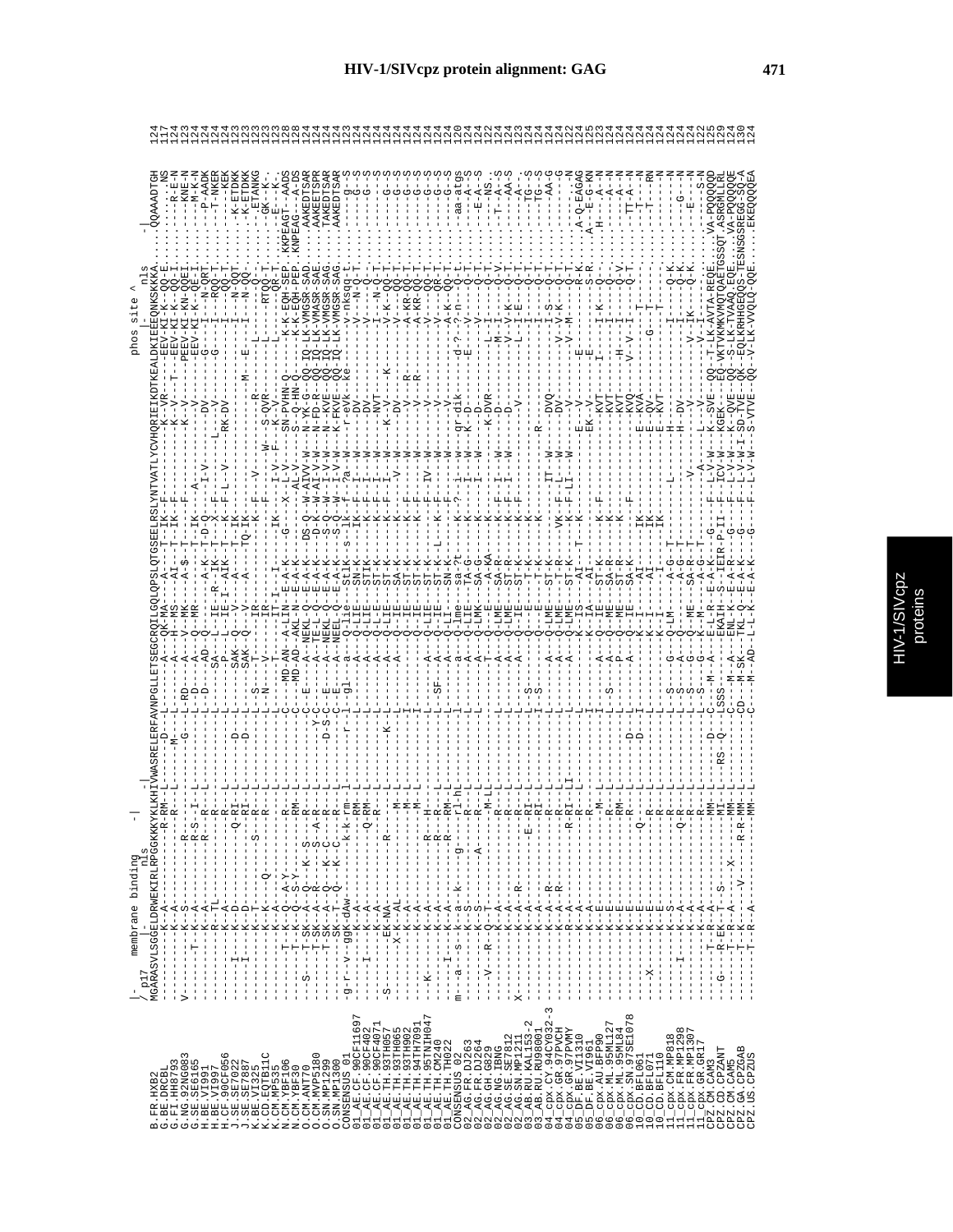| ZASOZARINGO OTTA 1975.<br>SASOZARINGO OTTAGO NA SERINGO NGA SERINGO NGA SASA SA SASA NGA SASA NGA SASA NGA SASA NGA SASA NGA SASA SA SAS<br>$kv - q - - i v - - A -$<br>$\vdots$<br>$\ddot{\cdot}$                                                                                                                                                                            | <u>ਾ</u><br><b>Nu</b><br>$\mathbf{I}$                          | ۳<br>튜<br>-ekafs-     | $\frac{1}{2}$              | $\mathsf{D}$<br>ᠳ | ąr                        |                |
|-------------------------------------------------------------------------------------------------------------------------------------------------------------------------------------------------------------------------------------------------------------------------------------------------------------------------------------------------------------------------------|----------------------------------------------------------------|-----------------------|----------------------------|-------------------|---------------------------|----------------|
| $\ddot{a}$ .<br>$\ddot{\phantom{0}}$                                                                                                                                                                                                                                                                                                                                          | 55<br>F1                                                       |                       | Σ                          | ≏                 |                           |                |
| İ<br>$\frac{1}{1}$<br>$\cdot \cdot$ K<br>$\ddot{\phantom{a}}$                                                                                                                                                                                                                                                                                                                 | 5L<br>55<br>н<br>F-<br>$\overline{\phantom{a}}$                | $\frac{1}{1}$<br>$-5$ | ₹<br>ż                     | $\Box$<br>$\Box$  | д<br>⋗<br>Ŗ.              |                |
| 3<br>$\ddot{\phantom{0}}$                                                                                                                                                                                                                                                                                                                                                     | 51<br>A<br>K,<br>$\overline{1}$                                |                       | ่≥่                        | $\Box$            | $\mathbf{\Omega}$         |                |
| J.<br>$-1$ - $-1$ - $-1$<br>$\ddot{K}$<br>÷<br>$\ddot{\phantom{0}}$<br>$\vdots$<br>$\cdot$                                                                                                                                                                                                                                                                                    | ä<br>f,<br>부<br>-1<br>$-4$                                     | $-1 - 5 - 1$          |                            | $\Box$            | д                         |                |
| $- R$<br>$\ddot{a}$<br>$\bullet$<br>ł<br>$\ddot{\phantom{0}}$<br>$\vdots$                                                                                                                                                                                                                                                                                                     | 55<br>K,<br>$\blacksquare$                                     | ပု<br>Ġ               | $\frac{1}{\sum_{i=1}^{n}}$ | $\Box$            | $\mathbf{\Omega}$         |                |
| $-1 - N -$<br>$\ddot{X}$ .<br>$\bullet$<br>ł<br>$\cdot$<br>$\vdots$                                                                                                                                                                                                                                                                                                           | ξ<br>К                                                         | Ξ<br>$ R$             | Ş                          | $\Box$<br>甲       |                           |                |
| $\mathbf{I}$<br>$\cdot$<br>$\cdot$<br>$\cdot$<br>$\vdots$                                                                                                                                                                                                                                                                                                                     | 51<br>Н<br>$\mathbf{I}$<br>К<br>$\mathbf{I}$<br>$\blacksquare$ | 로<br>$\frac{1}{1}$    | $\overline{\mathbb{R}}$    | $\Box$            | $\mathbf{\Omega}$         |                |
| $\mathbf{I}$<br>$\frac{1}{3}$<br>$\vdots$<br>$\vdots$<br>-ssowre.                                                                                                                                                                                                                                                                                                             | 4<br>$\blacksquare$                                            |                       | ΣĻ                         | ≏                 | ρ                         |                |
| $\frac{1}{1}$<br>I<br>$\frac{1}{1}$<br>$\cdot$                                                                                                                                                                                                                                                                                                                                | A                                                              |                       |                            | ≏<br>≏            | д<br>$\circ$              |                |
| $\mathsf I$<br>I.<br>$-5 - 5 -$<br>$\frac{35}{35}$ .<br>$\cdot$<br>35222                                                                                                                                                                                                                                                                                                      | З<br>ة.<br>¤                                                   | ŵ                     |                            | $\mathbb U$       | .<br>⊣<br>$-vh-$          | Φ              |
| $\frac{a}{i}$<br>$\vdots$<br>$\cdot$                                                                                                                                                                                                                                                                                                                                          | $\begin{array}{c}\n-1 & -1 \\ -1 & -1 \\ -1 & -1\n\end{array}$ |                       |                            |                   | $-AO$                     | $\Box$         |
| л<br>$\bullet$<br>$\cdot$                                                                                                                                                                                                                                                                                                                                                     | ך.<br>י                                                        |                       |                            |                   | z<br>$\overline{A}$       |                |
| ı<br>п<br>1<br>Ţ<br>$\ddot{K}$ .<br>$\vdots$                                                                                                                                                                                                                                                                                                                                  | д<br>I<br>٦                                                    |                       |                            | $\Box$            |                           |                |
| $\cdots$ $ A$ $-$<br>$\vdots$<br>$\vdots$                                                                                                                                                                                                                                                                                                                                     | $\mathbf{\Omega}$<br>Ļ                                         |                       |                            |                   |                           |                |
| J,<br>л<br>л                                                                                                                                                                                                                                                                                                                                                                  | д<br>Ļ                                                         |                       |                            |                   |                           |                |
| 1                                                                                                                                                                                                                                                                                                                                                                             | Ĥ                                                              |                       |                            |                   |                           |                |
| п<br>J.                                                                                                                                                                                                                                                                                                                                                                       |                                                                |                       |                            |                   | -HP                       |                |
| л.<br>J.                                                                                                                                                                                                                                                                                                                                                                      | д<br>Ĥ                                                         | F                     |                            |                   |                           |                |
| -1                                                                                                                                                                                                                                                                                                                                                                            | $-1$                                                           |                       |                            |                   |                           |                |
|                                                                                                                                                                                                                                                                                                                                                                               | $\frac{1}{1}$                                                  | خ                     |                            |                   | ⋗                         |                |
| $-1$                                                                                                                                                                                                                                                                                                                                                                          | S<br>$\frac{1}{1}$                                             | ۳                     |                            |                   | ⋗                         |                |
| $\frac{1}{1}$<br>×                                                                                                                                                                                                                                                                                                                                                            |                                                                |                       |                            |                   | $-AO$<br>È                |                |
| ı<br>ı                                                                                                                                                                                                                                                                                                                                                                        | ĸ<br>$\mathbf{\Omega}$<br>$\frac{1}{1}$                        |                       |                            | ٩                 |                           |                |
| I<br>п<br>I<br>I<br>ł<br>I                                                                                                                                                                                                                                                                                                                                                    | ť                                                              |                       |                            |                   |                           |                |
| $\cdot$                                                                                                                                                                                                                                                                                                                                                                       | $\frac{1}{1}$                                                  |                       |                            |                   |                           |                |
| $\frac{1}{1}$<br>д<br>$\cdot$                                                                                                                                                                                                                                                                                                                                                 | 부                                                              |                       |                            |                   |                           |                |
|                                                                                                                                                                                                                                                                                                                                                                               |                                                                |                       |                            |                   |                           |                |
| I<br>I.<br>т<br>J                                                                                                                                                                                                                                                                                                                                                             | 1<br>۲<br>ا                                                    |                       |                            |                   |                           |                |
| л<br>л<br>ŧ                                                                                                                                                                                                                                                                                                                                                                   | -1                                                             |                       |                            |                   |                           |                |
| $\overline{1}$<br>п<br>$\frac{1}{1}$                                                                                                                                                                                                                                                                                                                                          | $-1$                                                           |                       |                            |                   |                           |                |
| j<br>$\frac{1}{1}$<br>$\frac{1}{1}$<br>$\overline{\phantom{a}}$<br>$\bullet$                                                                                                                                                                                                                                                                                                  | $-N$ <sup>-</sup>                                              |                       |                            |                   |                           |                |
| J.<br>$\ddot{\cdot}$                                                                                                                                                                                                                                                                                                                                                          | 囸<br>$\mathbf{I}$                                              |                       |                            |                   |                           |                |
| -<br>$\ddot{\cdot}$<br>$\vdots$                                                                                                                                                                                                                                                                                                                                               | 루                                                              |                       |                            |                   |                           |                |
| $\frac{1}{1}$<br>$\ddot{\cdot}$<br>35.58                                                                                                                                                                                                                                                                                                                                      | 루                                                              |                       |                            |                   |                           |                |
| $\mathbb{Z}/\mathbb{Z}$                                                                                                                                                                                                                                                                                                                                                       |                                                                |                       |                            |                   |                           |                |
| $\mathbf{I}$<br>kv<br>$\cdot$<br>$\cdot$                                                                                                                                                                                                                                                                                                                                      | $-44$<br>$\frac{1}{\sigma}$ $\frac{1}{\rho}$<br>7              |                       | 는                          | Ф                 | ŀ<br>$-5$<br>$\mathbf{I}$ | $-\frac{e}{n}$ |
| $\overline{\phantom{a}}$<br>$\overline{\phantom{a}}$<br>J.<br>$\blacksquare$<br>÷<br>$\cdot$                                                                                                                                                                                                                                                                                  | $\frac{1}{1}$                                                  |                       |                            |                   |                           |                |
| $\mathbf{I}$<br>п<br>$\overline{\phantom{a}}$<br>$\frac{1}{1}$<br>KI.<br>÷<br>$\vdots$<br>$\vdots$                                                                                                                                                                                                                                                                            | 뮵<br>٦.                                                        |                       |                            | ≏                 |                           | ゥ<br>コー        |
| ţ<br>$\vdots$<br>$\vdots$                                                                                                                                                                                                                                                                                                                                                     | Ĥ                                                              |                       |                            | ≏                 |                           |                |
| f.<br>$\ddot{\cdot}$<br>$\vdots$<br>$\frac{1}{2}$                                                                                                                                                                                                                                                                                                                             | Ļ                                                              |                       |                            | ≏                 | ⋗<br>O                    | F<br>$\Box$    |
| $\mathbf{I}$<br>$\mathbf{I}$<br>-1<br>-1<br>$\mathbb I$<br>$\vdots$<br>$\vdots$                                                                                                                                                                                                                                                                                               | 부                                                              |                       | н                          | ≏                 |                           |                |
| I<br>I.<br>$\frac{1}{1}$<br>$\frac{1}{1}$<br>$\ddotsc$<br>$\frac{1}{2}$ $\frac{1}{2}$ $\frac{1}{2}$ $\frac{1}{2}$ $\frac{1}{2}$ $\frac{1}{2}$ $\frac{1}{2}$ $\frac{1}{2}$ $\frac{1}{2}$ $\frac{1}{2}$ $\frac{1}{2}$ $\frac{1}{2}$ $\frac{1}{2}$ $\frac{1}{2}$ $\frac{1}{2}$ $\frac{1}{2}$ $\frac{1}{2}$ $\frac{1}{2}$ $\frac{1}{2}$ $\frac{1}{2}$ $\frac{1}{2}$ $\frac{1}{2}$ | -<br>1                                                         | н                     |                            | ပှံ<br>≏          |                           |                |
| H<br>$\frac{1}{1}$<br>$\ldots$ KI-<br>$\vdots$                                                                                                                                                                                                                                                                                                                                | $\frac{1}{1}$                                                  |                       |                            | ≏                 |                           |                |
| $\overline{1}$<br>J.<br>$\ddot{\cdot}$<br>$\frac{1}{2}$ , $\frac{1}{2}$ , $\frac{1}{2}$ , $\frac{1}{2}$ , $\frac{1}{2}$ , $\frac{1}{2}$ , $\frac{1}{2}$                                                                                                                                                                                                                       | S<br>Ļ٦                                                        |                       |                            | ≏                 |                           |                |
| T<br>J.<br>$\vdots$                                                                                                                                                                                                                                                                                                                                                           | T                                                              |                       |                            |                   |                           |                |
| $\ddot{X}$ .<br>$\vdots$                                                                                                                                                                                                                                                                                                                                                      | К                                                              |                       |                            | ≏                 |                           |                |
| Ť.<br>$\ldots$ KD--<br>$\vdots$                                                                                                                                                                                                                                                                                                                                               | $\vec{A}$<br>$\mathbf{\Omega}$<br>주                            |                       |                            | ≏                 |                           | $\Box$         |
| J.<br>$\ddot{K}$ .<br>$\vdots$                                                                                                                                                                                                                                                                                                                                                | Ļ                                                              |                       |                            | ≏                 | H                         |                |
| $\mathbf{I}$<br>t.<br>$\cdot$<br>ŧ                                                                                                                                                                                                                                                                                                                                            | ť<br>٣                                                         |                       |                            | ≏                 |                           |                |
| л.<br>÷,<br>$\begin{array}{c}\n\stackrel{\times}{\sim} \\ \stackrel{\times}{\sim} \\ \stackrel{\times}{\sim}\n\end{array}$<br>$\cdot$                                                                                                                                                                                                                                         | f                                                              | ۴                     |                            | ≏                 |                           |                |
| I<br>т<br>I<br>ŧ                                                                                                                                                                                                                                                                                                                                                              | $\mathbf{a}$<br>f                                              | н                     |                            | ≏                 |                           | ⊢              |
| ï<br>I<br>т<br>ţ,<br>$\vdots$                                                                                                                                                                                                                                                                                                                                                 | f                                                              | н                     |                            | ≏                 |                           |                |
| I<br>п<br>$\frac{1}{1}$<br>$\vdots$<br>$\vdots$                                                                                                                                                                                                                                                                                                                               | ٦                                                              | E                     |                            | c                 | д<br>$\mathbf{I}$         |                |
| j<br>$\ddot{K}$<br>$\vdots$                                                                                                                                                                                                                                                                                                                                                   | -<br>                                                          |                       |                            |                   |                           |                |
| I<br>I<br>$\bullet$<br>$\vdots$                                                                                                                                                                                                                                                                                                                                               |                                                                | ž                     |                            |                   | ⋗<br>I<br>$\circ$         |                |
| NSS                                                                                                                                                                                                                                                                                                                                                                           |                                                                |                       |                            |                   |                           |                |
| J<br>I<br>$\frac{1}{1}$<br>$\cdot$                                                                                                                                                                                                                                                                                                                                            | $\frac{1}{1}$                                                  |                       |                            | $\Box$            | ₽                         |                |
| J<br>l,                                                                                                                                                                                                                                                                                                                                                                       | $\frac{1}{1}$                                                  |                       |                            |                   |                           |                |
| $\bullet$<br>$\frac{1}{2}$<br>$\frac{1}{2}$<br>$\frac{1}{2}$<br>$\frac{1}{2}$<br>$\frac{1}{2}$                                                                                                                                                                                                                                                                                | TdH-<br>٦,                                                     | 주                     |                            | ≏                 |                           |                |
|                                                                                                                                                                                                                                                                                                                                                                               |                                                                | ℧                     |                            | ≏                 | Ω<br>$-5$                 | 투              |
| $\vdots$                                                                                                                                                                                                                                                                                                                                                                      | 52<br>٦                                                        |                       |                            | ≏                 | д<br>К                    |                |
| $\vdots$                                                                                                                                                                                                                                                                                                                                                                      | 55<br>루                                                        |                       |                            | ≏                 | $\mathbf{a}$<br>čΕ        | 부              |
|                                                                                                                                                                                                                                                                                                                                                                               | ω<br>로                                                         |                       |                            | ≏                 | $\mathbf{\Omega}$         |                |
|                                                                                                                                                                                                                                                                                                                                                                               |                                                                |                       |                            |                   | $\mathbf{a}$<br>Q         |                |
| $\vdots$                                                                                                                                                                                                                                                                                                                                                                      | ٦                                                              |                       |                            | ≏                 | д<br>ု                    |                |
| $\vdots$                                                                                                                                                                                                                                                                                                                                                                      | ٦                                                              |                       |                            | ≏                 |                           |                |
| $\vdots$                                                                                                                                                                                                                                                                                                                                                                      | д                                                              |                       |                            | ≏                 | F                         |                |
| $\vdots$                                                                                                                                                                                                                                                                                                                                                                      | ٦                                                              |                       |                            | ≏                 | -ru-                      |                |
|                                                                                                                                                                                                                                                                                                                                                                               |                                                                |                       |                            | ≏                 | д                         |                |
|                                                                                                                                                                                                                                                                                                                                                                               |                                                                |                       |                            |                   |                           |                |
| --1--1-<br>$\frac{1}{1}$<br>л<br>ひ                                                                                                                                                                                                                                                                                                                                            | 5L                                                             |                       |                            | ≏                 | д                         |                |
|                                                                                                                                                                                                                                                                                                                                                                               |                                                                |                       |                            |                   |                           |                |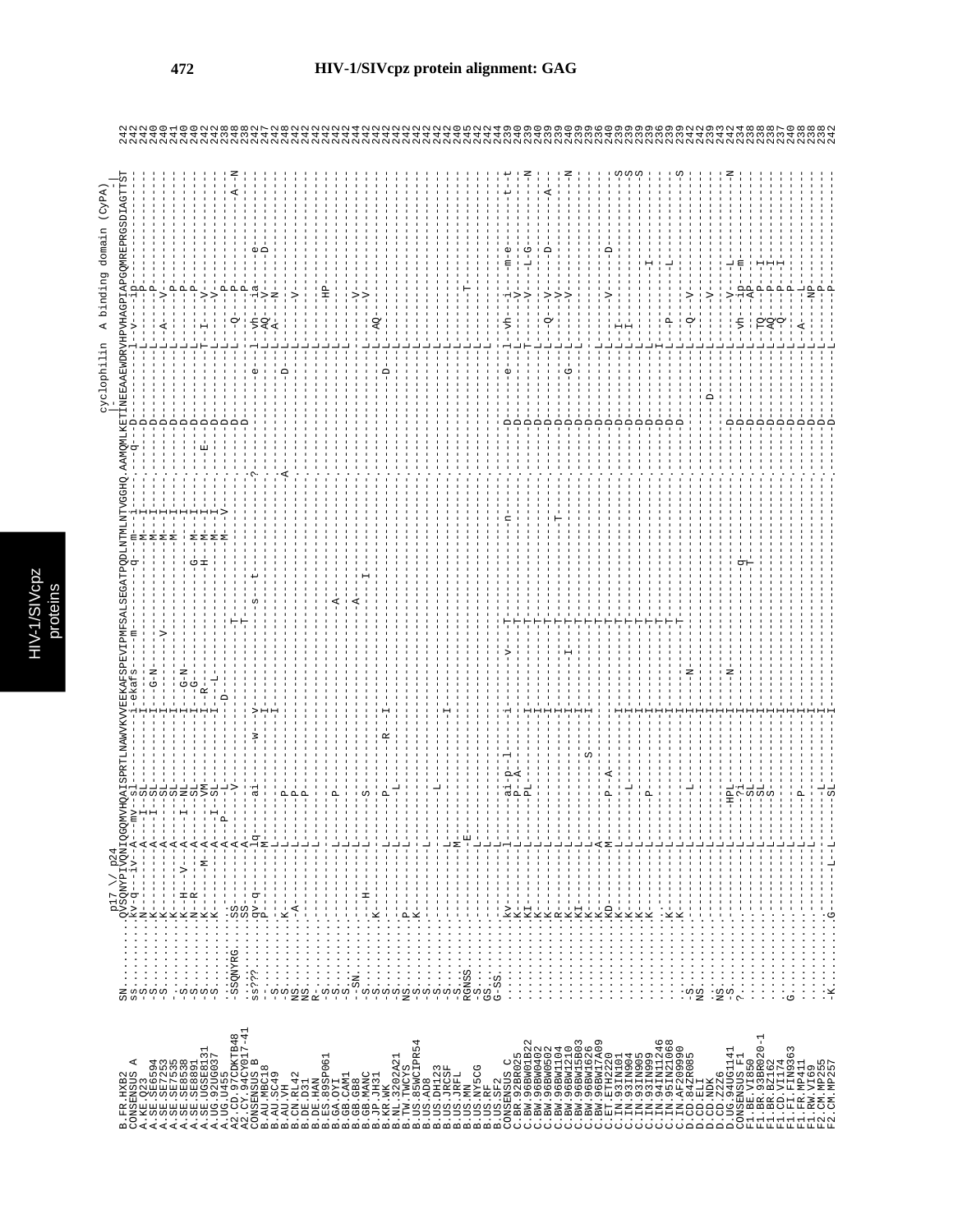| CVPA                                                                                                                                                                                                                                                                                                                                                                                                                                                          |                                        |                                                           |                                                                                                                                                                                                                                                                                                                                                                                                                                                                                  |                                                                                               |                     |  |            |   |  |  |  |     |  |  |  |  |  |   |   |  |  |  |  |  |  |  |               |                               |                  |               |                    |                               |
|---------------------------------------------------------------------------------------------------------------------------------------------------------------------------------------------------------------------------------------------------------------------------------------------------------------------------------------------------------------------------------------------------------------------------------------------------------------|----------------------------------------|-----------------------------------------------------------|----------------------------------------------------------------------------------------------------------------------------------------------------------------------------------------------------------------------------------------------------------------------------------------------------------------------------------------------------------------------------------------------------------------------------------------------------------------------------------|-----------------------------------------------------------------------------------------------|---------------------|--|------------|---|--|--|--|-----|--|--|--|--|--|---|---|--|--|--|--|--|--|--|---------------|-------------------------------|------------------|---------------|--------------------|-------------------------------|
| NIQGQMVHQAISPRTIMAWVKVVEEKAFSPEVIPMFSAISBGATPQDIMTMIMTVGGHQ.AAMQMIKETINEEAAEWDRVHPVHAGPIAPGQMREPRGSD<br>domain                                                                                                                                                                                                                                                                                                                                                |                                        |                                                           |                                                                                                                                                                                                                                                                                                                                                                                                                                                                                  |                                                                                               |                     |  |            |   |  |  |  |     |  |  |  |  |  |   |   |  |  |  |  |  |  |  |               |                               |                  |               |                    |                               |
| binding                                                                                                                                                                                                                                                                                                                                                                                                                                                       |                                        |                                                           |                                                                                                                                                                                                                                                                                                                                                                                                                                                                                  |                                                                                               |                     |  |            |   |  |  |  |     |  |  |  |  |  |   |   |  |  |  |  |  |  |  |               |                               |                  |               |                    |                               |
|                                                                                                                                                                                                                                                                                                                                                                                                                                                               |                                        |                                                           |                                                                                                                                                                                                                                                                                                                                                                                                                                                                                  |                                                                                               |                     |  | <b>APV</b> |   |  |  |  |     |  |  |  |  |  |   |   |  |  |  |  |  |  |  |               |                               |                  |               |                    |                               |
| cyclophilin                                                                                                                                                                                                                                                                                                                                                                                                                                                   |                                        |                                                           |                                                                                                                                                                                                                                                                                                                                                                                                                                                                                  |                                                                                               |                     |  |            |   |  |  |  |     |  |  |  |  |  |   |   |  |  |  |  |  |  |  |               |                               |                  |               |                    |                               |
|                                                                                                                                                                                                                                                                                                                                                                                                                                                               |                                        |                                                           |                                                                                                                                                                                                                                                                                                                                                                                                                                                                                  |                                                                                               |                     |  |            |   |  |  |  |     |  |  |  |  |  |   |   |  |  |  |  |  |  |  |               |                               |                  |               |                    |                               |
|                                                                                                                                                                                                                                                                                                                                                                                                                                                               |                                        |                                                           |                                                                                                                                                                                                                                                                                                                                                                                                                                                                                  |                                                                                               |                     |  |            |   |  |  |  |     |  |  |  |  |  |   |   |  |  |  |  |  |  |  |               |                               |                  |               |                    |                               |
|                                                                                                                                                                                                                                                                                                                                                                                                                                                               |                                        |                                                           |                                                                                                                                                                                                                                                                                                                                                                                                                                                                                  |                                                                                               |                     |  |            |   |  |  |  |     |  |  |  |  |  |   |   |  |  |  |  |  |  |  |               |                               |                  |               |                    |                               |
|                                                                                                                                                                                                                                                                                                                                                                                                                                                               |                                        |                                                           |                                                                                                                                                                                                                                                                                                                                                                                                                                                                                  |                                                                                               |                     |  |            |   |  |  |  |     |  |  |  |  |  |   |   |  |  |  |  |  |  |  |               |                               |                  |               |                    |                               |
|                                                                                                                                                                                                                                                                                                                                                                                                                                                               |                                        |                                                           |                                                                                                                                                                                                                                                                                                                                                                                                                                                                                  |                                                                                               |                     |  |            |   |  |  |  |     |  |  |  |  |  |   |   |  |  |  |  |  |  |  |               |                               |                  |               |                    |                               |
|                                                                                                                                                                                                                                                                                                                                                                                                                                                               |                                        |                                                           |                                                                                                                                                                                                                                                                                                                                                                                                                                                                                  |                                                                                               |                     |  |            | Σ |  |  |  |     |  |  |  |  |  |   |   |  |  |  |  |  |  |  |               |                               |                  |               |                    |                               |
|                                                                                                                                                                                                                                                                                                                                                                                                                                                               |                                        |                                                           |                                                                                                                                                                                                                                                                                                                                                                                                                                                                                  |                                                                                               |                     |  |            |   |  |  |  | スーひ |  |  |  |  |  |   |   |  |  |  |  |  |  |  |               |                               |                  |               |                    |                               |
|                                                                                                                                                                                                                                                                                                                                                                                                                                                               |                                        |                                                           |                                                                                                                                                                                                                                                                                                                                                                                                                                                                                  |                                                                                               |                     |  |            |   |  |  |  |     |  |  |  |  |  |   |   |  |  |  |  |  |  |  |               |                               |                  |               |                    |                               |
|                                                                                                                                                                                                                                                                                                                                                                                                                                                               |                                        |                                                           |                                                                                                                                                                                                                                                                                                                                                                                                                                                                                  |                                                                                               |                     |  |            |   |  |  |  |     |  |  |  |  |  |   |   |  |  |  |  |  |  |  |               |                               |                  |               |                    |                               |
|                                                                                                                                                                                                                                                                                                                                                                                                                                                               |                                        |                                                           |                                                                                                                                                                                                                                                                                                                                                                                                                                                                                  |                                                                                               |                     |  |            |   |  |  |  |     |  |  |  |  |  | н | ٣ |  |  |  |  |  |  |  |               |                               |                  |               |                    |                               |
|                                                                                                                                                                                                                                                                                                                                                                                                                                                               |                                        |                                                           |                                                                                                                                                                                                                                                                                                                                                                                                                                                                                  |                                                                                               |                     |  |            |   |  |  |  |     |  |  |  |  |  |   |   |  |  |  |  |  |  |  |               |                               |                  |               |                    |                               |
| QVSQNYPIV<br>-1<br>p17<br>$\mathbf{I}$<br>j.<br>$\mathsf I$                                                                                                                                                                                                                                                                                                                                                                                                   | $\mathbf{I}$<br>L.<br>Ť<br>$\mathsf I$ | $\frac{1}{2}$                                             |                                                                                                                                                                                                                                                                                                                                                                                                                                                                                  | $\frac{1}{1}$                                                                                 | I.<br>J.<br>п<br>J. |  |            |   |  |  |  |     |  |  |  |  |  |   |   |  |  |  |  |  |  |  | ÷             |                               | $-1 - -R - -V -$ | $\frac{1}{2}$ | J<br>$\frac{1}{1}$ | $-1 - 5 - 1$                  |
| $\frac{1}{2}$<br>$\cdot$<br>$\cdot$<br>$\bullet$<br>$\cdot$                                                                                                                                                                                                                                                                                                                                                                                                   | $\frac{1}{2}$                          |                                                           |                                                                                                                                                                                                                                                                                                                                                                                                                                                                                  | $\frac{1}{2}$ , $\frac{1}{2}$ , $\frac{1}{2}$ , $\frac{1}{2}$ , $\frac{1}{2}$ , $\frac{1}{2}$ | $\frac{1}{2}$       |  |            |   |  |  |  |     |  |  |  |  |  |   |   |  |  |  |  |  |  |  |               | $\dots$ . $K$ - - -           | $\cdot$          |               |                    |                               |
| $\vdots$<br>$\cdot$<br>SN<br>w<br>$\mathbf{I}$                                                                                                                                                                                                                                                                                                                                                                                                                | $\vdots$<br>$\frac{5}{1}$              | $\begin{array}{c} \frac{1}{2} \\ \frac{1}{2} \end{array}$ | $\begin{array}{cccccc} . & . & . & . & . & . & . \\ . & . & . & . & . & . \\ . & . & . & . & . & . \\ . & . & . & . & . & . \\ . & . & . & . & . & . \\ . & . & . & . & . & . \\ . & . & . & . & . & . \\ . & . & . & . & . & . \\ . & . & . & . & . & . \\ . & . & . & . & . & . \\ . & . & . & . & . & . \\ . & . & . & . & . & . \\ . & . & . & . & . & . \\ . & . & . & . & . & . \\ . & . & . & . & . & . \\ . & . & . & . & . & . \\ . & . & . & . & . & . \\ . & . & . &$ |                                                                                               |                     |  |            |   |  |  |  |     |  |  |  |  |  |   |   |  |  |  |  |  |  |  | $\frac{1}{1}$ | $\ddot{\cdot}$<br>$\,$ I<br>п | $A \cdot$        |               |                    |                               |
| $\begin{smallmatrix} \texttt{R}, \texttt{H8793}\ \texttt{G}, \texttt{G}, \texttt{G}, \texttt{G}, \texttt{G}, \texttt{G}, \texttt{G}, \texttt{G}, \texttt{G}, \texttt{G}, \texttt{G}, \texttt{G}, \texttt{G}, \texttt{G}, \texttt{G}, \texttt{G}, \texttt{G}, \texttt{G}, \texttt{G}, \texttt{G}, \texttt{G}, \texttt{G}, \texttt{G}, \texttt{G}, \texttt{G}, \texttt{G}, \texttt{G}, \texttt{G}, \texttt{G}, \texttt{G}, \texttt{G}, \texttt{G}, \texttt{G},$ |                                        |                                                           |                                                                                                                                                                                                                                                                                                                                                                                                                                                                                  |                                                                                               |                     |  |            |   |  |  |  |     |  |  |  |  |  |   |   |  |  |  |  |  |  |  |               |                               |                  |               |                    |                               |
|                                                                                                                                                                                                                                                                                                                                                                                                                                                               |                                        |                                                           |                                                                                                                                                                                                                                                                                                                                                                                                                                                                                  |                                                                                               |                     |  |            |   |  |  |  |     |  |  |  |  |  |   |   |  |  |  |  |  |  |  |               |                               |                  |               |                    | CPZ.GA.CPZGAB<br>CPZ.US.CPZUS |
|                                                                                                                                                                                                                                                                                                                                                                                                                                                               |                                        |                                                           |                                                                                                                                                                                                                                                                                                                                                                                                                                                                                  |                                                                                               |                     |  |            |   |  |  |  |     |  |  |  |  |  |   |   |  |  |  |  |  |  |  |               |                               |                  |               |                    |                               |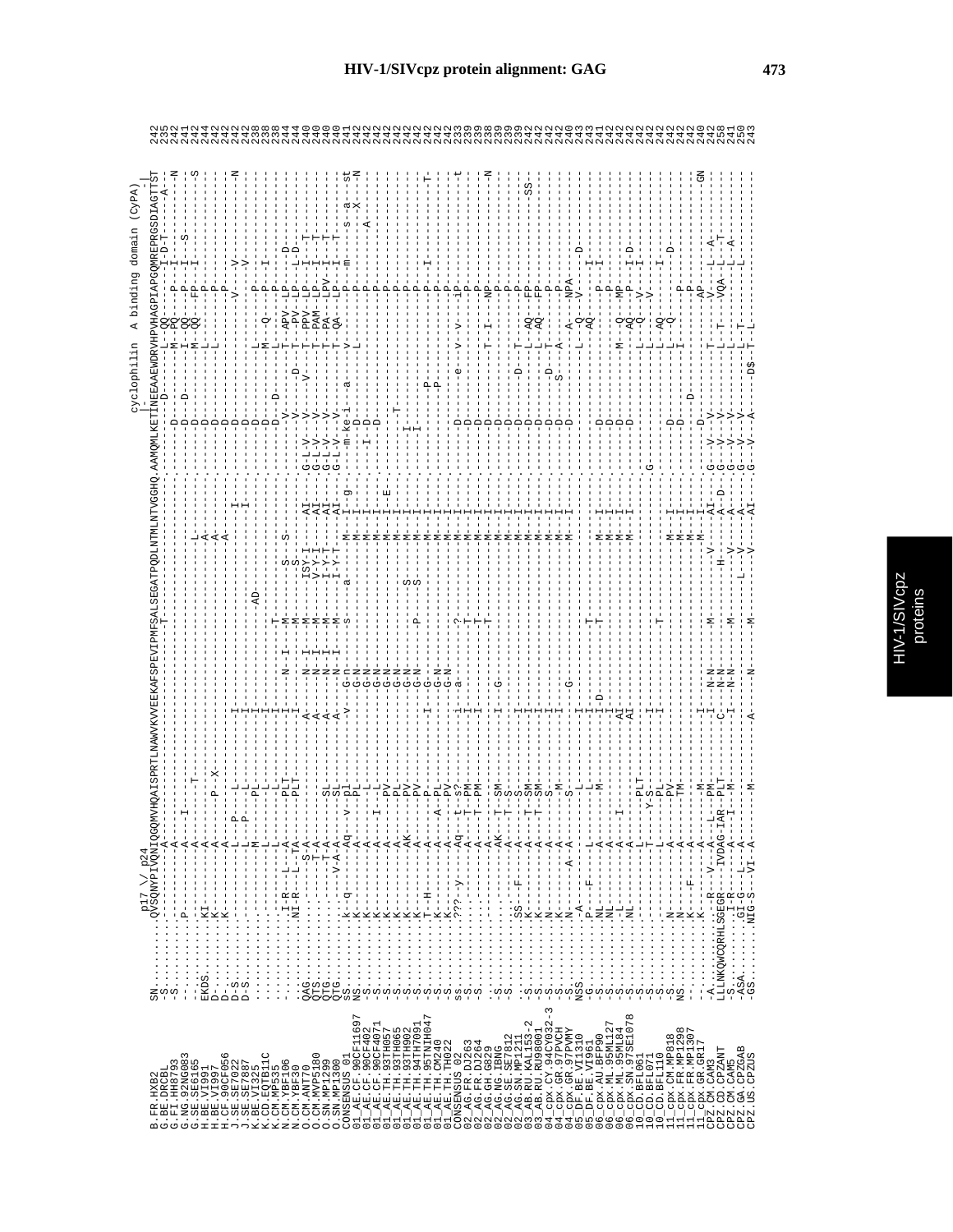major homology region (MHR)

|   | のののい                                                                                                                                                                                                           |                                                                                           |                      |                                     | $\infty$                                     |                                                                                                                                                                                                                                                                                                                                                                | ∼                      |                      |                           |                                          |                               | o o n n n o 4                                                                  |          |        |   |        |   |                |   |   |         |               |   |      |   |                              |   |    |  |      |                       | cocococococococococococococo |        | $\circ$                      |                | ۳ ص                   |                                       | ৩             | ৩<br>G                    | $\circ$                                        | ৩                   | 9                  | しいレ               |                                 | $\circ$<br>م م م | ৩<br>O              | O<br>O           | ഗ സ                |               | G               |               |    |                               |          |                  |             |                    | <b>wanwoon-unu</b> |               |                              | 4                          |              |               | 00000000000000000000                     |                |
|---|----------------------------------------------------------------------------------------------------------------------------------------------------------------------------------------------------------------|-------------------------------------------------------------------------------------------|----------------------|-------------------------------------|----------------------------------------------|----------------------------------------------------------------------------------------------------------------------------------------------------------------------------------------------------------------------------------------------------------------------------------------------------------------------------------------------------------------|------------------------|----------------------|---------------------------|------------------------------------------|-------------------------------|--------------------------------------------------------------------------------|----------|--------|---|--------|---|----------------|---|---|---------|---------------|---|------|---|------------------------------|---|----|--|------|-----------------------|------------------------------|--------|------------------------------|----------------|-----------------------|---------------------------------------|---------------|---------------------------|------------------------------------------------|---------------------|--------------------|-------------------|---------------------------------|------------------|---------------------|------------------|--------------------|---------------|-----------------|---------------|----|-------------------------------|----------|------------------|-------------|--------------------|--------------------|---------------|------------------------------|----------------------------|--------------|---------------|------------------------------------------|----------------|
|   |                                                                                                                                                                                                                |                                                                                           |                      |                                     |                                              |                                                                                                                                                                                                                                                                                                                                                                |                        |                      |                           |                                          |                               |                                                                                |          |        |   |        |   |                |   |   |         |               |   |      |   |                              |   |    |  |      |                       |                              |        |                              |                |                       |                                       |               |                           |                                                |                     |                    |                   |                                 |                  |                     |                  |                    |               |                 |               |    |                               |          |                  |             |                    |                    |               |                              |                            |              |               |                                          |                |
|   | GLMKIVRMYSPTSILDIRQGPKEPFRDYVDEFYKTIRAEQASQEVKNWMTETLLVQNANPDCKTIIKALGPAATLEEMWTACQGVGGPGHKARVLAEAMSQ<br>GLMKIVRMYSPTSILDIRQGPKEPFRDYVDEFYKTIRAEQASQEVKNWMTETLLVQNANPDCKTIIKALGPAATLEEMWTACQGVGGPGHKARVLAEAMSQ | ס                                                                                         |                      | m                                   |                                              |                                                                                                                                                                                                                                                                                                                                                                |                        | CO.                  |                           |                                          | C)                            |                                                                                | თთ       | C)     |   | ÜΩ     |   |                |   |   | ۳<br>UΩ |               | Ω |      | ω | m                            |   |    |  |      |                       | C)                           |        | ΣV<br>ÜΩ                     |                | w                     | C)                                    |               | л<br>U)                   | C)                                             |                     |                    | Ω                 | K,                              |                  | U)                  |                  |                    | ¥<br>ÜΩ       | C)              | w             | C) | C)                            |          | C)               | C)          | თთ                 |                    | U.            |                              |                            |              |               |                                          |                |
|   |                                                                                                                                                                                                                |                                                                                           |                      |                                     |                                              |                                                                                                                                                                                                                                                                                                                                                                |                        |                      |                           |                                          |                               |                                                                                |          |        |   |        |   |                |   |   |         |               |   |      |   |                              |   |    |  |      |                       |                              |        |                              |                |                       |                                       |               |                           |                                                |                     |                    |                   |                                 |                  |                     |                  |                    |               |                 |               |    |                               |          |                  |             |                    |                    |               |                              |                            |              |               |                                          |                |
|   |                                                                                                                                                                                                                |                                                                                           |                      |                                     |                                              |                                                                                                                                                                                                                                                                                                                                                                |                        |                      |                           |                                          | U)                            |                                                                                |          |        |   |        |   |                |   |   |         |               |   |      |   |                              |   |    |  |      |                       |                              |        |                              | <u>ង កុ អ</u>  |                       | S                                     |               | C)                        | M                                              |                     | w                  |                   | w                               | m                | ທ ທ                 |                  | C)                 | Ω             | C)              | C)            |    |                               |          |                  |             |                    |                    |               |                              |                            |              |               |                                          |                |
|   |                                                                                                                                                                                                                | De--er<br>ひ<br>ĸ                                                                          | U                    | ひ<br>$\vec{A}$<br>$\propto \propto$ | AG.<br>Ķ                                     | P.<br>л                                                                                                                                                                                                                                                                                                                                                        | ਨੇ ਕੇ ਕੇ<br>ਨਾਕ ਕ<br>ĸ | ŔĠ                   | RΚ                        | ひ<br>υ<br>ĸ                              | ひ<br>ĸ                        | ൯                                                                              |          |        |   |        |   |                |   |   |         |               | ひ | ひ    |   |                              |   | T. |  |      |                       |                              |        | ⊣                            |                | 우 아이 아<br><b>KKKK</b> |                                       | ひ             | ひ<br>-1                   | ひ<br>ĸ                                         | ひ<br>ĸ              | ひ<br>$\frac{5}{1}$ | ひひひ               | $\overline{\phantom{a}}$        |                  | ひ                   |                  | ひ<br><b>K</b>      | ひ<br><b>K</b> | しし<br>$\approx$ | ĸ             | ひ  | $\circ$                       | $\circ$  | O                |             | ひ<br>م<br><b>Q</b> |                    |               |                              |                            | ひ            | ÷<br>≃        |                                          |                |
|   |                                                                                                                                                                                                                | ú                                                                                         |                      | ωω                                  | ω                                            |                                                                                                                                                                                                                                                                                                                                                                |                        |                      |                           | <b>00 00 00 00 00</b><br>п               | RS.                           | 쓰                                                                              |          |        | ĸ |        |   |                |   |   |         |               |   |      |   |                              |   |    |  |      |                       |                              |        | kt.                          |                |                       |                                       |               | 뚜                         |                                                | д<br>$\blacksquare$ |                    |                   |                                 |                  | <b>ARABARA</b>      |                  |                    |               |                 |               |    |                               |          |                  |             |                    |                    |               |                              |                            |              |               |                                          |                |
|   |                                                                                                                                                                                                                |                                                                                           |                      |                                     |                                              |                                                                                                                                                                                                                                                                                                                                                                |                        |                      |                           |                                          |                               | <b>LQ</b>                                                                      |          |        |   |        |   |                |   |   |         |               |   |      |   |                              |   |    |  |      |                       | 匞                            |        |                              |                |                       |                                       |               |                           |                                                |                     |                    |                   |                                 |                  |                     |                  |                    |               |                 |               |    |                               |          |                  |             |                    |                    |               |                              |                            |              |               |                                          |                |
|   |                                                                                                                                                                                                                | $_{1}^{\omega}$<br>Ģ<br>י<br>ס                                                            | ひ                    |                                     |                                              | ひ                                                                                                                                                                                                                                                                                                                                                              | Ů                      | ٩<br>ن ن             |                           | $\overline{a}$                           | д                             | Ţ<br>п<br>$-wm$                                                                |          |        |   |        |   |                |   |   |         |               |   |      |   |                              |   |    |  | Est- |                       |                              |        | ರ                            | ≏              | $\Box$                | $\overline{a}$                        |               | ę                         | $\Box$                                         | $\Box$              | $\Box$             | $\Omega$          | $\frac{1}{\sqrt{2}}$            | ≏                | А                   | $\Box$           | Ģ                  | ≏             |                 | ≏             |    |                               |          | てり               |             | ರ<br>のひ            | ≏                  | ≏<br>てり       | $\dot{P}$<br>てり              | А<br>てり<br>てり              | w<br>д       | ≏<br>ひ        |                                          |                |
|   |                                                                                                                                                                                                                | $\frac{1}{\sqrt{2}}$<br>Φ                                                                 |                      | $-1$                                | ۹                                            | ۴                                                                                                                                                                                                                                                                                                                                                              | Η                      | H<br>е               |                           | $T - D$<br>Е                             | п<br>ь                        | $\int_{1}^{\infty}$<br>ωE                                                      |          | $\Box$ |   | $\Box$ | ь |                | ≏ | ≏ |         |               |   |      | ≏ |                              |   |    |  |      |                       | ۹                            | $\Box$ | at-d                         | $\Box$<br>÷    | $-T - D$              | 55                                    | ローワー          | S                         | $-T - D$                                       | ٩<br>۳              |                    | 111               |                                 | $\Gamma$ -D      | $\Gamma_{\!-\!1}^-$ | $\Gamma$ -D      | $\frac{1}{2}$<br>ь | $\Gamma$<br>ь | $T - D$         | $T - D$       |    | ≏                             | ≏        |                  | ٩           | Φ<br>ť<br>۳        | $\Box$             | 토             | н                            | н<br>н                     |              | $- E - T$     | e                                        | е              |
|   | ند<br>ا<br>Ŀ.                                                                                                                                                                                                  | 검도<br>Ŀ.                                                                                  | ⋗<br>Ŀ.              | Бъ                                  | Ŀ                                            | $\ddot{A}$<br>厍                                                                                                                                                                                                                                                                                                                                                | 圧                      | $\vec{A}$<br>厍<br>E. |                           | 医四                                       | 匞                             | œ<br>쓰<br>$\mathbf{I}$                                                         |          |        | œ |        |   |                |   |   |         |               |   |      | ۴ |                              |   |    |  |      |                       |                              |        | Ŀ,                           | 厍              | E.                    | Ŀщ                                    | Ŀ.            | Γz,                       | Ŀъ                                             | Ŀц,                 | Ŀц,                | ſτ,               | L.                              | Ŀ.               | Ŀъ                  |                  | ĸ<br>匤             |               | Ŀ.              |               |    |                               |          |                  |             | $\ddot{ }$<br>Ŀц,  | ₹<br>ſτ,           | Ŀт.           | Ŀ.                           | $-4$<br>Ŀ.<br>Ŀ.           | Ŀт.          | Ŀъ            | E.                                       |                |
|   |                                                                                                                                                                                                                |                                                                                           |                      |                                     |                                              |                                                                                                                                                                                                                                                                                                                                                                |                        |                      |                           |                                          |                               |                                                                                |          |        |   |        |   |                |   |   |         |               |   |      |   |                              |   |    |  |      |                       |                              |        |                              |                |                       |                                       |               |                           |                                                |                     |                    |                   |                                 |                  |                     |                  |                    |               |                 |               |    |                               |          |                  |             |                    |                    |               |                              |                            |              |               |                                          |                |
|   |                                                                                                                                                                                                                |                                                                                           |                      |                                     |                                              |                                                                                                                                                                                                                                                                                                                                                                |                        |                      |                           |                                          |                               | $\frac{\mathsf p}{\mathsf l}$                                                  |          |        |   |        |   |                |   |   |         |               |   |      |   |                              |   |    |  |      |                       |                              |        | Ω                            |                |                       |                                       |               | C)                        |                                                |                     |                    |                   |                                 |                  |                     |                  |                    |               |                 |               |    |                               |          |                  |             |                    |                    |               |                              |                            |              |               |                                          |                |
| g |                                                                                                                                                                                                                | ΚK                                                                                        |                      |                                     | ≍                                            |                                                                                                                                                                                                                                                                                                                                                                | ×<br>⋗                 | ×<br>⊳               | ≍<br>$\geq$               | ×<br>⊳<br>⋗                              | ⋗                             | ٦L<br>t s                                                                      | ⊻<br>- 1 |        | ¥ | C      | × | ×              |   | ⋗ |         | Ω             | ď |      |   |                              |   |    |  | w    |                       |                              |        | 쓰<br>٠H                      | ×              | ×<br>⊳                | ×<br>⋗                                | ⊳             | ĸ<br>⊳                    | ≍                                              |                     |                    | ĸ                 | ×                               |                  | ×                   | ×                | ×                  | FK.           |                 | ¥             |    |                               |          |                  |             | m                  |                    | S             |                              |                            |              |               | ≍                                        | ×              |
|   |                                                                                                                                                                                                                |                                                                                           |                      |                                     |                                              |                                                                                                                                                                                                                                                                                                                                                                |                        |                      |                           |                                          |                               |                                                                                |          |        |   |        |   |                |   |   |         |               |   |      |   |                              |   |    |  |      |                       |                              |        |                              |                |                       |                                       |               |                           |                                                |                     |                    |                   |                                 |                  |                     |                  |                    |               |                 |               |    |                               |          |                  |             |                    |                    |               |                              |                            |              |               |                                          |                |
|   |                                                                                                                                                                                                                |                                                                                           |                      |                                     |                                              |                                                                                                                                                                                                                                                                                                                                                                |                        |                      |                           |                                          |                               |                                                                                |          |        |   |        |   |                |   |   |         |               |   |      |   |                              |   |    |  |      |                       |                              |        | $\frac{11}{1}$               |                |                       |                                       |               |                           |                                                |                     |                    | NI-               |                                 |                  |                     |                  |                    |               |                 |               |    |                               |          |                  |             |                    |                    |               |                              |                            |              |               |                                          |                |
|   | NPPIPVGEIYKRWII<br>Ť,<br>Ť                                                                                                                                                                                     |                                                                                           | Ą                    | J<br>$\blacksquare$<br>Ą            | $\mathbf{I}$<br>Â                            | J<br>j<br>$\frac{1}{1}$<br>$\frac{1}{1}$                                                                                                                                                                                                                                                                                                                       | J.<br>$\frac{1}{1}$    | -1<br>؋؋             | $-1$ $N$<br>$\frac{1}{4}$ | $- R$<br>Ą                               | п<br>J<br>п                   | $\begin{array}{c} 1 \\ 1 \\ 1 \end{array}$<br>I<br>J<br>$\mathbf{I}$<br>ï<br>J |          |        |   |        |   |                |   |   |         |               |   |      |   |                              |   |    |  |      | п<br>л                |                              |        | ೆ                            | ٩              | $\overline{a}$        | I<br>$\overline{1}$<br>$\overline{a}$ | ٩             | J,<br>п<br>$\overline{a}$ | $\overline{\phantom{a}}$<br>п<br>$\frac{1}{2}$ | $\overline{a}$      |                    | $\mathbf{I}$<br>؋ | $\blacksquare$<br>$\frac{1}{2}$ | ٩                | $\overline{a}$      |                  | L.                 |               | $\frac{1}{1}$   | ٩             |    |                               | л<br>J.  |                  |             | $-di -$            | ٩                  | $-1 - M -$    |                              | $\frac{1}{1}$              | п<br>Ą       | $\frac{1}{1}$ |                                          |                |
|   |                                                                                                                                                                                                                | $\begin{array}{c} 2\overline{1} \\ -1\overline{1} \\ 1\overline{1} \end{array}$<br>Ť<br>п |                      | $\mathbf{I}$<br>1<br>ï              | J.                                           | t<br>ļ<br>I                                                                                                                                                                                                                                                                                                                                                    |                        | $-V -$               |                           | J,<br>$\mathbf{I}$<br>I<br>J,<br>J.<br>J | п<br>$\frac{1}{\mathsf{p}}$   | $--i$ g-i                                                                      | ፋ        | $-7$   |   |        |   |                |   |   |         |               |   |      |   |                              |   |    |  |      | I<br>I<br>I<br>í      |                              |        | خ<br>ا                       | $\overline{C}$ | $-V$                  |                                       | $-V-$         |                           | J<br>$\overline{\phantom{a}}$                  |                     | $-1$               |                   | J,<br>$-7$                      | ₹                | J,<br>$\geq$        | $\tilde{v}$<br>п | ė<br>¦<br>$-7$     | $\frac{1}{2}$ | $\frac{1}{2}$   | ł<br>?<br>∶   |    |                               | I<br>л   | ı                |             | $\frac{5}{1}$      | ł<br>$\geq$        | $\frac{1}{2}$ | f.<br>$\geq$                 | $\tilde{v}$<br>$\tilde{v}$ | $- -1 - -$   |               | $-1$                                     | $\frac{1}{2}$  |
|   |                                                                                                                                                                                                                | $\vdots$                                                                                  | $\ddot{\phantom{0}}$ | $\cdot$<br>n d                      | $\ddot{\phantom{0}}$<br>$\frac{1}{\sqrt{2}}$ | S<br>$\begin{array}{c} \rule{0.2cm}{0.15mm} \rule{0.2cm}{0.15mm} \rule{0.2cm}{0.15mm} \rule{0.2cm}{0.15mm} \rule{0.2cm}{0.15mm} \rule{0.2cm}{0.15mm} \rule{0.2cm}{0.15mm} \rule{0.2cm}{0.15mm} \rule{0.2cm}{0.15mm} \rule{0.2cm}{0.15mm} \rule{0.2cm}{0.15mm} \rule{0.2cm}{0.15mm} \rule{0.2cm}{0.15mm} \rule{0.2cm}{0.15mm} \rule{0.2cm}{0.15mm} \rule{$<br>п | Ω                      | C)                   | ပု                        | ပု<br>$-2$                               | S<br>$\overline{\phantom{a}}$ | ł,<br>$\cdot$<br>$\cdot$<br>$-9 - -n$                                          | ပု<br>၂  | S      |   | ı<br>I | ٠ | $\ddot{\cdot}$ |   |   |         | $\frac{1}{2}$ |   | $-1$ | ı | -1<br>$\mathbf{I}$<br>J<br>H | I |    |  |      | ٠<br>H<br>T<br>!<br>л | I                            |        | $\mathbb{O}2$<br>$\mathsf I$ | $\mathbf{I}$   | $-4$                  | $\frac{1}{2}$                         | $\frac{0}{1}$ | $\frac{0}{1}$<br>I        | $\frac{0}{1}$                                  | ωw                  |                    | T                 | ပု<br>J                         | ひ                | ပု                  | ပု               | ł,<br>ပု           | S<br>I        |                 | $\frac{c}{1}$ | Ω  | ω<br>$\overline{\phantom{a}}$ | $A - -S$ | w<br>$\mathsf I$ | S<br>$\,$ I | CΩ                 | $C - C$            | ひ             | w<br>$\mathsf I$<br>J.<br>J. | C)<br>$\,$ I               | S<br>I<br>т  | C)<br>J       | n a                                      |                |
|   | <b>LQEQIGWMTN</b>                                                                                                                                                                                              | $-19 - -9$<br>$\Omega_1 \Omega_2$                                                         |                      | п<br>$\Delta$                       |                                              | $-21 - 1$<br>$\mathbf{I}$<br>$\Delta \Delta \Delta$                                                                                                                                                                                                                                                                                                            |                        | $-A$                 | $-4-$<br>$\Delta$         | Ш                                        | í<br>ш<br>1                   | I<br>1<br>$\mathbf I$                                                          |          |        |   |        |   | $-4-$<br>л     |   |   |         |               |   |      |   |                              |   |    |  |      | I<br>п                |                              |        | $\frac{1}{2}$                | Ĥ              | $-4$                  | $-A$                                  | $-A$          | К                         | $-1 - N -$                                     | Ā,                  | Ā,                 | Ŕ.                | A,                              | К                | A,                  | K,               | Ā,                 | $\dot{A}$     | $\overline{A}$  | $- A -$       |    | $-4$                          |          | Ā,               |             | $\circ$            | $\circ$            | $\circ$       | $\circ$                      | O                          | $\circ$<br>O |               | ÒH                                       | $\overline{A}$ |
|   |                                                                                                                                                                                                                |                                                                                           |                      |                                     |                                              |                                                                                                                                                                                                                                                                                                                                                                |                        |                      |                           |                                          |                               |                                                                                |          |        |   |        |   |                |   |   |         |               |   |      |   |                              |   |    |  |      |                       |                              |        |                              |                |                       |                                       |               |                           |                                                |                     |                    |                   |                                 |                  |                     |                  |                    |               |                 |               |    |                               |          |                  |             |                    |                    |               |                              |                            |              |               |                                          |                |
|   |                                                                                                                                                                                                                |                                                                                           |                      |                                     |                                              |                                                                                                                                                                                                                                                                                                                                                                |                        |                      |                           |                                          |                               |                                                                                |          |        |   |        |   |                |   |   |         |               |   |      |   |                              |   |    |  |      |                       |                              |        |                              |                |                       |                                       |               |                           |                                                |                     |                    |                   |                                 |                  |                     |                  |                    |               |                 |               |    |                               |          |                  |             |                    |                    |               |                              |                            |              |               | F1.RW.VI69<br>F2.CM.MP255<br>F2.CM.MP257 |                |
|   |                                                                                                                                                                                                                |                                                                                           |                      |                                     |                                              |                                                                                                                                                                                                                                                                                                                                                                |                        |                      |                           |                                          |                               |                                                                                |          |        |   |        |   |                |   |   |         |               |   |      |   |                              |   |    |  |      |                       |                              |        |                              |                |                       |                                       |               |                           |                                                |                     |                    |                   |                                 |                  |                     |                  |                    |               |                 |               |    |                               |          |                  |             |                    |                    |               |                              |                            |              |               |                                          |                |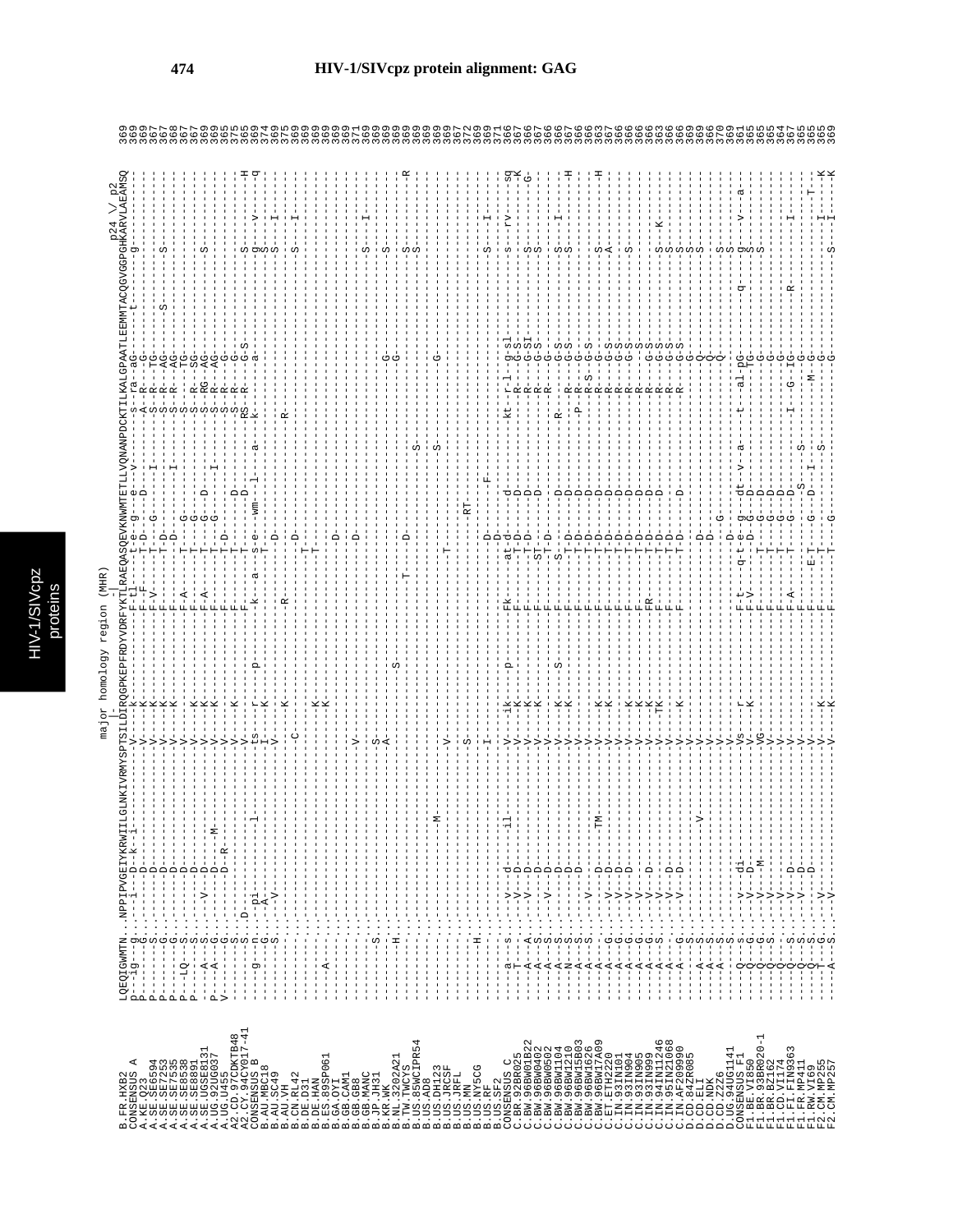| r<br>n |
|--------|
|        |
|        |
|        |
|        |
|        |

| <b>00 00 00 00</b><br>m w<br>M<br>m<br>m<br>ω ω ω ω<br>φ<br>$\sigma$<br>්<br>$\overline{5}$<br>ήġ<br>ġ<br>じ じ<br>ひ<br>Ō<br>てり<br>입<br>ທີ່ ຜ<br>ÜΩ<br>Ω<br>לי<br>т.<br>KKKK<br><b>KK</b><br>$\approx \approx$<br>HKKKKK<br>α<br>$\propto \propto$<br>л.<br>ĸ<br>ĸ<br>თ თ<br>のこまの<br><b>00 CO</b><br>w<br>w<br>თ თ<br>⊂×ທທ<br>A A<br>$\Omega$<br>$\Omega$<br>з<br>ပိတ်<br>Ú<br>Ω<br>ひ<br>$\cap$<br>$\bigcap$<br>Ĥ<br>F⊣<br>¢<br>O<br>$\cap$<br>$\Omega$<br>F.<br>$\overline{A}$<br>К<br>↻<br>υU<br>K,<br>A<br>0 > 1 1 4<br>  R 1 1 1<br>F F F F F<br>≳<br>J.<br>-1<br>л.<br>-1<br>п<br>医区<br>E.<br>نقابط بقا<br>بتابتا<br>国国<br>ਹ<br>ωω<br>もっ<br>XXX<br>¥<br><b>XXX</b><br>≍<br><b>Ed</b><br>囸<br>$-1$ - $-1$ - $-1$<br>$----P-1$<br>$-2-$<br>í<br>$\frac{1}{1}$<br>п<br>$- -7 - -$<br>$--DV - R - -V - -$<br>$-1 - R - 3V - 4V$<br>$-1$<br>$  V$<br>$---2D--RK--V$<br>$---D--RK--V$<br>$-7$<br>$---D - - RK - -V$<br>l,<br>т<br>l,<br>j.<br>$-i - - -d i - -r -$<br>$- - -N - -D - -R - -$<br>$- - - - - - -$<br>$- R -$<br>$-1$<br>I<br>$--P$ $-P$ $-R$ $-$<br>$ R$ <sup>-</sup><br>п<br>$-1$ - $-1$ - $-1$<br>т<br>j<br>$-1 - 1 - 5 - 0$<br>$\mathbf{I}$<br>$\overline{\phantom{a}}$<br>I.<br>j<br>İ<br>J.<br>J<br>п<br>$-1$ $-1$<br>I<br>$\frac{1}{1}$<br>$-1$<br>Ţ.<br>$\frac{1}{1}$<br>$\begin{array}{c} 1 \ \hline 1 \end{array}$<br>J<br>$\frac{1}{1}$<br>$\frac{1}{1}$<br>$\bigcap_{i=1}^{n}$<br>$A---D$<br>ı<br>$\frac{1}{1}$<br>$-5 -$<br>$\begin{array}{c} \n\Box \quad \quad \Box \quad \quad \Box \quad \quad \Box \quad \quad \Box \quad \quad \Box \quad \quad \Box \quad \quad \Box \quad \quad \Box \quad \quad \Box \quad \quad \Box \quad \quad \Box \quad \quad \Box \quad \quad \Box \quad \quad \Box \quad \quad \Box \quad \quad \Box \quad \quad \Box \quad \quad \Box \quad \quad \Box \quad \quad \Box \quad \quad \Box \quad \quad \Box \quad \quad \Box \quad \quad \Box \quad \quad \Box \quad \quad \Box \quad \quad \Box \quad \quad \Box \quad \quad \Box \quad \quad \Box \quad \quad \Box \quad \quad \Box \quad \quad \Box \quad \quad \Box \quad \quad \$<br>$\frac{1}{1}$<br>$\frac{1}{1}$<br>$\overline{1}$<br>$\frac{1}{2}$<br>$\frac{1}{1}$<br>$\begin{array}{c}\n\Box \\ \Box\n\end{array}$<br>$-1$<br><u>م</u><br>J.<br>-1<br>$\frac{1}{1}$<br>j<br>$\frac{1}{1}$<br>1<br>ŧ<br>ì<br>I<br>J.<br>J<br>--V---<br>т<br>J.<br>$- -V$<br>Í<br>$-V$ -<br>$\frac{1}{1}$<br>I<br>$\frac{1}{1}$<br>I<br>$\frac{1}{1}$<br>I<br>I<br>I<br>$- -1 - -$<br>$\cdots$ $ \cdots$<br>$\cdots$ $  \cdots$<br>$\frac{1}{1}$<br>$\frac{1}{2}$<br>$\frac{1}{1}$<br>$-1$<br>$\frac{1}{1}$<br>$\frac{1}{1}$<br>$\frac{1}{1}$<br>ţ<br>ţ<br>т<br>ı<br>п<br>т<br>ŀ,<br>$\frac{1}{1}$<br>ì<br>ì<br>I<br>$\frac{1}{1}$<br>$\frac{1}{1}$<br>ł<br>Î<br>I<br>$\frac{1}{1}$<br>í<br>ı<br>$\frac{1}{1}$<br>ł<br>ł<br>cη<br>ï<br>Ţ<br>Ĭ<br>$--H-T-RP-.Q$<br>$---T-T-RGB. -S$<br>$--++--++--P$<br>$--++--++--P-.$<br>$\frac{1}{1}$<br>$\frac{1}{2}$<br>I<br>$\frac{1}{2}$<br>$\frac{1}{2}$<br>$\frac{1}{2}$<br>$\frac{1}{2}$<br>$\frac{1}{2}$<br>$\frac{1}{2}$<br>$\frac{1}{2}$<br>$\frac{1}{2}$<br>$-5.1$<br>计字符<br>$-1.1$<br>$\vdots$<br>$\frac{1}{2}$<br>$\frac{1}{2}$<br>$\frac{1}{2}$<br>$\frac{1}{4}$<br>$\frac{1}{2}$<br>$\frac{1}{2}$<br>$\frac{1}{2}$<br>$---T-T-A$<br>I,<br>$\frac{1}{4}$<br>$\frac{1}{2}$<br>$---VA---A$<br>$\vdots$<br>$\vdots$<br>Ì<br>$\bullet$<br>Ì<br>$\vdots$<br>Ì<br>Ì.<br>$\bullet$<br>$\cdot$<br>Ì<br>$\vdots$<br>$\ddot{\cdot}$<br>$\begin{array}{c} \vdots \\ \vdots \\ \vdots \\ \vdots \\ \vdots \end{array}$<br>$\vdots$<br>$\ddot{\cdot}$<br>$\cdot$<br>$\cdot$<br>$A - VA - -A$<br>$-2$<br>υ<br>$- - A$<br>w<br>w<br>w<br>ひ<br>$-1$<br>ひ<br>ひ<br>w<br>ω<br>ω<br>w<br>$-2$<br>w<br>ω<br>$-5$<br>$-5$<br>$-5 -$<br>$-5 -$<br>w<br>ω<br>ω<br>C)<br>ひ<br>ω<br>ω<br>w<br>w<br>ひ<br>C)<br>C)<br>$\frac{6}{1}$<br>$\frac{1}{1}$<br>$\frac{1}{4}$<br>ŧ<br>Ť<br>$\frac{1}{1}$<br>$\frac{1}{4}$<br>$\frac{1}{1}$<br>$\frac{1}{1}$<br>$\frac{1}{4}$<br>Ť<br>$\frac{1}{1}$<br>$\frac{1}{1}$<br>$\frac{1}{1}$<br>$-1 - 1 - 1$<br>$\frac{1}{1}$<br>÷<br>-1<br>÷<br>ł<br>ŧ<br>ł<br>ŧ<br>$\frac{1}{1}$<br>J.<br>ŧ<br>ŧ<br>$\frac{1}{1}$<br>÷<br>ŧ<br>Ť<br>$\mathbf{I}$<br>$-1$<br>$A - VA -$<br>$\frac{1}{1}$<br>$\frac{1}{1}$<br>$- -V - -$<br>$\frac{1}{2}$<br>$--VA$<br>I<br>I<br>$-4$<br>i<br>F<br>$ R$<br>$-R$<br>$- R$<br>$\frac{1}{2}$<br>$-1$<br>$-4$<br>$-1$<br>$\mathbf{I}$<br>ף –<br>י<br>I<br>$\frac{1}{1}$<br>I<br>I<br>I<br>J<br>$-R$<br>$- R$<br>J<br>$-1$<br>I.<br>$\frac{1}{1}$<br>I<br>$\frac{1}{1}$<br>J,<br>п<br>1<br>$\begin{bmatrix} 1 \\ 1 \\ 1 \end{bmatrix}$<br>т<br>п<br>п<br>J.<br>J.<br>т<br>$\frac{1}{1}$<br>Ť,<br>Ť<br>$\frac{1}{1}$<br>$\overline{\phantom{a}}$<br>Ĵ,<br>I.<br>$\mathbf{I}$<br>$\frac{1}{1}$<br>J.<br>ı<br>т<br>1<br>J<br>J.<br>$\begin{array}{c} \end{array}$<br>$\frac{1}{1}$<br>Í<br>ģ<br>Ţ<br>I<br>$\frac{1}{1}$<br>$\overline{\phantom{a}}$<br>J<br>푸<br>$\mathbf{I}$<br>$\overline{1}$<br>п<br>ı<br>$\mathbf{I}$<br>I.<br>T<br>$\alpha\alpha\alpha\alpha$<br>$\Omega$<br>-1<br>$\overline{ }$<br>⋗ |                                                                                                                                                                                                                                                                         |  |  |  |  |  |  |  |  |  |  |  |  |  |  |  |  |  |  |  |  |  |  |  |  |  |  |  |                                                                                               |                                                                                                                                                              |             |                               |
|----------------------------------------------------------------------------------------------------------------------------------------------------------------------------------------------------------------------------------------------------------------------------------------------------------------------------------------------------------------------------------------------------------------------------------------------------------------------------------------------------------------------------------------------------------------------------------------------------------------------------------------------------------------------------------------------------------------------------------------------------------------------------------------------------------------------------------------------------------------------------------------------------------------------------------------------------------------------------------------------------------------------------------------------------------------------------------------------------------------------------------------------------------------------------------------------------------------------------------------------------------------------------------------------------------------------------------------------------------------------------------------------------------------------------------------------------------------------------------------------------------------------------------------------------------------------------------------------------------------------------------------------------------------------------------------------------------------------------------------------------------------------------------------------------------------------------------------------------------------------------------------------------------------------------------------------------------------------------------------------------------------------------------------------------------------------------------------------------------------------------------------------------------------------------------------------------------------------------------------------------------------------------------------------------------------------------------------------------------------------------------------------------------------------------------------------------------------------------------------------------------------------------------------------------------------------------------------------------------------------------------------------------------------------------------------------------------------------------------------------------------------------------------------------------------------------------------------------------------------------------------------------------------------------------------------------------------------------------------------------------------------------------------------------------------------------------------------------------------------------------------------------------------------------------------------------------------------------------------------------------------------------------------------------------------------------------------------------------------------------------------------------------------------------------------------------------------------------------------------------------------------------------------------------------------------------------------------------------------------------------------------------------------------------------------------------------------------------------------------------------------------------------------------------------------------------------------------------------------------------------------------------------------------------------------------------------------------------------------------------------------------------------------------------------------------------------------------------------------------------------------------------------------------------------------------------------------------------------------------------------------------------------------------------------------------------------------------------------------------------------------------------------------------------------------------------------------------------------------------------------------------------------------------------------------------------------------------------------------------------------------------------------------------------------------------------------------------------------------------------------------------------------------------------------------------------------------------------------------------------------------------------------------------------------------------------------------------------------------------------------------------------------------------------------------------------------------------|-------------------------------------------------------------------------------------------------------------------------------------------------------------------------------------------------------------------------------------------------------------------------|--|--|--|--|--|--|--|--|--|--|--|--|--|--|--|--|--|--|--|--|--|--|--|--|--|--|--|-----------------------------------------------------------------------------------------------|--------------------------------------------------------------------------------------------------------------------------------------------------------------|-------------|-------------------------------|
|                                                                                                                                                                                                                                                                                                                                                                                                                                                                                                                                                                                                                                                                                                                                                                                                                                                                                                                                                                                                                                                                                                                                                                                                                                                                                                                                                                                                                                                                                                                                                                                                                                                                                                                                                                                                                                                                                                                                                                                                                                                                                                                                                                                                                                                                                                                                                                                                                                                                                                                                                                                                                                                                                                                                                                                                                                                                                                                                                                                                                                                                                                                                                                                                                                                                                                                                                                                                                                                                                                                                                                                                                                                                                                                                                                                                                                                                                                                                                                                                                                                                                                                                                                                                                                                                                                                                                                                                                                                                                                                                                                                                                                                                                                                                                                                                                                                                                                                                                                                                                                                                                        |                                                                                                                                                                                                                                                                         |  |  |  |  |  |  |  |  |  |  |  |  |  |  |  |  |  |  |  |  |  |  |  |  |  |  |  |                                                                                               |                                                                                                                                                              |             |                               |
|                                                                                                                                                                                                                                                                                                                                                                                                                                                                                                                                                                                                                                                                                                                                                                                                                                                                                                                                                                                                                                                                                                                                                                                                                                                                                                                                                                                                                                                                                                                                                                                                                                                                                                                                                                                                                                                                                                                                                                                                                                                                                                                                                                                                                                                                                                                                                                                                                                                                                                                                                                                                                                                                                                                                                                                                                                                                                                                                                                                                                                                                                                                                                                                                                                                                                                                                                                                                                                                                                                                                                                                                                                                                                                                                                                                                                                                                                                                                                                                                                                                                                                                                                                                                                                                                                                                                                                                                                                                                                                                                                                                                                                                                                                                                                                                                                                                                                                                                                                                                                                                                                        |                                                                                                                                                                                                                                                                         |  |  |  |  |  |  |  |  |  |  |  |  |  |  |  |  |  |  |  |  |  |  |  |  |  |  |  |                                                                                               |                                                                                                                                                              |             |                               |
|                                                                                                                                                                                                                                                                                                                                                                                                                                                                                                                                                                                                                                                                                                                                                                                                                                                                                                                                                                                                                                                                                                                                                                                                                                                                                                                                                                                                                                                                                                                                                                                                                                                                                                                                                                                                                                                                                                                                                                                                                                                                                                                                                                                                                                                                                                                                                                                                                                                                                                                                                                                                                                                                                                                                                                                                                                                                                                                                                                                                                                                                                                                                                                                                                                                                                                                                                                                                                                                                                                                                                                                                                                                                                                                                                                                                                                                                                                                                                                                                                                                                                                                                                                                                                                                                                                                                                                                                                                                                                                                                                                                                                                                                                                                                                                                                                                                                                                                                                                                                                                                                                        |                                                                                                                                                                                                                                                                         |  |  |  |  |  |  |  |  |  |  |  |  |  |  |  |  |  |  |  |  |  |  |  |  |  |  |  |                                                                                               |                                                                                                                                                              |             |                               |
|                                                                                                                                                                                                                                                                                                                                                                                                                                                                                                                                                                                                                                                                                                                                                                                                                                                                                                                                                                                                                                                                                                                                                                                                                                                                                                                                                                                                                                                                                                                                                                                                                                                                                                                                                                                                                                                                                                                                                                                                                                                                                                                                                                                                                                                                                                                                                                                                                                                                                                                                                                                                                                                                                                                                                                                                                                                                                                                                                                                                                                                                                                                                                                                                                                                                                                                                                                                                                                                                                                                                                                                                                                                                                                                                                                                                                                                                                                                                                                                                                                                                                                                                                                                                                                                                                                                                                                                                                                                                                                                                                                                                                                                                                                                                                                                                                                                                                                                                                                                                                                                                                        |                                                                                                                                                                                                                                                                         |  |  |  |  |  |  |  |  |  |  |  |  |  |  |  |  |  |  |  |  |  |  |  |  |  |  |  |                                                                                               |                                                                                                                                                              |             |                               |
|                                                                                                                                                                                                                                                                                                                                                                                                                                                                                                                                                                                                                                                                                                                                                                                                                                                                                                                                                                                                                                                                                                                                                                                                                                                                                                                                                                                                                                                                                                                                                                                                                                                                                                                                                                                                                                                                                                                                                                                                                                                                                                                                                                                                                                                                                                                                                                                                                                                                                                                                                                                                                                                                                                                                                                                                                                                                                                                                                                                                                                                                                                                                                                                                                                                                                                                                                                                                                                                                                                                                                                                                                                                                                                                                                                                                                                                                                                                                                                                                                                                                                                                                                                                                                                                                                                                                                                                                                                                                                                                                                                                                                                                                                                                                                                                                                                                                                                                                                                                                                                                                                        |                                                                                                                                                                                                                                                                         |  |  |  |  |  |  |  |  |  |  |  |  |  |  |  |  |  |  |  |  |  |  |  |  |  |  |  |                                                                                               |                                                                                                                                                              |             |                               |
|                                                                                                                                                                                                                                                                                                                                                                                                                                                                                                                                                                                                                                                                                                                                                                                                                                                                                                                                                                                                                                                                                                                                                                                                                                                                                                                                                                                                                                                                                                                                                                                                                                                                                                                                                                                                                                                                                                                                                                                                                                                                                                                                                                                                                                                                                                                                                                                                                                                                                                                                                                                                                                                                                                                                                                                                                                                                                                                                                                                                                                                                                                                                                                                                                                                                                                                                                                                                                                                                                                                                                                                                                                                                                                                                                                                                                                                                                                                                                                                                                                                                                                                                                                                                                                                                                                                                                                                                                                                                                                                                                                                                                                                                                                                                                                                                                                                                                                                                                                                                                                                                                        |                                                                                                                                                                                                                                                                         |  |  |  |  |  |  |  |  |  |  |  |  |  |  |  |  |  |  |  |  |  |  |  |  |  |  |  |                                                                                               |                                                                                                                                                              |             |                               |
|                                                                                                                                                                                                                                                                                                                                                                                                                                                                                                                                                                                                                                                                                                                                                                                                                                                                                                                                                                                                                                                                                                                                                                                                                                                                                                                                                                                                                                                                                                                                                                                                                                                                                                                                                                                                                                                                                                                                                                                                                                                                                                                                                                                                                                                                                                                                                                                                                                                                                                                                                                                                                                                                                                                                                                                                                                                                                                                                                                                                                                                                                                                                                                                                                                                                                                                                                                                                                                                                                                                                                                                                                                                                                                                                                                                                                                                                                                                                                                                                                                                                                                                                                                                                                                                                                                                                                                                                                                                                                                                                                                                                                                                                                                                                                                                                                                                                                                                                                                                                                                                                                        |                                                                                                                                                                                                                                                                         |  |  |  |  |  |  |  |  |  |  |  |  |  |  |  |  |  |  |  |  |  |  |  |  |  |  |  |                                                                                               |                                                                                                                                                              |             |                               |
|                                                                                                                                                                                                                                                                                                                                                                                                                                                                                                                                                                                                                                                                                                                                                                                                                                                                                                                                                                                                                                                                                                                                                                                                                                                                                                                                                                                                                                                                                                                                                                                                                                                                                                                                                                                                                                                                                                                                                                                                                                                                                                                                                                                                                                                                                                                                                                                                                                                                                                                                                                                                                                                                                                                                                                                                                                                                                                                                                                                                                                                                                                                                                                                                                                                                                                                                                                                                                                                                                                                                                                                                                                                                                                                                                                                                                                                                                                                                                                                                                                                                                                                                                                                                                                                                                                                                                                                                                                                                                                                                                                                                                                                                                                                                                                                                                                                                                                                                                                                                                                                                                        |                                                                                                                                                                                                                                                                         |  |  |  |  |  |  |  |  |  |  |  |  |  |  |  |  |  |  |  |  |  |  |  |  |  |  |  |                                                                                               |                                                                                                                                                              |             |                               |
|                                                                                                                                                                                                                                                                                                                                                                                                                                                                                                                                                                                                                                                                                                                                                                                                                                                                                                                                                                                                                                                                                                                                                                                                                                                                                                                                                                                                                                                                                                                                                                                                                                                                                                                                                                                                                                                                                                                                                                                                                                                                                                                                                                                                                                                                                                                                                                                                                                                                                                                                                                                                                                                                                                                                                                                                                                                                                                                                                                                                                                                                                                                                                                                                                                                                                                                                                                                                                                                                                                                                                                                                                                                                                                                                                                                                                                                                                                                                                                                                                                                                                                                                                                                                                                                                                                                                                                                                                                                                                                                                                                                                                                                                                                                                                                                                                                                                                                                                                                                                                                                                                        |                                                                                                                                                                                                                                                                         |  |  |  |  |  |  |  |  |  |  |  |  |  |  |  |  |  |  |  |  |  |  |  |  |  |  |  |                                                                                               |                                                                                                                                                              |             |                               |
|                                                                                                                                                                                                                                                                                                                                                                                                                                                                                                                                                                                                                                                                                                                                                                                                                                                                                                                                                                                                                                                                                                                                                                                                                                                                                                                                                                                                                                                                                                                                                                                                                                                                                                                                                                                                                                                                                                                                                                                                                                                                                                                                                                                                                                                                                                                                                                                                                                                                                                                                                                                                                                                                                                                                                                                                                                                                                                                                                                                                                                                                                                                                                                                                                                                                                                                                                                                                                                                                                                                                                                                                                                                                                                                                                                                                                                                                                                                                                                                                                                                                                                                                                                                                                                                                                                                                                                                                                                                                                                                                                                                                                                                                                                                                                                                                                                                                                                                                                                                                                                                                                        |                                                                                                                                                                                                                                                                         |  |  |  |  |  |  |  |  |  |  |  |  |  |  |  |  |  |  |  |  |  |  |  |  |  |  |  |                                                                                               |                                                                                                                                                              |             |                               |
|                                                                                                                                                                                                                                                                                                                                                                                                                                                                                                                                                                                                                                                                                                                                                                                                                                                                                                                                                                                                                                                                                                                                                                                                                                                                                                                                                                                                                                                                                                                                                                                                                                                                                                                                                                                                                                                                                                                                                                                                                                                                                                                                                                                                                                                                                                                                                                                                                                                                                                                                                                                                                                                                                                                                                                                                                                                                                                                                                                                                                                                                                                                                                                                                                                                                                                                                                                                                                                                                                                                                                                                                                                                                                                                                                                                                                                                                                                                                                                                                                                                                                                                                                                                                                                                                                                                                                                                                                                                                                                                                                                                                                                                                                                                                                                                                                                                                                                                                                                                                                                                                                        |                                                                                                                                                                                                                                                                         |  |  |  |  |  |  |  |  |  |  |  |  |  |  |  |  |  |  |  |  |  |  |  |  |  |  |  |                                                                                               |                                                                                                                                                              |             |                               |
|                                                                                                                                                                                                                                                                                                                                                                                                                                                                                                                                                                                                                                                                                                                                                                                                                                                                                                                                                                                                                                                                                                                                                                                                                                                                                                                                                                                                                                                                                                                                                                                                                                                                                                                                                                                                                                                                                                                                                                                                                                                                                                                                                                                                                                                                                                                                                                                                                                                                                                                                                                                                                                                                                                                                                                                                                                                                                                                                                                                                                                                                                                                                                                                                                                                                                                                                                                                                                                                                                                                                                                                                                                                                                                                                                                                                                                                                                                                                                                                                                                                                                                                                                                                                                                                                                                                                                                                                                                                                                                                                                                                                                                                                                                                                                                                                                                                                                                                                                                                                                                                                                        |                                                                                                                                                                                                                                                                         |  |  |  |  |  |  |  |  |  |  |  |  |  |  |  |  |  |  |  |  |  |  |  |  |  |  |  |                                                                                               |                                                                                                                                                              |             |                               |
|                                                                                                                                                                                                                                                                                                                                                                                                                                                                                                                                                                                                                                                                                                                                                                                                                                                                                                                                                                                                                                                                                                                                                                                                                                                                                                                                                                                                                                                                                                                                                                                                                                                                                                                                                                                                                                                                                                                                                                                                                                                                                                                                                                                                                                                                                                                                                                                                                                                                                                                                                                                                                                                                                                                                                                                                                                                                                                                                                                                                                                                                                                                                                                                                                                                                                                                                                                                                                                                                                                                                                                                                                                                                                                                                                                                                                                                                                                                                                                                                                                                                                                                                                                                                                                                                                                                                                                                                                                                                                                                                                                                                                                                                                                                                                                                                                                                                                                                                                                                                                                                                                        |                                                                                                                                                                                                                                                                         |  |  |  |  |  |  |  |  |  |  |  |  |  |  |  |  |  |  |  |  |  |  |  |  |  |  |  |                                                                                               |                                                                                                                                                              |             |                               |
|                                                                                                                                                                                                                                                                                                                                                                                                                                                                                                                                                                                                                                                                                                                                                                                                                                                                                                                                                                                                                                                                                                                                                                                                                                                                                                                                                                                                                                                                                                                                                                                                                                                                                                                                                                                                                                                                                                                                                                                                                                                                                                                                                                                                                                                                                                                                                                                                                                                                                                                                                                                                                                                                                                                                                                                                                                                                                                                                                                                                                                                                                                                                                                                                                                                                                                                                                                                                                                                                                                                                                                                                                                                                                                                                                                                                                                                                                                                                                                                                                                                                                                                                                                                                                                                                                                                                                                                                                                                                                                                                                                                                                                                                                                                                                                                                                                                                                                                                                                                                                                                                                        |                                                                                                                                                                                                                                                                         |  |  |  |  |  |  |  |  |  |  |  |  |  |  |  |  |  |  |  |  |  |  |  |  |  |  |  |                                                                                               |                                                                                                                                                              |             |                               |
|                                                                                                                                                                                                                                                                                                                                                                                                                                                                                                                                                                                                                                                                                                                                                                                                                                                                                                                                                                                                                                                                                                                                                                                                                                                                                                                                                                                                                                                                                                                                                                                                                                                                                                                                                                                                                                                                                                                                                                                                                                                                                                                                                                                                                                                                                                                                                                                                                                                                                                                                                                                                                                                                                                                                                                                                                                                                                                                                                                                                                                                                                                                                                                                                                                                                                                                                                                                                                                                                                                                                                                                                                                                                                                                                                                                                                                                                                                                                                                                                                                                                                                                                                                                                                                                                                                                                                                                                                                                                                                                                                                                                                                                                                                                                                                                                                                                                                                                                                                                                                                                                                        | $\begin{array}{ll} \texttt{B. FR. HXB2} \\ \texttt{G. BE. DECBJ} \\ \texttt{G. NG. 92NG083} \\ \texttt{G. NG. 92NG083} \\ \texttt{G. NG. 92NG083} \\ \texttt{G. SE. SE6165} \\ \texttt{H. BE. VIB} \\ \texttt{H. BE. VIB} \\ \texttt{H. C. P. 90 CPO56} \\ \end{array}$ |  |  |  |  |  |  |  |  |  |  |  |  |  |  |  |  |  |  |  |  |  |  |  |  |  |  |  | $1$ <sup>-</sup> cpx.CM.MP818<br>$1$ -cpx.FR.MP1298<br>$1$ -cpx.FR.MP1307<br>$1$ -cpx.GR.GR17 | $\begin{array}{l} \texttt{LL-CEA} \\ \texttt{CPZ} \cdot \texttt{CM} \cdot \texttt{CAM3} \\ \texttt{CPZ} \cdot \texttt{CD} \cdot \texttt{CPZANT} \end{array}$ | CPZ.CM.CAM5 | CPZ.GA.CPZGAI<br>CPZ.US.CPZUS |

major homology region (MHR)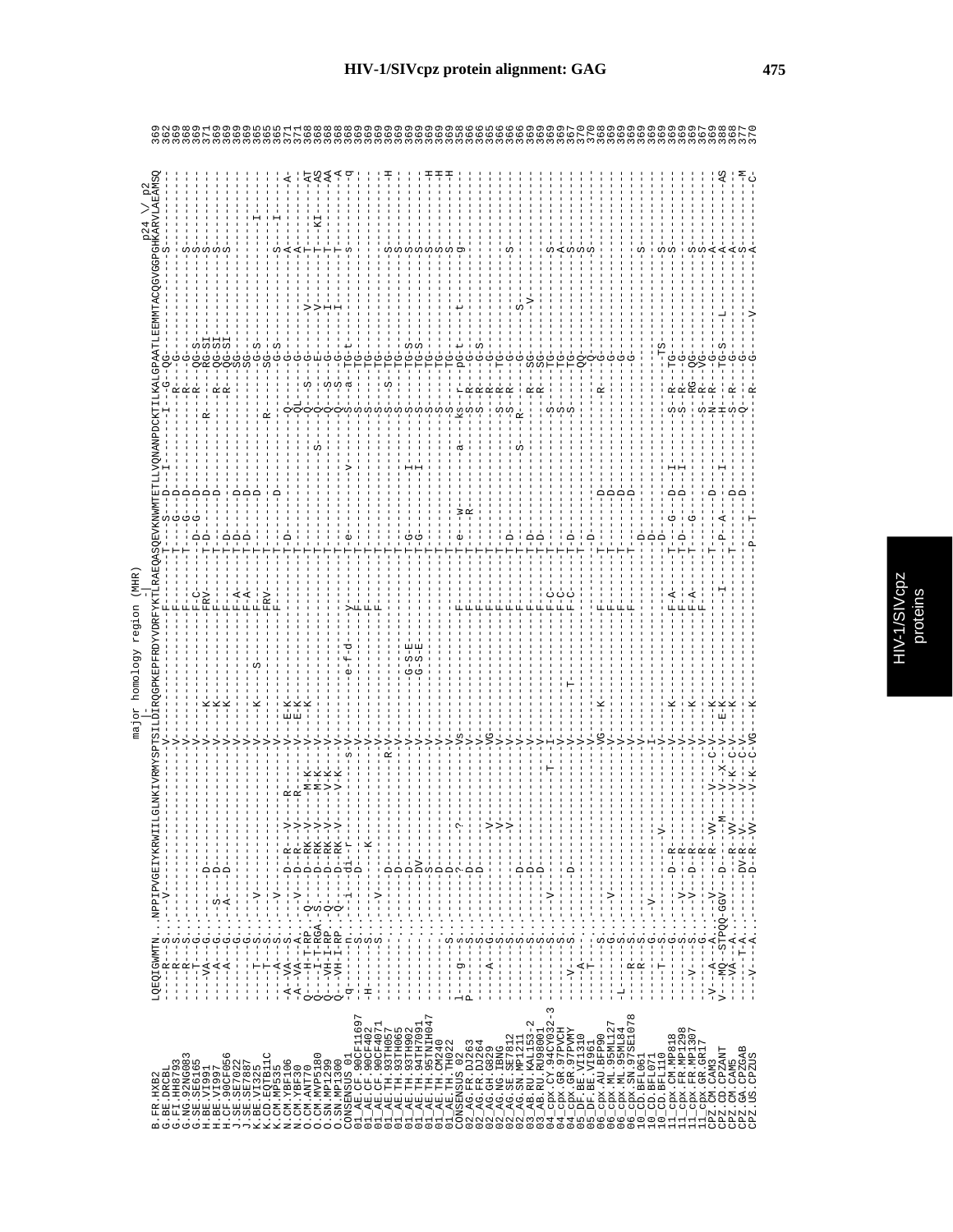|                                                                                                                                                                     |                                                                                                                                                                                                                                                                                                                                                                                                                                                                                                                |                          | $-2n$                         | start<br>g<br>motif-<br>po <sub>1</sub> |                                                                                                                                                  |     | vpr binding                                                     |                                                   |          |
|---------------------------------------------------------------------------------------------------------------------------------------------------------------------|----------------------------------------------------------------------------------------------------------------------------------------------------------------------------------------------------------------------------------------------------------------------------------------------------------------------------------------------------------------------------------------------------------------------------------------------------------------------------------------------------------------|--------------------------|-------------------------------|-----------------------------------------|--------------------------------------------------------------------------------------------------------------------------------------------------|-----|-----------------------------------------------------------------|---------------------------------------------------|----------|
| vqqtn?<br>-QHTN.<br>VTNSAT                                                                                                                                          | $\begin{array}{l} \texttt{P2} & \bigvee \limits_{i=1}^{D} \texttt{P2} & \bigvee \limits_{i=1}^{D} \texttt{P2} \texttt{RMSQRK. } \texttt{IVKc.t.}. \\ & \dots \ldots \ldots \ldots \\ & \dots \ldots \ldots \ldots \\ & \dots \ldots \ldots \ldots \\ & \dots \ldots \ldots \ldots \\ & \dots \ldots \ldots \ldots \\ & \dots \ldots \ldots \ldots \ldots \\ & \dots \ldots \ldots \ldots \\ & \dots \ldots \ldots \ldots \ldots \\ & \dots \ldots \ldots \ldots \ldots \\ & \dots \ldots \ldots \ldots \ldots$ |                          | 'ARNCRAPRKKGCWKCGKEGHQMKDCTE. | RQANFLGKIWPSYKG<br>RQANFLGKIWPSYKG      | $\frac{p}{2}$ $\frac{\sqrt{p}}{2}$ $\frac{p}{2}$ $\frac{p}{2}$ $\frac{p}{2}$ $\frac{p}{2}$ $\frac{p}{2}$ $\frac{p}{2}$ $\frac{p}{2}$<br>$-4 - 5$ |     | PEPTAPPE.ESFRS.G<br>- .p--t----A?-ifgm.g<br>- .L--------A.-TCCM |                                                   |          |
|                                                                                                                                                                     |                                                                                                                                                                                                                                                                                                                                                                                                                                                                                                                |                          |                               |                                         | $P-N$                                                                                                                                            |     |                                                                 |                                                   |          |
|                                                                                                                                                                     |                                                                                                                                                                                                                                                                                                                                                                                                                                                                                                                |                          |                               | $-M$ -                                  |                                                                                                                                                  |     |                                                                 |                                                   |          |
|                                                                                                                                                                     |                                                                                                                                                                                                                                                                                                                                                                                                                                                                                                                |                          |                               | ĸ                                       |                                                                                                                                                  |     |                                                                 |                                                   |          |
|                                                                                                                                                                     |                                                                                                                                                                                                                                                                                                                                                                                                                                                                                                                |                          |                               |                                         |                                                                                                                                                  |     |                                                                 |                                                   | 10 10 10 |
|                                                                                                                                                                     |                                                                                                                                                                                                                                                                                                                                                                                                                                                                                                                |                          |                               |                                         | −<br>EX                                                                                                                                          |     | $-4$                                                            |                                                   |          |
|                                                                                                                                                                     |                                                                                                                                                                                                                                                                                                                                                                                                                                                                                                                |                          |                               |                                         |                                                                                                                                                  |     | $-4$<br>$\frac{1}{2}$                                           | $-MM$ .                                           |          |
|                                                                                                                                                                     |                                                                                                                                                                                                                                                                                                                                                                                                                                                                                                                | ř                        |                               |                                         |                                                                                                                                                  |     | $-AA-I$                                                         | $MD-$                                             | O        |
| $-2015$                                                                                                                                                             |                                                                                                                                                                                                                                                                                                                                                                                                                                                                                                                | ř                        |                               |                                         |                                                                                                                                                  |     |                                                                 | EKM<br>$-1-1$                                     | O        |
|                                                                                                                                                                     |                                                                                                                                                                                                                                                                                                                                                                                                                                                                                                                |                          |                               |                                         |                                                                                                                                                  |     |                                                                 | ۱.                                                | O        |
| N-NTSQ-                                                                                                                                                             |                                                                                                                                                                                                                                                                                                                                                                                                                                                                                                                |                          |                               |                                         |                                                                                                                                                  |     |                                                                 | $M-LM-1$                                          | ∽ ص      |
| vtnsat?                                                                                                                                                             | $\dot{\mathbb{U}}$                                                                                                                                                                                                                                                                                                                                                                                                                                                                                             |                          | $-2$<br>¥<br>쳧<br>akn         | $-d-te$<br>ģ                            | $\frac{5}{1}$<br>$-pg-1$<br>hkg                                                                                                                  |     | pe-t                                                            | eet<br>נז<br>י<br>e<br>Φ                          |          |
|                                                                                                                                                                     |                                                                                                                                                                                                                                                                                                                                                                                                                                                                                                                |                          | 뚸                             |                                         |                                                                                                                                                  |     |                                                                 |                                                   |          |
| $A - -A - -$<br>--SP-N.                                                                                                                                             |                                                                                                                                                                                                                                                                                                                                                                                                                                                                                                                |                          | 뚜<br>푸                        |                                         |                                                                                                                                                  |     |                                                                 |                                                   |          |
|                                                                                                                                                                     | F.                                                                                                                                                                                                                                                                                                                                                                                                                                                                                                             |                          | $\frac{R}{I}$                 |                                         |                                                                                                                                                  |     |                                                                 |                                                   |          |
| $-11$ TNSAT                                                                                                                                                         | $\mathbf{I}$                                                                                                                                                                                                                                                                                                                                                                                                                                                                                                   |                          |                               |                                         |                                                                                                                                                  |     |                                                                 |                                                   |          |
| ÷.<br>$\cdots \cdots$                                                                                                                                               | н<br>÷,<br>$\mathbf{I}$                                                                                                                                                                                                                                                                                                                                                                                                                                                                                        |                          | Ķ                             |                                         | $\frac{R}{1}$                                                                                                                                    |     |                                                                 |                                                   |          |
| $-6 - -A$ .                                                                                                                                                         | ь                                                                                                                                                                                                                                                                                                                                                                                                                                                                                                              |                          |                               |                                         |                                                                                                                                                  |     |                                                                 | E<br>- A                                          |          |
|                                                                                                                                                                     | Ŷ                                                                                                                                                                                                                                                                                                                                                                                                                                                                                                              |                          |                               |                                         |                                                                                                                                                  |     |                                                                 |                                                   |          |
| $- - K$<br>$\mathbf{I}$<br>$\mathbf{I}$<br>$\cdot$<br>$\mathbf{I}$<br>J.                                                                                            |                                                                                                                                                                                                                                                                                                                                                                                                                                                                                                                |                          | 엮                             |                                         | $-P-P$<br>ġ                                                                                                                                      |     |                                                                 |                                                   |          |
| $\vdots$<br>$\cdot$ -v- $\cdot$                                                                                                                                     | ь<br>$V - -K - -K - -$                                                                                                                                                                                                                                                                                                                                                                                                                                                                                         | ř                        | ۴                             |                                         | $\frac{1}{2}$                                                                                                                                    |     |                                                                 | ほっ                                                |          |
| $\cdot$<br>1<br>ı                                                                                                                                                   | $-V-$<br>۳<br>ŕ                                                                                                                                                                                                                                                                                                                                                                                                                                                                                                |                          |                               | $-7$ <sup>-1</sup>                      |                                                                                                                                                  |     |                                                                 | ΞK                                                |          |
| I<br>$\frac{1}{2}$                                                                                                                                                  | ۳<br>ċ<br>$-$ - $-$ - $     -$                                                                                                                                                                                                                                                                                                                                                                                                                                                                                 |                          |                               | 뛰                                       |                                                                                                                                                  |     |                                                                 |                                                   |          |
| Ì                                                                                                                                                                   | Н                                                                                                                                                                                                                                                                                                                                                                                                                                                                                                              |                          |                               |                                         |                                                                                                                                                  |     |                                                                 |                                                   |          |
| Ì<br>$\frac{1}{1}$<br>$\mathbf{I}$                                                                                                                                  | $\cdot$<br>I                                                                                                                                                                                                                                                                                                                                                                                                                                                                                                   |                          | ÷                             |                                         |                                                                                                                                                  |     |                                                                 |                                                   |          |
| I<br>$\frac{1}{1}$<br>$\ddot{\phantom{0}}$<br>$\ddot{\phantom{a}}$<br>$\frac{1}{2}$                                                                                 | $-1$<br>$\cdot$<br>ı<br>I<br>I<br>Î<br>I<br>Î                                                                                                                                                                                                                                                                                                                                                                                                                                                                  |                          |                               | $-7$                                    |                                                                                                                                                  |     |                                                                 |                                                   |          |
| J<br>I<br>$A - - - -$                                                                                                                                               | <b>L' 12--------</b>                                                                                                                                                                                                                                                                                                                                                                                                                                                                                           |                          |                               |                                         |                                                                                                                                                  |     |                                                                 |                                                   |          |
| $\frac{1}{1}$<br>I<br>ŧ<br>J,                                                                                                                                       | $\mathbf{I}$<br>J<br>J.<br>j<br>$\frac{1}{1}$                                                                                                                                                                                                                                                                                                                                                                                                                                                                  |                          |                               |                                         |                                                                                                                                                  |     |                                                                 |                                                   |          |
|                                                                                                                                                                     |                                                                                                                                                                                                                                                                                                                                                                                                                                                                                                                |                          |                               |                                         |                                                                                                                                                  |     |                                                                 |                                                   |          |
| $\cdot$<br>$MI - -d -$                                                                                                                                              | $\mathbf{I}$<br>÷.<br>J.<br>J<br>$- - - - - - - - - - -$                                                                                                                                                                                                                                                                                                                                                                                                                                                       |                          |                               |                                         | $\frac{E}{H}$                                                                                                                                    |     |                                                                 | $_{\rm CO}^{-1}$                                  |          |
| J.<br>п<br>$\bullet$<br>$A-S--$                                                                                                                                     |                                                                                                                                                                                                                                                                                                                                                                                                                                                                                                                |                          |                               |                                         |                                                                                                                                                  |     |                                                                 |                                                   |          |
| $\mathbf{I}$<br>$\mathbf{I}$<br>1<br>$\frac{1}{1}$                                                                                                                  | $-$ – R . T – $-$<br>$\frac{1}{1}$                                                                                                                                                                                                                                                                                                                                                                                                                                                                             |                          |                               |                                         | f.                                                                                                                                               |     |                                                                 |                                                   |          |
| ţ                                                                                                                                                                   |                                                                                                                                                                                                                                                                                                                                                                                                                                                                                                                |                          |                               |                                         |                                                                                                                                                  |     |                                                                 |                                                   |          |
| ウーー<br>$\mathbf{I}$<br>$-$ TSAT<br>$\mathbf{H}$                                                                                                                     | $\mathbf{I}$<br>ŧ                                                                                                                                                                                                                                                                                                                                                                                                                                                                                              |                          |                               |                                         | $H - E$                                                                                                                                          |     |                                                                 |                                                   |          |
| Ť                                                                                                                                                                   | $\begin{array}{c}\n1 \\ 1 \\ 1 \\ 1\n\end{array}$<br>$\blacksquare$                                                                                                                                                                                                                                                                                                                                                                                                                                            |                          |                               | 뛰                                       |                                                                                                                                                  |     |                                                                 |                                                   |          |
| $\frac{1}{2}$<br>$\mathbf{I}$<br>÷<br>$\begin{array}{cccc}\n\dot{\mathsf{p}} & \dot{\mathsf{p}} \\ \downarrow & \downarrow \\ \downarrow & \downarrow\n\end{array}$ | ł<br>$\mathbf I$                                                                                                                                                                                                                                                                                                                                                                                                                                                                                               |                          |                               |                                         |                                                                                                                                                  |     |                                                                 |                                                   |          |
| - 1<br>$\mathbf{I}$                                                                                                                                                 | - 1                                                                                                                                                                                                                                                                                                                                                                                                                                                                                                            |                          |                               |                                         |                                                                                                                                                  |     |                                                                 |                                                   |          |
|                                                                                                                                                                     | ÷.                                                                                                                                                                                                                                                                                                                                                                                                                                                                                                             |                          |                               |                                         | $\frac{1}{1}$<br>$\dot{\mathbb{R}}$                                                                                                              |     |                                                                 |                                                   |          |
| $\frac{1}{1}$<br>f,<br>$\frac{1}{1}$                                                                                                                                | $-{\bf K}$ - ${\bf T}$ -<br>$\mathbf{I}$<br>$\mathbf{I}$<br>$\frac{1}{1}$<br>$\blacksquare$                                                                                                                                                                                                                                                                                                                                                                                                                    |                          |                               |                                         |                                                                                                                                                  |     |                                                                 |                                                   |          |
| Ħ<br>$\begin{bmatrix} 1 \\ 1 \\ 1 \\ 1 \end{bmatrix}$                                                                                                               | ₹<br>$\mathbf{I}$<br>$---1 - 1 - K --- -D$                                                                                                                                                                                                                                                                                                                                                                                                                                                                     | $\overline{\phantom{a}}$ |                               | EN-                                     |                                                                                                                                                  |     |                                                                 |                                                   |          |
|                                                                                                                                                                     | ř.                                                                                                                                                                                                                                                                                                                                                                                                                                                                                                             |                          |                               |                                         |                                                                                                                                                  |     |                                                                 |                                                   |          |
| $--P-N$ .                                                                                                                                                           | Ė                                                                                                                                                                                                                                                                                                                                                                                                                                                                                                              |                          | $ R$<br>뚸                     |                                         |                                                                                                                                                  |     |                                                                 | $E - K$                                           |          |
|                                                                                                                                                                     |                                                                                                                                                                                                                                                                                                                                                                                                                                                                                                                |                          | 쓰<br>¥                        | i<br>P<br>$-n-px$ .<br>$-m-d-t-$        |                                                                                                                                                  |     | pe-t                                                            | بر<br>1                                           |          |
|                                                                                                                                                                     |                                                                                                                                                                                                                                                                                                                                                                                                                                                                                                                |                          |                               | ⊳                                       | $-1 - 1 - 1 - 1 -$                                                                                                                               |     |                                                                 |                                                   |          |
|                                                                                                                                                                     |                                                                                                                                                                                                                                                                                                                                                                                                                                                                                                                |                          |                               |                                         |                                                                                                                                                  |     |                                                                 |                                                   |          |
| $\begin{array}{ll}\texttt{anst2}\dots\\ -\texttt{NN}\dots\\ \texttt{ANSMM}\dots\end{array}$                                                                         |                                                                                                                                                                                                                                                                                                                                                                                                                                                                                                                |                          |                               |                                         | z                                                                                                                                                |     | $-5 - 1$                                                        |                                                   |          |
| l:<br> }<br>TNTN                                                                                                                                                    |                                                                                                                                                                                                                                                                                                                                                                                                                                                                                                                |                          |                               |                                         |                                                                                                                                                  |     |                                                                 |                                                   |          |
| <b>ANSVN</b>                                                                                                                                                        |                                                                                                                                                                                                                                                                                                                                                                                                                                                                                                                |                          |                               |                                         | $\bar{z}$                                                                                                                                        |     | EPAAPTV--                                                       |                                                   |          |
| Ì<br>$\vdots$                                                                                                                                                       |                                                                                                                                                                                                                                                                                                                                                                                                                                                                                                                |                          |                               |                                         |                                                                                                                                                  |     |                                                                 |                                                   |          |
| J.                                                                                                                                                                  | $---KN--KGPTR.$ -                                                                                                                                                                                                                                                                                                                                                                                                                                                                                              |                          |                               | $R -$                                   |                                                                                                                                                  |     |                                                                 |                                                   |          |
| $ADI - N$                                                                                                                                                           | $\frac{1}{\sqrt{2}}$<br>$- - KGP - -$                                                                                                                                                                                                                                                                                                                                                                                                                                                                          |                          |                               | σ,                                      |                                                                                                                                                  |     | $-5$                                                            |                                                   |          |
| <br>         <br>                                                                                                                                                   |                                                                                                                                                                                                                                                                                                                                                                                                                                                                                                                |                          |                               |                                         |                                                                                                                                                  |     |                                                                 |                                                   |          |
|                                                                                                                                                                     |                                                                                                                                                                                                                                                                                                                                                                                                                                                                                                                |                          |                               |                                         | $\overline{z}$                                                                                                                                   |     |                                                                 | FX-                                               |          |
| $\frac{1}{2}$<br>A – SAN<br>AN – TR<br>AN – TS<br>AN – TT                                                                                                           | -L---S--KGPKR.-I<br>--I--S--KGPKR.-I<br>--I--K---KGP-R.TI                                                                                                                                                                                                                                                                                                                                                                                                                                                      |                          | O                             | ۹<br>!                                  |                                                                                                                                                  |     |                                                                 |                                                   |          |
|                                                                                                                                                                     |                                                                                                                                                                                                                                                                                                                                                                                                                                                                                                                |                          |                               | ÷,                                      | ž                                                                                                                                                |     |                                                                 |                                                   |          |
| Ì                                                                                                                                                                   |                                                                                                                                                                                                                                                                                                                                                                                                                                                                                                                |                          |                               |                                         |                                                                                                                                                  |     |                                                                 |                                                   |          |
|                                                                                                                                                                     |                                                                                                                                                                                                                                                                                                                                                                                                                                                                                                                |                          |                               | $-RL-$                                  |                                                                                                                                                  | Ed- |                                                                 | Ŗ.                                                |          |
|                                                                                                                                                                     |                                                                                                                                                                                                                                                                                                                                                                                                                                                                                                                | ¥                        |                               |                                         |                                                                                                                                                  |     |                                                                 |                                                   |          |
| NIST.<br>TNSA.<br>AN-T.                                                                                                                                             |                                                                                                                                                                                                                                                                                                                                                                                                                                                                                                                |                          |                               |                                         |                                                                                                                                                  |     |                                                                 |                                                   |          |
|                                                                                                                                                                     |                                                                                                                                                                                                                                                                                                                                                                                                                                                                                                                |                          |                               |                                         |                                                                                                                                                  |     |                                                                 |                                                   |          |
|                                                                                                                                                                     |                                                                                                                                                                                                                                                                                                                                                                                                                                                                                                                | $-$ K                    |                               |                                         |                                                                                                                                                  |     |                                                                 |                                                   |          |
|                                                                                                                                                                     |                                                                                                                                                                                                                                                                                                                                                                                                                                                                                                                |                          |                               |                                         |                                                                                                                                                  |     |                                                                 |                                                   |          |
| ANSN                                                                                                                                                                |                                                                                                                                                                                                                                                                                                                                                                                                                                                                                                                |                          |                               |                                         | $-1/2$                                                                                                                                           |     |                                                                 |                                                   |          |
| TNSA                                                                                                                                                                |                                                                                                                                                                                                                                                                                                                                                                                                                                                                                                                |                          |                               |                                         |                                                                                                                                                  |     |                                                                 |                                                   |          |
| $\vdots$<br>TNSA                                                                                                                                                    |                                                                                                                                                                                                                                                                                                                                                                                                                                                                                                                |                          |                               |                                         |                                                                                                                                                  |     |                                                                 |                                                   |          |
|                                                                                                                                                                     |                                                                                                                                                                                                                                                                                                                                                                                                                                                                                                                |                          |                               |                                         |                                                                                                                                                  |     |                                                                 |                                                   |          |
| 부<br>$\cdot$<br>$\vdots$<br>A-SASAA.<br>TNST                                                                                                                        | ----S---KGPKR<br>--XS---KGT--                                                                                                                                                                                                                                                                                                                                                                                                                                                                                  |                          |                               |                                         |                                                                                                                                                  |     |                                                                 |                                                   |          |
| л.<br>$\vdots$                                                                                                                                                      |                                                                                                                                                                                                                                                                                                                                                                                                                                                                                                                |                          |                               |                                         |                                                                                                                                                  |     |                                                                 | $-X-C$                                            |          |
| $A$ -- $V-TA$ .                                                                                                                                                     | j.                                                                                                                                                                                                                                                                                                                                                                                                                                                                                                             |                          | ĸ                             | $-\mathbf{R}$                           |                                                                                                                                                  |     |                                                                 | ଟ୍ର                                               |          |
|                                                                                                                                                                     |                                                                                                                                                                                                                                                                                                                                                                                                                                                                                                                |                          |                               |                                         |                                                                                                                                                  |     |                                                                 |                                                   |          |
| $\cdot \cdot \cdot$<br>$-G$ --- $A$                                                                                                                                 | i                                                                                                                                                                                                                                                                                                                                                                                                                                                                                                              |                          |                               |                                         |                                                                                                                                                  |     |                                                                 | ଼ି                                                | ۳ ص      |
| $\ddot{\sim}$<br>$-AA$<br>$A -$                                                                                                                                     | i                                                                                                                                                                                                                                                                                                                                                                                                                                                                                                              |                          |                               |                                         |                                                                                                                                                  |     |                                                                 | ほっ                                                |          |
|                                                                                                                                                                     |                                                                                                                                                                                                                                                                                                                                                                                                                                                                                                                |                          |                               |                                         | Ė                                                                                                                                                |     |                                                                 | $-1 - 1$                                          |          |
|                                                                                                                                                                     |                                                                                                                                                                                                                                                                                                                                                                                                                                                                                                                |                          |                               |                                         |                                                                                                                                                  |     |                                                                 |                                                   |          |
|                                                                                                                                                                     |                                                                                                                                                                                                                                                                                                                                                                                                                                                                                                                |                          |                               |                                         | $-1 - s$                                                                                                                                         |     | ن<br>!                                                          | $\begin{array}{c} 426 \\ 142 \\ -142 \end{array}$ |          |
|                                                                                                                                                                     |                                                                                                                                                                                                                                                                                                                                                                                                                                                                                                                |                          |                               |                                         |                                                                                                                                                  |     |                                                                 |                                                   |          |
|                                                                                                                                                                     |                                                                                                                                                                                                                                                                                                                                                                                                                                                                                                                |                          |                               |                                         | $-1$ – N –                                                                                                                                       |     | $\frac{1}{2}$                                                   |                                                   |          |
|                                                                                                                                                                     |                                                                                                                                                                                                                                                                                                                                                                                                                                                                                                                |                          |                               |                                         |                                                                                                                                                  |     |                                                                 |                                                   |          |
|                                                                                                                                                                     |                                                                                                                                                                                                                                                                                                                                                                                                                                                                                                                |                          |                               |                                         |                                                                                                                                                  |     |                                                                 |                                                   |          |
|                                                                                                                                                                     |                                                                                                                                                                                                                                                                                                                                                                                                                                                                                                                |                          |                               |                                         |                                                                                                                                                  |     |                                                                 |                                                   |          |
| $---KS$                                                                                                                                                             | :- -R<br>Ġ<br> <br>                                                                                                                                                                                                                                                                                                                                                                                                                                                                                            |                          |                               |                                         |                                                                                                                                                  |     |                                                                 | $-LGI$                                            |          |
|                                                                                                                                                                     |                                                                                                                                                                                                                                                                                                                                                                                                                                                                                                                |                          |                               |                                         |                                                                                                                                                  |     |                                                                 |                                                   |          |
| ÷.<br>$-4$<br>Æ                                                                                                                                                     | Ę<br>$---E$ S-AKS-XX-531                                                                                                                                                                                                                                                                                                                                                                                                                                                                                       |                          |                               |                                         | ż                                                                                                                                                |     |                                                                 | .<br>면:                                           |          |
| ł                                                                                                                                                                   | $- R \cdot T$                                                                                                                                                                                                                                                                                                                                                                                                                                                                                                  |                          |                               |                                         |                                                                                                                                                  |     | ά                                                               |                                                   |          |
| ÷.<br>$A - ST - A$<br>$A - G A$                                                                                                                                     | ---KS--KG--R.<br>---KS--KG-KR.<br>---KS--KG--R.                                                                                                                                                                                                                                                                                                                                                                                                                                                                |                          |                               |                                         |                                                                                                                                                  |     |                                                                 | ಅ                                                 |          |
| $\frac{1}{1}$<br>$\mathbf{I}$                                                                                                                                       |                                                                                                                                                                                                                                                                                                                                                                                                                                                                                                                |                          |                               |                                         |                                                                                                                                                  |     |                                                                 | 명                                                 |          |
|                                                                                                                                                                     |                                                                                                                                                                                                                                                                                                                                                                                                                                                                                                                |                          |                               |                                         |                                                                                                                                                  |     |                                                                 |                                                   |          |
|                                                                                                                                                                     |                                                                                                                                                                                                                                                                                                                                                                                                                                                                                                                |                          |                               | ₹                                       |                                                                                                                                                  |     |                                                                 |                                                   |          |
|                                                                                                                                                                     |                                                                                                                                                                                                                                                                                                                                                                                                                                                                                                                |                          |                               |                                         |                                                                                                                                                  |     |                                                                 |                                                   |          |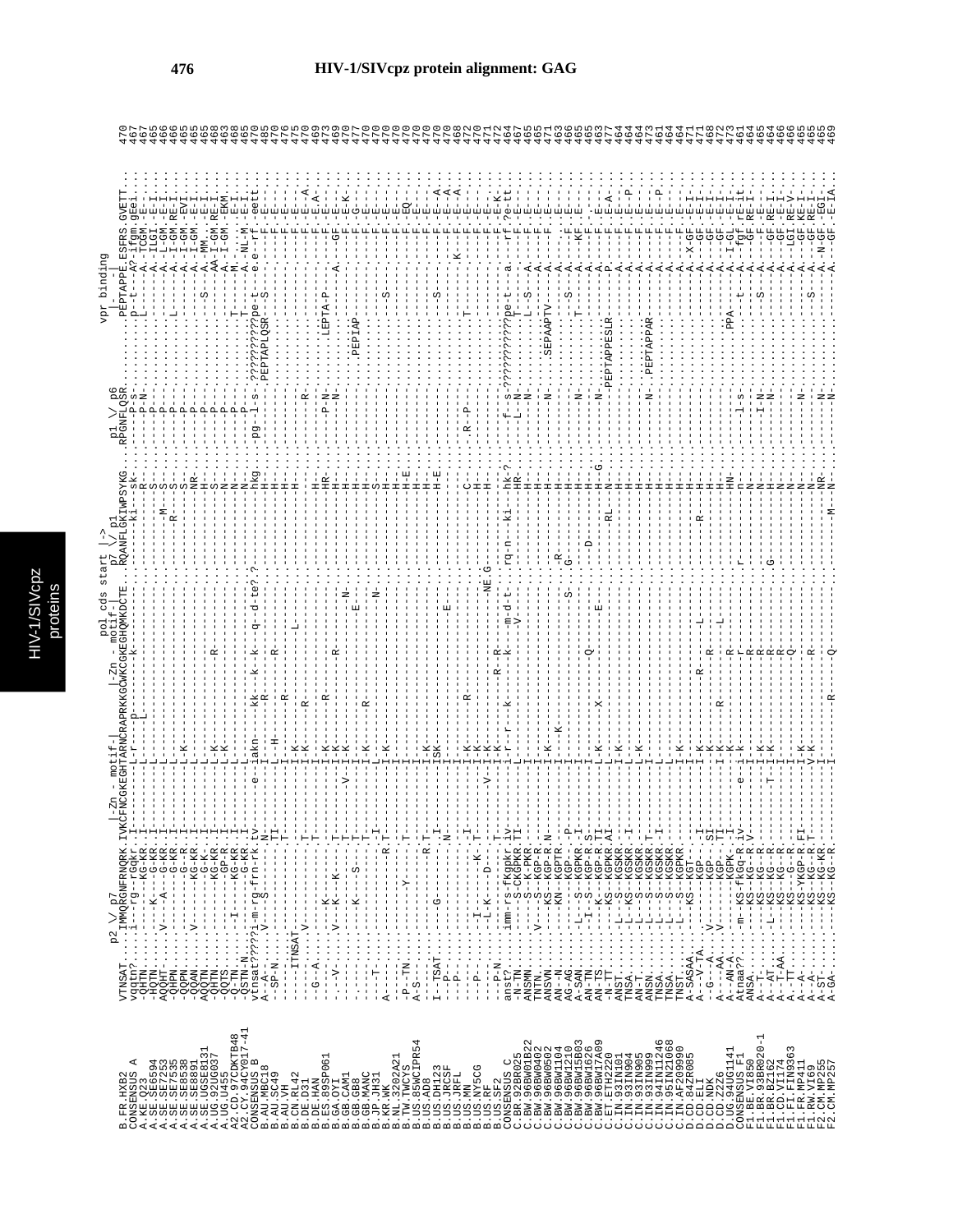| d<br>n |
|--------|
|        |
|        |
|        |
|        |
|        |

|                                                                                     |                                                                             |   |                                  |            |                                                             |  |         |                                                                                                                                                                                                                                                                                                                                                                                                                                                                                            |           |           |                        |  |    |                 |              |                                        |                              |        |                               |                    |                        |                                              |    | $-1.61$           |                             |  |  |                           |                                                                                                                                                                                           |                                                                                                                                                                                                                                                 |                             |         |          |                      |                                                       |                                                                                                                                                                                                                                                                                                                                                                                                                                 |                          |                                                                                            |                                      |                               |
|-------------------------------------------------------------------------------------|-----------------------------------------------------------------------------|---|----------------------------------|------------|-------------------------------------------------------------|--|---------|--------------------------------------------------------------------------------------------------------------------------------------------------------------------------------------------------------------------------------------------------------------------------------------------------------------------------------------------------------------------------------------------------------------------------------------------------------------------------------------------|-----------|-----------|------------------------|--|----|-----------------|--------------|----------------------------------------|------------------------------|--------|-------------------------------|--------------------|------------------------|----------------------------------------------|----|-------------------|-----------------------------|--|--|---------------------------|-------------------------------------------------------------------------------------------------------------------------------------------------------------------------------------------|-------------------------------------------------------------------------------------------------------------------------------------------------------------------------------------------------------------------------------------------------|-----------------------------|---------|----------|----------------------|-------------------------------------------------------|---------------------------------------------------------------------------------------------------------------------------------------------------------------------------------------------------------------------------------------------------------------------------------------------------------------------------------------------------------------------------------------------------------------------------------|--------------------------|--------------------------------------------------------------------------------------------|--------------------------------------|-------------------------------|
| PEPTAPP<br>πđΛ                                                                      |                                                                             |   |                                  |            |                                                             |  |         |                                                                                                                                                                                                                                                                                                                                                                                                                                                                                            |           |           | $75 - S$               |  |    |                 |              |                                        |                              |        |                               |                    |                        |                                              |    |                   |                             |  |  |                           |                                                                                                                                                                                           |                                                                                                                                                                                                                                                 |                             |         |          |                      |                                                       |                                                                                                                                                                                                                                                                                                                                                                                                                                 |                          |                                                                                            |                                      |                               |
|                                                                                     |                                                                             |   |                                  |            |                                                             |  | $LT-4$  | r-1                                                                                                                                                                                                                                                                                                                                                                                                                                                                                        | $-XY-RP$  | $YV-KQ$   | $YA-RO$<br>$-XA-RO$    |  |    |                 |              |                                        |                              |        |                               |                    |                        |                                              |    |                   |                             |  |  |                           |                                                                                                                                                                                           |                                                                                                                                                                                                                                                 |                             |         |          |                      |                                                       |                                                                                                                                                                                                                                                                                                                                                                                                                                 |                          | $J-KE$                                                                                     |                                      |                               |
|                                                                                     |                                                                             |   |                                  |            |                                                             |  | $G-SPI$ | $S-SPF$                                                                                                                                                                                                                                                                                                                                                                                                                                                                                    | $-Y$ ––PG | $Y - P G$ | $-Y - 10$<br>$Y - -PC$ |  |    |                 |              |                                        |                              |        |                               |                    |                        |                                              |    |                   |                             |  |  |                           |                                                                                                                                                                                           |                                                                                                                                                                                                                                                 |                             |         |          |                      |                                                       |                                                                                                                                                                                                                                                                                                                                                                                                                                 |                          |                                                                                            |                                      |                               |
|                                                                                     |                                                                             |   |                                  |            |                                                             |  | KNE.    |                                                                                                                                                                                                                                                                                                                                                                                                                                                                                            |           |           | i<br>Z<br>KN.          |  |    |                 |              |                                        |                              |        |                               |                    |                        |                                              |    |                   |                             |  |  |                           |                                                                                                                                                                                           |                                                                                                                                                                                                                                                 |                             |         |          |                      |                                                       |                                                                                                                                                                                                                                                                                                                                                                                                                                 |                          | $L-N-PAT$                                                                                  |                                      |                               |
| CGKEGHQMKL<br>ARNCRAPRKKGCWK                                                        |                                                                             |   |                                  |            |                                                             |  |         |                                                                                                                                                                                                                                                                                                                                                                                                                                                                                            |           |           |                        |  |    |                 |              |                                        |                              |        |                               |                    |                        |                                              |    |                   |                             |  |  |                           |                                                                                                                                                                                           |                                                                                                                                                                                                                                                 |                             |         |          |                      |                                                       |                                                                                                                                                                                                                                                                                                                                                                                                                                 |                          |                                                                                            |                                      |                               |
|                                                                                     |                                                                             |   |                                  |            |                                                             |  |         |                                                                                                                                                                                                                                                                                                                                                                                                                                                                                            |           |           |                        |  |    |                 |              |                                        |                              |        |                               |                    |                        |                                              |    |                   |                             |  |  |                           |                                                                                                                                                                                           |                                                                                                                                                                                                                                                 |                             |         |          |                      |                                                       |                                                                                                                                                                                                                                                                                                                                                                                                                                 |                          |                                                                                            |                                      |                               |
|                                                                                     |                                                                             |   |                                  | -----DHKR. |                                                             |  |         |                                                                                                                                                                                                                                                                                                                                                                                                                                                                                            |           |           |                        |  | ij | J.<br>$\vec{.}$ |              | <u>ب</u><br>$\cdots$ $       KGE$ $ R$ | ï.                           | J.     | j.<br>------ KG-KRI           | --------KG-KR. . I | im-------rd-rtI        | j.<br>j.<br>. . - L - - - - - - - KG-KR. . I | J. |                   |                             |  |  | н - . - - dpx - - - - - - | $. \begin{array}{l} . \begin{array}{l} \rm{V}----KGP--S\ \rm{I} \end{array} \\ . \begin{array}{l} . \begin{array}{l} \rm{V}-----KSP--KGPKE~S\ \rm{I} \end{array} \end{array} \end{array}$ |                                                                                                                                                                                                                                                 | $- - - - -  KS - - KGP - -$ |         |          | -------------------- |                                                       | $1 - 3 - 1 - 5 - 1 = 1$                                                                                                                                                                                                                                                                                                                                                                                                         |                          |                                                                                            | VF-----NGRVN-.KI                     | VFF-K-QGAGPKR.KI              |
| VTNSATTMMQRGNFRNQRK.IVK<br>ASGA-AA-----KS---KGP-R.TVK<br>ASGA-AA-----KS---KGP-R.TI- |                                                                             |   |                                  |            | $\frac{1}{2}$<br>$-1$ $\cdots$ $\cdots$<br>$--T N + \cdots$ |  |         | $\begin{array}{l} \mathcal{A}_0 \cdot \mathbf{T} - 8 \cdot \ldots \cdot \mathbf{V} \mathbf{V} \cdot \mathbf{V} - 1 - 1 \cdot \mathbf{K} \mathbf{G} \cdot \mathbf{T} - 1 \cdot \mathbf{T} \cdot \mathbf{T} - 1 \\ \mathcal{A}_0 \mathcal{D} \mathbf{T} - 8 \cdot \ldots \cdot \mathbf{V} \mathbf{F} \cdot \mathbf{A} \cdot \mathbf{T} \cdot \mathbf{V} \mathbf{F} \cdot \mathbf{A} \cdot \mathbf{T} \cdot \mathbf{G} \cdot \mathbf{T} \cdot \mathbf{T} \cdot \mathbf{T} \cdot \mathbf{T} \$ |           |           |                        |  |    | -QHAN           | <b>AQHAN</b> | <b>AQHAN</b>                           | <b>AQHAN</b><br><b>AQHAN</b> | AQQAN. | $\frac{1}{1}$<br><b>AQHAT</b> |                    | $-20$ AN.<br>$VQqSN$ . |                                              |    | $\vdots$<br>NdOO- | $\ddot{\cdot}$<br>$AQQ-N$ . |  |  | $A---ATA$                 | $A-G-PA$                                                                                                                                                                                  | ASGTL-A.                                                                                                                                                                                                                                        | <b>ASGTVAAA</b>             | -SGATAA | $A-GGN-$ | A-SGNA<br>A-KGNA     | $\cdots$ $V$ - - $K$ - - $K$ - - $K$ - - $R$<br>-RQTN | <b>AQQTN</b>                                                                                                                                                                                                                                                                                                                                                                                                                    | $\vdots$<br><b>AQHTN</b> | $LQ - PTG \cdot \ldots \cdot \nabla FL - - -NGKPTR \cdot KL -$<br>AN-AQGTAVFL----GNRGG-RPL | $-2 - -$ SN<br>- 2- QGRAD.<br>MK-PSS | VFL-K-.NAGKPGRKI              |
| R.HXB2<br><b>凹の</b>                                                                 | 3.BE.DRCBL<br>3.FI.HH8793<br>3.NG.92NG083<br>3.SE.SE6165<br>.BE. DRCBI<br>ひ | Σ | I.BE.VI991<br>I.BE.VI997<br>ひひ出出 |            |                                                             |  |         |                                                                                                                                                                                                                                                                                                                                                                                                                                                                                            |           |           |                        |  |    |                 |              |                                        |                              |        |                               |                    |                        |                                              |    |                   |                             |  |  |                           |                                                                                                                                                                                           | $06-\text{cpx}$ , ML, 9,5ML127<br>$06-\text{cpx}$ , ML, 9,5ML64<br>$06-\text{cpx}$ , ML, 9,5ML64<br>$10-\text{CD}$ , BFL061<br>$10-\text{CD}$ , BFL071<br>$10-\text{CD}$ , BFL071<br>$11-\text{cpx}$ , CM, MP818<br>$11-\text{cpx}$ , CM, MP818 |                             |         |          |                      |                                                       | $\begin{array}{l} 11 - e^- \alpha \cdot \mathrm{CH} \cdot \mathrm{MB}18 \\ 11 - \mathrm{cp} \alpha \cdot \mathrm{FR} \cdot \mathrm{MP}1298 \\ 11 - \mathrm{cp} \alpha \cdot \mathrm{FR} \cdot \mathrm{MP}1307 \\ \mathrm{CL} \cdot \mathrm{CP} \alpha \cdot \mathrm{GR} \cdot \mathrm{GR}17 \\ \mathrm{CP} \alpha \cdot \mathrm{CR} \cdot \mathrm{GR}17 \\ \mathrm{CP} \alpha \cdot \mathrm{CR} \cdot \mathrm{MR}3 \end{array}$ |                          | PZ.CD.CPZANT                                                                               | PZ.CM.CAM5<br>نځ                     | CPZ.GA.CPZGAB<br>CPZ.US.CPZUS |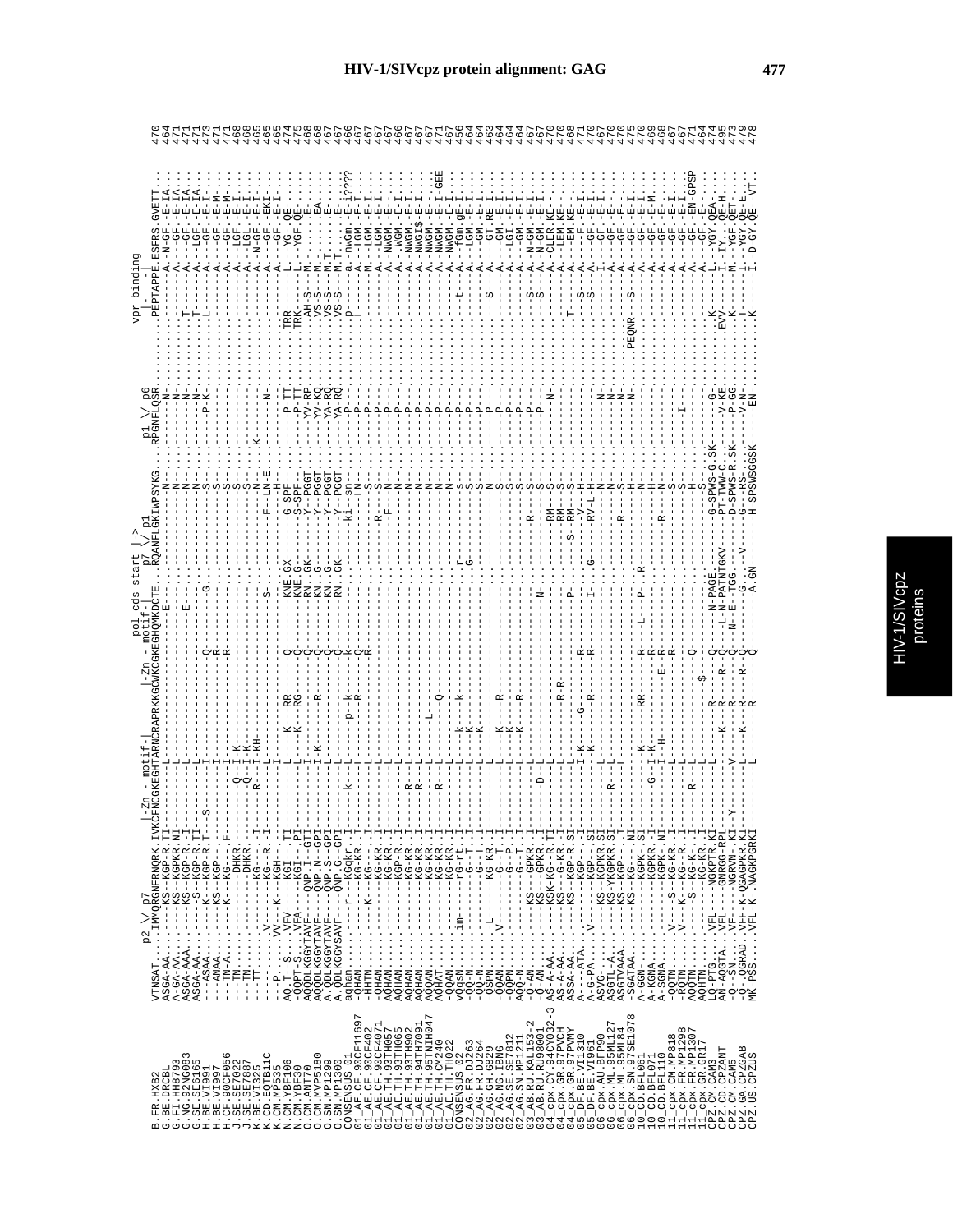vpr binding

vpr binding

|                                                                                                                                                                                                                                                                                                                                                                                                                                                                                                                                                                                                         | terminu<br>$\mathsf{p}^{\mathsf{G}}$<br>$\sigma$                                                                                                                                                                                                                                                                                                                                                                       |
|---------------------------------------------------------------------------------------------------------------------------------------------------------------------------------------------------------------------------------------------------------------------------------------------------------------------------------------------------------------------------------------------------------------------------------------------------------------------------------------------------------------------------------------------------------------------------------------------------------|------------------------------------------------------------------------------------------------------------------------------------------------------------------------------------------------------------------------------------------------------------------------------------------------------------------------------------------------------------------------------------------------------------------------|
| ωO                                                                                                                                                                                                                                                                                                                                                                                                                                                                                                                                                                                                      | šŠ<br>II----<br>II----<br>匤<br>m<br>SLR.<br>Ĥ<br>kdreqn                                                                                                                                                                                                                                                                                                                                                                |
| <b>J.FR.HALL</b><br>CONSENSUS<br>CONSENSUS<br>К,                                                                                                                                                                                                                                                                                                                                                                                                                                                                                                                                                        | ٩<br>$\circ$                                                                                                                                                                                                                                                                                                                                                                                                           |
| Б<br>$_{E6}$<br>K.                                                                                                                                                                                                                                                                                                                                                                                                                                                                                                                                                                                      | 로<br>ίŋ<br>Ĥ                                                                                                                                                                                                                                                                                                                                                                                                           |
| SE7                                                                                                                                                                                                                                                                                                                                                                                                                                                                                                                                                                                                     | $\rm{S}$<br>SNÖ<br>-<br>- SNÖ                                                                                                                                                                                                                                                                                                                                                                                          |
|                                                                                                                                                                                                                                                                                                                                                                                                                                                                                                                                                                                                         | - 400<br>- 400<br>- - - - -                                                                                                                                                                                                                                                                                                                                                                                            |
|                                                                                                                                                                                                                                                                                                                                                                                                                                                                                                                                                                                                         | თ თ<br>- GQDP<br>- K----QVP<br>- GQDP<br>- GQDP                                                                                                                                                                                                                                                                                                                                                                        |
|                                                                                                                                                                                                                                                                                                                                                                                                                                                                                                                                                                                                         | $\sigma$<br>$\overline{S}V$                                                                                                                                                                                                                                                                                                                                                                                            |
|                                                                                                                                                                                                                                                                                                                                                                                                                                                                                                                                                                                                         | $\sigma$<br>SV                                                                                                                                                                                                                                                                                                                                                                                                         |
| $\begin{array}{l} \texttt{A.}\texttt{.SE} \texttt{7535} \\ \texttt{A.}\texttt{.SE} \texttt{38538} \\ \texttt{A.}\texttt{.SE} \texttt{158538} \\ \texttt{A.}\texttt{.SE} \texttt{15888131} \\ \texttt{A.}\texttt{.UC} \texttt{0.9200037} \\ \texttt{A.}\texttt{.UC} \texttt{0.9200037} \\ \texttt{A.}\texttt{.UC} \texttt{0.9200017} \\ \texttt{A2.} \texttt{.CC} \texttt{0.920017} \\ \$<br>AAAAAA                                                                                                                                                                                                      |                                                                                                                                                                                                                                                                                                                                                                                                                        |
| $\infty$ 4<br>$\frac{1}{7-4}$                                                                                                                                                                                                                                                                                                                                                                                                                                                                                                                                                                           |                                                                                                                                                                                                                                                                                                                                                                                                                        |
|                                                                                                                                                                                                                                                                                                                                                                                                                                                                                                                                                                                                         |                                                                                                                                                                                                                                                                                                                                                                                                                        |
| SUS<br>BCLI                                                                                                                                                                                                                                                                                                                                                                                                                                                                                                                                                                                             | g<br>Ω<br>Σã                                                                                                                                                                                                                                                                                                                                                                                                           |
| $\infty$                                                                                                                                                                                                                                                                                                                                                                                                                                                                                                                                                                                                |                                                                                                                                                                                                                                                                                                                                                                                                                        |
| $\sigma$<br>$\ddot{c}$                                                                                                                                                                                                                                                                                                                                                                                                                                                                                                                                                                                  | ¥<br>$1 - 1 - 1$<br>T<br>ini ini                                                                                                                                                                                                                                                                                                                                                                                       |
|                                                                                                                                                                                                                                                                                                                                                                                                                                                                                                                                                                                                         | T                                                                                                                                                                                                                                                                                                                                                                                                                      |
| VH<br>RL42<br>D31                                                                                                                                                                                                                                                                                                                                                                                                                                                                                                                                                                                       | $\overline{K}$<br>K,<br>÷i.                                                                                                                                                                                                                                                                                                                                                                                            |
|                                                                                                                                                                                                                                                                                                                                                                                                                                                                                                                                                                                                         |                                                                                                                                                                                                                                                                                                                                                                                                                        |
| <b>HAN</b>                                                                                                                                                                                                                                                                                                                                                                                                                                                                                                                                                                                              | ¥<br>A.                                                                                                                                                                                                                                                                                                                                                                                                                |
| O<br>$\circ$<br>DAZE<br>OXI                                                                                                                                                                                                                                                                                                                                                                                                                                                                                                                                                                             | $-SA$<br>9999                                                                                                                                                                                                                                                                                                                                                                                                          |
|                                                                                                                                                                                                                                                                                                                                                                                                                                                                                                                                                                                                         |                                                                                                                                                                                                                                                                                                                                                                                                                        |
| CAM1                                                                                                                                                                                                                                                                                                                                                                                                                                                                                                                                                                                                    |                                                                                                                                                                                                                                                                                                                                                                                                                        |
| GB<br>MANC<br>JH31<br>JH31<br>$\begin{smallmatrix} 1&\bullet&\bullet&\bullet&\bullet&\bullet&\bullet\\ 1&\bullet&\bullet&\bullet&\bullet&\bullet&\bullet&\bullet\\ 1&\bullet&\bullet&\bullet&\bullet&\bullet&\bullet&\bullet\\ 1&\bullet&\bullet&\bullet&\bullet&\bullet&\bullet&\bullet\\ 1&\bullet&\bullet&\bullet&\bullet&\bullet&\bullet&\bullet&\bullet\\ 1&\bullet&\bullet&\bullet&\bullet&\bullet&\bullet&\bullet&\bullet\\ 1&\bullet&\bullet&\bullet&\bullet&\bullet&\bullet&\bullet&\bullet\\ 1&\bullet&\bullet&\bullet&\bullet&\bullet&\bullet&\bullet&\bullet\\ 1&\bullet&\bullet&\bullet&\$ | $\circ$                                                                                                                                                                                                                                                                                                                                                                                                                |
|                                                                                                                                                                                                                                                                                                                                                                                                                                                                                                                                                                                                         | ٩                                                                                                                                                                                                                                                                                                                                                                                                                      |
|                                                                                                                                                                                                                                                                                                                                                                                                                                                                                                                                                                                                         | $\begin{bmatrix} 1 & 0 & 1 & 1 & 1 \\ 1 & 1 & 1 & 1 & 1 & 1 \\ 1 & 1 & 1 & 1 & 1 & 1 \\ 1 & 1 & 1 & 1 & 1 & 1 \\ 1 & 1 & 1 & 1 & 1 & 1 \\ 1 & 1 & 1 & 1 & 1 & 1 \\ 1 & 1 & 1 & 1 & 1 & 1 \\ 1 & 1 & 1 & 1 & 1 & 1 \\ 1 & 1 & 1 & 1 & 1 & 1 \\ 1 & 1 & 1 & 1 & 1 & 1 \\ 1 & 1 & 1 & 1 & 1 & 1 \\ 1 & 1 & 1 & 1 & 1 & 1 \\ $                                                                                             |
|                                                                                                                                                                                                                                                                                                                                                                                                                                                                                                                                                                                                         |                                                                                                                                                                                                                                                                                                                                                                                                                        |
| 202A2                                                                                                                                                                                                                                                                                                                                                                                                                                                                                                                                                                                                   | $\overline{A}$                                                                                                                                                                                                                                                                                                                                                                                                         |
| TWCYS<br>85WCIPF<br>AD8                                                                                                                                                                                                                                                                                                                                                                                                                                                                                                                                                                                 | $\frac{1}{1}$                                                                                                                                                                                                                                                                                                                                                                                                          |
| ↤<br>ம்<br>R                                                                                                                                                                                                                                                                                                                                                                                                                                                                                                                                                                                            |                                                                                                                                                                                                                                                                                                                                                                                                                        |
|                                                                                                                                                                                                                                                                                                                                                                                                                                                                                                                                                                                                         |                                                                                                                                                                                                                                                                                                                                                                                                                        |
| mΕ                                                                                                                                                                                                                                                                                                                                                                                                                                                                                                                                                                                                      |                                                                                                                                                                                                                                                                                                                                                                                                                        |
| DHI23<br>JRCS<br>JRFL<br>$\ddot{\phantom{1}}$<br><b>ωωω</b><br>Þ<br>$\cdot$<br>$\boldsymbol{\underline{\omega}}$                                                                                                                                                                                                                                                                                                                                                                                                                                                                                        |                                                                                                                                                                                                                                                                                                                                                                                                                        |
| ÷.<br>5Ω<br>٠.<br>$\omega$                                                                                                                                                                                                                                                                                                                                                                                                                                                                                                                                                                              |                                                                                                                                                                                                                                                                                                                                                                                                                        |
| ÷<br>Ĕ.<br>$\boldsymbol{\underline{\omega}}$                                                                                                                                                                                                                                                                                                                                                                                                                                                                                                                                                            |                                                                                                                                                                                                                                                                                                                                                                                                                        |
|                                                                                                                                                                                                                                                                                                                                                                                                                                                                                                                                                                                                         |                                                                                                                                                                                                                                                                                                                                                                                                                        |
|                                                                                                                                                                                                                                                                                                                                                                                                                                                                                                                                                                                                         | $\circ$                                                                                                                                                                                                                                                                                                                                                                                                                |
|                                                                                                                                                                                                                                                                                                                                                                                                                                                                                                                                                                                                         |                                                                                                                                                                                                                                                                                                                                                                                                                        |
|                                                                                                                                                                                                                                                                                                                                                                                                                                                                                                                                                                                                         |                                                                                                                                                                                                                                                                                                                                                                                                                        |
|                                                                                                                                                                                                                                                                                                                                                                                                                                                                                                                                                                                                         | Ö<br>sdpLsg<br>S-1-L-T                                                                                                                                                                                                                                                                                                                                                                                                 |
|                                                                                                                                                                                                                                                                                                                                                                                                                                                                                                                                                                                                         | $\mathbf{I}$<br>구                                                                                                                                                                                                                                                                                                                                                                                                      |
|                                                                                                                                                                                                                                                                                                                                                                                                                                                                                                                                                                                                         | Ō<br>부<br>$\blacksquare$                                                                                                                                                                                                                                                                                                                                                                                               |
|                                                                                                                                                                                                                                                                                                                                                                                                                                                                                                                                                                                                         | $-1-5$                                                                                                                                                                                                                                                                                                                                                                                                                 |
|                                                                                                                                                                                                                                                                                                                                                                                                                                                                                                                                                                                                         | 루                                                                                                                                                                                                                                                                                                                                                                                                                      |
|                                                                                                                                                                                                                                                                                                                                                                                                                                                                                                                                                                                                         | 휴<br>$\mathbf{I}$                                                                                                                                                                                                                                                                                                                                                                                                      |
|                                                                                                                                                                                                                                                                                                                                                                                                                                                                                                                                                                                                         | $\frac{1}{1}$<br>÷i.                                                                                                                                                                                                                                                                                                                                                                                                   |
|                                                                                                                                                                                                                                                                                                                                                                                                                                                                                                                                                                                                         |                                                                                                                                                                                                                                                                                                                                                                                                                        |
|                                                                                                                                                                                                                                                                                                                                                                                                                                                                                                                                                                                                         |                                                                                                                                                                                                                                                                                                                                                                                                                        |
|                                                                                                                                                                                                                                                                                                                                                                                                                                                                                                                                                                                                         | Ŧ                                                                                                                                                                                                                                                                                                                                                                                                                      |
|                                                                                                                                                                                                                                                                                                                                                                                                                                                                                                                                                                                                         | T                                                                                                                                                                                                                                                                                                                                                                                                                      |
|                                                                                                                                                                                                                                                                                                                                                                                                                                                                                                                                                                                                         |                                                                                                                                                                                                                                                                                                                                                                                                                        |
|                                                                                                                                                                                                                                                                                                                                                                                                                                                                                                                                                                                                         |                                                                                                                                                                                                                                                                                                                                                                                                                        |
|                                                                                                                                                                                                                                                                                                                                                                                                                                                                                                                                                                                                         |                                                                                                                                                                                                                                                                                                                                                                                                                        |
| ഗ ന                                                                                                                                                                                                                                                                                                                                                                                                                                                                                                                                                                                                     |                                                                                                                                                                                                                                                                                                                                                                                                                        |
|                                                                                                                                                                                                                                                                                                                                                                                                                                                                                                                                                                                                         |                                                                                                                                                                                                                                                                                                                                                                                                                        |
|                                                                                                                                                                                                                                                                                                                                                                                                                                                                                                                                                                                                         |                                                                                                                                                                                                                                                                                                                                                                                                                        |
|                                                                                                                                                                                                                                                                                                                                                                                                                                                                                                                                                                                                         | ⌒<br>ׇׇׇ֧֛֦֧֧֧֧׆ׇׇׇ֧֧֧֧׀ׇ֧׆֧ <sup>֢</sup> ׇׇׇ֧׀ׇ׆֥֖֬׆֥֧֖֖֧֪֧֪֧֪֪֪֪֪֪׀                                                                                                                                                                                                                                                                                                                                                  |
|                                                                                                                                                                                                                                                                                                                                                                                                                                                                                                                                                                                                         | $\begin{minipage}[t]{0.99\textwidth} \begin{picture}(1,0) \put(0,0) \put(0,0) \put(0,0) \put(0,0) \put(0,0) \put(0,0) \put(0,0) \put(0,0) \put(0,0) \put(0,0) \put(0,0) \put(0,0) \put(0,0) \put(0,0) \put(0,0) \put(0,0) \put(0,0) \put(0,0) \put(0,0) \put(0,0) \put(0,0) \put(0,0) \put(0,0) \put(0,0) \put(0,0) \put(0,0) \put(0,0) \put(0,$<br>구고<br>$-1$<br>$-1$<br>$-1$<br>$-1$<br>$-1$<br>$-1$<br>$-1$<br>$-1$ |
|                                                                                                                                                                                                                                                                                                                                                                                                                                                                                                                                                                                                         | $\mathbf{I}_1$<br>ΥÈ                                                                                                                                                                                                                                                                                                                                                                                                   |
|                                                                                                                                                                                                                                                                                                                                                                                                                                                                                                                                                                                                         | $\circ$<br>$\stackrel{1}{\simeq}$<br>$\overline{A}$                                                                                                                                                                                                                                                                                                                                                                    |
|                                                                                                                                                                                                                                                                                                                                                                                                                                                                                                                                                                                                         | ਾਂ ਜੋ                                                                                                                                                                                                                                                                                                                                                                                                                  |
|                                                                                                                                                                                                                                                                                                                                                                                                                                                                                                                                                                                                         |                                                                                                                                                                                                                                                                                                                                                                                                                        |
| )<br>  1850<br>  1850<br>  1850<br>  1860<br>  1860<br>  1860<br>  1860<br>  1860<br>  1860                                                                                                                                                                                                                                                                                                                                                                                                                                                                                                             | $\sigma$<br>$\sigma$<br>- T<br>-d--ppary<br>-d---b--x<br>-d---b-x:<br>-d---bebyc.                                                                                                                                                                                                                                                                                                                                      |
|                                                                                                                                                                                                                                                                                                                                                                                                                                                                                                                                                                                                         | $\infty$<br>-11 T                                                                                                                                                                                                                                                                                                                                                                                                      |
|                                                                                                                                                                                                                                                                                                                                                                                                                                                                                                                                                                                                         | $\infty$<br>- T                                                                                                                                                                                                                                                                                                                                                                                                        |
| 6                                                                                                                                                                                                                                                                                                                                                                                                                                                                                                                                                                                                       | $\sigma$                                                                                                                                                                                                                                                                                                                                                                                                               |
|                                                                                                                                                                                                                                                                                                                                                                                                                                                                                                                                                                                                         | $\sigma$                                                                                                                                                                                                                                                                                                                                                                                                               |
|                                                                                                                                                                                                                                                                                                                                                                                                                                                                                                                                                                                                         | $\mathbf{I}$                                                                                                                                                                                                                                                                                                                                                                                                           |
| in in<br>MP41<br>UT5631<br>UT5631<br>UP41<br>℧<br>$\sim$ $\sim$<br>tr tr                                                                                                                                                                                                                                                                                                                                                                                                                                                                                                                                | $\infty$ on on<br>'nп<br>$-0.49$                                                                                                                                                                                                                                                                                                                                                                                       |
| <b>E</b>                                                                                                                                                                                                                                                                                                                                                                                                                                                                                                                                                                                                |                                                                                                                                                                                                                                                                                                                                                                                                                        |

.<br>שמממממת ממממס מספר סממממת מסממת מסממממם כסכם כסכם כסכם כסכם כסכם המסממים כסכם הממממים הממממים הממות המממיקים<br>שממממממממים המות המממממים המות הממממים המממממים הממממים המממממים הממממים המממממים המממממים המממיקים של הם השממ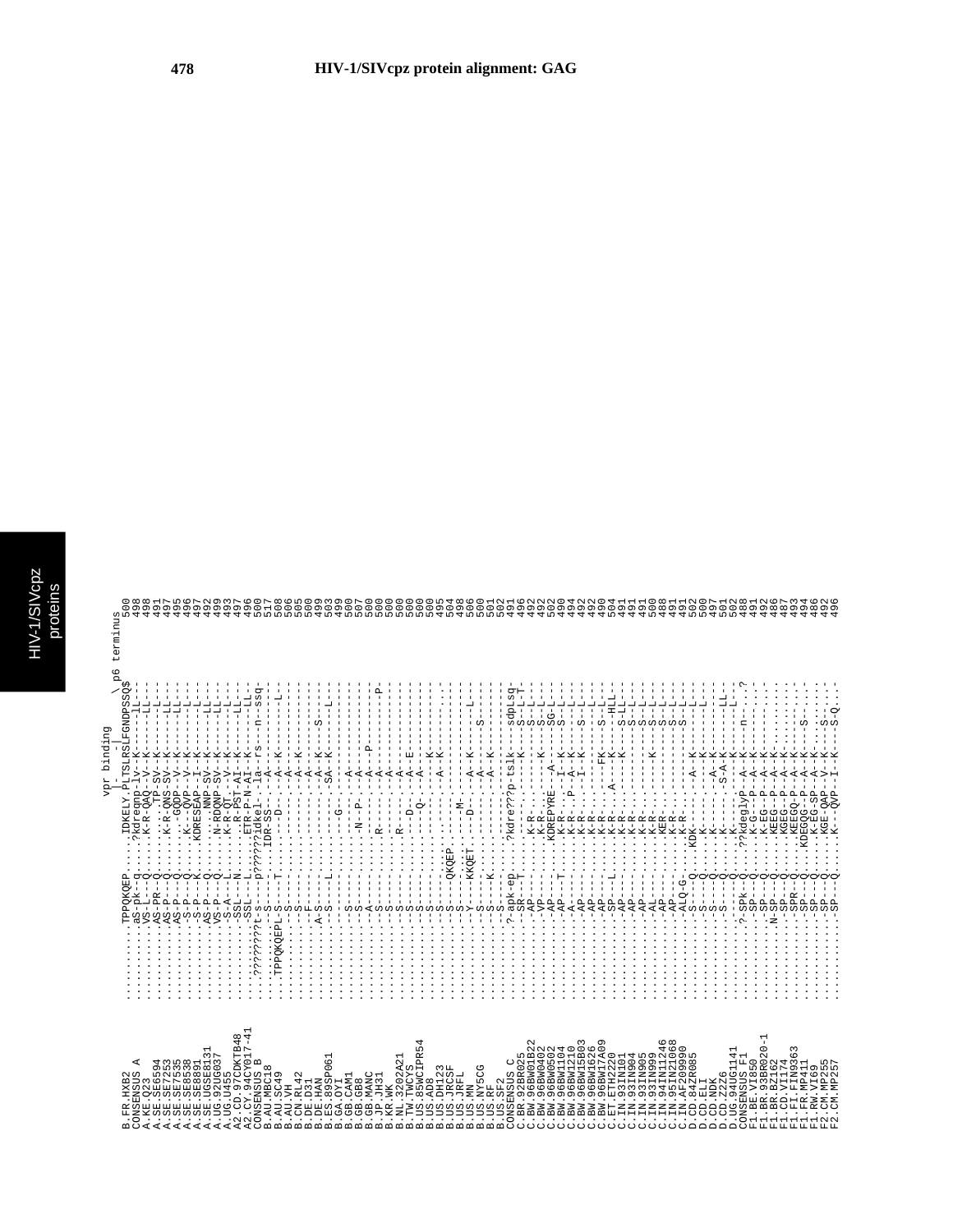|                                                                                                                                                                                                                                                                                                                                                                                                                                                                    | terminus<br>50<br>$\mathsf{p}^\mathsf{G}_\mathsf{q}$<br>binding<br>vpr |  |
|--------------------------------------------------------------------------------------------------------------------------------------------------------------------------------------------------------------------------------------------------------------------------------------------------------------------------------------------------------------------------------------------------------------------------------------------------------------------|------------------------------------------------------------------------|--|
| $\begin{smallmatrix} \texttt{R}, \texttt{HKB} \\ \texttt{R}, \texttt{HKB} \\ \texttt{R}, \texttt{HKB} \\ \texttt{R}, \texttt{R}, \texttt{R}, \texttt{R}, \texttt{R}, \texttt{R}, \texttt{R}, \texttt{R}, \texttt{R}, \texttt{R}, \texttt{R}, \texttt{R}, \texttt{R}, \texttt{R}, \texttt{R}, \texttt{R}, \texttt{R}, \texttt{R}, \texttt{R}, \texttt{R}, \texttt{R}, \texttt{R}, \texttt{R}, \texttt{R}, \texttt{R}, \texttt{R}, \texttt{R}, \texttt{R}, \texttt{$ | ŠŚ<br>C)                                                               |  |
|                                                                                                                                                                                                                                                                                                                                                                                                                                                                    |                                                                        |  |
|                                                                                                                                                                                                                                                                                                                                                                                                                                                                    |                                                                        |  |
|                                                                                                                                                                                                                                                                                                                                                                                                                                                                    |                                                                        |  |
|                                                                                                                                                                                                                                                                                                                                                                                                                                                                    |                                                                        |  |
|                                                                                                                                                                                                                                                                                                                                                                                                                                                                    |                                                                        |  |
|                                                                                                                                                                                                                                                                                                                                                                                                                                                                    |                                                                        |  |
|                                                                                                                                                                                                                                                                                                                                                                                                                                                                    |                                                                        |  |
|                                                                                                                                                                                                                                                                                                                                                                                                                                                                    |                                                                        |  |
|                                                                                                                                                                                                                                                                                                                                                                                                                                                                    |                                                                        |  |
|                                                                                                                                                                                                                                                                                                                                                                                                                                                                    |                                                                        |  |
|                                                                                                                                                                                                                                                                                                                                                                                                                                                                    |                                                                        |  |
|                                                                                                                                                                                                                                                                                                                                                                                                                                                                    |                                                                        |  |
|                                                                                                                                                                                                                                                                                                                                                                                                                                                                    |                                                                        |  |
|                                                                                                                                                                                                                                                                                                                                                                                                                                                                    | 44                                                                     |  |
|                                                                                                                                                                                                                                                                                                                                                                                                                                                                    |                                                                        |  |
|                                                                                                                                                                                                                                                                                                                                                                                                                                                                    |                                                                        |  |
| $\sigma$                                                                                                                                                                                                                                                                                                                                                                                                                                                           |                                                                        |  |
|                                                                                                                                                                                                                                                                                                                                                                                                                                                                    |                                                                        |  |
|                                                                                                                                                                                                                                                                                                                                                                                                                                                                    |                                                                        |  |
|                                                                                                                                                                                                                                                                                                                                                                                                                                                                    |                                                                        |  |
|                                                                                                                                                                                                                                                                                                                                                                                                                                                                    |                                                                        |  |
|                                                                                                                                                                                                                                                                                                                                                                                                                                                                    |                                                                        |  |
| $\rightarrow$                                                                                                                                                                                                                                                                                                                                                                                                                                                      |                                                                        |  |
|                                                                                                                                                                                                                                                                                                                                                                                                                                                                    |                                                                        |  |
|                                                                                                                                                                                                                                                                                                                                                                                                                                                                    |                                                                        |  |
|                                                                                                                                                                                                                                                                                                                                                                                                                                                                    |                                                                        |  |
|                                                                                                                                                                                                                                                                                                                                                                                                                                                                    |                                                                        |  |
|                                                                                                                                                                                                                                                                                                                                                                                                                                                                    |                                                                        |  |
|                                                                                                                                                                                                                                                                                                                                                                                                                                                                    |                                                                        |  |
|                                                                                                                                                                                                                                                                                                                                                                                                                                                                    |                                                                        |  |
|                                                                                                                                                                                                                                                                                                                                                                                                                                                                    |                                                                        |  |
|                                                                                                                                                                                                                                                                                                                                                                                                                                                                    |                                                                        |  |
| $\infty$<br>$\mathbf{I}$<br>N                                                                                                                                                                                                                                                                                                                                                                                                                                      |                                                                        |  |
|                                                                                                                                                                                                                                                                                                                                                                                                                                                                    |                                                                        |  |
|                                                                                                                                                                                                                                                                                                                                                                                                                                                                    |                                                                        |  |
|                                                                                                                                                                                                                                                                                                                                                                                                                                                                    |                                                                        |  |
|                                                                                                                                                                                                                                                                                                                                                                                                                                                                    |                                                                        |  |
|                                                                                                                                                                                                                                                                                                                                                                                                                                                                    |                                                                        |  |
|                                                                                                                                                                                                                                                                                                                                                                                                                                                                    |                                                                        |  |
| $\overline{\phantom{a}}$                                                                                                                                                                                                                                                                                                                                                                                                                                           |                                                                        |  |
|                                                                                                                                                                                                                                                                                                                                                                                                                                                                    |                                                                        |  |
|                                                                                                                                                                                                                                                                                                                                                                                                                                                                    | <br> -<br>! ! !                                                        |  |
|                                                                                                                                                                                                                                                                                                                                                                                                                                                                    |                                                                        |  |
|                                                                                                                                                                                                                                                                                                                                                                                                                                                                    |                                                                        |  |
|                                                                                                                                                                                                                                                                                                                                                                                                                                                                    |                                                                        |  |
|                                                                                                                                                                                                                                                                                                                                                                                                                                                                    | 뛰                                                                      |  |
|                                                                                                                                                                                                                                                                                                                                                                                                                                                                    |                                                                        |  |
|                                                                                                                                                                                                                                                                                                                                                                                                                                                                    |                                                                        |  |
|                                                                                                                                                                                                                                                                                                                                                                                                                                                                    |                                                                        |  |
|                                                                                                                                                                                                                                                                                                                                                                                                                                                                    |                                                                        |  |
|                                                                                                                                                                                                                                                                                                                                                                                                                                                                    |                                                                        |  |

**HIV-1/SIVcpz protein alignment: GAG 479**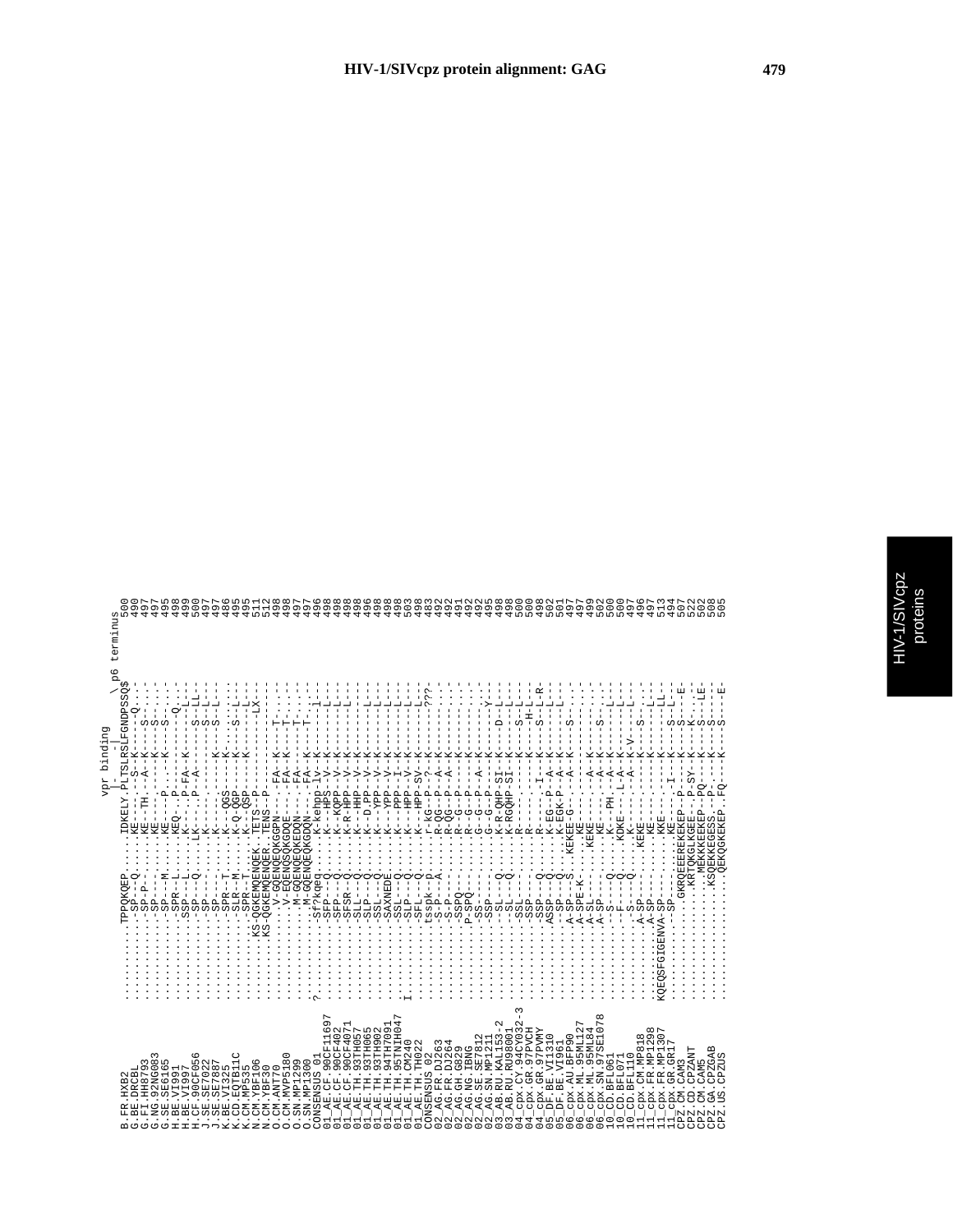|        | ŧ<br>Ω |
|--------|--------|
|        |        |
|        |        |
| ê<br>g | J<br>í |
|        |        |
|        |        |
|        |        |
|        |        |

T

| GGQLKEALLDTGADDTVL<br>end                                                                                                                                                                                                                                                                                                                                                                                                                                                               |                                                                                                                                                                                                                                                                                                                                                                                                                                                                                                 |
|-----------------------------------------------------------------------------------------------------------------------------------------------------------------------------------------------------------------------------------------------------------------------------------------------------------------------------------------------------------------------------------------------------------------------------------------------------------------------------------------|-------------------------------------------------------------------------------------------------------------------------------------------------------------------------------------------------------------------------------------------------------------------------------------------------------------------------------------------------------------------------------------------------------------------------------------------------------------------------------------------------|
| --Vkig---ke-<br>cds<br>qaq<br>J<br>RPLVTIKI<br>7-7<br>í                                                                                                                                                                                                                                                                                                                                                                                                                                 | '-RV<br>$\tilde{\zeta}$<br>$\tilde{R}$<br>$A - E$<br>-KVF                                                                                                                                                                                                                                                                                                                                                                                                                                       |
| . .AL-L<br>ローロ<br>3-T736<br>Ωņ                                                                                                                                                                                                                                                                                                                                                                                                                                                          | -15<br>--                                                                                                                                                                                                                                                                                                                                                                                                                                                                                       |
| ROGTV. SFNFP<br>protease<br>rggt?p.tfS<br>:<br>م<br>j<br>$\frac{1}{2}$<br>RP.<br>e.<br>-EEAGDD                                                                                                                                                                                                                                                                                                                                                                                          | $\Delta - \Delta$<br>$GK-I$                                                                                                                                                                                                                                                                                                                                                                                                                                                                     |
| npr-eagae<br>PR-------B<br>PR--TR-F<br>INSPSEAGAL<br>$SL-S-A$<br>부<br>D-TU                                                                                                                                                                                                                                                                                                                                                                                                              | EC-----<br>PLP-T-TE<br>$PS - K - -$<br>PL-KT<br>PL--T<br>-- 15<br>-- 15<br><b>FT4S</b><br>급                                                                                                                                                                                                                                                                                                                                                                                                     |
|                                                                                                                                                                                                                                                                                                                                                                                                                                                                                         |                                                                                                                                                                                                                                                                                                                                                                                                                                                                                                 |
| pbz.ch-ə-e-s<br>$S-D-WDG-S$<br>rbbpwrp-<br>$S-N-WDC-Y$<br>S-DPWDRR<br>$-54.79$<br>$-D-WDE$<br>S-AFWDG<br>$S-N-D-S$<br>HNM-d-<br>UNN-5-                                                                                                                                                                                                                                                                                                                                                  | PRDQR-<br>$R$ – $RRG$<br>- 12-5<br>-D-RIR-G<br>$-R-ORC$<br>SG--R-ORG<br>$R - R - C$<br>$R - R -$<br>$-R - RR$<br>$C - KPR - RR$<br>$S-R--$<br>$\dot{R}$<br>ř<br>$S - K - R$<br>$-1$                                                                                                                                                                                                                                                                                                             |
| d-u-<br>?an-p<br>RANSE                                                                                                                                                                                                                                                                                                                                                                                                                                                                  | OTRANSPS                                                                                                                                                                                                                                                                                                                                                                                                                                                                                        |
|                                                                                                                                                                                                                                                                                                                                                                                                                                                                                         | $\begin{array}{c}\n\hline\n\end{array}$<br>---------                                                                                                                                                                                                                                                                                                                                                                                                                                            |
| GKAREFSSEQT<br><b>M-----------------</b><br>$N = -1 - 2 - 1 - 12$<br>--d----p--k-refs-e-t<br>н – – дд – – – – - н – - – – – д – – – –<br>---------⊡- ∵ ∵ --O----N---<br>- - ペーー - - - - - - - - - - - -<br>$- - - - - - - - - - - -$<br>$-1$ $-1$ $-1$ $-1$ $-1$ $-1$<br>$-1$ $-1$ $-1$ $-1$ $-1$<br>$-2$<br>$-1$<br>$-4$<br>$-1$<br>$\frac{1}{1}$<br>$\frac{1}{\Delta}$<br>ľ                                                                                                           | $ - E - -KL - P - -D$ .<br>$-1$ $-1 - E - K L H P - A$ .<br>・ペーー – – – – – – – ロー・・・・ –<br>$-11 - 12 - 12 - 12 - 12$<br>-- Nd-1-0-1-0-1-<br>$\ldots -1 - E - K - P - -$<br>$-1 - 1 - 5 - 1 - 5$<br>$- -K - - - -$<br>南!!!!<br>$\frac{1}{1}$<br>$P - \ldots -$<br>$\frac{1}{4}$<br>$\frac{1}{2}$<br>$P - 1$<br>$P-1$ .<br>$\frac{1}{1}$<br>$\mathbf{I}$<br>Á<br>O                                                                                                                                |
| $-1 - N - 1 - P - 1$<br>FFREDLAFLQ<br>$---a---N---P$<br>$-1$ - $-1$ - $-1$<br>$\begin{bmatrix} 1 \\ 1 \\ 1 \\ 1 \end{bmatrix}$<br>$-1 - 1 - 1$<br>$\frac{1}{1}$<br>$-1$<br>$-1$ $-1$ $-1$ $-1$<br>$\begin{bmatrix} 1 \\ 1 \\ 1 \\ 1 \end{bmatrix}$<br>$\frac{1}{1}$<br>$\frac{1}{1}$<br>$\begin{array}{c} 1 \\ 1 \\ 1 \end{array}$<br>Í                                                                                                                                                 | $O - 1 - 1 = 1$<br>$-1$ $-1$ $-1$<br>$-1 - 1 - 1$<br>$- - - - - - - - - -$<br>$- -N - - -$<br>$-1$ $-1$ $-1$ $-1$<br>$- - - - - - - - - -$<br>$- - - - - - - - - - - -$<br>$-1$ $-1$ $-1$<br>$- - - - - - - - - - - -$<br>$-1$ $-1$ $-1$ $-1$<br>$-1$ $-1$ $-1$ $-1$<br>$\begin{bmatrix} 1 \\ 1 \\ 1 \end{bmatrix}$<br>ľ<br>$-1$ $-1$ $-1$<br>í<br>I                                                                                                                                            |
| $-41$<br>A.UG.U455<br>A2.CD.97CDKFE4<br>A2.CY.94CY017-4<br>C.BW.96BW01B03<br>C.BW.96BW0402<br>C.BW.96BW0502<br>A.SE.UGSE8131<br>A.UG.92UG037<br>C.BR. 92BR025<br>B.NL.3202A21<br>A.SE.SE6594<br>A.SE.SE7255<br>A.SE.SE7535<br>A.SE.SE8538<br>CONSENSUS B<br>CONSENSUS <sub>C</sub><br>К<br>B.TW.TWCYS<br>B.US.JRCSF<br>B.AU.MBC18<br>CONSENSUS<br>B. CN. RL42<br>B.US. JRFL<br>B.FR.HXB2<br>B.GB.CAM1<br>A.KE. Q23<br>B.US.SF2<br>B.GA.OYI<br>B.DE.D31<br>B.US.MN<br>B.KR.WK<br>B.US.RF | F1.BR.93BR020-1<br>F1.F1.F1N9363<br>F1.FR.MP411<br>G.FI.HH8793-1-1<br>C.IN.94IN11246<br>C.IN.95IN21068<br>D.CD.84ZR085<br>C.BW.96BW1104<br>C.ET.ET.ETH2220<br>C.IN.93IN999<br>D.UG.94UG1141<br>G.Fr.,<br>G.NG.92NG083<br>C.NG.92NG083<br>F1.BE.VI850<br>F2.CM.MP255<br>F2.CM.MP257<br>G.BE.DRCBL<br>D.CD.Z2Z6<br>$\begin{array}{l} \mathbb{D}\cdot\mathbb{C}\mathbb{D}\cdot\mathbb{E}\mathbb{L}\mathbb{I}\\ \mathbb{D}\cdot\mathbb{C}\mathbb{D}\cdot\mathbb{N}\mathbb{D}\mathbb{K} \end{array}$ |
|                                                                                                                                                                                                                                                                                                                                                                                                                                                                                         |                                                                                                                                                                                                                                                                                                                                                                                                                                                                                                 |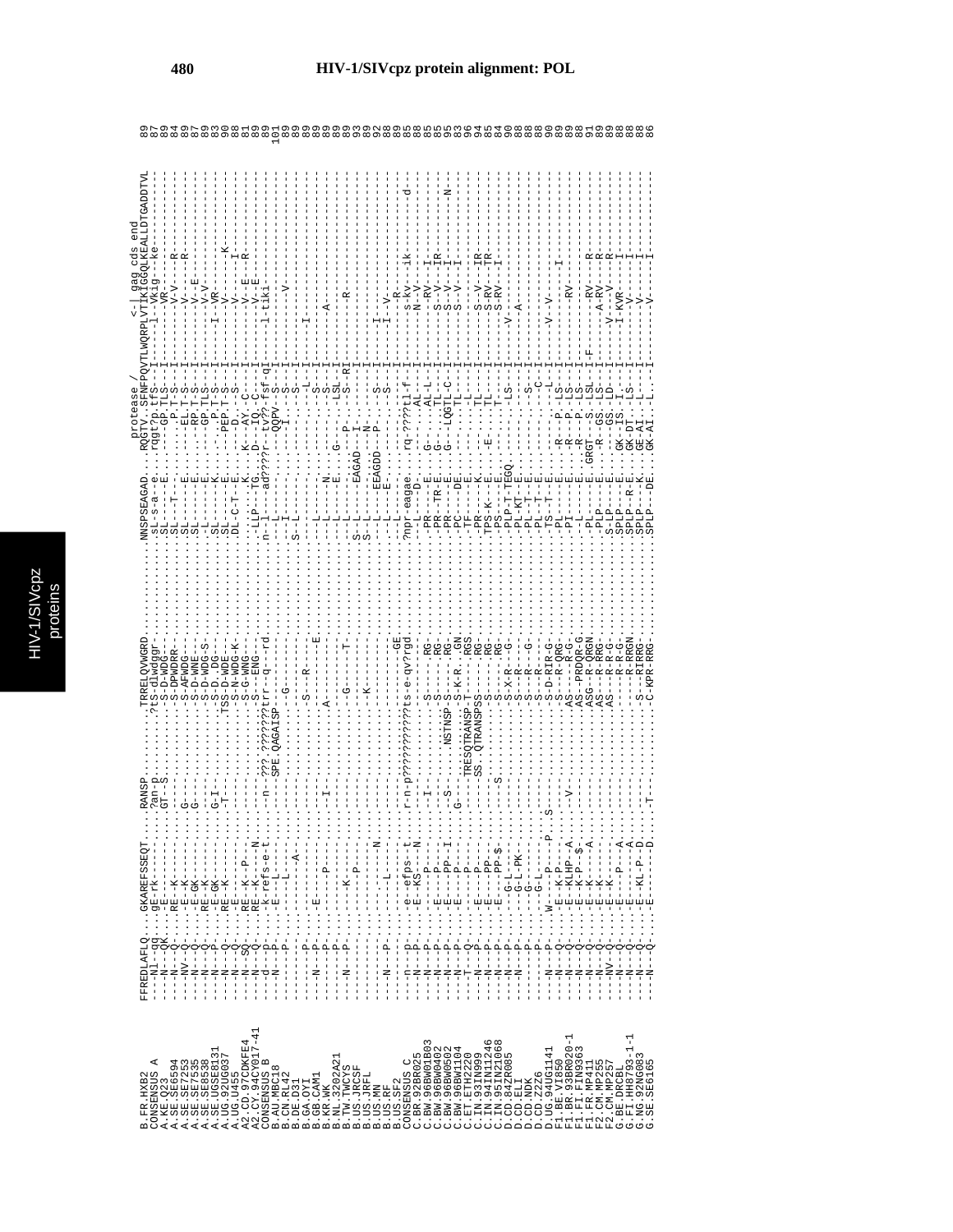|                                                                                                                                                                                                                                       | $-ARV$                                                                                     |                                                                                                                                                                                                  | $66 - 3$                                                                                                                                                                                                                                                                                                                                                                                                                             | KVR--<br>$F-VR - E$                                                                                                                                                                                                                                                                                                                                                                                                                                                                       |                                                                                                                                                                                                                                                                                                                                                                                                                                                                                                          |
|---------------------------------------------------------------------------------------------------------------------------------------------------------------------------------------------------------------------------------------|--------------------------------------------------------------------------------------------|--------------------------------------------------------------------------------------------------------------------------------------------------------------------------------------------------|--------------------------------------------------------------------------------------------------------------------------------------------------------------------------------------------------------------------------------------------------------------------------------------------------------------------------------------------------------------------------------------------------------------------------------------|-------------------------------------------------------------------------------------------------------------------------------------------------------------------------------------------------------------------------------------------------------------------------------------------------------------------------------------------------------------------------------------------------------------------------------------------------------------------------------------------|----------------------------------------------------------------------------------------------------------------------------------------------------------------------------------------------------------------------------------------------------------------------------------------------------------------------------------------------------------------------------------------------------------------------------------------------------------------------------------------------------------|
|                                                                                                                                                                                                                                       |                                                                                            |                                                                                                                                                                                                  | $Gq-t$                                                                                                                                                                                                                                                                                                                                                                                                                               |                                                                                                                                                                                                                                                                                                                                                                                                                                                                                           |                                                                                                                                                                                                                                                                                                                                                                                                                                                                                                          |
|                                                                                                                                                                                                                                       | llteagaE                                                                                   |                                                                                                                                                                                                  | $1$ se-                                                                                                                                                                                                                                                                                                                                                                                                                              | $-LLP-$                                                                                                                                                                                                                                                                                                                                                                                                                                                                                   |                                                                                                                                                                                                                                                                                                                                                                                                                                                                                                          |
|                                                                                                                                                                                                                                       |                                                                                            |                                                                                                                                                                                                  |                                                                                                                                                                                                                                                                                                                                                                                                                                      | $-K-WD$                                                                                                                                                                                                                                                                                                                                                                                                                                                                                   | $R - R$                                                                                                                                                                                                                                                                                                                                                                                                                                                                                                  |
|                                                                                                                                                                                                                                       |                                                                                            |                                                                                                                                                                                                  | $\frac{1}{2}$                                                                                                                                                                                                                                                                                                                                                                                                                        |                                                                                                                                                                                                                                                                                                                                                                                                                                                                                           |                                                                                                                                                                                                                                                                                                                                                                                                                                                                                                          |
| . GKAREFS<br>$\frac{1}{2}$<br>$RE - - -L -$<br>RE--K--<br>$RE - -K - -$<br>$RE - -K -$<br>$\frac{1}{1}$<br>Ť<br>$RE--$<br>۳ļ<br>$\frac{1}{1}$<br>$\begin{array}{c} \vdots \\ \vdots \\ \vdots \\ \vdots \end{array}$<br>$\frac{1}{1}$ | DIQ--BH.<br>RET-KLP<br>.HE--RH.<br>ROTO--RH<br>CALCA<br>COLOR --RH<br>$9k-ge-s$<br>RET-KLP | $-1 - E - -K - P$<br>$-86 - 1$<br>I<br>I<br>I<br>$\frac{1}{2}$<br>$- - G K$<br>ပှံ<br>$ \frac{1}{2}$<br>, i<br>무<br>-<br>I<br>T<br>Ŕ.<br>$\mathfrak l$<br>$\ddot{\cdot}$<br>$\ddot{\phantom{0}}$ | $-144 - 146 - 145$<br>$-86$<br>$---3E -$<br>$-3i-12i-12i-1$<br>$ - B - -K -$<br>$\ldots$ $ \overline{E}$ $  \overline{K}$ $-$<br>$\ldots$ $ E$ $ K$ $-$<br>$ 1 - 28$<br>$\ldots -E$ -K-<br>$\frac{1}{2}$<br>I<br>$\cdot$<br>$\cdot$<br>$\cdot$                                                                                                                                                                                       | $-1$<br>$-13 - -15 - -15 - -$<br>$-3$ - $-3$ - $-1$<br>$\ldots$ $ E$ $ K$ $-$<br>$RE - -K -$<br>$-3 - -15$<br>$RE - -K -$<br>$ - 5 - -1$<br>ï<br>$\frac{1}{1}$<br>$\begin{array}{c}\n1 \\ 1 \\ 1 \\ 2 \\ 3 \\ 4\n\end{array}$<br>$\frac{1}{2}$<br>$\vdots$<br>$\vdots$                                                                                                                                                                                                                    | $R$ -----LP<br>dT---------<br>$\cdots$ $\cdots$ $\cdots$ $\cdots$<br>-VQTREL<br>RGIK-TR<br>REIKKTR<br>$RE--QLC$<br>$-T-TDIVERGIKET-ILP$<br>$-1$ $-1$ = $-1$<br>$\ddot{\cdot}$                                                                                                                                                                                                                                                                                                                            |
| $\vdots$<br>$\frac{1}{2}$<br>$\vdots$<br>FFREDLAFLQ<br>$-50 - -1 - -1 - -1 -$<br>ò<br>$Q - -1$<br>$\alpha$<br>$\alpha$<br>$\circ$<br>$-7$<br>ž<br>$\overline{a}$                                                                      | $-53$<br>$- -$ SGG<br>$-1.5V -$<br>$-KG-VS$<br>$-7$<br>円<br>$-9-$<br>F<br>T<br>Ţ<br>Ţ      | $\mathsf I$<br>$-50$<br>$\circ$<br>$\circ$<br>O<br>o<br>$\overline{\phantom{a}}$<br>I<br>п<br>Ŗ<br>Ŧ<br>ş<br>Ŧ<br>z<br>İ<br>z<br>İ<br>Ŗ<br>Ţ                                                     | $\cdot$<br>O<br>ᡃ<br>O<br>0<br>ł<br>J<br>÷<br>J<br>J.<br>J<br>Ţ<br>Ţ<br>J<br>J.                                                                                                                                                                                                                                                                                                                                                      | O<br>Δ<br>$\Omega$<br>$\circ$<br>0<br>O<br>⌒<br>౧<br>O<br>o<br>T<br>$-NV$<br>N<br>ż<br>-NV<br>z<br>z<br>ř<br>ω<br>C)<br>z<br>Ţ<br>Ţ<br>ŧ<br>I<br>п<br>п<br>J.                                                                                                                                                                                                                                                                                                                             | $\frac{1}{1}$<br>$\ddot{\cdot}$<br>$-R$ – – – $P$ –<br>$-R-VSVE$<br>$-C-VSVE$<br>--TOPHVV<br>$\circ$<br>$\mathbf{a}$<br>$\circ$<br>$\mathbf{r}$<br>$\circ$<br>$\circ$<br>$O_{\frac{1}{2}}$<br>$-1 - 2 - 1$<br>O<br>$\mathbf{I}$<br>ï<br>ï<br>$\frac{1}{2}$<br>z<br>z<br>z<br>1<br>ž<br>т<br>ł<br>-1<br>л<br>п                                                                                                                                                                                            |
|                                                                                                                                                                                                                                       |                                                                                            |                                                                                                                                                                                                  | $\begin{array}{l} \text{01.14}\text{ } \text{18.7}\text{ } \text{0.8}\text{ } \text{0.9}\text{ } \text{0.1}\text{ } \text{0.9}\text{ } \text{0.1}\text{ } \text{0.9}\text{ } \text{0.1}\text{ } \text{0.9}\text{ } \text{0.1}\text{ } \text{0.1}\text{ } \text{0.2}\text{ } \text{0.1}\text{ } \text{0.2}\text{ } \text{0.3}\text{ } \text{0.4}\text{ } \text{0.2}\text{ } \text{0.3}\text{ } \text{0.4}\text{ } \text{0.5}\text{ }$ | $\begin{array}{l} 0.4\!-\!\frac{1}{2}\mathbf{p}\times \mathbf{G}\mathbf{R}\times \mathbf{S}\mathbf{T}\times \mathbf{D}\mathbf{T}\times \mathbf{T}\mathbf{S}}{0.5\!-\!\frac{1}{2}\mathbf{p}\times \mathbf{G}\mathbf{R}\times \mathbf{S}\mathbf{T}\times \mathbf{D}\mathbf{T}\times \mathbf{M}\times \mathbf{S}}{0.5\!-\!\frac{1}{2}\mathbf{F}\times \mathbf{B}\mathbf{R}\times \mathbf{M}\times \mathbf{I}\times \mathbf{I}\times \mathbf{I}\times \mathbf{I}}{0.6\!-\!\frac{1}{2}\mathbf$ | 5ML84<br>7SE1078<br>$\begin{array}{l} 11\_cpx.\, \texttt{CM}, \texttt{MPB18}\, \\ 11\_cpx.\, \texttt{FR}, \texttt{MP1298}\, \\ 11\_cpx.\, \texttt{FR}, \texttt{MP1307}\, \\ 11\_cpx.\, \texttt{GR}, \texttt{GR17}\, \\ 12\_cpx.\, \texttt{GR}, \texttt{GR17}\, \\ \texttt{CPZ}.\, \texttt{CD}.\, \texttt{CPZANT} \end{array}$<br>CPZGAB<br>06_cpx.ML.95M<br>06_cpx.SN.973<br>10_CD.BFL061<br>10_CD.BFL071<br>10_CD.BFL110<br>CPZ . CM . CAM3<br>CPZ . CM . CAM5<br>CPZ . CA . CPZGAB<br>CPZ . US . CPZUS |

HIV-1/SIVcpz protein alignment: POL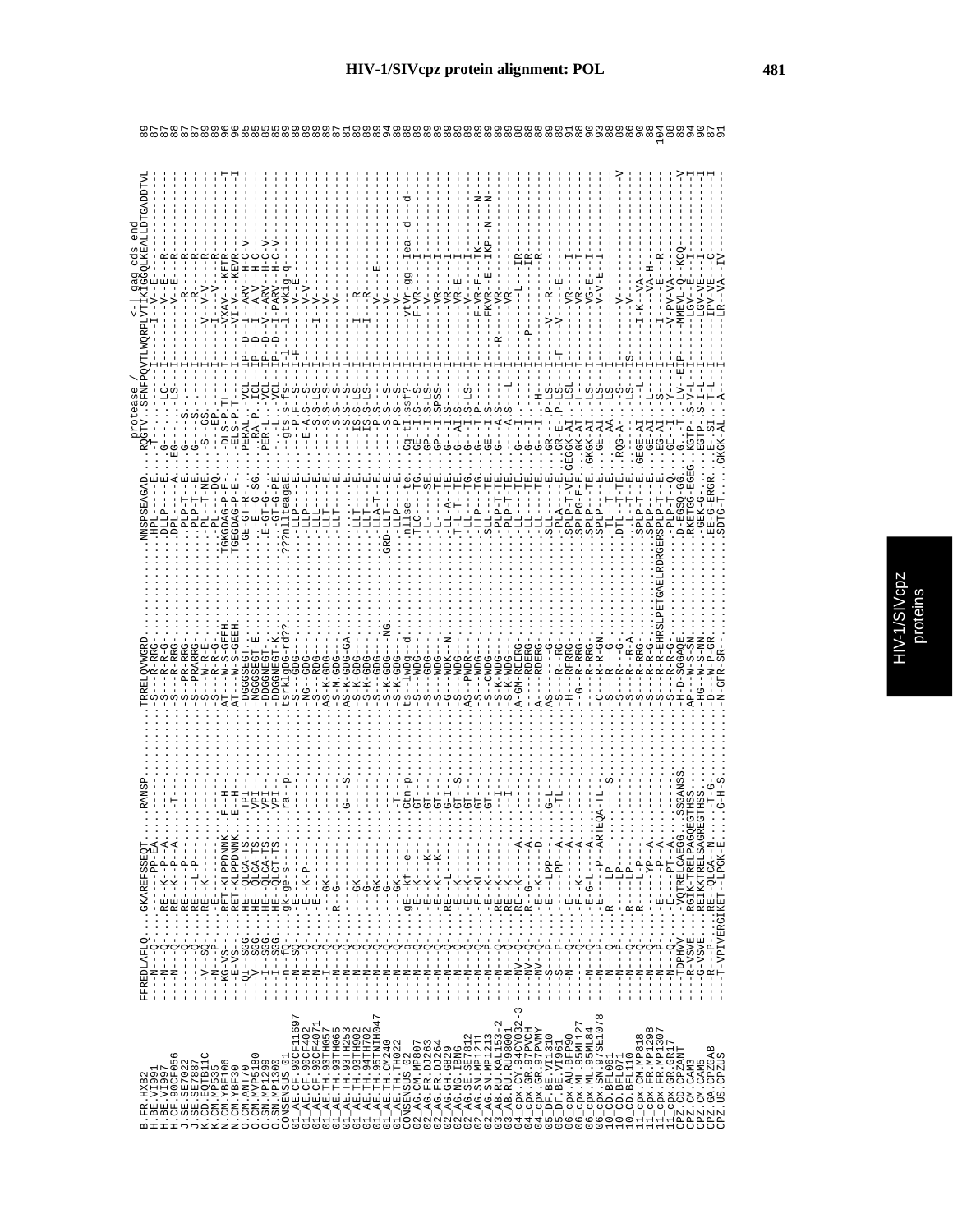|    |                                                                                                                                                                                                                                                                                                                                                                                                   |                                                                          |                                        | 뒪<br>p66, p51<br>protease |      | M41L                                                                 |  |
|----|---------------------------------------------------------------------------------------------------------------------------------------------------------------------------------------------------------------------------------------------------------------------------------------------------------------------------------------------------------------------------------------------------|--------------------------------------------------------------------------|----------------------------------------|---------------------------|------|----------------------------------------------------------------------|--|
|    | EEMSLPGRWKPKMIGGIGGFIKVRQY                                                                                                                                                                                                                                                                                                                                                                        | -K-a-                                                                    | LIEICGHKAIGTVLVGPTPVNIIGRNLLTQ1GCTLMFP | ETGS-<br>$-M - q$         |      | VPVKLKPGMDGPKVKQWPLTBEKIKALVEICTEMEKEGKISKIGPENPYMTPVFAI<br>-te--k-- |  |
|    |                                                                                                                                                                                                                                                                                                                                                                                                   | $-K-$                                                                    |                                        | ξ                         |      |                                                                      |  |
|    | $-DTN---K----$                                                                                                                                                                                                                                                                                                                                                                                    | ÷X<br>$- -K - -$<br>$\frac{1}{1}$                                        |                                        | ż                         |      |                                                                      |  |
|    | $-DID - -K - - - - -$                                                                                                                                                                                                                                                                                                                                                                             | -K--<br>$- -K - -$<br>$\frac{1}{1}$                                      |                                        | Σ,                        |      |                                                                      |  |
|    | $-$ DIN---K-------                                                                                                                                                                                                                                                                                                                                                                                | $-K--$<br>$- -K - -$<br>$\frac{1}{1}$                                    |                                        | $\frac{1}{2}$             |      |                                                                      |  |
|    | $-DTN---K-R---$                                                                                                                                                                                                                                                                                                                                                                                   | $-K--$<br>$---24---12$                                                   |                                        | $\frac{1}{2}$             |      |                                                                      |  |
|    |                                                                                                                                                                                                                                                                                                                                                                                                   | $-K--$<br>$\begin{bmatrix} 1 \\ 1 \\ 1 \end{bmatrix}$<br>I               |                                        | Ł,                        |      |                                                                      |  |
|    | $\begin{array}{r} -D\, \Box N--K--------\\ -D\, \Box N--K------\\ -D\, \Box N--K------\\ -D\, \Box N--K----\\ \end{array}$                                                                                                                                                                                                                                                                        | $-K-T$<br>$-K--$<br>$- -K -$<br>$\frac{1}{1}$<br>Ţ<br>$\frac{1}{1}$<br>ı |                                        | $-1$<br>-N-               |      | $-AD--R$<br>$\frac{1}{1}$                                            |  |
|    | $-$ DIN---K----                                                                                                                                                                                                                                                                                                                                                                                   | KR-<br>I<br>I                                                            |                                        | $M - V - I$               |      | $\overset{-}{\circ}$                                                 |  |
| 41 | $---2N---K---$                                                                                                                                                                                                                                                                                                                                                                                    | $\frac{1}{1}$                                                            |                                        | $M - V - J$               |      | ×                                                                    |  |
|    | ee-n--gr--                                                                                                                                                                                                                                                                                                                                                                                        | -pie-<br>5<br>$-2$ $-1$<br>í                                             |                                        | J                         |      |                                                                      |  |
|    | $-D-H--K--$                                                                                                                                                                                                                                                                                                                                                                                       | $- -K - -$<br>I                                                          |                                        |                           |      |                                                                      |  |
|    | $\frac{1}{1}$<br>$-D - N - - -$                                                                                                                                                                                                                                                                                                                                                                   | $\frac{1}{1}$                                                            |                                        |                           |      |                                                                      |  |
|    | $\frac{1}{1}$<br>Î<br>$\begin{array}{c} \n 1 \\  1 \\  1 \\  1\n \end{array}$                                                                                                                                                                                                                                                                                                                     |                                                                          |                                        |                           |      |                                                                      |  |
|    | $- - - - - - - - - - - -$                                                                                                                                                                                                                                                                                                                                                                         |                                                                          |                                        |                           |      |                                                                      |  |
|    | $\frac{1}{1}$<br>ì                                                                                                                                                                                                                                                                                                                                                                                |                                                                          |                                        |                           |      |                                                                      |  |
|    | ţ<br>$\frac{1}{1}$<br>$-1$                                                                                                                                                                                                                                                                                                                                                                        | д                                                                        |                                        |                           |      |                                                                      |  |
|    | $- -N - - -K - -$                                                                                                                                                                                                                                                                                                                                                                                 |                                                                          |                                        |                           |      |                                                                      |  |
|    | $-1$ - $-$ - $-$ - $-$ - $-$                                                                                                                                                                                                                                                                                                                                                                      | –<br>A−                                                                  |                                        |                           |      |                                                                      |  |
|    |                                                                                                                                                                                                                                                                                                                                                                                                   |                                                                          |                                        |                           |      |                                                                      |  |
|    | $G - -N - R - - -$                                                                                                                                                                                                                                                                                                                                                                                | ή<br>Φ                                                                   |                                        |                           |      |                                                                      |  |
|    |                                                                                                                                                                                                                                                                                                                                                                                                   |                                                                          |                                        |                           |      |                                                                      |  |
|    |                                                                                                                                                                                                                                                                                                                                                                                                   | -PV                                                                      |                                        |                           |      |                                                                      |  |
|    | $-e$ in $- -k -k - - - -$                                                                                                                                                                                                                                                                                                                                                                         | ×<br>$dq-p-$<br> <br> <br> <br>                                          |                                        | じょ                        | $-1$ |                                                                      |  |
|    | $---X - -N - - - -$                                                                                                                                                                                                                                                                                                                                                                               | ×                                                                        |                                        |                           |      | $TA--D--R-$                                                          |  |
|    | $--- -1N - -K - - - -$                                                                                                                                                                                                                                                                                                                                                                            | $-K-$                                                                    |                                        | Σ,                        |      | $-TA - -E -$                                                         |  |
|    | $-DIM---K------ -$                                                                                                                                                                                                                                                                                                                                                                                | $-K--$<br>囯<br>$\begin{bmatrix} 1 \\ 1 \\ 1 \end{bmatrix}$<br>i          |                                        | $-1$<br>÷W.               |      | $-TA - -E - -$                                                       |  |
|    |                                                                                                                                                                                                                                                                                                                                                                                                   | $-K-$                                                                    |                                        | έ                         |      | $\frac{1}{1}$                                                        |  |
|    | $---ZN---K-R---$                                                                                                                                                                                                                                                                                                                                                                                  | $-K-$<br>$\frac{1}{1}$                                                   |                                        |                           |      | i<br>P<br>$TA--$                                                     |  |
|    | $---1N---K------$                                                                                                                                                                                                                                                                                                                                                                                 | $-K-$                                                                    |                                        | $L - R$<br>N-             |      | ř<br>$Q$ --E-<br>$TA--$                                              |  |
|    | $--7N--K---$                                                                                                                                                                                                                                                                                                                                                                                      | ĸ                                                                        |                                        |                           |      | .<br>ٻ<br>$TA--D--R$                                                 |  |
|    |                                                                                                                                                                                                                                                                                                                                                                                                   | $-K-$                                                                    |                                        | $\frac{1}{2}$             | 뛰    | $-1$                                                                 |  |
|    | $--7----K-$ R --                                                                                                                                                                                                                                                                                                                                                                                  | $E - E - P$                                                              |                                        |                           |      |                                                                      |  |
|    | $-$ DIN---K----                                                                                                                                                                                                                                                                                                                                                                                   | 푸<br>$\frac{1}{1}$                                                       |                                        |                           |      | $-R-$                                                                |  |
|    | ---------------                                                                                                                                                                                                                                                                                                                                                                                   |                                                                          |                                        |                           |      |                                                                      |  |
|    | $---ZN---K---$                                                                                                                                                                                                                                                                                                                                                                                    | I                                                                        |                                        |                           |      |                                                                      |  |
|    |                                                                                                                                                                                                                                                                                                                                                                                                   | $\frac{1}{1}$                                                            |                                        |                           |      | $-RV$                                                                |  |
|    |                                                                                                                                                                                                                                                                                                                                                                                                   |                                                                          |                                        |                           |      | $\frac{1}{2}$                                                        |  |
|    | $-$ DIN---K----                                                                                                                                                                                                                                                                                                                                                                                   | 주<br>$-K-$                                                               |                                        |                           |      |                                                                      |  |
|    | -DVN---K----                                                                                                                                                                                                                                                                                                                                                                                      | ω<br>$-K-1$                                                              |                                        |                           |      | $-N$                                                                 |  |
|    | $-$ DIN---K-------                                                                                                                                                                                                                                                                                                                                                                                | $-1 - K -$                                                               |                                        |                           |      |                                                                      |  |
|    | $-$ -DID- $-$ -K----I--                                                                                                                                                                                                                                                                                                                                                                           | $---X---$                                                                |                                        |                           |      |                                                                      |  |
|    | $-$ DIN---K---                                                                                                                                                                                                                                                                                                                                                                                    |                                                                          |                                        |                           |      |                                                                      |  |
|    | $-DTN---K---$                                                                                                                                                                                                                                                                                                                                                                                     |                                                                          |                                        |                           |      |                                                                      |  |
|    | $---ZD---K---K$                                                                                                                                                                                                                                                                                                                                                                                   |                                                                          |                                        |                           |      |                                                                      |  |
|    | $-DIK---K---$                                                                                                                                                                                                                                                                                                                                                                                     |                                                                          |                                        |                           |      | $-X - I$<br>-KD                                                      |  |
|    | $- - \frac{1}{2} \frac{1}{2} \frac{1}{N} - 1 - \frac{1}{N} - \frac{1}{N} - \frac{1}{N} - \frac{1}{N} - \frac{1}{N} - \frac{1}{N} - \frac{1}{N} - \frac{1}{N} - \frac{1}{N} - \frac{1}{N} - \frac{1}{N} - \frac{1}{N} - \frac{1}{N} - \frac{1}{N} - \frac{1}{N} - \frac{1}{N} - \frac{1}{N} - \frac{1}{N} - \frac{1}{N} - \frac{1}{N} - \frac{1}{N} - \frac{1}{N} - \frac{1}{N} - \frac{1}{N} - \$ | ř                                                                        |                                        |                           | œ    |                                                                      |  |
|    |                                                                                                                                                                                                                                                                                                                                                                                                   |                                                                          |                                        |                           |      |                                                                      |  |

 $\begin{smallmatrix}R,R, HXB2\\ 0.0858193\\ 0.08594\\ 0.08594\\ 0.08594\\ 0.08594\\ 0.08594\\ 0.08594\\ 0.08594\\ 0.08594\\ 0.08594\\ 0.08593\\ 0.08593\\ 0.08594\\ 0.08595\\ 0.08593\\ 0.08594\\ 0.08594\\ 0.08595\\ 0.08595\\ 0.08595\\ 0.08595\\ 0.08595\\ 0.0859$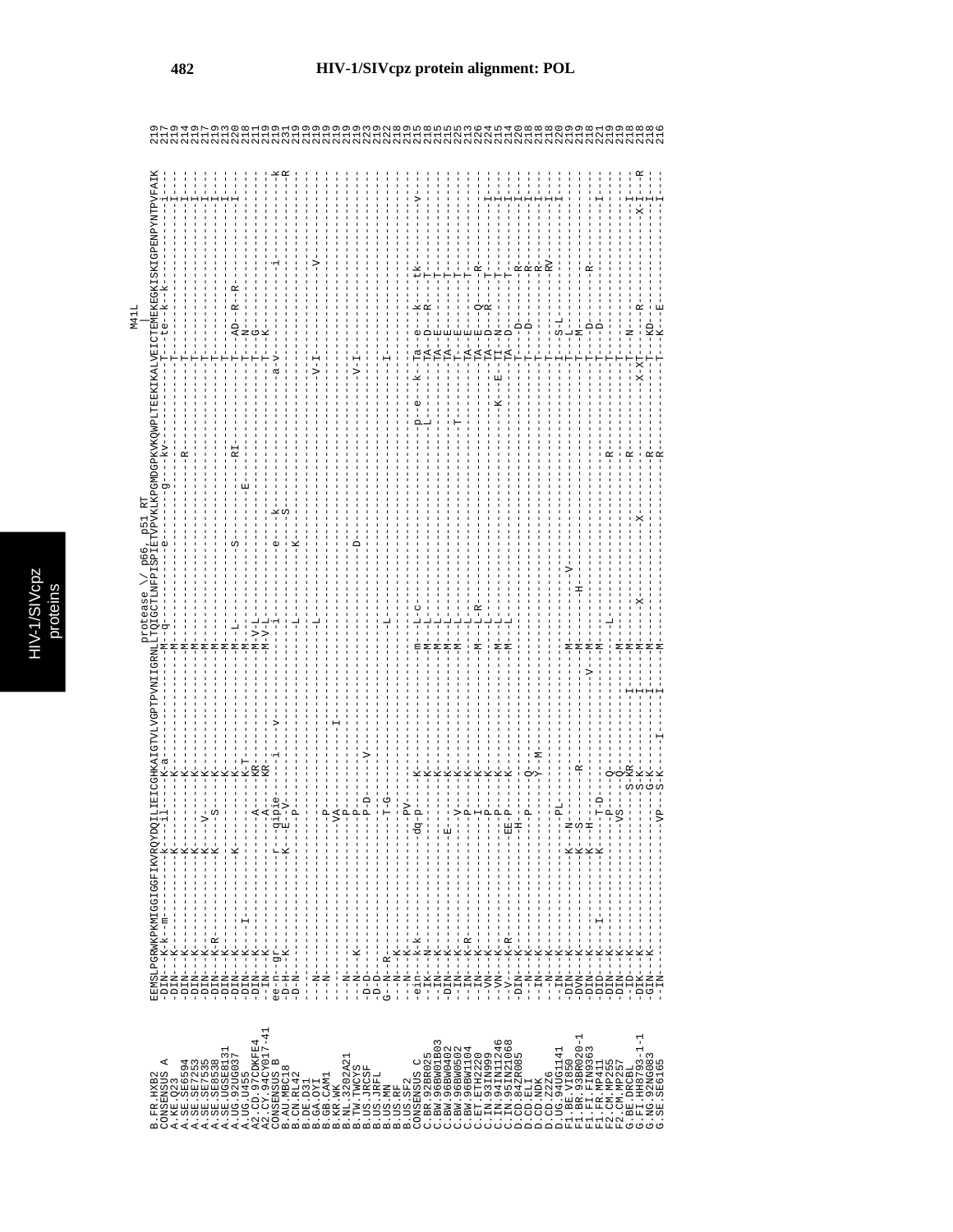| r |
|---|
|   |
|   |
|   |
|   |

| TVPVKLKPGMDGPKVKQWPLTEEKIKALVEICTEMEKEGKISKIGPENPYNTPVFAII |                                                                                                                                                                                                                                                                                                                                                                                                                                                                    |                          | ά         |               | Ř              |               |                           | α |                              | RRRR                |                    |              |       |         |                  |                    |                           |                  |                                                                                                       |                    |           |                    |                    |                           |  |   |                                                  |  |               |                                            |                                                  |                                             |                                                  |                                                  |                                                                                                          |               | Ķ                              |                                                                                               |          |                       |                |                     |                       |                     |                                                                  |               |                                           |                               |                       |                    |                |                               |                          |
|------------------------------------------------------------|--------------------------------------------------------------------------------------------------------------------------------------------------------------------------------------------------------------------------------------------------------------------------------------------------------------------------------------------------------------------------------------------------------------------------------------------------------------------|--------------------------|-----------|---------------|----------------|---------------|---------------------------|---|------------------------------|---------------------|--------------------|--------------|-------|---------|------------------|--------------------|---------------------------|------------------|-------------------------------------------------------------------------------------------------------|--------------------|-----------|--------------------|--------------------|---------------------------|--|---|--------------------------------------------------|--|---------------|--------------------------------------------|--------------------------------------------------|---------------------------------------------|--------------------------------------------------|--------------------------------------------------|----------------------------------------------------------------------------------------------------------|---------------|--------------------------------|-----------------------------------------------------------------------------------------------|----------|-----------------------|----------------|---------------------|-----------------------|---------------------|------------------------------------------------------------------|---------------|-------------------------------------------|-------------------------------|-----------------------|--------------------|----------------|-------------------------------|--------------------------|
|                                                            |                                                                                                                                                                                                                                                                                                                                                                                                                                                                    |                          |           | 囸             |                |               |                           |   |                              |                     |                    |              |       |         | 더                | 囯                  | <b>Ed</b>                 | 囯                | <b>Ed</b>                                                                                             | 囸                  | <b>Ed</b> | 囸                  | 더                  | 囸                         |  |   |                                                  |  |               |                                            |                                                  |                                             |                                                  |                                                  |                                                                                                          |               |                                |                                                                                               |          |                       |                |                     |                       |                     |                                                                  |               |                                           |                               | $DKL - A - N$         |                    |                |                               |                          |
|                                                            |                                                                                                                                                                                                                                                                                                                                                                                                                                                                    |                          |           | $-1 - A - 1$  | A              |               |                           |   |                              |                     |                    |              |       |         |                  |                    |                           |                  |                                                                                                       |                    |           |                    |                    |                           |  |   |                                                  |  |               |                                            |                                                  |                                             |                                                  |                                                  |                                                                                                          |               |                                |                                                                                               |          |                       |                |                     |                       |                     |                                                                  |               |                                           |                               |                       | $\circ$            |                |                               |                          |
|                                                            |                                                                                                                                                                                                                                                                                                                                                                                                                                                                    |                          |           |               |                |               |                           |   |                              |                     | 뛰                  | FA           |       |         |                  |                    |                           |                  |                                                                                                       |                    |           |                    |                    |                           |  |   |                                                  |  |               |                                            |                                                  |                                             |                                                  |                                                  |                                                                                                          |               |                                |                                                                                               |          |                       |                |                     |                       |                     |                                                                  |               |                                           |                               |                       |                    |                |                               |                          |
|                                                            |                                                                                                                                                                                                                                                                                                                                                                                                                                                                    |                          |           |               |                |               |                           |   | ÷                            | $rac{1}{25}$        |                    | $rac{1}{36}$ |       | $SK-$   |                  |                    |                           |                  |                                                                                                       |                    |           |                    |                    |                           |  |   |                                                  |  |               |                                            |                                                  |                                             |                                                  |                                                  |                                                                                                          |               |                                |                                                                                               |          |                       |                |                     |                       |                     |                                                                  |               |                                           |                               | $SK-$                 | $-445$             |                |                               |                          |
|                                                            |                                                                                                                                                                                                                                                                                                                                                                                                                                                                    |                          |           |               |                |               |                           |   |                              |                     |                    |              |       |         |                  |                    |                           |                  |                                                                                                       |                    |           |                    |                    |                           |  |   |                                                  |  |               |                                            |                                                  |                                             |                                                  |                                                  |                                                                                                          |               |                                |                                                                                               |          |                       |                |                     |                       |                     |                                                                  |               |                                           |                               |                       |                    |                |                               |                          |
|                                                            |                                                                                                                                                                                                                                                                                                                                                                                                                                                                    |                          |           |               |                |               |                           |   |                              |                     |                    |              |       |         |                  |                    |                           |                  |                                                                                                       |                    |           |                    |                    |                           |  |   |                                                  |  |               |                                            |                                                  |                                             |                                                  |                                                  |                                                                                                          |               |                                |                                                                                               |          |                       |                |                     |                       |                     |                                                                  |               |                                           |                               | rκ                    |                    | œ              |                               |                          |
|                                                            |                                                                                                                                                                                                                                                                                                                                                                                                                                                                    |                          |           |               |                |               |                           |   |                              |                     |                    |              |       |         |                  |                    |                           |                  |                                                                                                       |                    |           |                    |                    |                           |  |   |                                                  |  |               |                                            |                                                  |                                             |                                                  |                                                  |                                                                                                          |               |                                |                                                                                               |          |                       |                |                     |                       |                     |                                                                  |               |                                           |                               |                       |                    |                |                               |                          |
| p51                                                        |                                                                                                                                                                                                                                                                                                                                                                                                                                                                    |                          |           |               |                |               |                           |   |                              |                     |                    |              |       | -AP-    | $\sum_{i=1}^{n}$ | $\frac{1}{\Theta}$ | $\stackrel{1}{\triangle}$ | $\frac{1}{\Box}$ |                                                                                                       | $\frac{1}{\Theta}$ |           | $\frac{1}{\Delta}$ | $\frac{1}{\Delta}$ | $\mathbf{a}^{\mathsf{I}}$ |  |   |                                                  |  |               |                                            |                                                  |                                             |                                                  |                                                  |                                                                                                          |               |                                |                                                                                               |          |                       |                |                     |                       |                     |                                                                  |               |                                           | ₿.                            |                       |                    |                |                               |                          |
|                                                            |                                                                                                                                                                                                                                                                                                                                                                                                                                                                    |                          |           |               |                |               |                           |   |                              |                     |                    |              |       |         |                  |                    |                           |                  |                                                                                                       |                    |           |                    |                    |                           |  |   |                                                  |  |               |                                            |                                                  |                                             |                                                  |                                                  |                                                                                                          |               |                                |                                                                                               |          |                       |                |                     |                       |                     |                                                                  |               |                                           |                               |                       |                    |                |                               |                          |
|                                                            |                                                                                                                                                                                                                                                                                                                                                                                                                                                                    |                          |           |               |                |               |                           |   |                              |                     |                    |              |       |         |                  |                    |                           |                  |                                                                                                       |                    |           |                    |                    |                           |  |   |                                                  |  |               |                                            |                                                  |                                             |                                                  |                                                  |                                                                                                          |               |                                |                                                                                               |          |                       |                |                     |                       |                     |                                                                  |               |                                           |                               |                       |                    |                |                               |                          |
| prot                                                       |                                                                                                                                                                                                                                                                                                                                                                                                                                                                    |                          |           |               |                |               |                           |   |                              | 5                   | Ğ                  |              | ਚੋ    | -61     |                  |                    |                           |                  |                                                                                                       |                    |           |                    |                    |                           |  | ᡃ |                                                  |  |               |                                            |                                                  |                                             |                                                  |                                                  |                                                                                                          |               |                                |                                                                                               |          |                       |                |                     |                       |                     |                                                                  |               | MM                                        |                               | L<br>1<br>1<br>1<br>1 |                    |                |                               |                          |
|                                                            |                                                                                                                                                                                                                                                                                                                                                                                                                                                                    |                          |           |               |                |               |                           |   |                              |                     |                    |              |       |         |                  |                    |                           |                  |                                                                                                       |                    |           |                    |                    |                           |  |   |                                                  |  |               |                                            |                                                  | -<br>?                                      |                                                  |                                                  |                                                                                                          |               |                                |                                                                                               |          |                       |                |                     |                       |                     |                                                                  |               |                                           |                               |                       |                    |                |                               |                          |
|                                                            |                                                                                                                                                                                                                                                                                                                                                                                                                                                                    |                          |           |               |                |               |                           |   |                              |                     |                    |              |       |         |                  |                    |                           |                  |                                                                                                       |                    |           |                    |                    |                           |  |   |                                                  |  |               |                                            |                                                  |                                             |                                                  |                                                  |                                                                                                          |               |                                |                                                                                               |          |                       |                |                     |                       |                     |                                                                  |               |                                           |                               |                       |                    |                |                               |                          |
|                                                            |                                                                                                                                                                                                                                                                                                                                                                                                                                                                    |                          |           |               |                |               |                           |   |                              |                     |                    |              |       |         |                  |                    |                           |                  |                                                                                                       |                    |           |                    |                    |                           |  |   |                                                  |  |               |                                            |                                                  |                                             |                                                  |                                                  |                                                                                                          |               |                                |                                                                                               |          |                       |                |                     |                       |                     |                                                                  |               |                                           |                               |                       |                    |                |                               |                          |
| CGHKAIGTVLVGPTPVNIIGRNLLTOI                                |                                                                                                                                                                                                                                                                                                                                                                                                                                                                    |                          |           |               |                |               |                           |   |                              |                     |                    |              |       |         |                  |                    |                           |                  |                                                                                                       |                    |           |                    |                    |                           |  |   |                                                  |  |               |                                            |                                                  |                                             |                                                  |                                                  |                                                                                                          |               |                                |                                                                                               | $-5 - 5$ |                       |                |                     |                       |                     |                                                                  |               |                                           |                               |                       |                    |                |                               |                          |
|                                                            |                                                                                                                                                                                                                                                                                                                                                                                                                                                                    |                          |           |               |                |               |                           |   | -TVD-                        | 黃                   | $-VQ-K$            |              |       |         |                  |                    |                           |                  |                                                                                                       |                    |           |                    |                    |                           |  |   |                                                  |  |               |                                            |                                                  |                                             |                                                  |                                                  |                                                                                                          |               |                                |                                                                                               |          |                       |                |                     |                       |                     |                                                                  |               | 言                                         | ↑□                            | <b>GDR</b>            |                    |                |                               |                          |
|                                                            |                                                                                                                                                                                                                                                                                                                                                                                                                                                                    |                          |           |               |                |               |                           |   |                              |                     |                    | T            | T     | T       |                  |                    |                           |                  |                                                                                                       |                    |           |                    |                    |                           |  |   |                                                  |  |               |                                            |                                                  |                                             |                                                  |                                                  |                                                                                                          |               |                                |                                                                                               |          |                       |                |                     |                       |                     |                                                                  |               |                                           |                               |                       |                    |                |                               |                          |
|                                                            |                                                                                                                                                                                                                                                                                                                                                                                                                                                                    | Ť.                       |           |               |                |               |                           |   |                              | $---KE.$            | $-$ - KE           |              | $ KE$ | $-$ -KE |                  |                    |                           |                  |                                                                                                       |                    |           |                    |                    |                           |  |   |                                                  |  | $\frac{1}{1}$ | $\begin{array}{c} 1 \\ 1 \\ 1 \end{array}$ | $-1$                                             |                                             | $\begin{array}{c} 1 \\ 1 \\ 1 \end{array}$       |                                                  |                                                                                                          |               |                                |                                                                                               |          |                       |                |                     | 中<br>-<br>Ť           | $\frac{1}{1}$<br>Ť. | $-K-$                                                            | T<br>Ť        | ł                                         | $ K$<br>$\,$ I                | Ţ<br>$S - Q$          | $\frac{1}{1}$<br>I | j<br>$ K$      | 中山<br>××<br>Ţ                 | $\frac{1}{1}$            |
| EEMSLPGRWKPKMIGGIGGFIKVRQY                                 |                                                                                                                                                                                                                                                                                                                                                                                                                                                                    | Ţ                        |           |               |                |               |                           |   |                              |                     |                    |              |       |         |                  |                    | $\frac{1}{1}$             |                  |                                                                                                       |                    |           |                    |                    |                           |  |   |                                                  |  |               |                                            |                                                  | $1 + 1 = 1 + 1 + 1 + 1 + 1 + 1 + 1 + 1 + 1$ | $\begin{bmatrix} 1 \\ 1 \\ 1 \\ 1 \end{bmatrix}$ |                                                  |                                                                                                          |               |                                |                                                                                               |          |                       |                |                     | $\frac{1}{4}$         |                     | Ť                                                                | $\frac{1}{1}$ | $> - - - - - - - - - - - - - - - - - - -$ | $\overline{\phantom{a}}$<br>ı | Ĩ<br>$\frac{1}{1}$    | I<br>л             | I<br>ı         | J.                            | $\overline{\phantom{a}}$ |
|                                                            | Ť.                                                                                                                                                                                                                                                                                                                                                                                                                                                                 | J.<br>$\mathsf I$        |           |               |                |               |                           |   |                              |                     |                    |              |       |         |                  | Ħ                  |                           |                  | $\begin{array}{c} \n 1 & 1 & 1 \\  1 & 1 & 1 \\  1 & 1 & 1 \\  1 & 1 & 1 \\  1 & 1 & 1\n \end{array}$ |                    |           |                    |                    |                           |  |   | $\begin{bmatrix} 1 \\ 1 \\ 1 \\ 1 \end{bmatrix}$ |  |               |                                            | $\begin{bmatrix} 1 \\ 1 \\ 1 \\ 1 \end{bmatrix}$ |                                             |                                                  | $\begin{bmatrix} 1 \\ 1 \\ 1 \\ 1 \end{bmatrix}$ | $\begin{array}{c} \begin{array}{c} \text{1} \\ \text{2} \\ \text{3} \\ \text{4} \end{array} \end{array}$ |               |                                |                                                                                               |          |                       |                |                     | $\frac{1}{1}$         |                     | $\begin{bmatrix} 1 \\ 1 \\ 1 \\ 1 \end{bmatrix}$                 |               |                                           |                               | $-1 - 1 - 1$          |                    | $\,$ I         | $\mathbf{I}$<br>ï             | $-T-T-R$ --M--           |
|                                                            |                                                                                                                                                                                                                                                                                                                                                                                                                                                                    | J.<br>$\mathbf{I}$       |           | $\frac{1}{4}$ | $\frac{1}{1}$  | $\frac{1}{1}$ | $\frac{1}{1}$             | Ĵ | $\frac{1}{1}$                | j,<br>$\frac{1}{2}$ |                    |              |       |         |                  |                    |                           |                  |                                                                                                       |                    |           |                    |                    |                           |  |   |                                                  |  |               |                                            |                                                  |                                             |                                                  |                                                  |                                                                                                          | $\frac{1}{2}$ |                                |                                                                                               | KKKK     |                       |                |                     | İ<br>T<br>$\mathsf I$ | $\frac{1}{1}$       |                                                                  |               |                                           | $\mathbf{I}$                  | $-1$ -N-N-HIJU        |                    |                | $\frac{1}{2}$                 |                          |
|                                                            | $-DTN---K---$                                                                                                                                                                                                                                                                                                                                                                                                                                                      | $-1-\text{IN}-\text{L}-$ | $-IN$ --K |               | $-1000 - 1000$ | $-LN$ --K     | $-{\rm IN}$ - $-{\rm IN}$ |   | $-1 - 2 - 12 - 12 - 12 - 12$ |                     | NNIQ-E-<br>NNIQ-E- |              |       |         |                  |                    |                           |                  |                                                                                                       |                    |           |                    |                    |                           |  |   |                                                  |  |               |                                            |                                                  |                                             |                                                  |                                                  |                                                                                                          |               | $- - 1N - - -$<br>TDIN - - - N | $\begin{array}{l} \displaystyle - -N - -K \\ \displaystyle -D\, \texttt{IN} - -K \end{array}$ |          | +DIN---K<br>--DIN---K | $\overline{H}$ | $-1$ $-1$ $-1$ $-1$ | $\mathbf{I}$<br>$-1$  | $-1$ $-1$ $-1$ $-1$ | $-1$<br>$-1$<br>$-1$<br>$-1$<br>$-1$<br>$-1$<br>$-1$<br><br>$-1$ |               | $-$ DID $-$                               | J.<br>$\frac{1}{1}$           |                       | $DMVQ-T-K-R------$ | $DAVQ-T-K-R-R$ | -RIQ-Q-L-<br>DNIQIE-T-        |                          |
|                                                            |                                                                                                                                                                                                                                                                                                                                                                                                                                                                    |                          |           |               |                |               |                           |   |                              |                     |                    |              |       |         |                  |                    |                           |                  |                                                                                                       |                    |           |                    |                    |                           |  |   |                                                  |  |               |                                            |                                                  |                                             |                                                  | ω                                                |                                                                                                          |               |                                |                                                                                               |          |                       |                |                     |                       |                     |                                                                  |               |                                           |                               |                       |                    |                |                               |                          |
|                                                            |                                                                                                                                                                                                                                                                                                                                                                                                                                                                    |                          |           |               |                |               |                           |   |                              |                     |                    |              |       |         |                  |                    |                           |                  |                                                                                                       |                    |           |                    |                    |                           |  |   |                                                  |  |               |                                            |                                                  |                                             |                                                  |                                                  |                                                                                                          |               |                                |                                                                                               |          |                       |                |                     |                       |                     |                                                                  |               |                                           |                               |                       |                    |                |                               |                          |
|                                                            |                                                                                                                                                                                                                                                                                                                                                                                                                                                                    |                          |           |               |                |               |                           |   |                              |                     |                    |              |       |         |                  |                    |                           |                  |                                                                                                       |                    |           |                    |                    |                           |  |   |                                                  |  |               |                                            |                                                  |                                             |                                                  |                                                  |                                                                                                          |               |                                |                                                                                               |          |                       |                |                     |                       |                     |                                                                  |               |                                           |                               |                       | CPZ.CM.CAM3        | CPZ.CM.CAM5    | CPZ.GA.CPZGAB<br>CPZ.US.CPZUS |                          |
|                                                            | $\begin{smallmatrix} \texttt{R}, \texttt{R}, \texttt{R}, \texttt{R}, \texttt{R}, \texttt{R}, \texttt{R}, \texttt{R}, \texttt{R}, \texttt{R}, \texttt{R}, \texttt{R}, \texttt{R}, \texttt{R}, \texttt{R}, \texttt{R}, \texttt{R}, \texttt{R}, \texttt{R}, \texttt{R}, \texttt{R}, \texttt{R}, \texttt{R}, \texttt{R}, \texttt{R}, \texttt{R}, \texttt{R}, \texttt{R}, \texttt{R}, \texttt{R}, \texttt{R}, \texttt{R}, \texttt{R}, \texttt{R}, \texttt{R}, \texttt{$ |                          |           |               |                |               |                           |   |                              |                     |                    |              |       |         |                  |                    |                           |                  |                                                                                                       |                    |           |                    |                    |                           |  |   |                                                  |  |               |                                            |                                                  |                                             |                                                  |                                                  |                                                                                                          |               |                                |                                                                                               |          |                       |                |                     |                       |                     |                                                                  |               |                                           |                               |                       |                    |                |                               |                          |

M41L

HIV-1/SIVcpz protein alignment: POL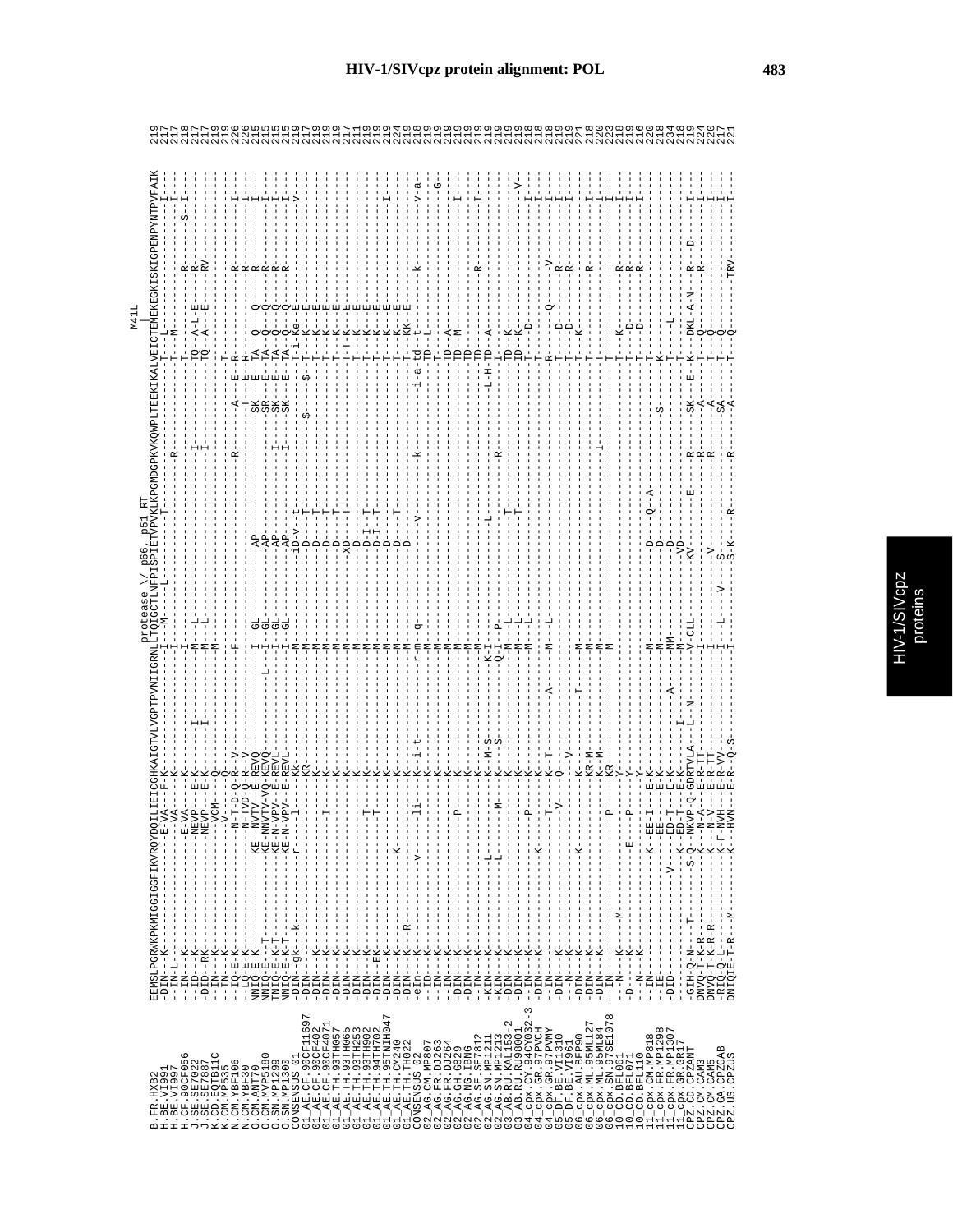|        | ŋ |
|--------|---|
|        |   |
|        | î |
| ö<br>J | J |
|        |   |
|        |   |
|        |   |
|        |   |

Н

| $- -R - R -$<br>$-1$ $-1$ $-1$ $-1$ $-1$ $-1$                                                                          |                     |                                |                                        |                                 |                                            |
|------------------------------------------------------------------------------------------------------------------------|---------------------|--------------------------------|----------------------------------------|---------------------------------|--------------------------------------------|
|                                                                                                                        | Ŧ                   | $-H-E$<br>$\frac{1}{4}$        | $\frac{1}{2}$<br>í<br>$-4 -$<br>i<br>H |                                 | --SK---E--<br>--SK-------                  |
|                                                                                                                        |                     | $-5 -$                         | $\frac{1}{2}$<br>$\frac{1}{1}$         |                                 | $-LK = -E - I$                             |
|                                                                                                                        |                     | $-1 - 5 - H -$                 | $-T=-A$ --                             |                                 | $-ER - -EVI$                               |
| $- - -$ MR $-$                                                                                                         |                     | ς<br>υ                         |                                        |                                 | $-ST - -E - I$                             |
| $- - - - - - - - - - - - -$                                                                                            |                     | i<br>က္                        | ا<br>ظ                                 |                                 |                                            |
|                                                                                                                        |                     | ω<br>I                         |                                        | $-4-$                           | $-$ - SK - - E - I -<br>- - SK - - - - - - |
|                                                                                                                        |                     | J                              | $-1$                                   | í<br>က္                         | $S - H - - -$                              |
| í<br>$\begin{array}{c} 1 \\ 1 \\ 1 \end{array}$                                                                        |                     |                                | ဂ္                                     | m                               | $SKY - EM -$                               |
| $-1$ $-1$ $-1$ $-1$ $-1$ $-1$                                                                                          | $\overline{A}$      | -<br>干                         | $-7$                                   |                                 | -SK-TELI                                   |
| $-1 - 1 - 1 - 1$<br>$-1 - 5 - 1$                                                                                       | $-kk-1$<br>ن<br>ا   | $--xd$                         | $-91$<br>I                             | ì<br>خ<br>-<br>-<br>ូ           | $-2k - - -d - v$                           |
| $-1$ - $-1$ - $-1$                                                                                                     | $\frac{1}{1}$       | $-1$ $-1$                      |                                        | $\dot{R}$                       | Ŗ                                          |
| $\frac{1}{1}$                                                                                                          | $-4$                | $-K-$                          |                                        | Ü                               |                                            |
| $\begin{array}{c} 1 \\ 1 \\ 1 \end{array}$                                                                             |                     |                                | $\frac{1}{2}$                          |                                 |                                            |
| $\frac{1}{1}$                                                                                                          |                     | $-K-$                          |                                        |                                 |                                            |
| $\begin{bmatrix} 1 \\ 1 \\ 1 \end{bmatrix}$                                                                            |                     | $- K -$                        |                                        |                                 |                                            |
| $\frac{1}{1}$                                                                                                          |                     |                                | Е                                      |                                 |                                            |
| l<br>$-1$ $-1$ $-1$ $-1$ $-1$ $-1$                                                                                     | $\vec{c}$ -         | $-K-$                          |                                        |                                 |                                            |
| I<br>ì<br>$\frac{1}{1}$                                                                                                |                     | $-K-$                          |                                        | $\frac{\alpha}{1}$              |                                            |
| ---------<br>$\begin{bmatrix} 1 \\ 1 \\ 1 \\ 1 \end{bmatrix}$                                                          |                     | $-K-$                          |                                        |                                 |                                            |
| $--- - - - - - - - -$<br>í<br>$\begin{bmatrix} 1 \\ 1 \\ 1 \end{bmatrix}$                                              | $\alpha$            | $-K-$                          |                                        |                                 |                                            |
| $- -K - - - - - -$<br>$\frac{1}{1}$                                                                                    |                     | $-K--$                         |                                        |                                 |                                            |
| J<br>$\begin{bmatrix} 1 & 1 \\ 1 & 1 \\ 1 & 1 \end{bmatrix}$<br>i<br>$\begin{array}{c} \n 1 \\  1 \\  1\n \end{array}$ |                     | $ K$ E $-$                     | œ                                      |                                 | 門                                          |
| $\frac{1}{1}$                                                                                                          |                     | $-1 - K -$                     |                                        |                                 |                                            |
| í<br>$\frac{1}{1}$                                                                                                     |                     | $\frac{1}{9}$                  | $\frac{1}{2}$                          | $-s-mtk$<br>$\mathcal{\bar{p}}$ | Ω<br>$-aq$ --eiv                           |
| $\frac{1}{1}$<br>$-\frac{5}{1}$<br>$\frac{1}{1}$                                                                       |                     | כי<br>י                        |                                        | j<br>Ì<br>U)                    |                                            |
| ţ                                                                                                                      |                     | ن<br>!                         |                                        |                                 | $-AL - E$                                  |
| i<br>$\begin{array}{c} \n\cdot & \cdot \\ \n\cdot & \cdot \\ \n\cdot & \cdot \n\end{array}$                            |                     | $\frac{5}{1}$                  | S                                      |                                 | $-{\rm TK}--$                              |
| $\frac{1}{1}$                                                                                                          | Σ                   | ウー                             |                                        |                                 | Ť<br>囯<br>$-1 - 1 -$                       |
| $\frac{1}{1}$                                                                                                          |                     | က္                             |                                        | C)                              | $-AK -EL-$                                 |
| $\frac{1}{1}$                                                                                                          |                     | ף<br>י                         | É                                      | $- - - 20$                      | ł<br>$-AP - -E$                            |
|                                                                                                                        |                     | −Y−                            |                                        |                                 |                                            |
| $\frac{1}{1}$                                                                                                          |                     |                                | $R_1$                                  | $-A$                            | $-1 - 1 - 1 - 1$                           |
| $\frac{1}{1}$                                                                                                          |                     | $\mathbf{I}$<br>ζ              |                                        |                                 | $-GR - -R - D$                             |
| $\frac{1}{1}$                                                                                                          |                     | J,<br>ץ<br>ד                   |                                        | T<br>$-N---R$                   | -A---E--                                   |
| $\begin{bmatrix} 1 \\ 1 \\ 1 \end{bmatrix}$                                                                            |                     | りーー                            |                                        | J                               | $-EV-$                                     |
| $\frac{1}{1}$                                                                                                          |                     |                                |                                        |                                 | $EM-$<br>I                                 |
| $\frac{1}{1}$                                                                                                          |                     |                                |                                        |                                 | $\frac{1}{E}$<br>I                         |
| í<br>$\frac{1}{1}$                                                                                                     |                     | $  K$                          |                                        |                                 | $\frac{1}{E}$<br>J                         |
| $-1$ $-1$ $-1$ $-1$ $-1$                                                                                               |                     | $\frac{1}{1}$                  |                                        |                                 | EMI                                        |
| $-K-$<br>Í<br>$- - - - - - - - - -$                                                                                    |                     | $- -K - -K -$                  |                                        | ↻                               | $-MK$                                      |
| $-1$ $-1$ $-1$ $-1$ $-1$ $-1$                                                                                          |                     | $-K--$                         | E                                      | ř                               | $---AK$                                    |
| $-1$ $-1$ $-1$ $-1$ $-1$ $-1$                                                                                          |                     | $-K--$                         |                                        | ΰ                               | ·TR-                                       |
| ì<br>$\frac{1}{1}$                                                                                                     |                     | $-KE$ -                        |                                        |                                 | $-AK--$                                    |
|                                                                                                                        |                     | $-KE$ -                        |                                        |                                 | $-AK - -E$                                 |
| $-1$<br>$-1$<br>$-1$<br>$-1$                                                                                           |                     |                                |                                        |                                 |                                            |
| $-1$ $-1$ $-1$ $-1$ $-1$                                                                                               | ř                   | ï<br>$-KE$                     | $\frac{1}{2}$                          |                                 | $-1 - E - E$                               |
| $-1$ – $-1$                                                                                                            | RENQSA<br>$Q - R -$ | $\frac{1}{7}$<br>$\frac{5}{1}$ |                                        |                                 | j<br>$T---E$                               |
| $-1$ $-1$ $-1$ $-1$ $-1$                                                                                               |                     |                                |                                        |                                 |                                            |
|                                                                                                                        |                     |                                |                                        |                                 | $-LK - EM -$<br>$S-TK--EN-$                |

 $\begin{smallmatrix} \texttt{R, HXBB} \\ \texttt{Q, Q, S} \\ \texttt{Q, S} \\ \texttt{Q, S} \\ \texttt{Q, S} \\ \texttt{Q, S} \\ \texttt{Q, S} \\ \texttt{Q, S} \\ \texttt{Q, S} \\ \texttt{Q, S} \\ \texttt{Q, S} \\ \texttt{Q, S} \\ \texttt{Q, S} \\ \texttt{Q, S} \\ \texttt{Q, S} \\ \texttt{Q, S} \\ \texttt{Q, S} \\ \texttt{Q, S} \\ \texttt{Q, S} \\ \texttt{Q, S} \\ \texttt{Q, S} \\ \texttt{Q, S} \\ \texttt{Q, S} \\ \texttt$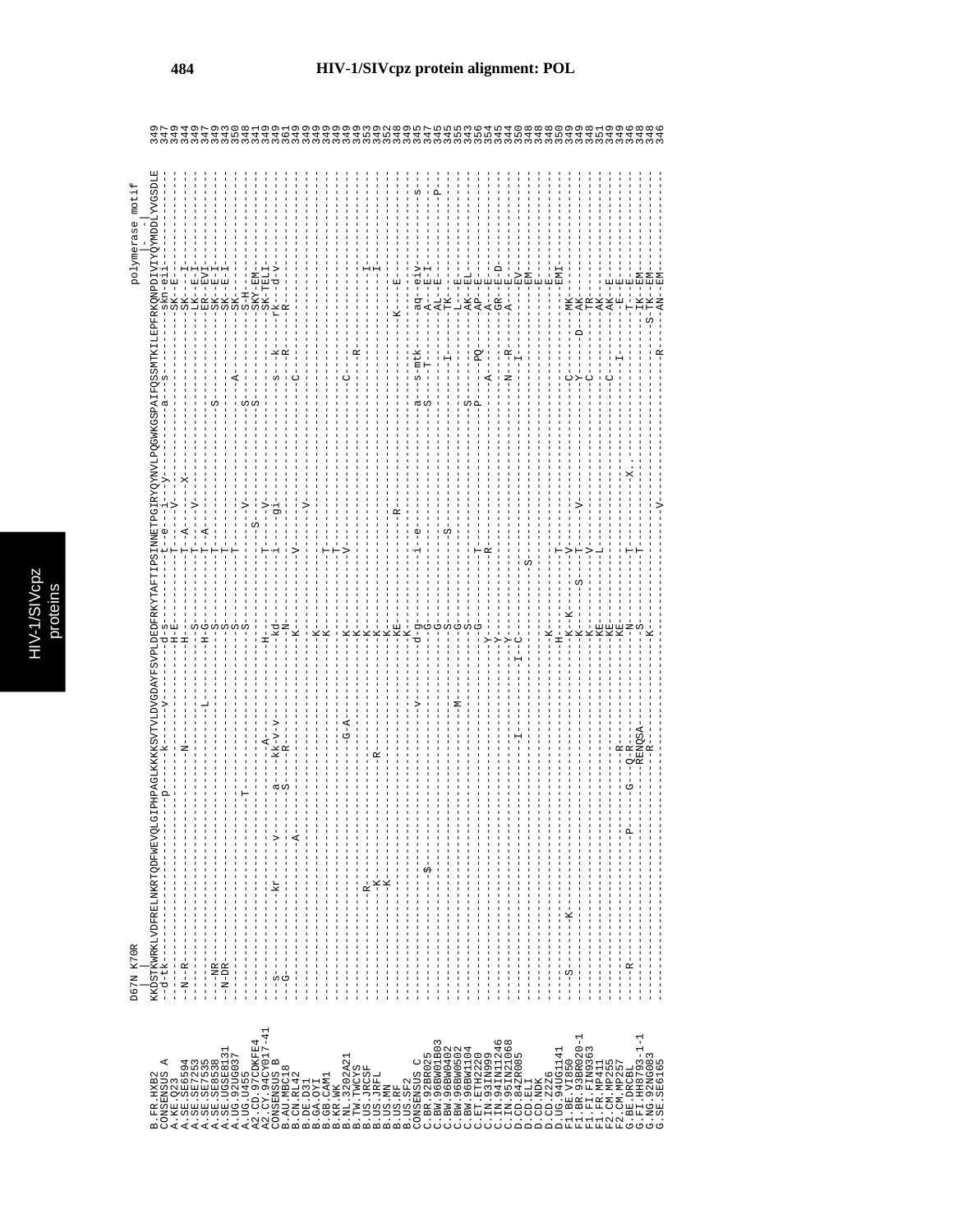|    | 7<br>ņ |
|----|--------|
|    |        |
| ń  |        |
|    |        |
| ł, |        |
| ٦  |        |

|                                            |                          |              |                  |                    | -- EM |                     |                          |   |                           |         |                                           |              |                                           |                                        |                                                      |                                                 |    |              |                                    |                                         |                                      |                                        |               |                                    |                                          |                    |                                 |                              |                             |              |                 |                    |              |                                                                                                                                                                                                                                                                                                                                                                                                                        |                                             |    |                                             |                                               |                                                     |                            |             |               |                                                   |         |   |                       |                      |    |         |      |   | -DKY-AV |             |        |    |
|--------------------------------------------|--------------------------|--------------|------------------|--------------------|-------|---------------------|--------------------------|---|---------------------------|---------|-------------------------------------------|--------------|-------------------------------------------|----------------------------------------|------------------------------------------------------|-------------------------------------------------|----|--------------|------------------------------------|-----------------------------------------|--------------------------------------|----------------------------------------|---------------|------------------------------------|------------------------------------------|--------------------|---------------------------------|------------------------------|-----------------------------|--------------|-----------------|--------------------|--------------|------------------------------------------------------------------------------------------------------------------------------------------------------------------------------------------------------------------------------------------------------------------------------------------------------------------------------------------------------------------------------------------------------------------------|---------------------------------------------|----|---------------------------------------------|-----------------------------------------------|-----------------------------------------------------|----------------------------|-------------|---------------|---------------------------------------------------|---------|---|-----------------------|----------------------|----|---------|------|---|---------|-------------|--------|----|
|                                            | 囯                        | $-ER$        | $-ER$            | Ū                  |       | EKH-                |                          |   | U)<br>$\bigcap_{i=1}^{n}$ |         |                                           |              |                                           |                                        |                                                      |                                                 |    |              |                                    |                                         |                                      |                                        |               | 7                                  | -pf-tk<br>$a - -t$                       |                    | -- XH--<br>$A---N$              | К                            |                             |              |                 |                    |              |                                                                                                                                                                                                                                                                                                                                                                                                                        |                                             | FK | FR                                          |                                               |                                                     |                            |             |               |                                                   |         |   |                       |                      |    |         |      |   |         | -<br>1<br>0 | 부<br>! | EK |
|                                            |                          |              |                  |                    |       |                     |                          |   |                           |         |                                           |              |                                           |                                        |                                                      |                                                 |    |              |                                    |                                         |                                      |                                        |               |                                    | <b>G</b>                                 |                    |                                 |                              |                             |              |                 |                    | C)           |                                                                                                                                                                                                                                                                                                                                                                                                                        |                                             |    |                                             |                                               |                                                     |                            |             |               |                                                   |         |   |                       |                      |    |         |      |   |         |             |        |    |
|                                            |                          |              |                  |                    |       |                     |                          |   |                           |         |                                           |              |                                           |                                        |                                                      |                                                 |    |              |                                    |                                         |                                      |                                        |               |                                    | n<br>7                                   |                    |                                 |                              |                             |              |                 |                    |              |                                                                                                                                                                                                                                                                                                                                                                                                                        |                                             |    |                                             |                                               |                                                     |                            |             |               |                                                   |         |   |                       |                      |    |         |      |   |         |             |        |    |
|                                            |                          |              |                  |                    |       |                     | U                        | U |                           |         | -9-                                       | ن<br>ا       |                                           | $XS - H$                               |                                                      |                                                 |    |              |                                    |                                         |                                      |                                        |               |                                    |                                          |                    |                                 |                              |                             |              |                 |                    |              |                                                                                                                                                                                                                                                                                                                                                                                                                        |                                             |    |                                             | Ed-                                           | -KE                                                 |                            |             |               | そり                                                |         |   |                       |                      |    |         |      |   |         |             |        |    |
| Ω                                          |                          |              |                  |                    |       |                     |                          |   | QRQ<br>ひ<br>ט             |         |                                           |              |                                           |                                        |                                                      |                                                 |    |              |                                    |                                         |                                      |                                        |               |                                    |                                          |                    |                                 |                              |                             |              |                 |                    |              |                                                                                                                                                                                                                                                                                                                                                                                                                        |                                             |    |                                             |                                               |                                                     |                            |             |               |                                                   |         |   |                       |                      |    |         |      |   |         |             |        |    |
|                                            |                          |              | ı                | $\mathbf{a}$<br>Ï  |       | $\frac{1}{1}$<br>J. | I<br>$\frac{1}{1}$<br>I. |   |                           | т       | п<br><del>י</del><br>י<br>$\mathcal{I} -$ |              |                                           | п<br>$\mathbf{I}$                      | $\overline{1}$<br>H<br>J.<br>Ġ                       | ŧ<br>$\mathsf I$<br>$\frac{1}{1}$               | J. | п            | J.<br>やーー                          | $\frac{1}{1}$<br>$-9 - -$               | I.<br>ł.<br>1<br>I.                  | ı<br>$\frac{1}{1}$<br>I                |               |                                    | $-1 - 1 - 1$<br>$---df$<br>$\frac{1}{1}$ | I<br>$\frac{1}{1}$ | $\frac{1}{1}$<br>$- - - S$<br>ł | Ţ<br>ł<br>$-9 - 1$<br>J<br>I |                             |              | $-1$<br>İ       |                    |              |                                                                                                                                                                                                                                                                                                                                                                                                                        |                                             |    |                                             |                                               | í<br>J<br>$\frac{1}{1}$<br>$\overline{\phantom{a}}$ |                            |             | $\frac{1}{1}$ | $\begin{array}{c} \n 1 \\  1 \\  1\n \end{array}$ |         | í | $- R$<br>I<br>$--R$ - | J.                   |    |         |      | 부 |         |             | 님<br>- |    |
| $\frac{1}{1}$<br>ï<br>$---N---R$<br>т<br>т | $\overline{1}$<br>H<br>J | J,<br>т<br>л | ı<br>I<br>I<br>ı | $\frac{1}{1}$<br>H |       | ш<br>ı<br>п         | りー                       |   | ì<br>1<br>ï               | ı<br>I. | I<br>т<br>ï<br>್<br>-                     | I<br>J.<br>I | I<br>I<br>I<br>п<br>I<br>ï<br>I<br>п<br>I | $\frac{1}{1}$<br>I<br>Î<br>I<br>1<br>ï | $\overline{1}$<br>H<br>$\overline{\phantom{a}}$<br>H | $\mathbf{I}$<br>$-9 - -2 - -1$<br>$\frac{1}{1}$ |    | ı<br>п<br>I. | $\overline{1}$<br>п<br>$\mathsf I$ | п<br>I<br>H<br>$\overline{\phantom{a}}$ | т<br>1<br>$\mathbf{I}$<br>$- -N - R$ | I<br>$\frac{1}{1}$<br>I<br>т<br>ï<br>Í | $\frac{1}{1}$ | ï<br>---------------<br>kkd--k---- | $\frac{1}{1}$                            | ı<br>ţ             | I<br>ł<br>$- R - -$             | í<br>I<br>$\frac{1}{1}$      | $\mathbf{I}$<br>$\mathsf I$ | т<br>т<br>ï. | ł<br>$- -N - R$ | $\frac{1}{\alpha}$ | I<br>I<br>ł. | $-1$ - 5 - 5 - $-$<br>I<br>l.<br>ţ<br>$\begin{array}{c} \rule{0pt}{2.5ex} \rule{0pt}{2.5ex} \rule{0pt}{2.5ex} \rule{0pt}{2.5ex} \rule{0pt}{2.5ex} \rule{0pt}{2.5ex} \rule{0pt}{2.5ex} \rule{0pt}{2.5ex} \rule{0pt}{2.5ex} \rule{0pt}{2.5ex} \rule{0pt}{2.5ex} \rule{0pt}{2.5ex} \rule{0pt}{2.5ex} \rule{0pt}{2.5ex} \rule{0pt}{2.5ex} \rule{0pt}{2.5ex} \rule{0pt}{2.5ex} \rule{0pt}{2.5ex} \rule{0pt}{2.5ex} \rule{0$ | ì<br>J<br>п<br>J<br>J<br>J<br>$\frac{1}{1}$ |    | I<br>I.<br>I<br>$\frac{1}{1}$<br>$- -N - R$ | $\frac{1}{1}$<br>$\frac{1}{1}$<br>$- -N - NR$ | J<br>$\frac{1}{1}$<br>Ť<br>$-----R$                 | $-1$ – $N$<br>$---R$<br>Ť. | I<br>п<br>j | I.<br>Ť       | J<br>J<br>J<br>j                                  | I<br>J. | п | I<br>J                | J.<br>$\overline{1}$ | J. | т<br>I. | $-1$ |   | $-5T-$  | I<br>п      | J      |    |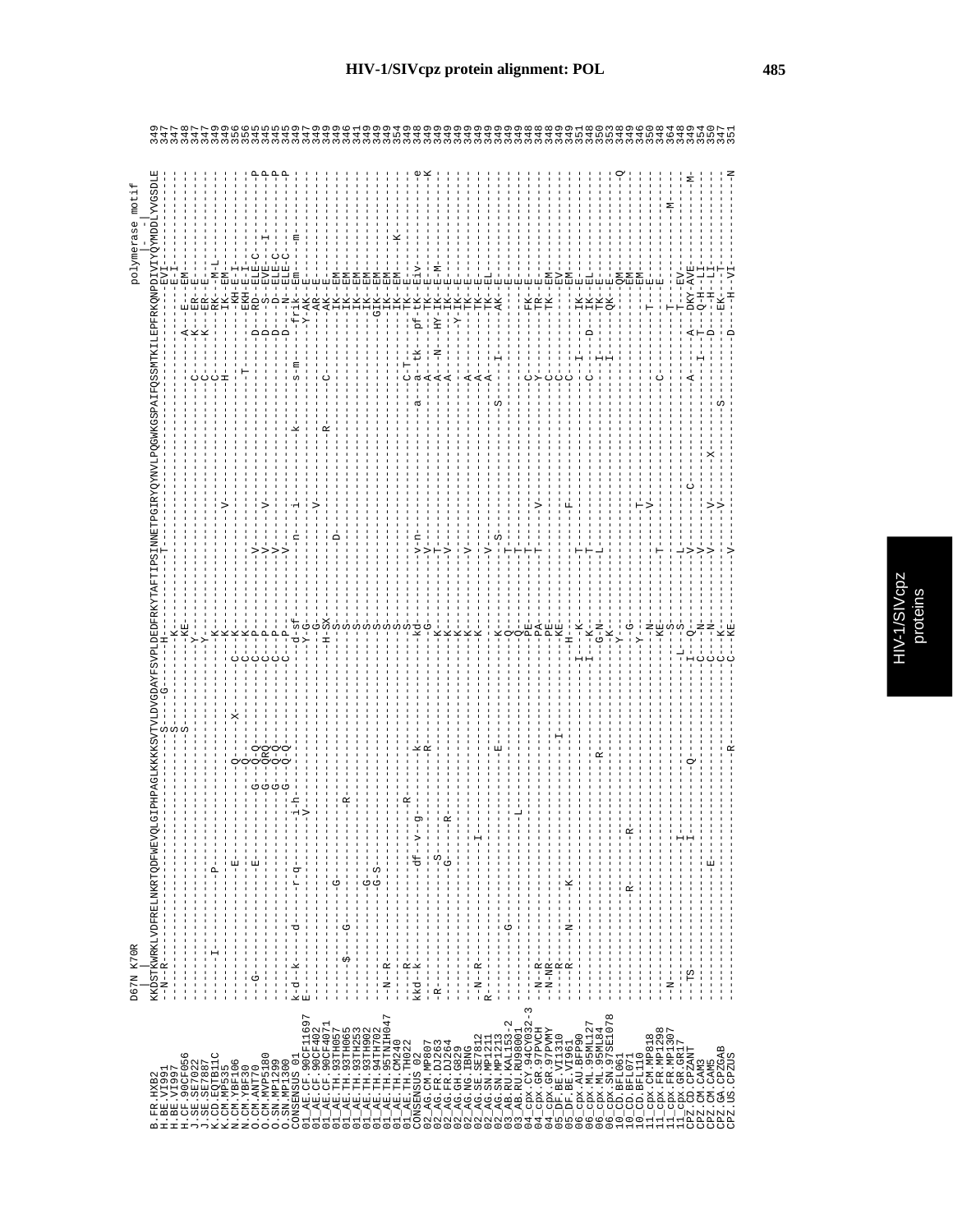$T215Y K219Q$ 

| <b>SELLANDHAGENT</b>                                                    |                                                                     |                                                                                                                                                                                                                                                                                                                                                                                                                                                             |                                                 | $-4$                                                                  |                                     | $\mathsf \Omega$                                                      | $\dot{A}$                                | $\begin{array}{ccc} - & - \\ - & - \\ + & - \end{array}$ | $\frac{1}{1}$         |                                                                           |                      | -kep--gv                                                                                                                                                                                                                                                      |                                                     |        |                     |                                                             |                                                              |                                                                                                                                                                                                                                                                                                                                                                                                     | $\overline{A}$          |                                      |                                                               |       |             |                                                                                                          |                              |       |                         |          |                                 |                         |                                                                                                                                                                                                                                                                                                                 |                                                               |                  |                 | -M                                                                                                               |                                                                    |                     |                               |    | Ŗ                        | $\vec{A}$                    |                      |                                                                                                                                                                                                                                                                                                                                                                                                          |                                           |                    |                                     |                          |                           |                   |
|-------------------------------------------------------------------------|---------------------------------------------------------------------|-------------------------------------------------------------------------------------------------------------------------------------------------------------------------------------------------------------------------------------------------------------------------------------------------------------------------------------------------------------------------------------------------------------------------------------------------------------|-------------------------------------------------|-----------------------------------------------------------------------|-------------------------------------|-----------------------------------------------------------------------|------------------------------------------|----------------------------------------------------------|-----------------------|---------------------------------------------------------------------------|----------------------|---------------------------------------------------------------------------------------------------------------------------------------------------------------------------------------------------------------------------------------------------------------|-----------------------------------------------------|--------|---------------------|-------------------------------------------------------------|--------------------------------------------------------------|-----------------------------------------------------------------------------------------------------------------------------------------------------------------------------------------------------------------------------------------------------------------------------------------------------------------------------------------------------------------------------------------------------|-------------------------|--------------------------------------|---------------------------------------------------------------|-------|-------------|----------------------------------------------------------------------------------------------------------|------------------------------|-------|-------------------------|----------|---------------------------------|-------------------------|-----------------------------------------------------------------------------------------------------------------------------------------------------------------------------------------------------------------------------------------------------------------------------------------------------------------|---------------------------------------------------------------|------------------|-----------------|------------------------------------------------------------------------------------------------------------------|--------------------------------------------------------------------|---------------------|-------------------------------|----|--------------------------|------------------------------|----------------------|----------------------------------------------------------------------------------------------------------------------------------------------------------------------------------------------------------------------------------------------------------------------------------------------------------------------------------------------------------------------------------------------------------|-------------------------------------------|--------------------|-------------------------------------|--------------------------|---------------------------|-------------------|
| 7−<br>G                                                                 | DIVE-                                                               |                                                                                                                                                                                                                                                                                                                                                                                                                                                             | <b>DIVT</b>                                     | DIVT.                                                                 | -DIVT-                              |                                                                       | DIVT.                                    | <b>LAID</b> .                                            | DIVT--K               | <b>LAID</b>                                                               |                      | Ò                                                                                                                                                                                                                                                             |                                                     |        |                     | ÷                                                           |                                                              |                                                                                                                                                                                                                                                                                                                                                                                                     |                         |                                      |                                                               |       | $-VQ$ ––K   |                                                                                                          | <b>DiVpl</b><br>$a - a$      | -VIV- | -DIV-<br>$\overline{A}$ | DIV.     | $D-V-1$<br>$\stackrel{1}{\sim}$ | DIV-P<br>$\overline{A}$ | DIVT-                                                                                                                                                                                                                                                                                                           | DIV-                                                          |                  |                 |                                                                                                                  |                                                                    |                     |                               |    | --VID                    | --<br>--VMG<br>--WMG         | $A - N$              | $DY-V-$                                                                                                                                                                                                                                                                                                                                                                                                  | $D-V-$                                    | $D-V$ -            | DIVSM-A-                            | $DY-$                    |                           | DIVS-             |
|                                                                         |                                                                     | $R \nrightarrow R$                                                                                                                                                                                                                                                                                                                                                                                                                                          | $\frac{1}{\mathcal{A}}$                         | $\overline{A}$                                                        | $\overline{A}$                      | $A -$                                                                 | $\overline{A}$                           | $\overline{A}$                                           | 叫<br>$\overline{A}$   | $\overline{A}$                                                            |                      | ta<br>-<br>$\frac{1}{\sigma}$                                                                                                                                                                                                                                 | $-KE$<br>$A -$                                      |        | $-$ KN $-$<br>$A -$ | $-K--$<br>$\overline{A}$                                    | $\overline{A}$                                               | $\frac{1}{1}$<br>$\overline{A}$                                                                                                                                                                                                                                                                                                                                                                     |                         | $-4-$                                | $\overline{A}$                                                | $A -$ |             |                                                                                                          | lk-rg--k                     |       |                         | $R - KH$ |                                 |                         |                                                                                                                                                                                                                                                                                                                 |                                                               |                  |                 |                                                                                                                  |                                                                    |                     |                               |    |                          |                              |                      | $-TK--$                                                                                                                                                                                                                                                                                                                                                                                                  | RIKH--R                                   | $R-KH-$            |                                     |                          |                           |                   |
|                                                                         | 囯                                                                   |                                                                                                                                                                                                                                                                                                                                                                                                                                                             | 囸                                               | 囸                                                                     | 囯                                   | 囸                                                                     |                                          |                                                          |                       |                                                                           |                      |                                                                                                                                                                                                                                                               |                                                     |        |                     |                                                             |                                                              |                                                                                                                                                                                                                                                                                                                                                                                                     |                         |                                      |                                                               |       |             |                                                                                                          | $e^{-\theta}$                |       | -<br>- - -<br>- -       | $-1$     |                                 |                         |                                                                                                                                                                                                                                                                                                                 |                                                               |                  |                 | ۴Ì                                                                                                               | - - ER<br>$\begin{array}{c} 14 \\ 14 \\ 14 \end{array}$<br>$S - K$ |                     | $\frac{1}{2}$                 | ۳ļ | $-1 - N - 1$             | $\overline{Q}$               | $\frac{1}{1}$        |                                                                                                                                                                                                                                                                                                                                                                                                          |                                           | $D-S$              | $\mathbf{N}-\mathbf{E}\mathbf{N}$   |                          |                           | $D - E$           |
| <b>EPPFLWMGYELHPDKI</b><br>IGQHRTKIEELRQHLLRWGLTTPD<br>$- -3 - -8 - -1$ | $S--F--$<br>$S = -1$<br>$- - 5 - -$                                 | J<br>厍<br>Ŧ                                                                                                                                                                                                                                                                                                                                                                                                                                                 | w                                               | J<br>Ŀц<br>Ŧ<br>ω                                                     | $\frac{1}{1}$<br>C)<br>$-1 - -1$    | $-$ FFF $-$<br>w                                                      |                                          |                                                          |                       | $- X \underline{A} - - X - - - \underline{Y} - - - - - \Lambda - - - \Xi$ | $\frac{1}{1}$        | $\frac{1}{1}$                                                                                                                                                                                                                                                 | $\mathbf{I}$<br>Ţ<br>$\frac{1}{1}$<br>$\frac{1}{1}$ | ł<br>中 | $\blacksquare$      | $\frac{1}{1}$<br>$\begin{array}{c} 1 \\ 1 \\ 1 \end{array}$ | $\frac{1}{1}$                                                | $\frac{1}{2} + \frac{1}{2} \frac{1}{2} + \frac{1}{2} + \frac{1}{2} + \frac{1}{2} + \frac{1}{2} + \frac{1}{2} + \frac{1}{2} + \frac{1}{2} + \frac{1}{2} + \frac{1}{2} + \frac{1}{2} + \frac{1}{2} + \frac{1}{2} + \frac{1}{2} + \frac{1}{2} + \frac{1}{2} + \frac{1}{2} + \frac{1}{2} + \frac{1}{2} + \frac{1}{2} + \frac{1}{2} + \frac{1}{2} + \frac{1}{2} + \frac{1}{2} + \frac{1}{2} + \frac{1}{$ | Ï<br>$\frac{1}{1}$      | $\frac{1}{1}$                        | Í                                                             | ţ     |             | í<br>$\begin{array}{c} \n\downarrow \\ \downarrow \\ \downarrow\n\end{array}$<br>I<br>I<br>$\frac{1}{1}$ | j                            | í     | I                       |          | J                               | ì                       | $\frac{1}{1}$                                                                                                                                                                                                                                                                                                   | Ŧ<br>J.<br>$\mathsf I$<br>$\sf I$<br>J.<br>$\mathbf{I}$<br>Ť. | ł<br>É<br>J      | $\mathsf I$     | J<br>$\begin{array}{c} \begin{array}{c} \text{1} \\ \text{1} \\ \text{1} \\ \text{1} \end{array} \\ \end{array}$ | $- - - - - - - R$<br>l                                             | Ť                   | ł<br>Ŀ.<br>Ţ<br>$\frac{1}{1}$ | ł  | $\overline{\phantom{a}}$ | $---X---$<br>国国              | ł<br>Ŀ,<br>$---X---$ | $\frac{1}{2} - -\frac{1}{2} - -\frac{1}{2} - \frac{1}{2} - \frac{1}{2} - \frac{1}{2} - \frac{1}{2} - \frac{1}{2} - \frac{1}{2} - \frac{1}{2} - \frac{1}{2} - \frac{1}{2} - \frac{1}{2} - \frac{1}{2} - \frac{1}{2} - \frac{1}{2} - \frac{1}{2} - \frac{1}{2} - \frac{1}{2} - \frac{1}{2} - \frac{1}{2} - \frac{1}{2} - \frac{1}{2} - \frac{1}{2} - \frac{1}{2} - \frac{1}{2} - \frac{1}{2} - \frac$<br>闰 | 闰                                         | i<br>$\frac{1}{1}$ | $\frac{1}{1}$<br>ı<br>$\frac{1}{1}$ | $-1$ $-1$ $-1$ $-1$ $-1$ | $---X---$<br>÷<br>¦       | --A------E---K--F |
| $-9 - - + - - - -$<br>A,<br><b>B.FR.HXB2</b><br>CONSENSUS               | $- - - - - - - - - - - -$<br>$- - - - - - - - - - - -$<br>A.KE. Q23 | $\begin{array}{l} \text{A. SE} & \text{SE} & \text{SE} & \text{SE} & \text{SE} & \text{SE} & \text{SE} & \text{SE} & \text{SE} & \text{SE} & \text{SE} & \text{SE} & \text{SE} & \text{SE} & \text{SE} & \text{SE} & \text{SE} & \text{SE} & \text{SE} & \text{SE} & \text{SE} & \text{SE} & \text{SE} & \text{SE} & \text{SE} & \text{SE} & \text{SE} & \text{SE} & \text{SE} & \text{SE} & \text{SE} & \text{SE} & \text{SE} & \text{SE} & \text{SE} & \$ | $\begin{array}{c} 1 \\ 1 \\ 1 \\ 1 \end{array}$ | $\begin{array}{c} 1 \\ 1 \\ 1 \end{array}$<br>Ţ<br>$\frac{1}{1}$<br>I | Ĩ<br>$\frac{1}{1}$<br>$\frac{1}{1}$ | $\frac{1}{1}$<br>$\begin{array}{c} 1 \\ 1 \\ 1 \\ 1 \end{array}$<br>囸 | $\frac{1}{1}$<br>J<br>$\frac{1}{1}$<br>J |                                                          | $- - - - - - - - - -$ |                                                                           | -------------------- | $\begin{array}{c} \n 1 \\  1 \\  1\n \end{array}$<br>$-1$ - $-1$<br>$\begin{array}{ll} {\tt CONSHSUS} & {\tt B} \\ {\tt B.AU. MBC18} \\ {\tt B.CN.RI-22} \\ {\tt B.CN.D31} \\ {\tt B.D31} \\ {\tt B.CB.CAMI} \\ {\tt B.CB.CAMI} \\ {\tt B.KR.WK} \end{array}$ | $- - - - - - - - - - - -$                           |        |                     | I                                                           | $\begin{bmatrix} 1 \\ 1 \\ 1 \\ 1 \end{bmatrix}$<br>$-1 - 1$ | $-1$ $-1$ $-1$ $-1$ $-1$ $-1$                                                                                                                                                                                                                                                                                                                                                                       | $- - - - 1 - 1 - - - -$ | $-1$<br>$-1$<br>$-1$<br>$-1$<br>$-1$ | ´ + + + + + + + + + + + + + <del>α</del> + +<br>$\frac{1}{1}$ |       | $- - - - 1$ | $\frac{1}{1}$<br>$\begin{bmatrix} 1 \\ 1 \\ 1 \\ 1 \end{bmatrix}$                                        | CONSENSUS C<br>C.BR. 92BR025 |       |                         |          |                                 | ----AR-----K------      | $\begin{smallmatrix} 1 & 180 & 96\, \mathrm{B}80\, 01\, \mathrm{B}0\, 3\\ 1 & 180 & 96\, \mathrm{B}80\, 05\, 02\\ 1 & 180 & 96\, \mathrm{B}80\, 05\, 02\\ 1 & 180 & 96\, \mathrm{B}80\, 11\, 04\\ 1 & 180 & 96\, \mathrm{B}80\, 11\, 04\\ 1 & 11 & 13\, \mathrm{I}13\, 9\, 9\\ 1 & 11 & 13\, \mathrm{I}13\, 9\$ |                                                               | ---------------- | --------------- | $---24---K--E$                                                                                                   | -------K--E                                                        | 昭  -  -  -  -  -  - | 昭  -  -  -  -  -  -           |    |                          | Ţ<br>ţ<br>$\frac{1}{1}$<br>I |                      |                                                                                                                                                                                                                                                                                                                                                                                                          | Ţ<br>$-1$<br>$-1$<br>$-1$<br>$-1$<br>$-1$ | -------------      | ------------                        | $----P-1$                | $- - - - - - - - - - - -$ |                   |

ת האופן האופן האירופים מספר האופן האופן האירופים והוא האירופים מספר האופן האירופים והוא מספר האירופים והוא מספ<br>אראן אירופים אופן האירופים והוא מספר האירופים והוא מספר המספר האירופים והוא מספר האירופים והוא מספר האירופים ו

HIV-1/SIVcpz protein alignment: POL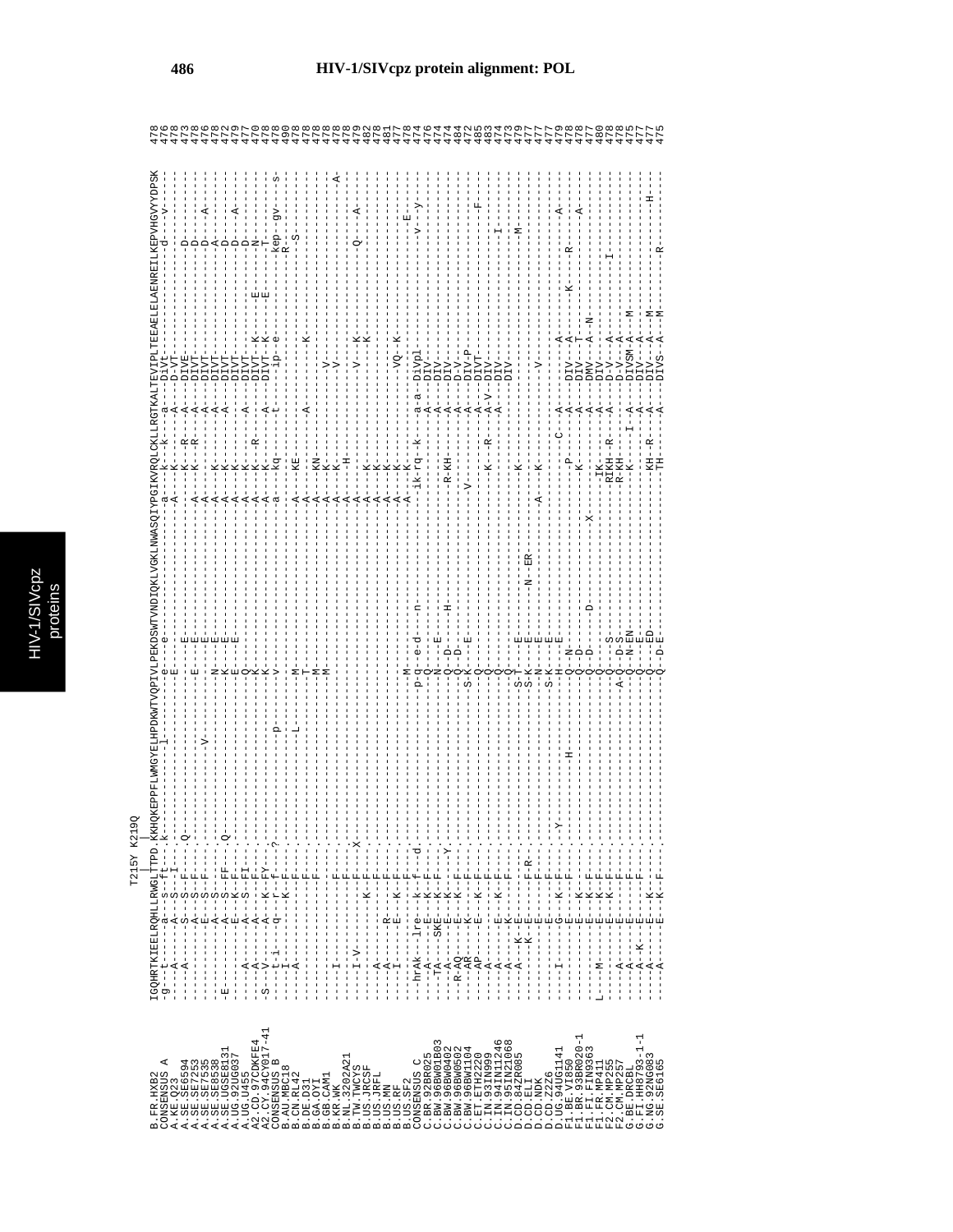| ٠ |
|---|
|   |
|   |
|   |
|   |

T215Y K219Q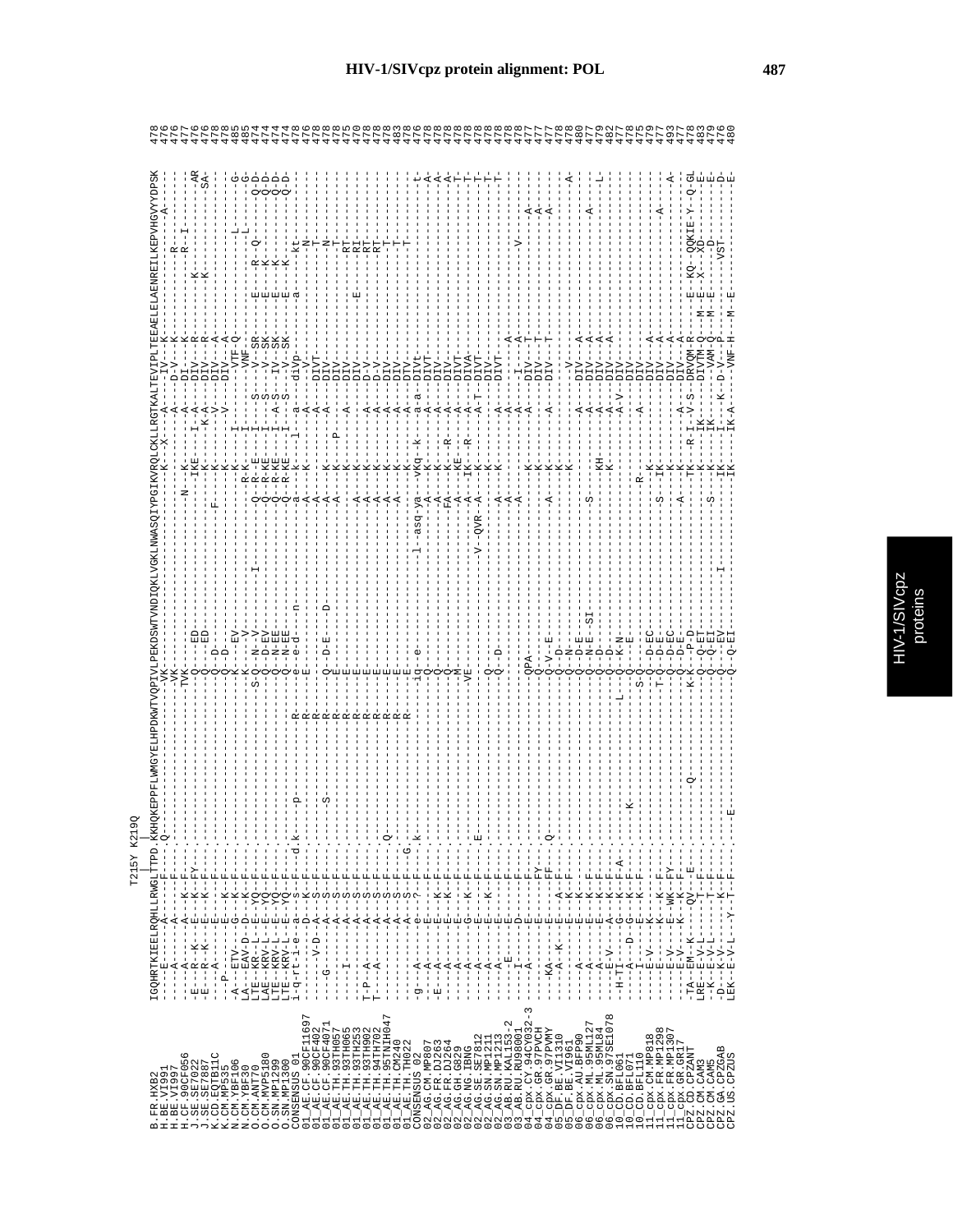| $\overline{\phantom{a}}$<br>$\frac{1}{1}$<br>$\frac{1}{1}$           | $-1$                                                                                                     | Kr <sub>S</sub> | $-V$<br>$R - -A - V -$<br>$- - - - - - - - -$ |          |               | ġ                     |         | --ED-----DS-F-E----KEK-LX<br>$- -a - a$ et-y-d---nre-k<br>$\overline{1}$ |                                                                                                                                                                                                                        |
|----------------------------------------------------------------------|----------------------------------------------------------------------------------------------------------|-----------------|-----------------------------------------------|----------|---------------|-----------------------|---------|--------------------------------------------------------------------------|------------------------------------------------------------------------------------------------------------------------------------------------------------------------------------------------------------------------|
|                                                                      | $\frac{1}{1}$<br>$- - \mathbf{L} \mathbf{D} - -$                                                         |                 | VVM<br>$R - A - V -$                          |          |               | e<br>N-               |         | $-D$ –– $A$ –                                                            |                                                                                                                                                                                                                        |
|                                                                      | $-1$ $-1$ $-1$ $-1$ $-1$ $-1$                                                                            |                 | VAN-<br>$-1 - A - V -$                        |          |               | $-10$                 |         | $-1$                                                                     |                                                                                                                                                                                                                        |
| I                                                                    | $-1$ - $-1$                                                                                              |                 | VVM.<br>$---A-V-$                             |          |               | −W.                   |         |                                                                          |                                                                                                                                                                                                                        |
| Í<br>I<br>ì                                                          | $-$ -D $-$                                                                                               |                 | <b>NVA</b><br>$-R - R - N -$                  |          |               | $-M--I--I$            |         |                                                                          |                                                                                                                                                                                                                        |
| <br>   <br>   <br> <br>$\frac{1}{1}$                                 | $-1 - 1 - 1 - 1$                                                                                         |                 | <b>NVM</b><br>$-1 - A - V -$                  |          |               |                       |         |                                                                          |                                                                                                                                                                                                                        |
|                                                                      | $-1 - 1$                                                                                                 |                 | $VST - 21$                                    |          | $-4$          | $- -A - -M -$         |         |                                                                          |                                                                                                                                                                                                                        |
|                                                                      | $\frac{1}{1}$<br>$-1 - 1$                                                                                | KKKST-          |                                               |          |               |                       |         |                                                                          |                                                                                                                                                                                                                        |
| í<br>í                                                               | $\frac{1}{1}$                                                                                            | $-KR-ST$        |                                               |          |               |                       |         |                                                                          |                                                                                                                                                                                                                        |
|                                                                      | d-ia-i--------------------------                                                                         |                 | iat                                           |          |               | $--ea--te-w$          | $f-v-p$ | $-ke -vg -$                                                              |                                                                                                                                                                                                                        |
|                                                                      |                                                                                                          |                 |                                               |          |               | $--pA--$              |         |                                                                          |                                                                                                                                                                                                                        |
|                                                                      | $-1$ - $-1$ - $-1$<br>ì                                                                                  |                 | Ļ.                                            |          |               | $- -A -$<br>$- - P -$ |         |                                                                          |                                                                                                                                                                                                                        |
| $- - - - - - - - - - - -$                                            | $\frac{1}{1}$                                                                                            |                 |                                               |          |               |                       |         |                                                                          |                                                                                                                                                                                                                        |
| $-1$ $-1$ $-1$ $-1$ $-1$                                             | İ<br>$\frac{1}{1}$                                                                                       |                 |                                               |          |               | $-DA--ID$             |         |                                                                          |                                                                                                                                                                                                                        |
| $-1$ $-1$ $-1$ $-1$ $-1$ $-1$                                        |                                                                                                          |                 | $-VAT$                                        |          |               | $-4-$                 |         |                                                                          |                                                                                                                                                                                                                        |
| $\begin{bmatrix} 1 \\ 1 \\ 1 \end{bmatrix}$<br>ţ                     |                                                                                                          |                 |                                               |          |               |                       |         |                                                                          |                                                                                                                                                                                                                        |
| ---------                                                            | $---T---T---$                                                                                            | ÷               | $A -$                                         |          |               |                       |         |                                                                          |                                                                                                                                                                                                                        |
| --------                                                             | Î                                                                                                        | $\frac{1}{1}$   | $-KA$ -                                       |          |               |                       |         |                                                                          |                                                                                                                                                                                                                        |
|                                                                      | Ţ                                                                                                        |                 |                                               |          |               |                       |         |                                                                          |                                                                                                                                                                                                                        |
| $- - - - - - - - - -$                                                |                                                                                                          |                 |                                               |          |               |                       |         |                                                                          |                                                                                                                                                                                                                        |
|                                                                      | I<br>J<br>J<br>ı<br>I<br>I                                                                               |                 |                                               |          |               |                       |         |                                                                          |                                                                                                                                                                                                                        |
| $-V - - - - - - - -$                                                 | $\frac{1}{1}$                                                                                            |                 |                                               |          |               | $-1 - 2 - 1$          |         |                                                                          |                                                                                                                                                                                                                        |
|                                                                      | $-1$                                                                                                     | -KmrT           | $k$ --tea-                                    |          |               | $et--t---D$           |         | $-a - k e - i a - a$                                                     | $-eE$                                                                                                                                                                                                                  |
| $1 - 2 - 1 - 1 - 1 - 1 - 1$<br>i                                     |                                                                                                          |                 |                                               |          |               | $---A---D$            |         |                                                                          | Σ<br>!                                                                                                                                                                                                                 |
|                                                                      | í                                                                                                        |                 |                                               |          |               |                       |         |                                                                          |                                                                                                                                                                                                                        |
|                                                                      |                                                                                                          |                 |                                               |          |               |                       |         |                                                                          |                                                                                                                                                                                                                        |
|                                                                      |                                                                                                          |                 |                                               |          |               |                       |         |                                                                          |                                                                                                                                                                                                                        |
| $-1$                                                                 | $\frac{1}{1}$                                                                                            |                 |                                               |          | ĸ             |                       |         |                                                                          |                                                                                                                                                                                                                        |
| i                                                                    | ì                                                                                                        | $F - K R G T$   | $-AL$                                         |          | Ř             |                       |         | $-1 - A - V -$                                                           |                                                                                                                                                                                                                        |
| $-1$ $-1$ $-1$ $-1$ $-1$ $-1$ $-1$                                   | $\frac{1}{1}$                                                                                            | $-1 - 3 -$      | $-MA$ -                                       |          | $R + R$       |                       |         |                                                                          |                                                                                                                                                                                                                        |
|                                                                      | $- - -V - - -$<br>$-1$                                                                                   |                 | $-AM$                                         |          |               |                       |         |                                                                          |                                                                                                                                                                                                                        |
| i                                                                    |                                                                                                          |                 |                                               |          | $-\mathbf{R}$ |                       |         |                                                                          |                                                                                                                                                                                                                        |
| ------------<br>í                                                    |                                                                                                          |                 |                                               |          |               |                       |         |                                                                          | $-K-1$                                                                                                                                                                                                                 |
|                                                                      |                                                                                                          |                 | $A - - - - R - S -$                           |          |               |                       |         |                                                                          |                                                                                                                                                                                                                        |
| $---1---1---1---1---$<br>i                                           | $\frac{1}{1}$                                                                                            |                 |                                               |          |               |                       |         |                                                                          |                                                                                                                                                                                                                        |
|                                                                      |                                                                                                          |                 | $-A-V-$                                       |          |               |                       |         |                                                                          |                                                                                                                                                                                                                        |
| -------------<br>ì                                                   | $-1 - XQ - - - -$                                                                                        |                 |                                               | $-AQ-C$  |               |                       |         |                                                                          |                                                                                                                                                                                                                        |
| I                                                                    |                                                                                                          |                 |                                               |          |               | $-1$ - $-1$ - $-1$    |         |                                                                          | $\frac{1}{2}$ = $\frac{1}{2}$ = $\frac{1}{2}$ = $\frac{1}{2}$<br>= $\frac{1}{2}$ = $\frac{1}{2}$ = $\frac{1}{2}$<br>= $\frac{1}{2}$ = $\frac{1}{2}$ = $\frac{1}{2}$<br>= $\frac{1}{2}$ = $\frac{1}{2}$ = $\frac{1}{2}$ |
| ---PKL--------                                                       | $-1$ $-1$ $-1$ $-1$ $-1$ $-1$ $-1$<br>$- - R - - - -$<br>$\begin{array}{c} 1 \\ 1 \\ 1 \end{array}$      |                 |                                               |          | $- R -$       |                       |         |                                                                          |                                                                                                                                                                                                                        |
|                                                                      |                                                                                                          |                 |                                               |          |               |                       |         |                                                                          |                                                                                                                                                                                                                        |
| $-1 - 1 - 1 - 1$                                                     | - - - Y - - - - - -<br>$\frac{1}{1}$<br>$\frac{1}{1}$<br>$\begin{array}{c} 1 \\ 1 \\ 1 \\ 1 \end{array}$ |                 |                                               | $VAR-C-$ | $-R-$         |                       |         | $-1$ $-1$ $-1$ $-1$ $-1$                                                 |                                                                                                                                                                                                                        |
| $\frac{1}{1}$<br>í                                                   | $-1$                                                                                                     | -RKS            |                                               |          |               |                       |         | $-T - - - - - - - -$<br>$-1$                                             |                                                                                                                                                                                                                        |
|                                                                      | --Y--<br>$-1$ $-1$                                                                                       | -KGGS           | $-V$ – $-1$<br>$-V-1$                         |          |               |                       |         | $-X--Y$ $-Y$ $-Y$ $-Y$                                                   |                                                                                                                                                                                                                        |
|                                                                      | Y-                                                                                                       | TRG.            | $\frac{1}{2}$                                 |          |               |                       |         |                                                                          |                                                                                                                                                                                                                        |
| $- -qq - - - -V - -$<br>$\begin{array}{c} 1 \ \ 1 \ \ 1 \end{array}$ | --Y---                                                                                                   |                 |                                               |          |               |                       |         |                                                                          |                                                                                                                                                                                                                        |
|                                                                      |                                                                                                          |                 | $-V-1$                                        |          |               |                       |         |                                                                          |                                                                                                                                                                                                                        |

## HIV-1/SIVcpz protein alignment: POL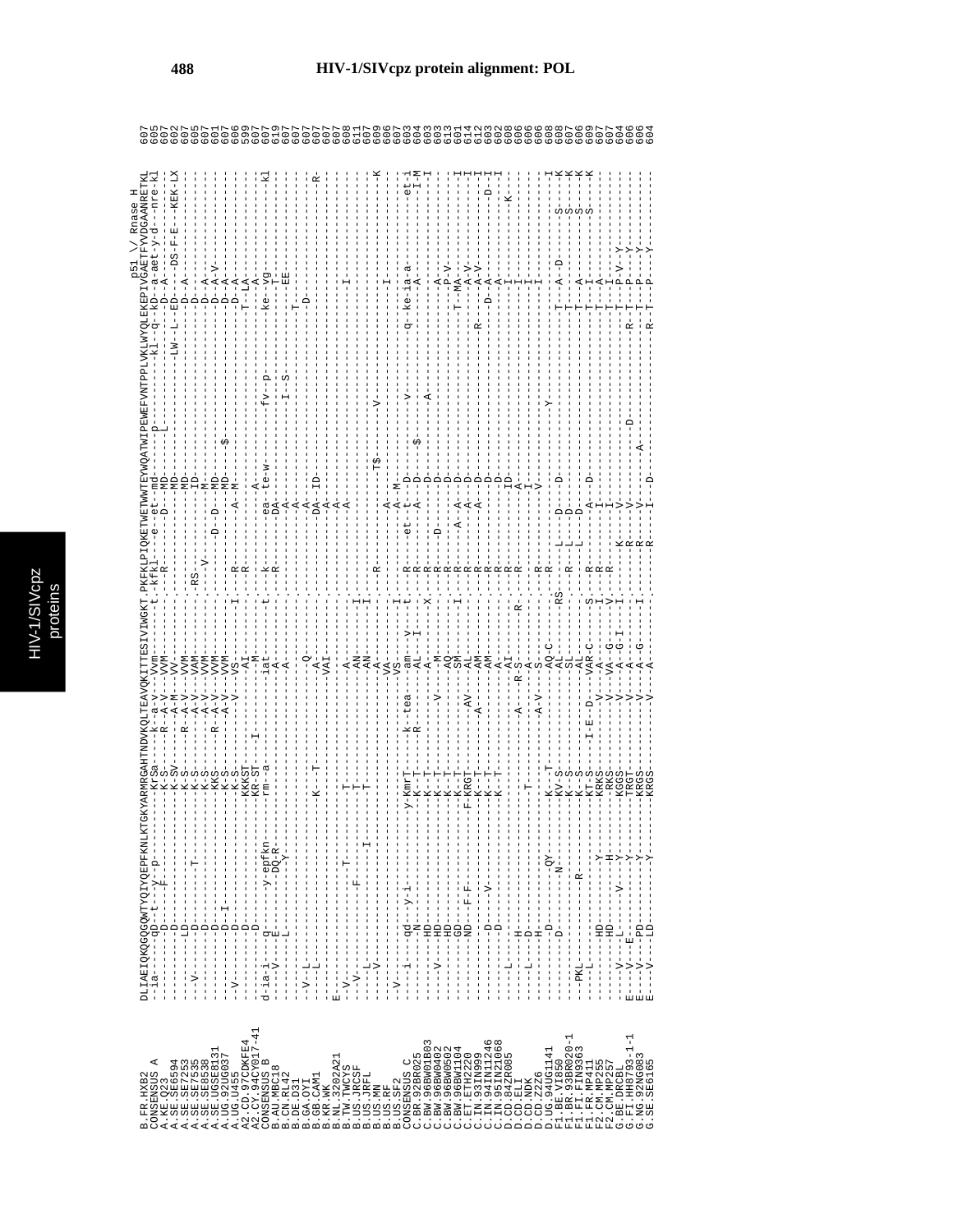|   | ń |
|---|---|
|   | ñ |
|   |   |
| ¢ |   |
|   |   |
|   |   |
|   |   |
|   |   |

|                                                                                                                                                                                          |                                                                                                                  |            |                                           |              |                     |               |                                                                         |                                                       |                   |                      |                           |                                            |                 |                 |        |                     | 000000 |                     |                                                 |                              |                                                                                                                                                                                                                                                                                                                              | ្ណុខ្ល                          |                    |                      |                            |              |                                  |                       |                                        |                     |                                     |                        |                                                 |                                                                                                                                                                                                                                                                                                                                                                       |                              |                                    |                                                                                |                     | $\circ$         |               |               |                                               |                     |                                                                                                                                                                                                                                                                                                                                                                                       | 0000                               |                                          |        |                                                                                                                                                                                                                                                                                                                                                                                                                                                                   |                              |                              |                              |                        |                                                                                                                                                                                                                                                                                                                                                                              |                        |                                                      |                               |
|------------------------------------------------------------------------------------------------------------------------------------------------------------------------------------------|------------------------------------------------------------------------------------------------------------------|------------|-------------------------------------------|--------------|---------------------|---------------|-------------------------------------------------------------------------|-------------------------------------------------------|-------------------|----------------------|---------------------------|--------------------------------------------|-----------------|-----------------|--------|---------------------|--------|---------------------|-------------------------------------------------|------------------------------|------------------------------------------------------------------------------------------------------------------------------------------------------------------------------------------------------------------------------------------------------------------------------------------------------------------------------|---------------------------------|--------------------|----------------------|----------------------------|--------------|----------------------------------|-----------------------|----------------------------------------|---------------------|-------------------------------------|------------------------|-------------------------------------------------|-----------------------------------------------------------------------------------------------------------------------------------------------------------------------------------------------------------------------------------------------------------------------------------------------------------------------------------------------------------------------|------------------------------|------------------------------------|--------------------------------------------------------------------------------|---------------------|-----------------|---------------|---------------|-----------------------------------------------|---------------------|---------------------------------------------------------------------------------------------------------------------------------------------------------------------------------------------------------------------------------------------------------------------------------------------------------------------------------------------------------------------------------------|------------------------------------|------------------------------------------|--------|-------------------------------------------------------------------------------------------------------------------------------------------------------------------------------------------------------------------------------------------------------------------------------------------------------------------------------------------------------------------------------------------------------------------------------------------------------------------|------------------------------|------------------------------|------------------------------|------------------------|------------------------------------------------------------------------------------------------------------------------------------------------------------------------------------------------------------------------------------------------------------------------------------------------------------------------------------------------------------------------------|------------------------|------------------------------------------------------|-------------------------------|
|                                                                                                                                                                                          |                                                                                                                  |            |                                           |              |                     | ÷             |                                                                         |                                                       |                   | $-1$                 | $\frac{1}{1}$             |                                            |                 | w               | w      | w                   |        | w                   | w                                               | m                            | τn                                                                                                                                                                                                                                                                                                                           | w                               | C                  | CO.                  |                            |              |                                  |                       |                                        |                     |                                     |                        |                                                 |                                                                                                                                                                                                                                                                                                                                                                       |                              |                                    |                                                                                | - RR<br>Ω           | $-50$<br>J<br>S |               |               |                                               |                     |                                                                                                                                                                                                                                                                                                                                                                                       |                                    |                                          |        | $\frac{1}{1}$                                                                                                                                                                                                                                                                                                                                                                                                                                                     |                              |                              |                              |                        | $-NSQ$                                                                                                                                                                                                                                                                                                                                                                       |                        |                                                      |                               |
| VNTPPLVKLWYQLEKEPIVGAETFYVDGAANRE                                                                                                                                                        |                                                                                                                  |            |                                           |              |                     |               |                                                                         |                                                       |                   |                      | ÷W.                       |                                            |                 |                 |        |                     |        |                     |                                                 |                              |                                                                                                                                                                                                                                                                                                                              |                                 |                    |                      |                            |              |                                  |                       |                                        |                     |                                     |                        |                                                 |                                                                                                                                                                                                                                                                                                                                                                       |                              |                                    |                                                                                |                     |                 |               |               |                                               |                     |                                                                                                                                                                                                                                                                                                                                                                                       |                                    |                                          |        |                                                                                                                                                                                                                                                                                                                                                                                                                                                                   |                              |                              |                              |                        |                                                                                                                                                                                                                                                                                                                                                                              |                        |                                                      |                               |
|                                                                                                                                                                                          | $-4$                                                                                                             |            |                                           |              |                     |               |                                                                         |                                                       |                   |                      |                           |                                            |                 |                 |        |                     |        |                     |                                                 |                              |                                                                                                                                                                                                                                                                                                                              |                                 |                    |                      |                            |              |                                  |                       |                                        |                     |                                     |                        |                                                 |                                                                                                                                                                                                                                                                                                                                                                       |                              |                                    | $TD--A-$                                                                       | $PD---A-$           |                 |               |               |                                               |                     |                                                                                                                                                                                                                                                                                                                                                                                       |                                    |                                          |        |                                                                                                                                                                                                                                                                                                                                                                                                                                                                   |                              | $QG - -L$                    |                              |                        | -N-LAD--PE                                                                                                                                                                                                                                                                                                                                                                   |                        |                                                      |                               |
|                                                                                                                                                                                          |                                                                                                                  |            |                                           |              |                     |               |                                                                         |                                                       |                   | ω                    | w                         | $\vec{A}$                                  |                 |                 |        |                     |        |                     |                                                 |                              |                                                                                                                                                                                                                                                                                                                              |                                 |                    |                      |                            |              |                                  |                       |                                        |                     |                                     |                        |                                                 |                                                                                                                                                                                                                                                                                                                                                                       |                              |                                    |                                                                                |                     |                 |               |               |                                               |                     |                                                                                                                                                                                                                                                                                                                                                                                       |                                    |                                          |        |                                                                                                                                                                                                                                                                                                                                                                                                                                                                   |                              |                              |                              |                        |                                                                                                                                                                                                                                                                                                                                                                              |                        |                                                      |                               |
| TPEWEF                                                                                                                                                                                   |                                                                                                                  |            |                                           |              |                     |               |                                                                         |                                                       |                   |                      |                           |                                            |                 |                 |        |                     |        |                     |                                                 |                              |                                                                                                                                                                                                                                                                                                                              |                                 |                    |                      |                            |              |                                  |                       |                                        |                     |                                     |                        |                                                 |                                                                                                                                                                                                                                                                                                                                                                       |                              |                                    |                                                                                |                     |                 |               |               |                                               |                     |                                                                                                                                                                                                                                                                                                                                                                                       |                                    |                                          |        |                                                                                                                                                                                                                                                                                                                                                                                                                                                                   |                              |                              |                              |                        |                                                                                                                                                                                                                                                                                                                                                                              | $D-X$                  |                                                      |                               |
| WWTEYWOAT                                                                                                                                                                                |                                                                                                                  |            |                                           |              |                     |               |                                                                         |                                                       |                   |                      |                           |                                            |                 |                 |        |                     |        |                     |                                                 |                              |                                                                                                                                                                                                                                                                                                                              |                                 |                    |                      |                            | —<br>ძ       | $A^{-1}$                         | $-4 - 5 - 1$          | $A - M -$                              | $-A-M-$             |                                     | $A - M -$              | $A - M -$                                       |                                                                                                                                                                                                                                                                                                                                                                       |                              |                                    |                                                                                |                     |                 |               |               |                                               |                     |                                                                                                                                                                                                                                                                                                                                                                                       |                                    |                                          |        |                                                                                                                                                                                                                                                                                                                                                                                                                                                                   |                              |                              |                              |                        | GD                                                                                                                                                                                                                                                                                                                                                                           |                        |                                                      |                               |
| FKLPIOKETWE                                                                                                                                                                              |                                                                                                                  |            |                                           |              |                     |               |                                                                         |                                                       | VTR-              |                      | TR-                       |                                            |                 |                 |        |                     |        |                     |                                                 |                              |                                                                                                                                                                                                                                                                                                                              |                                 |                    |                      |                            |              |                                  |                       | $\propto \propto$                      |                     |                                     |                        |                                                 |                                                                                                                                                                                                                                                                                                                                                                       |                              |                                    |                                                                                |                     |                 |               |               |                                               |                     |                                                                                                                                                                                                                                                                                                                                                                                       |                                    |                                          |        |                                                                                                                                                                                                                                                                                                                                                                                                                                                                   |                              |                              |                              | $\frac{1}{1}$          | $-TR-$                                                                                                                                                                                                                                                                                                                                                                       |                        |                                                      |                               |
|                                                                                                                                                                                          | ≃                                                                                                                |            | ≃                                         | ≃            |                     |               |                                                                         |                                                       |                   |                      |                           |                                            |                 |                 |        |                     |        |                     |                                                 | m                            |                                                                                                                                                                                                                                                                                                                              |                                 |                    |                      |                            |              |                                  |                       | m m                                    |                     | m.                                  | r.                     |                                                 |                                                                                                                                                                                                                                                                                                                                                                       |                              |                                    |                                                                                |                     | ≃               | ≃             | $\sim$        | m.                                            | m.                  | $\alpha$                                                                                                                                                                                                                                                                                                                                                                              | $\alpha$                           |                                          |        | ≃<br>≃                                                                                                                                                                                                                                                                                                                                                                                                                                                            |                              | $\alpha \alpha$              |                              | r.                     | m<br>⌒                                                                                                                                                                                                                                                                                                                                                                       |                        |                                                      |                               |
| EAVOKITTE                                                                                                                                                                                |                                                                                                                  | $A - A$    | $A-L-A$                                   | VAM-         |                     |               |                                                                         |                                                       |                   |                      |                           | $VSQ - A$                                  |                 |                 |        |                     |        |                     |                                                 |                              |                                                                                                                                                                                                                                                                                                                              |                                 |                    |                      |                            |              |                                  |                       |                                        |                     |                                     |                        |                                                 |                                                                                                                                                                                                                                                                                                                                                                       |                              |                                    | $AM-C$                                                                         | $AM -$              | AM-C            |               |               |                                               |                     | $AL - A$                                                                                                                                                                                                                                                                                                                                                                              |                                    | $PQ-C$                                   |        |                                                                                                                                                                                                                                                                                                                                                                                                                                                                   | $AQ -$                       | $L - A$                      |                              |                        | D-TR                                                                                                                                                                                                                                                                                                                                                                         |                        |                                                      |                               |
|                                                                                                                                                                                          |                                                                                                                  |            |                                           |              |                     |               | $-E-AAV-$                                                               | $V - V - R$                                           | $R - -A - VI - -$ | $R - R - N - V -$    | $R - A - VL - RVSQ - A -$ | $A-VL-$<br>$R - 1$                         | t-7<br>$R - -$  | $A-V$<br>$R -$  | A-V    |                     |        |                     |                                                 |                              |                                                                                                                                                                                                                                                                                                                              |                                 |                    |                      |                            | -ndvka-t     |                                  |                       |                                        |                     |                                     |                        |                                                 | $R - -R -$                                                                                                                                                                                                                                                                                                                                                            |                              |                                    |                                                                                | ר<br>ו              |                 |               |               |                                               |                     |                                                                                                                                                                                                                                                                                                                                                                                       |                                    |                                          |        |                                                                                                                                                                                                                                                                                                                                                                                                                                                                   |                              |                              | - ገ<br>ፈ                     | $\tilde{z}$            | $R - A - V$<br>AGV<br>$E - R - -$                                                                                                                                                                                                                                                                                                                                            | ์<br>⊲ี                | Z<br>A                                               |                               |
|                                                                                                                                                                                          |                                                                                                                  |            |                                           |              |                     |               |                                                                         |                                                       |                   |                      |                           |                                            | ।<br>ल          |                 |        |                     |        |                     |                                                 | ပ္ပ်                         |                                                                                                                                                                                                                                                                                                                              |                                 |                    |                      |                            | ak?          |                                  |                       |                                        |                     |                                     |                        |                                                 |                                                                                                                                                                                                                                                                                                                                                                       |                              |                                    |                                                                                |                     |                 |               |               |                                               |                     |                                                                                                                                                                                                                                                                                                                                                                                       |                                    |                                          |        |                                                                                                                                                                                                                                                                                                                                                                                                                                                                   |                              |                              |                              |                        |                                                                                                                                                                                                                                                                                                                                                                              |                        |                                                      |                               |
|                                                                                                                                                                                          |                                                                                                                  |            |                                           |              |                     |               | ł                                                                       |                                                       |                   |                      |                           |                                            |                 |                 |        |                     |        |                     |                                                 |                              |                                                                                                                                                                                                                                                                                                                              |                                 |                    |                      |                            |              |                                  |                       |                                        |                     |                                     |                        |                                                 |                                                                                                                                                                                                                                                                                                                                                                       |                              |                                    |                                                                                | Ţ                   | J,              | $\frac{1}{1}$ | J             |                                               |                     | I                                                                                                                                                                                                                                                                                                                                                                                     |                                    |                                          |        | I                                                                                                                                                                                                                                                                                                                                                                                                                                                                 |                              |                              |                              |                        | $-4$                                                                                                                                                                                                                                                                                                                                                                         |                        | í                                                    |                               |
| DLIAEIQKQGQGQWTYQIYQEPFXNLKTGKY<br>23E0TAEIQKQGQGQWTYQYIQEPFXNLKTGKY                                                                                                                     | $\frac{1}{1}$                                                                                                    |            |                                           | $-1$ - $Y$   |                     | 푸<br>         | λ--                                                                     | $-1$<br>ł                                             | ï                 | HEQ - - - - - - - -  | HRIG--<br>$\frac{1}{1}$   | HH------                                   |                 |                 |        |                     |        |                     |                                                 |                              |                                                                                                                                                                                                                                                                                                                              |                                 |                    |                      |                            | ーマーー         |                                  | İ                     |                                        | $-1$<br>$-1$        |                                     |                        |                                                 |                                                                                                                                                                                                                                                                                                                                                                       | $\frac{1}{1}$                | İ                                  | $- H -$                                                                        | $X$ --              | $-\frac{1}{2}$  |               | Ť.            | $-1$<br>$-1$<br>$-1$<br>$-1$<br>$\frac{1}{1}$ | 中川<br>$\frac{1}{1}$ | H<br>-----<br>$\frac{1}{1}$                                                                                                                                                                                                                                                                                                                                                           | HLG--<br>I                         | H<br>T<br>T<br>J                         |        | $-1$                                                                                                                                                                                                                                                                                                                                                                                                                                                              | 프<br>                        |                              |                              | J.<br>نې<br>۱          | 1-5HZ-                                                                                                                                                                                                                                                                                                                                                                       | HQ--                   | EQ-<br>中!                                            |                               |
|                                                                                                                                                                                          | $\frac{1}{1}$<br>$-1$<br>1<br>Ť                                                                                  | $-1 - 1$   | $\frac{1}{1}$<br>Ť.<br>$-1 - 7 - - - -10$ |              | $-1$ $-1$ $-1$ $-1$ |               | $\frac{1}{1}$                                                           |                                                       | Ť.<br>0H<br>- 1   |                      |                           | $- -K - - - -$                             | $---p5 - - -$   | $-1$<br>ł       | $-1$   | $-1$ $-1$ $-1$ $-1$ |        | $-1$ $-1$ $-1$ $-1$ | $\frac{1}{1}$<br>$\frac{1}{1}$<br>$\frac{1}{1}$ | ł<br>؋<br>۱<br>$\frac{1}{1}$ | $\frac{1}{1}$<br>$\frac{1}{1}$                                                                                                                                                                                                                                                                                               | $\overline{a}$<br>$\frac{1}{1}$ | $\frac{1}{2}$<br>Î | I<br>-- - - -<br>- - | 1<br> <br>                 | -- 1<br>-- 1 | $\frac{1}{1}$<br>-- - - -<br>- - | $\frac{1}{1}$<br>$-1$ | ł<br>- 1<br>- 1<br>- 1                 | $-1$<br>J           | ł<br>$\frac{1}{2}$<br>$\frac{1}{1}$ | ł<br>- 1<br>- 1<br>- 1 | Ť<br>$\begin{array}{c}\n\hline\n-\end{array}$   | ŧ<br>$-1 - 1$                                                                                                                                                                                                                                                                                                                                                         | 1<br>ţ<br>$\frac{1}{1}$<br>Ţ | $-1$ $-1$ $-1$ $-1$ $-1$ $-1$ $-1$ | J<br>$\begin{array}{c} \n 1 \\  1 \\  1 \\  1\n \end{array}$                   | J.<br>$\frac{1}{1}$ |                 |               | $\frac{1}{1}$ | - - - - - - - - - - -                         | ï                   | $\frac{1}{1}$<br>$\frac{1}{1}$                                                                                                                                                                                                                                                                                                                                                        | $\blacksquare$<br>$\mathsf I$<br>J | $\frac{1}{1}$<br>؋<br>۱<br>$\frac{1}{1}$ |        |                                                                                                                                                                                                                                                                                                                                                                                                                                                                   | $\frac{1}{1}$<br>؋<br>!<br>J | $- -1 - - - - - - - - - - -$ | $\overline{1}$<br>白<br>----- | --Q7--------           | --------<br>$- - -$ S                                                                                                                                                                                                                                                                                                                                                        | j<br>$-1 - NS$         | $N-S-$<br>$\begin{array}{c} 1 \\ 1 \\ 1 \end{array}$ |                               |
|                                                                                                                                                                                          | $\frac{1}{1}$<br>$---R$<br>$\overline{\phantom{a}}$<br>$\overline{\phantom{a}}$<br>J.<br>J.<br>$\mathbf{I}$<br>т | $- -V - -$ | 더 더                                       | ł<br>п       | Î<br>I<br>J.        | $\frac{1}{1}$ | $\begin{array}{c} \mathbf{E}----\\ \mathbf{E}-\mathbf{V}-- \end{array}$ | Ţ                                                     | $-1$ MVN $-$      | $H - H - -$ S<br>VM- | $-1$ - MVM                | $-1$ MVN $-$                               | $d-v--v-$       | I<br>-- V --    | $-V$ - | $-V-$               |        | $-V$ – $V$          | -V--V-                                          | -V--V-                       | $-7$ $-7$                                                                                                                                                                                                                                                                                                                    | -V--V-                          | $-A--V$            | -V--V-               | -V--V-                     | È,<br>T      | I<br>--v-                        |                       | I<br>$\frac{1}{1}$<br>$\mathsf I$<br>T | $\frac{1}{1}$<br>J. | $-1$                                | -----                  | $\begin{array}{c} 1 \\ 1 \\ 1 \end{array}$<br>ı | I<br>$\frac{1}{1}$                                                                                                                                                                                                                                                                                                                                                    | I<br>$-1 - 1 - 1$            | $- - - - - - -$                    | $\frac{1}{1}$                                                                  | $- - K - -$         |                 |               | I             | $\mathsf I$                                   | J<br>J              | 넊<br>$\begin{array}{c} \rule{0pt}{2.5ex} \rule{0pt}{2.5ex} \rule{0pt}{2.5ex} \rule{0pt}{2.5ex} \rule{0pt}{2.5ex} \rule{0pt}{2.5ex} \rule{0pt}{2.5ex} \rule{0pt}{2.5ex} \rule{0pt}{2.5ex} \rule{0pt}{2.5ex} \rule{0pt}{2.5ex} \rule{0pt}{2.5ex} \rule{0pt}{2.5ex} \rule{0pt}{2.5ex} \rule{0pt}{2.5ex} \rule{0pt}{2.5ex} \rule{0pt}{2.5ex} \rule{0pt}{2.5ex} \rule{0pt}{2.5ex} \rule{0$ | J<br>Í<br>J                        | J<br>H<br>J                              | $-V$ - |                                                                                                                                                                                                                                                                                                                                                                                                                                                                   | $\frac{1}{1}$<br>J.          | $\mathbf{I}$<br>п            | $  \vee$<br>$\mathbb{H}$     | Ţ<br>$\mathbf{I}$<br>п | $P-K-T--$<br>$-1$<br>п                                                                                                                                                                                                                                                                                                                                                       | $X$ --<br>$\mathbf{I}$ | $\tilde{\gamma}$<br>T<br>国国                          |                               |
|                                                                                                                                                                                          |                                                                                                                  |            |                                           |              |                     |               |                                                                         |                                                       |                   |                      |                           |                                            | $\overline{0}$  | AE.CF.90CF11697 |        |                     |        |                     |                                                 |                              | $\begin{array}{l} (11 \  \  \, 12.5 \\ (12 \  \  \, 12.5 \\ (12 \  \  \, 12.5 \\ (12 \  \  \, 12.5 \\ (12 \  \  \, 12.5 \\ (12 \  \  \, 12.5 \\ (12 \  \  \, 12.5 \\ (12 \  \  \, 12.5 \\ (12 \  \  \, 12.5 \\ (12 \  \  \, 12.5 \\ (12 \  \  \, 12.5 \\ (12 \  \  \, 12.5 \\ (12 \  \  \, 12.5 \\ (12 \  \  \, 12.5 \\ (12$ |                                 |                    |                      |                            |              |                                  |                       |                                        |                     |                                     |                        |                                                 | $\begin{array}{l} 02.46\cdot\text{PR.}\ \text{D}2263\cdot\text{D}263\cdot\text{D}263\cdot\text{D}264\cdot\text{D}264\cdot\text{D}264\cdot\text{D}264\cdot\text{D}264\cdot\text{D}264\cdot\text{D}264\cdot\text{D}264\cdot\text{D}264\cdot\text{D}264\cdot\text{D}264\cdot\text{D}264\cdot\text{D}264\cdot\text{D}264\cdot\text{D}264\cdot\text{D}264\cdot\text{D}264$ |                              |                                    | $-$ cpx . CY . 94 CV 032-3<br>$-$ cpx . GR . 97 PVCH<br>$-$ cpx . GR . 97 PVMY |                     |                 |               |               |                                               |                     |                                                                                                                                                                                                                                                                                                                                                                                       |                                    |                                          |        | $\begin{array}{l} (5\!-\!5\mathrm{F}\cdot1\mathrm{B}\cdot1711310\\ (5\!-\!5\mathrm{F}\cdot1\mathrm{B}\cdot171310\\ (5\!-\!5\mathrm{F}\cdot1\mathrm{B}\cdot171961\\ (6\!-\!5\mathrm{F}\cdot1\mathrm{A}\mathrm{I}\cdot1\cdot5\mathrm{B}\mathrm{F}\mathrm{M}\mathrm{I}\mathrm{1}\mathrm{2})\\ (6\!-\!5\mathrm{F}\cdot1\mathrm{A}\mathrm{I}\cdot1\cdot5\mathrm{B}\mathrm{F}\mathrm{M}\mathrm{I}\mathrm{1}\mathrm{2})\\ (6\!-\!5\mathrm{F}\cdot1\mathrm{A}\mathrm{I}\$ |                              | $ \cos x$ . $\cos x$         |                              |                        | $\begin{array}{l} 11\, \rule{0pt}{2.5ex} \rule{0pt}{2.5ex} \rule{0pt}{2.5ex} \rule{0pt}{2.5ex} \rule{0pt}{2.5ex} \rule{0pt}{2.5ex} \rule{0pt}{2.5ex} \rule{0pt}{2.5ex} \rule{0pt}{2.5ex} \rule{0pt}{2.5ex} \rule{0pt}{2.5ex} \rule{0pt}{2.5ex} \rule{0pt}{2.5ex} \rule{0pt}{2.5ex} \rule{0pt}{2.5ex} \rule{0pt}{2.5ex} \rule{0pt}{2.5ex} \rule{0pt}{2.5ex} \rule{0pt}{2.5ex$ |                        |                                                      | 凹                             |
| $\begin{array}{ll} \texttt{B. FR. HXB2} \\ \texttt{H. BE. V1991} \\ \texttt{H. BE. V1997} \\ \texttt{H. CE. V1997} \\ \texttt{H. CF. 90CF056} \\ \texttt{J. SE. SE70222} \\ \end{array}$ |                                                                                                                  |            |                                           | K.CD.EQTB11C |                     |               |                                                                         | K.CM.NP535<br>N.CM.YBF106<br>N.CM.YBF30<br>O.CM.ANT70 |                   |                      |                           | 0.CM.MVP5180<br>0.SN.MP1299<br>0.SN.MP1299 | <b>CNSENSUS</b> |                 |        |                     |        |                     |                                                 |                              |                                                                                                                                                                                                                                                                                                                              |                                 |                    |                      | AE.TH.CM240<br>AE.TH.CM240 |              | CONSENSUS 02<br>02_AG.CM.MP807   |                       |                                        |                     |                                     |                        |                                                 |                                                                                                                                                                                                                                                                                                                                                                       |                              |                                    |                                                                                |                     |                 |               |               |                                               |                     |                                                                                                                                                                                                                                                                                                                                                                                       |                                    |                                          |        |                                                                                                                                                                                                                                                                                                                                                                                                                                                                   |                              |                              |                              |                        |                                                                                                                                                                                                                                                                                                                                                                              |                        |                                                      | CPZ.GA.CPZGAI<br>CPZ.US.CPZUS |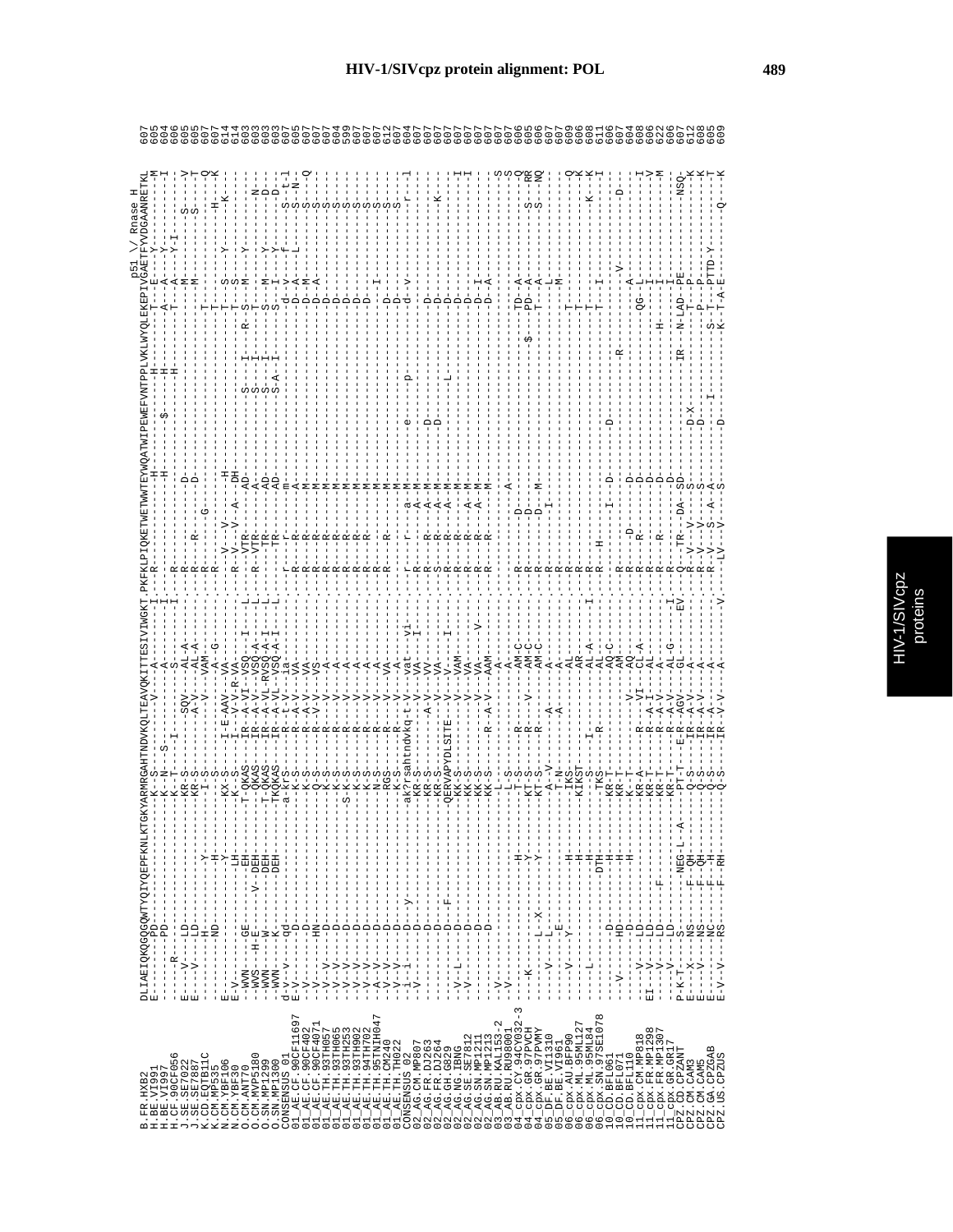| $-kagy-tdr--k--s-te--n-k--k--1$<br>$---2K---N---S$                                          | $\begin{bmatrix} 1 & 1 & 1 \\ 1 & 1 & 1 \\ 1 & 1 & 1 \\ 1 & 1 & 1 \\ 1 & 1 & 1 \\ 1 & 1 & 1 \\ 1 & 1 & 1 \\ 1 & 1 & 1 \\ 1 & 1 & 1 \\ 1 & 1 & 1 \\ 1 & 1 & 1 \\ 1 & 1 & 1 \\ 1 & 1 & 1 \\ 1 & 1 & 1 \\ 1 & 1 & 1 & 1 \\ 1 & 1 & 1 & 1 \\ 1 & 1 & 1 & 1 \\ 1 & 1 & 1 & 1 \\ 1 & 1 & 1 & 1 \\ 1 & 1 & 1 & 1 & 1 \\ 1 & 1 & 1 & 1 & $<br>$\frac{1}{2}$ |        |        | -- H – D                                          |               |     |                     |
|---------------------------------------------------------------------------------------------|-----------------------------------------------------------------------------------------------------------------------------------------------------------------------------------------------------------------------------------------------------------------------------------------------------------------------------------------------------|--------|--------|---------------------------------------------------|---------------|-----|---------------------|
|                                                                                             |                                                                                                                                                                                                                                                                                                                                                     | S      |        | -521-                                             |               |     |                     |
| $S$ – – –                                                                                   | $\frac{1}{1}$<br>$\begin{array}{c} \n 1 \\  1 \\  1 \\  1\n \end{array}$<br>$\frac{1}{1}$                                                                                                                                                                                                                                                           |        |        | ن<br>ج                                            |               |     | $\approx$           |
| $-1 - 5$                                                                                    | ن<br>ا                                                                                                                                                                                                                                                                                                                                              |        |        | ن<br>ما                                           |               |     |                     |
| $- - -$<br>0--------0-----<br>$-1$ $-1$ $-1$ $-1$ $-1$ $-1$ $-1$                            | $  \nabla$<br>$\begin{bmatrix} 1 \\ 1 \\ 1 \end{bmatrix}$<br>$\frac{1}{1}$                                                                                                                                                                                                                                                                          |        |        | $-1 - E - D -$<br>$-9 - 0 - 1$                    |               |     | <b>KKK</b><br>网网网网网 |
|                                                                                             | ن<br>ا                                                                                                                                                                                                                                                                                                                                              |        |        | $-5 - 5$                                          | U)            | M   |                     |
| w<br>$\frac{1}{1}$                                                                          | Ï<br>$\frac{1}{1}$<br>$\frac{1}{2}$                                                                                                                                                                                                                                                                                                                 |        | Ķ      | $\frac{1}{\mathbb{E}^2}$                          | U)            |     |                     |
| $\frac{5}{4}$                                                                               | $\frac{1}{1}$                                                                                                                                                                                                                                                                                                                                       |        |        | $- - E - - R$                                     |               |     |                     |
| $I-S$<br>$- - - - - - -$<br>I<br>I                                                          | Ŧ<br>$-1 - 1$                                                                                                                                                                                                                                                                                                                                       |        |        |                                                   |               |     | 中国                  |
| $- - - - - - - - - - - - - - - -$                                                           |                                                                                                                                                                                                                                                                                                                                                     |        |        |                                                   |               |     |                     |
|                                                                                             |                                                                                                                                                                                                                                                                                                                                                     |        |        | $-89$                                             | $-1$          | ൯   | $\mathbb O$<br>囯    |
| ł<br>$---X - - -$<br>$\frac{1}{1}$                                                          |                                                                                                                                                                                                                                                                                                                                                     |        |        |                                                   |               |     |                     |
| ł<br>í                                                                                      | $S = - - -$                                                                                                                                                                                                                                                                                                                                         |        |        | ŪΩ                                                |               |     |                     |
| $\frac{1}{1}$                                                                               |                                                                                                                                                                                                                                                                                                                                                     |        |        |                                                   |               |     |                     |
| l<br>ÜΩ<br>$\begin{array}{c} 1 \\ 1 \\ 1 \end{array}$<br>$\frac{1}{1}$                      |                                                                                                                                                                                                                                                                                                                                                     |        |        |                                                   |               |     |                     |
| $\frac{1}{1}$<br>д                                                                          |                                                                                                                                                                                                                                                                                                                                                     |        |        |                                                   |               |     |                     |
| $P^{---}$<br>$\frac{1}{1}$<br>Í                                                             |                                                                                                                                                                                                                                                                                                                                                     |        |        |                                                   |               |     |                     |
| I<br>ï<br>I<br>ı                                                                            | $-14-5$                                                                                                                                                                                                                                                                                                                                             |        |        |                                                   |               |     |                     |
| ----DK------<br>í                                                                           | $- - - 5$                                                                                                                                                                                                                                                                                                                                           |        |        | ŪΩ                                                |               |     |                     |
| $\frac{1}{1}$                                                                               |                                                                                                                                                                                                                                                                                                                                                     |        |        | ω                                                 |               |     |                     |
| $\mathbf{I}$<br>Ť<br>$\overline{\phantom{a}}$                                               |                                                                                                                                                                                                                                                                                                                                                     |        |        |                                                   |               |     |                     |
| $\frac{1}{1}$<br>$\begin{array}{c} 1 \\ 1 \\ 1 \end{array}$<br>I<br>$\frac{1}{1}$<br>Ť<br>J |                                                                                                                                                                                                                                                                                                                                                     |        |        |                                                   |               |     |                     |
| $\frac{1}{5}$<br>Î                                                                          |                                                                                                                                                                                                                                                                                                                                                     |        |        |                                                   |               |     |                     |
| $-1$ $-1$ $-1$ $-1$ $-1$ $-1$                                                               | $------SIA------------$                                                                                                                                                                                                                                                                                                                             |        |        |                                                   |               |     |                     |
| $---Dx---qk\pm -s1-kt-$<br>Ì                                                                |                                                                                                                                                                                                                                                                                                                                                     |        |        |                                                   |               |     | $rac{1}{1}$         |
|                                                                                             |                                                                                                                                                                                                                                                                                                                                                     |        |        |                                                   |               |     |                     |
|                                                                                             | $-1$ $-1$ $-1$ $-1$ $-1$ $-1$ $-1$                                                                                                                                                                                                                                                                                                                  |        |        | $\frac{1}{K}$                                     | ω             |     |                     |
|                                                                                             | $-4 - 1 = -1 - 1 = -124$                                                                                                                                                                                                                                                                                                                            |        |        | $\frac{1}{K}$                                     | $\frac{0}{1}$ |     |                     |
| $E - D - I - I - I - I - I - I$<br>Î                                                        | İ                                                                                                                                                                                                                                                                                                                                                   | ω      |        | $-10$                                             | ပ္ပ           | N−- |                     |
| Í                                                                                           | $-4 - 3 - 1 - 1 - 2 - 1$                                                                                                                                                                                                                                                                                                                            |        |        |                                                   | w             |     |                     |
| $S - T - T - T - T - T - T - T - T$                                                         | $\frac{1}{1}$                                                                                                                                                                                                                                                                                                                                       |        |        | ι,                                                | w             |     |                     |
|                                                                                             |                                                                                                                                                                                                                                                                                                                                                     |        |        | $\stackrel{\scriptscriptstyle\mathsf{L}}{\simeq}$ | C)            |     |                     |
| $S - 1 - - - - - - - - - - -$                                                               | Î<br>$\frac{1}{1}$                                                                                                                                                                                                                                                                                                                                  |        |        | $\frac{1}{K}$                                     | ω             |     |                     |
| $---DK---N-T-S---E---$<br>I                                                                 |                                                                                                                                                                                                                                                                                                                                                     |        |        | Ŕ                                                 |               |     |                     |
|                                                                                             |                                                                                                                                                                                                                                                                                                                                                     |        |        | S                                                 |               |     |                     |
|                                                                                             |                                                                                                                                                                                                                                                                                                                                                     |        |        |                                                   |               |     |                     |
| $\frac{1}{1}$                                                                               |                                                                                                                                                                                                                                                                                                                                                     |        |        | CΩ                                                |               |     |                     |
| ---⊨дд--------0------                                                                       |                                                                                                                                                                                                                                                                                                                                                     |        |        | C)                                                |               |     |                     |
|                                                                                             | ı                                                                                                                                                                                                                                                                                                                                                   |        | $-V-S$ |                                                   |               |     |                     |
|                                                                                             |                                                                                                                                                                                                                                                                                                                                                     |        |        |                                                   |               |     |                     |
|                                                                                             | $-1$ - $-1$ - $-1$                                                                                                                                                                                                                                                                                                                                  |        |        |                                                   |               |     |                     |
|                                                                                             | $- - A - -$<br>$\frac{1}{1}$                                                                                                                                                                                                                                                                                                                        | m      |        |                                                   |               |     |                     |
|                                                                                             | $- -A - -$<br>j<br>单士                                                                                                                                                                                                                                                                                                                               | ω      |        | Ţ                                                 |               |     |                     |
| Ŧ<br><b>H – ベー・ー – – ロー – – – – –</b>                                                       | $- -A - -$<br>$\frac{1}{1}$                                                                                                                                                                                                                                                                                                                         | ω      |        | $O = -R$                                          |               |     |                     |
| Ť                                                                                           | Ţ<br>$\mathbf{I}$<br>$\frac{1}{1}$                                                                                                                                                                                                                                                                                                                  | ω      |        |                                                   |               |     |                     |
| ł                                                                                           | ţ<br>$\begin{array}{c} 1 \\ 1 \\ 1 \end{array}$                                                                                                                                                                                                                                                                                                     |        |        |                                                   |               |     |                     |
|                                                                                             | $-1$ - $-1$ - $-1$                                                                                                                                                                                                                                                                                                                                  | $-50-$ |        |                                                   |               |     |                     |
| $\frac{1}{1}$<br>Ť,<br>$---2 - -1 - -1 = 1$                                                 | $\frac{1}{1}$                                                                                                                                                                                                                                                                                                                                       |        |        |                                                   |               |     |                     |
| ì                                                                                           | $- -A - -E$<br>$\frac{1}{1}$                                                                                                                                                                                                                                                                                                                        | R      |        |                                                   |               |     |                     |
|                                                                                             |                                                                                                                                                                                                                                                                                                                                                     |        |        |                                                   |               |     |                     |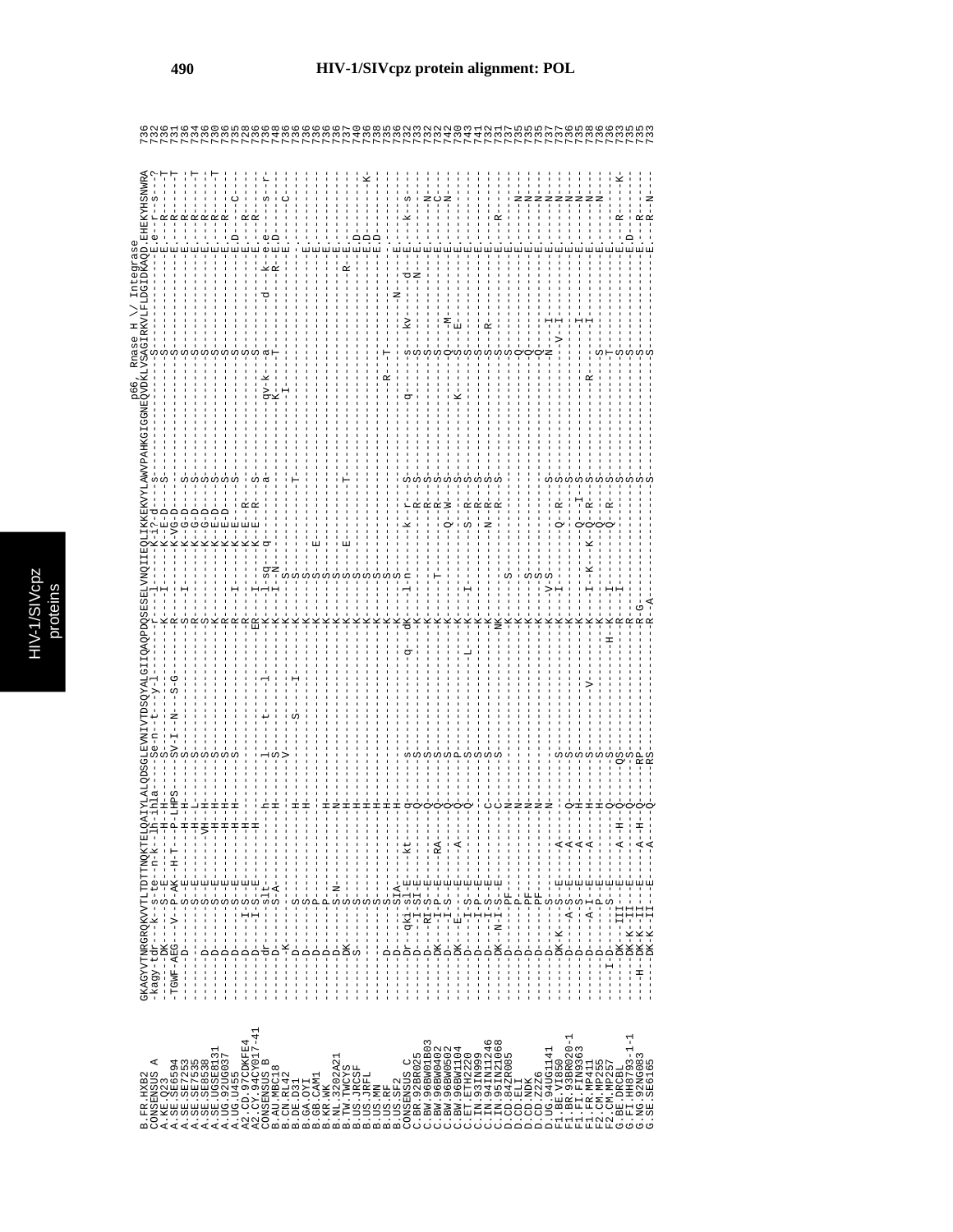| YHSNWF                                              |                             |             |                                                                                                                                                                                                                                                                                                         |                         |             |                            |                    |                                                                                                                                                                                                                                                                                                                                                                                                  |   |                      |                                                                                                                                                                                                                                                                                                                                                                                 |                                |               |               |                      |                      |               |                    |                     |                                                                                                         |                         |                            |                       |                      |                     |                                                 |               |                     |                    |                         |                       |                   |                      |               |                         |                      |                |               |                      |                      |                                    |              |                                                                                                                                                                                                                                |                                  |               |                                                                                                            |                  |                         |                                                                                                                                                         |                                                                                                                            |                               |
|-----------------------------------------------------|-----------------------------|-------------|---------------------------------------------------------------------------------------------------------------------------------------------------------------------------------------------------------------------------------------------------------------------------------------------------------|-------------------------|-------------|----------------------------|--------------------|--------------------------------------------------------------------------------------------------------------------------------------------------------------------------------------------------------------------------------------------------------------------------------------------------------------------------------------------------------------------------------------------------|---|----------------------|---------------------------------------------------------------------------------------------------------------------------------------------------------------------------------------------------------------------------------------------------------------------------------------------------------------------------------------------------------------------------------|--------------------------------|---------------|---------------|----------------------|----------------------|---------------|--------------------|---------------------|---------------------------------------------------------------------------------------------------------|-------------------------|----------------------------|-----------------------|----------------------|---------------------|-------------------------------------------------|---------------|---------------------|--------------------|-------------------------|-----------------------|-------------------|----------------------|---------------|-------------------------|----------------------|----------------|---------------|----------------------|----------------------|------------------------------------|--------------|--------------------------------------------------------------------------------------------------------------------------------------------------------------------------------------------------------------------------------|----------------------------------|---------------|------------------------------------------------------------------------------------------------------------|------------------|-------------------------|---------------------------------------------------------------------------------------------------------------------------------------------------------|----------------------------------------------------------------------------------------------------------------------------|-------------------------------|
|                                                     |                             |             |                                                                                                                                                                                                                                                                                                         |                         |             |                            |                    |                                                                                                                                                                                                                                                                                                                                                                                                  |   |                      |                                                                                                                                                                                                                                                                                                                                                                                 |                                |               |               |                      |                      |               |                    |                     |                                                                                                         |                         |                            |                       |                      |                     |                                                 |               |                     |                    |                         |                       |                   |                      |               |                         |                      |                |               |                      |                      |                                    |              |                                                                                                                                                                                                                                |                                  |               |                                                                                                            |                  |                         |                                                                                                                                                         |                                                                                                                            |                               |
|                                                     |                             |             |                                                                                                                                                                                                                                                                                                         |                         |             |                            |                    |                                                                                                                                                                                                                                                                                                                                                                                                  |   |                      |                                                                                                                                                                                                                                                                                                                                                                                 |                                |               |               |                      |                      |               |                    |                     |                                                                                                         |                         |                            |                       |                      |                     |                                                 |               |                     |                    |                         |                       |                   |                      |               |                         |                      |                |               |                      |                      |                                    |              |                                                                                                                                                                                                                                |                                  |               |                                                                                                            |                  |                         |                                                                                                                                                         |                                                                                                                            |                               |
|                                                     |                             |             |                                                                                                                                                                                                                                                                                                         |                         | 国国          |                            | 囟                  | 囟                                                                                                                                                                                                                                                                                                                                                                                                | 闰 |                      |                                                                                                                                                                                                                                                                                                                                                                                 |                                |               |               |                      |                      |               |                    |                     |                                                                                                         |                         |                            |                       |                      |                     |                                                 |               |                     |                    |                         |                       |                   |                      |               |                         |                      |                |               |                      |                      |                                    |              |                                                                                                                                                                                                                                |                                  |               |                                                                                                            |                  |                         |                                                                                                                                                         |                                                                                                                            |                               |
|                                                     |                             |             |                                                                                                                                                                                                                                                                                                         |                         |             |                            |                    |                                                                                                                                                                                                                                                                                                                                                                                                  |   |                      |                                                                                                                                                                                                                                                                                                                                                                                 |                                |               |               |                      |                      |               |                    |                     |                                                                                                         |                         |                            |                       |                      |                     |                                                 |               |                     |                    |                         |                       |                   |                      |               |                         |                      |                |               |                      |                      |                                    |              |                                                                                                                                                                                                                                |                                  |               |                                                                                                            |                  |                         |                                                                                                                                                         |                                                                                                                            |                               |
|                                                     |                             |             |                                                                                                                                                                                                                                                                                                         |                         |             | α                          | α                  | ĸ                                                                                                                                                                                                                                                                                                                                                                                                | R |                      |                                                                                                                                                                                                                                                                                                                                                                                 |                                |               |               |                      |                      |               |                    |                     |                                                                                                         |                         |                            |                       |                      |                     |                                                 |               |                     |                    |                         |                       |                   |                      |               |                         |                      |                |               |                      |                      |                                    |              |                                                                                                                                                                                                                                |                                  |               |                                                                                                            |                  |                         |                                                                                                                                                         |                                                                                                                            |                               |
|                                                     |                             |             |                                                                                                                                                                                                                                                                                                         |                         |             |                            |                    |                                                                                                                                                                                                                                                                                                                                                                                                  |   |                      |                                                                                                                                                                                                                                                                                                                                                                                 |                                |               |               |                      |                      |               |                    |                     |                                                                                                         |                         |                            |                       |                      |                     |                                                 |               |                     |                    |                         |                       |                   |                      |               |                         |                      |                |               |                      |                      |                                    |              |                                                                                                                                                                                                                                |                                  |               |                                                                                                            |                  |                         |                                                                                                                                                         |                                                                                                                            |                               |
|                                                     |                             |             |                                                                                                                                                                                                                                                                                                         |                         |             |                            | KI                 | KI                                                                                                                                                                                                                                                                                                                                                                                               |   |                      |                                                                                                                                                                                                                                                                                                                                                                                 |                                |               |               |                      |                      |               |                    |                     |                                                                                                         |                         |                            |                       |                      |                     |                                                 |               |                     |                    |                         |                       |                   |                      |               |                         |                      |                |               |                      |                      |                                    |              |                                                                                                                                                                                                                                |                                  |               |                                                                                                            |                  |                         |                                                                                                                                                         |                                                                                                                            |                               |
|                                                     |                             |             |                                                                                                                                                                                                                                                                                                         |                         |             |                            |                    |                                                                                                                                                                                                                                                                                                                                                                                                  |   |                      |                                                                                                                                                                                                                                                                                                                                                                                 |                                |               |               |                      |                      |               |                    |                     |                                                                                                         |                         |                            |                       |                      |                     |                                                 |               |                     |                    |                         |                       |                   |                      |               |                         |                      |                |               |                      |                      |                                    |              |                                                                                                                                                                                                                                |                                  |               |                                                                                                            |                  |                         |                                                                                                                                                         |                                                                                                                            |                               |
|                                                     |                             |             |                                                                                                                                                                                                                                                                                                         |                         |             |                            |                    |                                                                                                                                                                                                                                                                                                                                                                                                  |   |                      |                                                                                                                                                                                                                                                                                                                                                                                 |                                |               |               |                      |                      |               |                    |                     |                                                                                                         |                         |                            |                       |                      |                     |                                                 |               |                     |                    |                         |                       |                   |                      |               |                         |                      |                |               |                      |                      |                                    |              |                                                                                                                                                                                                                                |                                  |               |                                                                                                            |                  |                         |                                                                                                                                                         |                                                                                                                            |                               |
|                                                     |                             |             |                                                                                                                                                                                                                                                                                                         |                         |             |                            |                    |                                                                                                                                                                                                                                                                                                                                                                                                  |   |                      |                                                                                                                                                                                                                                                                                                                                                                                 |                                |               |               |                      |                      |               |                    |                     |                                                                                                         |                         |                            |                       |                      |                     |                                                 |               |                     |                    |                         |                       |                   |                      |               |                         |                      |                |               |                      |                      |                                    |              |                                                                                                                                                                                                                                |                                  |               |                                                                                                            |                  |                         |                                                                                                                                                         |                                                                                                                            |                               |
|                                                     |                             |             |                                                                                                                                                                                                                                                                                                         |                         | ά<br>ά      |                            | ÓΚ                 | $\circ$                                                                                                                                                                                                                                                                                                                                                                                          |   |                      |                                                                                                                                                                                                                                                                                                                                                                                 |                                |               |               |                      |                      |               |                    |                     |                                                                                                         |                         |                            |                       |                      | $\Gamma$ - $\Gamma$ |                                                 |               |                     |                    |                         |                       |                   |                      | a<br>o        | ۹                       |                      |                |               |                      |                      |                                    |              |                                                                                                                                                                                                                                | œ                                |               |                                                                                                            |                  |                         |                                                                                                                                                         |                                                                                                                            |                               |
|                                                     |                             |             |                                                                                                                                                                                                                                                                                                         |                         |             |                            |                    |                                                                                                                                                                                                                                                                                                                                                                                                  |   |                      |                                                                                                                                                                                                                                                                                                                                                                                 |                                |               |               |                      |                      |               |                    |                     |                                                                                                         |                         |                            |                       |                      |                     |                                                 |               |                     |                    |                         |                       |                   |                      |               |                         |                      |                |               |                      |                      |                                    |              |                                                                                                                                                                                                                                |                                  |               |                                                                                                            |                  |                         |                                                                                                                                                         |                                                                                                                            |                               |
|                                                     |                             |             |                                                                                                                                                                                                                                                                                                         |                         |             |                            |                    |                                                                                                                                                                                                                                                                                                                                                                                                  |   |                      |                                                                                                                                                                                                                                                                                                                                                                                 |                                |               |               |                      |                      |               |                    |                     |                                                                                                         |                         |                            |                       |                      |                     |                                                 |               |                     |                    |                         |                       |                   |                      |               |                         |                      |                |               |                      |                      |                                    |              |                                                                                                                                                                                                                                |                                  |               |                                                                                                            |                  |                         |                                                                                                                                                         |                                                                                                                            |                               |
|                                                     |                             |             |                                                                                                                                                                                                                                                                                                         |                         |             |                            |                    |                                                                                                                                                                                                                                                                                                                                                                                                  |   |                      |                                                                                                                                                                                                                                                                                                                                                                                 |                                |               |               |                      |                      |               |                    |                     |                                                                                                         |                         |                            |                       |                      |                     |                                                 |               |                     |                    |                         |                       |                   |                      |               |                         |                      |                |               |                      |                      |                                    |              |                                                                                                                                                                                                                                |                                  |               |                                                                                                            |                  |                         |                                                                                                                                                         |                                                                                                                            |                               |
|                                                     |                             |             |                                                                                                                                                                                                                                                                                                         |                         |             |                            |                    |                                                                                                                                                                                                                                                                                                                                                                                                  |   |                      |                                                                                                                                                                                                                                                                                                                                                                                 |                                |               |               |                      |                      |               |                    |                     |                                                                                                         |                         |                            |                       |                      |                     |                                                 |               |                     |                    |                         |                       |                   |                      |               |                         |                      |                |               |                      |                      |                                    |              |                                                                                                                                                                                                                                |                                  |               |                                                                                                            |                  |                         |                                                                                                                                                         |                                                                                                                            |                               |
|                                                     |                             |             |                                                                                                                                                                                                                                                                                                         |                         |             | ដូ ដូ ដូ ដូ<br>ដូ ដូ ដូ ដូ |                    |                                                                                                                                                                                                                                                                                                                                                                                                  |   |                      |                                                                                                                                                                                                                                                                                                                                                                                 |                                |               |               |                      |                      |               |                    |                     |                                                                                                         |                         |                            |                       |                      |                     |                                                 |               |                     |                    |                         |                       |                   |                      |               |                         |                      |                |               |                      |                      |                                    |              |                                                                                                                                                                                                                                |                                  |               |                                                                                                            |                  |                         |                                                                                                                                                         |                                                                                                                            |                               |
|                                                     |                             |             |                                                                                                                                                                                                                                                                                                         |                         |             |                            |                    |                                                                                                                                                                                                                                                                                                                                                                                                  |   |                      |                                                                                                                                                                                                                                                                                                                                                                                 |                                |               |               |                      |                      |               |                    |                     |                                                                                                         |                         |                            |                       |                      |                     |                                                 |               |                     |                    |                         |                       |                   |                      |               |                         |                      |                |               |                      |                      |                                    |              |                                                                                                                                                                                                                                |                                  |               |                                                                                                            |                  |                         |                                                                                                                                                         |                                                                                                                            |                               |
|                                                     |                             |             |                                                                                                                                                                                                                                                                                                         |                         |             |                            |                    |                                                                                                                                                                                                                                                                                                                                                                                                  |   |                      |                                                                                                                                                                                                                                                                                                                                                                                 |                                |               |               |                      |                      |               |                    |                     |                                                                                                         |                         |                            |                       |                      |                     |                                                 |               |                     |                    |                         |                       |                   |                      |               |                         |                      |                |               |                      |                      |                                    |              |                                                                                                                                                                                                                                |                                  |               |                                                                                                            |                  |                         |                                                                                                                                                         |                                                                                                                            |                               |
|                                                     |                             |             |                                                                                                                                                                                                                                                                                                         |                         |             |                            |                    |                                                                                                                                                                                                                                                                                                                                                                                                  |   |                      |                                                                                                                                                                                                                                                                                                                                                                                 |                                |               |               |                      |                      |               |                    |                     |                                                                                                         |                         |                            |                       |                      |                     |                                                 |               |                     |                    |                         |                       |                   |                      |               |                         |                      |                |               |                      |                      |                                    |              |                                                                                                                                                                                                                                |                                  |               |                                                                                                            |                  |                         |                                                                                                                                                         |                                                                                                                            |                               |
|                                                     |                             |             |                                                                                                                                                                                                                                                                                                         |                         |             |                            |                    |                                                                                                                                                                                                                                                                                                                                                                                                  |   |                      |                                                                                                                                                                                                                                                                                                                                                                                 |                                |               |               |                      |                      |               |                    |                     |                                                                                                         |                         |                            |                       |                      |                     |                                                 |               |                     |                    |                         |                       |                   |                      |               |                         |                      |                |               |                      |                      |                                    |              |                                                                                                                                                                                                                                |                                  |               |                                                                                                            |                  |                         |                                                                                                                                                         |                                                                                                                            |                               |
|                                                     |                             |             |                                                                                                                                                                                                                                                                                                         |                         |             |                            |                    |                                                                                                                                                                                                                                                                                                                                                                                                  |   |                      |                                                                                                                                                                                                                                                                                                                                                                                 |                                |               |               |                      |                      |               |                    |                     |                                                                                                         |                         |                            |                       |                      |                     |                                                 |               |                     |                    |                         |                       |                   |                      |               |                         |                      |                |               |                      |                      |                                    |              |                                                                                                                                                                                                                                |                                  |               |                                                                                                            |                  |                         |                                                                                                                                                         |                                                                                                                            |                               |
|                                                     |                             |             |                                                                                                                                                                                                                                                                                                         |                         |             |                            |                    |                                                                                                                                                                                                                                                                                                                                                                                                  |   |                      |                                                                                                                                                                                                                                                                                                                                                                                 |                                |               |               |                      |                      |               |                    |                     |                                                                                                         |                         |                            |                       |                      |                     |                                                 |               |                     |                    |                         |                       |                   |                      |               |                         |                      |                |               |                      |                      |                                    |              |                                                                                                                                                                                                                                |                                  |               |                                                                                                            |                  |                         |                                                                                                                                                         |                                                                                                                            |                               |
|                                                     |                             |             |                                                                                                                                                                                                                                                                                                         |                         |             |                            |                    |                                                                                                                                                                                                                                                                                                                                                                                                  |   |                      |                                                                                                                                                                                                                                                                                                                                                                                 |                                |               |               |                      |                      |               |                    |                     |                                                                                                         |                         |                            |                       |                      |                     |                                                 |               |                     |                    |                         |                       |                   |                      |               |                         |                      |                |               |                      |                      |                                    |              |                                                                                                                                                                                                                                |                                  |               |                                                                                                            |                  |                         |                                                                                                                                                         |                                                                                                                            |                               |
| J<br>$\overline{1}$                                 |                             |             |                                                                                                                                                                                                                                                                                                         |                         |             |                            |                    |                                                                                                                                                                                                                                                                                                                                                                                                  |   | $--$ Ett             | ŧ                                                                                                                                                                                                                                                                                                                                                                               |                                | $\frac{1}{1}$ | Ť             |                      |                      |               |                    |                     |                                                                                                         | $\overline{1}$<br>ᄗ     | $\overline{1}$<br><b>E</b> | l<br><b>Ed</b>        | <b>Ed</b>            | <b>Ed</b>           | 데                                               | 闰             |                     |                    |                         |                       |                   |                      |               |                         |                      |                |               |                      |                      |                                    |              |                                                                                                                                                                                                                                |                                  |               | 囸                                                                                                          |                  |                         |                                                                                                                                                         |                                                                                                                            |                               |
| 면<br> <br> <br>$-4A - 8$                            | $\overline{1}$              | T.          |                                                                                                                                                                                                                                                                                                         |                         |             |                            |                    |                                                                                                                                                                                                                                                                                                                                                                                                  |   |                      | $-\frac{12}{1}$<br>$-1 - 5$                                                                                                                                                                                                                                                                                                                                                     | ω<br>$\frac{1}{1}$             |               | 푸<br>T        | 덕<br> <br>J.         |                      |               |                    |                     |                                                                                                         | Ŧ<br>$-5$               | $\frac{11}{1}$             | T                     | Ŧ                    | Ŧ<br>U)<br>Ŧ        | Ŧ<br>U)                                         | Ţ<br>m<br>Ï   | $-1 - 5 - 5 - 4E -$ | $\frac{1}{2}$      | 円<br>-<br>$\frac{1}{2}$ | $\mathbf{I}$<br>$S -$ | $- - - - - - - -$ | $-1 - 2 - 5 - 5 - 1$ |               | $---PE$                 |                      | 면<br>          | 면<br> <br>Î   | $-5 - 5 - 1 - 5 - 1$ |                      | Ţ<br>$-5 -$                        |              |                                                                                                                                                                                                                                |                                  |               |                                                                                                            |                  |                         |                                                                                                                                                         |                                                                                                                            |                               |
|                                                     | T-<br>ı                     |             | $-125 -11 -1 -1 -120 -1 -120 -1 -120 -1 -120 -1 -120 -1 -120 -1 -120 -1 -120 -1 -120 -1 -120 -1 -120 -1 -120 -1 -120 -1 -120 -1 -120 -1 -120 -1 -120 -1 -120 -1 -120 -1 -120 -1 -120 -1 -120 -1 -120 -1 -120 -1 -120 -1 -120 -1 -120 -1 -120 -1 -120 -1 -120 -1 -120 -1 -120 -1 -120 -1 -120 -1 -120 -$ |                         |             |                            |                    | $\begin{array}{c} \vspace{2mm} - - - BCQ - K - - I & \hbox{I} & \hbox{I} & \hbox{I} & \hbox{I} & \hbox{I} \\ \vspace{2mm} - - - BCQ - K - NI & \hbox{I} & \hbox{I} & \hbox{I} & \hbox{I} & \hbox{I} & \hbox{I} \\ \vspace{2mm} - - - BCQ - K - NI & \hbox{I} & \hbox{I} & \hbox{I} & \hbox{I} & \hbox{I} & \hbox{I} \\ \vspace{2mm} - - - BCK - - - - - I & \hbox{I} & \hbox{I} & \hbox{I} & \h$ |   | $-1 - 4 - 4 - 4 - 6$ | $\frac{1}{1}$                                                                                                                                                                                                                                                                                                                                                                   | $\frac{1}{1}$                  |               | $\frac{1}{1}$ | İ                    | $- - - - 1S$         | J.<br>ï       | $-1$ - $-1$ - $-1$ | $\frac{1}{1}$<br>Ť. | $\frac{1}{1}$<br>ï                                                                                      | J<br>Í                  | $--D----kvvs$              | $-1 - 1 - 1 - 1 - 15$ | $-1$ - $-1$          | $\frac{1}{1}$<br>ï  | $\begin{array}{c} 1 \\ 1 \\ 1 \\ 1 \end{array}$ | $\frac{1}{1}$ |                     | $-1 - N - 5$       | $\frac{1}{1}$           | I<br>$\frac{1}{1}$    | $\frac{1}{1}$     |                      | $-8-5-5-1$    | $- - - - - - - - - - -$ | -------------------- | $---DK----A-S$ |               |                      | $---DK---R---IS---E$ | т<br>$\frac{1}{1}$                 | $-$ -RAISI-  | $-1221 - - - - -$                                                                                                                                                                                                              | --D--------P---<br>--DK--------- |               |                                                                                                            | ---------------- | $--D---SR-KH-QK$        | $-26H - H - H - I - I - I - I - I$                                                                                                                      | $\begin{split} &\qquad--1--1--0----1\_1N-EM-\\ &\qquad------0-K-K--1\_1.S-EM-\\ &\qquad----------1\_1.S-EM-\\ \end{split}$ |                               |
| $---DK-K---$                                        | $---D---K---$<br>$---DK---$ | $---DK - -$ |                                                                                                                                                                                                                                                                                                         | $-1$ $-1$ $-1$ $-1$     | $-1$ – $-1$ |                            |                    |                                                                                                                                                                                                                                                                                                                                                                                                  |   |                      | $-1$                                                                                                                                                                                                                                                                                                                                                                            | $\frac{1}{1}$<br>$\frac{1}{1}$ |               | $-1$          | $\frac{1}{\sqrt{1}}$ | $\frac{1}{\sqrt{1}}$ | $-1$          |                    | $-1 - 1$            | ţ<br>$\begin{array}{c}\n\bigcap\nolimits_{i}^{n} \mathcal{A}_{i}^{n} & \mathcal{A}_{i}^{n} \end{array}$ | J<br>J<br>J.<br>J.<br>I |                            |                       | $\frac{1}{\sqrt{1}}$ |                     | $\begin{array}{c} \n 1 \\  -1 \\  \end{array}$  | $\frac{1}{1}$ | $\frac{1}{-1}$      | $-1$               | $\frac{1}{-1}$          | $-1$                  | $-1$              | $-1$                 |               |                         |                      |                |               | $\frac{1}{1}$        |                      | I<br>$\mathbf{I}$<br>$\frac{1}{1}$ | $-1 - 1 - 1$ | $\frac{1}{1}$<br>$\begin{array}{c}\n\hline\n\end{array}$                                                                                                                                                                       |                                  |               | $---DK$                                                                                                    |                  |                         |                                                                                                                                                         |                                                                                                                            |                               |
| $\overline{\phantom{a}}$<br>J.<br>H                 | I<br>I<br>ı<br>ì<br>ı       | I<br>I      | I<br>Î                                                                                                                                                                                                                                                                                                  | J<br>$\frac{1}{1}$<br>멲 | ا∓<br>ا     | I<br>Î                     | I<br>$\frac{1}{1}$ | Ţ<br>ł,                                                                                                                                                                                                                                                                                                                                                                                          |   |                      | $\frac{1}{1}$                                                                                                                                                                                                                                                                                                                                                                   | $\frac{1}{1}$                  |               | $\frac{1}{1}$ | $\frac{1}{1}$        | $\frac{1}{1}$        | $\frac{1}{1}$ | I<br>$\frac{1}{1}$ | ı                   | I<br>ł                                                                                                  | J<br>í                  | $\frac{1}{1}$              | $\frac{1}{1}$         | $\frac{1}{1}$        | Í                   | $\frac{1}{1}$                                   | $\frac{1}{1}$ | $\frac{1}{1}$       | $\frac{1}{1}$<br>멲 | $\frac{1}{1}$           | $\frac{1}{1}$         | $\frac{1}{1}$     | $\frac{1}{1}$        | $\frac{1}{1}$ | $\frac{1}{1}$           |                      | $\frac{1}{1}$  | $\frac{1}{1}$ | İ                    | ł                    | п                                  |              | I<br>п                                                                                                                                                                                                                         | $\frac{1}{1}$                    | $\frac{1}{1}$ | $\frac{1}{1}$                                                                                              |                  | I<br>$\frac{1}{1}$<br>i | I<br>í                                                                                                                                                  |                                                                                                                            |                               |
|                                                     |                             |             |                                                                                                                                                                                                                                                                                                         |                         |             |                            |                    |                                                                                                                                                                                                                                                                                                                                                                                                  |   |                      |                                                                                                                                                                                                                                                                                                                                                                                 |                                |               |               |                      |                      |               |                    |                     |                                                                                                         |                         |                            |                       |                      |                     |                                                 |               |                     |                    |                         |                       |                   |                      |               |                         |                      |                |               |                      |                      |                                    |              |                                                                                                                                                                                                                                |                                  |               |                                                                                                            |                  |                         |                                                                                                                                                         |                                                                                                                            |                               |
|                                                     |                             |             |                                                                                                                                                                                                                                                                                                         |                         |             |                            |                    |                                                                                                                                                                                                                                                                                                                                                                                                  |   |                      |                                                                                                                                                                                                                                                                                                                                                                                 |                                |               |               |                      |                      |               |                    |                     |                                                                                                         |                         |                            |                       |                      |                     |                                                 |               |                     |                    |                         |                       |                   |                      |               |                         |                      |                |               |                      |                      |                                    |              |                                                                                                                                                                                                                                |                                  |               |                                                                                                            |                  |                         |                                                                                                                                                         |                                                                                                                            |                               |
|                                                     |                             |             |                                                                                                                                                                                                                                                                                                         |                         |             |                            |                    |                                                                                                                                                                                                                                                                                                                                                                                                  |   |                      |                                                                                                                                                                                                                                                                                                                                                                                 |                                |               |               |                      |                      |               |                    |                     |                                                                                                         |                         |                            |                       |                      |                     |                                                 |               |                     |                    |                         |                       |                   |                      |               |                         |                      |                |               |                      |                      |                                    |              |                                                                                                                                                                                                                                |                                  |               |                                                                                                            |                  |                         |                                                                                                                                                         |                                                                                                                            |                               |
| B.FR.HXB2<br>H.BE.VI991<br>H.BE.VI997<br>H.CF.VI997 |                             |             |                                                                                                                                                                                                                                                                                                         |                         |             |                            |                    |                                                                                                                                                                                                                                                                                                                                                                                                  |   |                      | $\begin{array}{l} \text{consmatrix} \  \  01 \\ 01 \ \text{A}\text{B.}\ \ \text{CF} \  \  90711697 \\ 01 \ \text{A}\text{B.}\ \ \text{CF} \  \  907402 \\ 01 \ \text{A}\text{B.}\ \ \text{CF} \  \  907402 \\ 01 \ \text{A}\text{B.}\ \ \text{CF} \  \  9074071 \\ 01 \ \text{A}\text{B.}\ \ \text{TE} \  \  3971005 \\ 01 \ \text{A}\text{B.}\ \ \text{TE} \  \  3971055 \\ 0$ |                                |               |               |                      |                      |               |                    |                     |                                                                                                         |                         |                            |                       |                      |                     |                                                 |               |                     |                    |                         |                       |                   |                      |               |                         |                      |                |               |                      |                      |                                    |              | $(0.2,48,48)$ $(0.2,48,48)$ $(0.2,48,48)$ $(0.2,48,48)$ $(0.2,48,48)$ $(0.2,48,48)$ $(0.2,48,48)$ $(0.2,48,48)$ $(0.2,48,48)$ $(0.2,48,48)$ $(0.2,48,48)$ $(0.2,48,48)$ $(0.2,48,48)$ $(0.2,48,48)$ $(0.2,48,48)$ $(0.2,48,48$ |                                  |               | $\frac{11}{11}$ = cpx. CM. MP818<br>$\frac{11}{11}$ = cpx. FR. MP1298<br>$\frac{11}{11}$ = cpx. FR. MP1307 |                  |                         | $\begin{array}{l} 11\_cpx. \texttt{GR}.\texttt{GRI7} \\ \texttt{CPZ}.\texttt{CD}.\texttt{CPZANT} \\ \texttt{CPZ}.\texttt{CM}.\texttt{CAM3} \end{array}$ | CPZ.CM.CAM5                                                                                                                | CPZ.GA.CPZGAB<br>CPZ.US.CPZUS |
|                                                     |                             |             |                                                                                                                                                                                                                                                                                                         |                         |             |                            |                    |                                                                                                                                                                                                                                                                                                                                                                                                  |   |                      |                                                                                                                                                                                                                                                                                                                                                                                 |                                |               |               |                      |                      |               |                    |                     |                                                                                                         |                         |                            |                       |                      |                     |                                                 |               |                     |                    |                         |                       |                   |                      |               |                         |                      |                |               |                      |                      |                                    |              |                                                                                                                                                                                                                                |                                  |               |                                                                                                            |                  |                         |                                                                                                                                                         |                                                                                                                            |                               |

מאות האומית האומית האומית האומית האומית האומית האומית האומית האומית האומית האומית האומית האומית האומית האומית<br>וייתה האומית היה האומית האומית האומית האומית האומית האומית האומית האומית האומית האומית האומית האומית האומית הא<br>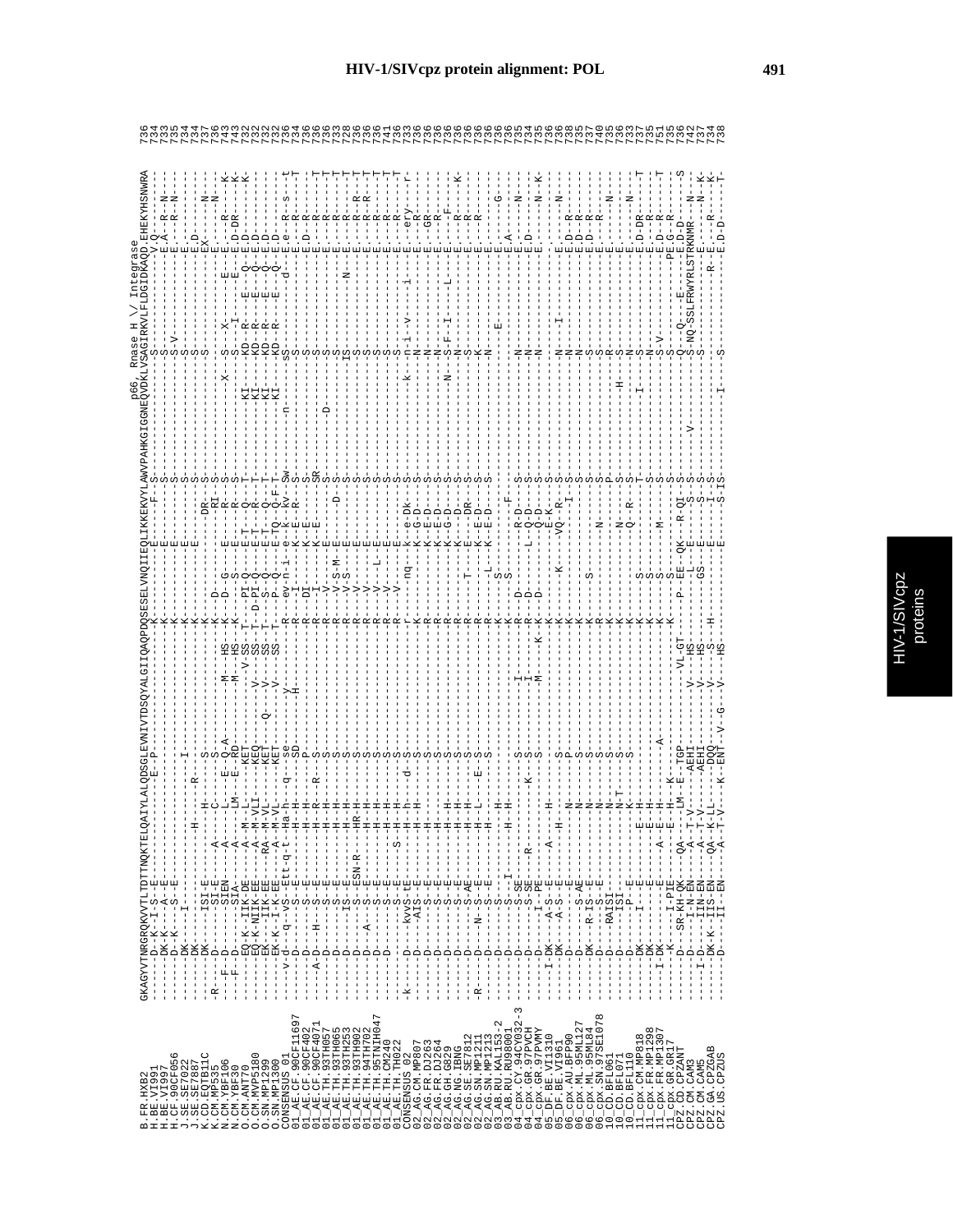|   | r<br>f |
|---|--------|
|   |        |
|   |        |
| ٢ |        |
|   |        |
|   |        |
|   |        |
|   |        |
|   |        |
|   |        |
|   |        |

| I<br>I<br>I                                                                                                                                                                                                                                                                                                                                                                                                               | $\frac{1}{1}$<br>$\begin{array}{c} 1 \\ 1 \\ 1 \end{array}$ |  |   |   | Þ                | $\bar{A}$<br>ה ה<br>המנס                      | ÖÖÖ<br>$\bar{z}$ |
|---------------------------------------------------------------------------------------------------------------------------------------------------------------------------------------------------------------------------------------------------------------------------------------------------------------------------------------------------------------------------------------------------------------------------|-------------------------------------------------------------|--|---|---|------------------|-----------------------------------------------|------------------|
|                                                                                                                                                                                                                                                                                                                                                                                                                           |                                                             |  |   |   | N                | AF)                                           | ÜΩ               |
| I                                                                                                                                                                                                                                                                                                                                                                                                                         |                                                             |  |   |   | -√               |                                               |                  |
|                                                                                                                                                                                                                                                                                                                                                                                                                           |                                                             |  |   |   | $\triangleright$ |                                               | NVQ.             |
| $-1 - 1 = -1$<br>$\begin{array}{c} 1 \\ 1 \\ 1 \end{array}$                                                                                                                                                                                                                                                                                                                                                               | $-1$ $-1$ $-1$ $-1$ $-1$ $-1$                               |  |   |   | ζY-              |                                               |                  |
| $\frac{1}{1} - \frac{1}{1} - \frac{1}{1} - \frac{1}{1} - \frac{1}{1} - \frac{1}{1} - \frac{1}{1} - \frac{1}{1} - \frac{1}{1} - \frac{1}{1} - \frac{1}{1} - \frac{1}{1} - \frac{1}{1} - \frac{1}{1} - \frac{1}{1} - \frac{1}{1} - \frac{1}{1} - \frac{1}{1} - \frac{1}{1} - \frac{1}{1} - \frac{1}{1} - \frac{1}{1} - \frac{1}{1} - \frac{1}{1} - \frac{1}{1} - \frac{1}{1} - \frac{1}{1} - \frac{1$<br>I                  | $\frac{1}{1}$                                               |  |   |   | $-50$            |                                               |                  |
|                                                                                                                                                                                                                                                                                                                                                                                                                           |                                                             |  |   |   | $-V-$            |                                               |                  |
| $\frac{1}{1}$                                                                                                                                                                                                                                                                                                                                                                                                             |                                                             |  |   |   |                  |                                               | àiààà<br>Ezzi    |
| $\frac{1}{1} - \frac{1}{1} - \frac{1}{1} - \frac{1}{1} - \frac{1}{1} - \frac{1}{1} - \frac{1}{1} - \frac{1}{1} - \frac{1}{1} - \frac{1}{1} - \frac{1}{1} - \frac{1}{1} - \frac{1}{1} - \frac{1}{1} - \frac{1}{1} - \frac{1}{1} - \frac{1}{1} - \frac{1}{1} - \frac{1}{1} - \frac{1}{1} - \frac{1}{1} - \frac{1}{1} - \frac{1}{1} - \frac{1}{1} - \frac{1}{1} - \frac{1}{1} - \frac{1}{1} - \frac{1$<br>$\circ$            |                                                             |  |   |   | $-V-$            | $\sim$ $\sim$ $\sigma$                        |                  |
| 푸                                                                                                                                                                                                                                                                                                                                                                                                                         |                                                             |  |   |   | $-V-$            |                                               |                  |
| $-1 - 1 - 1 - 1 - 1 - 1 - 1 - 1$<br>$\frac{5}{1}$                                                                                                                                                                                                                                                                                                                                                                         | $\frac{1}{1}$<br>$-1 - 8 - 1$                               |  |   |   | kt-              | Ť                                             | O<br>ے۔<br>5     |
| $\frac{1}{2} + \frac{1}{2} + \frac{1}{2} + \frac{1}{2} + \frac{1}{2} + \frac{1}{2} + \frac{1}{2} + \frac{1}{2} + \frac{1}{2} + \frac{1}{2} + \frac{1}{2} + \frac{1}{2} + \frac{1}{2} + \frac{1}{2} + \frac{1}{2} + \frac{1}{2} + \frac{1}{2} + \frac{1}{2} + \frac{1}{2} + \frac{1}{2} + \frac{1}{2} + \frac{1}{2} + \frac{1}{2} + \frac{1}{2} + \frac{1}{2} + \frac{1}{2} + \frac{1}{2} + \frac{1$<br>$\frac{1}{1}$<br>ţ |                                                             |  |   |   |                  | т                                             |                  |
|                                                                                                                                                                                                                                                                                                                                                                                                                           |                                                             |  |   |   |                  | $SNS-1$<br>J<br>л.<br>$\alpha$                |                  |
| $\frac{1}{2}$ , $\frac{1}{2}$ , $\frac{1}{2}$ , $\frac{1}{2}$ , $\frac{1}{2}$ , $\frac{1}{2}$<br>$\begin{array}{c} 1 \\ 1 \\ 1 \end{array}$<br>$\overline{\phantom{a}}$<br>I                                                                                                                                                                                                                                              | $\frac{1}{1}$                                               |  |   |   |                  | ST.                                           |                  |
| $\frac{1}{2}$ , $\frac{1}{2}$ , $\frac{1}{2}$ , $\frac{1}{2}$ , $\frac{1}{2}$ , $\frac{1}{2}$ , $\frac{1}{2}$ , $\frac{1}{2}$ , $\frac{1}{2}$ , $\frac{1}{2}$<br>I                                                                                                                                                                                                                                                        | $\frac{1}{1}$<br>$-1$ $-1$ $-1$ $-1$ $-1$ $-1$ $-1$         |  |   |   |                  | 57                                            |                  |
| $\frac{1}{1}$                                                                                                                                                                                                                                                                                                                                                                                                             | $\begin{bmatrix} 1 \\ 1 \\ 1 \\ 1 \end{bmatrix}$            |  |   |   |                  | 55<br>ひ                                       |                  |
|                                                                                                                                                                                                                                                                                                                                                                                                                           |                                                             |  |   |   |                  | SN                                            |                  |
|                                                                                                                                                                                                                                                                                                                                                                                                                           |                                                             |  |   |   |                  |                                               |                  |
|                                                                                                                                                                                                                                                                                                                                                                                                                           |                                                             |  |   |   |                  | $-1 - 1$<br>0.0                               | ×                |
| $\frac{1}{2}$ , $\frac{1}{2}$ , $\frac{1}{2}$ , $\frac{1}{2}$ , $\frac{1}{2}$ , $\frac{1}{2}$                                                                                                                                                                                                                                                                                                                             |                                                             |  |   |   |                  |                                               |                  |
| I                                                                                                                                                                                                                                                                                                                                                                                                                         |                                                             |  |   |   |                  | 5Ė                                            |                  |
|                                                                                                                                                                                                                                                                                                                                                                                                                           | -----------------------------------                         |  |   |   |                  | 55                                            |                  |
|                                                                                                                                                                                                                                                                                                                                                                                                                           | $-1$ $-1$ $-1$ $-1$ $-1$ $-1$ $-1$                          |  |   |   |                  | 55<br>$\Omega$                                |                  |
| I                                                                                                                                                                                                                                                                                                                                                                                                                         |                                                             |  |   |   |                  | 믌                                             |                  |
|                                                                                                                                                                                                                                                                                                                                                                                                                           |                                                             |  |   |   |                  | 55                                            |                  |
| $-5e-1-1-3-1-8-8-1$                                                                                                                                                                                                                                                                                                                                                                                                       | $\frac{1}{1}$                                               |  |   |   | kv-              | $Saa-$<br>CΩ                                  |                  |
|                                                                                                                                                                                                                                                                                                                                                                                                                           |                                                             |  |   |   | $-V-$            | $-135 - 5$                                    | 0000000000       |
|                                                                                                                                                                                                                                                                                                                                                                                                                           |                                                             |  |   |   | $\frac{1}{2}$    | н                                             |                  |
| エーエーエーエーエーエーエーエー エーローエーエー 前上                                                                                                                                                                                                                                                                                                                                                                                              |                                                             |  |   |   | $-V-$            | STA-1<br>I-A-S                                |                  |
|                                                                                                                                                                                                                                                                                                                                                                                                                           |                                                             |  |   |   | $RV-$            | ь                                             |                  |
|                                                                                                                                                                                                                                                                                                                                                                                                                           |                                                             |  |   |   | $\frac{1}{1}$    | $S - A - I$                                   |                  |
|                                                                                                                                                                                                                                                                                                                                                                                                                           | $\begin{array}{c} \n 1 \\  1 \\  1 \\  1\n \end{array}$     |  |   |   | $RV-$            |                                               |                  |
|                                                                                                                                                                                                                                                                                                                                                                                                                           |                                                             |  |   |   | $-V-$            | $S- A - I$                                    |                  |
|                                                                                                                                                                                                                                                                                                                                                                                                                           |                                                             |  |   |   |                  |                                               |                  |
|                                                                                                                                                                                                                                                                                                                                                                                                                           |                                                             |  | Σ |   | $-V$ -           | $\overline{A}$                                |                  |
|                                                                                                                                                                                                                                                                                                                                                                                                                           | $\frac{1}{1}$                                               |  | Σ |   | $-V-$            | $A -$                                         |                  |
| $\frac{1}{2}$ , $\frac{1}{2}$ , $\frac{1}{2}$ , $\frac{1}{2}$ , $\frac{1}{2}$<br>$\frac{1}{1}$                                                                                                                                                                                                                                                                                                                            | $\frac{1}{1}$<br>$\frac{1}{1}$                              |  |   | К | $\sum$           |                                               |                  |
| I                                                                                                                                                                                                                                                                                                                                                                                                                         |                                                             |  |   |   | ξ                | $\overline{A}$                                |                  |
|                                                                                                                                                                                                                                                                                                                                                                                                                           | $\begin{array}{c} 1 \\ 1 \\ 1 \end{array}$                  |  |   |   | $\geq$           | $\frac{1}{1}$                                 |                  |
| $1 - 1 - 1 - 1 - 1 - 1 - 1 - 1$                                                                                                                                                                                                                                                                                                                                                                                           |                                                             |  |   |   |                  | $A^{-1}$                                      |                  |
| エー・エーエーエーエー 国王                                                                                                                                                                                                                                                                                                                                                                                                            |                                                             |  |   |   | ξ                | $A^{-1}$<br>ι<br>Ω                            |                  |
|                                                                                                                                                                                                                                                                                                                                                                                                                           |                                                             |  |   |   |                  | $A-K$                                         |                  |
|                                                                                                                                                                                                                                                                                                                                                                                                                           |                                                             |  |   |   |                  | $3 - A - B - B$<br>$3 - A - B$<br>$5 - A - B$ |                  |
|                                                                                                                                                                                                                                                                                                                                                                                                                           |                                                             |  |   |   |                  |                                               |                  |
| I                                                                                                                                                                                                                                                                                                                                                                                                                         | $\begin{array}{c} 1 \\ 1 \\ 1 \end{array}$                  |  |   | ≏ | ξĒ               |                                               |                  |
|                                                                                                                                                                                                                                                                                                                                                                                                                           |                                                             |  |   |   |                  | $SSA-1$                                       |                  |
| I<br>I                                                                                                                                                                                                                                                                                                                                                                                                                    |                                                             |  |   |   |                  | $1 - \lambda$                                 | aaaaaa           |
| $\frac{1}{1}$                                                                                                                                                                                                                                                                                                                                                                                                             |                                                             |  |   |   |                  | $\Omega$                                      |                  |
| $-1$ $-1$<br>$\frac{1}{1}$                                                                                                                                                                                                                                                                                                                                                                                                | $\frac{1}{1}$                                               |  |   |   |                  |                                               |                  |
|                                                                                                                                                                                                                                                                                                                                                                                                                           |                                                             |  |   |   |                  |                                               |                  |
| $\frac{1}{1}$                                                                                                                                                                                                                                                                                                                                                                                                             |                                                             |  |   |   |                  |                                               |                  |
|                                                                                                                                                                                                                                                                                                                                                                                                                           |                                                             |  |   |   |                  |                                               |                  |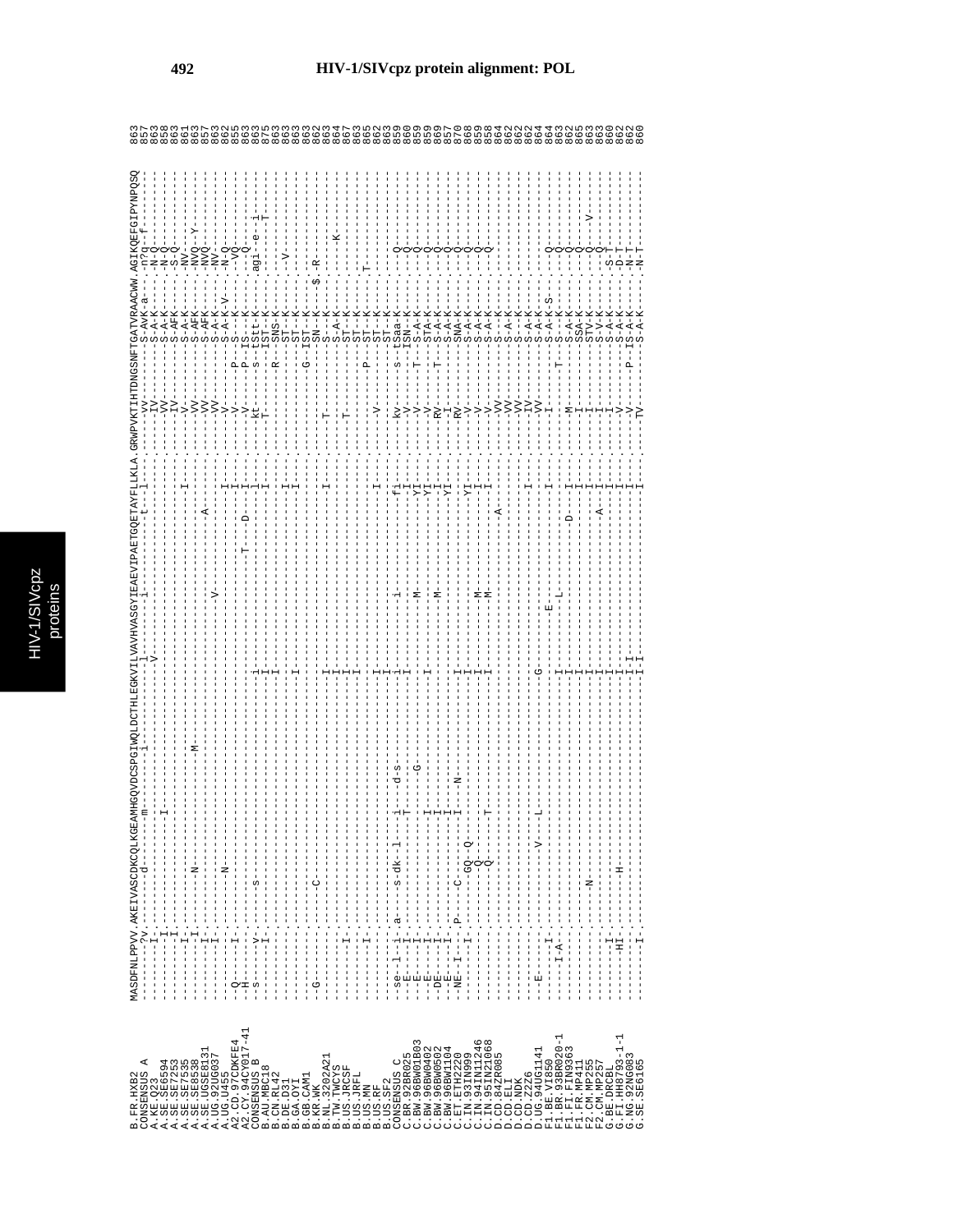|   | ¢<br>n |
|---|--------|
|   |        |
|   |        |
|   |        |
| ٠ |        |
|   |        |
|   |        |

| <b>POSC</b>                           |                              |                         |                                                                                                                                                                                                                                                                                                                                                                                                                                                     |                      |              |                    |                                                                                                        |                   |                   |                                                             |                                |                                                                                                       |    |                      |                               |                    |                             |               |                            |                    |                     |                         |                                |               |                         |                 |                                           |                    |   |               |                                                                                                                                                                                                                                                                                                                                                                                                      |                                                  |                                                                               |               |    |                                                      |                                |               |   |                           |                               |                                                                                                                                                    |              |                                                 |              |   |                                            |                          |  |   |   |                         |               |         | $\circ$        |                                                                                                                                                                                                                                                                                                                                                                               |                  |                                                                                                                                                                                                                                                                                                                                                                                                     |                                                             |   |      |
|---------------------------------------|------------------------------|-------------------------|-----------------------------------------------------------------------------------------------------------------------------------------------------------------------------------------------------------------------------------------------------------------------------------------------------------------------------------------------------------------------------------------------------------------------------------------------------|----------------------|--------------|--------------------|--------------------------------------------------------------------------------------------------------|-------------------|-------------------|-------------------------------------------------------------|--------------------------------|-------------------------------------------------------------------------------------------------------|----|----------------------|-------------------------------|--------------------|-----------------------------|---------------|----------------------------|--------------------|---------------------|-------------------------|--------------------------------|---------------|-------------------------|-----------------|-------------------------------------------|--------------------|---|---------------|------------------------------------------------------------------------------------------------------------------------------------------------------------------------------------------------------------------------------------------------------------------------------------------------------------------------------------------------------------------------------------------------------|--------------------------------------------------|-------------------------------------------------------------------------------|---------------|----|------------------------------------------------------|--------------------------------|---------------|---|---------------------------|-------------------------------|----------------------------------------------------------------------------------------------------------------------------------------------------|--------------|-------------------------------------------------|--------------|---|--------------------------------------------|--------------------------|--|---|---|-------------------------|---------------|---------|----------------|-------------------------------------------------------------------------------------------------------------------------------------------------------------------------------------------------------------------------------------------------------------------------------------------------------------------------------------------------------------------------------|------------------|-----------------------------------------------------------------------------------------------------------------------------------------------------------------------------------------------------------------------------------------------------------------------------------------------------------------------------------------------------------------------------------------------------|-------------------------------------------------------------|---|------|
| AGIKOE                                |                              | $\frac{1}{10}$          |                                                                                                                                                                                                                                                                                                                                                                                                                                                     |                      |              |                    |                                                                                                        |                   | $N-QH$            |                                                             |                                |                                                                                                       |    |                      |                               | .<br>NVQ           |                             |               | <b>EXAMER</b><br>EXPERENCE |                    |                     |                         |                                |               |                         | nvr             | anvt                                      | NVI                |   |               |                                                                                                                                                                                                                                                                                                                                                                                                      | E                                                |                                                                               |               |    |                                                      | $\overrightarrow{a}$           |               |   |                           | 남성성상<br>1922년<br>1924년        |                                                                                                                                                    |              | $\frac{1}{2}$                                   | $N-T$        |   | NVI                                        |                          |  |   |   |                         | "<br>77       |         | $\overline{R}$ |                                                                                                                                                                                                                                                                                                                                                                               | ż                |                                                                                                                                                                                                                                                                                                                                                                                                     |                                                             |   |      |
|                                       |                              |                         |                                                                                                                                                                                                                                                                                                                                                                                                                                                     | $GA - K$             | $-V-K$<br>C) |                    | $\begin{array}{l} \text{STV-K} \\ \text{S} \text{--} \text{--} \text{K} \end{array}$<br>$\mathbf{p}_i$ | C)<br>$\mathsf I$ |                   |                                                             |                                | ST-MK<br>S-AMK<br>S-AMK<br>S-AMK<br>S-AMK<br>S-AMK<br>$\triangle$ $\triangle$ $\triangle$ $\triangle$ |    |                      | : – avK-<br>: – AWK-          | $A-K$              |                             |               |                            |                    |                     |                         |                                |               |                         |                 |                                           |                    |   |               |                                                                                                                                                                                                                                                                                                                                                                                                      |                                                  |                                                                               |               |    |                                                      |                                |               |   | ム ム                       |                               | д                                                                                                                                                  |              |                                                 |              |   |                                            |                          |  |   |   |                         |               |         |                | 2<br>- 주국 국가 국가 국가 국가 국가<br>- 주국 국가 국가 국가 국가 국가<br>- 주국 국가 국가 국가 국가 국가<br>- 주국 국가 국가 국가 국가 국가                                                                                                                                                                                                                                                                                 |                  | <b>AAAA</b>                                                                                                                                                                                                                                                                                                                                                                                         |                                                             |   | ပ္ပ် |
|                                       |                              |                         |                                                                                                                                                                                                                                                                                                                                                                                                                                                     |                      |              |                    |                                                                                                        |                   |                   |                                                             |                                |                                                                                                       |    |                      |                               |                    |                             |               |                            |                    |                     |                         |                                |               |                         |                 |                                           |                    |   |               |                                                                                                                                                                                                                                                                                                                                                                                                      |                                                  |                                                                               |               |    |                                                      |                                |               |   |                           |                               |                                                                                                                                                    |              |                                                 |              |   |                                            |                          |  |   |   |                         |               |         |                |                                                                                                                                                                                                                                                                                                                                                                               |                  |                                                                                                                                                                                                                                                                                                                                                                                                     |                                                             |   |      |
|                                       |                              |                         |                                                                                                                                                                                                                                                                                                                                                                                                                                                     |                      |              |                    |                                                                                                        |                   |                   |                                                             |                                |                                                                                                       |    |                      |                               |                    |                             |               |                            |                    |                     |                         |                                |               |                         |                 |                                           |                    |   |               |                                                                                                                                                                                                                                                                                                                                                                                                      |                                                  |                                                                               |               |    |                                                      |                                |               |   |                           |                               |                                                                                                                                                    |              |                                                 |              |   |                                            |                          |  |   |   |                         |               |         |                |                                                                                                                                                                                                                                                                                                                                                                               |                  |                                                                                                                                                                                                                                                                                                                                                                                                     |                                                             |   |      |
|                                       |                              |                         |                                                                                                                                                                                                                                                                                                                                                                                                                                                     |                      |              |                    |                                                                                                        |                   |                   |                                                             |                                | $A - 1$<br>$A - 1$                                                                                    |    |                      |                               |                    |                             |               |                            |                    |                     |                         |                                |               |                         |                 |                                           |                    |   |               |                                                                                                                                                                                                                                                                                                                                                                                                      |                                                  |                                                                               |               |    |                                                      |                                |               |   |                           |                               |                                                                                                                                                    |              |                                                 |              |   |                                            |                          |  |   |   |                         | $\frac{R}{I}$ |         |                |                                                                                                                                                                                                                                                                                                                                                                               |                  |                                                                                                                                                                                                                                                                                                                                                                                                     |                                                             |   |      |
|                                       |                              |                         | $\overline{A}$                                                                                                                                                                                                                                                                                                                                                                                                                                      | 国国<br>$\overline{A}$ |              |                    |                                                                                                        |                   |                   |                                                             |                                |                                                                                                       |    |                      |                               |                    |                             |               |                            |                    |                     |                         |                                |               |                         |                 |                                           |                    |   |               |                                                                                                                                                                                                                                                                                                                                                                                                      |                                                  |                                                                               |               |    |                                                      |                                |               |   |                           |                               |                                                                                                                                                    |              |                                                 |              |   |                                            |                          |  |   |   |                         |               |         |                |                                                                                                                                                                                                                                                                                                                                                                               |                  |                                                                                                                                                                                                                                                                                                                                                                                                     |                                                             |   |      |
|                                       |                              |                         |                                                                                                                                                                                                                                                                                                                                                                                                                                                     |                      |              |                    |                                                                                                        |                   |                   |                                                             |                                |                                                                                                       |    |                      |                               |                    |                             |               |                            |                    |                     |                         |                                |               |                         |                 |                                           |                    |   |               |                                                                                                                                                                                                                                                                                                                                                                                                      |                                                  |                                                                               |               |    |                                                      |                                |               |   |                           |                               |                                                                                                                                                    |              |                                                 |              |   |                                            |                          |  |   |   |                         |               |         |                |                                                                                                                                                                                                                                                                                                                                                                               |                  |                                                                                                                                                                                                                                                                                                                                                                                                     |                                                             |   |      |
| IEAEVI                                |                              |                         |                                                                                                                                                                                                                                                                                                                                                                                                                                                     |                      |              |                    |                                                                                                        |                   |                   |                                                             |                                |                                                                                                       |    |                      |                               |                    |                             |               |                            |                    |                     |                         |                                |               |                         |                 |                                           |                    |   |               |                                                                                                                                                                                                                                                                                                                                                                                                      |                                                  |                                                                               |               |    |                                                      |                                |               |   |                           |                               |                                                                                                                                                    |              |                                                 |              |   |                                            |                          |  |   |   |                         |               |         |                |                                                                                                                                                                                                                                                                                                                                                                               |                  |                                                                                                                                                                                                                                                                                                                                                                                                     |                                                             |   |      |
|                                       |                              |                         |                                                                                                                                                                                                                                                                                                                                                                                                                                                     |                      |              |                    |                                                                                                        |                   |                   |                                                             |                                | 医中中                                                                                                   |    | თ                    |                               |                    |                             |               |                            |                    |                     |                         |                                |               |                         |                 |                                           |                    |   |               |                                                                                                                                                                                                                                                                                                                                                                                                      |                                                  |                                                                               |               |    |                                                      |                                |               |   |                           |                               |                                                                                                                                                    |              |                                                 |              |   |                                            |                          |  |   |   |                         |               |         |                |                                                                                                                                                                                                                                                                                                                                                                               |                  |                                                                                                                                                                                                                                                                                                                                                                                                     |                                                             |   |      |
| LVAVHVASGY                            |                              |                         |                                                                                                                                                                                                                                                                                                                                                                                                                                                     |                      |              |                    |                                                                                                        |                   |                   |                                                             |                                |                                                                                                       |    |                      |                               |                    |                             |               |                            |                    |                     |                         |                                |               |                         |                 |                                           |                    |   |               |                                                                                                                                                                                                                                                                                                                                                                                                      |                                                  |                                                                               |               |    |                                                      |                                |               |   |                           |                               |                                                                                                                                                    |              |                                                 |              |   |                                            |                          |  |   |   |                         |               |         |                |                                                                                                                                                                                                                                                                                                                                                                               |                  |                                                                                                                                                                                                                                                                                                                                                                                                     |                                                             |   |      |
|                                       |                              |                         |                                                                                                                                                                                                                                                                                                                                                                                                                                                     |                      |              |                    |                                                                                                        |                   |                   |                                                             |                                |                                                                                                       |    |                      |                               |                    |                             |               |                            |                    |                     |                         |                                |               |                         |                 |                                           |                    |   |               |                                                                                                                                                                                                                                                                                                                                                                                                      |                                                  |                                                                               |               |    |                                                      |                                |               |   |                           |                               |                                                                                                                                                    |              |                                                 |              |   |                                            |                          |  |   |   |                         |               |         |                |                                                                                                                                                                                                                                                                                                                                                                               |                  |                                                                                                                                                                                                                                                                                                                                                                                                     |                                                             |   |      |
| /DCSPGIWOLDCT                         |                              |                         |                                                                                                                                                                                                                                                                                                                                                                                                                                                     |                      |              |                    |                                                                                                        |                   |                   | έ<br>,<br>国                                                 | Σ<br>EV.                       | EV                                                                                                    |    |                      |                               |                    |                             |               |                            |                    |                     |                         |                                |               |                         |                 |                                           |                    |   |               |                                                                                                                                                                                                                                                                                                                                                                                                      |                                                  |                                                                               |               |    |                                                      |                                |               |   |                           |                               |                                                                                                                                                    |              |                                                 |              |   |                                            |                          |  |   |   |                         |               |         |                |                                                                                                                                                                                                                                                                                                                                                                               |                  |                                                                                                                                                                                                                                                                                                                                                                                                     |                                                             |   |      |
|                                       |                              |                         |                                                                                                                                                                                                                                                                                                                                                                                                                                                     |                      |              |                    |                                                                                                        |                   |                   |                                                             |                                |                                                                                                       |    |                      |                               |                    |                             |               |                            |                    |                     |                         |                                |               |                         |                 |                                           |                    |   |               |                                                                                                                                                                                                                                                                                                                                                                                                      |                                                  |                                                                               |               |    |                                                      |                                |               |   |                           |                               |                                                                                                                                                    |              |                                                 |              |   |                                            |                          |  |   |   |                         |               |         |                |                                                                                                                                                                                                                                                                                                                                                                               |                  |                                                                                                                                                                                                                                                                                                                                                                                                     |                                                             |   |      |
| NOORIME                               |                              |                         |                                                                                                                                                                                                                                                                                                                                                                                                                                                     |                      |              |                    |                                                                                                        |                   |                   |                                                             |                                | <b>HHHH</b>                                                                                           |    |                      |                               |                    |                             |               |                            |                    |                     |                         |                                |               |                         |                 |                                           |                    |   |               |                                                                                                                                                                                                                                                                                                                                                                                                      |                                                  |                                                                               |               |    |                                                      |                                |               |   |                           |                               |                                                                                                                                                    |              |                                                 |              |   |                                            |                          |  |   |   |                         |               |         |                |                                                                                                                                                                                                                                                                                                                                                                               |                  |                                                                                                                                                                                                                                                                                                                                                                                                     |                                                             |   |      |
| MASDFNLPPVV.AKEIVASCDKCQLKGE.         |                              |                         |                                                                                                                                                                                                                                                                                                                                                                                                                                                     |                      |              |                    |                                                                                                        |                   |                   | $1 - p - H1$<br>$1 - p - H1$                                |                                | $-141 -$                                                                                              |    | ţ                    |                               | $\frac{1}{1}$      |                             |               |                            |                    |                     | ţ                       | $\frac{1}{1}$                  | $\frac{1}{1}$ |                         |                 |                                           | J<br>$\frac{1}{1}$ |   | $\frac{1}{1}$ |                                                                                                                                                                                                                                                                                                                                                                                                      | $\frac{1}{1}$                                    | $\frac{1}{2}$ - $\frac{1}{2}$ - $\frac{1}{2}$ - $\frac{1}{2}$ - $\frac{1}{2}$ | $\frac{1}{1}$ |    | ł<br>$\begin{array}{c} 1 \\ 1 \\ 1 \\ 1 \end{array}$ |                                | $\frac{1}{1}$ |   | $- - - - - - - - - - - -$ | $-1$ $-1$                     | $\frac{1}{1}$                                                                                                                                      |              |                                                 |              |   |                                            |                          |  |   |   |                         |               |         |                |                                                                                                                                                                                                                                                                                                                                                                               | $-1 - 1 - 1 - 1$ |                                                                                                                                                                                                                                                                                                                                                                                                     |                                                             |   |      |
|                                       |                              |                         |                                                                                                                                                                                                                                                                                                                                                                                                                                                     |                      |              |                    |                                                                                                        |                   | $\frac{1}{2}$     | ד<br>ו                                                      | $-L=-Dq-1$                     | $-1 - 1 - 1 - P$                                                                                      |    | $-$ - $\alpha$ - $-$ | $-1$ $-1$ $-1$ $-1$ $-1$ $-1$ |                    | ı                           |               |                            |                    | $-1$ $-1$ $-1$ $-1$ | z<br>I<br>$\frac{1}{1}$ | <b>N-1-1-1</b>                 | z<br>İ        | $-$ – $-$ TN $-$ – $ -$ | I               | $- - - - - - - - - - - - - - - - - - - -$ |                    |   | י<br>ו        |                                                                                                                                                                                                                                                                                                                                                                                                      |                                                  | $\begin{array}{c} 1 \\ 1 \\ 1 \end{array}$                                    |               |    |                                                      |                                |               |   |                           |                               |                                                                                                                                                    |              | $\begin{array}{c} 1 \\ 1 \\ 1 \\ 1 \end{array}$ |              |   |                                            |                          |  |   |   | ł                       |               |         |                | z<br>T                                                                                                                                                                                                                                                                                                                                                                        | $-1 - 2$         | $---L---R$                                                                                                                                                                                                                                                                                                                                                                                          |                                                             |   |      |
| ŧ<br>$\frac{1}{1}$                    | I<br>È<br>$\frac{1}{1}$      | i<br>J<br>$\frac{1}{1}$ |                                                                                                                                                                                                                                                                                                                                                                                                                                                     |                      | ٠.           | $\frac{1}{1}$<br>Ï | ÷<br>Ť                                                                                                 | Ï                 | ÷.                | ÷,                                                          | $\cdot$                        |                                                                                                       | '. |                      | 吉<br>$\frac{1}{1}$            | È<br>$\frac{1}{1}$ | J.<br>$\frac{1}{1}$<br>$-1$ | $\frac{1}{1}$ | ı<br>È                     | È<br>$\frac{1}{1}$ | ÷<br>$\frac{1}{1}$  | i.<br>J<br>i<br>İ       | 吉可                             | ÷             | ŧ<br>$\frac{1}{1}$      | I<br>l.<br>J    | $- - - - - - - - - -$                     | ÷<br>$\frac{1}{1}$ |   |               | 吉                                                                                                                                                                                                                                                                                                                                                                                                    | $\begin{bmatrix} 1 \\ 1 \\ 1 \\ 1 \end{bmatrix}$ | ŧ                                                                             | ÷             |    |                                                      | È                              | I,            |   |                           | $\frac{1}{1}$ , $\frac{1}{1}$ | $\begin{array}{c} \mathbf{1} \ \ \mathbf{1} \ \ \mathbf{1} \ \ \mathbf{1} \ \ \mathbf{1} \ \ \mathbf{1} \ \ \mathbf{1} \ \ \mathbf{1} \end{array}$ | $X$ -------- | ł                                               |              | Ĵ | $-11.$                                     | ÷.<br>$\frac{1}{1}$      |  | ţ | Ŷ | $\frac{1}{1}$<br>i<br>İ | $-1$          | $\cdot$ | $-1 - 1 - 1$   | $\bullet$<br>$\frac{1}{1}$                                                                                                                                                                                                                                                                                                                                                    | ŧ                |                                                                                                                                                                                                                                                                                                                                                                                                     |                                                             |   |      |
| ţ<br>$\mathsf I$<br>Ţ                 | I<br>$\frac{1}{1}$<br>ي<br>ا | Î<br>$\frac{1}{1}$      | J<br>I                                                                                                                                                                                                                                                                                                                                                                                                                                              |                      |              | I                  |                                                                                                        | ı<br>J,           | İ<br>$-1 - E - G$ | $\begin{array}{c} 1 \\ 1 \\ 1 \end{array}$<br>$L = - - - G$ | $\frac{1}{1}$<br>$L - - - - G$ |                                                                                                       |    |                      | $\frac{1}{1}$                 |                    |                             |               |                            |                    |                     | $\frac{1}{1}$           | $- - - - - -$<br>$\frac{1}{1}$ |               |                         | $1 - - - - - -$ | $\frac{1}{\sqrt{2}}$                      | $\frac{1}{1}$      | I |               | $-1 - 1 - 1 - 1$<br>$\begin{array}{c} \rule{0pt}{2.5ex} \rule{0pt}{2.5ex} \rule{0pt}{2.5ex} \rule{0pt}{2.5ex} \rule{0pt}{2.5ex} \rule{0pt}{2.5ex} \rule{0pt}{2.5ex} \rule{0pt}{2.5ex} \rule{0pt}{2.5ex} \rule{0pt}{2.5ex} \rule{0pt}{2.5ex} \rule{0pt}{2.5ex} \rule{0pt}{2.5ex} \rule{0pt}{2.5ex} \rule{0pt}{2.5ex} \rule{0pt}{2.5ex} \rule{0pt}{2.5ex} \rule{0pt}{2.5ex} \rule{0pt}{2.5ex} \rule{0$ | $      -$                                        | -------<br>I                                                                  | $\frac{1}{1}$ | ۴Ì |                                                      | $- - - - - -$<br>$\frac{1}{2}$ | I             | Í | Í                         | ł                             | Ť                                                                                                                                                  | I            |                                                 | $\mathbf{I}$ |   | $\begin{array}{c} 1 \\ 1 \\ 1 \end{array}$ | $-1$ $-1$ $-1$ $-1$ $-1$ |  |   |   | $\frac{1}{1}$           | J<br>í        |         | i              | ı                                                                                                                                                                                                                                                                                                                                                                             | $I$ --- $XH$     | $\frac{1}{1} + \frac{1}{1} + \frac{1}{1} + \frac{1}{1} + \frac{1}{1} + \frac{1}{1} + \frac{1}{1} + \frac{1}{1} + \frac{1}{1} + \frac{1}{1} + \frac{1}{1} + \frac{1}{1} + \frac{1}{1} + \frac{1}{1} + \frac{1}{1} + \frac{1}{1} + \frac{1}{1} + \frac{1}{1} + \frac{1}{1} + \frac{1}{1} + \frac{1}{1} + \frac{1}{1} + \frac{1}{1} + \frac{1}{1} + \frac{1}{1} + \frac{1}{1} + \frac{1}{1} + \frac{1$ |                                                             | ı |      |
|                                       | $\mathbf{I}$                 | ⋗                       |                                                                                                                                                                                                                                                                                                                                                                                                                                                     |                      |              |                    |                                                                                                        |                   |                   |                                                             |                                | $\frac{1}{4}$                                                                                         |    |                      |                               |                    |                             |               |                            |                    |                     |                         |                                |               |                         |                 |                                           |                    |   |               |                                                                                                                                                                                                                                                                                                                                                                                                      |                                                  |                                                                               |               |    |                                                      |                                |               |   |                           |                               |                                                                                                                                                    |              |                                                 |              |   |                                            |                          |  |   |   |                         |               |         |                |                                                                                                                                                                                                                                                                                                                                                                               |                  |                                                                                                                                                                                                                                                                                                                                                                                                     |                                                             |   |      |
|                                       |                              |                         |                                                                                                                                                                                                                                                                                                                                                                                                                                                     |                      |              |                    |                                                                                                        |                   |                   |                                                             |                                |                                                                                                       |    |                      |                               |                    |                             |               |                            |                    |                     |                         |                                |               |                         |                 |                                           |                    |   |               |                                                                                                                                                                                                                                                                                                                                                                                                      |                                                  |                                                                               |               |    |                                                      |                                |               |   |                           |                               |                                                                                                                                                    |              |                                                 |              |   |                                            |                          |  |   |   |                         |               |         |                |                                                                                                                                                                                                                                                                                                                                                                               |                  |                                                                                                                                                                                                                                                                                                                                                                                                     |                                                             |   |      |
| B.FR.HXB2<br>H.BE.VI991<br>H.BE.VI997 |                              |                         | $\begin{array}{l} \text{H.} \left( \text{CFT} \right) \text{50} \\ \text{J.} \left( \text{CFT} \right) \text{02} \\ \text{J.} \left( \text{SBT} \right) \text{02} \\ \text{K.} \left( \text{SBT} \right) \text{02} \\ \text{K.} \left( \text{SBT} \right) \text{03} \\ \text{K.} \left( \text{SBT} \right) \text{03} \\ \text{K.} \left( \text{COT} \right) \text{04} \\ \text{K.} \left( \text{COT} \right) \text{05} \\ \text{K.} \left( \text{S$ |                      |              |                    |                                                                                                        |                   |                   |                                                             |                                | 0.CM.MVP5180<br>0.SN.MP1299<br>0.SN.MP1300<br>00NSENSUS 01                                            |    |                      |                               |                    |                             |               |                            |                    |                     |                         |                                |               |                         |                 |                                           |                    |   |               |                                                                                                                                                                                                                                                                                                                                                                                                      |                                                  |                                                                               |               |    |                                                      |                                |               |   |                           |                               |                                                                                                                                                    |              |                                                 |              |   |                                            |                          |  |   |   |                         |               |         |                | $\begin{array}{l} 11 \, \rule{0pt}{2.5ex} \rule{0pt}{2.5ex} \rule{0pt}{2.5ex} \rule{0pt}{2.5ex} \rule{0pt}{2.5ex} \rule{0pt}{2.5ex} \rule{0pt}{2.5ex} \rule{0pt}{2.5ex} \rule{0pt}{2.5ex} \rule{0pt}{2.5ex} \rule{0pt}{2.5ex} \rule{0pt}{2.5ex} \rule{0pt}{2.5ex} \rule{0pt}{2.5ex} \rule{0pt}{2.5ex} \rule{0pt}{2.5ex} \rule{0pt}{2.5ex} \rule{0pt}{2.5ex} \rule{0pt}{2.5ex$ |                  |                                                                                                                                                                                                                                                                                                                                                                                                     | CPZ.CM.CAM3<br>CPZ.CM.CAM5<br>CPZ.GA.CPZGAB<br>CPZ.US.CPZUS |   |      |
|                                       |                              |                         |                                                                                                                                                                                                                                                                                                                                                                                                                                                     |                      |              |                    |                                                                                                        |                   |                   |                                                             |                                |                                                                                                       |    |                      |                               |                    |                             |               |                            |                    |                     |                         |                                |               |                         |                 |                                           |                    |   |               |                                                                                                                                                                                                                                                                                                                                                                                                      |                                                  |                                                                               |               |    |                                                      |                                |               |   |                           |                               |                                                                                                                                                    |              |                                                 |              |   |                                            |                          |  |   |   |                         |               |         |                |                                                                                                                                                                                                                                                                                                                                                                               |                  |                                                                                                                                                                                                                                                                                                                                                                                                     |                                                             |   |      |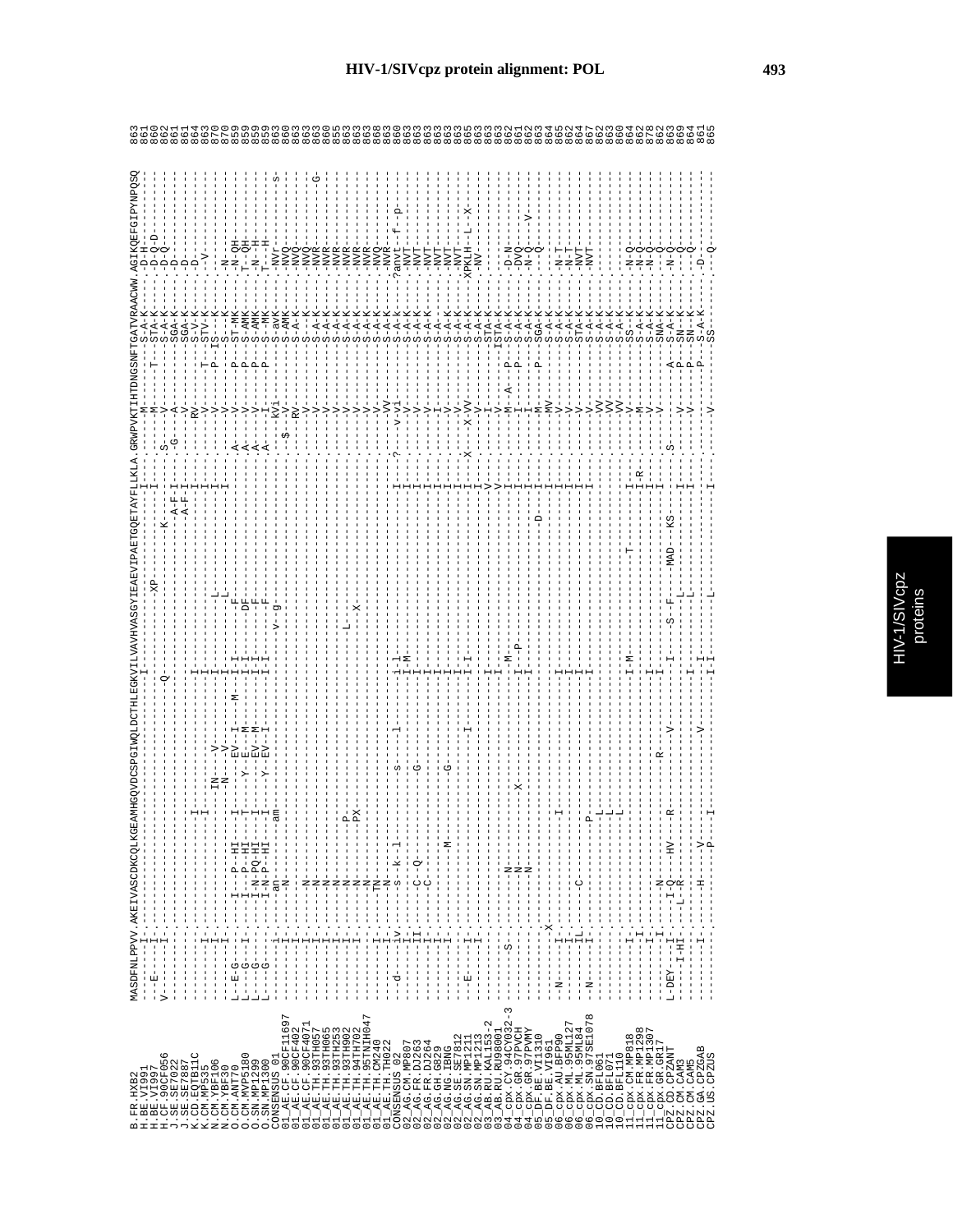$\begin{smallmatrix} \texttt{R1} & \texttt{R1} & \texttt{R2} & \texttt{R3} & \texttt{R4} & \texttt{R5} & \texttt{R6} & \texttt{R6} & \texttt{R6} & \texttt{R6} & \texttt{R6} & \texttt{R6} & \texttt{R6} & \texttt{R6} & \texttt{R6} & \texttt{R6} & \texttt{R6} & \texttt{R6} & \texttt{R6} & \texttt{R6} & \texttt{R6} & \texttt{R6} & \texttt{R6} & \texttt{R6} & \texttt{R6} & \texttt{R6} & \texttt{R6$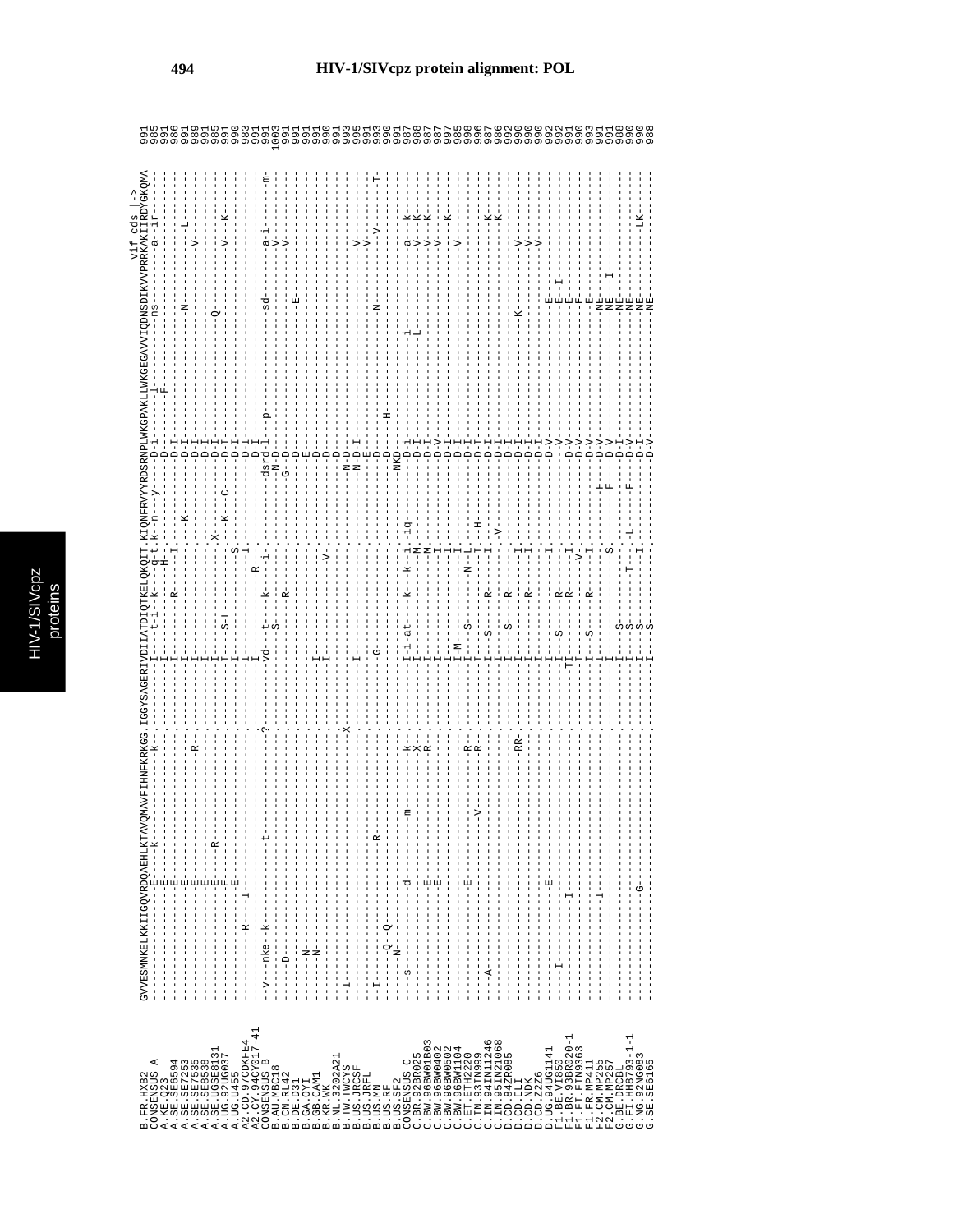|   | ¢<br>n |
|---|--------|
|   |        |
|   |        |
|   |        |
| ٠ |        |
|   |        |
|   |        |

| aáàà<br>후후 후<br>$-D-X$<br>$V$ – $Q$ –<br>$-1$<br>$\frac{1}{1}$<br>i<br>B<br>$\frac{1}{\Box}$<br>$\frac{1}{\Box}$<br>$\frac{1}{14}$<br>$\frac{1}{14}$<br>$\frac{1}{\Delta}$<br>$\frac{1}{\Delta}$<br>$\frac{1}{1}$<br>$\frac{1}{1}$<br>$\frac{1}{\ln 2}$<br>$\frac{1}{1}$<br>$\frac{1}{2}$<br>Ą<br>$\overline{\mathsf{D}}$<br>$\frac{1}{\Delta}$<br>é<br>Á<br>$\overline{\Delta}$<br>$\frac{1}{\Box}$<br>$\frac{1}{\Box}$<br>$\stackrel{1}{\triangle}$<br>$\frac{1}{\mathbf{Q}}$<br>$\frac{1}{1}$<br>$\frac{1}{1}$<br>$\frac{1}{\Box}$<br>$\frac{1}{1}$<br>ά<br>$\stackrel{1}{\triangle}$<br>$\stackrel{1}{\triangle}$<br>$\frac{1}{\Box}$<br>$\frac{1}{\Box}$<br>$\frac{1}{\Box}$<br>á<br>$\frac{1}{\Box}$<br>$\frac{1}{\Box}$<br>$\frac{1}{\Box}$<br>á<br>á<br>á<br>$\frac{1}{\Box}$<br>₫<br>$\frac{1}{\Box}$<br>$\frac{1}{\Box}$<br>$\frac{1}{\Box}$<br>₫<br>₫<br>₫<br>$\frac{1}{\Box}$<br>푸<br>$- -K - Q$<br>$-K-\overline{Q}$ .<br>$-5 - -7$<br>$-$ XHK--<br>$-3 - -K$<br>$\alpha$<br>¥<br>$L \cdot N = -K$<br>--v--<br>$-1$ <sup>-</sup><br>두<br>ř<br>¥<br>R<br>È.<br>ą<br>ωω<br>S<br>i<br>1<br>$TK - T - T - L$<br>Ţ<br>己<br>中午<br>Ţ<br>ק<br>푸<br>T--T<br>$\overline{\phantom{a}}$<br>$-\frac{X}{I}$<br>-e1<br>Ė<br>₹<br>Ė<br>é<br>é<br>œ<br>ŋ<br>д<br>ı<br>$\circ$<br>囯<br>Ū)<br>S<br>S<br>ωω<br>S<br>S<br>C)<br>S<br>S<br>S<br>ω<br>S<br>Ė<br>ωω<br>ωω<br>J<br>w<br>Ĩ<br>I.<br>$-TP-Q$<br>Ŗ<br>-XT--<br>Ė<br>ŕ<br>$\frac{1}{1}$<br>$\frac{1}{1}$<br>$\frac{1}{1}$<br>ೆ<br>7<br>Ú<br>gg<br>囸<br>$-X-$<br>H<br>딘<br>ĸ<br>R<br>$X - Y -$<br>χ--Λ-<br>$-V-$<br>₹<br>푸<br>$\frac{1}{1}$<br>$-\frac{1}{2}$<br>$-1$ - $Q$<br>$- R$<br>$\frac{1}{1}$<br>ı<br>]<br>- 대 | 囸           | 国国 | 国国<br>I | $-X--E$ | 囟<br>I | ပု | 囸<br>$-58 -$ | ÷<br>$-$ KG. | Ξ<br>KG |        |       |               |        |                |   |    |   |  |       | н.<br>Н<br>$\overline{1}$<br>৻৻<br>?<br>Я | $\frac{1}{1}$<br>$\overline{K}$ | ¥<br>¥ |  | 7<br>-<br>-<br>₹ | ¥<br>Ė | z<br>T | z<br>I |  |  | 国国国 | 囯 | 囸 | ₹<br>囯 | $\breve{\phantom{0}}$<br>囯 |                |       | -KE-R-KIE<br>$-K-QEE$ | $-KERREV$      |
|-----------------------------------------------------------------------------------------------------------------------------------------------------------------------------------------------------------------------------------------------------------------------------------------------------------------------------------------------------------------------------------------------------------------------------------------------------------------------------------------------------------------------------------------------------------------------------------------------------------------------------------------------------------------------------------------------------------------------------------------------------------------------------------------------------------------------------------------------------------------------------------------------------------------------------------------------------------------------------------------------------------------------------------------------------------------------------------------------------------------------------------------------------------------------------------------------------------------------------------------------------------------------------------------------------------------------------------------------------------------------------------------------------------------------------------------------------------------------------------------------------------------------------------------------------------------------------------------------------------------------------------------------------------------------|-------------|----|---------|---------|--------|----|--------------|--------------|---------|--------|-------|---------------|--------|----------------|---|----|---|--|-------|-------------------------------------------|---------------------------------|--------|--|------------------|--------|--------|--------|--|--|-----|---|---|--------|----------------------------|----------------|-------|-----------------------|----------------|
| $-1 - 1 - 1 - 1 - 1$                                                                                                                                                                                                                                                                                                                                                                                                                                                                                                                                                                                                                                                                                                                                                                                                                                                                                                                                                                                                                                                                                                                                                                                                                                                                                                                                                                                                                                                                                                                                                                                                                                                  |             |    |         |         |        |    |              |              |         |        |       |               |        |                |   |    |   |  |       |                                           |                                 |        |  |                  |        |        |        |  |  |     |   |   |        |                            |                |       |                       | Á              |
|                                                                                                                                                                                                                                                                                                                                                                                                                                                                                                                                                                                                                                                                                                                                                                                                                                                                                                                                                                                                                                                                                                                                                                                                                                                                                                                                                                                                                                                                                                                                                                                                                                                                       |             |    |         |         |        |    |              |              |         |        |       |               |        |                |   |    |   |  |       |                                           |                                 |        |  |                  |        |        |        |  |  |     |   |   |        |                            |                |       |                       |                |
|                                                                                                                                                                                                                                                                                                                                                                                                                                                                                                                                                                                                                                                                                                                                                                                                                                                                                                                                                                                                                                                                                                                                                                                                                                                                                                                                                                                                                                                                                                                                                                                                                                                                       |             |    |         |         |        |    |              |              |         |        |       |               |        |                |   |    |   |  |       |                                           |                                 |        |  |                  |        |        |        |  |  |     |   |   |        |                            |                |       |                       | $\frac{1}{1}$  |
| ن<br>ا<br>$\begin{array}{c} \mathbb{H} & \mathbb{H} \\ \mathbb{I} & \mathbb{I} \\ \mathbb{I} & \mathbb{I} \end{array}$<br>$-1 - 1 - 1$<br>۳ļ<br>면<br> <br>j                                                                                                                                                                                                                                                                                                                                                                                                                                                                                                                                                                                                                                                                                                                                                                                                                                                                                                                                                                                                                                                                                                                                                                                                                                                                                                                                                                                                                                                                                                           | Ť<br>$---R$ |    |         |         |        |    |              |              |         | $-v-e$ | 면<br> | $\frac{1}{1}$ | ÷<br>+ | $-\frac{1}{2}$ | 뛰 | ドー | 뛰 |  | 면<br> |                                           |                                 |        |  |                  |        |        |        |  |  |     |   |   |        |                            | $-\frac{E}{I}$ | 면<br> | ł                     | $ R$<br>ł<br>뛰 |

HIV-1/SIVcpz protein alignment: POL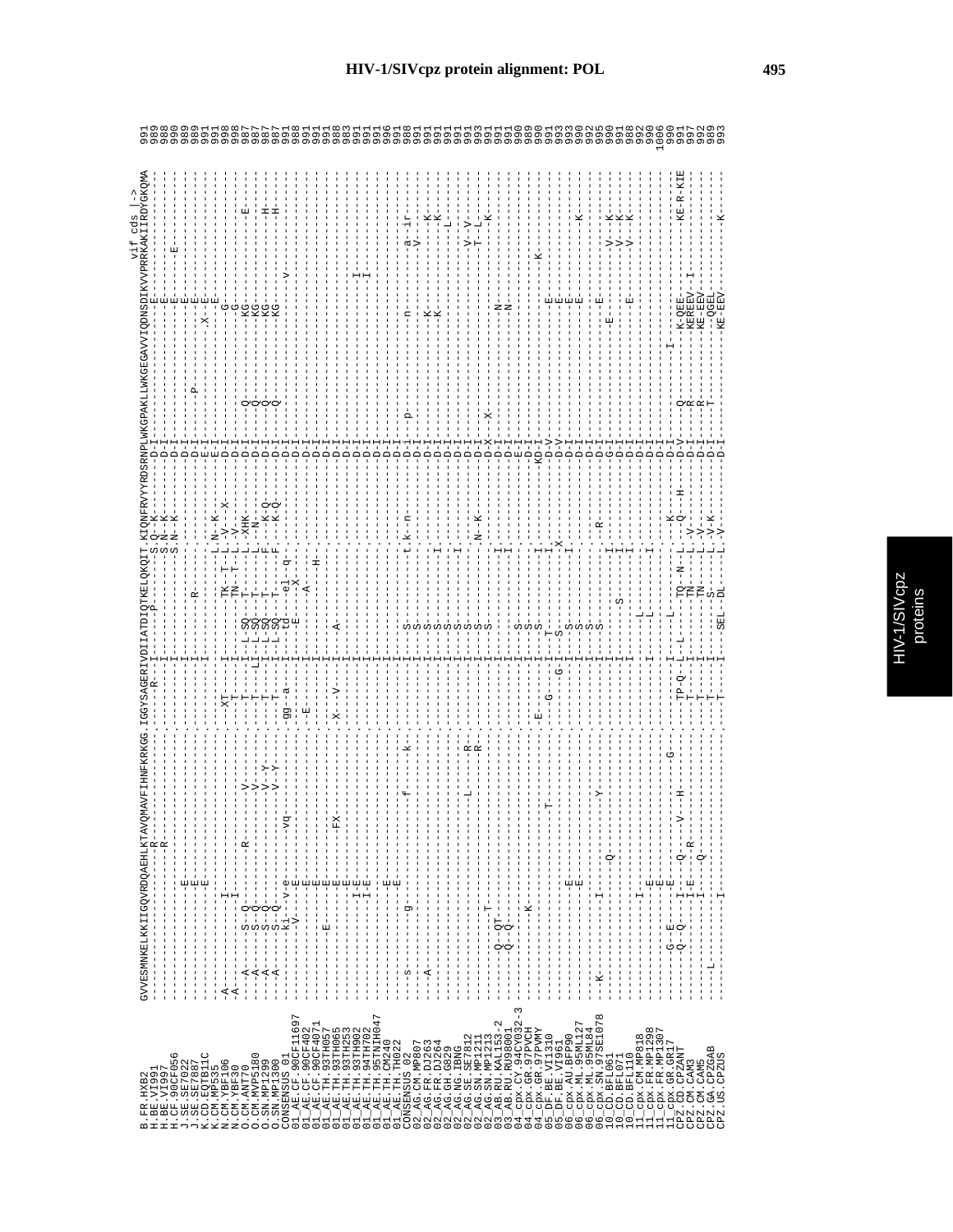| M L M W M H M L M N M M M M M M M M M L M M N M M O W W D L O W W W 4 H N N M H M M M M O N N O<br>$\circ$<br>000000<br>◠<br>-----------------<br>$\overline{ }$<br>$\overline{\phantom{0}}$<br>-----------------<br>n<br>ከገ<br>τŋ<br>τŋ<br>τŋ<br>ר ז<br>P.<br>K,<br>K,<br>Æ<br>Æ<br>⊳<br>ᆏ<br>4<br>ᆏ<br>ᆸ<br>4<br>$\infty$<br>L.<br>$\infty$<br>0NQ<br>40<br>⊡ ⊳<br>Om<br>$\mathbf{\mathbf{\mathsf{H}}}$<br>ᆏ<br>ᆸ<br>$\sim$<br><b>Indocoomon</b><br>4<br>N 10<br>$\overline{1}$ m<br>Ŀ.<br>$\blacksquare$<br>$\blacksquare$<br>ÞΚ<br>$\circ$<br>$\mathbf{\sim}$<br>$U \cap H \nightharpoonup H \cap H \cap H$<br>OMHMP<br>$m \infty$<br>മ<br>$\Box$ $\infty$<br>$\Box$<br>$\overline{ }$<br>$\rightarrow$<br>K,<br>m go H m m H o O O<br>ωĿ<br>OOOOHNWHNO<br>$^{\circ}$<br>БW<br>z<br>m ~ m m H U m Ü Ü M — ~<br>$N \succ N$<br>ωμ<br><b>COCHZTNNA</b><br>ロー<br>$\overline{ }$<br>⊣<br><b>DILECT</b><br>CAME<br>$\overline{m}$<br>面面面<br>19일<br>19일<br><b>BER</b><br>$\overline{\phantom{0}}$<br>○ひひ丘<br>ŻΘ<br>4<br>O<br>N D<br>$\infty$<br>4<br><b>R</b> NK<br>Ë<br>ğ<br>Ë<br>NQQQQ<br>てり<br>ğ<br>ΣW<br>E<br>B<br>B<br>B<br>B<br>B<br>$\alpha$ 4<br>w<br><b>NE</b><br>晨<br>ന<br>ന<br>≏<br><b>DES MESSING</b><br>LES DES LES<br>LES DES LES<br>CNESENC<br>$\square$<br>⋻<br>⋼<br>$\sigma$<br>$\sigma$<br>$\sigma$<br>ന<br>$\bullet$<br>$\bullet$<br>$\bullet$<br>٠<br>٠<br>$\cdot$<br>٠<br>囩<br><b>BE</b><br>BR<br>$\overline{\mathrm{E}}$<br>ξ<br><b>BR</b><br>R<br>$\bullet$<br>$\cdot$<br>$\cdot$<br>H<br>$\bullet$<br>$\bullet$<br>$\cdot$<br>٠<br>$\bullet$<br>C)<br>Þ<br>A,<br>$\mathcal{B}$<br>ひ<br>Ľц.<br>z<br>KR<br>E,<br>ΒŘ<br>ſщ.<br>てり<br>囯<br>Ĕ<br>БW<br><b>NEW</b><br>NEW<br><b>넓옵옵옵</b><br>$\Omega$<br>ы<br>נים כיז<br>U)<br>U)<br>데<br>囸<br>$\overline{\mathsf{a}}$<br>ゼ<br>Б<br>Б<br>زخ<br>なじじら<br>ā<br>$\approx$<br>ن<br>$\omega$ | Æ<br>ഷ സ ഥ ∞ ⊣ സ<br>തഥനനയധ<br>N W<br>DMONN80DUN<br>മ<br>EХ<br>$\omega$ $\alpha$<br>回<br>国国<br>z<br><b>www</b><br>$\alpha$<br>囩<br>٠<br><b>α</b><br>囸<br>더<br>더<br>데<br>z<br>RUMMMAD<br>Ŀц. | ы<br>≏<br>$\circ$<br>≃<br>τń<br>Æ,<br>⊳<br>t)<br>ĞQ5 | $\overline{ }$<br>$-1$ |
|-------------------------------------------------------------------------------------------------------------------------------------------------------------------------------------------------------------------------------------------------------------------------------------------------------------------------------------------------------------------------------------------------------------------------------------------------------------------------------------------------------------------------------------------------------------------------------------------------------------------------------------------------------------------------------------------------------------------------------------------------------------------------------------------------------------------------------------------------------------------------------------------------------------------------------------------------------------------------------------------------------------------------------------------------------------------------------------------------------------------------------------------------------------------------------------------------------------------------------------------------------------------------------------------------------------------------------------------------------------------------------------------------------------------------------------------------------------------------------------------------------------------------------------------------------------------------------------------------------------------------------------------------------------------------------------------------------------------------------------------------------------------------------------------------------------------------------------------------------|--------------------------------------------------------------------------------------------------------------------------------------------------------------------------------------------|------------------------------------------------------|------------------------|
|                                                                                                                                                                                                                                                                                                                                                                                                                                                                                                                                                                                                                                                                                                                                                                                                                                                                                                                                                                                                                                                                                                                                                                                                                                                                                                                                                                                                                                                                                                                                                                                                                                                                                                                                                                                                                                                       | 国                                                                                                                                                                                          |                                                      |                        |
|                                                                                                                                                                                                                                                                                                                                                                                                                                                                                                                                                                                                                                                                                                                                                                                                                                                                                                                                                                                                                                                                                                                                                                                                                                                                                                                                                                                                                                                                                                                                                                                                                                                                                                                                                                                                                                                       |                                                                                                                                                                                            |                                                      |                        |
|                                                                                                                                                                                                                                                                                                                                                                                                                                                                                                                                                                                                                                                                                                                                                                                                                                                                                                                                                                                                                                                                                                                                                                                                                                                                                                                                                                                                                                                                                                                                                                                                                                                                                                                                                                                                                                                       |                                                                                                                                                                                            |                                                      |                        |
|                                                                                                                                                                                                                                                                                                                                                                                                                                                                                                                                                                                                                                                                                                                                                                                                                                                                                                                                                                                                                                                                                                                                                                                                                                                                                                                                                                                                                                                                                                                                                                                                                                                                                                                                                                                                                                                       |                                                                                                                                                                                            |                                                      |                        |
|                                                                                                                                                                                                                                                                                                                                                                                                                                                                                                                                                                                                                                                                                                                                                                                                                                                                                                                                                                                                                                                                                                                                                                                                                                                                                                                                                                                                                                                                                                                                                                                                                                                                                                                                                                                                                                                       |                                                                                                                                                                                            |                                                      |                        |
|                                                                                                                                                                                                                                                                                                                                                                                                                                                                                                                                                                                                                                                                                                                                                                                                                                                                                                                                                                                                                                                                                                                                                                                                                                                                                                                                                                                                                                                                                                                                                                                                                                                                                                                                                                                                                                                       |                                                                                                                                                                                            |                                                      |                        |
|                                                                                                                                                                                                                                                                                                                                                                                                                                                                                                                                                                                                                                                                                                                                                                                                                                                                                                                                                                                                                                                                                                                                                                                                                                                                                                                                                                                                                                                                                                                                                                                                                                                                                                                                                                                                                                                       |                                                                                                                                                                                            |                                                      |                        |
|                                                                                                                                                                                                                                                                                                                                                                                                                                                                                                                                                                                                                                                                                                                                                                                                                                                                                                                                                                                                                                                                                                                                                                                                                                                                                                                                                                                                                                                                                                                                                                                                                                                                                                                                                                                                                                                       |                                                                                                                                                                                            |                                                      |                        |
|                                                                                                                                                                                                                                                                                                                                                                                                                                                                                                                                                                                                                                                                                                                                                                                                                                                                                                                                                                                                                                                                                                                                                                                                                                                                                                                                                                                                                                                                                                                                                                                                                                                                                                                                                                                                                                                       |                                                                                                                                                                                            |                                                      |                        |
|                                                                                                                                                                                                                                                                                                                                                                                                                                                                                                                                                                                                                                                                                                                                                                                                                                                                                                                                                                                                                                                                                                                                                                                                                                                                                                                                                                                                                                                                                                                                                                                                                                                                                                                                                                                                                                                       |                                                                                                                                                                                            |                                                      |                        |
|                                                                                                                                                                                                                                                                                                                                                                                                                                                                                                                                                                                                                                                                                                                                                                                                                                                                                                                                                                                                                                                                                                                                                                                                                                                                                                                                                                                                                                                                                                                                                                                                                                                                                                                                                                                                                                                       |                                                                                                                                                                                            |                                                      |                        |
|                                                                                                                                                                                                                                                                                                                                                                                                                                                                                                                                                                                                                                                                                                                                                                                                                                                                                                                                                                                                                                                                                                                                                                                                                                                                                                                                                                                                                                                                                                                                                                                                                                                                                                                                                                                                                                                       |                                                                                                                                                                                            |                                                      |                        |
|                                                                                                                                                                                                                                                                                                                                                                                                                                                                                                                                                                                                                                                                                                                                                                                                                                                                                                                                                                                                                                                                                                                                                                                                                                                                                                                                                                                                                                                                                                                                                                                                                                                                                                                                                                                                                                                       |                                                                                                                                                                                            |                                                      |                        |
|                                                                                                                                                                                                                                                                                                                                                                                                                                                                                                                                                                                                                                                                                                                                                                                                                                                                                                                                                                                                                                                                                                                                                                                                                                                                                                                                                                                                                                                                                                                                                                                                                                                                                                                                                                                                                                                       |                                                                                                                                                                                            |                                                      |                        |
|                                                                                                                                                                                                                                                                                                                                                                                                                                                                                                                                                                                                                                                                                                                                                                                                                                                                                                                                                                                                                                                                                                                                                                                                                                                                                                                                                                                                                                                                                                                                                                                                                                                                                                                                                                                                                                                       |                                                                                                                                                                                            |                                                      |                        |
|                                                                                                                                                                                                                                                                                                                                                                                                                                                                                                                                                                                                                                                                                                                                                                                                                                                                                                                                                                                                                                                                                                                                                                                                                                                                                                                                                                                                                                                                                                                                                                                                                                                                                                                                                                                                                                                       |                                                                                                                                                                                            |                                                      |                        |
|                                                                                                                                                                                                                                                                                                                                                                                                                                                                                                                                                                                                                                                                                                                                                                                                                                                                                                                                                                                                                                                                                                                                                                                                                                                                                                                                                                                                                                                                                                                                                                                                                                                                                                                                                                                                                                                       |                                                                                                                                                                                            |                                                      |                        |
|                                                                                                                                                                                                                                                                                                                                                                                                                                                                                                                                                                                                                                                                                                                                                                                                                                                                                                                                                                                                                                                                                                                                                                                                                                                                                                                                                                                                                                                                                                                                                                                                                                                                                                                                                                                                                                                       |                                                                                                                                                                                            |                                                      |                        |
|                                                                                                                                                                                                                                                                                                                                                                                                                                                                                                                                                                                                                                                                                                                                                                                                                                                                                                                                                                                                                                                                                                                                                                                                                                                                                                                                                                                                                                                                                                                                                                                                                                                                                                                                                                                                                                                       |                                                                                                                                                                                            |                                                      |                        |
|                                                                                                                                                                                                                                                                                                                                                                                                                                                                                                                                                                                                                                                                                                                                                                                                                                                                                                                                                                                                                                                                                                                                                                                                                                                                                                                                                                                                                                                                                                                                                                                                                                                                                                                                                                                                                                                       |                                                                                                                                                                                            |                                                      |                        |
|                                                                                                                                                                                                                                                                                                                                                                                                                                                                                                                                                                                                                                                                                                                                                                                                                                                                                                                                                                                                                                                                                                                                                                                                                                                                                                                                                                                                                                                                                                                                                                                                                                                                                                                                                                                                                                                       |                                                                                                                                                                                            |                                                      |                        |
|                                                                                                                                                                                                                                                                                                                                                                                                                                                                                                                                                                                                                                                                                                                                                                                                                                                                                                                                                                                                                                                                                                                                                                                                                                                                                                                                                                                                                                                                                                                                                                                                                                                                                                                                                                                                                                                       |                                                                                                                                                                                            |                                                      |                        |
|                                                                                                                                                                                                                                                                                                                                                                                                                                                                                                                                                                                                                                                                                                                                                                                                                                                                                                                                                                                                                                                                                                                                                                                                                                                                                                                                                                                                                                                                                                                                                                                                                                                                                                                                                                                                                                                       |                                                                                                                                                                                            |                                                      |                        |
|                                                                                                                                                                                                                                                                                                                                                                                                                                                                                                                                                                                                                                                                                                                                                                                                                                                                                                                                                                                                                                                                                                                                                                                                                                                                                                                                                                                                                                                                                                                                                                                                                                                                                                                                                                                                                                                       |                                                                                                                                                                                            |                                                      |                        |
|                                                                                                                                                                                                                                                                                                                                                                                                                                                                                                                                                                                                                                                                                                                                                                                                                                                                                                                                                                                                                                                                                                                                                                                                                                                                                                                                                                                                                                                                                                                                                                                                                                                                                                                                                                                                                                                       |                                                                                                                                                                                            |                                                      |                        |
|                                                                                                                                                                                                                                                                                                                                                                                                                                                                                                                                                                                                                                                                                                                                                                                                                                                                                                                                                                                                                                                                                                                                                                                                                                                                                                                                                                                                                                                                                                                                                                                                                                                                                                                                                                                                                                                       |                                                                                                                                                                                            |                                                      |                        |
|                                                                                                                                                                                                                                                                                                                                                                                                                                                                                                                                                                                                                                                                                                                                                                                                                                                                                                                                                                                                                                                                                                                                                                                                                                                                                                                                                                                                                                                                                                                                                                                                                                                                                                                                                                                                                                                       |                                                                                                                                                                                            |                                                      |                        |
|                                                                                                                                                                                                                                                                                                                                                                                                                                                                                                                                                                                                                                                                                                                                                                                                                                                                                                                                                                                                                                                                                                                                                                                                                                                                                                                                                                                                                                                                                                                                                                                                                                                                                                                                                                                                                                                       |                                                                                                                                                                                            |                                                      |                        |
|                                                                                                                                                                                                                                                                                                                                                                                                                                                                                                                                                                                                                                                                                                                                                                                                                                                                                                                                                                                                                                                                                                                                                                                                                                                                                                                                                                                                                                                                                                                                                                                                                                                                                                                                                                                                                                                       |                                                                                                                                                                                            |                                                      |                        |
|                                                                                                                                                                                                                                                                                                                                                                                                                                                                                                                                                                                                                                                                                                                                                                                                                                                                                                                                                                                                                                                                                                                                                                                                                                                                                                                                                                                                                                                                                                                                                                                                                                                                                                                                                                                                                                                       | on co                                                                                                                                                                                      | $1 - 1$                                              | oo                     |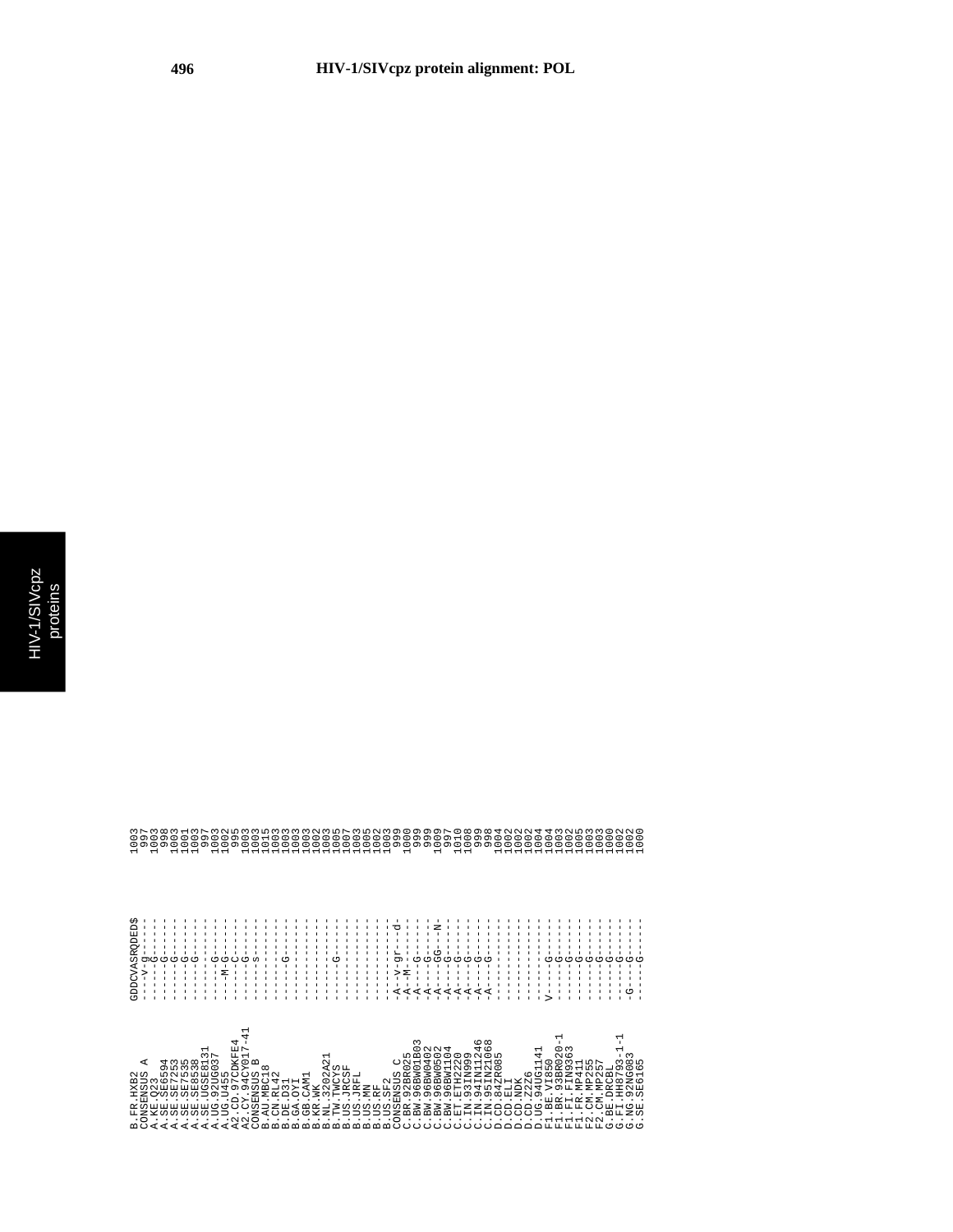| HIV-1/SIVcpz protein alignment: POL | 497 |
|-------------------------------------|-----|
|                                     |     |

B.FR.HXB2 GDDCVASRQDED\$ 1003 H.BE.VI991 ------G------ 1001 H.BE.VI997 ------G------ 1000 H.CF.90CF056 ------------- 1002 J.SE.SE7022 ------G------ 1001 J.SE.SE7887 ------G------ 1001 K.CD.EQTB11C ------G------ 1003 K.CM.MP535 ------G------ 1003 N.CM.YBF106 --G----GX--NQ 1011 N.CM.YBF30 --G----G---NQ 1011 O.CM.ANTRO -T-SM-H-SM-H-SM--G-SE 2000 -T-SM-SE 10000 O.CM.MVP5180 -T-SM-N-M-D-SM-D-SE 1000 O.SN.MP1299 -T-SM-T-SM-T-SM--G-T-SM--G-T-SM--G-T-SM--G-T-SM--G-T-SM--G-T-SM--G-T-SM--G-O.SN.MP1301300 -T-SM-F-SM-F-SM-T-SM-COONTAMP130.SN.MP1300 CONSENSUS 01 ------g--d-d- 1003 01\_AE.CF.90CF11697 ------G----N- 1000 01\_AE.CF.90CF402 ------G--N--- 1003 01\_AE.CF.90CF4071 ------G------ 1003 01\_AE.TH.93TH057 ------G------ 1003 01\_AE.TH.93TH065 ------------- 1000 01\_AE.TH.93TH253 ------G------ 995 01\_AE.TH.93TH902 ------G------ 1003 01\_AE.TH.94TH702 ------G------ 1003 01\_AE.TH.95TNIH047 ------G------ 1003 01\_AE.TH.CM240 ------G------ 1008 01\_AE.TH.TH022 ------G------ 1003 CONSENSUS 02 ----v-gr-d--- 1000 02 ---------------- 1003 AM.MP307 2004 2004 02\_AG.FR.DJ263 ------G------ 1003 02\_AG.FR.DJ264 ------G------ 1003 02\_AG.GH.G829 ------G------ 1003 02\_AG.NG.IBNG ------G------ 1003 02\_AG.SE.SERISE.SERISE.SERISE.SERISE.SERIS 02\_AG.SN.MP1211 ------GG-N--- 1005 02\_AG.SN.MP1213 ----M-G------ 1003 03\_AB.RU.KAL153-2 ------------- 1003 03\_AB.RU.RU98001 ------------- 1003 04\_cpx.CY.94CY032-3 -N----G------ 1002 04\_cpx.GR.97PVCH ------G------ 1001 04\_cpx.GR.97PVMY ------G------ 1002 05\_DF.BE.VI1310 ------G------ 1003 05\_DF.BE.VI961 ------G------ 1005 06\_cpx.AU.BFP90 ------G------ 1005 06\_cpx.ML.95ML127 ------G------ 1002 06\_cpx.ML.95ML84 ------G------ 1004 07 ---------- 10078526.2012.07SE2078 ---------- 10078526.2020 10\_CD.BFL061 -A----------Q 1003 10\_CD.BFL071 -A----------Q 1004 10\_CD.BFL110 -A----------Q 1001 11\_cpx.CM.MP818 ------G------ 1004 11\_cpx.FR.MP1298 ------G-----Q 1003 11\_cpx.FR.MP1307 ------G----N- 1018 11\_cpx.GR.GR17 ------GS----- 1002 CPZ.CD.CPZANT DR-DL-G--N--- 1003 CPZ.CM.CAM3 ---SM-GG---SQ 1010 CPZ.CM.CAM5 --GSM-G--N--Q 1005 CPZ.GA.CPZGAB ---------N--- 1001 CPZ.US.CPZUS -A-SM-G----S- 1005 $\begin{smallmatrix} \texttt{R1.4181}, \texttt{R2130}, \\ \texttt{R31.4181}, \texttt{R31.421}, \texttt{R41.431}, \texttt{R51.4421}, \texttt{R61.451}, \texttt{R71.451}, \texttt{R81.451}, \texttt{R9.4521}, \texttt{R1.4531}, \texttt{R2.4541}, \texttt{R3.4551}, \texttt{R4.451}, \texttt{R5.451}, \texttt{R5.451}, \texttt{R5.451}, \texttt{R5.451}, \text$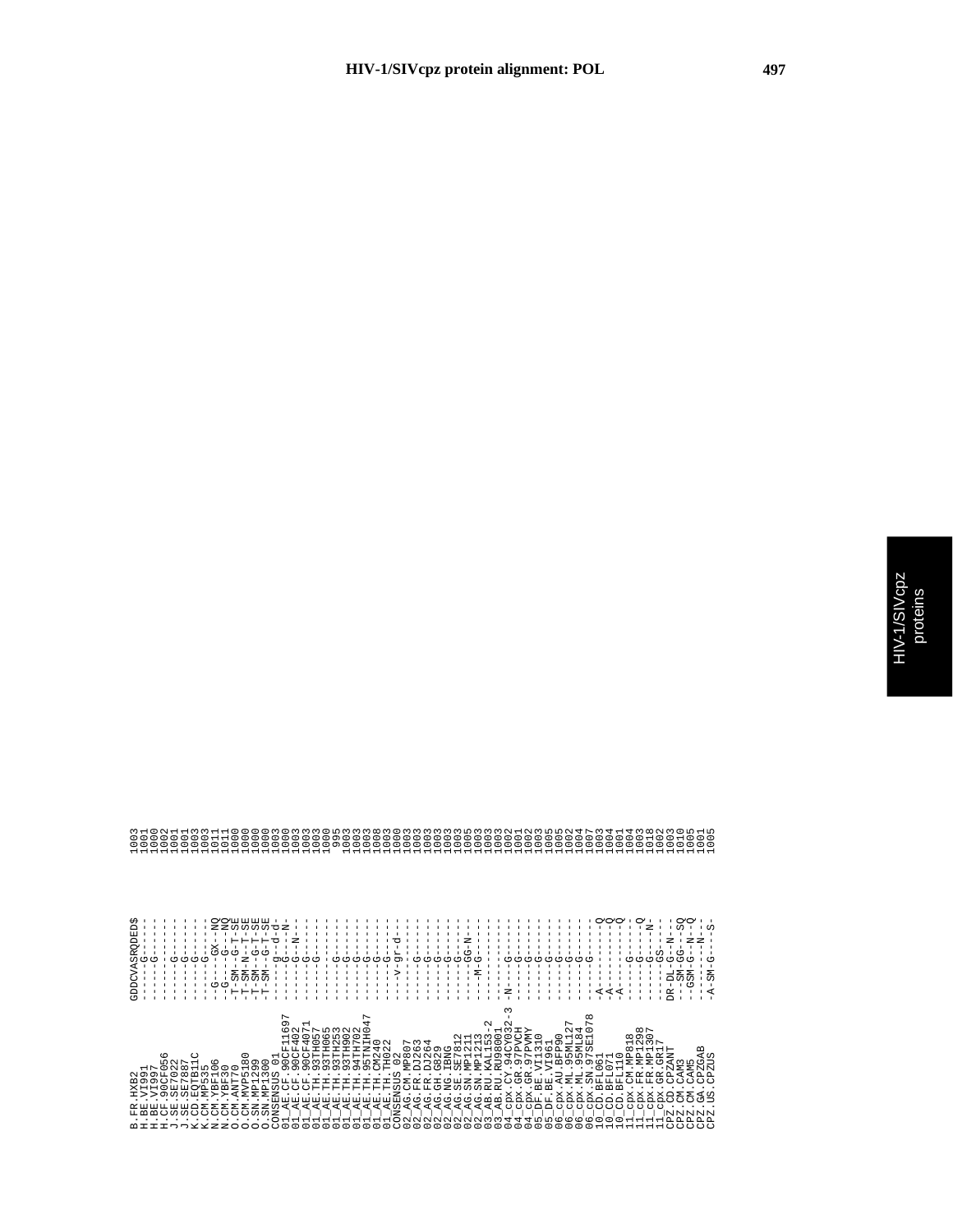|                                                                                                                                                                                                                                                                                                 | $-1 - N -$                                             |  |         |   |  |  |
|-------------------------------------------------------------------------------------------------------------------------------------------------------------------------------------------------------------------------------------------------------------------------------------------------|--------------------------------------------------------|--|---------|---|--|--|
| J.<br>J.<br>j.<br>$\frac{1}{1}$<br>$\mathbb{I}$<br>$- -X - -$<br>$---vm1$<br>$\frac{1}{4}$                                                                                                                                                                                                      | $-1$ $-1$                                              |  |         |   |  |  |
| ı<br>I<br>L.<br>J.<br>J.<br>J.<br>т<br>J.<br>Ţ<br>I.                                                                                                                                                                                                                                            | $-1$<br>$-1$                                           |  |         |   |  |  |
| т<br>т<br>I<br>T<br>т.<br>ï<br>J,<br>т<br>u                                                                                                                                                                                                                                                     | $-1$<br>$-1$                                           |  |         |   |  |  |
| $- A -$<br>$\blacksquare$<br>L.                                                                                                                                                                                                                                                                 |                                                        |  |         |   |  |  |
| J.<br>H<br>H                                                                                                                                                                                                                                                                                    | $\begin{array}{c}\n-1 \\ -1 \\ -1 \\ -1\n\end{array}$  |  |         |   |  |  |
| т<br>T<br>-<br>ï                                                                                                                                                                                                                                                                                | $\frac{1}{2}$                                          |  |         |   |  |  |
| п<br>п<br>J.<br>J<br>J.<br>J.<br>п<br>J.<br>ï<br>$\overline{1}$<br>ı<br>J.<br>J.                                                                                                                                                                                                                | $- - N - -$                                            |  |         |   |  |  |
| I<br>$\mathbf{I}$<br>$\mathbf{I}$<br>J.<br>$\mathbf{I}$<br>ï<br>$\mathbf{I}$<br>$\mathbf{I}$<br>п<br>$\mathbf{I}$<br>$\overline{\phantom{a}}$<br>$\blacksquare$<br>$\overline{V}$<br>$\overline{\phantom{a}}$<br>$\overline{\phantom{a}}$<br>I<br>$\mathbf{I}$<br>$\overline{\phantom{a}}$<br>I |                                                        |  | aaa     |   |  |  |
| I<br>п                                                                                                                                                                                                                                                                                          | $- - N - -$                                            |  |         |   |  |  |
| п<br>л<br>п<br>J<br>J<br>п<br>п<br>I                                                                                                                                                                                                                                                            | $-1$                                                   |  | $\circ$ |   |  |  |
| ı<br>т<br>I<br>I.<br>п<br>J.<br>I<br>т<br>ı<br>I<br>ı<br>т<br>ı                                                                                                                                                                                                                                 | $\frac{1}{1}$<br>$\frac{1}{2}$                         |  |         |   |  |  |
| I<br>I<br>T<br>ï<br>$-1$<br>$+1$<br>ł<br>I<br>I<br>л<br>J.<br>I                                                                                                                                                                                                                                 | $-1$<br>$-1$                                           |  |         |   |  |  |
|                                                                                                                                                                                                                                                                                                 | $\overline{R}$                                         |  |         |   |  |  |
| I<br>J,<br>Ï<br>I<br>Í<br>Ţ<br>I<br>п<br>ï<br>I<br>J<br>п<br>п<br>J                                                                                                                                                                                                                             | J,<br>$\overline{R}$ + $\overline{R}$ + $\overline{R}$ |  |         |   |  |  |
| $\mathbf{I}$<br>$\mathbf{I}$<br>$\frac{1}{1}$<br>J.<br>$\mathbf{I}$<br>п<br>J.<br>$\frac{1}{1}$<br>J.                                                                                                                                                                                           | z<br>                                                  |  |         |   |  |  |
| I<br>I.<br>$-4 - 1$<br>$-100 - -101 - -$                                                                                                                                                                                                                                                        | -rt-k                                                  |  |         | ω |  |  |
| I<br>$\frac{1}{1}$<br>$\overline{\phantom{a}}$<br>J<br>J<br>ï<br>л<br>I<br>I.<br>ш                                                                                                                                                                                                              | $-1$                                                   |  |         |   |  |  |
| $---K$<br>$\overline{\phantom{a}}$<br>п<br>$\mathbf{I}$<br>$\mathbf{I}$<br>1                                                                                                                                                                                                                    | $\frac{1}{1}$                                          |  |         |   |  |  |
| ţ<br>$\frac{1}{1}$<br>J.<br>$\mathbb I$<br>J.                                                                                                                                                                                                                                                   |                                                        |  |         |   |  |  |
| J                                                                                                                                                                                                                                                                                               |                                                        |  |         |   |  |  |
|                                                                                                                                                                                                                                                                                                 |                                                        |  |         |   |  |  |
| $\frac{1}{1}$<br>I<br>л<br>п<br>$\frac{1}{1}$<br>ł<br>ţ<br>ı<br>п<br>I                                                                                                                                                                                                                          | $- -A - -$                                             |  |         |   |  |  |
| I<br>$\frac{1}{1}$<br>I<br>п<br>I<br>$\begin{array}{c} 1 \\ 1 \\ 1 \\ 1 \end{array}$<br>$\frac{1}{1}$<br>I<br>J.<br>J                                                                                                                                                                           | I<br>$\mathbb I$<br>п                                  |  |         |   |  |  |
|                                                                                                                                                                                                                                                                                                 |                                                        |  |         |   |  |  |
| ï<br>J.<br>J,<br>$\mathbf{I}$<br>I<br>J.<br>ï<br>Ţ<br>I<br>í<br>I<br>J<br>п<br>п                                                                                                                                                                                                                | J<br>J.                                                |  |         |   |  |  |
|                                                                                                                                                                                                                                                                                                 |                                                        |  |         |   |  |  |
| п<br>T<br>т<br>T<br>т                                                                                                                                                                                                                                                                           | I.<br>п                                                |  |         |   |  |  |
| $-K--$<br>I<br>ı                                                                                                                                                                                                                                                                                |                                                        |  |         |   |  |  |
| $\overline{\phantom{a}}$<br>п<br>п<br>$\overline{1}$<br>$\begin{array}{c} 1 \\ 1 \\ 1 \end{array}$<br>$\frac{1}{1}$<br>j<br>л                                                                                                                                                                   | $- - A - -$                                            |  |         |   |  |  |
| $\mathbf{I}$<br>Ť<br>I<br>J.<br>J.<br>ı<br>J.<br>J.<br>I<br>ı                                                                                                                                                                                                                                   | $-4 - -$                                               |  |         |   |  |  |
| п<br>т<br>т<br>I<br>т<br>j.<br>л<br>J,                                                                                                                                                                                                                                                          | I<br>т                                                 |  |         |   |  |  |
| п<br>$\mathbf{I}$<br>п<br>$\mathbf{I}$<br>п<br>$-5-$                                                                                                                                                                                                                                            | $-K - H -$                                             |  |         |   |  |  |
| I<br>H<br>ı<br>I<br>I<br>ı<br>I                                                                                                                                                                                                                                                                 | ł<br>٢                                                 |  |         |   |  |  |
| I<br>$\mathbf{I}$<br>л<br>$\begin{bmatrix} 1 \\ 1 \\ 1 \\ 1 \end{bmatrix}$<br>$\frac{1}{1}$<br>$\mathbf{I}$<br>J<br>$\frac{1}{1}$                                                                                                                                                               | $-1$<br>$-1$                                           |  |         |   |  |  |
|                                                                                                                                                                                                                                                                                                 |                                                        |  |         |   |  |  |
| T<br>п<br>I<br>т<br>т<br>ш                                                                                                                                                                                                                                                                      | ī                                                      |  |         |   |  |  |
| $\mathbf{I}$<br>$\mathbf{I}$<br>J.<br>j<br>$-4 -$<br>$\frac{1}{1}$<br>$- - R - -$                                                                                                                                                                                                               | J.<br>$\mathbf{I}$<br>п                                |  |         |   |  |  |
| $\mathbb{I}$<br>-1<br>L.                                                                                                                                                                                                                                                                        | L.                                                     |  |         |   |  |  |
| л<br>п<br>I.<br>л<br>u                                                                                                                                                                                                                                                                          | л                                                      |  |         |   |  |  |
| $- -K--$<br>$\mathbf{I}$<br>$\mathbf I$                                                                                                                                                                                                                                                         |                                                        |  |         |   |  |  |
|                                                                                                                                                                                                                                                                                                 |                                                        |  |         |   |  |  |
| $k - 1$<br>Ţ<br>ı<br>1<br>ı<br>$-1 -$<br>$\frac{1}{1}$                                                                                                                                                                                                                                          | $n - 1$                                                |  |         |   |  |  |
| $- -K - - - -N$<br>$\frac{1}{1}$<br>$-1 - 1 - -1$<br>$\frac{1}{1}$<br>I                                                                                                                                                                                                                         | $\frac{1}{1}$                                          |  |         |   |  |  |
| I<br>$-1$                                                                                                                                                                                                                                                                                       | Ŧ<br>л                                                 |  |         |   |  |  |
| I<br>$\mathbf{I}$<br>п<br>Ţ<br>$-1 -$<br>п<br>Ţ<br>Ţ<br>л                                                                                                                                                                                                                                       |                                                        |  |         |   |  |  |
| $\mathbf{I}$<br>$\mathbf{I}$<br>$\mathbf{I}$<br>$-1 - 1 -$<br>J.                                                                                                                                                                                                                                |                                                        |  |         |   |  |  |
| $\frac{5}{1}$                                                                                                                                                                                                                                                                                   |                                                        |  |         |   |  |  |
| $\mathbf{I}$<br>$\frac{1}{1}$                                                                                                                                                                                                                                                                   | Ļ<br>$\overline{1}$                                    |  |         |   |  |  |
| I<br>1<br>Ť.<br>$-1 - 1$<br>п<br>$\mathfrak l$<br>Ţ                                                                                                                                                                                                                                             | ł                                                      |  |         |   |  |  |
| J.<br>л.<br>т<br>$-1$<br>п<br>т<br>ı<br>J.                                                                                                                                                                                                                                                      | $\mathbf{I}$                                           |  |         |   |  |  |
|                                                                                                                                                                                                                                                                                                 |                                                        |  |         |   |  |  |
| $\frac{1}{1}$<br>Ţ<br>I<br>I<br>J.                                                                                                                                                                                                                                                              |                                                        |  |         |   |  |  |
|                                                                                                                                                                                                                                                                                                 | $-22-$                                                 |  |         |   |  |  |
| $-1 - N -$<br>Ţ<br>$\mathbf{I}$<br>п<br>п<br>I<br>1<br>п<br>ï<br>I<br>п<br>п                                                                                                                                                                                                                    |                                                        |  |         |   |  |  |
| $- -K - -$                                                                                                                                                                                                                                                                                      |                                                        |  |         |   |  |  |
|                                                                                                                                                                                                                                                                                                 |                                                        |  |         |   |  |  |
| $-1$ $-1$<br>I.<br>J.<br>J.<br>п<br>I.                                                                                                                                                                                                                                                          |                                                        |  |         |   |  |  |
| J.<br>I<br>J.<br>J<br>J.<br>J<br>J,                                                                                                                                                                                                                                                             | J<br>J.                                                |  |         |   |  |  |
| $\mathbf{I}$                                                                                                                                                                                                                                                                                    | $\mathbf{I}$<br>-1                                     |  |         |   |  |  |
|                                                                                                                                                                                                                                                                                                 |                                                        |  |         |   |  |  |
|                                                                                                                                                                                                                                                                                                 | I                                                      |  |         |   |  |  |
| п                                                                                                                                                                                                                                                                                               | $-1 -$                                                 |  |         |   |  |  |
| п<br>$\mathbf{I}$<br>I<br>ı<br>I<br>т<br>ı<br>I                                                                                                                                                                                                                                                 | $\frac{1}{1}$                                          |  |         |   |  |  |
|                                                                                                                                                                                                                                                                                                 |                                                        |  |         |   |  |  |
| $-1$ $-1$ $-1$<br>I<br>I.<br>т<br>u<br>J,<br>í<br>I<br>J,<br>I                                                                                                                                                                                                                                  |                                                        |  |         |   |  |  |
| $-1$<br>$-1$<br>J<br>J                                                                                                                                                                                                                                                                          |                                                        |  |         |   |  |  |
|                                                                                                                                                                                                                                                                                                 |                                                        |  |         |   |  |  |
| $-1 - N -$                                                                                                                                                                                                                                                                                      |                                                        |  |         |   |  |  |
| $- -NQ - - -$<br>J.<br>I<br>f,<br>$-1 - 1 - 1$                                                                                                                                                                                                                                                  |                                                        |  |         |   |  |  |
| $-1 - N -$<br>п<br>п<br>т<br>ا<br>ا<br>т<br>т                                                                                                                                                                                                                                                   |                                                        |  |         |   |  |  |
| I<br>J<br>л<br>I<br>ł<br>I<br>I<br>$\frac{1}{1}$<br>$\mathbf{I}$                                                                                                                                                                                                                                | H                                                      |  |         |   |  |  |
|                                                                                                                                                                                                                                                                                                 |                                                        |  |         |   |  |  |
| I.<br>п<br>$\mathbf{I}$<br>J.<br>п<br>$\mathbf{I}$<br>$\frac{1}{1}$<br>$\mathbf{I}$<br>$\mathbf{I}$<br>л.<br>-1<br>$\,$ I<br>$\mathbf{I}$                                                                                                                                                       | $-1 - N - 1$                                           |  |         |   |  |  |
| I<br>H<br>J                                                                                                                                                                                                                                                                                     | -- K ----- N --                                        |  |         |   |  |  |
|                                                                                                                                                                                                                                                                                                 |                                                        |  |         |   |  |  |

ת הוא המוקדות המוחירות המוקדות המוקדות המוקדות המוקדות המוקדות המוקדות המוקדות המוקדות המוקדות המוקדות הוא היה<br>המוקדות המוקדות המוקדות המוקדות המוקדות המוקדות המוקדות המוקדות המוקדות המוקדות המוקדות המוקדות המוקדות המוקדו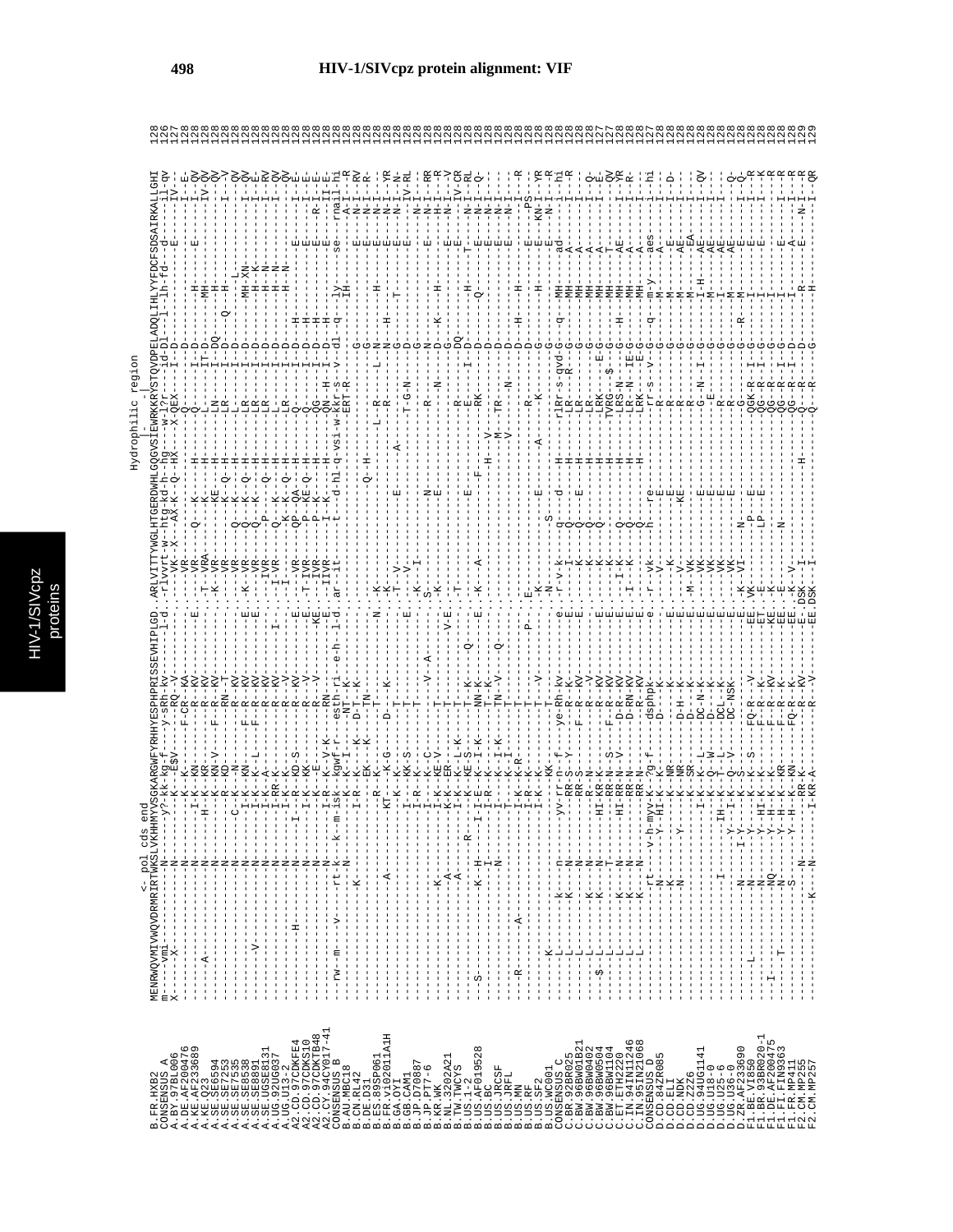| ഗ |
|---|
|   |
|   |
|   |
|   |
|   |

| rdEh.<br>-KP<br>-<br> -<br> <br>$-1 - 1$<br>MENRWQVMIVWQVDRMRIRTWKSLVKH<br>cds<br>λ-<br>$X - -$<br>$X -$<br>Ϋ́<br>$X$ --<br>i<br>$\overline{\phantom{a}}$<br>Y<br>₹<br>$X$ - - - - -<br>$X$ – –<br>ï,<br>Ŧ<br>T<br>T<br>$\frac{1}{1}$<br>$\mathfrak l$<br>J.<br>$\frac{1}{1}$<br>J,<br>$\frac{1}{1}$<br>ł<br>f,<br>J.<br>$\frac{1}{1}$<br>f.<br>$\frac{1}{1}$<br>Ť<br>I<br>$-1 - N -$<br>f,<br>ł<br>J,<br>÷<br>ŧ<br>J,<br>f.<br>ł<br>$-1$<br>$-1$<br>$--VKA-N--$<br>÷<br>j.<br>j.<br>J.<br>$\mathbf{I}$<br>$\overline{1}$<br>$\mathbf{I}$<br>$\mathbf{I}$<br>$\mathbf{I}$<br>$\overline{\phantom{a}}$<br>$\mathbf{I}$<br>$\blacksquare$<br>$\blacksquare$<br>$\blacksquare$<br>$\mathbf{I}$<br>$_{\rm pol}$<br>$\overline{P}$<br>?<br>¦<br>$\overline{R}$<br>$---QKVKV-N$<br>- - K - - - L - L - - - - - - X<br>N<br>**<br>⊥'<br>$-2x-1$<br>$\frac{1}{2}$<br>$\frac{1}{1}$<br>ż<br>?<br>¦<br>?<br>¦<br>ï<br>$\frac{1}{2}$<br>‡<br>¦<br>‡<br>¦<br>$-1$<br>$\frac{1}{2}$<br>$\frac{1}{2}$<br>$- -K -K -N$<br>----- QKVXV-N<br>$-QKVRA-N$<br>$-4 - N$<br>$-1 - N - N -$<br>ネー<br>z<br> <br>$\frac{1}{1}$<br>7<br>!<br>ž<br>푸<br>$-QKVRA-N$<br>$-7$<br>ž<br>$\frac{1}{2}$<br>$\frac{1}{2}$<br>$\frac{1}{2}$<br>$\frac{1}{2}$<br>$\frac{8}{1}$<br>Η<br>-<br>7-<br>$-1 - N - 1$<br>T<br>$-1 - 2 - 1 - 1$<br>$-ANA-$<br>$-1 - N -$<br>$-MR-$<br>$-1$<br>$-1$<br>$-1 - N -$<br>÷,<br>$-1$ $-1$<br>$-1$ $-1$<br>$-1 - N -$<br>$-1$ $N$<br>L.<br>$\frac{1}{2}$<br>$\frac{1}{1}$<br>↓<br>$ -$ K<br>$\frac{1}{1}$<br>$\begin{bmatrix} 1 \\ 1 \\ 1 \end{bmatrix}$<br>ţ<br>$\frac{1}{1}$<br>Í<br>ı<br>-1<br>$-20 - \sqrt{K}$<br>ł<br>ţ<br>ł<br>$\frac{1}{1}$<br>$- - \kappa - -$<br>$\mathsf I$<br>$\mathsf I$<br>J.<br>$\mathbf{I}$<br>$X-X$ -<br>T.<br>$\mathbf{I}$<br>$- - K$<br>$\mathbf{I}$<br>$\overline{1}$<br>$\mathbf{I}$<br>$\frac{1}{1}$<br>$\frac{1}{1}$<br>$\frac{1}{4}$<br>$\frac{1}{1}$<br>$\frac{1}{4}$<br>$\mathbf{I}$<br>$\frac{1}{1}$<br>$\frac{1}{4}$<br>$\frac{1}{1}$<br>L.<br>J.<br>L.<br>ŧ<br>$\mathbf{I}$<br>ł<br>$\frac{1}{1}$<br>$\mathbf{I}$<br>ł<br>ı<br>J.<br>ł<br>-1<br>I<br>$-4-$<br>п<br>$\mathbf{I}$<br>$-1$<br>$-1$<br>$-1$<br>$-1$<br>$\begin{array}{c} 1 \\ 1 \\ 1 \end{array}$<br>$\mathbf{I}$<br>$-1 - 5 - - -$<br>$-R$ –<br>$- -R - -$<br>$\frac{1}{1}$<br>$\begin{array}{c} \end{array}$<br>$\frac{1}{1}$<br>ı<br>$\mathbf{I}$<br>$\frac{1}{1}$<br>Ť<br>T<br>I<br>I<br>I<br>$\overline{\phantom{a}}$<br>J<br>I<br>I<br>т<br>$\mathbf{I}$<br>J.<br>I<br>$\frac{1}{1}$<br>$\frac{1}{1}$<br>$\frac{1}{4}$<br>$\mathbf{I}$<br>$\frac{1}{1}$<br>I.<br>J,<br>J.<br>п<br>п<br>J.<br>J.<br>$\begin{bmatrix} 1 \\ 1 \\ 1 \\ 1 \end{bmatrix}$<br>J.<br>$\mathbf{I}$<br>j<br>$\mathfrak l$<br>$-1$<br>J.<br>Ţ<br>ţ<br>Ţ<br>$\sf I$<br>$\mathsf I$<br>J.<br>$\mathbf{I}$<br>ı<br>J.<br>J.<br>$\mathbf{I}$<br>$\mathbf{I}$<br>$\mathbf{I}$<br>1<br>I<br>$\mathbf{I}$<br>I<br>Ţ<br>J.<br>J. |
|---------------------------------------------------------------------------------------------------------------------------------------------------------------------------------------------------------------------------------------------------------------------------------------------------------------------------------------------------------------------------------------------------------------------------------------------------------------------------------------------------------------------------------------------------------------------------------------------------------------------------------------------------------------------------------------------------------------------------------------------------------------------------------------------------------------------------------------------------------------------------------------------------------------------------------------------------------------------------------------------------------------------------------------------------------------------------------------------------------------------------------------------------------------------------------------------------------------------------------------------------------------------------------------------------------------------------------------------------------------------------------------------------------------------------------------------------------------------------------------------------------------------------------------------------------------------------------------------------------------------------------------------------------------------------------------------------------------------------------------------------------------------------------------------------------------------------------------------------------------------------------------------------------------------------------------------------------------------------------------------------------------------------------------------------------------------------------------------------------------------------------------------------------------------------------------------------------------------------------------------------------------------------------------------------------------------------------------------------------------------------------------------------------------------------------------------------------------------------------------------------------------------------------------------------------------------------------------------------------------------------------------------------------------------------------------------------------------------------------------------------------------------------------------------------------------------------------------------------------------------------------------------------------|
|                                                                                                                                                                                                                                                                                                                                                                                                                                                                                                                                                                                                                                                                                                                                                                                                                                                                                                                                                                                                                                                                                                                                                                                                                                                                                                                                                                                                                                                                                                                                                                                                                                                                                                                                                                                                                                                                                                                                                                                                                                                                                                                                                                                                                                                                                                                                                                                                                                                                                                                                                                                                                                                                                                                                                                                                                                                                                                         |
|                                                                                                                                                                                                                                                                                                                                                                                                                                                                                                                                                                                                                                                                                                                                                                                                                                                                                                                                                                                                                                                                                                                                                                                                                                                                                                                                                                                                                                                                                                                                                                                                                                                                                                                                                                                                                                                                                                                                                                                                                                                                                                                                                                                                                                                                                                                                                                                                                                                                                                                                                                                                                                                                                                                                                                                                                                                                                                         |
|                                                                                                                                                                                                                                                                                                                                                                                                                                                                                                                                                                                                                                                                                                                                                                                                                                                                                                                                                                                                                                                                                                                                                                                                                                                                                                                                                                                                                                                                                                                                                                                                                                                                                                                                                                                                                                                                                                                                                                                                                                                                                                                                                                                                                                                                                                                                                                                                                                                                                                                                                                                                                                                                                                                                                                                                                                                                                                         |
|                                                                                                                                                                                                                                                                                                                                                                                                                                                                                                                                                                                                                                                                                                                                                                                                                                                                                                                                                                                                                                                                                                                                                                                                                                                                                                                                                                                                                                                                                                                                                                                                                                                                                                                                                                                                                                                                                                                                                                                                                                                                                                                                                                                                                                                                                                                                                                                                                                                                                                                                                                                                                                                                                                                                                                                                                                                                                                         |
|                                                                                                                                                                                                                                                                                                                                                                                                                                                                                                                                                                                                                                                                                                                                                                                                                                                                                                                                                                                                                                                                                                                                                                                                                                                                                                                                                                                                                                                                                                                                                                                                                                                                                                                                                                                                                                                                                                                                                                                                                                                                                                                                                                                                                                                                                                                                                                                                                                                                                                                                                                                                                                                                                                                                                                                                                                                                                                         |
|                                                                                                                                                                                                                                                                                                                                                                                                                                                                                                                                                                                                                                                                                                                                                                                                                                                                                                                                                                                                                                                                                                                                                                                                                                                                                                                                                                                                                                                                                                                                                                                                                                                                                                                                                                                                                                                                                                                                                                                                                                                                                                                                                                                                                                                                                                                                                                                                                                                                                                                                                                                                                                                                                                                                                                                                                                                                                                         |
|                                                                                                                                                                                                                                                                                                                                                                                                                                                                                                                                                                                                                                                                                                                                                                                                                                                                                                                                                                                                                                                                                                                                                                                                                                                                                                                                                                                                                                                                                                                                                                                                                                                                                                                                                                                                                                                                                                                                                                                                                                                                                                                                                                                                                                                                                                                                                                                                                                                                                                                                                                                                                                                                                                                                                                                                                                                                                                         |
|                                                                                                                                                                                                                                                                                                                                                                                                                                                                                                                                                                                                                                                                                                                                                                                                                                                                                                                                                                                                                                                                                                                                                                                                                                                                                                                                                                                                                                                                                                                                                                                                                                                                                                                                                                                                                                                                                                                                                                                                                                                                                                                                                                                                                                                                                                                                                                                                                                                                                                                                                                                                                                                                                                                                                                                                                                                                                                         |
|                                                                                                                                                                                                                                                                                                                                                                                                                                                                                                                                                                                                                                                                                                                                                                                                                                                                                                                                                                                                                                                                                                                                                                                                                                                                                                                                                                                                                                                                                                                                                                                                                                                                                                                                                                                                                                                                                                                                                                                                                                                                                                                                                                                                                                                                                                                                                                                                                                                                                                                                                                                                                                                                                                                                                                                                                                                                                                         |
|                                                                                                                                                                                                                                                                                                                                                                                                                                                                                                                                                                                                                                                                                                                                                                                                                                                                                                                                                                                                                                                                                                                                                                                                                                                                                                                                                                                                                                                                                                                                                                                                                                                                                                                                                                                                                                                                                                                                                                                                                                                                                                                                                                                                                                                                                                                                                                                                                                                                                                                                                                                                                                                                                                                                                                                                                                                                                                         |
|                                                                                                                                                                                                                                                                                                                                                                                                                                                                                                                                                                                                                                                                                                                                                                                                                                                                                                                                                                                                                                                                                                                                                                                                                                                                                                                                                                                                                                                                                                                                                                                                                                                                                                                                                                                                                                                                                                                                                                                                                                                                                                                                                                                                                                                                                                                                                                                                                                                                                                                                                                                                                                                                                                                                                                                                                                                                                                         |
| $-1 - 1 - -1$<br>$-1$<br>$-1$<br>$-1 - 1 -$<br>$-1 -$<br>$\begin{bmatrix} 1 \\ 1 \\ 1 \end{bmatrix}$<br>$\frac{1}{1}$<br>$-1 - 1 -$<br>$-K - $KIEMI$<br>$-1 - 1$<br>$- -A - -$<br>$\frac{1}{1}$<br>$\frac{1}{1}$<br>ᆛ<br>$\frac{5}{1}$<br>$\frac{1}{1}$<br>$-1$<br>$\frac{1}{1}$<br>$\frac{1}{1}$<br>J.<br>ì<br>-1<br>ł,<br>п<br>-1<br>$\frac{1}{1}$<br>í<br>Î<br>J.<br>т<br>J,<br>J.<br>i<br>i<br>ï<br>I<br>I<br>ı<br>I<br>т<br>$\mathbf{I}$<br>I<br>$\frac{1}{1}$<br>$\begin{array}{c} \end{array}$<br>I<br>$\frac{1}{1}$<br>I<br>J<br>I<br>I<br>J<br>I<br>I<br>J<br>J<br>J<br>I<br>I<br>I<br>$\mathbf{I}$<br>$\mathbf{I}$<br>J.<br>$\frac{1}{1}$<br>J,<br>J.<br>J<br>J,<br>J,<br>п<br>п<br>п<br>J,<br>H<br>п<br>$A -$<br>п<br>п<br>J.<br>ï<br>j<br>$\mathsf I$<br>$\overline{\phantom{a}}$<br>J,<br>J,<br>1<br>п<br>1<br>п<br>1<br>J.<br>J,<br>L<br>J.<br>J.<br>J.<br>$\mathbf{I}$<br>$\mathbf{H}$<br>$\begin{array}{l} 02-26\cdot 103\cdot 1803\cdot 103\cdot 1803\cdot 103\cdot 103\cdot 103\cdot 103\cdot 103\cdot 103\cdot 103\cdot 103\cdot 103\cdot 103\cdot 103\cdot 103\cdot 103\cdot 103\cdot 103\cdot 103\cdot 103\cdot 103\cdot 103\cdot 103\cdot 103\cdot 103\cdot 103\cdot 103\cdot 103\cdot 103\cdot 103\cdot 103\cdot 103\cdot 103\$<br>$\begin{array}{l} 11 \, \rule{0pt}{2pt} \rule{0pt}{2pt} \rule{0pt}{2pt} \rule{0pt}{2pt} \rule{0pt}{2pt} \rule{0pt}{2pt} \rule{0pt}{2pt} \rule{0pt}{2pt} \rule{0pt}{2pt} \rule{0pt}{2pt} \rule{0pt}{2pt} \rule{0pt}{2pt} \rule{0pt}{2pt} \rule{0pt}{2pt} \rule{0pt}{2pt} \rule{0pt}{2pt} \rule{0pt}{2pt} \rule{0pt}{2pt} \rule{0pt}{2pt} \rule{0pt}{2pt} \rule{0pt}{2pt} \rule{0pt}{2pt} \rule{0pt}{2pt} \$<br>$\begin{array}{l} (11 - \lambda E_1 \cdot C_1^2 \cdot 9 \cdot 0 \, \text{CHI} \, 1697 \\ (11 - \lambda E_1 \cdot C_1^2 \cdot 9 \cdot 0 \, \text{CHQ} \, 2) \\ (11 - \lambda E_1 \cdot C_1^2 \cdot 9 \cdot 0 \, \text{CHQ} \, 2) \\ (11 - \lambda E_1 \cdot C_1^2 \cdot 9 \cdot 0 \, \text{H} \, 2) \\ (11 - \lambda E_1 \cdot T_1^2 \cdot 9 \cdot \text{THU} \, 1674 \\ (11 - \lambda E_1 \cdot T_1^2 \cdot 9 \cdot \text$<br>02_AG.CM.97CMMP807<br>02_AG.FR.DJ263<br>02_AG.FR.DJ264<br>02_AG.GH.G829<br>$\begin{array}{l} 06-{\rm cpx.}\ {\rm Mn.}\ 9\,5{\rm Mn.}127\\ 06-{\rm cpx.}\ {\rm Mn.}\ 9\,5{\rm Mn.}84\\ 10-{\rm cpx.}\ {\rm SN.}\ 9\,7\,81078\\ 10-{\rm CD.}\ {\rm BFLO71}\\ 10-{\rm CD.}\ {\rm BFLO71}\\ 10-{\rm CD.}\ {\rm BFLO71}\\ 10-{\rm CD.}\ {\rm BFLO71}\\ \end{array}$                                                                                                                                                                                                                                                                                                                                                                                                                                    |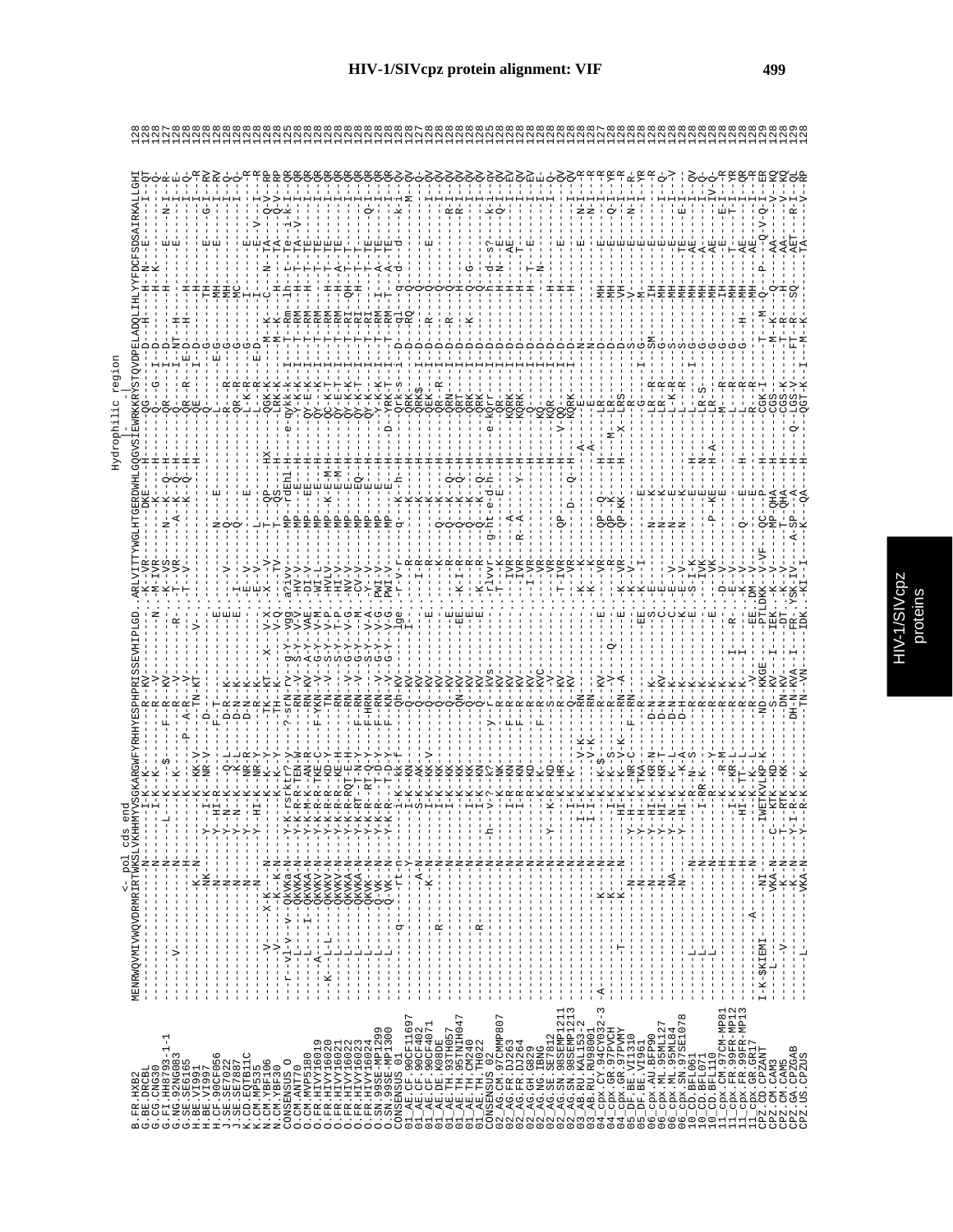|                                            |                                                                                        | $\Delta$ 1<br>Ë<br>H                                                  | KKIKPI<br>k?tk-<br>TRER-  | cas<br>ž<br>5                                 |                                                                    | LPSVTKLTEDRWNKPQKTKGHRGSHTMNGH\$                                                                                                                                                                                                                                                                                                                                                                                                                                                                                                                      |  |
|--------------------------------------------|----------------------------------------------------------------------------------------|-----------------------------------------------------------------------|---------------------------|-----------------------------------------------|--------------------------------------------------------------------|-------------------------------------------------------------------------------------------------------------------------------------------------------------------------------------------------------------------------------------------------------------------------------------------------------------------------------------------------------------------------------------------------------------------------------------------------------------------------------------------------------------------------------------------------------|--|
|                                            | ۳Ĥ                                                                                     | $\overline{ }$<br>$\frac{1}{2}$                                       |                           | $\mathbf{L}$                                  | ġ<br>$-W$<br>$\mathbf{1}$<br>J.                                    | U<br>$-28$<br>-gh-gsht;<br>--R-XN---                                                                                                                                                                                                                                                                                                                                                                                                                                                                                                                  |  |
|                                            | T<br>$\frac{1}{2}$<br>$\mathbf{I}$<br>-1                                               | -1<br>⊳<br>'n.                                                        |                           | $- vrk-a-\n- RX --\n-LK-A-\n- A-$             | ×                                                                  | $25 - 10$                                                                                                                                                                                                                                                                                                                                                                                                                                                                                                                                             |  |
| 0 <sub>0</sub><br>$\circ$ $\sim$ $\infty$  | $\mathbf{I}$<br>п<br>$\mathbf{I}$<br>- 11<br>$\dot{R}$<br>$\mathbf{I}$<br>$\mathbf{I}$ | $-VA$<br>$-V -$<br>Ť.<br>$\mathbf{I}$                                 | TRK<br>부                  | A<br>T<br>י<br>קלק<br>$\blacksquare$          |                                                                    | $\mathbf{I}$<br>$\begin{array}{c}\n\stackrel{.}{\cancel{1}}\stackrel{.}{\cancel{1}}\stackrel{.}{\cancel{1}}\stackrel{.}{\cancel{1}}\stackrel{.}{\cancel{1}}\stackrel{.}{\cancel{1}}\stackrel{.}{\cancel{1}}\stackrel{.}{\cancel{1}}\stackrel{.}{\cancel{1}}\stackrel{.}{\cancel{1}}\stackrel{.}{\cancel{1}}\stackrel{.}{\cancel{1}}\stackrel{.}{\cancel{1}}\stackrel{.}{\cancel{1}}\stackrel{.}{\cancel{1}}\stackrel{.}{\cancel{1}}\stackrel{.}{\cancel{1}}\stackrel{.}{\cancel{1}}\stackrel{.}{\cancel{1}}\stackrel$<br>$\mathbf{L}$<br>$\mathbf{I}$ |  |
|                                            | $\mathbf{I}$<br>$\blacksquare$<br>$\overline{K}$<br>L.<br>$\blacksquare$               | J.<br>⋗<br>Т.<br>J.                                                   | $\blacksquare$            |                                               |                                                                    | T                                                                                                                                                                                                                                                                                                                                                                                                                                                                                                                                                     |  |
|                                            | $\mathbf{I}$                                                                           | $-VA$<br>$\blacksquare$                                               | -1<br>부부<br>ĸ             | К<br>-T<br>T                                  |                                                                    | 国国<br>Ŧ                                                                                                                                                                                                                                                                                                                                                                                                                                                                                                                                               |  |
|                                            | 려                                                                                      | л.<br>$-7$                                                            | $\mathbf{I}$<br>TRT       | К<br>T<br><b>RL</b><br>Ŧ                      |                                                                    | $\blacksquare$<br>L.<br>T.<br>$\mathbf{L}$                                                                                                                                                                                                                                                                                                                                                                                                                                                                                                            |  |
|                                            | C<br>HГ-<br>$\begin{array}{cc} H & Q & Q \\ I & I & I \end{array}$                     | $\overline{\phantom{0}}$<br>$\mathbf{I}$                              | $-TT$                     | A<br>$\mathbf{I}$<br>넍                        | SR<br>$\mathbf{I}$                                                 | $\overline{a}$<br>T<br>$\alpha \alpha$                                                                                                                                                                                                                                                                                                                                                                                                                                                                                                                |  |
|                                            | л                                                                                      | $\mathbf{I}$                                                          |                           | 구구                                            |                                                                    | z<br>$\mathbf{I}$                                                                                                                                                                                                                                                                                                                                                                                                                                                                                                                                     |  |
|                                            |                                                                                        | $\tilde{\gamma}$                                                      | $\dot{R}$<br>$\mathbf{I}$ | К<br>$\mathbf{I}$<br>- 11<br>Ŧ                |                                                                    |                                                                                                                                                                                                                                                                                                                                                                                                                                                                                                                                                       |  |
| $\frac{31}{7}$                             | T.<br>$\frac{5}{1}$<br>л.<br>$\mathbf{I}$                                              | $\mathbf{I}$<br>$\overline{\phantom{0}}$<br>÷.                        | $\mathbf{I}$<br>-RT.      | п.<br>$\mathbf{I}$<br>T                       |                                                                    |                                                                                                                                                                                                                                                                                                                                                                                                                                                                                                                                                       |  |
|                                            | ۹                                                                                      | $\mathbf{I}$<br>$\overline{v}$<br>$\mathbf{I}$                        | SRM-                      | К<br>$\mathbf{I}$<br>$\mathbf{I}$             |                                                                    | 囸<br>Ŧ<br>œ                                                                                                                                                                                                                                                                                                                                                                                                                                                                                                                                           |  |
|                                            | $\blacksquare$                                                                         | $\mathbf{I}$<br>⊳<br>T.<br>÷.                                         | 1<br>$\cdot$              | $\mathbf{I}$                                  |                                                                    | CO.<br>$\mathbf{I}$                                                                                                                                                                                                                                                                                                                                                                                                                                                                                                                                   |  |
| <sub>CFE4</sub><br>CS10<br>CTB48<br>J17-41 | $\mathbf{L}$<br>-11                                                                    | $:--V A-.$<br>$:--V V-.$<br>$:--V AS.$                                | TRT-<br>TRA-<br>٠.        | ⋗<br>÷г.<br>$\blacksquare$<br>רות ה           |                                                                    | T                                                                                                                                                                                                                                                                                                                                                                                                                                                                                                                                                     |  |
|                                            | $\mathbf{I}$<br>$\mathbf{I}$<br>$\mathbb T$<br>$\mathbf{I}$                            | $\times$ $\alpha$                                                     | $N-AR$<br>۰.              | ⋗<br>'n.<br>j.                                | α<br>T                                                             | ĸ<br>$\mathbf{I}$                                                                                                                                                                                                                                                                                                                                                                                                                                                                                                                                     |  |
|                                            | $- R$                                                                                  |                                                                       | $TRT -$<br>٠.             | $\frac{1}{2}$<br>J.<br>T                      |                                                                    | ≃<br>J.                                                                                                                                                                                                                                                                                                                                                                                                                                                                                                                                               |  |
|                                            | $\mathbf{I}$<br>- 11                                                                   | K-VVAS.TRT-<br>ta-itp?-kik                                            |                           | $\triangleright$<br>٦.<br>$\blacksquare$<br>Π |                                                                    | $\overline{1}$                                                                                                                                                                                                                                                                                                                                                                                                                                                                                                                                        |  |
|                                            | eyq-<br>$\mathbb{L}$<br>$\frac{1}{2}$                                                  |                                                                       |                           | - 1<br>$\mathbf{I}$<br>$\mathbf{I}$           | ÷ğ.                                                                | $-mn-$<br>-rgs                                                                                                                                                                                                                                                                                                                                                                                                                                                                                                                                        |  |
|                                            | $\blacksquare$<br>$\mathbf{I}$<br>- 11                                                 | -1<br>$\mathbf{I}$<br>$\mathbf{I}$<br>$\mathbf{I}$<br>CO <sub>1</sub> | $\mathbf{I}$              | T                                             |                                                                    |                                                                                                                                                                                                                                                                                                                                                                                                                                                                                                                                                       |  |
|                                            | $\frac{1}{1}$<br>מממא<br>ייי<br>-1                                                     | $\frac{1}{1}$<br>$\blacksquare$                                       | $-\overline{M}$           |                                               | 뛰                                                                  | C)                                                                                                                                                                                                                                                                                                                                                                                                                                                                                                                                                    |  |
|                                            | $\frac{1}{x}$<br>$\mathbf{I}$<br>ひ                                                     | - 1<br>- 1<br>$\mathbf{I}$<br>$\blacksquare$                          | -11                       |                                               |                                                                    | $\blacksquare$<br>$\mathbf{I}$                                                                                                                                                                                                                                                                                                                                                                                                                                                                                                                        |  |
| $\frac{1}{1 \text{AIH}}$                   | $\mathbf{I}$<br>-1<br>-1                                                               | Ŗ<br>$-56$<br>-i                                                      |                           |                                               |                                                                    | Ř<br>¥                                                                                                                                                                                                                                                                                                                                                                                                                                                                                                                                                |  |
|                                            | $\mathbf{I}$<br>п                                                                      |                                                                       |                           | 7                                             |                                                                    | $-KE$                                                                                                                                                                                                                                                                                                                                                                                                                                                                                                                                                 |  |
|                                            | $\overline{a}$<br>$\mathbf{I}$                                                         | ¥                                                                     |                           |                                               |                                                                    | Ι.                                                                                                                                                                                                                                                                                                                                                                                                                                                                                                                                                    |  |
|                                            | $\mathbf{I}$<br>$\mathbf{I}$                                                           | Á                                                                     |                           |                                               |                                                                    | $\blacksquare$                                                                                                                                                                                                                                                                                                                                                                                                                                                                                                                                        |  |
|                                            | $\mathbf{L}$<br>L.                                                                     |                                                                       |                           | ī                                             |                                                                    | ž                                                                                                                                                                                                                                                                                                                                                                                                                                                                                                                                                     |  |
|                                            | Ŗ<br>$\blacksquare$<br>$\blacksquare$                                                  |                                                                       | ĖŘ                        |                                               |                                                                    | 뛰                                                                                                                                                                                                                                                                                                                                                                                                                                                                                                                                                     |  |
|                                            | $-R-K$ -                                                                               | $\mathbf{I}$<br>$\mathbf{I}$                                          |                           | T                                             |                                                                    |                                                                                                                                                                                                                                                                                                                                                                                                                                                                                                                                                       |  |
|                                            |                                                                                        | ¥<br>$\mathbf{I}$                                                     |                           |                                               |                                                                    |                                                                                                                                                                                                                                                                                                                                                                                                                                                                                                                                                       |  |
|                                            |                                                                                        | $T = -7Q$                                                             |                           |                                               |                                                                    |                                                                                                                                                                                                                                                                                                                                                                                                                                                                                                                                                       |  |
|                                            |                                                                                        |                                                                       | $\mathbf{k}$              |                                               |                                                                    |                                                                                                                                                                                                                                                                                                                                                                                                                                                                                                                                                       |  |
| $^{28}$                                    |                                                                                        | $-V-V$                                                                | Ř                         | 'n                                            |                                                                    |                                                                                                                                                                                                                                                                                                                                                                                                                                                                                                                                                       |  |
|                                            |                                                                                        | Ť.                                                                    | л.                        |                                               |                                                                    |                                                                                                                                                                                                                                                                                                                                                                                                                                                                                                                                                       |  |
|                                            |                                                                                        | ¥<br>$\mathbf{I}$<br>- 1<br>н                                         |                           | T                                             |                                                                    |                                                                                                                                                                                                                                                                                                                                                                                                                                                                                                                                                       |  |
|                                            |                                                                                        | ¥.                                                                    |                           |                                               |                                                                    |                                                                                                                                                                                                                                                                                                                                                                                                                                                                                                                                                       |  |
|                                            | Eq<br>$\overline{1}$                                                                   | i i                                                                   |                           | ٦.                                            |                                                                    |                                                                                                                                                                                                                                                                                                                                                                                                                                                                                                                                                       |  |
|                                            |                                                                                        | $\mathbf{I}$<br>부<br>$\blacksquare$                                   |                           |                                               |                                                                    |                                                                                                                                                                                                                                                                                                                                                                                                                                                                                                                                                       |  |
|                                            | Ι.<br>$\mathbf{L}$<br>п.<br>л                                                          |                                                                       |                           | Ι.<br>¥                                       |                                                                    |                                                                                                                                                                                                                                                                                                                                                                                                                                                                                                                                                       |  |
|                                            | ပ္ပ                                                                                    |                                                                       |                           |                                               |                                                                    |                                                                                                                                                                                                                                                                                                                                                                                                                                                                                                                                                       |  |
|                                            | ೆ<br>- 1                                                                               | $-VA$<br>$-K$<br>$\overline{1}$                                       | $-\frac{1}{2}$            | $-7-$<br>j                                    | *<br>ا                                                             |                                                                                                                                                                                                                                                                                                                                                                                                                                                                                                                                                       |  |
|                                            | $\overline{a}$                                                                         |                                                                       |                           | $\triangleright$<br>¥<br>F                    | Я                                                                  |                                                                                                                                                                                                                                                                                                                                                                                                                                                                                                                                                       |  |
| 888888888<br>8888888888                    | $\overline{a}$<br>$-1$ $-1$<br>$-1$ $-1$<br>$-1$<br>$\mathbf{L}$                       | ¥<br>÷                                                                |                           | $\triangleright$<br>i<br>Ŧ                    | $\Box$<br>$\mathbf{I}$                                             | $\begin{array}{r} -1.76 \\ -1.76 \\ -1.76 \\ -1.76 \\ -1.76 \\ -1.76 \\ -1.76 \\ -1.76 \\ -1.76 \\ -1.76 \\ -1.76 \\ -1.76 \\ -1.76 \\ -1.76 \\ -1.76 \\ -1.76 \\ -1.76 \\ -1.76 \\ -1.76 \\ -1.76 \\ -1.76 \\ -1.76 \\ -1.76 \\ -1.76 \\ -1.76 \\ -1.76 \\ -1.76 \\ -1.76 \\ -1.76 \\ -1.76 \\ -1.76 \\ -1.76 \\ -1.76 \\ -1.76 \\ -1.76 \\ -1.$                                                                                                                                                                                                     |  |
|                                            | -11                                                                                    |                                                                       |                           | $\frac{1}{2}$<br>T.                           |                                                                    |                                                                                                                                                                                                                                                                                                                                                                                                                                                                                                                                                       |  |
|                                            | $\mathbf{I}$                                                                           |                                                                       | řře                       |                                               | 囸<br>$\mathbf{I}$                                                  |                                                                                                                                                                                                                                                                                                                                                                                                                                                                                                                                                       |  |
|                                            | $\frac{1}{\sqrt{2}}$<br>$\blacksquare$<br>H H<br>-11                                   | $\overline{1}$                                                        |                           | $\triangleright$                              | $\overline{\phantom{a}}$                                           |                                                                                                                                                                                                                                                                                                                                                                                                                                                                                                                                                       |  |
|                                            | $\frac{1}{1}$<br>$1 - 1$<br>$\mathbf{L}$                                               |                                                                       |                           | $\geq$<br>T                                   | $\mathbf{I}$                                                       |                                                                                                                                                                                                                                                                                                                                                                                                                                                                                                                                                       |  |
|                                            | ٩<br>- 1                                                                               | ¥<br>$\mathbf{I}$                                                     | $- A -$                   | ⋗<br>п                                        | $\mathbf{I}$<br>Ϋ́<br>$\mathbb T$                                  | $\blacksquare$                                                                                                                                                                                                                                                                                                                                                                                                                                                                                                                                        |  |
| $\frac{68}{6}$                             | ؋<br>$\blacksquare$<br>$\frac{1}{1} + \frac{1}{11} + \frac{1}{11}$<br>$\blacksquare$   | ÷.<br>$\mathbf{I}$                                                    |                           | $\triangleright$<br>Ħ                         | $\mathbf{I}$<br>$\mathbb T$<br>ż<br>$\mathbf{I}$<br>$\blacksquare$ |                                                                                                                                                                                                                                                                                                                                                                                                                                                                                                                                                       |  |
|                                            | ٩<br>$\mathbf{I}$                                                                      | ¥                                                                     |                           | $\triangleright$                              | Ż                                                                  | 푸<br>$\vdash$<br>$\mathbf{I}$<br>그                                                                                                                                                                                                                                                                                                                                                                                                                                                                                                                    |  |
|                                            | $\mathbf{L}$<br>spr-<br>$\mathbf{L}$                                                   | ه.<br>+<br>$\mathbf{I}$<br>÷.<br>- 1                                  | Ŕ<br>귳                    | $\downarrow$<br>T                             | $\sim$<br>$\frac{1}{\alpha}$<br>×<br>T<br>-1                       | T<br>$\mathbf{I}$                                                                                                                                                                                                                                                                                                                                                                                                                                                                                                                                     |  |
|                                            | Τ.<br>$1 - 1$<br>Τ.<br>п.                                                              | -A<br>т                                                               | $\dot{R}$                 | T                                             | - 오<br>- 무<br>- 무                                                  | ' – kghr<br>' – – – R<br>' – R – – – – –                                                                                                                                                                                                                                                                                                                                                                                                                                                                                                              |  |
|                                            | $\mathbf{I}$<br>$\mathbf{I}$<br>- 1                                                    | Ŗ<br>$\blacksquare$                                                   | $\circ$                   | T                                             |                                                                    |                                                                                                                                                                                                                                                                                                                                                                                                                                                                                                                                                       |  |
|                                            | $-17 - 1$<br>-1                                                                        | $\mathbf{I}$<br>K,<br>$\mathbf{I}$<br>$\mathbf{I}$<br>$\blacksquare$  |                           |                                               |                                                                    | $\alpha$<br>Ŧ<br>-1                                                                                                                                                                                                                                                                                                                                                                                                                                                                                                                                   |  |
|                                            |                                                                                        | $-VA$                                                                 |                           |                                               |                                                                    | T                                                                                                                                                                                                                                                                                                                                                                                                                                                                                                                                                     |  |
| 4                                          | $\mathbb{I}$<br>$\overline{X}$<br>T.                                                   | $\geq$                                                                |                           |                                               | œ                                                                  |                                                                                                                                                                                                                                                                                                                                                                                                                                                                                                                                                       |  |
|                                            | ٩<br>$\mathbb T$<br>$\mathbf{I}$<br>$\mathbf{I}$<br>$\blacksquare$                     | ¥                                                                     |                           | $\blacksquare$<br>$\mathbf{I}$                |                                                                    | $\mathbf{I}$                                                                                                                                                                                                                                                                                                                                                                                                                                                                                                                                          |  |
|                                            | z<br>$\overline{1}$<br>ा<br>मृत्<br>-11                                                | Æ<br>$\mathbf{I}$                                                     |                           | $\blacksquare$<br>$\mathbf{I}$                | <b>OKK</b>                                                         |                                                                                                                                                                                                                                                                                                                                                                                                                                                                                                                                                       |  |
|                                            | $\mathbf{I}$                                                                           | ¥                                                                     |                           | 1                                             | T                                                                  | K,<br>$\mathbf{I}$<br>$\mathbf{I}$                                                                                                                                                                                                                                                                                                                                                                                                                                                                                                                    |  |
| $\circ$<br>$\tilde{e}$                     | Ŧ<br>≏<br>$\mathbf{I}$<br>$\mathbf{I}$<br>- 1                                          | 띕<br>т                                                                | $\frac{R}{1}$             |                                               | z                                                                  | $-RA$<br>$\mathbf{I}$                                                                                                                                                                                                                                                                                                                                                                                                                                                                                                                                 |  |
|                                            | $\mathbf{I}$<br>-11<br>$\mathbb{Z}$<br>L.<br>L.<br>-1<br>H H                           | Ą.<br>$\mathbf{I}$<br>$\overline{1}$                                  |                           | ⋗<br>⋗                                        |                                                                    | Ι.<br>$\frac{1}{\sqrt{2}}$<br>Ed.                                                                                                                                                                                                                                                                                                                                                                                                                                                                                                                     |  |
| 부ᇟ                                         |                                                                                        | $-5$                                                                  |                           |                                               |                                                                    |                                                                                                                                                                                                                                                                                                                                                                                                                                                                                                                                                       |  |
| 0.760                                      | $\mathbf{I}$<br>$\mathbf H$                                                            | ş<br>$\mathbf{I}$                                                     |                           | ⋗                                             |                                                                    |                                                                                                                                                                                                                                                                                                                                                                                                                                                                                                                                                       |  |
|                                            | z<br>п                                                                                 | DS −<br>$\blacksquare$                                                |                           | ⊳<br>$\overline{1}$                           | 国国                                                                 | ĸ<br>T                                                                                                                                                                                                                                                                                                                                                                                                                                                                                                                                                |  |
|                                            | $\blacksquare$<br>$\mathbf{1}$                                                         | -i                                                                    |                           |                                               |                                                                    |                                                                                                                                                                                                                                                                                                                                                                                                                                                                                                                                                       |  |
|                                            |                                                                                        |                                                                       |                           |                                               | z                                                                  |                                                                                                                                                                                                                                                                                                                                                                                                                                                                                                                                                       |  |

 $\begin{smallmatrix}R. & R13323\\ 0.08183183368\\ 0.0817333688\\ 0.0817333688\\ 0.0817333688\\ 0.0817333688\\ 0.0817333688\\ 0.081733368\\ 0.081733368\\ 0.081733368\\ 0.081733368\\ 0.081733368\\ 0.081733368\\ 0.081733368\\ 0.081733368\\ 0.081733368\\ 0$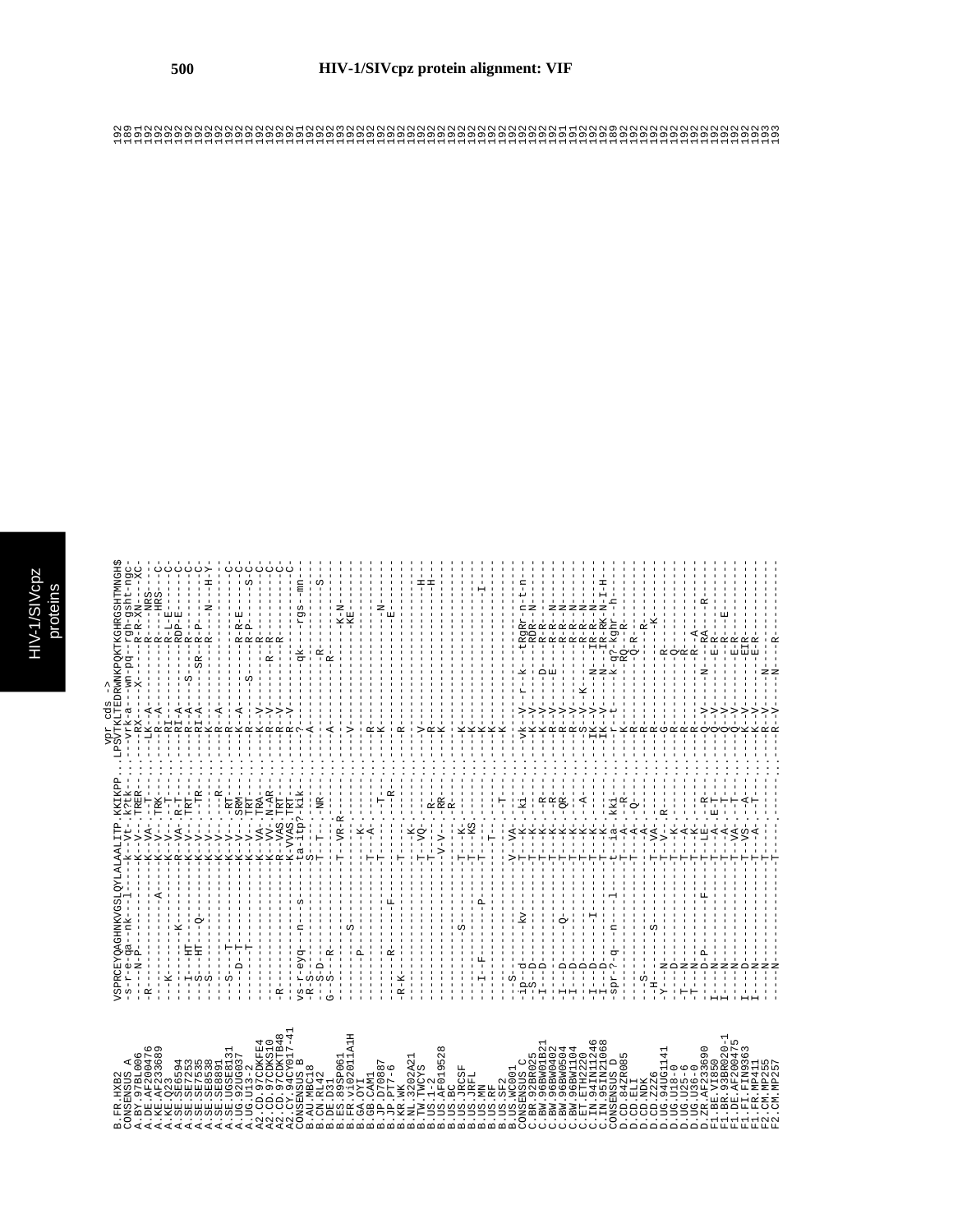| ŵ |
|---|
|   |
|   |
|   |
|   |
|   |
|   |
|   |

|                         |                                                 |                                                                             | Q                                                                                                                               |                                                                                                                            | $\sigma$                                                                                                                                                                   |                                                                     |                    |                                                                                                             |                                                                                                                                |                                                          |                                                                                         |                                  |                              |                        |                                                 |                      |                    |               |                            |                                                                                                                                                                                                                                                                                                                                                                                                                                                                                   |               |             |                                                     |     |                                                                    |                                           |                             |                                |                                 |                                     |                                                         |                                         |                            |                                                                     |                                                |                                          |                                            |                     |                                                             |                            |                                                                                                               |                                                                                                                   |                                                               |                                                                                                             |                                                                                                                                      |                                                                            |                                             |                                                              |                                             |                                                                                                                                                                |                                               |                                                |                                                                                                                                                | Ō                                                   | σ                                                             | G                                                                                                  |                                                                                                                                                                                                                                                                        | ののの                                                                                                                                                                                                                                                    |  |
|-------------------------|-------------------------------------------------|-----------------------------------------------------------------------------|---------------------------------------------------------------------------------------------------------------------------------|----------------------------------------------------------------------------------------------------------------------------|----------------------------------------------------------------------------------------------------------------------------------------------------------------------------|---------------------------------------------------------------------|--------------------|-------------------------------------------------------------------------------------------------------------|--------------------------------------------------------------------------------------------------------------------------------|----------------------------------------------------------|-----------------------------------------------------------------------------------------|----------------------------------|------------------------------|------------------------|-------------------------------------------------|----------------------|--------------------|---------------|----------------------------|-----------------------------------------------------------------------------------------------------------------------------------------------------------------------------------------------------------------------------------------------------------------------------------------------------------------------------------------------------------------------------------------------------------------------------------------------------------------------------------|---------------|-------------|-----------------------------------------------------|-----|--------------------------------------------------------------------|-------------------------------------------|-----------------------------|--------------------------------|---------------------------------|-------------------------------------|---------------------------------------------------------|-----------------------------------------|----------------------------|---------------------------------------------------------------------|------------------------------------------------|------------------------------------------|--------------------------------------------|---------------------|-------------------------------------------------------------|----------------------------|---------------------------------------------------------------------------------------------------------------|-------------------------------------------------------------------------------------------------------------------|---------------------------------------------------------------|-------------------------------------------------------------------------------------------------------------|--------------------------------------------------------------------------------------------------------------------------------------|----------------------------------------------------------------------------|---------------------------------------------|--------------------------------------------------------------|---------------------------------------------|----------------------------------------------------------------------------------------------------------------------------------------------------------------|-----------------------------------------------|------------------------------------------------|------------------------------------------------------------------------------------------------------------------------------------------------|-----------------------------------------------------|---------------------------------------------------------------|----------------------------------------------------------------------------------------------------|------------------------------------------------------------------------------------------------------------------------------------------------------------------------------------------------------------------------------------------------------------------------|--------------------------------------------------------------------------------------------------------------------------------------------------------------------------------------------------------------------------------------------------------|--|
| $\hat{z}$<br>cds<br>vpr | LPSVTKLTEDRWNKPQKTKGHRGSHTMNGH\$<br>$-ENP$<br>뚜 | $-R-R$<br>- H – H<br>$\frac{1}{2}$<br>ĸ<br>ř<br>ī                           | ENP<br>$-RD$ --<br>$-4$<br>ပု                                                                                                   | ENP<br>Ţ<br>Ī<br>$A - E$<br>J,                                                                                             | 면<br>ローー<br>ł<br>$-7$<br>$-7$<br>T<br>T                                                                                                                                    | $-7$<br>Ţ                                                           | $-RD$ - $-E$<br>7  | J.<br>며<br>-<br>-<br>$\tilde{\gamma}$                                                                       | $-5 - 0$<br>$\frac{1}{2}$<br>$-7$<br>$\tilde{\gamma}$<br>T<br>Ì                                                                | $\overline{\phantom{a}}$<br>ŀ<br>$I = -1$<br>ု<br>$-ER-$ | $-LQN-$<br>$-MQ -$<br>$-EB$                                                             | -r-n?hlrIrQQ1e-hs-n-<br>j.<br>ð- | --HLRIRDQLK-P                | $-W-TRDOL$             | $-K-S-HLMIRDQL$                                 | -HLRIRDQLE           | İ<br>----HLRI-DQLE | ---RHLRIRDQPE | -RHLRIRDQLE                | -K-SRRLRIRDQLE                                                                                                                                                                                                                                                                                                                                                                                                                                                                    | --SRHLRIRDQLE | -SRHLRIRDQL | n<br>-<br>-- nkp--- 2x 2--- 3xd--<br>J<br>$\vec{x}$ | ENP | $-5$<br>$E - P$<br>ENP<br>$\mathsf I$<br>$-5$<br>J.<br>ï<br>Ţ<br>ī | ENP<br>$-$ TRD $-$<br>Ŧ<br>п<br>$-5$<br>Ţ | ENP<br>Ì<br>$-1W$<br>J<br>Ţ | ENP<br>$-45.$<br>$\frac{1}{1}$ | ENP<br>T<br>$\blacksquare$<br>붑 | ----<br>EXE<br>$-IR$<br>Ť<br>뛰<br>T | $-$ sRs $-$<br>بخ<br>1<br>$-1 - x - 1$<br>$-n$<br>– - ದ | $--RS-$<br>$- - K$<br>ř<br>$\mathbf{I}$ | $-NRES-$<br>ł<br>$-4$<br>Ţ | --RP--<br>$-NRS-$<br>I<br>T<br>ŧ<br>덕<br> <br>$-1 - 1$<br>$-1$<br>T | $-$ -RP $-$<br>T<br>$\mathbf I$<br>-KE<br>$-1$ | $---RS$ -<br>ł<br>J,<br>ł<br>뛰<br>Ţ<br>T | j,<br>$-$ -NRS<br>ł<br>$-7$<br>í<br>뚜<br>T | $-RS$<br>ř<br>뚜     | $-2-$<br>í<br>$\frac{1}{1}$<br>$-8$                         | ï<br>$\frac{1}{1}$<br>$ R$ | $- R - R - ENQI$                                                                                              | I.<br>$- -R - R - ENQL$<br>f,<br>$---R-E$<br>I<br>ÚΩ<br>$\tilde{\gamma}$<br>$V -$                                 | $-R - N$<br>J                                                 | $\mathbf{I}$<br>O<br>$- R$                                                                                  | 덕<br> <br>$\mathbf{I}$<br>$\frac{1}{1}$<br>$\geq$                                                                                    | $-$ RD $-$ -E<br>$\overline{V}$                                            | C<br>Ĕ<br>$\frac{1}{2}$<br>$\tilde{\gamma}$ | $-1$<br>$-$ -D $-$ E<br>$\geq$                               | т<br>$-R$                                   | $-R$<br>뛰<br>œ                                                                                                                                                 | $-1 - E - 1$<br>Í<br>J                        | $-1 - 1 - 1 - 1$<br>ρζ<br>$- -$ A              | ۲<br>ا<br>) – – -I – – IZ – – – – - 12 –<br>$\frac{1}{1}$<br>l,<br>$-4$<br>Ţ<br>Ţ                                                              | $- -R - R - -N - -V -$<br>$\ldots$ AI               | --RRMR---ENQ\$-S-C<br>$F = -LSI$                              | $-RH$ -TRV-QE-                                                                                     | $-2x$<br>$-0EN -$<br>$-Y$ - $-R$<br>$- -X - 1X - -A -$                                                                                                                                                                                                                 | Ť<br>$-5 -$<br>$\vec{A}$                                                                                                                                                                                                                               |  |
|                         | KKIKPP<br>TRRR-                                 | -TR<br>$PR--$<br>Ĵ<br>$-7$<br>¥<br>$\mathbf{I}$<br>$\mathbf{I}$<br>KKK<br>J | TRKR-<br>$-7$ -<br>$-SK$<br>$\mathbf{I}$<br>$\mathbf{I}$<br>- 1<br>$\blacksquare$<br>$\frac{1}{\sqrt{2}}$<br>$\mathbf{I}$<br>J. | $-RSR$<br>$-RT-$<br>$- -KN - V - S$<br>$\frac{1}{4}$<br>$-8 -$<br>$\mathbb{I}$<br>$\mathbf{I}$<br>$1 - 1$<br>Ť.<br>J.<br>措 | 루<br>$-1 - 5$<br>۲<br>ا<br>Ť<br>$\overline{\phantom{a}}$<br>$\mathbb T$<br>$\mathbf{I}$<br>$-R$<br>$\blacksquare$<br>- 1<br>$\mathbf{I}$<br>$\Box$<br>$\mathbf{I}_1$<br>L. | $\frac{1}{2}$<br>$\frac{1}{2}$<br>$\pm$ $\pm$<br>$\frac{a}{1}$<br>ĸ | $-RR-$<br>-1<br>-1 | $-RR$<br>$- - - A$<br>$\perp$<br>$1 - 1$<br>$\blacksquare$<br>- 1<br>- 1<br>- 1<br>J.<br>Ħ<br>$\frac{1}{1}$ | RRP-<br>턱<br>$-4V -$<br>부<br>투<br>- 11<br>-1<br>$-TTQ$<br>-1<br>- 1<br>J.<br>$-1$<br>$\mathbf{I}$<br>$\frac{1}{1}$<br>-1<br>Ť. | $-ERR$<br>$-XT-XVG$<br>$-2XQ$<br>$-L$ - $X$ - $P$        | $R$ <sup>-</sup><br>$-T-WVG$<br>$\begin{bmatrix} 1 & 1 \\ 1 & 1 \\ 1 & 1 \end{bmatrix}$ | krnk<br>--ravvKa<br>$\,$ I       | $RSR-$<br>$--R--VVKL$<br>TT. | $RM -$<br>$\mathbf{I}$ | RNR.<br>--K-VVKV<br>--R-IEKA<br>Ė<br>éèè<br>¦¦¦ | $-MI -$<br>$-R-VVKK$ | $RM-$              | $RS -$        | $\mathbb{R}^{\mathbb{N}-}$ | $RRN-$<br>$\begin{array}{l} \mathbb{P}_{1} - \mathbb{I}_{1} - - - \mathbb{R} - \text{VVKE} \\ \mathbb{P}_{1} - \mathbb{I}_{1} - - - \mathbb{R} - \text{VVKA} \\ \mathbb{P}_{1} - \mathbb{I}_{1} - - - \mathbb{R} - \text{VVVA} \\ \mathbb{P}_{1} - \mathbb{I}_{1} - - - \mathbb{R} \text{VVVASE} \\ \mathbb{P}_{1} - \mathbb{I}_{1} - - - \mathbb{R} \text{VVVAE} \\ \mathbb{P}_{1} - \mathbb{I}_{1} - - - \mathbb{R} \text{VVVAE} \\ \mathbb$<br>┊╒┖╒┖╒┇╒┇╒┇╒┇╒<br>╎╎┙┙┙┙┙┙┙┙┙┙┙ | $-MI$         | $-RH-$      | лŢл.                                                | Ę   | $\mathbf I$<br>ŕ<br>$\ddot{R}$                                     | $R - R$                                   | $R - R$                     |                                | $R - R$                         | $- R$                               |                                                         | trtk<br>TRTR                            | $-7-$<br>ţ                 | TRK--<br>턱                                                          | $T-T$                                          | TRT                                      | TRR<br>$\blacksquare$<br>$\mathbf{I}$      | <b>IRR</b><br>$-RS$ | $\begin{array}{c}\n-1 \\ -1 \\ \end{array}$<br>-1<br>Å<br>1 | $\mathbf{I}$               | $-5 -$<br>$\mathbf{I}$<br>$-1$<br>$\blacksquare$<br>$\mathbf{I}$<br>$\frac{1}{1}$<br>$\overline{\phantom{a}}$ | က်ကို  <br>     <br>       <br>л.<br>$\frac{a}{1}$<br>Ħ<br>$\blacksquare$<br>- 1<br>1<br>$\overline{\phantom{a}}$ | Ĵ.<br>J.<br>$\frac{1}{4}$<br>$-1$<br>$\,$ I<br>$\blacksquare$ | $\mathbf{I}$<br>O<br>Ĵ.<br>J.<br>$\mathbf{I}$<br>$\overline{\phantom{a}}$<br>$\blacksquare$<br>$\mathbb{I}$ | $\frac{R}{1}$<br>囸<br>$\mathbb{L}$<br>$\mathbf{I}$<br>-1<br>$\mathbf{I}$<br>Ι.<br>$\mathbf{I}$<br>-1<br>Ť.<br>Ĥ<br>$\mathbf{I}$<br>- | ř<br>Ī.<br>$\mathbf{I}$<br>$\Box$<br>Ι.<br>Ť<br>-1<br>-- 1<br>-- 1<br>-- 1 | Ŗ<br>-1<br>- 1<br>$\blacksquare$<br>- 11    | $-RR$<br>$\frac{1}{1}$<br>$\frac{1}{1}$<br>Ħ<br>$  DFE$<br>I | ÷<br>۲<br>ا<br>$\frac{1}{4}$<br>-<br>.<br>م | $-TR$<br>÷<br>Ι.<br>$\blacksquare$<br>$\blacksquare$<br>$\blacksquare$<br>$\mathbf{I}$<br>丰丰<br>- 11<br>$\blacksquare$<br>-- 12<br>-- 12<br>-- - - - - -<br>FЕ | ÷<br>J,<br>Ĥ<br>ł<br>$\overline{\phantom{a}}$ | TRA-<br>-1<br>$\blacksquare$<br>$\blacksquare$ | TRT-<br>.TRAR<br>$\frac{1}{1}$<br>ł<br>J.<br>-1<br>$\,$ I<br>÷<br>$-1$<br>$\mathbf I$<br>J<br>$\frac{1}{4}$<br>$\frac{1}{1}$<br>$\blacksquare$ | $-RT-$<br>$- -K - -V - -$<br>$-$ R<br>$\frac{1}{1}$ | ö<br>--FCKILEFRGYP-G-R<br>f,<br>$11TTT = H - KK - - SG - - T$ | $-K-$<br>ひ<br>$- -R - WVR$<br>$\mathsf I$<br>O<br>$-1$<br>$\frac{1}{2}$<br>$X - K$<br>$\mathbf{I}$ | -KT--<br>$\circ$<br>$--R-WVG$<br>J.<br>Ţ<br>$\begin{array}{l} \rm \textbf{Y} - \textbf{K} - - - \textbf{P} \textbf{T} - - \textbf{Q} \textbf{Q} \textbf{X} - - \\ \rm \textbf{A} - - - - - - \textbf{K} \textbf{E} - - \textbf{R} \textbf{Q} - - - - \end{array}$<br>T | <b>RRHR</b><br>$S - RR$<br>$   K$<br>ب<br>ا⊤<br>$-1 - -1$<br>-PT<br>$-1 - K -$                                                                                                                                                                         |  |
|                         |                                                 |                                                                             |                                                                                                                                 |                                                                                                                            |                                                                                                                                                                            |                                                                     |                    |                                                                                                             |                                                                                                                                |                                                          |                                                                                         |                                  |                              |                        |                                                 |                      |                    |               |                            |                                                                                                                                                                                                                                                                                                                                                                                                                                                                                   |               |             |                                                     |     |                                                                    |                                           |                             |                                |                                 |                                     |                                                         |                                         |                            |                                                                     |                                                |                                          |                                            |                     |                                                             |                            |                                                                                                               |                                                                                                                   |                                                               |                                                                                                             |                                                                                                                                      |                                                                            |                                             |                                                              |                                             |                                                                                                                                                                |                                               |                                                | $\overline{1}$ $\alpha$ $\overline{0}$                                                                                                         |                                                     |                                                               |                                                                                                    |                                                                                                                                                                                                                                                                        | $\begin{array}{l} 11112287.000-04981\\ 1112287.000-04981\\ 112287.0000\\ 112287.0000\\ 112287.0000\\ 112287.0000\\ 112287.0000\\ 112287.0000\\ 112287.0000\\ 112287.0000\\ 112287.0000\\ 112287.0000\\ 112287.0000\\ 112287.0000\\ 112287.0000\\ 1122$ |  |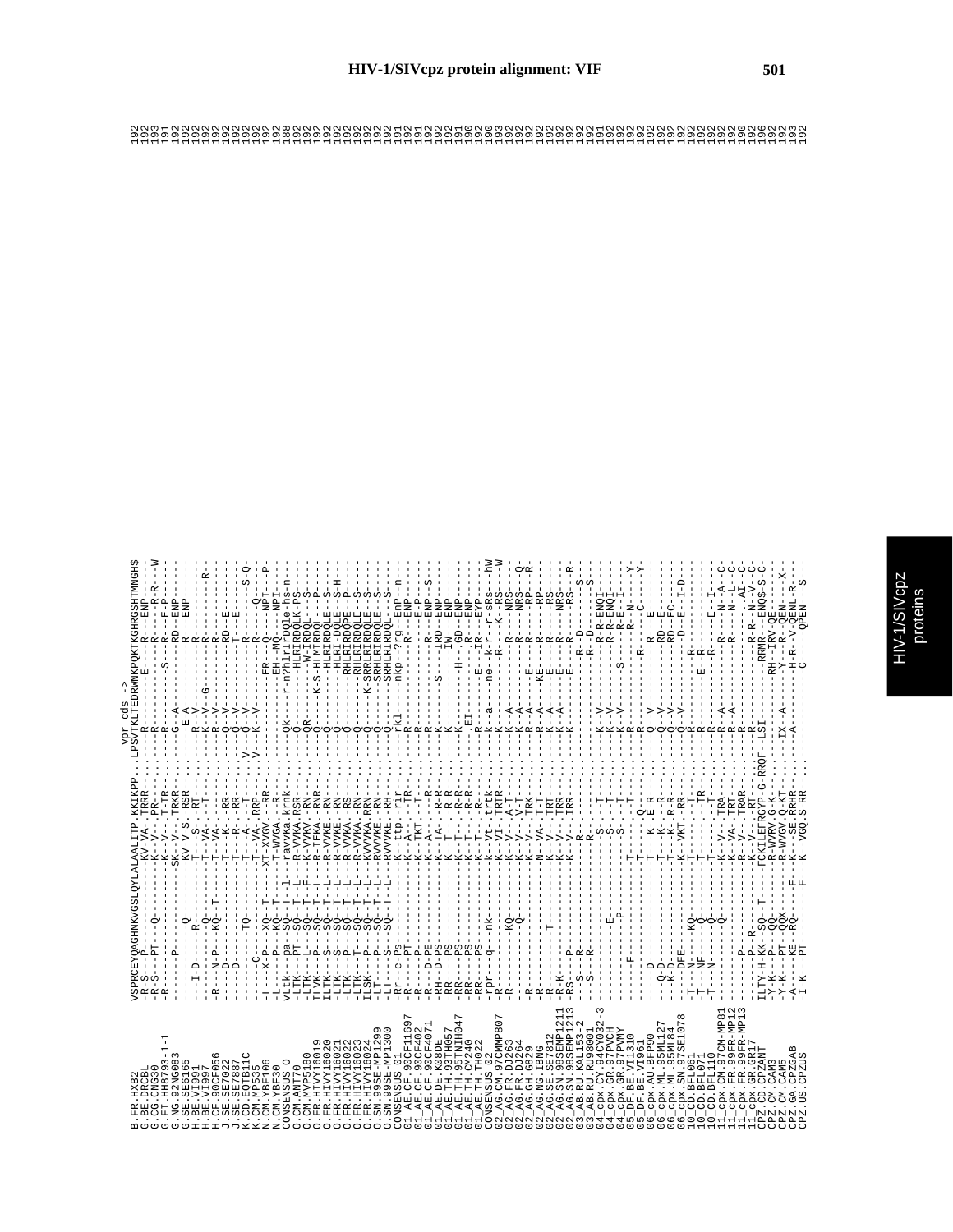| tat cds               | <b>JGASRS</b><br>$ 2q - 5q - $ | ပု                     | $\begin{array}{c} -1.1 - 1.1 \\ -0.04 - 0.04 \\ -0.04 - 0.04 \\ -0.04 - 0.04 \\ -0.04 - 0.04 \\ -0.04 - 0.04 \\ -0.04 - 0.04 \\ -0.04 - 0.04 \\ -0.04 - 0.04 \\ -0.04 - 0.04 \\ -0.04 - 0.04 \\ -0.04 - 0.04 \\ -0.04 - 0.04 \\ -0.04 - 0.04 \\ -0.04 - 0.04 \\ -0.04 - 0.04 \\ -0.04 - 0.04 \\ -0.04 - 0.04$<br>٣l | -ს<br> -<br>                                  | ř                    | R-1-V-1-D-8-1-<br>3-1-1-1-D-8G-1-<br>3-1-V-1-D-8G-1 | ن<br>ا                                                | $\ldots$ IPG--                                                                                                                                                                    | $-5 - 1$                   | $X - R - -V -$<br>TPR--V-                             | դ<br> <br> <br>$-1$ $-1$ $-1$ $-$<br>ř                                         | $-\frac{a}{a}$<br>rgr-a-                            |                                                 | $-5 -$<br>$\frac{1}{2}$       |                                                             | $\ldots$ $L-R-1$          |                 | $Q = -S - 0$                                                              | $-RS-$ | $QR----$    | $Q$ ----- $R$                                                                                                                                                                                            |                                            |                   |                 |        | $IQ----R$          | -as-<br>-rq--a-                |      | $\frac{1}{\alpha}$           | $-$ TN $-$<br>$-1$ - $-1$<br>t |                                 |                    | $-1$ $-1$<br>$-$ -BE | $\frac{1}{50}$<br>$-\frac{1}{4}$ | C)            | CΟ       | ÷<br>÷<br>CO <sub>1</sub> | $\frac{1}{2}$ | ーーーー<br>ノ         | $IP----$   | $\frac{1}{2}$                         | - T-<br>$-1$                                     |                |               | $\begin{array}{c} -1.1 - 0.0000 \\ -0.00000 \\ -0.00000 \\ -0.00000 \end{array}$ |                             | $\frac{1}{1}$<br>$\overline{P}$   | $\overline{a}$ |  |  |
|-----------------------|--------------------------------|------------------------|---------------------------------------------------------------------------------------------------------------------------------------------------------------------------------------------------------------------------------------------------------------------------------------------------------------------|-----------------------------------------------|----------------------|-----------------------------------------------------|-------------------------------------------------------|-----------------------------------------------------------------------------------------------------------------------------------------------------------------------------------|----------------------------|-------------------------------------------------------|--------------------------------------------------------------------------------|-----------------------------------------------------|-------------------------------------------------|-------------------------------|-------------------------------------------------------------|---------------------------|-----------------|---------------------------------------------------------------------------|--------|-------------|----------------------------------------------------------------------------------------------------------------------------------------------------------------------------------------------------------|--------------------------------------------|-------------------|-----------------|--------|--------------------|--------------------------------|------|------------------------------|--------------------------------|---------------------------------|--------------------|----------------------|----------------------------------|---------------|----------|---------------------------|---------------|-------------------|------------|---------------------------------------|--------------------------------------------------|----------------|---------------|----------------------------------------------------------------------------------|-----------------------------|-----------------------------------|----------------|--|--|
| motifs<br>RIG         | --gcghari-                     | $\frac{1}{1}$          |                                                                                                                                                                                                                                                                                                                     | 平!                                            | $-1$                 | $-2X$ .                                             | $-\frac{1}{1}$                                        |                                                                                                                                                                                   | - V – – – – – – – – – H    |                                                       | $\frac{0}{1}$<br>$\frac{1}{1}$                                                 | $-191$                                              | $\begin{array}{c} 1 \\ 1 \\ 1 \end{array}$<br>ŧ | $\frac{1}{1}$                 | $\begin{array}{c} 1 \\ 1 \\ 1 \end{array}$<br>$\frac{1}{1}$ | $-10 - 10$<br>Ţ<br>ŧ<br>ţ |                 | Î                                                                         |        | $\mathbf I$ | $\frac{1}{1}$<br>Ï<br>$\frac{1}{1}$                                                                                                                                                                      | $\begin{array}{c} 1 \\ 1 \\ 1 \end{array}$ |                   |                 |        |                    |                                |      |                              | $\mathbf{I}$                   |                                 |                    |                      | - 10                             |               |          | $-5 -$                    |               |                   |            |                                       |                                                  | Ï              | $\frac{1}{1}$ | j<br>$\overline{\phantom{a}}$                                                    | $-Y - -$                    |                                   |                |  |  |
| H(S/F)                | $-1 - 1 - 1$                   | $-1 - 1 - 1$<br>۲<br>ا | $-V-1$<br>I-A--                                                                                                                                                                                                                                                                                                     | 부부<br>$-1 - 1 - 1$                            | $-V - -$<br>י<br>י   | $-V - - -$<br>$- -V - T$                            |                                                       | $\begin{array}{c} \begin{array}{c} \cdot \\ \cdot \\ \cdot \end{array} \\ \begin{array}{c} \cdot \\ \cdot \end{array} \\ \begin{array}{c} \cdot \\ \cdot \end{array} \end{array}$ | $-\mathbf{T}-\mathbf{T}$ – | $-1$ - $\sim$ - $\sim$ -<br>$-1 - 7$<br>$-$ - $E$ - - | $- - - - - - -$<br>$\mathbf{X}--\mathbf{X}--\mathbf{X}--\mathbf{X}--$<br>--V-- | $-1 - 1$                                            | $\frac{1}{1}$                                   | $-1 - 1 - 5$                  | $-1$                                                        | $- - -1 - -1 - -1$        |                 | $-1 - 1 - 5$<br>$\begin{array}{c} \vdots \\ \vdots \\ \vdots \end{array}$ |        |             |                                                                                                                                                                                                          |                                            |                   |                 |        |                    | $- - - - - 1 - i$<br>$-a1 - -$ |      | $--NIM$ -                    |                                | $-1 = -1 - 1 - 1$               | Ţ<br>$\frac{1}{1}$ | $\ddot{r}$           | $\frac{1}{1}$<br>$-1$<br>$-1$    |               |          |                           |               |                   |            |                                       | $---K$                                           | --RI-------    |               |                                                                                  |                             |                                   |                |  |  |
|                       |                                |                        |                                                                                                                                                                                                                                                                                                                     | 덕<br> <br>$-1$<br>$-1$<br>$\bigcap_{i=1}^{n}$ | 면<br>-               | $\frac{1}{1}$<br>$X - -X - -$                       | 면<br> <br>j<br>$\ddot{H}$<br>$\ddot{H}$               | $-1$                                                                                                                                                                              | z<br>                      | $S$ --1------                                         | $-RE--$<br>$-7$<br>$-7$<br>$X$ - - - - -                                       | $-\frac{a}{2}$<br>$\frac{1}{2}$<br>$-5 - 5 - 5 - 7$ | 中<br>-<br>1<br>ł<br>Y-<br>Ť<br>ţ                | $\frac{1}{2}$<br>$\mathbf{I}$ |                                                             | $-5$<br>$-2$              | $X - B - S - T$ |                                                                           | m      | $-5 -$      | $-2-$                                                                                                                                                                                                    | $-1 - 1 - 1$                               | $X$ – – –<br>$-2$ |                 | $-5 -$ | $-7 - - -$<br>က္   | $1 - -y^2$                     |      | $   \vee$<br>$  \frac{1}{2}$ | י<br>ד                         | $- -$ S<br>$-1 - 4 - 4 - 4 - 5$ |                    |                      | $-\frac{8}{1}$                   | $\frac{5}{1}$ | က္       | $-1$                      |               | $- - -$           |            | 며<br>                                 | 中!<br>ドーー<br>주<br>-<br>$\frac{8}{1}$<br>$X = -1$ | $N - -X - - -$ | - 1<br>- 1    | - 1<br>- 1<br>א - - - -<br>- - - - - -<br>- - -                                  | $-8 - E - T$<br>$X - Y - -$ | 国!<br>7<br> <br> <br>$-1 - 1 - 1$ |                |  |  |
| helix<br>alpha<br>cds | Ŧ<br>!<br>ローロー                 |                        |                                                                                                                                                                                                                                                                                                                     | $-4 - 7$<br>Ĭ<br>م<br>¦                       | 푸<br> <br>$- -V - -$ | エーリ<br>$\frac{1}{1}$                                | $-4 - 7$<br>H<br>I                                    | $-H$ $ \Gamma$                                                                                                                                                                    | $-99 - -$                  | $-1$ - $Q$<br>$\frac{1}{1}$                           | ÷                                                                              | <b>U)</b>                                           |                                                 | S                             |                                                             | w                         | w               | $-1 - 9 - 1 - A$                                                          |        | ۱<br>۲<br>۱ | $\begin{array}{c} \begin{array}{c} \begin{array}{c} \cdot \\ \text{1} \end{array} \\ \begin{array}{c} \text{1} \end{array} \\ \begin{array}{c} \text{1} \end{array} \end{array} \end{array}$<br>ωœ<br>က် | $- - - - - - -$                            | $\mathbf{I}$      |                 |        |                    | -rPw--9                        | $-1$ | $-\frac{1}{2}$               | $- - - - - - -$<br>$-GP-$      |                                 | $-4 -$             |                      |                                  |               |          |                           |               | $-9 - - 9 - - -$  |            |                                       | $--PF$                                           |                |               | $-1$                                                                             | $-WI -$                     |                                   |                |  |  |
| amphipathic           | --yne-m-e-led                  | $--N---+$              | ><br>¦                                                                                                                                                                                                                                                                                                              | $\frac{1}{1}$<br>$Y - A - I$<br>Í             | $-4 - -1$<br>Ţ       | $- -M - -$                                          | $\mathbf{I}--\mathbf{I}--\mathbf{N}--\mathbf{N}$<br>Ŧ | $- -XA - SA - -$                                                                                                                                                                  | $-1$<br>Y-                 | $-1$<br>$-4 - 5 - 1$                                  | $-7$<br>トーーントーー<br>$\Omega_{\rm I}$                                            | $e-t$<br>$-9 - p -$                                 | $\frac{1}{2}$                                   | 'n.                           | l,                                                          | Ŧ<br>Ŧ                    |                 | $X-\tilde{O}$                                                             |        | ٦.          | $\frac{1}{4}$<br>٦.                                                                                                                                                                                      | $-X - -$                                   |                   | $-Q - A -$<br>Ţ |        | $\frac{1}{1}$<br>Ť | $-e$ -t                        |      | $\frac{1}{1}$<br>ļ           |                                | $-4 - -$                        | $\frac{1}{1}$      | $-A-A$<br>j          | $-1$ - $+$                       |               | $-4 - 7$ | $\frac{1}{1}$<br>j        | Ť             | İ                 | $---A---I$ | $\frac{1}{\sqrt{2}}$<br>$\frac{1}{1}$ | $\frac{1}{1}$                                    | ł              |               | $-4 - 7$                                                                         | -- 25-                      | $- - - - - -$                     |                |  |  |
|                       |                                |                        |                                                                                                                                                                                                                                                                                                                     | m <sub>10</sub>                               |                      |                                                     |                                                       |                                                                                                                                                                                   | <b>DKFE4</b><br>DKS10      |                                                       | DKTB48                                                                         | ರ –<br>ಕ                                            |                                                 |                               |                                                             | ن<br>00                   |                 | $\frac{1}{\Gamma}$ .                                                      |        |             | $-1$                                                                                                                                                                                                     |                                            |                   |                 |        |                    | qa-                            |      | $RP--$                       |                                |                                 | İ<br>$\frac{5}{1}$ | $\frac{5}{1}$        | $- -$ ed<br>÷,<br>$\frac{5}{1}$  | $- -A - -$    | $-4 -$   |                           |               | $-1$ $-1$<br>1141 | $- - -$    | $2020 - 1$                            | $-9 - 1$<br>$-5 -$                               | $-1$           |               |                                                                                  |                             | $\frac{3-1-1}{83}$                |                |  |  |

 $\begin{smallmatrix} \texttt{R1} & \texttt{R1} & \texttt{R2} & \texttt{R3} & \texttt{R4} & \texttt{R5} & \texttt{R6} & \texttt{R6} & \texttt{R7} & \texttt{R8} & \texttt{R8} & \texttt{R9} & \texttt{R0} & \texttt{R1} & \texttt{R2} & \texttt{R2} & \texttt{R3} & \texttt{R4} & \texttt{R5} & \texttt{R6} & \texttt{R7} & \texttt{R8} & \texttt{R8} & \texttt{R9} & \texttt{R0} & \texttt{R1} & \texttt{R2$ 

502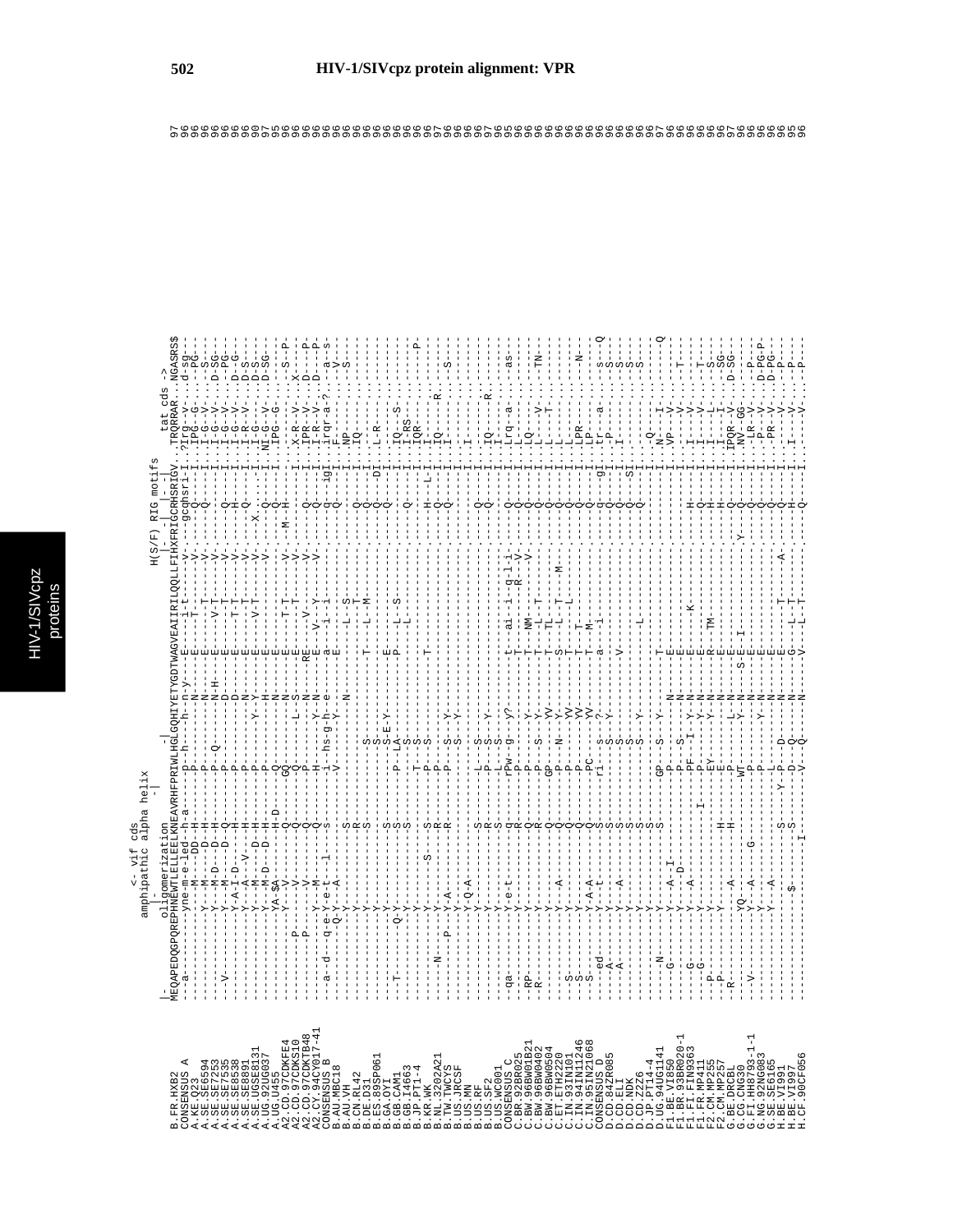| 2<br>r |
|--------|
|        |
|        |
|        |
|        |
|        |
|        |

| motif        | NGASRS.<br>CΩ                                                                                        |                                                                                                                                                                                                                                                                                                                                    |                    |                                             |           |            |                                      |              |           |   |                                                                                                                                                                                                                                                             |  |        |        |                    |             |        |                               |              |        |             |                                             |                                                   |                   |                      |       |    |                    |           |                                       |            |            |                               | $-5 - 4$    | -GXGD  |          |   |                     |                    |             |      |   |                         |                                |                    |        |                                         |                                              |
|--------------|------------------------------------------------------------------------------------------------------|------------------------------------------------------------------------------------------------------------------------------------------------------------------------------------------------------------------------------------------------------------------------------------------------------------------------------------|--------------------|---------------------------------------------|-----------|------------|--------------------------------------|--------------|-----------|---|-------------------------------------------------------------------------------------------------------------------------------------------------------------------------------------------------------------------------------------------------------------|--|--------|--------|--------------------|-------------|--------|-------------------------------|--------------|--------|-------------|---------------------------------------------|---------------------------------------------------|-------------------|----------------------|-------|----|--------------------|-----------|---------------------------------------|------------|------------|-------------------------------|-------------|--------|----------|---|---------------------|--------------------|-------------|------|---|-------------------------|--------------------------------|--------------------|--------|-----------------------------------------|----------------------------------------------|
|              |                                                                                                      |                                                                                                                                                                                                                                                                                                                                    |                    |                                             |           |            |                                      |              |           |   |                                                                                                                                                                                                                                                             |  |        |        |                    |             |        |                               |              |        |             |                                             |                                                   |                   |                      |       |    |                    |           |                                       |            |            |                               |             |        |          |   |                     |                    |             |      |   |                         |                                |                    |        |                                         |                                              |
| H(S/F)       |                                                                                                      |                                                                                                                                                                                                                                                                                                                                    |                    |                                             |           |            |                                      |              |           |   |                                                                                                                                                                                                                                                             |  |        |        |                    |             |        |                               |              |        |             |                                             |                                                   |                   |                      |       |    |                    |           |                                       |            |            |                               |             |        |          |   |                     |                    |             |      |   |                         |                                |                    |        |                                         |                                              |
|              | GVEAIIRILOOLLFIHFRIGCRHSRIGV                                                                         |                                                                                                                                                                                                                                                                                                                                    |                    |                                             |           |            |                                      |              |           |   |                                                                                                                                                                                                                                                             |  |        |        |                    | IMI         |        |                               |              |        |             |                                             |                                                   |                   |                      |       |    |                    |           |                                       |            |            |                               | T           |        |          |   |                     |                    |             |      |   |                         |                                |                    |        |                                         |                                              |
|              |                                                                                                      | $S-XY$                                                                                                                                                                                                                                                                                                                             |                    |                                             |           |            |                                      |              |           |   |                                                                                                                                                                                                                                                             |  |        |        |                    |             |        |                               |              |        |             |                                             |                                                   |                   |                      |       |    |                    |           |                                       |            |            |                               |             | U)     | -1<br>U) |   |                     |                    |             |      |   |                         |                                |                    |        |                                         |                                              |
| helix<br>cds | gdpgrEpHNEWTLELLEELKNEAVRHFPRIWLHGLGQHIYETYGDTWA<br>QGPQREPHNEWTLELLEELKNEAVRHFPRIWLHGLGQHIYETYGDTWA |                                                                                                                                                                                                                                                                                                                                    |                    |                                             |           |            | $\frac{1}{\sqrt{2}}$                 |              |           |   |                                                                                                                                                                                                                                                             |  |        |        |                    |             |        |                               |              |        |             |                                             |                                                   |                   |                      |       |    |                    |           |                                       |            |            |                               |             |        |          |   |                     |                    |             |      |   |                         |                                |                    |        |                                         |                                              |
| amphipathi   | <b>MEQAPED</b>                                                                                       |                                                                                                                                                                                                                                                                                                                                    | $\frac{1}{1}$<br>I | $\begin{bmatrix} 1 \\ 1 \\ 1 \end{bmatrix}$ | $- R - -$ | $-R$ – – – | $-q-ped$<br>z<br>                    | $-1 - 1 - N$ | $-1$<br>л | J | í<br>$\frac{1}{1}$                                                                                                                                                                                                                                          |  | $-R$ - | z<br>! | $\frac{1}{2}$<br>J | í<br>ļ<br>л | j<br>j | $\circ$<br>R<br>$\frac{1}{1}$ | п<br>Ţ<br>J, | -q---d | ŧ<br>I<br>J | $\begin{bmatrix} 1 \\ 1 \\ 1 \end{bmatrix}$ | ł<br>$\overline{\phantom{a}}$<br>J<br>I<br>п<br>л | りー<br>I<br>I<br>т | $-1$<br>$\mathbf{I}$ | $- R$ | ٢ı | $\frac{1}{1}$<br>п | Ť<br>$ R$ | $\frac{1}{1}$<br>$- R -$<br>$-\infty$ | t,<br>$-R$ | $- -R - -$ | $\frac{1}{1}$<br>$\mathbf{I}$ | I<br>J<br>п | $-V$ – | ı<br>п   | J | $\frac{1}{1}$<br>J. | j<br>$\frac{1}{1}$ | J<br>I<br>л | $-5$ | J | J,<br>ļ<br>$\mathbf{I}$ | $\frac{1}{1}$<br>$\frac{1}{1}$ | $\frac{1}{2}$<br>I | I<br>л | $\frac{1}{1}$<br>1<br>ţ<br>$\mathbf{I}$ | $-V-$                                        |
|              |                                                                                                      | $\begin{array}{ll} \texttt{B}.\texttt{FR}.\texttt{HXB2} \\ \texttt{J}.\texttt{SE}.\texttt{SE7022} \\ \texttt{J}.\texttt{SE}.\texttt{SE7887} \\ \texttt{K}.\texttt{CD}.\texttt{EQTBL1C} \\ \texttt{K}.\texttt{CD}.\texttt{EQTBL1C} \\ \texttt{N}.\texttt{CM}.\texttt{YBF106} \\ \texttt{N}.\texttt{CM}.\texttt{YBF106} \end{array}$ |                    |                                             |           |            | $\circ$<br>CONSENSUS C<br>O.CM.ANT70 |              |           |   | $\begin{smallmatrix} &0.00,0.000\\ 0.00,0.001\\ 0.000,0.001\\ 0.000,0.001\\ 0.000,0.0000\\ 0.000,0.0000\\ 0.000,0.0000\\ 0.000,0.0000\\ 0.0000,0.0000\\ 0.0000,0.0000\\ 0.0000,0.0000\\ 0.0000,0.0000\\ 0.0000,0.0000\\ 0.0010,0.0000\\ 0.011,0.0000\\ 0.0$ |  |        |        |                    |             |        |                               |              |        |             |                                             |                                                   |                   |                      |       |    |                    |           |                                       |            |            |                               |             |        |          |   |                     |                    |             |      |   |                         |                                |                    |        |                                         | CPZ.CM.CAM5<br>CPZ.CA.CPZGAB<br>CPZ.US.CPZUS |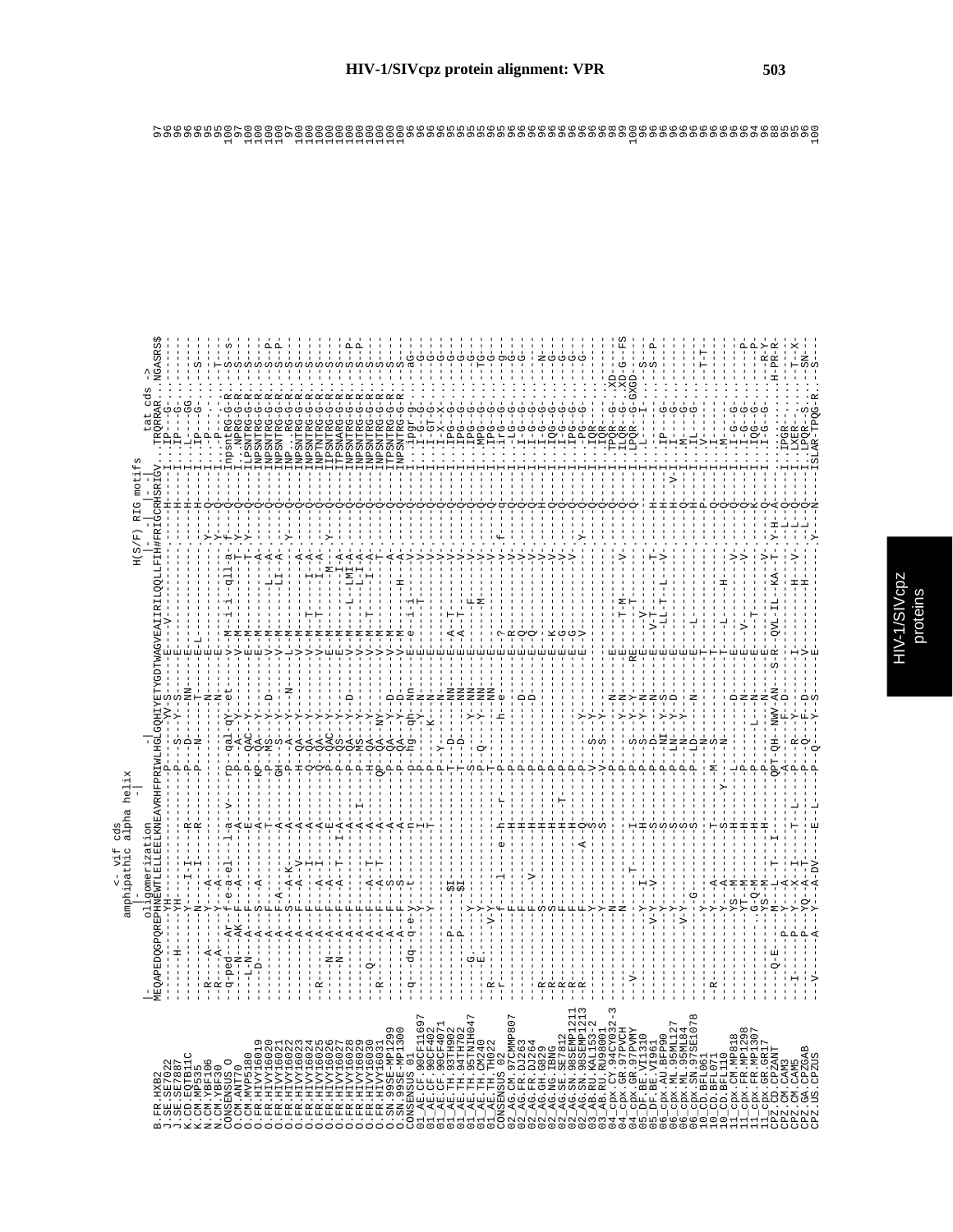| ż<br>n |
|--------|
|        |
|        |
|        |
|        |
|        |

|                                   |                                         |                                                                                                                                                                                                                                                                                                                                                                                                                               | $-M-SKA - A - R$                                                                                    |                            | $--SKA - A - R$<br>Ŧ   | ÷                                                   | $---A-R$                                                    | T<br>$\frac{0}{1}$                                                                                      | Ï                                           | $-4Q$ , $-1$ , $S$ --- $E$<br>$-4Q$ , $-1$ , $S$ --- $E$ -<br>$-3Q$ , $-1$ , $-1$ , $-1$ , $-1$ ,<br>$-5A$ , $-QE$ - $k$<br>$-2A$ , $-1$ , $-5A$ , $-2E$ |                                                                    | $-1$               | نې<br>-<br>ä.<br>$\ddot{\phantom{0}}$ | $-4A - RYA$                                          | $-$ - $P$ -R<br>$- -E - -SK$<br>$-1T E - S$                                             | $\frac{R}{1}$<br>$-$ SKA $-$<br>$-1 - 1 - 5$     | $--SKA---$<br>円<br>-<br>$-5 - 5 - 5$                      | $--etd-vd$<br>t-pk-skk<br>- .SLP . -TQ .RV .S-<br>- .SLP . -TQ .RS-<br>- .SLP . -TQ .RV . -<br>- .SLP . -TQ .RV . - |                                    |                                                         |                                                                                                  |                                            |                                   |                                                                      | D-H-1                                                                                               | $\tilde{\gamma}$<br>$\sum$<br>뛰<br>$-50 - 7$                                          |                                                                    | $\dot{\gamma}$                                                              |                                                 |                                                                                            | $-H - V$                                                                        | $-50$                                                                        |                                                                                                                     | et-pfd                                                                           |                                                                                | $K-K--$                                                                                         |                                                                      |                                                                                                                             | $- -A - R -$                             | Ţ<br>$SK-KA$<br>ှိ                           | $-25E-5$                                                                 | $SK - K$<br>$\frac{1}{2}$                                                                                                                                                                                       | $GK-TS$<br>숩                                                                   | $SK - K$                                                          |                                                                                      | sea-tdp-<br>s-A----s<br>$\frac{1}{2}$ | Ť<br>$-$ K                  | $\tilde{A}$ | $-5$<br>נט<br>ו          |                                                                            |                                                                 | $SKA - A$                        |                                       | $\frac{0}{1}$<br>$\frac{5}{1}$                            | $\frac{1}{1}$<br>면<br>                                                                                                            |                                          |                                      |                        |                                |                                                                                        | $-K--E-$                                                                                                                              |
|-----------------------------------|-----------------------------------------|-------------------------------------------------------------------------------------------------------------------------------------------------------------------------------------------------------------------------------------------------------------------------------------------------------------------------------------------------------------------------------------------------------------------------------|-----------------------------------------------------------------------------------------------------|----------------------------|------------------------|-----------------------------------------------------|-------------------------------------------------------------|---------------------------------------------------------------------------------------------------------|---------------------------------------------|----------------------------------------------------------------------------------------------------------------------------------------------------------|--------------------------------------------------------------------|--------------------|---------------------------------------|------------------------------------------------------|-----------------------------------------------------------------------------------------|--------------------------------------------------|-----------------------------------------------------------|---------------------------------------------------------------------------------------------------------------------|------------------------------------|---------------------------------------------------------|--------------------------------------------------------------------------------------------------|--------------------------------------------|-----------------------------------|----------------------------------------------------------------------|-----------------------------------------------------------------------------------------------------|---------------------------------------------------------------------------------------|--------------------------------------------------------------------|-----------------------------------------------------------------------------|-------------------------------------------------|--------------------------------------------------------------------------------------------|---------------------------------------------------------------------------------|------------------------------------------------------------------------------|---------------------------------------------------------------------------------------------------------------------|----------------------------------------------------------------------------------|--------------------------------------------------------------------------------|-------------------------------------------------------------------------------------------------|----------------------------------------------------------------------|-----------------------------------------------------------------------------------------------------------------------------|------------------------------------------|----------------------------------------------|--------------------------------------------------------------------------|-----------------------------------------------------------------------------------------------------------------------------------------------------------------------------------------------------------------|--------------------------------------------------------------------------------|-------------------------------------------------------------------|--------------------------------------------------------------------------------------|---------------------------------------|-----------------------------|-------------|--------------------------|----------------------------------------------------------------------------|-----------------------------------------------------------------|----------------------------------|---------------------------------------|-----------------------------------------------------------|-----------------------------------------------------------------------------------------------------------------------------------|------------------------------------------|--------------------------------------|------------------------|--------------------------------|----------------------------------------------------------------------------------------|---------------------------------------------------------------------------------------------------------------------------------------|
|                                   | exon<br>o:<br>∽<br>QRRRAHQNSQTHQ<br>nls | p.q<br>È                                                                                                                                                                                                                                                                                                                                                                                                                      | ローウ                                                                                                 | 中<br>ウ                     | $-TP-S-KD$             | $G-P-SNKD$                                          | GTP-GNKD<br>ŧ                                               | --NPVP<br>$-TP-S-KD$                                                                                    | P.PA<br>-KD<br>$GTP-1$                      | GPP-G-KD                                                                                                                                                 | GTP-SNKD                                                           | IIdN---<br>IIdN--- |                                       | KP--GTP-SNKD                                         | $-12P - RTQ$<br>$-12Q$<br>$GPS-S-KD$<br>Ţ                                               | GPD-GNTD                                         | --KPSPSNKD                                                | ---raPqdsqt<br>------------                                                                                         |                                    | $-4$<br>$-4-7$                                          | $ PED$                                                                                           |                                            | $-.RA-.$<br>---P-D--K<br>---P-D-K |                                                                      | $--T\ddot{P}-S-K$                                                                                   | $-$ . RA $-$<br>$-7$<br>$-$ - $P$ -DNKIN                                              | $P-D-E$<br>$\frac{5}{1}$                                           |                                                                             | $-4-7$                                          |                                                                                            | $ \frac{1}{1}$<br>------PED                                                     | $\frac{a}{1}$<br>$q - qq -$                                                  | $-4-1$                                                                                                              | nlisk                                                                            | P.rrTq<br>-sappS-ed-<br>-G=PPS-ED-<br>-S-PPS-ED-<br>-S-PPS-ED-                 | LP.RTQ                                                                                          |                                                                      | TPPS-E                                                                                                                      | $F - T$                                  | $-RTQ$ .                                     | -2-PBS-88-7<br>-1HV--0H-SS4-8-<br>-1HV--0H-SS4-8-<br>-1HV--0H-SS4-8-     |                                                                                                                                                                                                                 |                                                                                | - HT-<br>P.RTQ<br>P.RTQ<br>P.RTP<br>IdN--GE-S-d-S<br>IT-S-S-S-d-S | ರ<br>ದ                                                                               |                                       | --VPIPE<br>$\tilde{\zeta}$  |             | ۹<br>ا                   | ト界!<br>コロコ                                                                 | T<br>J<br>D-G                                                   | --DPIP<br>$-1$                   | 부분<br>N-DPVF<br>--DDGG-A              | -gd?vP<br>$\frac{1}{1}$<br>9<br>  9<br>  9<br>$T - H - T$ | Ë<br>干<br>!                                                                                                                       | 는                                        | 툿<br>エーー                             | $ DFV$<br>$-1 - 4 - -$ | Ë<br>干<br>!                    | <b>Edidiy-</b>                                                                         | --DPV<br>$P - SGEN$                                                                                                                   |
| ide bonding<br>amolecular<br>disu | JCYCKKCCFHCQV<br>$\mathsf I$            | $-5 - 1$<br>$-q-t-p-n.$ kcy--                                                                                                                                                                                                                                                                                                                                                                                                 | $-1$ $-1$ $-1$ $-1$ $-1$                                                                            | $\frac{1}{1}$              | $\frac{1}{1}$          |                                                     | 7                                                           | TTT.<br>$- - A - - - S \cdot A - - -$<br>---T-P-N.KYF                                                   | ÷<br>$-R$                                   | Ŧ<br>$\cdot$                                                                                                                                             |                                                                    |                    | Ŧ<br>Ŧ                                | Y<br>-<br>$  \vee$                                   | $\frac{1}{1}$                                                                           | $---N.$                                          | じース<br>Ŷ,<br>$\frac{1}{1}$                                | $-7$<br>$-7$<br>$----k-act.$                                                                                        | J.<br>H.                           | M.K-G<br>$- - - - - - -$                                | I<br>$\frac{1}{1}$                                                                               | È                                          | ۰.<br>$-R$ – – –                  | $-1$<br>$---SN$ .                                                    | $\frac{1}{2}$<br>Ŷ                                                                                  | $-1 - 9 - 1$                                                                          | $-1$ - $-1$                                                        | I.<br>ţ<br>T                                                                | $T.R-G$<br>п                                    | $-1$<br>т                                                                                  | `,∙<br>⊥<br>$\frac{1}{1}$                                                       | Ţ<br>J.                                                                      | $\mathbf{I}$<br>п                                                                                                   |                                                                                  | a – 6 –<br>$\frac{1}{2}$<br>$-1$<br>$\frac{1}{1}$                              | Η<br>Ι<br>$Z_{-+-}$                                                                             | $\frac{1}{2}$<br>$\frac{1}{2}$<br>Ŧ<br>唐<br>٠.<br>$-1$ - $-1$ - $-1$ | Ť                                                                                                                           | $\frac{5}{1}$<br>$-1$<br>J.              | ςà<br>I<br>$\frac{1}{1}$                     | ς<br>Γ<br>$- - - - -$                                                    | $\frac{5}{1}$<br>$-1$ $-1$                                                                                                                                                                                      | ္ပို<br>$-\frac{1}{2}$<br>$-1 - 1$                                             | $\overline{P}$                                                    | ကူ<br>T                                                                              | ĬΤ<br>$-1 - 2 - 9 - N$ .              | $-R-\overline{P}-N \cdot F$ |             |                          | Ë<br>$---N. R$                                                             | $- - p - N -$                                                   |                                  | $X -$<br>Ŧŧ                           | $\mathbf I$<br>$--t-P-t.$                                 | -1<br>ť.                                                                                                                          | ∵,                                       | т - - д - д - т<br>1 - - д - д - - - |                        | $-$ -P-P-N.I                   | $\ddot{\cdot}$<br>$-T-P$                                                               | --P-N<br>--P-N-K                                                                                                                      |
|                                   | PRLEPWKHPGSQPKTACT.N<br>MEPVD           | $\cdots - n - - n -$<br>$\cdot$<br>$\cdot$<br>$\bullet$<br>I<br>$\frac{1}{1}$<br>خ                                                                                                                                                                                                                                                                                                                                            | $\frac{1}{1}$<br>$- -N - -$<br>$\begin{array}{c}\n-1 \\ -1 \\ -1\n\end{array}$<br>$\bullet$<br>$-1$ | $\cdot$<br>$\cdot$<br>$-1$ | $-1 - N -$<br>$-1 - 1$ | $-1 - N -$<br>$\frac{1}{1}$<br>$\frac{1}{\sqrt{2}}$ | - 4 - 1 - - - - - - - - - - -<br>$-1$<br>$\frac{1}{1}$<br>T | $- -  R - - - - -  R - -$<br>$\begin{array}{c}\n1 \\ 1 \\ -1 \\ -1\n\end{array}$<br>$\cdot$<br>$-1 - 1$ | $\frac{1}{1}$<br>$N----$<br>$\cdot$<br>$-1$ | п<br>$\mathbf{I}$<br>-1<br>$\ddot{a}$<br>ŧ<br>$\mathsf I$                                                                                                | $- - - - - - - - - - -$<br>$- - - - - - - - - - -$<br>$-1$<br>$-1$ | $-1 - 1$           | $\cdot$                               | J<br>$\frac{1}{1}$<br>w<br>Ĩ,<br>$\cdot$<br>$-1 - 1$ | $\frac{1}{1}$<br>$-\mathbb{K}$<br>$\ddot{\phantom{0}}$<br>$\frac{1}{1}$<br>$\mathbf{I}$ | I<br>J.<br>$-1$<br>$-1$<br>$-1$<br>$\frac{1}{2}$ | T.<br>T<br>п<br>$- -N - -$<br>$-1 - N -$<br>$\frac{1}{1}$ | $-1 - k -$<br>$-2-7$<br>$\frac{1}{1}$<br>$\frac{1}{9}$                                                              | т<br>I<br>ı<br>$\vdots$<br>1<br>J. | I<br>I<br>п<br>ı<br>ï<br>I<br>ı<br>I<br>I<br>リー・エー<br>í | $\overline{\phantom{a}}$<br>$\mathbf{I}$<br>J.<br>$\frac{1}{1}$<br>$-1$ - $-1$ - $-1$<br>J<br>J. | $\mathbf{I}$<br>$\blacksquare$<br>$\vdots$ | Ì,<br>$\ddot{\phantom{0}}$        | J<br>$\overline{\phantom{a}}$<br>j<br>J.<br>$\cdot$<br>$\frac{1}{1}$ | $- -R - - -$<br>I.<br>I<br>т<br>j.<br>$\frac{1}{1}$<br>$\mathsf I$<br>I.<br>$\cdot$<br>$\cdot$<br>ł | J<br>$\frac{1}{1}$<br>I<br>$\frac{1}{1}$<br>$\frac{1}{1}$<br>$\overline{\phantom{a}}$ | I<br>J.<br>I<br>$\frac{1}{1}$<br>I<br>$\frac{1}{1}$<br>$--------K$ | т<br>I<br>ł<br>T<br>т<br>$\mathfrak l$<br>Ì,<br>ŕ<br>$\frac{1}{\mathbf{Q}}$ | ł<br>I<br>$\frac{1}{5}$<br>Ĩ,<br>$\vec{r}$<br>ł | ï.<br>I<br>т<br>т<br>т<br>I<br>т<br>т<br>$\bullet$<br>$\ddot{\phantom{0}}$<br>$\cdot$<br>ţ | J<br>J<br>J.<br>I<br>$\frac{1}{1}$<br>$\frac{1}{1}$<br>j<br>Ì,<br>$\frac{1}{1}$ | J<br>I<br>H<br>H<br>J<br>j<br>J<br>$\frac{1}{1}$<br>w<br>Ĩ,<br>$\frac{1}{1}$ | J.<br>л<br>л<br>л<br>л<br>$\blacksquare$<br>л<br>S<br>$\ddot{\phantom{0}}$<br>$\ddot{\phantom{0}}$<br>$\frac{1}{1}$ | $-1 - n - 1$<br>$-1 - n -$<br>f,<br>$\ddot{\phantom{0}}$<br>$\ddot{\phantom{0}}$ | $\mathbf{I}$<br>I<br>$\frac{1}{1}$<br>$-1 - N -$<br>$-1 - N -$<br>$me-v-$<br>ł | $\mathsf I$<br>$\frac{1}{1}$<br>$-1$ $-1$ $-1$ $-1$ $-1$<br>z<br>!<br>Í<br>$\ddot{\phantom{0}}$ | ł<br>$- -N - - - -N - -$<br>$-1 -$                                   | $-R = -$<br>$\mathbf{I}$<br>л.<br>$\mathbf{I}$<br>п<br>$\overline{1}$<br>$\mathbf I$<br>$\frac{1}{2}$<br>I<br>$\frac{1}{1}$ | $\overline{R}$ –<br>$\cdot$<br>$SVST-$ . | I<br>т<br>$-1 - N -$<br>$-1$ $-1$<br>I<br>ł. | I<br>т<br>$-1 - N -$<br>J.<br>$\ddot{z}$ .<br>$\bullet$<br>$\frac{1}{1}$ | I<br>J.<br>$-1 - 2 - 1 - 1 - 2 - 1$<br>$\frac{1}{1}$<br>$\begin{array}{c} \begin{array}{c} \cdot \cdot \cdot \\ \cdot \cdot \end{array} \\ \begin{array}{c} \cdot \cdot \cdot \\ \cdot \end{array} \end{array}$ | $\overline{\phantom{a}}$<br>п<br>$- -N - -$<br>$-1 - N -$<br>$-1 - 1 - \ldots$ | $-1$ $-1$<br>$\frac{1}{1}$                                        | $\frac{1}{1}$<br>$-nd$ -ge $1 -$<br>$-1$<br>$-1$<br>$-1$<br>$\frac{1}{1}$<br>$md-v-$ |                                       | $-1 - N - S - N - 1$        | $-1 - -1$ . | $N -1$<br>$-1$ $-1$ $-1$ | п<br>J<br>$\vdots$<br>$\frac{1}{\Box}$                                     | $\frac{1}{1}$<br>$-1 - N - - - - - - -$<br>$\vdots$<br>$-1 - 1$ | J<br>-- 2-----<br>I<br>$SVST-$ . | $\ddot{\phantom{0}}$<br>$\frac{1}{1}$ | $- -n - - Nh - - -$<br>$-1 - 1$ .<br>$\mathbf{I}$         | $-1 - T - P$<br>п<br>$S-D--N--$<br>п<br>$\begin{array}{c} \begin{array}{c} \bullet \\ \bullet \\ \bullet \end{array} \end{array}$ | $-1 - T - P$<br>$-$ -N-D--N-<br>$-1 - 1$ |                                      |                        | Í<br>J<br><b>N--Q-N- -----</b> | $-5M$<br>$-1$<br>$-1$<br>$-1$<br>$\vdots$<br>$\frac{1}{1}$<br>$\overline{\phantom{0}}$ | 闰<br>Ţ<br>--KID--N<br>$-N-D--$<br>ł<br>$\blacksquare$<br>$\frac{1}{2}$                                                                |
|                                   |                                         | $\begin{array}{l} \texttt{B. FRR} \\ \texttt{1} \texttt{XB2} \\ \texttt{1} \texttt{0} \texttt{1} \texttt{0} \texttt{3} \texttt{1} \texttt{1} \\ \texttt{2} \texttt{0} \texttt{0} \texttt{1} \texttt{3} \texttt{1} \texttt{1} \\ \texttt{3} \texttt{1} \texttt{0} \texttt{1} \texttt{1} \texttt{1} \texttt{1} \texttt{1} \\ \texttt{4} \texttt{1} \texttt{0} \texttt{1} \texttt{1} \texttt{1} \texttt{1} \texttt{1} \texttt{1$ |                                                                                                     |                            |                        |                                                     |                                                             |                                                                                                         |                                             |                                                                                                                                                          |                                                                    |                    |                                       |                                                      |                                                                                         |                                                  |                                                           |                                                                                                                     |                                    |                                                         |                                                                                                  |                                            |                                   |                                                                      |                                                                                                     |                                                                                       |                                                                    |                                                                             |                                                 |                                                                                            |                                                                                 |                                                                              |                                                                                                                     |                                                                                  |                                                                                |                                                                                                 |                                                                      |                                                                                                                             |                                          |                                              |                                                                          |                                                                                                                                                                                                                 |                                                                                |                                                                   |                                                                                      |                                       |                             |             |                          | D.CD.84ZR085<br>D.CD.22Z6<br>D.SN.SE365A2<br>D.UG.UG274A2<br>D.UG.94UG1141 |                                                                 |                                  |                                       |                                                           |                                                                                                                                   |                                          |                                      |                        |                                |                                                                                        | CONSENSUS FI<br>F1.BB: VI1850<br>F1.BB: VI1850<br>F1.BR: BZ163<br>F1.FR: P1893630.1<br>F1.FR: VP411<br>F1.FR: VP411<br>F2.COM. VP2555 |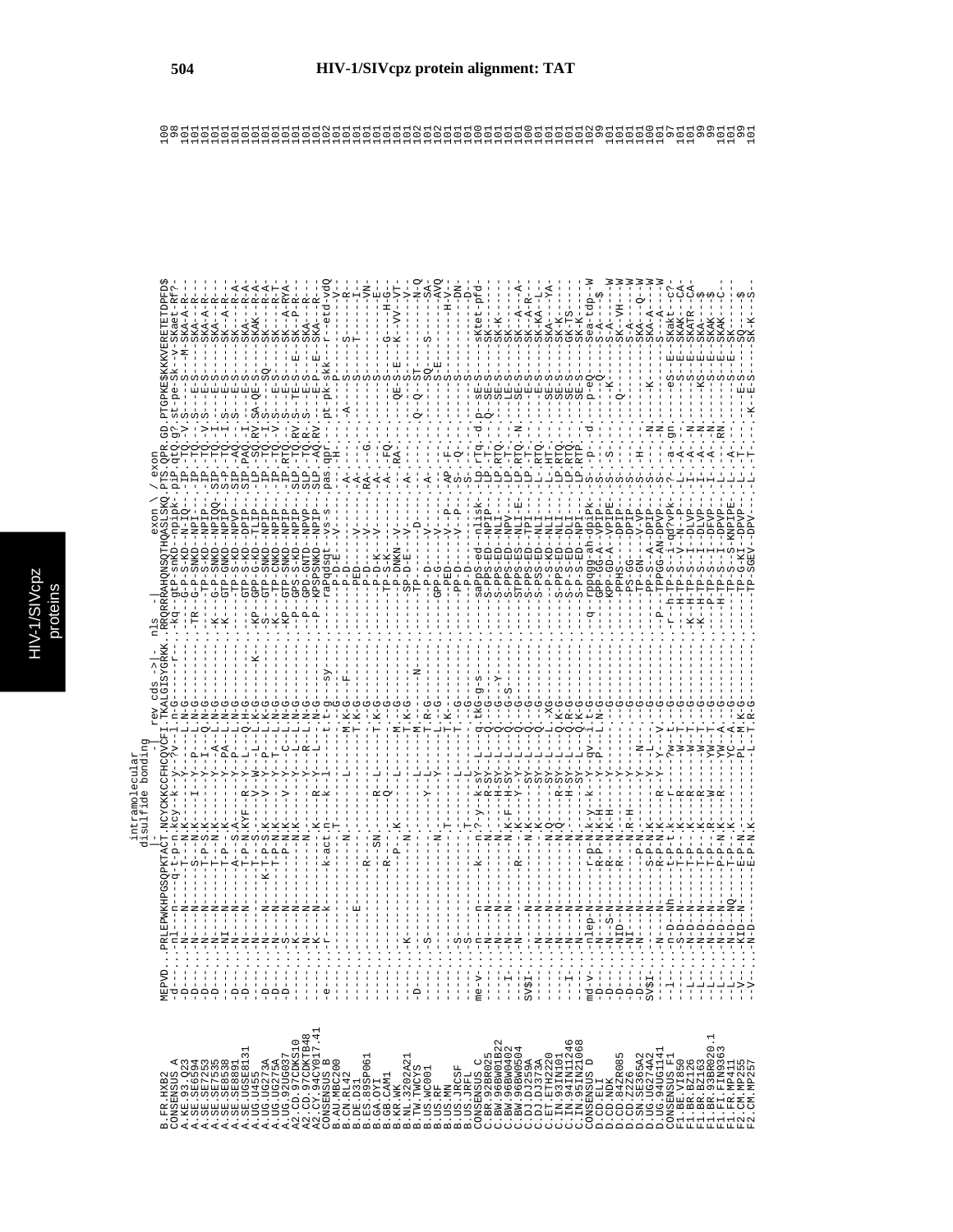| 2<br>ŋ |
|--------|
|        |
|        |
|        |
|        |
|        |
|        |
|        |
|        |
|        |
|        |
|        |
|        |
|        |

|                                               | <b>TGPKES</b><br>R. GD. I                                                                                                                                                                                                                                                                                                                                                                                                                     | $---E-RS$                                          | $-1 - E - ASKA - A - QCC$<br>--SEKF                                                                                  |                                     | Ţ<br>$-4$<br>-ASK<br>I-ASK                         | Wτ<br>$\frac{1}{1}$                                                        | 8--SKA-P-R-<br>8--SKA-P-R-<br>8--SK-K---\$ | $2 - 7$<br>$\frac{5}{1}$ |                                |                                                                  | י<br>נ<br>$-EAL-SK--A$                                     | --KKAGPGGYPR                        |                               | ---K--GPSGQPC<br>E--N-ACPR\$<br>E--K--GS-RYPR<br>$\begin{array}{c} \mathbf{E}-\mathbf{E} \\ \mathbf{E}-\mathbf{E} \end{array}$ |                                                        | $- A - A - -$                       | $-$ SOA                                                     |                                                                                         |                             | --e-asKae--pcdW<br>--E-AKKAK----A<br>-----SKA----\$                        |                                              | $-CA$ -<br>3 - - - - - SKA - - -<br>3 - - E - - SK - K - -<br>3 - - E - ASKA - - - |                                               |                                         | 3 - - E - ASKA-<br>3 - - E - ASKA-<br>3 - - E - ASKA-<br>3 - - - - - - SKA-                                                                                                                                                                                                                                                                                                                       |                               | ∽<br>$ -E$ $ ASKA$                                      | $\frac{5}{1}$<br>$  \alpha$<br>$ -E$ $ ASK$                       |                                                          | -ke-asKte-dpcd<br>--E-ASK----QG-                     |                                                             |                                        | 3 – RE – – SK – K – – – C<br>S – – E – – SK – – – – – –<br>S – – E – – SK – K – – – – C |                                    | 3 -- E - AGK -------<br>5 -- - E - ASK ---------<br>5 --- - - ASKAK ---- \$ |                                            | $-1$                     |                            | $-4$<br>$----ASK$ |                       | $-EA-ASK$                                                                                                                                       | 2 - - E - - SK - - A - Q - - W<br>2 - - - - - - SKA - - - - - - - C<br>3 - - E - - SKA - P - R - - - |                                                                                                                                                                                                                                                                                                                                                     |               | $- R -$<br>۴Ì<br>변<br> <br>                    |    |                     | ----SKA--P-R-<br>E--SKA----R-<br>E--SKA---P-R<br>E--SKA-P-R-<br>E--SK--A-R-                                                                                                                                                                                                                                                                                                                                               | 5 - EB - - SK - - P - R - -<br>5 - - E - - SKA - P - R - -<br>5 - - E - - SKA - P - R - -<br>5 - - EM - SKA - P T R - - | 면<br> <br>$K - -D - E$<br>$\begin{array}{cccccccccccc} p_0 & p_1 & p_2 & p_3 & p_4 & p_5 & p_6 & p_7 & p_8 & p_9 & p_1 & p_1 & p_2 & p_3 & p_4 & p_5 & p_6 & p_7 & p_8 & p_9 & p_1 & p_1 & p_2 & p_3 & p_4 & p_5 & p_6 & p_7 & p_7 & p_7 & p_8 & p_9 & p_1 & p_1 & p_2 & p_3 & p_4 & p_5 & p_6 & p_7 & p_7 & p_8 & p_9 & p_1 & p_1 & p_1 & p_2 & p_3 & p_4 & p_5 & p_6 & p_7 & p_7$ | $-1$<br>$--SKA-PA-$<br>$-4300R -$<br>$-10E$ | --EK-GSGGGP                          | $\sum_{i=1}^{n}$<br>$--8QA - A - -R$<br>부                | $-4-2$<br>$-ASK$<br>$F - E$                                                                         | $- -AL-KQ-TS-Q$                |
|-----------------------------------------------|-----------------------------------------------------------------------------------------------------------------------------------------------------------------------------------------------------------------------------------------------------------------------------------------------------------------------------------------------------------------------------------------------------------------------------------------------|----------------------------------------------------|----------------------------------------------------------------------------------------------------------------------|-------------------------------------|----------------------------------------------------|----------------------------------------------------------------------------|--------------------------------------------|--------------------------|--------------------------------|------------------------------------------------------------------|------------------------------------------------------------|-------------------------------------|-------------------------------|--------------------------------------------------------------------------------------------------------------------------------|--------------------------------------------------------|-------------------------------------|-------------------------------------------------------------|-----------------------------------------------------------------------------------------|-----------------------------|----------------------------------------------------------------------------|----------------------------------------------|------------------------------------------------------------------------------------|-----------------------------------------------|-----------------------------------------|---------------------------------------------------------------------------------------------------------------------------------------------------------------------------------------------------------------------------------------------------------------------------------------------------------------------------------------------------------------------------------------------------|-------------------------------|---------------------------------------------------------|-------------------------------------------------------------------|----------------------------------------------------------|------------------------------------------------------|-------------------------------------------------------------|----------------------------------------|-----------------------------------------------------------------------------------------|------------------------------------|-----------------------------------------------------------------------------|--------------------------------------------|--------------------------|----------------------------|-------------------|-----------------------|-------------------------------------------------------------------------------------------------------------------------------------------------|------------------------------------------------------------------------------------------------------|-----------------------------------------------------------------------------------------------------------------------------------------------------------------------------------------------------------------------------------------------------------------------------------------------------------------------------------------------------|---------------|------------------------------------------------|----|---------------------|---------------------------------------------------------------------------------------------------------------------------------------------------------------------------------------------------------------------------------------------------------------------------------------------------------------------------------------------------------------------------------------------------------------------------|-------------------------------------------------------------------------------------------------------------------------|-------------------------------------------------------------------------------------------------------------------------------------------------------------------------------------------------------------------------------------------------------------------------------------------------------------------------------------------------------------------------------------|---------------------------------------------|--------------------------------------|----------------------------------------------------------|-----------------------------------------------------------------------------------------------------|--------------------------------|
| exon                                          | $\sum_{i=1}^{n}$<br>$-5.2$<br>F.                                                                                                                                                                                                                                                                                                                                                                                                              |                                                    |                                                                                                                      | ŦŦ                                  |                                                    |                                                                            |                                            |                          |                                |                                                                  |                                                            |                                     |                               |                                                                                                                                |                                                        |                                     |                                                             |                                                                                         |                             |                                                                            |                                              |                                                                                    |                                               |                                         |                                                                                                                                                                                                                                                                                                                                                                                                   |                               |                                                         |                                                                   |                                                          |                                                      |                                                             |                                        |                                                                                         |                                    |                                                                             |                                            |                          |                            | Ċ<br>L            |                       |                                                                                                                                                 |                                                                                                      |                                                                                                                                                                                                                                                                                                                                                     |               | 역년년1 <sup>1</sup><br>그 : : : : :               |    |                     |                                                                                                                                                                                                                                                                                                                                                                                                                           |                                                                                                                         |                                                                                                                                                                                                                                                                                                                                                                                     |                                             | 다 다<br>- 181<br>- 181                |                                                          |                                                                                                     |                                |
| nls                                           | SLSK<br>--TPVP<br>ISYGRKKRRQRRRAHQNSQTHQA<br>$-.KH--GTPHS-FID$                                                                                                                                                                                                                                                                                                                                                                                | --NPVF<br>z<br>İ<br>-PP-DNKD<br>$\ldots$ -KH- $-$  |                                                                                                                      | $\frac{1}{2}$                       | --SR--ATPASV-D                                     |                                                                            | ţ.                                         | --TTTPYA-KN-KDPIP        | NE--AdLL--d--                  |                                                                  | $\ddot{\phantom{0}}$                                       |                                     |                               |                                                                                                                                |                                                        |                                     |                                                             |                                                                                         |                             |                                                                            |                                              |                                                                                    |                                               |                                         | $\begin{array}{l} \text{1.5 } \text{1.6 } \text{1.7 } \text{1.8 } \text{1.8 } \text{1.8 } \text{1.8 } \text{1.8 } \text{1.8 } \text{1.8 } \text{1.8 } \text{1.8 } \text{1.8 } \text{1.8 } \text{1.8 } \text{1.8 } \text{1.8 } \text{1.8 } \text{1.8 } \text{1.8 } \text{1.8 } \text{1.8 } \text{1.8 } \text{1.8 } \text{1.8 } \text{1.8 } \text{1.8 } \text{1.8 } \text{1.8 } \text{1.8 } \text{$ |                               |                                                         |                                                                   |                                                          |                                                      |                                                             |                                        |                                                                                         |                                    |                                                                             |                                            |                          |                            |                   |                       |                                                                                                                                                 |                                                                                                      |                                                                                                                                                                                                                                                                                                                                                     |               | --DPVP<br>--שטפס--דע<br>--פטפס---s             |    |                     | $-25E-4C--b$                                                                                                                                                                                                                                                                                                                                                                                                              |                                                                                                                         | -SRS-KN--DPIPE<br>$\begin{array}{c} 1 \\ -1 \end{array}$<br>--ATPYS-KN                                                                                                                                                                                                                                                                                                              | $-$ RRG $-$ R $-$ LS $-$ ASSTH.N $-$ G      | $-1 - N - T T A E S - E N N - D F V$ | $-IRC$<br>$-$ - RRG-RHSL-SSSTH. $N-D$                    | $-$ .RTTR $-$ -T-PAG-KNN $-$ D-IP                                                                   | $-$ . RG-R- $-$ TTAKS-ADN-DP-R |
| $\mathbf{I}$                                  | CΩ<br><b>KALG</b>                                                                                                                                                                                                                                                                                                                                                                                                                             |                                                    |                                                                                                                      |                                     | $x_1 + y_2 + y_3$<br>$x_1 + y_2 + y_3 + y_4$<br>٣l | 무                                                                          | ပု                                         | $\frac{1}{1}$            | $\frac{0}{1}$                  |                                                                  | ပု                                                         |                                     | 푸<br>                         | $\begin{array}{l} \text{r. K-G----}\\ \text{A. S-G----}\\ \text{A. S-G----}\\ \end{array}$                                     |                                                        |                                     | Ť                                                           |                                                                                         |                             | 먼<br>.'.                                                                   |                                              |                                                                                    |                                               |                                         |                                                                                                                                                                                                                                                                                                                                                                                                   |                               | 푸푸                                                      |                                                                   |                                                          |                                                      |                                                             |                                        |                                                                                         |                                    |                                                                             |                                            |                          |                            | 먼<br>.'.          |                       |                                                                                                                                                 |                                                                                                      |                                                                                                                                                                                                                                                                                                                                                     |               |                                                |    |                     |                                                                                                                                                                                                                                                                                                                                                                                                                           |                                                                                                                         |                                                                                                                                                                                                                                                                                                                                                                                     |                                             |                                      |                                                          |                                                                                                     |                                |
|                                               | じしこ<br>FI.TP                                                                                                                                                                                                                                                                                                                                                                                                                                  | °−¤<br>∶                                           |                                                                                                                      |                                     |                                                    |                                                                            |                                            |                          |                                |                                                                  |                                                            |                                     |                               |                                                                                                                                |                                                        |                                     |                                                             |                                                                                         |                             |                                                                            | Ŧ                                            |                                                                                    |                                               |                                         | TTTT                                                                                                                                                                                                                                                                                                                                                                                              |                               |                                                         |                                                                   |                                                          | $-8 - 1$<br>Ţ                                        | Ţ                                                           |                                        | $L \cdot N - G$<br>$L \cdot N - G$                                                      | $L \cdot N - G$<br>$L \cdot N - G$ |                                                                             | $L.M-G$                                    | $--M$ . $K-G$            | $-M.K-G$                   |                   | $-$ - $ \overline{A}$ |                                                                                                                                                 | $-1$ $-1$                                                                                            |                                                                                                                                                                                                                                                                                                                                                     | $\ddot{M}$ .  | $-54-$                                         |    | $-4 - 34$           | $L$ , $K-G$                                                                                                                                                                                                                                                                                                                                                                                                               |                                                                                                                         |                                                                                                                                                                                                                                                                                                                                                                                     |                                             |                                      | ∑<br>⊺                                                   | $\frac{1}{1}$                                                                                       |                                |
| intramolecular<br>disulfide bonding<br>$\,$ I | PRLEPWKHPGSQPKTACT.NCYCKKCCFHCQVC<br>VAAI                                                                                                                                                                                                                                                                                                                                                                                                     | $-1$<br>$\tilde{\ }$<br>$-1.1$                     | $\begin{array}{c} \n \begin{array}{c} \n 1 & 1 \\ \n 1 & 1 \\ \n 1 & 1 \\ \n 1 & 1 \end{array} \n \end{array}$<br>Ŀ, |                                     |                                                    |                                                                            |                                            |                          |                                | $--N$ . ${\bf K}$                                                | $-1$ $\frac{1}{1}$                                         |                                     |                               |                                                                                                                                |                                                        | $-1$                                |                                                             |                                                                                         |                             |                                                                            |                                              |                                                                                    |                                               |                                         |                                                                                                                                                                                                                                                                                                                                                                                                   |                               |                                                         | $-1$<br>$M - - -$                                                 | Ţ                                                        | ີ່                                                   | nne<br>Til                                                  |                                        | $-1$<br>ີ່                                                                              | Ţ                                  | ài<br>Il<br>ທ່ທ່                                                            |                                            |                          | $K-F$                      |                   | Ë                     | $-7$<br>$K-F$                                                                                                                                   | r<br>T                                                                                               | Y                                                                                                                                                                                                                                                                                                                                                   |               | אאאא<br>    מא<br>                             |    |                     | Ŧ                                                                                                                                                                                                                                                                                                                                                                                                                         | $5 - 5$<br>$-1 - N$ .                                                                                                   |                                                                                                                                                                                                                                                                                                                                                                                     | Ŧŧ                                          | 7<br>T<br>$\cdot$                    |                                                          | H                                                                                                   | $-1$                           |
|                                               | $- -p - N - -$                                                                                                                                                                                                                                                                                                                                                                                                                                | H<br>T<br>п<br>$\frac{1}{4}$                       | $\frac{1}{1}$                                                                                                        |                                     |                                                    | J<br>J.<br>Í<br>j                                                          | Ť                                          | I                        | $-2 - 1$<br>$\frac{1}{1}$<br>İ | $\frac{1}{1}$<br>J<br>$\overline{\phantom{a}}$<br>$\blacksquare$ | ı<br>I<br>I<br>ł                                           | $N-GLD$<br>$\overline{\phantom{a}}$ | $EMP - -H - - -K - Q - P - N$ | $-2-P-N$ .                                                                                                                     | $-2 - 2 - N$ .                                         | $\mathbf{I}$<br>ł                   | $-1 - 9 - 1$<br>$\begin{bmatrix} 1 \\ 1 \\ 1 \end{bmatrix}$ | $\overline{\phantom{a}}$                                                                | J.<br>$-1$<br>$-1 - n -$    | Ì<br>۲<br>ا<br>л<br>J                                                      | Ĭ<br>÷<br>ا<br>J.<br>$\mathbf{I}$<br>1<br>Ť. | -1<br>투                                                                            | Ĵ<br>۲<br>ا<br>$\frac{1}{1}$<br>$\frac{1}{4}$ | $\frac{1}{1}$<br>$-5 +$<br>I.<br>I<br>T | ţ<br>$\frac{1}{1}$<br>i<br>i<br>$\frac{1}{1}$<br>ł<br>$\frac{1}{1}$                                                                                                                                                                                                                                                                                                                               | F<br>-                        | Ì<br>$-1$ $-1$ $-1$ $-1$<br>j                           | Ì<br>۳<br>-<br>$\frac{1}{1}$                                      | $\frac{1}{1}$<br>$-1 - p - - - - -$                      | $-1 - 1 - 1$                                         | ł<br>부<br>т<br>ł                                            | Ì<br>÷<br>ا<br>$\frac{1}{4}$           | Ì<br>$-1$<br>J.<br>Ť                                                                    | Ì<br>T-<br>$\frac{1}{1}$           | Ì<br>$\frac{1}{2}$<br>т<br>ï<br>$\frac{1}{1}$                               | $\frac{1}{1}$<br>$---K-T$<br>$\frac{1}{1}$ | $\mathbf{I}$<br>п        | ı<br>J.                    |                   |                       | $\begin{array}{cccc} &   &   &   &   \\ &   &   &   &   \\ &   &   &   &   \\ &   &   &   &   \\ \end{array}$<br>$\frac{1}{1}$<br>$\frac{1}{1}$ | $\overline{X}$ = $\overline{Y}$<br>j<br>j                                                            | $\overline{N}$ = $\overline{N}$ = $\overline{N}$ = $\overline{N}$ = $\overline{N}$ = $\overline{N}$ = $\overline{N}$ = $\overline{N}$ = $\overline{N}$ = $\overline{N}$ = $\overline{N}$ = $\overline{N}$ = $\overline{N}$ = $\overline{N}$ = $\overline{N}$ = $\overline{N}$ = $\overline{N}$ = $\overline{N}$ = $\overline{N}$ = $\overline{N}$ = | $\frac{1}{1}$ | $\frac{1}{1}$<br>J.<br>$\mathbf{I}$<br>$\perp$ | Ĵ, | $\frac{1}{1}$<br>Ť, | $\sum_{i=1}^{n}$                                                                                                                                                                                                                                                                                                                                                                                                          | J.<br>I.<br>L.<br>$\frac{1}{1}$                                                                                         |                                                                                                                                                                                                                                                                                                                                                                                     |                                             |                                      | $Z_{-+-}$<br>I<br>ţ<br>I                                 | $--R-V-N$<br>I<br>$\overline{\phantom{a}}$<br>ł                                                     | Ĵ<br>$\dot{Q}$                 |
|                                               | $-1 - K -$<br>$\cdot$                                                                                                                                                                                                                                                                                                                                                                                                                         | $-1 - N - -$<br>$N----1$<br>$-1 - N -$<br>.<br>- × | $\overline{R}$<br>$-1 - N -$                                                                                         | $\frac{1}{2}$<br>$-5R$ -<br>$\cdot$ | $\cdot$<br>$-1$                                    | $-MR - -N$<br>I.<br>$\begin{array}{c} 1 \\ 1 \end{array}$<br>$\frac{1}{1}$ | $\ddot{z}$ $\ddot{z}$<br>$-MR$             | $-$ DZ $-$<br>I          | $-NT---NQ$                     | $\frac{1}{2}$<br>$\frac{1}{1}$<br>Ť                              | ?<br>¦<br>ŧ<br>$\begin{bmatrix} 1 \\ 1 \\ 1 \end{bmatrix}$ | Ť<br>EVP-<br>Ĩ,                     | T,<br>$-1$<br>$-1$            | $EMP - -H - - -$<br>Ĩ,<br>$\cdot$                                                                                              | $END--H---$<br>Ĩ,<br>$\ddot{\phantom{0}}$<br>$-1 - -1$ | $\frac{1}{2}$<br>$-1 - N -$<br>$-1$ | $-1$ $-1$<br>$-1 - N -$<br>$\frac{1}{1}$                    | $-1$ <sup>-</sup><br>÷,<br>$-K$<br>$\ddot{\phantom{0}}$<br>$\cdot$<br>$\mathbf{I}$<br>ł | $-1 - n -$<br>$\frac{1}{4}$ | $\ddot{z}$<br>$\frac{1}{1}$<br>$\overset{\circ}{\cdot}$ =<br>$\frac{1}{1}$ | $\mathbf{I}$<br>J<br>÷.                      | $\frac{1}{2}$<br>÷,<br>ĸ<br>Ĩ,                                                     | $\begin{array}{c} \mathbf{1} \end{array}$     | J.<br><b>N</b> - - - 1                  | $\frac{1}{2}$<br>$\frac{1}{2}$<br>$-1 - N -$<br>$-1 - N -$<br>$\begin{array}{c} \begin{array}{c} \cdot \cdot \cdot \end{array} \\ \begin{array}{c} \cdot \cdot \end{array} \\ \begin{array}{c} \cdot \cdot \end{array} \end{array}$<br>$-1 - 1$                                                                                                                                                   | $\overline{R}$ $\overline{R}$ | ŧ<br>l,<br>$\ddot{z}$ .<br>$\ddot{z}$<br>$-1$ $-1$ $ -$ | $\frac{1}{2}$<br>$\frac{1}{1}$<br>S<br>$-1$ $-1$<br>$\frac{1}{1}$ | $\overline{R}$ $\overline{R}$<br>$\frac{1}{1}$<br>$-1v-$ | w<br>w<br>Ĩ,<br>ŀ,<br>$\frac{1}{1}$<br>$\frac{1}{1}$ | $\frac{1}{2}$<br>$\frac{1}{1}$<br>C)<br>f,<br>$\frac{1}{1}$ | $\frac{1}{2}$<br>w<br>$-L_{\rm H}$ $-$ | $\frac{1}{2}$<br>Ω<br>$-1$ $-1$ $-1$ $-1$ $-1$                                          | Ż<br>I<br>ł<br>S<br>f,             | $\frac{1}{2}$<br>$\frac{1}{1}$<br>ĸ<br>$-1, \cdots, 1$                      | $S---N-$<br>$\frac{1}{2}$                  | $\frac{1}{1}$<br>÷,<br>Ť | $\ddot{\phantom{0}}$<br>J. |                   |                       | $\frac{1}{2}$<br>$-1 - 1 - 1 - 1$                                                                                                               | $\frac{1}{2}$<br>$-1$ - $-1$ - $-1$ - $-1$                                                           | z<br> <br>$-1$ $-1$                                                                                                                                                                                                                                                                                                                                 |               |                                                |    |                     | $\begin{split} \mathbb{I}^{(1)}_{\mathcal{A}} & \mathbb{I}^{(2)}_{\mathcal{A}} & \mathbb{I}^{(1)}_{\mathcal{A}} & \mathbb{I}^{(1)}_{\mathcal{A}} & \mathbb{I}^{(2)}_{\mathcal{A}} & \mathbb{I}^{(2)}_{\mathcal{A}} & \mathbb{I}^{(2)}_{\mathcal{A}} & \mathbb{I}^{(2)}_{\mathcal{A}} & \mathbb{I}^{(2)}_{\mathcal{A}} & \mathbb{I}^{(2)}_{\mathcal{A}} & \mathbb{I}^{(2)}_{\mathcal{A}} & \mathbb{I}^{(2)}_{\mathcal{A}}$ | ł                                                                                                                       |                                                                                                                                                                                                                                                                                                                                                                                     |                                             |                                      | $-1$ - $-$ -- $-$ XN --<br>$\cdot$<br>I<br>$\frac{1}{1}$ | I<br>$\begin{array}{c} 1 \\ -1 \\ 1 \end{array}$<br>$\ddot{\phantom{0}}$<br>$\cdot$<br>$-1 - 1 - 1$ | Ť<br>$-NT$                     |
|                                               | <b>MEPVD</b><br>$\frac{1}{1}$<br>$\begin{smallmatrix} \texttt{R}1 & \texttt{R}1 & \texttt{R}2 & \texttt{R}2 & \texttt{R}1 & \texttt{R}3 & \texttt{R}2 & \texttt{R}1 & \texttt{R}1 & \texttt{R}2 & \texttt{R}3 & \texttt{R}2 & \texttt{R}1 & \texttt{R}1 & \texttt{R}3 & \texttt{R}3 & \texttt{R}2 & \texttt{R}1 & \texttt{R}1 & \texttt{R}2 & \texttt{R}3 & \texttt{R}2 & \texttt{R}3 & \texttt{R}2 & \texttt{R}3 & \texttt{R}2 & \texttt{R}$ | $-1 - 1$<br>$-1$                                   | $-1 - 1$                                                                                                             | $-1 - 1$                            | $\overline{a}$                                     |                                                                            | ţ                                          | ŧ                        | $-1 - 1$                       |                                                                  | $\mathbf{I}$                                               | $\frac{1}{\rho}$                    |                               | $-1 - 1$                                                                                                                       |                                                        |                                     |                                                             |                                                                                         |                             | ł                                                                          | $\frac{1}{1}$                                | $\frac{1}{1}$                                                                      |                                               |                                         |                                                                                                                                                                                                                                                                                                                                                                                                   |                               |                                                         |                                                                   |                                                          |                                                      | $\frac{1}{4}$                                               |                                        |                                                                                         |                                    |                                                                             |                                            |                          | J.                         | Σ                 |                       | J                                                                                                                                               |                                                                                                      | $\frac{1}{\Box}$                                                                                                                                                                                                                                                                                                                                    |               |                                                |    |                     |                                                                                                                                                                                                                                                                                                                                                                                                                           |                                                                                                                         | İ<br>$06 - 252$<br>$06 - 252$<br>$11 - 252$<br>$11 - 252$<br>$11 - 252$<br>$12 - 252$<br>$12 - 252$<br>$13 - 252$<br>$15 - 252$<br>$162$<br>$17 - 252$<br>$18 - 251$<br>$17 - 252$<br>$18 - 251$<br>$19 - 251$<br>$10 - 252$<br>$10 - 252$                                                                                                                                          |                                             | CPZ.CD.CPZANT                        | CPZ.CM.CAM5                                              |                                                                                                     | CPZ.GA.CPZGAB<br>CPZ.US.CPZUS  |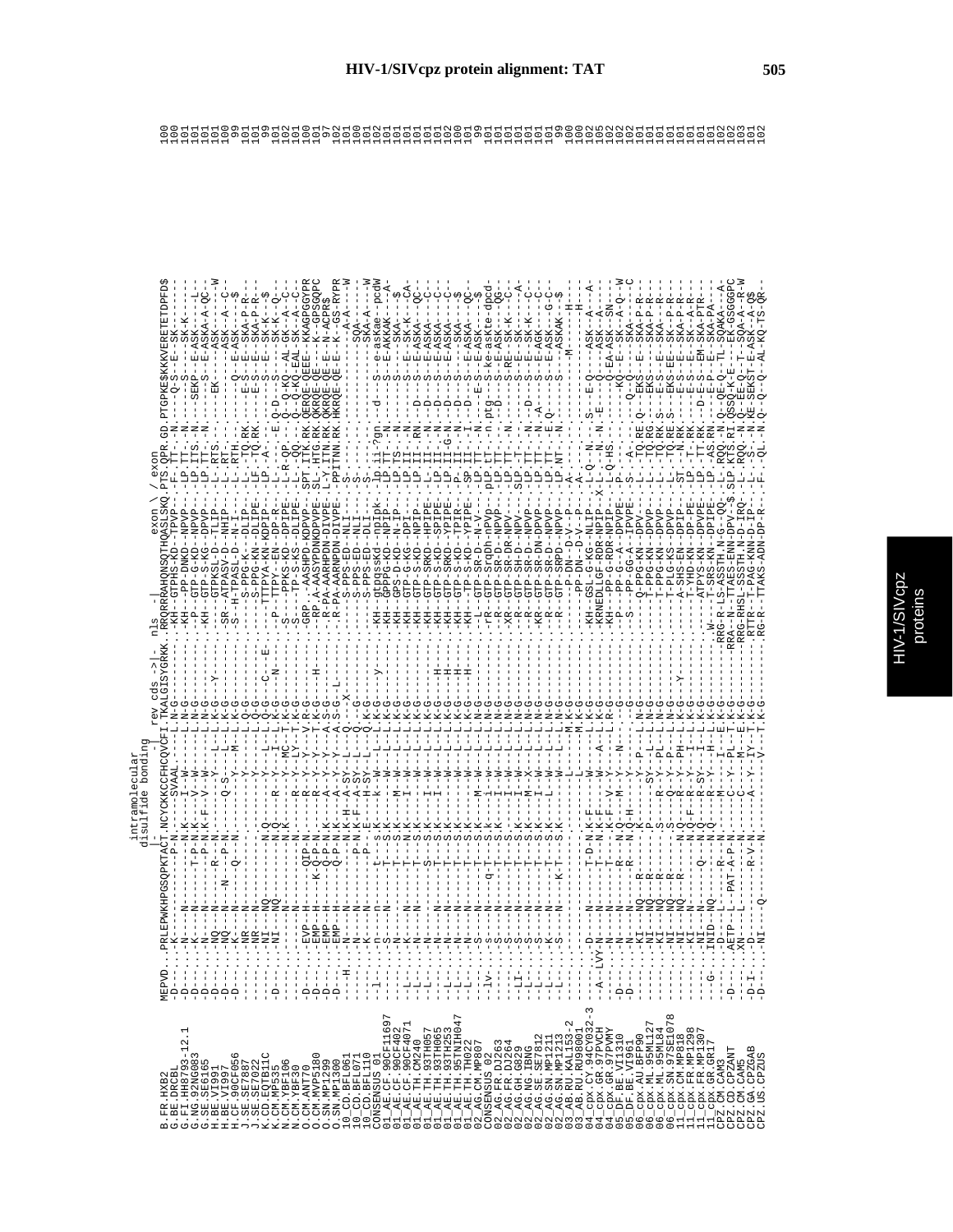HIV-1/SIVcpz HIV-1/SIVcpz proteins

| $\begin{array}{ll} 3.1 & .\ \hbox{DE} & .\ \hbox{DE} & .\ \hbox{DE} & .\ \hbox{Lip} & .\ \hbox{Lip} & .\ \hbox{Lip} & .\ \hbox{Lip} & .\ \hbox{Lip} & .\ \hbox{Lip} & .\ \hbox{Lip} & .\ \hbox{Lip} & .\ \hbox{Lip} & .\ \hbox{Lip} & .\ \hbox{Lip} & .\ \hbox{Lip} & .\ \hbox{Lip} & .\ \hbox{Lip} & .\ \hbox{Lip} & .\ \hbox{Lip} & .\ \hbox{Lip} & .\ \hbox{Lip} & .$<br>exon | higi    |                       |     |            |                |                                  |
|----------------------------------------------------------------------------------------------------------------------------------------------------------------------------------------------------------------------------------------------------------------------------------------------------------------------------------------------------------------------------------|---------|-----------------------|-----|------------|----------------|----------------------------------|
|                                                                                                                                                                                                                                                                                                                                                                                  |         |                       |     |            | 뎩              |                                  |
| Χ-ρ                                                                                                                                                                                                                                                                                                                                                                              |         |                       | ဥ   |            | -QSQGAET       |                                  |
| ř<br>ドー田                                                                                                                                                                                                                                                                                                                                                                         |         |                       |     |            | QSQ            |                                  |
| Į<br>Ŧ                                                                                                                                                                                                                                                                                                                                                                           |         | $\circ$               |     |            | <b>DPOGTET</b> | $RM-V$                           |
|                                                                                                                                                                                                                                                                                                                                                                                  |         | z                     |     |            |                |                                  |
|                                                                                                                                                                                                                                                                                                                                                                                  |         | rsi<br>-rai           | gep | sed<br>U   |                |                                  |
|                                                                                                                                                                                                                                                                                                                                                                                  |         | $-9w$                 |     |            |                | $-91$                            |
|                                                                                                                                                                                                                                                                                                                                                                                  |         |                       |     |            |                |                                  |
|                                                                                                                                                                                                                                                                                                                                                                                  |         |                       |     |            |                |                                  |
|                                                                                                                                                                                                                                                                                                                                                                                  |         |                       |     |            |                |                                  |
|                                                                                                                                                                                                                                                                                                                                                                                  |         |                       |     |            |                |                                  |
|                                                                                                                                                                                                                                                                                                                                                                                  |         | スワーユー<br>$-$ MM $-$ O |     |            |                |                                  |
|                                                                                                                                                                                                                                                                                                                                                                                  |         |                       |     |            |                |                                  |
|                                                                                                                                                                                                                                                                                                                                                                                  |         | -GW                   |     |            |                |                                  |
|                                                                                                                                                                                                                                                                                                                                                                                  |         |                       |     |            |                | 뛰                                |
|                                                                                                                                                                                                                                                                                                                                                                                  |         |                       |     |            |                |                                  |
|                                                                                                                                                                                                                                                                                                                                                                                  |         | -RRC                  |     |            |                |                                  |
|                                                                                                                                                                                                                                                                                                                                                                                  |         |                       |     |            |                |                                  |
|                                                                                                                                                                                                                                                                                                                                                                                  |         |                       |     |            |                |                                  |
|                                                                                                                                                                                                                                                                                                                                                                                  |         | 9                     |     |            |                |                                  |
|                                                                                                                                                                                                                                                                                                                                                                                  |         |                       |     |            |                |                                  |
|                                                                                                                                                                                                                                                                                                                                                                                  |         |                       |     |            |                | $-RA$<br>Ŗ                       |
|                                                                                                                                                                                                                                                                                                                                                                                  |         |                       |     |            |                | GARA                             |
|                                                                                                                                                                                                                                                                                                                                                                                  |         | ٩                     |     |            |                |                                  |
| T<br>$\tilde{1}$                                                                                                                                                                                                                                                                                                                                                                 |         |                       |     |            |                | $-RA-$                           |
|                                                                                                                                                                                                                                                                                                                                                                                  |         |                       |     |            |                |                                  |
| Ť                                                                                                                                                                                                                                                                                                                                                                                |         |                       |     |            |                | f.                               |
|                                                                                                                                                                                                                                                                                                                                                                                  | $\circ$ |                       |     |            |                | Ť<br>$\frac{1}{2}$ $\frac{1}{2}$ |
| Ť                                                                                                                                                                                                                                                                                                                                                                                |         |                       |     | <b>COL</b> |                | Ţ<br>$\mathbf{I}$                |
|                                                                                                                                                                                                                                                                                                                                                                                  |         |                       |     | š          |                |                                  |
|                                                                                                                                                                                                                                                                                                                                                                                  |         |                       |     | <b>TSG</b> |                |                                  |
|                                                                                                                                                                                                                                                                                                                                                                                  |         | <b>RE-NC</b>          |     |            |                | 鸟                                |
|                                                                                                                                                                                                                                                                                                                                                                                  |         | $q - has -$           |     |            |                | g<br>-gsp-                       |
|                                                                                                                                                                                                                                                                                                                                                                                  |         | $-RE-P$               |     |            |                |                                  |
|                                                                                                                                                                                                                                                                                                                                                                                  |         |                       |     |            |                |                                  |
|                                                                                                                                                                                                                                                                                                                                                                                  |         |                       |     |            |                |                                  |
|                                                                                                                                                                                                                                                                                                                                                                                  |         | .<br>주                |     |            |                | DTE                              |
|                                                                                                                                                                                                                                                                                                                                                                                  |         |                       |     |            |                |                                  |
|                                                                                                                                                                                                                                                                                                                                                                                  |         |                       |     |            |                | $E-H$                            |
|                                                                                                                                                                                                                                                                                                                                                                                  |         | rg-Rai                |     |            |                | i-sh<br>τŋ                       |
|                                                                                                                                                                                                                                                                                                                                                                                  |         |                       |     |            |                |                                  |
|                                                                                                                                                                                                                                                                                                                                                                                  |         |                       |     |            |                |                                  |
|                                                                                                                                                                                                                                                                                                                                                                                  |         |                       |     |            |                |                                  |
|                                                                                                                                                                                                                                                                                                                                                                                  |         |                       |     |            |                |                                  |
|                                                                                                                                                                                                                                                                                                                                                                                  |         |                       |     |            |                |                                  |
|                                                                                                                                                                                                                                                                                                                                                                                  |         |                       |     |            |                |                                  |
|                                                                                                                                                                                                                                                                                                                                                                                  |         |                       |     |            |                |                                  |

Taununtalainalainen alaintilaintilaintilaintilaintilainan kankantilaintilaintilaintilaintilaintilaintilaintila<br>Tovaasan kuvan kausan kokokeen totetti tauttaan tokan kuvan kuvan kuvan kuvan ketteen kokokeen kokokeen kokoke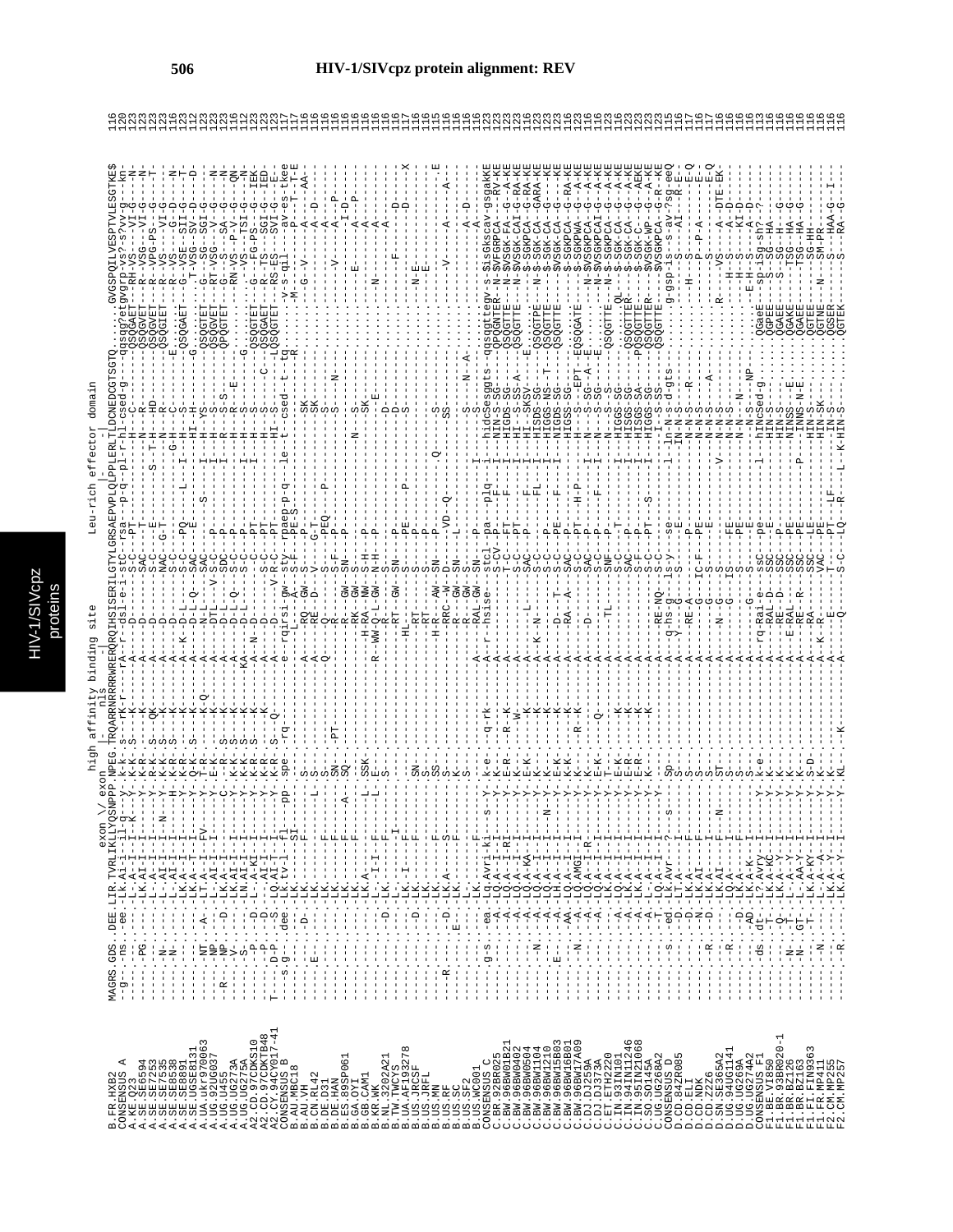| domair |                         |                              |                                                      |                                                                       |         |                          |         |                              |                           |            |                                |   |   |   |                                                                                                     |                          |                         |         |  |  |  |  |   |         |              |   |          |  |                                             |                                                                                                                                                                                                                                                                 |                           |   | $N-N-$                                  |                                    |                        |                       |                                                         |                           |                                                |         |                                                      |                                                                           |                        |                        |                                  |                                                                  |                                                               |  |
|--------|-------------------------|------------------------------|------------------------------------------------------|-----------------------------------------------------------------------|---------|--------------------------|---------|------------------------------|---------------------------|------------|--------------------------------|---|---|---|-----------------------------------------------------------------------------------------------------|--------------------------|-------------------------|---------|--|--|--|--|---|---------|--------------|---|----------|--|---------------------------------------------|-----------------------------------------------------------------------------------------------------------------------------------------------------------------------------------------------------------------------------------------------------------------|---------------------------|---|-----------------------------------------|------------------------------------|------------------------|-----------------------|---------------------------------------------------------|---------------------------|------------------------------------------------|---------|------------------------------------------------------|---------------------------------------------------------------------------|------------------------|------------------------|----------------------------------|------------------------------------------------------------------|---------------------------------------------------------------|--|
|        |                         |                              |                                                      |                                                                       |         |                          |         |                              |                           |            |                                |   |   |   |                                                                                                     |                          |                         |         |  |  |  |  |   |         |              |   |          |  |                                             |                                                                                                                                                                                                                                                                 |                           |   |                                         |                                    |                        |                       |                                                         |                           |                                                |         |                                                      |                                                                           |                        |                        |                                  |                                                                  |                                                               |  |
|        |                         |                              |                                                      |                                                                       |         |                          |         |                              |                           |            |                                |   |   |   |                                                                                                     |                          |                         |         |  |  |  |  |   |         |              |   |          |  |                                             |                                                                                                                                                                                                                                                                 |                           |   |                                         |                                    |                        |                       |                                                         |                           |                                                |         |                                                      |                                                                           |                        |                        |                                  |                                                                  |                                                               |  |
| Leu    |                         |                              |                                                      |                                                                       |         |                          |         |                              |                           |            |                                |   |   |   |                                                                                                     |                          |                         |         |  |  |  |  |   |         |              |   |          |  |                                             |                                                                                                                                                                                                                                                                 |                           |   |                                         |                                    |                        |                       |                                                         |                           |                                                |         |                                                      |                                                                           |                        |                        |                                  |                                                                  |                                                               |  |
|        |                         |                              |                                                      |                                                                       |         |                          |         |                              |                           |            |                                |   |   |   |                                                                                                     |                          |                         |         |  |  |  |  |   |         |              |   |          |  |                                             |                                                                                                                                                                                                                                                                 |                           |   |                                         |                                    |                        |                       |                                                         |                           |                                                |         |                                                      |                                                                           |                        |                        |                                  |                                                                  |                                                               |  |
|        |                         |                              |                                                      |                                                                       |         |                          |         |                              |                           |            |                                |   |   |   |                                                                                                     |                          |                         |         |  |  |  |  |   |         |              |   |          |  |                                             |                                                                                                                                                                                                                                                                 |                           |   |                                         |                                    |                        |                       |                                                         |                           |                                                |         |                                                      |                                                                           |                        |                        |                                  |                                                                  |                                                               |  |
|        |                         |                              |                                                      |                                                                       |         |                          |         |                              |                           |            |                                |   |   |   |                                                                                                     |                          |                         |         |  |  |  |  |   |         |              |   |          |  |                                             |                                                                                                                                                                                                                                                                 |                           |   |                                         |                                    |                        |                       |                                                         |                           |                                                |         |                                                      |                                                                           |                        |                        |                                  |                                                                  |                                                               |  |
|        |                         |                              |                                                      |                                                                       |         |                          |         |                              |                           |            |                                |   |   |   |                                                                                                     |                          |                         |         |  |  |  |  |   |         |              |   |          |  |                                             |                                                                                                                                                                                                                                                                 |                           |   |                                         |                                    |                        |                       |                                                         |                           |                                                |         |                                                      |                                                                           |                        |                        |                                  |                                                                  |                                                               |  |
| 허      |                         |                              |                                                      |                                                                       |         |                          |         |                              |                           |            |                                |   |   |   |                                                                                                     |                          |                         |         |  |  |  |  |   |         |              |   |          |  |                                             |                                                                                                                                                                                                                                                                 |                           |   |                                         |                                    |                        |                       |                                                         |                           |                                                |         |                                                      |                                                                           |                        |                        |                                  |                                                                  |                                                               |  |
|        |                         |                              |                                                      |                                                                       |         |                          |         |                              |                           |            |                                |   |   |   |                                                                                                     |                          |                         |         |  |  |  |  |   |         |              |   |          |  |                                             |                                                                                                                                                                                                                                                                 |                           |   |                                         |                                    |                        |                       |                                                         |                           |                                                |         |                                                      |                                                                           |                        |                        |                                  |                                                                  |                                                               |  |
| exon   |                         | I.<br>$-1$                   | י<br>י                                               |                                                                       |         |                          |         |                              | $-1$                      | - H<br>- T |                                |   |   |   |                                                                                                     |                          |                         |         |  |  |  |  |   |         |              |   |          |  |                                             |                                                                                                                                                                                                                                                                 |                           | T |                                         |                                    |                        |                       |                                                         |                           |                                                |         |                                                      |                                                                           |                        |                        |                                  | $\overline{a}$<br>Ţ                                              | $- - A$<br>י<br>ו                                             |  |
|        |                         |                              |                                                      |                                                                       |         |                          |         | Ŧ                            |                           |            |                                |   |   |   |                                                                                                     |                          |                         |         |  |  |  |  |   |         |              |   |          |  | $-1$                                        |                                                                                                                                                                                                                                                                 |                           |   | Ì                                       |                                    | Ţ                      | $\frac{1}{1}$         | J                                                       | $-Q - LM \cdot A - V - -$ |                                                | ï       |                                                      | Ţ<br>Ĵ,                                                                   | $\frac{1}{1}$          | Ï                      |                                  |                                                                  | Ŧ                                                             |  |
|        | DEE.LIR.TVRLIKLLYQS     | $-5T$ . $-1 - 1 - 1 - 1 = T$ | $\ldots$ - $\ldots$ - $\ldots$ - $\ldots$ - $\ldots$ |                                                                       |         |                          |         | $-1.1 - 2 - 1.2 - 1.4 - 1.4$ | $\cdot$ $-50$ $-11$ $-11$ |            | $-7M$ . $-1D$ . $-LK$ . $A-KI$ |   |   |   | - EE - - QQ . - LQ . AIQ I<br>- - DG - QP . - L- . AIQ I<br>- - DG - QP . - L- . AIQ I<br>- - DG QP | $1 - 1$ QP. $-1 - 1 - 2$ | ---sT--e.-Lr.avri-ki-yq |         |  |  |  |  |   |         |              |   |          |  | ------------ <i>F</i><br>$-1 - -D - LK - I$ | - - - - - - - - - - - - - - - - FK. AA - - - - -                                                                                                                                                                                                                | -VSX. . N-D. - CXS-S-VID. |   | .-ST--D.-LK.A-GIV<br>.--R--D.-LK.A----- | - . --- R --- D . --- LK . A ----- | . --- -DR . -LL . A--- | $-1 - 4 - 11 - 4 - 1$ | $Q - L L$ . $A - T$                                     |                           | $-1 - A - LQ - A - I - I$<br>$---A. -LQ.A---I$ |         | $- -2 - 11$ . $A - K I - -$<br>$-4A - LQ$ . $AA - I$ | $-1 - 2 - 1 - 2 - 1$                                                      | $-1. -AQ - LT - A - I$ | $- AQ - LA$ . $AA - I$ | $-4 - 2 - 1 - 2 - 1 - 2 - 1 - 2$ | $--$ EELEGT. $--$ Q. $--$ LK. $A-KI$<br>$\ldots$ -TR. - LQ. A--I | --- EPQ -DAR-IQ .A-KI<br>--G--A--Q .-I-. A--I                 |  |
|        |                         | $-15-1$                      | $\ddot{P}$ $\ddot{P}$                                |                                                                       |         |                          |         | ţ                            | $\frac{1}{2}$             | $--R. --P$ |                                |   |   |   |                                                                                                     |                          |                         |         |  |  |  |  |   |         | $-1.1$<br>ł, |   | $-1.14A$ |  | ţ<br>$\overline{1}$<br>J<br>٠.              | ţ                                                                                                                                                                                                                                                               |                           |   |                                         |                                    |                        | $-1$ .                | $-1$ $\overline{N}$ $\overline{N}$ $\overline{N}$<br>ł, | Ì<br>٠.                   | Ì<br>۱.                                        | Ì<br>٠. | $N$ ---                                              | Ì                                                                         | $\frac{1}{1}$          | $\frac{1}{1}$          |                                  | $-1 - 1 - 1 - 1$                                                 |                                                               |  |
|        | MAGRS.GDS               | ţ<br>п                       |                                                      | $\overline{\phantom{a}}$                                              | Ţ<br>I. | $\overline{\phantom{a}}$ | I       | I                            | $-R$                      |            | I<br>J                         | I |   |   |                                                                                                     |                          |                         |         |  |  |  |  |   |         |              | Ï |          |  |                                             |                                                                                                                                                                                                                                                                 |                           |   |                                         |                                    |                        |                       |                                                         |                           |                                                |         |                                                      |                                                                           |                        | $\mathbf{I}$           |                                  |                                                                  |                                                               |  |
|        |                         |                              |                                                      |                                                                       |         |                          |         |                              |                           |            |                                |   |   |   |                                                                                                     |                          |                         |         |  |  |  |  |   |         |              |   |          |  |                                             | $\begin{smallmatrix} (11,101240\\ 01,101240\\ 01,10122\\ 02,10122\\ 03,10122\\ 04,10122\\ 05,101223\\ 06,101224\\ 07,101234\\ 08,101224\\ 09,101224\\ 010,101224\\ 011,101221\\ 012,101221\\ 013,101221\\ 014,101221\\ 015,101221\\ 016,101221\\ 017,101221\\ $ |                           |   |                                         |                                    |                        |                       |                                                         |                           |                                                |         |                                                      |                                                                           |                        |                        |                                  |                                                                  |                                                               |  |
|        |                         |                              | G.FI.HH8793-1-1<br>G.NG.92NG083<br>G.SE.SE6165       |                                                                       |         | F056<br>1022<br>1887     |         |                              |                           |            |                                |   |   |   |                                                                                                     |                          |                         |         |  |  |  |  |   |         |              |   |          |  |                                             |                                                                                                                                                                                                                                                                 |                           |   |                                         |                                    |                        |                       |                                                         |                           |                                                |         |                                                      | 11_cpx.CM.MP818<br>11_cpx.FR.MP1298<br>11_cpx.FR.MP1307<br>11_cpx.GR.GR17 |                        |                        | PZ.CM.CAM3                       |                                                                  | CPZ.CD.CPZANT<br>CPZ.CM.CAM5<br>CPZ.GA.CPZGAB<br>CPZ.US.CPZUS |  |
|        | B.FR.HXB2<br>G.BE.DRCBL |                              |                                                      | G.SE.SE6165<br>H.BE.VI991<br>H.BE.VI997<br>H.BE.VI9977<br>H.CF.90CF05 |         |                          | .SE.SE7 | .SE.SE78                     |                           |            | z                              |   | O | O | O                                                                                                   | O                        |                         | $\circ$ |  |  |  |  | C | $\circ$ |              |   |          |  |                                             |                                                                                                                                                                                                                                                                 |                           |   |                                         |                                    |                        |                       |                                                         |                           |                                                |         |                                                      |                                                                           |                        |                        | U                                |                                                                  |                                                               |  |

**HIV-1/SIVcpz protein alignment: REV 507**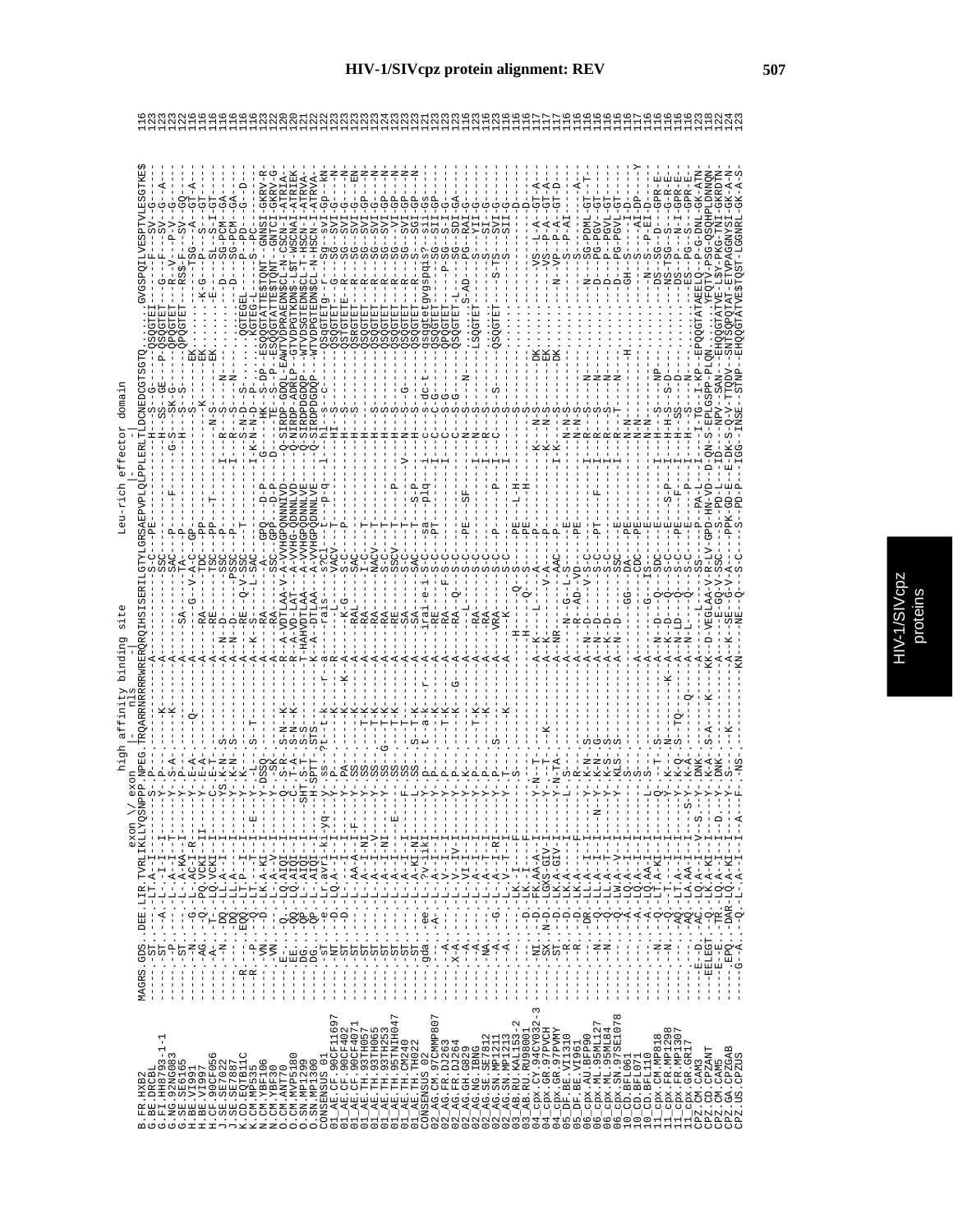| ż<br>n |
|--------|
|        |
|        |
|        |
|        |
|        |

|                           |                                                              |                                                                                                 |                                                                                                                                                                                      |                                                                                                                                                                                                                                                                                                                                                                                            |                                   |                                                                                                                                                  |                                  |                                                                       |                                                                                   |                     |                                                              |                                         |                                                                         |                  |                                |                         |                                               |                                                         |                         |                                        |                |                                                                                                                                                                                                                                                                                                                                                                                                                                                                                                                                 |                                |                                                                                                 |                                       |                                                                   |                |                                                                                                                                                                                                                                                                                                                                                                                                                                      |                    |                                                                 |                                               |                                                  |                                                             |                                                                |                                  |                               |                                         |                   |                                                   |                                              |                                     | œ             |                                                       |                         |                                         |                                                                      |                                                                       |                                                                                                                                                                                                                                                                                                                                                                                                                                |                          |                             |                                                                                 |                                                                                                                                                                                                                                                                                                                                            |                                                                                                                                                       |
|---------------------------|--------------------------------------------------------------|-------------------------------------------------------------------------------------------------|--------------------------------------------------------------------------------------------------------------------------------------------------------------------------------------|--------------------------------------------------------------------------------------------------------------------------------------------------------------------------------------------------------------------------------------------------------------------------------------------------------------------------------------------------------------------------------------------|-----------------------------------|--------------------------------------------------------------------------------------------------------------------------------------------------|----------------------------------|-----------------------------------------------------------------------|-----------------------------------------------------------------------------------|---------------------|--------------------------------------------------------------|-----------------------------------------|-------------------------------------------------------------------------|------------------|--------------------------------|-------------------------|-----------------------------------------------|---------------------------------------------------------|-------------------------|----------------------------------------|----------------|---------------------------------------------------------------------------------------------------------------------------------------------------------------------------------------------------------------------------------------------------------------------------------------------------------------------------------------------------------------------------------------------------------------------------------------------------------------------------------------------------------------------------------|--------------------------------|-------------------------------------------------------------------------------------------------|---------------------------------------|-------------------------------------------------------------------|----------------|--------------------------------------------------------------------------------------------------------------------------------------------------------------------------------------------------------------------------------------------------------------------------------------------------------------------------------------------------------------------------------------------------------------------------------------|--------------------|-----------------------------------------------------------------|-----------------------------------------------|--------------------------------------------------|-------------------------------------------------------------|----------------------------------------------------------------|----------------------------------|-------------------------------|-----------------------------------------|-------------------|---------------------------------------------------|----------------------------------------------|-------------------------------------|---------------|-------------------------------------------------------|-------------------------|-----------------------------------------|----------------------------------------------------------------------|-----------------------------------------------------------------------|--------------------------------------------------------------------------------------------------------------------------------------------------------------------------------------------------------------------------------------------------------------------------------------------------------------------------------------------------------------------------------------------------------------------------------|--------------------------|-----------------------------|---------------------------------------------------------------------------------|--------------------------------------------------------------------------------------------------------------------------------------------------------------------------------------------------------------------------------------------------------------------------------------------------------------------------------------------|-------------------------------------------------------------------------------------------------------------------------------------------------------|
|                           |                                                              |                                                                                                 |                                                                                                                                                                                      |                                                                                                                                                                                                                                                                                                                                                                                            |                                   |                                                                                                                                                  |                                  | $3 - AMN$                                                             | $-DN - V$<br>$- NNV - N$                                                          |                     |                                                              |                                         |                                                                         |                  | $-1$                           | Σ                       | $-1$                                          |                                                         | $-1N-$                  |                                        | f.             | $-N-Q$                                                                                                                                                                                                                                                                                                                                                                                                                                                                                                                          |                                | $-1 - TM - $                                                                                    |                                       |                                                                   |                | Ldvnd1                                                                                                                                                                                                                                                                                                                                                                                                                               | ートロー               |                                                                 | $-1$ $-1$                                     | $-1 - N -$                                       | $- A I$                                                     | $-1$<br>$-1$                                                   |                                  | TappApA.                      | $-1 = -1 = -1$                          |                   | $- N - - N - - N -$                               | $-1$ N <sup>-</sup><br>М--                   |                                     |               | さきさき<br>ことには<br>ことには<br>ことには                          |                         |                                         |                                                                      |                                                                       | $-1$ NNI $-$                                                                                                                                                                                                                                                                                                                                                                                                                   | $-V$ GdN                 | 757<br>20                   | ñ                                                                               | <b>NAGNA</b>                                                                                                                                                                                                                                                                                                                               |                                                                                                                                                       |
| $\mathbf{I}$              | EISALVEMGVEMGHHAP.WDVDD.                                     | .gddNn<br>LID--DYDL.G-NNI<br>L?em-nYd                                                           | -- NYNL.GFDNN                                                                                                                                                                        | LI-L-DYDL.G-DNN<br>$---NYNL. -DN$                                                                                                                                                                                                                                                                                                                                                          | $L M - V - N Y - L - L - L M N V$ | $\mathbf{M} = \mathbf{L} - \mathbf{L} = \mathbf{L}$<br>----NYDL-GVD                                                                              | ----NYNL.GFDNN                   | $-NTMF - G - NIM$<br>------------                                     | $M-G$ -NLG                                                                        | ひ<br>圧<br>$-R - 1D$ | $- - dvd - 1$<br>lvemghha                                    | $\frac{1}{1}$<br>」<br>1-1               | −N                                                                      |                  | $\frac{1}{1}$<br>$\frac{1}{1}$ |                         | $\frac{1}{2}$<br>$LM--$<br>л.                 | $\frac{1}{1}$<br>$\frac{1}{1}$                          | $---ER$                 |                                        | Ť              | $- -R - -L$<br>$\lambda$ – .                                                                                                                                                                                                                                                                                                                                                                                                                                                                                                    | $\frac{1}{2}$                  | $- -R - I$                                                                                      | $\frac{1}{1}$<br>$\overset{1}{\circ}$ | 부<br>п                                                            |                | $n-d$ --hLRL.                                                                                                                                                                                                                                                                                                                                                                                                                        | $-LRL$ .I<br>Ė     | $---LRL.1$<br>$-G$ -NLRL.<br>$-D-N$                             | $M-D$ -NLRL.                                  | 4-D--RLRL.                                       | $-LRL$ .<br>$-1$                                            | $-LRL$ . LYDNN-<br>$-LRL$ .I<br>$\frac{1}{1}$<br>$\frac{1}{1}$ | $-$ -NLRL.L-IN<br>$\overline{a}$ | -hha                          |                                         |                   |                                                   | $-54-$<br>؋<br>۱                             | <b>NNOW: -NNN----</b><br>$\ddot{A}$ |               | )<br>5) - Hdew-barr<br>5) - Hdew-barr<br>103- - Hotel | $-V-PFT$<br>---PFI      | Ť<br>Î.<br>$- - - PFT$<br>្ម<br>ឯ<br>ĽG | .LGK--PFI                                                            | $-5F1$<br>ں<br>ب                                                      | $-V-PF$<br>$I = V - V - I$<br>Š<br>ġ                                                                                                                                                                                                                                                                                                                                                                                           | PemgdF                   | N-L-DFD                     | LM----DFL                                                                       | $-10F$<br>$LM-$                                                                                                                                                                                                                                                                                                                            | $-10F$<br>L-D-VDFD                                                                                                                                    |
| alpha helix<br>cds<br>env | phos<br>囤<br><b>GNES</b>                                     | င်း<br>$D-DTE-1$<br>$-$ Dte-<br>তা                                                              | <b>A.I-NTN-LA</b><br>$---D-TE$                                                                                                                                                       | $-2TBE$                                                                                                                                                                                                                                                                                                                                                                                    | $-DAE-$                           | $---D-DERE-$<br>$--D$ <sup>-DTE-</sup>                                                                                                           | ELG-                             | --D-DTD-L-K<br>$---D-DTD-1$                                           | $--D$ -DTE-L-K                                                                    | --D-DTE             | lsa<br>-Dqee<br>$\mathsf{v}_1$                               | -BQE-<br>1<br>؋<br>۱                    | --D-DQE                                                                 | EOG-             |                                | $\frac{1}{1}$           | ¥-<br>$---D$ <sup>-DQE</sup>                  | $-10QE$                                                 | $-900-7$                | EOG-                                   |                | $\begin{array}{cccc}\n\stackrel{.}{\cancel{0}} & \stackrel{.}{\cancel{0}} & \stackrel{.}{\cancel{0}} \\  & \stackrel{.}{\cancel{0}} & \stackrel{.}{\cancel{0}} & \stackrel{.}{\cancel{0}} \\  & \stackrel{.}{\cancel{0}} & \stackrel{.}{\cancel{0}} & \stackrel{.}{\cancel{0}} \\  & \stackrel{.}{\cancel{0}} & \stackrel{.}{\cancel{0}} & \stackrel{.}{\cancel{0}} \\  & \stackrel{.}{\cancel{0}} & \stackrel{.}{\cancel{0}} & \stackrel{.}{\cancel{0}} \\  & \stackrel{.}{\cancel{0}} & \stackrel{.}{\cancel{0}} & \stackrel$ |                                |                                                                                                 | $-DOE-$                               | $---D-DD-1$<br>HOG-                                               | EOG            | $--d$ -DtE-LsI                                                                                                                                                                                                                                                                                                                                                                                                                       |                    | --D-DTE-LAT                                                     | --D-DTE                                       | 턴                                                | --D-DVE                                                     |                                                                | $--D$ <sup>-DTE-(</sup>          | -dkee                         | $--DER$<br>DKE                          | $ERE-1$           | $--$ DEK $-$                                      | $---DKE-1$<br>$DKE -$                        | $DTE-L-K$                           | DAE-LAa       | $-$ -DAE $-$ LA                                       | DAE-LAT<br>DAE-LA       | DAE-LA                                  | $-$ -DAE $-$ LA                                                      | $-DAB-LP$                                                             | $-DAB-LA$<br>DAE-LA                                                                                                                                                                                                                                                                                                                                                                                                            | e-Dte-j                  |                             | $-DRE-LAY$<br>DTD-LA                                                            | $-DTE-LAT$                                                                                                                                                                                                                                                                                                                                 | $-$ -DTE $-$ LAT<br>$-1 - D - DTE - LV$                                                                                                               |
| alpha helix               | . IDR.LIDRLIERAEDS<br>phos<br>c domain                       | $-1 - x - 1$                                                                                    | $-K - VE - T$<br>분<br>$\ldots X-$                                                                                                                                                    |                                                                                                                                                                                                                                                                                                                                                                                            | $-3 - -1$                         | $-1$                                                                                                                                             |                                  | $-1$<br>$\frac{1}{1}$                                                 | $\begin{array}{c}\n\mathbf{B} \\ \mathbf{B} \\ \mathbf{A}\n\end{array}$<br>$- -W$ | $-3 - -1$           | $-1 - 1 - 1$<br>idr                                          |                                         |                                                                         |                  | E<br>F                         |                         | $\frac{1}{1}$                                 |                                                         | ¥                       |                                        | Ţ              | ţ<br>J.                                                                                                                                                                                                                                                                                                                                                                                                                                                                                                                         |                                | $-$ - KI                                                                                        |                                       | -1                                                                | T              | I                                                                                                                                                                                                                                                                                                                                                                                                                                    | H<br>$-VK$<br>$-7$ | $-VR-II$<br>$-5 - E$<br>$- -N$<br>$-1$                          | 도<br>$-5 - K$                                 | 묵<br>$-5 - K$<br>$-NW$ .                         | 북<br>$\cdot$ -VK<br>$L-W$                                   | $V - VK - I$<br>$-LRE - I$<br>$M - -$<br>f,                    | $-5 - 1$<br>$\ldots$ M--         | Ţ<br>$\vec{a}$<br>$-1$        | Ţ<br>F.<br>Ă,<br>$-7$                   |                   | Â,<br>$-1$                                        | $-1$<br>$-7$                                 |                                     |               | -Nr.-YerIre<br>-NK.-YK-IR-<br>-N-.-YK-IS-             | $T - HX - T$            |                                         | 11 – 11 A – † – † – r<br>11 – 1 A – † – † – r<br>11 – D'II A – † – r |                                                                       | H<br>HH<br>HH<br>$X - -1$<br>$X$ - $Y$ -                                                                                                                                                                                                                                                                                                                                                                                       | $\frac{1}{1}$<br>T.<br>Q | T<br>T<br>F.<br>덕<br>-<br>. | ٦.                                                                              | ۲.                                                                                                                                                                                                                                                                                                                                         | $\begin{array}{c}\n\mathbf{1} & \mathbf{1} & \mathbf{1} \\ \mathbf{1} & \mathbf{1} & \mathbf{1} \\ \mathbf{1} & \mathbf{1} & \mathbf{1}\n\end{array}$ |
|                           | QRK<br>oplasmi<br>$\mathcal{E}$                              | .ey?kk11                                                                                        | W.GRLR                                                                                                                                                                               | $-.K-L-K$<br>$ K$ - LK<br>・<br>こ                                                                                                                                                                                                                                                                                                                                                           | $-L-K$                            | $-K-$<br>$\begin{array}{cccccc} - & & & & & - & \Delta & & & \\ - & - & \cdot & K & - & L & -K & \\ - & S & XK & - & L & - & F & \\ \end{array}$ | $-1 - K$<br>$-$ . $\overline{X}$ | $-$ . KRL-B<br>ŀ                                                      |                                                                                   |                     | $-rk$ ?<br>.ey.rkilr                                         | $\frac{1}{1}$                           | Ę                                                                       |                  | $- -R - N$                     |                         | $--R--KQV--$<br>$\mathbf{I}$                  | ÷                                                       |                         | $\blacksquare$<br>$- -K -K$            |                | $- -K - -$<br>$\ddot{=}$                                                                                                                                                                                                                                                                                                                                                                                                                                                                                                        |                                |                                                                                                 |                                       | $-X-K$                                                            | $X$ – – –<br>т | $-L1r-rk$ $dw.1?k$                                                                                                                                                                                                                                                                                                                                                                                                                   | $---R$             | $\begin{array}{c}\n - -1 - -1 \\  -1\n \end{array}$<br>$-LV---$ | $ R$                                          | $-1-V = -S - .$                                  |                                                             |                                                                | $- R$<br>$-L-K$                  | $\frac{1}{1}$<br>$\mathbf{z}$ | $-KK = -R$<br>$\frac{1}{1}$<br>۴.<br>با | Т.<br>Ĩ,          | $\frac{1}{1}$<br>Ŧ<br>$\sim$                      | $\dot{Q}$<br>-RLS<br>$K-LR$<br>$\frac{1}{1}$ |                                     | k-1           | NT-1                                                  | $K-1$                   |                                         | $K-LV$                                                               |                                                                       |                                                                                                                                                                                                                                                                                                                                                                                                                                | $-RK - k?$               | $-RK-KR$                    | $-R = -K$<br>$-E-RK$                                                            | $-KK-K$                                                                                                                                                                                                                                                                                                                                    | $-E-RK-KR$<br>$-$ - $RK$ - $KR$                                                                                                                       |
|                           | Omain                                                        | $-91$<br>$-1 - 1 - 1 - 1 - 2 - 3$                                                               | ひ<br>$-1 - 1 - -1 -$<br>$-1$ VL- $-$                                                                                                                                                 |                                                                                                                                                                                                                                                                                                                                                                                            | -VFV-                             | د<br>1                                                                                                                                           | $-1 - 1 - 1 - 1 - 1 - 1 - 1$     | Ť<br>$\frac{1}{1}$<br>$-1 - 1 - -1 -$<br>$-1 - 1 - 2 - 2$             | $\frac{1}{2}$<br>$-1 - S - 1 -$                                                   | Ť<br>-1-1-1-1-9-    | $\frac{1}{4}$<br>$-1 - 2a - 1$                               | Ŧ<br>$\frac{1}{1}$<br>$- -A -$<br>- VT- | Ŧ<br>$- -\nabla A -$                                                    | Ŧ<br>÷<br>$--VA$ | $\mathbf{I}$<br>$- -A$         | 부<br>-VT                | Ŧ<br>Ŧ<br>$-VA$<br>$-VA$                      | Ţ<br>$-YA$ -                                            |                         | $-1$<br>$-1 - A - 1 -$<br>$\mathbf{I}$ | Ť<br>$---VA--$ | $-1 - 1 -$<br>Ŧ<br>------<br>$- -A - -$                                                                                                                                                                                                                                                                                                                                                                                                                                                                                         | Ť<br>$-VG$                     | Ţ<br>÷<br>ပု                                                                                    | ې<br>۱<br>J,<br>ט<br>ו                | $\frac{1}{1}$<br>Ţ<br>$-1 - 2 - 1 - 1$<br>I                       | Ţ              | $-t-v$                                                                                                                                                                                                                                                                                                                                                                                                                               | $-T - AY$          | スーーエーブ<br>J.<br>$-1 - 1 - 1 - 1 - 1$<br>$\frac{1}{1}$           | $-1 - T - T - T$                              | Ĵ.<br>$\frac{1}{1}$                              | $-4$                                                        |                                                                |                                  |                               |                                         |                   | Ţ                                                 | Ţ<br>$-1 - 1 - 1 -$                          |                                     | $\frac{1}{1}$ | Ţ                                                     | $-$ A<br>$\overline{A}$ |                                         | $\frac{1}{1}$                                                        | $\mathbf{I}$                                                          | $-1 - 1 - -1 -$                                                                                                                                                                                                                                                                                                                                                                                                                | Ŧ                        |                             |                                                                                 | $- A - T I$<br>Ŀ,<br>$\frac{1}{1}$                                                                                                                                                                                                                                                                                                         |                                                                                                                                                       |
|                           | A--TITE-T-5A-1-3-3<br>AIVILITANYIYATITATA<br>P Əuexquəmsuzyi | $\frac{5}{1}$<br>$\begin{array}{c}\n\vdots \\ \vdots\n\end{array}$<br>ρ.<br>$\vdots$<br>$\cdot$ | $---D1$<br>$\mathbf{I}$<br>$\mathbf{I}$<br>п<br>Ť.<br>$V - L$<br>$\frac{1}{2}$<br>$\frac{1}{2}$<br>$\frac{1}{2}$<br>$\frac{1}{2}$<br>$\frac{1}{2}$<br>$\frac{1}{2}$<br>$\frac{1}{2}$ | $\frac{8}{1}$<br>囟<br>$\frac{1}{2}$                                                                                                                                                                                                                                                                                                                                                        |                                   | $-C-V-G-$                                                                                                                                        | $\cdot$                          | ł<br>$C - C$<br>$-1$<br>$-A-$<br>囸<br>$\cdot$<br>$\ddot{\phantom{0}}$ | l.<br>$C - C$                                                                     |                     | $q_{11}-1-a$<br>ļ<br>$\ddot{\phantom{0}}$                    | I<br>ł<br>T<br>$\circ$<br>$\circ$<br>ļ  | J<br>I<br>$T - L$<br>Ŧ,<br>$\ddot{\phantom{0}}$<br>$\ddot{\phantom{0}}$ | $QVA -$<br>ţ     | $Q - L - V -$<br>ļ.            | $\frac{1}{\alpha}$<br>Ì | л<br>$- A -$<br>$\frac{1}{2}$<br>$\circ$<br>ļ | $\mathbf{I}$<br>ı<br>п<br>$-A$ –<br>Ο₩<br>ļ<br>$\vdots$ | $\frac{1}{\alpha}$<br>ļ | $-5$<br>$A-L-$<br>Ę<br>$\cdot$         | $VVA$ --<br>Ŧ  | $\frac{1}{2}$<br>J.<br>$\frac{1}{H}$<br>$X-T$                                                                                                                                                                                                                                                                                                                                                                                                                                                                                   | $\cdots A - A - -$<br>$\vdots$ | $\frac{1}{2}$<br>$\frac{1}{\alpha}$<br>$\frac{1}{1}$                                            | $V - A - -$<br>$\vdots$<br>$\vdots$   | ŧ<br>$\frac{1}{E}$<br>$\frac{1}{2}$<br>$\frac{1}{4}$ -SL $\ldots$ |                | m?dlla?kvdYRlgvg-liiv-L--<br>MLELIG.RIDYRLGVG-I---L--V-I                                                                                                                                                                                                                                                                                                                                                                             |                    | MIDLPA.KVDYRL-VG--I-L-L-<br>MISLAA.RVDYRIGVG-FI                 | $\texttt{MVDLLA.KVDYRLV}\texttt{---I--L----}$ | MIDLXXXRLGVG--I--L--<br>MVDLLAXKVDYRLGVG--I--L-- | MVDLLAXKVDYRLGVG--I---L----<br>MLMLLA.GVDYRI--G-FS--L------ |                                                                |                                  |                               |                                         |                   | $E - L - -A - I - - -L - L - E$<br>$\ddot{\cdot}$ | V-L----------<br>$E-I$ -<br>$\vdots$         | :<br>$\vdots$                       | $\cdot$       | $\bullet$                                             | $\cdot$                 | $\ddot{\cdot}$<br>$\blacksquare$        | ÷                                                                    | $\begin{array}{l} 1 \ -1 \ -1 \ -2 \ -2 \ -2 \ -2 \ -1 \ \end{array}$ | $\cdots L--V-\overline{X}-\overline{X}-Y\overline{L}-V\overline{L}-L-$                                                                                                                                                                                                                                                                                                                                                         |                          |                             | eisaivg-I--f-A-i?<br>B-2---d-G-I--2----<br>BVAS--d-I--2---I<br>BVAS--d-I--A-A-I | $-X-. S. 1. 2-1$<br>$\begin{array}{c} -1.0001 \\ -0.0011 \\ -0.0011 \\ -0.0011 \\ -0.0011 \\ -0.0011 \\ -0.0011 \\ -0.0011 \\ -0.0011 \\ -0.0011 \\ -0.0011 \\ -0.0011 \\ -0.0011 \\ -0.0011 \\ -0.0011 \\ -0.0011 \\ -0.0011 \\ -0.0011 \\ -0.0011 \\ -0.0011 \\ -0.0011 \\ -0.0011 \\ -0.0011 \\ -0.0011 \\ -0.0011 \\ -0.0011 \\ -0.00$ | $-9-7$<br>Η<br>Ο<br>Ť<br>$E - A -$                                                                                                                    |
|                           | TQPI.<br>MSPL?                                               | $MS-L$<br>К<br>3                                                                                | $M-SL$<br>$ML-L$                                                                                                                                                                     | MS-L.<br>MT-L<br>M-LL<br>$\begin{array}{l} \Lambda: 321334\\ \Lambda: 32125594\\ \Lambda: 331.331\\ \Lambda: 101.14\times970053\\ \Lambda: 102.731\\ \Lambda: 103.193723\\ \Lambda: 102.731\\ \Lambda: 103.731\\ \Lambda: 103.731\\ \Lambda: 103.731\\ \Lambda: 103.731\\ \Lambda: 103.731\\ \Lambda: 103.731\\ \Lambda: 103.731\\ \Lambda: 103.731\\ \Lambda: 103.731\\ \Lambda: 103.731$ |                                   | $MT-L$                                                                                                                                           | ML-L.<br>MS-LP                   | MTST                                                                  | $MS - L \ldots$<br>ML-L                                                           |                     | $\begin{array}{l} \rm{map}\,1\ .\\ \rm{M--L}\ . \end{array}$ |                                         |                                                                         |                  |                                |                         | $ML-L$<br>$MT-L$                              | Σ                                                       | .<br>! 品品<br>! 무료무<br>Σ | Σ                                      | Ť<br>Σ         | $\overline{a}$<br>Ť<br>Σ<br>Σ                                                                                                                                                                                                                                                                                                                                                                                                                                                                                                   | $-\frac{1}{2}$                 | $\frac{1}{1}$<br>ΣΣΣ<br>3.NL.3202A21<br>3.TW.TWB101<br>3.TW.TWCYS<br>3.US.UKR1216<br>3.US.UKCSF | $\frac{1}{1}$                         | Σ<br>Σ                                                            | $-1.1$<br>Σ    | $\begin{array}{l} \textbf{B} \cdot \textbf{195} \cdot \textbf{187} \\ \textbf{B} \cdot \textbf{195} \cdot \textbf{187} \\ \textbf{195} \cdot \textbf{188} \cdot \textbf{188} \\ \textbf{196} \cdot \textbf{188} \cdot \textbf{188} \\ \textbf{197} \cdot \textbf{198} \cdot \textbf{198} \\ \textbf{198} \cdot \textbf{198} \cdot \textbf{198} \\ \textbf{199} \cdot \textbf{199} \cdot \textbf{199} \\ \textbf{199} \cdot \textbf{$ |                    |                                                                 |                                               |                                                  |                                                             |                                                                |                                  |                               |                                         | $(-1, 1, \ldots,$ | $M-SL$                                            | $M-SL$<br>Σ                                  | $-1.$<br>$\text{IN-L}$ .            | MS?1          | MSYL.                                                 | MSNL.<br><b>NSYF</b>    | MSDL.                                   | MSDL.                                                                | MSNL.                                                                 | MPSL.<br>MSLS.<br>$\begin{array}{l} \text{D} \cdot \text{172,172005} \\ \text{D} \cdot \text{10G} \cdot \text{941G1141} \\ \text{D} \cdot \text{10G} \cdot \text{941G1141} \\ \text{CONSENSUSG} \text{p1} \\ \text{F1} \cdot \text{B1}, \text{V1B50} \\ \text{F1} \cdot \text{B1}, \text{V1B50} \\ \text{F1} \cdot \text{B1}, \text{V1B10} \\ \text{F1} \cdot \text{B1}, \text{B2126} \\ \text{F1} \cdot \text{B1}, \text{B21$ | $15-1$<br>Σ              | $\frac{1}{1}$<br>Σ          | $1 - 1$ .<br>$I-SL$ .<br>Σ<br>Σ<br>$-12-1$                                      | $M - AL$ .<br>$\sim$                                                                                                                                                                                                                                                                                                                       | M-SL.<br>M-SL.                                                                                                                                        |
|                           | <b>B.FR.HXB2</b><br>CONSENSUS                                | A.KE.Q2                                                                                         |                                                                                                                                                                                      |                                                                                                                                                                                                                                                                                                                                                                                            |                                   |                                                                                                                                                  |                                  |                                                                       |                                                                                   |                     |                                                              |                                         |                                                                         |                  |                                |                         |                                               |                                                         |                         |                                        |                |                                                                                                                                                                                                                                                                                                                                                                                                                                                                                                                                 | m m m                          | $\mathbf{m}$                                                                                    | $\mathbf{m}$                          |                                                                   |                |                                                                                                                                                                                                                                                                                                                                                                                                                                      |                    |                                                                 |                                               |                                                  |                                                             |                                                                |                                  |                               |                                         |                   | D.CD.NDK<br>D.SN.SE365A2                          |                                              |                                     |               |                                                       |                         |                                         |                                                                      |                                                                       |                                                                                                                                                                                                                                                                                                                                                                                                                                |                          |                             | G.BE.DRCBL<br>G.CG.CNG30<br>G.FI.HB8793-                                        |                                                                                                                                                                                                                                                                                                                                            | G.NG.92NG083<br>G.SE.SE6165<br>G.TW.TWG1                                                                                                              |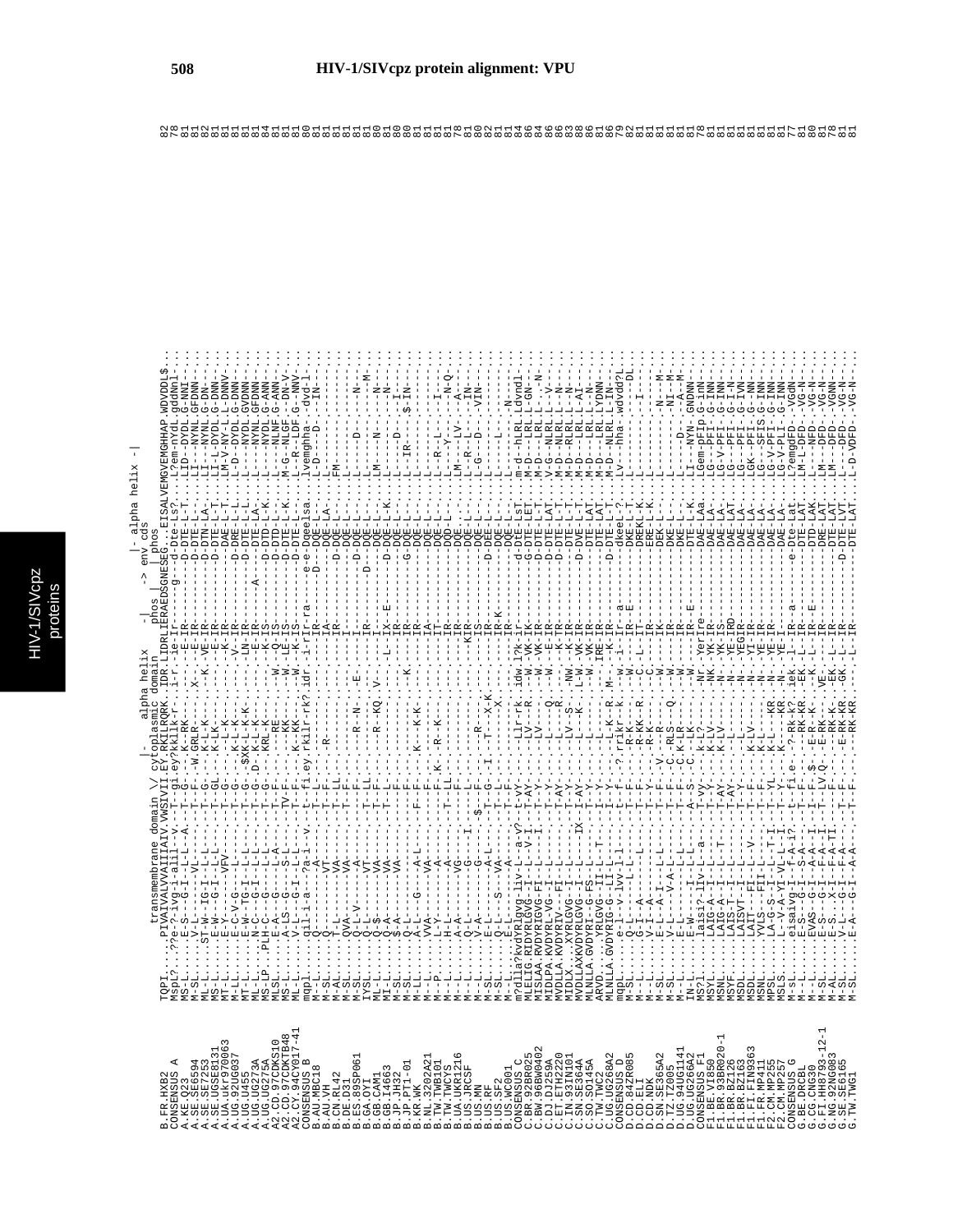| ω |
|---|
|   |
|   |
|   |
|   |
|   |

|               |                                                                                                                                                                                                                                                                                                                                                                                                     |                                                                                                                                                                  | oomnunnnonnnnotnnotn                                                                                                                                                                                                                                                                                                                                                                                                                                                                                  |                                                                   | 000,                                                                                                                                                                                                                                                                                                                                                                                                                                                                                      |                                                                                                                                                                                                                                                                                                                                                                                   | ⊣ လ ထ ထ<br>⊣₩                                                                                                                                                                                                                                                                                                                                                                                                                    | vο<br>৩                                                                                                                                                                                                                                    | $\infty$ 4                                                                                                                                                                                                                                                                                                                                                                                                                                                                                                                                                                                                               |
|---------------|-----------------------------------------------------------------------------------------------------------------------------------------------------------------------------------------------------------------------------------------------------------------------------------------------------------------------------------------------------------------------------------------------------|------------------------------------------------------------------------------------------------------------------------------------------------------------------|-------------------------------------------------------------------------------------------------------------------------------------------------------------------------------------------------------------------------------------------------------------------------------------------------------------------------------------------------------------------------------------------------------------------------------------------------------------------------------------------------------|-------------------------------------------------------------------|-------------------------------------------------------------------------------------------------------------------------------------------------------------------------------------------------------------------------------------------------------------------------------------------------------------------------------------------------------------------------------------------------------------------------------------------------------------------------------------------|-----------------------------------------------------------------------------------------------------------------------------------------------------------------------------------------------------------------------------------------------------------------------------------------------------------------------------------------------------------------------------------|----------------------------------------------------------------------------------------------------------------------------------------------------------------------------------------------------------------------------------------------------------------------------------------------------------------------------------------------------------------------------------------------------------------------------------|--------------------------------------------------------------------------------------------------------------------------------------------------------------------------------------------------------------------------------------------|--------------------------------------------------------------------------------------------------------------------------------------------------------------------------------------------------------------------------------------------------------------------------------------------------------------------------------------------------------------------------------------------------------------------------------------------------------------------------------------------------------------------------------------------------------------------------------------------------------------------------|
|               |                                                                                                                                                                                                                                                                                                                                                                                                     |                                                                                                                                                                  |                                                                                                                                                                                                                                                                                                                                                                                                                                                                                                       |                                                                   |                                                                                                                                                                                                                                                                                                                                                                                                                                                                                           |                                                                                                                                                                                                                                                                                                                                                                                   |                                                                                                                                                                                                                                                                                                                                                                                                                                  |                                                                                                                                                                                                                                            |                                                                                                                                                                                                                                                                                                                                                                                                                                                                                                                                                                                                                          |
| $\,$ $\,$     | LOCIVIDE, Q<br>$--LNL$ . GY-A<br>$A - X - LTT$ . GY-A<br>$\frac{1}{2}$<br>¤<br>∶                                                                                                                                                                                                                                                                                                                    | -WL-TLLSSSKLDQGNWV                                                                                                                                               |                                                                                                                                                                                                                                                                                                                                                                                                                                                                                                       |                                                                   | $\begin{split} \mathbf{1} & \cdots \\ \mathbf{1} & \cdots \\ \mathbf{1} & \cdots \\ \mathbf{1} & \cdots \\ \mathbf{1} & \cdots \\ \mathbf{1} & \cdots \\ \mathbf{1} & \cdots \\ \mathbf{1} & \cdots \\ \mathbf{1} & \cdots \\ \mathbf{1} & \cdots \\ \mathbf{1} & \cdots \\ \mathbf{1} & \cdots \\ \mathbf{1} & \cdots \\ \mathbf{1} & \cdots \\ \mathbf{1} & \cdots \\ \mathbf{1} & \cdots \\ \mathbf{1} & \cdots \\ \mathbf{1} & \cdots \\ \mathbf{1} & \cdots \\ \mathbf{1}$           | $\begin{array}{l} N\!\!\!&\!\!\!\!\!A\!\!\!&\!\!\!\!\!A\!\!\!&\!\!\!\!\!A\!\!\!&\!\!\!\!\!A\!\!\!&\!\!\!\!\!A\!\!\!&\!\!\!\!\!A\!\!\!&\!\!\!\!\!A\!\!\!&\!\!\!\!\!A\!\!\!&\!\!\!\!\!A\!\!\!&\!\!\!\!\!A\!\!\!&\!\!\!\!A\!\!\!&\!\!\!\!A\!\!\!&\!\!\!\!A\!\!\!&\!\!\!\!A\!\!\!&\!\!\!\!A\!\!\!&\!\!\!\!A\!\!\!&\!\!\!\!A\!\!\!&\!\!\!\!A\!\!\!$<br>I'INCK<br>I'IAHA<br>Ì           | ---- VENDAY<br>Ă<br>ž<br><b>N-97-1-D-1-0-1</b><br>$---LAXADMAAL-$<br>$-1/V-$ .<br>$L-G=-DFD-1--D--DFH-1--DFH-$<br>LG-V-PFI<br>Ï<br>$LM--$<br>$LM = -$                                                                                                                                                                                                                                                                            | -- 1703<br>-- 1704 -- 171 -- 1<br>-- 1704 -- 171 -- 1<br>-- 1705 -- 171 --<br>$-1$ $-1$<br>$N-SV-$ -<br>$\begin{array}{c} \cdot \text{LM--NFD--}\\ \cdot \text{M-D--NLRL} \end{array}$<br>$\ldots LM--DFD$<br>$- - - P$ F<br>$M-D--$<br>ĽG | WLLHANGFDNPMF-WPS<br><b>N-HNANDAL</b><br>77<br> <br> <br>$(L - N - N - N)$<br>$-1 - 1 - 2 - 2$<br>$-1 - 1 - 1 - 2$<br>$--P$ -DL. $-H$<br>$-LR$<br>$-LR$<br>$-LR$<br>$-10-4-7$<br>$-4-7$<br>$\ldots$ M-D--<br>$\frac{1}{2}$                                                                                                                                                                                                                                                                                                                                                                                               |
| - alpha helix | $\vdots$<br>$\begin{array}{ll} \vspace{0.2cm} \vspace{0.2cm} \vspace{0.2cm} \vspace{0.2cm} \vspace{0.2cm} \vspace{0.2cm} \vspace{0.2cm} \vspace{0.2cm} \vspace{0.2cm} \vspace{0.2cm} \vspace{0.2cm} \vspace{0.2cm} \vspace{0.2cm} \vspace{0.2cm} \vspace{0.2cm} \vspace{0.2cm} \vspace{0.2cm} \vspace{0.2cm} \vspace{0.2cm} \vspace{0.2cm} \vspace{0.2cm} \vspace{0.2cm} \vspace{0.2cm} \vspace{0.$ | --D-DAEWLDGDE                                                                                                                                                    |                                                                                                                                                                                                                                                                                                                                                                                                                                                                                                       |                                                                   |                                                                                                                                                                                                                                                                                                                                                                                                                                                                                           | $\begin{split} &\mathbf{1}_{\{1,2,3\}}\cdot \mathbf{1}_{\{1,2,4\}}\cdot \mathbf{1}_{\{1,2,4\}}\cdot \mathbf{1}_{\{1,2,4\}}\cdot \mathbf{1}_{\{1,2,4\}}\cdot \mathbf{1}_{\{1,2,4\}}\cdot \mathbf{1}_{\{1,2,4\}}\cdot \mathbf{1}_{\{1,2,4\}}\cdot \mathbf{1}_{\{1,2,4\}}\cdot \mathbf{1}_{\{1,2,4\}}\cdot \mathbf{1}_{\{1,2,4\}}\cdot \mathbf{1}_{\{1,2,4\}}\cdot \mathbf{1}_{\{1,$ | ï                                                                                                                                                                                                                                                                                                                                                                                                                                | $\frac{1}{1}$                                                                                                                                                                                                                              | $-DTE-LAQ$                                                                                                                                                                                                                                                                                                                                                                                                                                                                                                                                                                                                               |
|               | - alpha helix -  -> env cds<br>toplasmic domain - phos   phos<br>.RKILRQRKIDR.LIERLIERAEDSGNESEGEISALVENGVEMGHHA<br>$-IR$<br>$\frac{1}{2}$                                                                                                                                                                                                                                                          |                                                                                                                                                                  |                                                                                                                                                                                                                                                                                                                                                                                                                                                                                                       |                                                                   |                                                                                                                                                                                                                                                                                                                                                                                                                                                                                           |                                                                                                                                                                                                                                                                                                                                                                                   | T<br>$\mathbf{I}$<br>ļ.<br>Т<br>Ţ                                                                                                                                                                                                                                                                                                                                                                                                |                                                                                                                                                                                                                                            | $0 - 0$<br>$0 - 0$<br>$-IRD$<br>$-XX - - -X - 1$<br>$I - E - I$                                                                                                                                                                                                                                                                                                                                                                                                                                                                                                                                                          |
|               | à<br>н<br>Н<br>Version (<br>$-X - T - T -$                                                                                                                                                                                                                                                                                                                                                          |                                                                                                                                                                  | $\begin{split} \mathcal{L}_{\text{1}}&\left(\frac{1}{2},\frac{1}{2},\frac{1}{2},\frac{1}{2},\frac{1}{2},\frac{1}{2},\frac{1}{2},\frac{1}{2},\frac{1}{2},\frac{1}{2},\frac{1}{2},\frac{1}{2},\frac{1}{2},\frac{1}{2},\frac{1}{2},\frac{1}{2},\frac{1}{2},\frac{1}{2},\frac{1}{2},\frac{1}{2},\frac{1}{2},\frac{1}{2},\frac{1}{2},\frac{1}{2},\frac{1}{2},\frac{1}{2},\frac{1}{2},\frac{1}{2},\frac{1}{$                                                                                                |                                                                   |                                                                                                                                                                                                                                                                                                                                                                                                                                                                                           | $\begin{array}{l} \mathbf{-}-\mathbf{R}\mathbf{K}-\mathbf{K} \end{array}$<br>$\begin{array}{l} \mathbf{-}-\mathbf{R}\mathbf{K}-\mathbf{K} \end{array}$<br>$\frac{1}{4}$<br>÷.<br>责<br>$-1$                                                                                                                                                                                        | $ -K$ $-LR$ $ -R$<br>-1<br>$-1 - 1 - 1 - 1 - 1$<br>$-K-LQ$<br>iji.<br>D<br>ţ.<br>÷<br>555                                                                                                                                                                                                                                                                                                                                        |                                                                                                                                                                                                                                            | --T-AG-.----FL--H--.X--<br>A-G-AFKEWR.KGKEEENRAQKI-T<br>$\begin{array}{l} \mbox{~~\quad\quad} \begin{array}{l} \mbox{~~\quad} \begin{array}{l} \mbox{~~\quad} \begin{array}{l} \mbox{~~\quad} \begin{array}{l} \mbox{~~\quad} \begin{array}{l} \mbox{~~\quad} \begin{array}{l} \mbox{~~\quad} \begin{array}{l} \mbox{~~\quad} \begin{array}{l} \mbox{~~\quad} \begin{array}{l} \mbox{~~\quad} \begin{array}{l} \mbox{~~\quad} \begin{array}{l} \mbox{~~\quad} \begin{array}{l} \mbox{~~\quad} \begin{array}{l} \mbox{~~\quad} \begin{array}{l} \$<br>$\begin{aligned} &\vec{A}--\vec{A}--\vec{A}--\vec{A} \end{aligned}$ |
|               | transmembrane d<br>PIVAIVAIVVAIIIAIV<br>$\overline{v}$<br>$- -A - L - L - -$<br>$-1$ $-1$ $T$ $-1$<br>ł<br>中!<br>$-1 - 1 - -F$<br>п<br>$\frac{1}{1}$<br>Ĥ<br>L.<br>$-9 - 0101$<br>a<br>!<br>п<br>$-5$<br>J.<br>.GLG-<br>$\ldots$ $A-S$ .                                                                                                                                                            | $\begin{array}{l} \texttt{NLL--L-I}-\texttt{SALCL--NVI} \\ \texttt{DL.L.T.L.I.I.I.SALLFLMV} \end{array}$<br>GFI--GA-VS--V<br>dLltliisALllinv<br>DLL--IIISALLF-NV | $\begin{small} &\texttt{DDILLI} \texttt{YIT011} \texttt{A11} \texttt{-} \texttt{N} \texttt{-} \texttt{1} \texttt{1} \texttt{.} \\ \texttt{DDILITVIIS} \texttt{SRLID} \texttt{=} \texttt{WVI} \texttt{.} \\ \texttt{DDILITIS} \texttt{SRLID} \texttt{=} \texttt{WVI} \texttt{.} \\ \texttt{DDILI} \texttt{=} \texttt{SRLID} \texttt{=} \texttt{SMLID} \texttt{.} \\ \texttt{DDILI} \texttt{=} \texttt{SRLID} \texttt{=} \texttt{SML$                                                                   |                                                                   | $\begin{small} \begin{smallmatrix} . & . & . & . & . & . \\ . & . & . & . & . \\ . & . & . & . & . \\ . & . & . & . & . \\ . & . & . & . & . \\ . & . & . & . & . \\ . & . & . & . & . \\ . & . & . & . & . \\ . & . & . & . & . \\ . & . & . & . & . \\ . & . & . & . & . \\ . & . & . & . & . \\ . & . & . & . & . \\ . & . & . & . & . \\ . & . & . & . & . \\ . & . & . & . & . \\ . & . & . & . & . \\ . & . & . & . & . \\ . & . & . & . & . \\ . & . & . & . & . \\ . & . & . & .$ | 부                                                                                                                                                                                                                                                                                                                                                                                 | т<br>$\begin{array}{l} \textbf{M} \textbf{M} \textbf{S} \textbf{B} \textbf{B} \textbf{B} \textbf{B} \textbf{B} \textbf{B} \textbf{B} \textbf{B} \textbf{B} \textbf{B} \textbf{B} \textbf{B} \textbf{B} \textbf{B} \textbf{B} \textbf{B} \textbf{B} \textbf{B} \textbf{B} \textbf{B} \textbf{B} \textbf{B} \textbf{B} \textbf{B} \textbf{B} \textbf{B} \textbf{B} \textbf{B} \textbf{B} \textbf{B} \textbf{B} \textbf{B} \textbf$ | $FLA-$<br>$-FTLA-$<br>$--FTA$<br>$--FTLA$<br>$-1 -$<br>$-1 - 1 -$<br>$- -1 - - -1 - -$<br>Ŧ                                                                                                                                                | - RTVKHSSIS\$QHLL-<br>$-1BID - 1$<br>EQIGLIGIGIE<br>EQIGLI                                                                                                                                                                                                                                                                                                                                                                                                                                                                                                                                                               |
|               | $\vdots$<br>$\vdots$<br>ţ<br>$MVSL$ .<br>MNIL.<br>$MV-L$ .<br>$M.Y - .$<br>MYIL.<br>MVSL.<br><b>IdÕL</b><br>$MT-L$                                                                                                                                                                                                                                                                                  | W<br>İ<br>MLSL.<br>MLHR.<br>Mhhr<br>MHQE<br>MHHR<br>MHHK<br>MHHR                                                                                                 | $M-HK$ .<br>$M-HR$ .<br>MHHR.<br>$\begin{array}{l} \texttt{N}-\texttt{HR} \\ \texttt{MRQR} \\ \texttt{MHR} \\ \texttt{MHR} \\ \texttt{MHR} \\ \texttt{MHR} \\ \texttt{MHR} \\ \texttt{MHR} \\ \texttt{MHR} \\ \texttt{MHR} \\ \texttt{MHR} \\ \texttt{MHR} \\ \texttt{MHR} \\ \texttt{H} \\ \texttt{H} \\ \texttt{H} \\ \texttt{H} \\ \texttt{H} \\ \texttt{H} \\ \texttt{H} \\ \texttt{H} \\ \texttt{H} \\ \texttt{H} \\ \texttt{H} \\ \texttt{H} \\ \texttt{H} \\ \texttt{H} \\ \texttt{H}$<br>MHHR | ilili<br>$RL-L$<br>mtpL.<br>MSAL.<br>$MTN-$<br>$ML-L$<br>$MS - L$ | $\vdots$<br>$\vdots$<br>ς.<br>MT-L.<br>MgsL?:<br>$MT-L$<br>$-5 - 5$<br>$MT-L$<br>$MT-L$<br>Σ                                                                                                                                                                                                                                                                                                                                                                                              | MT-LTX                                                                                                                                                                                                                                                                                                                                                                            | 3                                                                                                                                                                                                                                                                                                                                                                                                                                | MSDL 1.A−−-A− FT−-<br>M−BL Б−8−−−-<br>M−EL Б−8−−−-<br>M−-L Б−8−−−0−−-<br>M−5LLA . RVYXKLRVG−−E−-<br>MLSLLA . RVYXKLRVG−−E−-<br>MLDLIA.RIDYRLGVG                                                                                            | $\frac{1}{2}$<br>ţ<br>$\frac{1}{2}$<br>$\vdots$<br>$TTL$<br>MITL<br>$\ddot{\cdot}$<br>MTLL.<br>MLTW.<br>MIIW<br>MLNW                                                                                                                                                                                                                                                                                                                                                                                                                                                                                                     |
|               | 3. FR. HXB2<br>1. BE. VI991<br>1. BE. VI997<br>血工工                                                                                                                                                                                                                                                                                                                                                  |                                                                                                                                                                  |                                                                                                                                                                                                                                                                                                                                                                                                                                                                                                       | $\overline{0}$<br>CONSENSUS                                       |                                                                                                                                                                                                                                                                                                                                                                                                                                                                                           |                                                                                                                                                                                                                                                                                                                                                                                   | $\begin{smallmatrix} 11.1687 \\ 01.1481 & 0007402 \\ 01.1481 & 0007402 \\ 01.1481 & 0007402 \\ 01.1481 & 0007402 \\ 01.1491 & 0007402 \\ 01.141 & 0007402 \\ 01.141 & 0007402 \\ 01.141 & 0007402 \\ 01.141 & 0007402 \\ 01.141 & 010074 \\ 01.141 & 010074 \\ 01.141 & 010074$                                                                                                                                                  |                                                                                                                                                                                                                                            | $\infty$ $\sim$<br>$\begin{array}{l} 111 \\ 111 \\ 111 \\ 111 \\ 122 \\ 111 \\ 122 \\ 112 \\ 123 \\ 11 \\ 124 \\ 125 \\ 125 \\ 130 \\ 14 \\ 14 \\ 125 \\ 14 \\ 130 \\ 14 \\ 14 \\ 15 \\ 16 \\ 17 \\ 18 \\ 17 \\ 19 \\ 10 \\ 10 \\ 11 \\ 12 \\ 13 \\ 14 \\ 15 \\ 16 \\ 18 \\ 19 \\ 10 \\ 10 \\ 11 \\ 12 \\ 13 \\ 14 \\ 14 \\ 15 \\ 16 \\ 17 \\ 18 \\ 19 \\ 1$<br>CPZ.GA.CPZGAB<br>CPZ.US.CPZUS<br>CPZ.CM.CAM3<br>CPZ.CM.CAM5                                                                                                                                                                                              |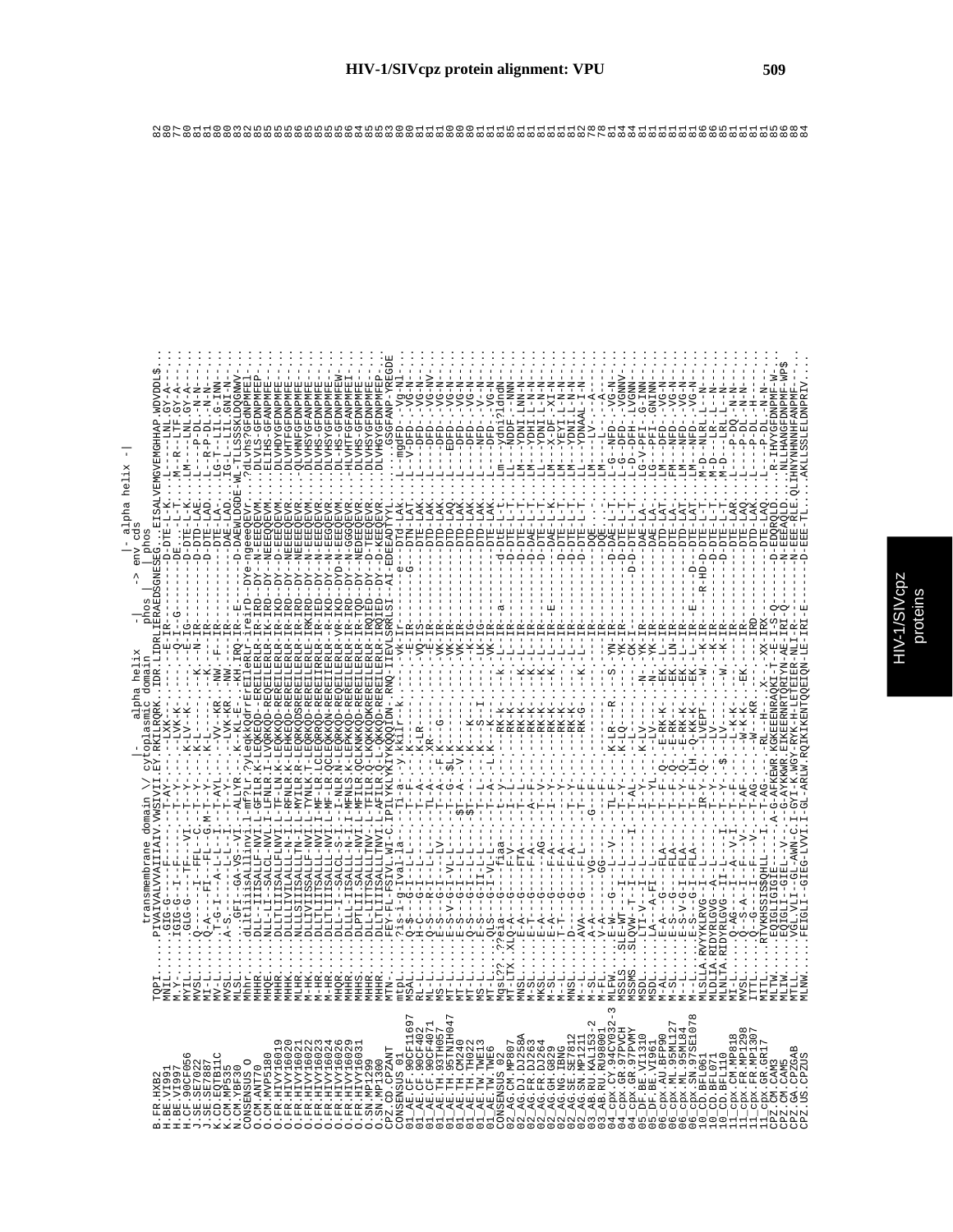signal peptide \/ gp120

| ರ<br>ᡃ<br>$\circ$<br>O<br>۹<br>۲<br>с<br>$M-U$<br>国<br>≏<br>ᄓ<br>LKME<br>İ<br>$\geq$<br>$\omega$<br>$R - I$<br>$R - I$<br>$R - I$<br>C)<br>U.<br>A<br> <br>d-kaydt-v<br>ך<br>ב<br>$-KK-$<br>$-SKA-$<br>$\frac{1}{9}$<br>- Ei<br>S –<br>ರ<br>囸<br>Φ<br>ローロ<br>$S - K$<br>면<br>면<br>-<br>ローロ<br>Ě<br>ပ္ပ်<br>m<br>¥<br>$\Box$<br>--NP<br>ke-kt<br>-RD-D<br>-D-E<br>H<br>H<br>H<br>H<br>P<br>면<br>다<br>B-GR.<br>ž-d-<br>ローロー<br>V-Q.<br>1-da<br>.<br>ا<br>$\Box$<br>O<br>O<br>- CS33<br>fwmlmicnqm<br><b>LINGMGS</b><br>$-1$ $-1$<br>m<br>Tm<br>$-1$<br>$\frac{1}{2}$<br>$\begin{array}{lll} & -\text{-}\texttt{MGTQR} & \texttt{N}^-\texttt{~~} & \texttt{``-} & \texttt{``-} & \texttt{``-} & \texttt{``-} & \texttt{``-} & \texttt{``-} \\ \texttt{-}\texttt{r} & \texttt{r} & \texttt{r} & \texttt{r} & \texttt{r} & \texttt{r} & \texttt{``-} & \texttt{``-} & \texttt{``-} & \texttt{``-} & \texttt{``-} \\ \texttt{-}\texttt{r} & \texttt{r} & \texttt{r} & \texttt{r} & \texttt{r} & \texttt{r} & \texttt$<br>$\frac{1}{2}$<br>FI-<br>Ė<br>i.<br>Ė<br>ŧ<br>Ť<br>무금급<br>업법  <br>HH  <br><b>HH</b><br>ŧ<br>Ť<br>$\frac{1}{2}$<br>i.<br>흒<br>$\frac{1}{2}$<br>ł<br>$\frac{1}{2}$<br>閈<br>閈<br>ELL.<br>ELI.<br>İ,<br>閈<br>Ę<br>$\frac{1}{1}$<br>ŧ<br>$\frac{1}{1}$<br>$\frac{1}{1}$<br>$\frac{1}{4}$<br>$\frac{1}{1}$<br>$\frac{1}{1}$<br>ł<br>Ë.<br>$\vdots$<br>$\vdots$<br>$\vdots$<br>$\cdot$<br>$\cdot$<br>TMI-----<br>$\frac{1}{1}$<br>$\ddot{\cdot}$<br>$\cdot$<br>$\ddot{\cdot}$<br>$\vdots$<br>$\ddot{\cdot}$<br>$\bar{\rm I}$<br>$\begin{array}{l} -{\rm K}--{\rm TRK}\cdot {\rm N}--{\rm -}-{\rm -}---\\ -{\rm K}--{\rm TPK}\cdot {\rm N}--{\rm R}-{\rm -}-{\rm C}- \end{array}$<br>$- -K - -$<br>$\frac{1}{2}$<br>$- - KG -$<br>$\begin{array}{l} -1 - \text{NGL} (201,102 - 201, -126 - 121) \\ -1 - \text{NGL} (202,102 - 201, -124 - 121) \\ -1 - \text{RGL} (203,102 - 201, -124 - 121) \\ -1 - \text{NGL} (203,102 - 201, -124 - 121) \\ -1 - \text{NGL} (203,102 - 201, -124 - 121) \\ -1 - \text{NGL} (203,102 - 201, -124 - 121) \\ -1 - \text{AGL}$<br>$\frac{1}{1}$<br>$-$ -K $-$<br>-rymGiqr.Ncq.gw.-iw-<br>--ATGIQR.NC-.QW.T-I-<br>$-3 - 5 - 7$<br>$-38 -$<br>$-K--$<br>$- -X - -$<br>$-$ . GK $-$<br>$-$ . GK $-$<br>$-0.05 -$<br>$G - - -$<br>İ<br>j<br>$-$ - AR - KER . NC - . N - . - K -<br>$-35 -$<br>$\frac{1}{1}$<br>Ť<br>J<br>$\overline{\phantom{a}}$<br>$-TARGTERK . N-- R-. -$<br>J,<br>ļ.<br>$-$ – $-$ – $\Gamma$ – $-$ M – $-$ – $-$ –<br>$\frac{1}{2}$<br>$---GIRK$ . $N---$<br>$\frac{1}{1}$<br>ı<br>i<br>1<br>$\frac{1}{1}$<br>٠.<br>Ť<br>ĵ<br>$\begin{array}{l} -\text{KAR}-\text{MNR}\cdot\text{N}-\\ -\text{AR}-\text{MKR}\cdot\text{N}-\\ \end{array}$<br>$--MGIRM \cdot N-$<br>$--GIRK.N$<br>$----TRK. N$<br>$-K-TGIRK$ . $\it N$<br>I<br>$\mathbf{I}$ | <b>NST</b><br>WRWGTMI | EKLWVTVYYGVPVWKEAT7 | "TLECASDAKAYDTEYHINVMATHACVFTDPNFQVNVTYVNYTRNFNMVMKNDMVDDITESLWDQSLKPC |  |  |
|------------------------------------------------------------------------------------------------------------------------------------------------------------------------------------------------------------------------------------------------------------------------------------------------------------------------------------------------------------------------------------------------------------------------------------------------------------------------------------------------------------------------------------------------------------------------------------------------------------------------------------------------------------------------------------------------------------------------------------------------------------------------------------------------------------------------------------------------------------------------------------------------------------------------------------------------------------------------------------------------------------------------------------------------------------------------------------------------------------------------------------------------------------------------------------------------------------------------------------------------------------------------------------------------------------------------------------------------------------------------------------------------------------------------------------------------------------------------------------------------------------------------------------------------------------------------------------------------------------------------------------------------------------------------------------------------------------------------------------------------------------------------------------------------------------------------------------------------------------------------------------------------------------------------------------------------------------------------------------------------------------------------------------------------------------------------------------------------------------------------------------------------------------------------------------------------------------------------------------------------------------------------------------------------------------------------------------------------------------------------------------------------------------------------------------------------------------------------------------------------------------------------------------------------------------------------------------------------------------------------------------------------------------------------------------------------------------------------------------------------------------------------------------------------------|-----------------------|---------------------|------------------------------------------------------------------------|--|--|
|                                                                                                                                                                                                                                                                                                                                                                                                                                                                                                                                                                                                                                                                                                                                                                                                                                                                                                                                                                                                                                                                                                                                                                                                                                                                                                                                                                                                                                                                                                                                                                                                                                                                                                                                                                                                                                                                                                                                                                                                                                                                                                                                                                                                                                                                                                                                                                                                                                                                                                                                                                                                                                                                                                                                                                                                      |                       |                     |                                                                        |  |  |
|                                                                                                                                                                                                                                                                                                                                                                                                                                                                                                                                                                                                                                                                                                                                                                                                                                                                                                                                                                                                                                                                                                                                                                                                                                                                                                                                                                                                                                                                                                                                                                                                                                                                                                                                                                                                                                                                                                                                                                                                                                                                                                                                                                                                                                                                                                                                                                                                                                                                                                                                                                                                                                                                                                                                                                                                      |                       |                     |                                                                        |  |  |
|                                                                                                                                                                                                                                                                                                                                                                                                                                                                                                                                                                                                                                                                                                                                                                                                                                                                                                                                                                                                                                                                                                                                                                                                                                                                                                                                                                                                                                                                                                                                                                                                                                                                                                                                                                                                                                                                                                                                                                                                                                                                                                                                                                                                                                                                                                                                                                                                                                                                                                                                                                                                                                                                                                                                                                                                      |                       |                     |                                                                        |  |  |
|                                                                                                                                                                                                                                                                                                                                                                                                                                                                                                                                                                                                                                                                                                                                                                                                                                                                                                                                                                                                                                                                                                                                                                                                                                                                                                                                                                                                                                                                                                                                                                                                                                                                                                                                                                                                                                                                                                                                                                                                                                                                                                                                                                                                                                                                                                                                                                                                                                                                                                                                                                                                                                                                                                                                                                                                      |                       |                     |                                                                        |  |  |
|                                                                                                                                                                                                                                                                                                                                                                                                                                                                                                                                                                                                                                                                                                                                                                                                                                                                                                                                                                                                                                                                                                                                                                                                                                                                                                                                                                                                                                                                                                                                                                                                                                                                                                                                                                                                                                                                                                                                                                                                                                                                                                                                                                                                                                                                                                                                                                                                                                                                                                                                                                                                                                                                                                                                                                                                      |                       |                     |                                                                        |  |  |
|                                                                                                                                                                                                                                                                                                                                                                                                                                                                                                                                                                                                                                                                                                                                                                                                                                                                                                                                                                                                                                                                                                                                                                                                                                                                                                                                                                                                                                                                                                                                                                                                                                                                                                                                                                                                                                                                                                                                                                                                                                                                                                                                                                                                                                                                                                                                                                                                                                                                                                                                                                                                                                                                                                                                                                                                      |                       |                     |                                                                        |  |  |
|                                                                                                                                                                                                                                                                                                                                                                                                                                                                                                                                                                                                                                                                                                                                                                                                                                                                                                                                                                                                                                                                                                                                                                                                                                                                                                                                                                                                                                                                                                                                                                                                                                                                                                                                                                                                                                                                                                                                                                                                                                                                                                                                                                                                                                                                                                                                                                                                                                                                                                                                                                                                                                                                                                                                                                                                      |                       |                     |                                                                        |  |  |
|                                                                                                                                                                                                                                                                                                                                                                                                                                                                                                                                                                                                                                                                                                                                                                                                                                                                                                                                                                                                                                                                                                                                                                                                                                                                                                                                                                                                                                                                                                                                                                                                                                                                                                                                                                                                                                                                                                                                                                                                                                                                                                                                                                                                                                                                                                                                                                                                                                                                                                                                                                                                                                                                                                                                                                                                      |                       |                     |                                                                        |  |  |
|                                                                                                                                                                                                                                                                                                                                                                                                                                                                                                                                                                                                                                                                                                                                                                                                                                                                                                                                                                                                                                                                                                                                                                                                                                                                                                                                                                                                                                                                                                                                                                                                                                                                                                                                                                                                                                                                                                                                                                                                                                                                                                                                                                                                                                                                                                                                                                                                                                                                                                                                                                                                                                                                                                                                                                                                      |                       |                     |                                                                        |  |  |
|                                                                                                                                                                                                                                                                                                                                                                                                                                                                                                                                                                                                                                                                                                                                                                                                                                                                                                                                                                                                                                                                                                                                                                                                                                                                                                                                                                                                                                                                                                                                                                                                                                                                                                                                                                                                                                                                                                                                                                                                                                                                                                                                                                                                                                                                                                                                                                                                                                                                                                                                                                                                                                                                                                                                                                                                      |                       |                     |                                                                        |  |  |
|                                                                                                                                                                                                                                                                                                                                                                                                                                                                                                                                                                                                                                                                                                                                                                                                                                                                                                                                                                                                                                                                                                                                                                                                                                                                                                                                                                                                                                                                                                                                                                                                                                                                                                                                                                                                                                                                                                                                                                                                                                                                                                                                                                                                                                                                                                                                                                                                                                                                                                                                                                                                                                                                                                                                                                                                      |                       |                     |                                                                        |  |  |
|                                                                                                                                                                                                                                                                                                                                                                                                                                                                                                                                                                                                                                                                                                                                                                                                                                                                                                                                                                                                                                                                                                                                                                                                                                                                                                                                                                                                                                                                                                                                                                                                                                                                                                                                                                                                                                                                                                                                                                                                                                                                                                                                                                                                                                                                                                                                                                                                                                                                                                                                                                                                                                                                                                                                                                                                      |                       |                     |                                                                        |  |  |
|                                                                                                                                                                                                                                                                                                                                                                                                                                                                                                                                                                                                                                                                                                                                                                                                                                                                                                                                                                                                                                                                                                                                                                                                                                                                                                                                                                                                                                                                                                                                                                                                                                                                                                                                                                                                                                                                                                                                                                                                                                                                                                                                                                                                                                                                                                                                                                                                                                                                                                                                                                                                                                                                                                                                                                                                      |                       |                     |                                                                        |  |  |
|                                                                                                                                                                                                                                                                                                                                                                                                                                                                                                                                                                                                                                                                                                                                                                                                                                                                                                                                                                                                                                                                                                                                                                                                                                                                                                                                                                                                                                                                                                                                                                                                                                                                                                                                                                                                                                                                                                                                                                                                                                                                                                                                                                                                                                                                                                                                                                                                                                                                                                                                                                                                                                                                                                                                                                                                      |                       |                     |                                                                        |  |  |
|                                                                                                                                                                                                                                                                                                                                                                                                                                                                                                                                                                                                                                                                                                                                                                                                                                                                                                                                                                                                                                                                                                                                                                                                                                                                                                                                                                                                                                                                                                                                                                                                                                                                                                                                                                                                                                                                                                                                                                                                                                                                                                                                                                                                                                                                                                                                                                                                                                                                                                                                                                                                                                                                                                                                                                                                      |                       |                     |                                                                        |  |  |
|                                                                                                                                                                                                                                                                                                                                                                                                                                                                                                                                                                                                                                                                                                                                                                                                                                                                                                                                                                                                                                                                                                                                                                                                                                                                                                                                                                                                                                                                                                                                                                                                                                                                                                                                                                                                                                                                                                                                                                                                                                                                                                                                                                                                                                                                                                                                                                                                                                                                                                                                                                                                                                                                                                                                                                                                      |                       |                     |                                                                        |  |  |
|                                                                                                                                                                                                                                                                                                                                                                                                                                                                                                                                                                                                                                                                                                                                                                                                                                                                                                                                                                                                                                                                                                                                                                                                                                                                                                                                                                                                                                                                                                                                                                                                                                                                                                                                                                                                                                                                                                                                                                                                                                                                                                                                                                                                                                                                                                                                                                                                                                                                                                                                                                                                                                                                                                                                                                                                      |                       |                     |                                                                        |  |  |
|                                                                                                                                                                                                                                                                                                                                                                                                                                                                                                                                                                                                                                                                                                                                                                                                                                                                                                                                                                                                                                                                                                                                                                                                                                                                                                                                                                                                                                                                                                                                                                                                                                                                                                                                                                                                                                                                                                                                                                                                                                                                                                                                                                                                                                                                                                                                                                                                                                                                                                                                                                                                                                                                                                                                                                                                      |                       |                     |                                                                        |  |  |
|                                                                                                                                                                                                                                                                                                                                                                                                                                                                                                                                                                                                                                                                                                                                                                                                                                                                                                                                                                                                                                                                                                                                                                                                                                                                                                                                                                                                                                                                                                                                                                                                                                                                                                                                                                                                                                                                                                                                                                                                                                                                                                                                                                                                                                                                                                                                                                                                                                                                                                                                                                                                                                                                                                                                                                                                      |                       |                     |                                                                        |  |  |
|                                                                                                                                                                                                                                                                                                                                                                                                                                                                                                                                                                                                                                                                                                                                                                                                                                                                                                                                                                                                                                                                                                                                                                                                                                                                                                                                                                                                                                                                                                                                                                                                                                                                                                                                                                                                                                                                                                                                                                                                                                                                                                                                                                                                                                                                                                                                                                                                                                                                                                                                                                                                                                                                                                                                                                                                      |                       |                     |                                                                        |  |  |
|                                                                                                                                                                                                                                                                                                                                                                                                                                                                                                                                                                                                                                                                                                                                                                                                                                                                                                                                                                                                                                                                                                                                                                                                                                                                                                                                                                                                                                                                                                                                                                                                                                                                                                                                                                                                                                                                                                                                                                                                                                                                                                                                                                                                                                                                                                                                                                                                                                                                                                                                                                                                                                                                                                                                                                                                      |                       |                     |                                                                        |  |  |
|                                                                                                                                                                                                                                                                                                                                                                                                                                                                                                                                                                                                                                                                                                                                                                                                                                                                                                                                                                                                                                                                                                                                                                                                                                                                                                                                                                                                                                                                                                                                                                                                                                                                                                                                                                                                                                                                                                                                                                                                                                                                                                                                                                                                                                                                                                                                                                                                                                                                                                                                                                                                                                                                                                                                                                                                      |                       |                     |                                                                        |  |  |
|                                                                                                                                                                                                                                                                                                                                                                                                                                                                                                                                                                                                                                                                                                                                                                                                                                                                                                                                                                                                                                                                                                                                                                                                                                                                                                                                                                                                                                                                                                                                                                                                                                                                                                                                                                                                                                                                                                                                                                                                                                                                                                                                                                                                                                                                                                                                                                                                                                                                                                                                                                                                                                                                                                                                                                                                      |                       |                     |                                                                        |  |  |
|                                                                                                                                                                                                                                                                                                                                                                                                                                                                                                                                                                                                                                                                                                                                                                                                                                                                                                                                                                                                                                                                                                                                                                                                                                                                                                                                                                                                                                                                                                                                                                                                                                                                                                                                                                                                                                                                                                                                                                                                                                                                                                                                                                                                                                                                                                                                                                                                                                                                                                                                                                                                                                                                                                                                                                                                      |                       |                     |                                                                        |  |  |
|                                                                                                                                                                                                                                                                                                                                                                                                                                                                                                                                                                                                                                                                                                                                                                                                                                                                                                                                                                                                                                                                                                                                                                                                                                                                                                                                                                                                                                                                                                                                                                                                                                                                                                                                                                                                                                                                                                                                                                                                                                                                                                                                                                                                                                                                                                                                                                                                                                                                                                                                                                                                                                                                                                                                                                                                      |                       |                     |                                                                        |  |  |
|                                                                                                                                                                                                                                                                                                                                                                                                                                                                                                                                                                                                                                                                                                                                                                                                                                                                                                                                                                                                                                                                                                                                                                                                                                                                                                                                                                                                                                                                                                                                                                                                                                                                                                                                                                                                                                                                                                                                                                                                                                                                                                                                                                                                                                                                                                                                                                                                                                                                                                                                                                                                                                                                                                                                                                                                      |                       |                     |                                                                        |  |  |
|                                                                                                                                                                                                                                                                                                                                                                                                                                                                                                                                                                                                                                                                                                                                                                                                                                                                                                                                                                                                                                                                                                                                                                                                                                                                                                                                                                                                                                                                                                                                                                                                                                                                                                                                                                                                                                                                                                                                                                                                                                                                                                                                                                                                                                                                                                                                                                                                                                                                                                                                                                                                                                                                                                                                                                                                      |                       |                     |                                                                        |  |  |
|                                                                                                                                                                                                                                                                                                                                                                                                                                                                                                                                                                                                                                                                                                                                                                                                                                                                                                                                                                                                                                                                                                                                                                                                                                                                                                                                                                                                                                                                                                                                                                                                                                                                                                                                                                                                                                                                                                                                                                                                                                                                                                                                                                                                                                                                                                                                                                                                                                                                                                                                                                                                                                                                                                                                                                                                      |                       |                     |                                                                        |  |  |
|                                                                                                                                                                                                                                                                                                                                                                                                                                                                                                                                                                                                                                                                                                                                                                                                                                                                                                                                                                                                                                                                                                                                                                                                                                                                                                                                                                                                                                                                                                                                                                                                                                                                                                                                                                                                                                                                                                                                                                                                                                                                                                                                                                                                                                                                                                                                                                                                                                                                                                                                                                                                                                                                                                                                                                                                      |                       |                     |                                                                        |  |  |
|                                                                                                                                                                                                                                                                                                                                                                                                                                                                                                                                                                                                                                                                                                                                                                                                                                                                                                                                                                                                                                                                                                                                                                                                                                                                                                                                                                                                                                                                                                                                                                                                                                                                                                                                                                                                                                                                                                                                                                                                                                                                                                                                                                                                                                                                                                                                                                                                                                                                                                                                                                                                                                                                                                                                                                                                      |                       |                     |                                                                        |  |  |
|                                                                                                                                                                                                                                                                                                                                                                                                                                                                                                                                                                                                                                                                                                                                                                                                                                                                                                                                                                                                                                                                                                                                                                                                                                                                                                                                                                                                                                                                                                                                                                                                                                                                                                                                                                                                                                                                                                                                                                                                                                                                                                                                                                                                                                                                                                                                                                                                                                                                                                                                                                                                                                                                                                                                                                                                      |                       |                     |                                                                        |  |  |
|                                                                                                                                                                                                                                                                                                                                                                                                                                                                                                                                                                                                                                                                                                                                                                                                                                                                                                                                                                                                                                                                                                                                                                                                                                                                                                                                                                                                                                                                                                                                                                                                                                                                                                                                                                                                                                                                                                                                                                                                                                                                                                                                                                                                                                                                                                                                                                                                                                                                                                                                                                                                                                                                                                                                                                                                      |                       |                     |                                                                        |  |  |
|                                                                                                                                                                                                                                                                                                                                                                                                                                                                                                                                                                                                                                                                                                                                                                                                                                                                                                                                                                                                                                                                                                                                                                                                                                                                                                                                                                                                                                                                                                                                                                                                                                                                                                                                                                                                                                                                                                                                                                                                                                                                                                                                                                                                                                                                                                                                                                                                                                                                                                                                                                                                                                                                                                                                                                                                      |                       |                     |                                                                        |  |  |
|                                                                                                                                                                                                                                                                                                                                                                                                                                                                                                                                                                                                                                                                                                                                                                                                                                                                                                                                                                                                                                                                                                                                                                                                                                                                                                                                                                                                                                                                                                                                                                                                                                                                                                                                                                                                                                                                                                                                                                                                                                                                                                                                                                                                                                                                                                                                                                                                                                                                                                                                                                                                                                                                                                                                                                                                      |                       |                     |                                                                        |  |  |
|                                                                                                                                                                                                                                                                                                                                                                                                                                                                                                                                                                                                                                                                                                                                                                                                                                                                                                                                                                                                                                                                                                                                                                                                                                                                                                                                                                                                                                                                                                                                                                                                                                                                                                                                                                                                                                                                                                                                                                                                                                                                                                                                                                                                                                                                                                                                                                                                                                                                                                                                                                                                                                                                                                                                                                                                      |                       |                     |                                                                        |  |  |
|                                                                                                                                                                                                                                                                                                                                                                                                                                                                                                                                                                                                                                                                                                                                                                                                                                                                                                                                                                                                                                                                                                                                                                                                                                                                                                                                                                                                                                                                                                                                                                                                                                                                                                                                                                                                                                                                                                                                                                                                                                                                                                                                                                                                                                                                                                                                                                                                                                                                                                                                                                                                                                                                                                                                                                                                      |                       |                     |                                                                        |  |  |
|                                                                                                                                                                                                                                                                                                                                                                                                                                                                                                                                                                                                                                                                                                                                                                                                                                                                                                                                                                                                                                                                                                                                                                                                                                                                                                                                                                                                                                                                                                                                                                                                                                                                                                                                                                                                                                                                                                                                                                                                                                                                                                                                                                                                                                                                                                                                                                                                                                                                                                                                                                                                                                                                                                                                                                                                      |                       |                     |                                                                        |  |  |
|                                                                                                                                                                                                                                                                                                                                                                                                                                                                                                                                                                                                                                                                                                                                                                                                                                                                                                                                                                                                                                                                                                                                                                                                                                                                                                                                                                                                                                                                                                                                                                                                                                                                                                                                                                                                                                                                                                                                                                                                                                                                                                                                                                                                                                                                                                                                                                                                                                                                                                                                                                                                                                                                                                                                                                                                      |                       |                     |                                                                        |  |  |
|                                                                                                                                                                                                                                                                                                                                                                                                                                                                                                                                                                                                                                                                                                                                                                                                                                                                                                                                                                                                                                                                                                                                                                                                                                                                                                                                                                                                                                                                                                                                                                                                                                                                                                                                                                                                                                                                                                                                                                                                                                                                                                                                                                                                                                                                                                                                                                                                                                                                                                                                                                                                                                                                                                                                                                                                      |                       |                     |                                                                        |  |  |
|                                                                                                                                                                                                                                                                                                                                                                                                                                                                                                                                                                                                                                                                                                                                                                                                                                                                                                                                                                                                                                                                                                                                                                                                                                                                                                                                                                                                                                                                                                                                                                                                                                                                                                                                                                                                                                                                                                                                                                                                                                                                                                                                                                                                                                                                                                                                                                                                                                                                                                                                                                                                                                                                                                                                                                                                      |                       |                     |                                                                        |  |  |
|                                                                                                                                                                                                                                                                                                                                                                                                                                                                                                                                                                                                                                                                                                                                                                                                                                                                                                                                                                                                                                                                                                                                                                                                                                                                                                                                                                                                                                                                                                                                                                                                                                                                                                                                                                                                                                                                                                                                                                                                                                                                                                                                                                                                                                                                                                                                                                                                                                                                                                                                                                                                                                                                                                                                                                                                      |                       |                     |                                                                        |  |  |
|                                                                                                                                                                                                                                                                                                                                                                                                                                                                                                                                                                                                                                                                                                                                                                                                                                                                                                                                                                                                                                                                                                                                                                                                                                                                                                                                                                                                                                                                                                                                                                                                                                                                                                                                                                                                                                                                                                                                                                                                                                                                                                                                                                                                                                                                                                                                                                                                                                                                                                                                                                                                                                                                                                                                                                                                      |                       |                     |                                                                        |  |  |
|                                                                                                                                                                                                                                                                                                                                                                                                                                                                                                                                                                                                                                                                                                                                                                                                                                                                                                                                                                                                                                                                                                                                                                                                                                                                                                                                                                                                                                                                                                                                                                                                                                                                                                                                                                                                                                                                                                                                                                                                                                                                                                                                                                                                                                                                                                                                                                                                                                                                                                                                                                                                                                                                                                                                                                                                      |                       |                     |                                                                        |  |  |
|                                                                                                                                                                                                                                                                                                                                                                                                                                                                                                                                                                                                                                                                                                                                                                                                                                                                                                                                                                                                                                                                                                                                                                                                                                                                                                                                                                                                                                                                                                                                                                                                                                                                                                                                                                                                                                                                                                                                                                                                                                                                                                                                                                                                                                                                                                                                                                                                                                                                                                                                                                                                                                                                                                                                                                                                      |                       |                     |                                                                        |  |  |
|                                                                                                                                                                                                                                                                                                                                                                                                                                                                                                                                                                                                                                                                                                                                                                                                                                                                                                                                                                                                                                                                                                                                                                                                                                                                                                                                                                                                                                                                                                                                                                                                                                                                                                                                                                                                                                                                                                                                                                                                                                                                                                                                                                                                                                                                                                                                                                                                                                                                                                                                                                                                                                                                                                                                                                                                      |                       |                     |                                                                        |  |  |
|                                                                                                                                                                                                                                                                                                                                                                                                                                                                                                                                                                                                                                                                                                                                                                                                                                                                                                                                                                                                                                                                                                                                                                                                                                                                                                                                                                                                                                                                                                                                                                                                                                                                                                                                                                                                                                                                                                                                                                                                                                                                                                                                                                                                                                                                                                                                                                                                                                                                                                                                                                                                                                                                                                                                                                                                      |                       |                     |                                                                        |  |  |
|                                                                                                                                                                                                                                                                                                                                                                                                                                                                                                                                                                                                                                                                                                                                                                                                                                                                                                                                                                                                                                                                                                                                                                                                                                                                                                                                                                                                                                                                                                                                                                                                                                                                                                                                                                                                                                                                                                                                                                                                                                                                                                                                                                                                                                                                                                                                                                                                                                                                                                                                                                                                                                                                                                                                                                                                      |                       |                     |                                                                        |  |  |
|                                                                                                                                                                                                                                                                                                                                                                                                                                                                                                                                                                                                                                                                                                                                                                                                                                                                                                                                                                                                                                                                                                                                                                                                                                                                                                                                                                                                                                                                                                                                                                                                                                                                                                                                                                                                                                                                                                                                                                                                                                                                                                                                                                                                                                                                                                                                                                                                                                                                                                                                                                                                                                                                                                                                                                                                      |                       |                     |                                                                        |  |  |
|                                                                                                                                                                                                                                                                                                                                                                                                                                                                                                                                                                                                                                                                                                                                                                                                                                                                                                                                                                                                                                                                                                                                                                                                                                                                                                                                                                                                                                                                                                                                                                                                                                                                                                                                                                                                                                                                                                                                                                                                                                                                                                                                                                                                                                                                                                                                                                                                                                                                                                                                                                                                                                                                                                                                                                                                      |                       |                     |                                                                        |  |  |
|                                                                                                                                                                                                                                                                                                                                                                                                                                                                                                                                                                                                                                                                                                                                                                                                                                                                                                                                                                                                                                                                                                                                                                                                                                                                                                                                                                                                                                                                                                                                                                                                                                                                                                                                                                                                                                                                                                                                                                                                                                                                                                                                                                                                                                                                                                                                                                                                                                                                                                                                                                                                                                                                                                                                                                                                      |                       |                     |                                                                        |  |  |
|                                                                                                                                                                                                                                                                                                                                                                                                                                                                                                                                                                                                                                                                                                                                                                                                                                                                                                                                                                                                                                                                                                                                                                                                                                                                                                                                                                                                                                                                                                                                                                                                                                                                                                                                                                                                                                                                                                                                                                                                                                                                                                                                                                                                                                                                                                                                                                                                                                                                                                                                                                                                                                                                                                                                                                                                      |                       |                     |                                                                        |  |  |
|                                                                                                                                                                                                                                                                                                                                                                                                                                                                                                                                                                                                                                                                                                                                                                                                                                                                                                                                                                                                                                                                                                                                                                                                                                                                                                                                                                                                                                                                                                                                                                                                                                                                                                                                                                                                                                                                                                                                                                                                                                                                                                                                                                                                                                                                                                                                                                                                                                                                                                                                                                                                                                                                                                                                                                                                      |                       |                     |                                                                        |  |  |
|                                                                                                                                                                                                                                                                                                                                                                                                                                                                                                                                                                                                                                                                                                                                                                                                                                                                                                                                                                                                                                                                                                                                                                                                                                                                                                                                                                                                                                                                                                                                                                                                                                                                                                                                                                                                                                                                                                                                                                                                                                                                                                                                                                                                                                                                                                                                                                                                                                                                                                                                                                                                                                                                                                                                                                                                      |                       |                     |                                                                        |  |  |
|                                                                                                                                                                                                                                                                                                                                                                                                                                                                                                                                                                                                                                                                                                                                                                                                                                                                                                                                                                                                                                                                                                                                                                                                                                                                                                                                                                                                                                                                                                                                                                                                                                                                                                                                                                                                                                                                                                                                                                                                                                                                                                                                                                                                                                                                                                                                                                                                                                                                                                                                                                                                                                                                                                                                                                                                      |                       |                     |                                                                        |  |  |
|                                                                                                                                                                                                                                                                                                                                                                                                                                                                                                                                                                                                                                                                                                                                                                                                                                                                                                                                                                                                                                                                                                                                                                                                                                                                                                                                                                                                                                                                                                                                                                                                                                                                                                                                                                                                                                                                                                                                                                                                                                                                                                                                                                                                                                                                                                                                                                                                                                                                                                                                                                                                                                                                                                                                                                                                      |                       |                     |                                                                        |  |  |
|                                                                                                                                                                                                                                                                                                                                                                                                                                                                                                                                                                                                                                                                                                                                                                                                                                                                                                                                                                                                                                                                                                                                                                                                                                                                                                                                                                                                                                                                                                                                                                                                                                                                                                                                                                                                                                                                                                                                                                                                                                                                                                                                                                                                                                                                                                                                                                                                                                                                                                                                                                                                                                                                                                                                                                                                      |                       |                     |                                                                        |  |  |
|                                                                                                                                                                                                                                                                                                                                                                                                                                                                                                                                                                                                                                                                                                                                                                                                                                                                                                                                                                                                                                                                                                                                                                                                                                                                                                                                                                                                                                                                                                                                                                                                                                                                                                                                                                                                                                                                                                                                                                                                                                                                                                                                                                                                                                                                                                                                                                                                                                                                                                                                                                                                                                                                                                                                                                                                      |                       |                     |                                                                        |  |  |
|                                                                                                                                                                                                                                                                                                                                                                                                                                                                                                                                                                                                                                                                                                                                                                                                                                                                                                                                                                                                                                                                                                                                                                                                                                                                                                                                                                                                                                                                                                                                                                                                                                                                                                                                                                                                                                                                                                                                                                                                                                                                                                                                                                                                                                                                                                                                                                                                                                                                                                                                                                                                                                                                                                                                                                                                      |                       |                     |                                                                        |  |  |
|                                                                                                                                                                                                                                                                                                                                                                                                                                                                                                                                                                                                                                                                                                                                                                                                                                                                                                                                                                                                                                                                                                                                                                                                                                                                                                                                                                                                                                                                                                                                                                                                                                                                                                                                                                                                                                                                                                                                                                                                                                                                                                                                                                                                                                                                                                                                                                                                                                                                                                                                                                                                                                                                                                                                                                                                      |                       |                     |                                                                        |  |  |
|                                                                                                                                                                                                                                                                                                                                                                                                                                                                                                                                                                                                                                                                                                                                                                                                                                                                                                                                                                                                                                                                                                                                                                                                                                                                                                                                                                                                                                                                                                                                                                                                                                                                                                                                                                                                                                                                                                                                                                                                                                                                                                                                                                                                                                                                                                                                                                                                                                                                                                                                                                                                                                                                                                                                                                                                      |                       |                     |                                                                        |  |  |
|                                                                                                                                                                                                                                                                                                                                                                                                                                                                                                                                                                                                                                                                                                                                                                                                                                                                                                                                                                                                                                                                                                                                                                                                                                                                                                                                                                                                                                                                                                                                                                                                                                                                                                                                                                                                                                                                                                                                                                                                                                                                                                                                                                                                                                                                                                                                                                                                                                                                                                                                                                                                                                                                                                                                                                                                      |                       |                     |                                                                        |  |  |
|                                                                                                                                                                                                                                                                                                                                                                                                                                                                                                                                                                                                                                                                                                                                                                                                                                                                                                                                                                                                                                                                                                                                                                                                                                                                                                                                                                                                                                                                                                                                                                                                                                                                                                                                                                                                                                                                                                                                                                                                                                                                                                                                                                                                                                                                                                                                                                                                                                                                                                                                                                                                                                                                                                                                                                                                      |                       |                     |                                                                        |  |  |
|                                                                                                                                                                                                                                                                                                                                                                                                                                                                                                                                                                                                                                                                                                                                                                                                                                                                                                                                                                                                                                                                                                                                                                                                                                                                                                                                                                                                                                                                                                                                                                                                                                                                                                                                                                                                                                                                                                                                                                                                                                                                                                                                                                                                                                                                                                                                                                                                                                                                                                                                                                                                                                                                                                                                                                                                      |                       |                     |                                                                        |  |  |
|                                                                                                                                                                                                                                                                                                                                                                                                                                                                                                                                                                                                                                                                                                                                                                                                                                                                                                                                                                                                                                                                                                                                                                                                                                                                                                                                                                                                                                                                                                                                                                                                                                                                                                                                                                                                                                                                                                                                                                                                                                                                                                                                                                                                                                                                                                                                                                                                                                                                                                                                                                                                                                                                                                                                                                                                      |                       |                     |                                                                        |  |  |
|                                                                                                                                                                                                                                                                                                                                                                                                                                                                                                                                                                                                                                                                                                                                                                                                                                                                                                                                                                                                                                                                                                                                                                                                                                                                                                                                                                                                                                                                                                                                                                                                                                                                                                                                                                                                                                                                                                                                                                                                                                                                                                                                                                                                                                                                                                                                                                                                                                                                                                                                                                                                                                                                                                                                                                                                      |                       |                     |                                                                        |  |  |
|                                                                                                                                                                                                                                                                                                                                                                                                                                                                                                                                                                                                                                                                                                                                                                                                                                                                                                                                                                                                                                                                                                                                                                                                                                                                                                                                                                                                                                                                                                                                                                                                                                                                                                                                                                                                                                                                                                                                                                                                                                                                                                                                                                                                                                                                                                                                                                                                                                                                                                                                                                                                                                                                                                                                                                                                      |                       |                     |                                                                        |  |  |
|                                                                                                                                                                                                                                                                                                                                                                                                                                                                                                                                                                                                                                                                                                                                                                                                                                                                                                                                                                                                                                                                                                                                                                                                                                                                                                                                                                                                                                                                                                                                                                                                                                                                                                                                                                                                                                                                                                                                                                                                                                                                                                                                                                                                                                                                                                                                                                                                                                                                                                                                                                                                                                                                                                                                                                                                      |                       |                     |                                                                        |  |  |
|                                                                                                                                                                                                                                                                                                                                                                                                                                                                                                                                                                                                                                                                                                                                                                                                                                                                                                                                                                                                                                                                                                                                                                                                                                                                                                                                                                                                                                                                                                                                                                                                                                                                                                                                                                                                                                                                                                                                                                                                                                                                                                                                                                                                                                                                                                                                                                                                                                                                                                                                                                                                                                                                                                                                                                                                      |                       |                     |                                                                        |  |  |
|                                                                                                                                                                                                                                                                                                                                                                                                                                                                                                                                                                                                                                                                                                                                                                                                                                                                                                                                                                                                                                                                                                                                                                                                                                                                                                                                                                                                                                                                                                                                                                                                                                                                                                                                                                                                                                                                                                                                                                                                                                                                                                                                                                                                                                                                                                                                                                                                                                                                                                                                                                                                                                                                                                                                                                                                      |                       |                     |                                                                        |  |  |
|                                                                                                                                                                                                                                                                                                                                                                                                                                                                                                                                                                                                                                                                                                                                                                                                                                                                                                                                                                                                                                                                                                                                                                                                                                                                                                                                                                                                                                                                                                                                                                                                                                                                                                                                                                                                                                                                                                                                                                                                                                                                                                                                                                                                                                                                                                                                                                                                                                                                                                                                                                                                                                                                                                                                                                                                      |                       |                     |                                                                        |  |  |
|                                                                                                                                                                                                                                                                                                                                                                                                                                                                                                                                                                                                                                                                                                                                                                                                                                                                                                                                                                                                                                                                                                                                                                                                                                                                                                                                                                                                                                                                                                                                                                                                                                                                                                                                                                                                                                                                                                                                                                                                                                                                                                                                                                                                                                                                                                                                                                                                                                                                                                                                                                                                                                                                                                                                                                                                      |                       |                     |                                                                        |  |  |
|                                                                                                                                                                                                                                                                                                                                                                                                                                                                                                                                                                                                                                                                                                                                                                                                                                                                                                                                                                                                                                                                                                                                                                                                                                                                                                                                                                                                                                                                                                                                                                                                                                                                                                                                                                                                                                                                                                                                                                                                                                                                                                                                                                                                                                                                                                                                                                                                                                                                                                                                                                                                                                                                                                                                                                                                      |                       |                     |                                                                        |  |  |

510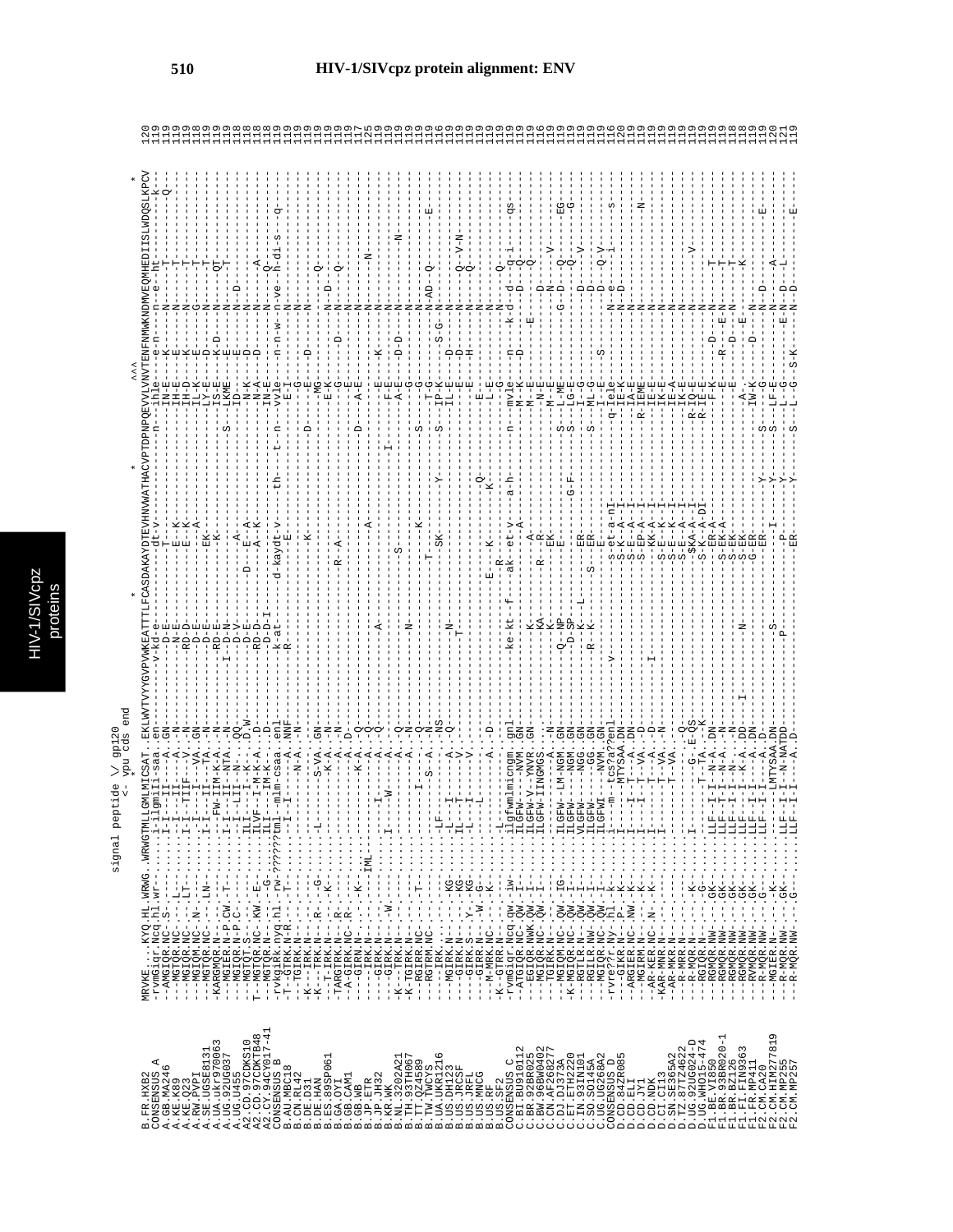|            |                                                                                                                                                                                                                                                                                                                                                                   | <b>F</b>                                                       |            | 囸<br><b>E</b>                             | <b>F</b>                   | 囸                                  | 囯                              |             |                                    | 囸                                                                                                                                                                                                                                                                                                                                                                                                                           | 囯                                                             |                |    |      |            |                    |                               |                         |                               |              |                                                           |                                                                                                                                                                                                                                                                                                                                                                                                                                                                                                     |                                            | $x=-b$                                                                                                                                                                                                                                                                             |                              | Ć                       |                     | Ė                                             |                   |                   |                                                       |                                 |                  |                                                                  |                      |                  |                            |                     |                                  |                                                                                                                                                                                                                                                                                                                                    | NEG                  | ロロー                 | EEG                               |              |                   | 囯                                                   | 囯                                   | 囸                                                   | ⊡                                                                                                                                                                                                                                                                                                                                                                  | ひ                       |                   | ひ                           | 」<br>비<br>囸                             | 囟              | <b>Ed</b>                                                                                                                                                                                                                                                                                                                                                                                                                           | ᄗ<br><b>E</b>                                                                                                                                                                                                                                                                                                                                                                                 |   | Ξ<br>J                     |                                                                                             |  |
|------------|-------------------------------------------------------------------------------------------------------------------------------------------------------------------------------------------------------------------------------------------------------------------------------------------------------------------------------------------------------------------|----------------------------------------------------------------|------------|-------------------------------------------|----------------------------|------------------------------------|--------------------------------|-------------|------------------------------------|-----------------------------------------------------------------------------------------------------------------------------------------------------------------------------------------------------------------------------------------------------------------------------------------------------------------------------------------------------------------------------------------------------------------------------|---------------------------------------------------------------|----------------|----|------|------------|--------------------|-------------------------------|-------------------------|-------------------------------|--------------|-----------------------------------------------------------|-----------------------------------------------------------------------------------------------------------------------------------------------------------------------------------------------------------------------------------------------------------------------------------------------------------------------------------------------------------------------------------------------------------------------------------------------------------------------------------------------------|--------------------------------------------|------------------------------------------------------------------------------------------------------------------------------------------------------------------------------------------------------------------------------------------------------------------------------------|------------------------------|-------------------------|---------------------|-----------------------------------------------|-------------------|-------------------|-------------------------------------------------------|---------------------------------|------------------|------------------------------------------------------------------|----------------------|------------------|----------------------------|---------------------|----------------------------------|------------------------------------------------------------------------------------------------------------------------------------------------------------------------------------------------------------------------------------------------------------------------------------------------------------------------------------|----------------------|---------------------|-----------------------------------|--------------|-------------------|-----------------------------------------------------|-------------------------------------|-----------------------------------------------------|--------------------------------------------------------------------------------------------------------------------------------------------------------------------------------------------------------------------------------------------------------------------------------------------------------------------------------------------------------------------|-------------------------|-------------------|-----------------------------|-----------------------------------------|----------------|-------------------------------------------------------------------------------------------------------------------------------------------------------------------------------------------------------------------------------------------------------------------------------------------------------------------------------------------------------------------------------------------------------------------------------------|-----------------------------------------------------------------------------------------------------------------------------------------------------------------------------------------------------------------------------------------------------------------------------------------------------------------------------------------------------------------------------------------------|---|----------------------------|---------------------------------------------------------------------------------------------|--|
|            |                                                                                                                                                                                                                                                                                                                                                                   |                                                                | 뛰          | Ы                                         |                            |                                    |                                |             |                                    | ำ                                                                                                                                                                                                                                                                                                                                                                                                                           |                                                               |                | 휴휴 | 囸    |            | O                  |                               |                         |                               |              |                                                           |                                                                                                                                                                                                                                                                                                                                                                                                                                                                                                     |                                            |                                                                                                                                                                                                                                                                                    |                              |                         |                     |                                               |                   |                   |                                                       |                                 |                  |                                                                  |                      |                  |                            |                     |                                  |                                                                                                                                                                                                                                                                                                                                    |                      |                     |                                   |              |                   |                                                     |                                     |                                                     |                                                                                                                                                                                                                                                                                                                                                                    |                         |                   |                             |                                         |                |                                                                                                                                                                                                                                                                                                                                                                                                                                     |                                                                                                                                                                                                                                                                                                                                                                                               |   | $\circ$<br>탁<br><b>MXO</b> |                                                                                             |  |
|            | BKLMVTVYYYYPVMKBATTTLECASDAKAYDTEVHMVMATTLPACVPTDPNPQEVVJVJVJVTEMPMMMXNDMVEQHHEDIISLMDQSLKPCV                                                                                                                                                                                                                                                                     |                                                                |            |                                           |                            |                                    |                                |             | Ŧ                                  | ۹                                                                                                                                                                                                                                                                                                                                                                                                                           |                                                               |                |    | Ã    | £<br>ਮ     | T                  |                               |                         |                               |              |                                                           |                                                                                                                                                                                                                                                                                                                                                                                                                                                                                                     |                                            |                                                                                                                                                                                                                                                                                    |                              |                         |                     |                                               |                   |                   |                                                       |                                 |                  |                                                                  |                      |                  |                            |                     |                                  |                                                                                                                                                                                                                                                                                                                                    |                      | ้ว่                 |                                   |              |                   |                                                     | 푸                                   |                                                     |                                                                                                                                                                                                                                                                                                                                                                    |                         |                   | C                           | r<br>z                                  |                |                                                                                                                                                                                                                                                                                                                                                                                                                                     |                                                                                                                                                                                                                                                                                                                                                                                               |   |                            |                                                                                             |  |
|            |                                                                                                                                                                                                                                                                                                                                                                   |                                                                |            |                                           |                            |                                    |                                | ⊆           | 囸                                  |                                                                                                                                                                                                                                                                                                                                                                                                                             |                                                               |                |    |      |            | Т<br>Dm-nI         |                               | Ä                       | i<br>T<br>Ä<br>â<br>Ģ         | ؋            | ĎK                                                        | J.<br>≏                                                                                                                                                                                                                                                                                                                                                                                                                                                                                             | Ŗ                                          | 는                                                                                                                                                                                                                                                                                  | ≏                            | $\bigcap$               |                     |                                               |                   |                   |                                                       |                                 |                  |                                                                  |                      |                  | ≏                          |                     | ပု<br>ひ                          | ひ                                                                                                                                                                                                                                                                                                                                  |                      | 囸                   |                                   |              |                   | 囯                                                   |                                     |                                                     |                                                                                                                                                                                                                                                                                                                                                                    |                         |                   |                             |                                         |                |                                                                                                                                                                                                                                                                                                                                                                                                                                     |                                                                                                                                                                                                                                                                                                                                                                                               |   | AY                         |                                                                                             |  |
|            |                                                                                                                                                                                                                                                                                                                                                                   |                                                                |            |                                           |                            |                                    | IME                            |             | M-ME                               | $MS -$                                                                                                                                                                                                                                                                                                                                                                                                                      |                                                               |                |    |      |            |                    |                               |                         |                               |              |                                                           | לך                                                                                                                                                                                                                                                                                                                                                                                                                                                                                                  |                                            |                                                                                                                                                                                                                                                                                    |                              |                         |                     |                                               |                   |                   |                                                       |                                 |                  |                                                                  |                      | $D-H-H-ML-$      |                            |                     | $\frac{1}{\mathsf{p}}$<br>T<br>부 |                                                                                                                                                                                                                                                                                                                                    |                      |                     | $-1F -$                           |              | $-LA-E$           | S-X<br>$\frac{1}{\Delta}$                           | ך<br>ב<br>7                         |                                                     | ý                                                                                                                                                                                                                                                                                                                                                                  | - 그<br>여                |                   |                             |                                         |                |                                                                                                                                                                                                                                                                                                                                                                                                                                     |                                                                                                                                                                                                                                                                                                                                                                                               |   |                            |                                                                                             |  |
|            |                                                                                                                                                                                                                                                                                                                                                                   | w                                                              | Ŗ          |                                           |                            |                                    |                                |             |                                    |                                                                                                                                                                                                                                                                                                                                                                                                                             |                                                               |                |    |      |            |                    |                               | –<br>H−Y<br>н<br>m      | 7-H-<br>中平                    | $T - L - Y$  |                                                           | m                                                                                                                                                                                                                                                                                                                                                                                                                                                                                                   |                                            |                                                                                                                                                                                                                                                                                    |                              |                         |                     |                                               |                   |                   |                                                       |                                 | $n - q - i$      |                                                                  |                      |                  |                            | m                   | m                                | m m                                                                                                                                                                                                                                                                                                                                |                      |                     |                                   |              |                   |                                                     |                                     |                                                     |                                                                                                                                                                                                                                                                                                                                                                    |                         |                   |                             | $-1 - q - 1$                            | $\frac{1}{1}$  |                                                                                                                                                                                                                                                                                                                                                                                                                                     |                                                                                                                                                                                                                                                                                                                                                                                               |   | 1-d-                       |                                                                                             |  |
|            |                                                                                                                                                                                                                                                                                                                                                                   |                                                                |            |                                           |                            |                                    |                                |             |                                    |                                                                                                                                                                                                                                                                                                                                                                                                                             |                                                               |                |    |      |            | 99<br>99           |                               | 8                       | 8<br>$\circ$<br>ū             | $\circ$<br>ū | တ္တ                                                       | 8                                                                                                                                                                                                                                                                                                                                                                                                                                                                                                   | ౧                                          |                                                                                                                                                                                                                                                                                    |                              |                         |                     |                                               |                   |                   |                                                       |                                 |                  |                                                                  |                      |                  |                            |                     |                                  |                                                                                                                                                                                                                                                                                                                                    |                      |                     |                                   |              |                   |                                                     |                                     |                                                     |                                                                                                                                                                                                                                                                                                                                                                    |                         |                   |                             | $-$ ha                                  |                | C)                                                                                                                                                                                                                                                                                                                                                                                                                                  |                                                                                                                                                                                                                                                                                                                                                                                               |   | m                          |                                                                                             |  |
|            |                                                                                                                                                                                                                                                                                                                                                                   |                                                                |            | ή<br>ω                                    | ω                          |                                    | $-5A-$<br>ပ္ပ်                 | Ė           |                                    |                                                                                                                                                                                                                                                                                                                                                                                                                             |                                                               |                |    |      |            | <b>ELTNE</b>       |                               | <b>VNLTS</b>            |                               |              |                                                           |                                                                                                                                                                                                                                                                                                                                                                                                                                                                                                     |                                            |                                                                                                                                                                                                                                                                                    | 명<br>-                       |                         |                     |                                               |                   |                   |                                                       | ರ                               |                  |                                                                  |                      |                  |                            |                     |                                  |                                                                                                                                                                                                                                                                                                                                    |                      | 7                   |                                   | ပ္ပ          | $EK - P$<br><br>ტ | Ĕ<br>$\overline{A}$<br>w                            | σj                                  |                                                     |                                                                                                                                                                                                                                                                                                                                                                    |                         | $-X-KE - P$       | ¥<br>U                      | ا<br>م<br>kayS<br>S                     |                |                                                                                                                                                                                                                                                                                                                                                                                                                                     |                                                                                                                                                                                                                                                                                                                                                                                               |   | <b>LING</b>                |                                                                                             |  |
|            |                                                                                                                                                                                                                                                                                                                                                                   |                                                                |            |                                           |                            |                                    |                                |             |                                    |                                                                                                                                                                                                                                                                                                                                                                                                                             |                                                               |                |    |      |            |                    |                               |                         |                               |              |                                                           |                                                                                                                                                                                                                                                                                                                                                                                                                                                                                                     |                                            |                                                                                                                                                                                                                                                                                    |                              |                         |                     |                                               |                   |                   |                                                       |                                 |                  |                                                                  |                      |                  |                            |                     |                                  |                                                                                                                                                                                                                                                                                                                                    |                      |                     |                                   |              |                   |                                                     |                                     |                                                     |                                                                                                                                                                                                                                                                                                                                                                    |                         |                   |                             | O                                       |                |                                                                                                                                                                                                                                                                                                                                                                                                                                     |                                                                                                                                                                                                                                                                                                                                                                                               |   |                            |                                                                                             |  |
|            |                                                                                                                                                                                                                                                                                                                                                                   |                                                                |            | a<br>A<br>$-1$<br>闰<br>L<br>A             | <b>G-BE</b>                | $\overline{\phantom{a}}$<br>$T-TZ$ | $Q - \Omega$                   |             |                                    | RD-K                                                                                                                                                                                                                                                                                                                                                                                                                        | $D - K$                                                       |                |    | RD-E |            | ed-tPV             | Ġ                             | $\Box$                  | GD-APY<br>$- - A P$           | ED-NPY       | á,<br>읍                                                   | ⊡                                                                                                                                                                                                                                                                                                                                                                                                                                                                                                   | RDVE                                       | p-qr.                                                                                                                                                                                                                                                                              | n<br>BD-D                    | $AD-D-$                 | µ<br>2              | $\begin{array}{c}\n\Box \\ \Box\n\end{array}$ | $R-D$             | $R-D$             | $RD - E$                                              | 1-da<br>$wrd-e$                 | $RM - E$         | RD-R                                                             |                      | RD-D             | h<br>R                     | RRD-                |                                  |                                                                                                                                                                                                                                                                                                                                    |                      | -KPX<br>$RD - E$    | $\frac{5}{1}$<br>$RD - E$         | $R = -K -$   | z                 | $ED-D-1$<br>$Q - \overline{B}$<br>$\overline{A}$    | $ED-D-$<br>t                        |                                                     | $\begin{array}{c}\nA-B--D--\\[-1mm] \nA-B-D--\\[-1mm] \n\end{array}$                                                                                                                                                                                                                                                                                               |                         |                   |                             | c-qz<br>N-Q.                            | RD-D           | RD-N                                                                                                                                                                                                                                                                                                                                                                                                                                | $K-LH$<br>$R - D$                                                                                                                                                                                                                                                                                                                                                                             | Ŗ | ρ<br>Ż                     | HD-DPN                                                                                      |  |
|            |                                                                                                                                                                                                                                                                                                                                                                   |                                                                |            |                                           |                            |                                    |                                |             |                                    |                                                                                                                                                                                                                                                                                                                                                                                                                             |                                                               |                |    |      |            |                    |                               |                         |                               |              |                                                           |                                                                                                                                                                                                                                                                                                                                                                                                                                                                                                     |                                            |                                                                                                                                                                                                                                                                                    |                              |                         |                     |                                               |                   |                   |                                                       |                                 |                  |                                                                  |                      |                  |                            |                     |                                  |                                                                                                                                                                                                                                                                                                                                    |                      |                     |                                   |              |                   |                                                     |                                     |                                                     |                                                                                                                                                                                                                                                                                                                                                                    |                         |                   |                             |                                         |                |                                                                                                                                                                                                                                                                                                                                                                                                                                     |                                                                                                                                                                                                                                                                                                                                                                                               |   |                            |                                                                                             |  |
| end<br>cds |                                                                                                                                                                                                                                                                                                                                                                   |                                                                |            |                                           |                            |                                    |                                |             |                                    |                                                                                                                                                                                                                                                                                                                                                                                                                             |                                                               |                |    |      |            |                    |                               |                         | OTYA                          |              |                                                           |                                                                                                                                                                                                                                                                                                                                                                                                                                                                                                     |                                            |                                                                                                                                                                                                                                                                                    |                              |                         |                     |                                               |                   |                   |                                                       |                                 |                  |                                                                  |                      |                  |                            |                     |                                  |                                                                                                                                                                                                                                                                                                                                    |                      |                     |                                   |              |                   | P                                                   |                                     | P                                                   | MMC                                                                                                                                                                                                                                                                                                                                                                |                         |                   |                             | Ę                                       |                | Ż                                                                                                                                                                                                                                                                                                                                                                                                                                   |                                                                                                                                                                                                                                                                                                                                                                                               |   |                            |                                                                                             |  |
| ndh        | CSAT                                                                                                                                                                                                                                                                                                                                                              |                                                                |            |                                           |                            |                                    |                                |             |                                    |                                                                                                                                                                                                                                                                                                                                                                                                                             |                                                               |                |    |      |            | Lss'               |                               | $\frac{1}{2}$           | $\frac{1}{4}$                 | $-1$         |                                                           |                                                                                                                                                                                                                                                                                                                                                                                                                                                                                                     | P.GLS                                      |                                                                                                                                                                                                                                                                                    |                              |                         |                     |                                               |                   |                   |                                                       |                                 |                  |                                                                  |                      |                  |                            |                     |                                  |                                                                                                                                                                                                                                                                                                                                    |                      |                     |                                   |              |                   |                                                     |                                     |                                                     |                                                                                                                                                                                                                                                                                                                                                                    |                         | Z                 | è                           |                                         |                |                                                                                                                                                                                                                                                                                                                                                                                                                                     |                                                                                                                                                                                                                                                                                                                                                                                               |   |                            |                                                                                             |  |
|            | WRWGTMLL                                                                                                                                                                                                                                                                                                                                                          | I<br>$\cdots$ this<br>$\cdots$                                 | は<br>Ì     | $\vdots$                                  | HHH<br>$\ddot{\cdot}$<br>ţ | $-1.7 -$<br>Ì                      | J.<br>$-11$<br>Ì,              | $-11-$<br>ţ | J<br>$-11$<br>$\frac{1}{n+1}$<br>t | ţ                                                                                                                                                                                                                                                                                                                                                                                                                           | $\frac{1}{2}$ . $\frac{1}{2}$ . $\frac{1}{2}$ . $\frac{1}{2}$ | $\ldots$ . The |    |      | $-XATTI$ . | $\ldots$ ilyiaM    | $$ $TLI$                      | ILCIAM                  | WAIXTIT.<br>SLYIAM            | MI-DII - TN  | W-TAMI.                                                   | MA-DTI .                                                                                                                                                                                                                                                                                                                                                                                                                                                                                            | S-TDAST :                                  | $1.1 - 1.11$                                                                                                                                                                                                                                                                       | $-111 - 111$                 | $-111 - 111$            | $-11 -$<br>$\vdots$ | $-LIF$<br>$\vdots$                            | $\cdots$ - LI-    | $\cdots$ -11-     | $\ldots \ldots \ldots$                                | $-11$<br>tiif<br>઼૽<br>$\vdots$ | $\ldots$         | HIIN                                                             | $\ldots$ -NIF        | $-111 - 11$      | HITM.                      | $\ldots$ MI-        | $\cdots$ $\cdots$<br>$-1.5$      | Ļ<br>$\vdots$                                                                                                                                                                                                                                                                                                                      | $-1.1 -$<br>$\vdots$ | $-11 -$<br>$\vdots$ | $\mathbf{I}$<br>$-FT$<br>$\vdots$ | $\cdots$     | $\cdots$          | $\overline{\phantom{a}}$<br>J.<br>$-11$<br>$\vdots$ | $\frac{1}{2}$<br>$\frac{1}{2}$<br>Ì | $\overline{11}$ = $\overline{11}$ = $\overline{11}$ | $\cdots$ -LI-                                                                                                                                                                                                                                                                                                                                                      | <b>ILGF</b><br>$\vdots$ | $\cdots$ $\cdots$ | HOTI                        | $1 - 1 - 1$<br>$1 - 15$                 |                | $\begin{array}{cccccccccc} \mathbf{E} & \mathbf{I} & \mathbf{I} & \mathbf{I} & \mathbf{I} & \mathbf{I} & \mathbf{I} & \mathbf{I} & \mathbf{I} & \mathbf{I} & \mathbf{I} & \mathbf{I} & \mathbf{I} & \mathbf{I} & \mathbf{I} & \mathbf{I} & \mathbf{I} & \mathbf{I} & \mathbf{I} & \mathbf{I} & \mathbf{I} & \mathbf{I} & \mathbf{I} & \mathbf{I} & \mathbf{I} & \mathbf{I} & \mathbf{I} & \mathbf{I} & \mathbf{I} & \mathbf{I} & \$ |                                                                                                                                                                                                                                                                                                                                                                                               |   |                            |                                                                                             |  |
|            |                                                                                                                                                                                                                                                                                                                                                                   | $\ddot{\cdot}$<br>$\ddot{\phantom{0}}$<br>$-1$<br>$-1$<br>$-1$ | J.<br>$-K$ | J,<br>$-$ K $-$<br>$\cdot$ - K-           | $M - L - T -$              | $M-T-$                             | $-3 - 4 - -$                   |             |                                    |                                                                                                                                                                                                                                                                                                                                                                                                                             |                                                               |                |    |      | $\cdot$    |                    |                               |                         | $\vdots$                      | $\vdots$     | $\begin{array}{c} \vdots \\ \vdots \\ \vdots \end{array}$ | $\vdots$                                                                                                                                                                                                                                                                                                                                                                                                                                                                                            | $\ddot{\phantom{0}}$                       | $\vdots$<br>$\sum_{i=1}^{n}$                                                                                                                                                                                                                                                       | $\ddot{\cdot}$<br>J,<br>$-1$ | $\cdot$<br>$-3 - 1 - 7$ | J,<br>$- - - K$     | $I - . - K - E$ .                             | J,<br>$1 - 1 - K$ | ŧ<br>$-1 - K$     | J,<br>$\begin{array}{c}\n1 - K \\ 1 - K\n\end{array}$ |                                 | ٦.<br>$-$ K $-$  | $-5 -$                                                           |                      |                  |                            | $\cdot$<br>$\cdot$  | $\cdot$                          |                                                                                                                                                                                                                                                                                                                                    | $\frac{1}{2}$        |                     |                                   | $-$ . GK $-$ | J.<br>$-0.5K$     | ł<br>$-1 - K$                                       | J,<br>J.<br>$-1 - K$<br>$- - - K$   | ŧ<br>$-$ K                                          | ŧ<br>$-$ K $-$                                                                                                                                                                                                                                                                                                                                                     | ŋ.                      | H.                |                             |                                         | $-3-1$         |                                                                                                                                                                                                                                                                                                                                                                                                                                     |                                                                                                                                                                                                                                                                                                                                                                                               |   |                            |                                                                                             |  |
|            |                                                                                                                                                                                                                                                                                                                                                                   |                                                                |            |                                           |                            |                                    |                                |             |                                    |                                                                                                                                                                                                                                                                                                                                                                                                                             |                                                               |                |    |      |            |                    |                               |                         |                               |              |                                                           |                                                                                                                                                                                                                                                                                                                                                                                                                                                                                                     |                                            |                                                                                                                                                                                                                                                                                    |                              |                         | -GTQM.NWP.N         |                                               | $-$ -TQM. NSP. N  | $-$ - TQM. NWP. N | --TQM.NWP.N                                           | -TQM.NWP.N                      | Ē                | ET.                                                              | È<br>Ŗ               | ŧ                |                            |                     | $-TRK$                           |                                                                                                                                                                                                                                                                                                                                    |                      |                     |                                   |              |                   |                                                     |                                     |                                                     |                                                                                                                                                                                                                                                                                                                                                                    |                         |                   | $-NGIQK$ . $NG-$ . $PM - I$ |                                         |                | Ê<br>$-TQR. NWH. N$                                                                                                                                                                                                                                                                                                                                                                                                                 | Ĵ.                                                                                                                                                                                                                                                                                                                                                                                            |   |                            |                                                                                             |  |
|            |                                                                                                                                                                                                                                                                                                                                                                   |                                                                |            | $-2 - 9 - 11R \cdot NW -$<br>----GIQR.NW- | $-452R$ . NW - $X$<br>-1   | $-K - GIGR . NW - -$               | --TGIQR.NWS.-<br>--M-TQR.N-P.S | н           |                                    | $\begin{array}{ll} \mathbb{T}_{2} - y_{1} & , \ \ \bar{1}, \ \bar{2}, \ \bar{3}, \ \bar{4}, \ \bar{5}, \ \bar{5}, \ \bar{6}, \ \bar{7}, \ \bar{8}, \ \bar{7}, \ \bar{8}, \ \bar{7}, \ \bar{8}, \ \bar{7}, \ \bar{8}, \ \bar{7}, \ \bar{7}, \ \bar{7}, \ \bar{7}, \ \bar{7}, \ \bar{7}, \ \bar{7}, \ \bar{7}, \ \bar{7}, \ \bar{7}, \ \bar{7}, \ \bar{7}, \ \bar{7}, \ \bar{7}, \ \bar{7}, \ \bar{7}, \ \bar{7}, \ \bar{7},$ |                                                               |                |    |      |            | ????MkvMekkNkKl.w. | MKAME-RNKK-.                  | $\ldots$ MKVME-KNKKS. - | MKVME-KNRK-.-<br>MKVMK-NNRKS. | MRVME-KNKK-. |                                                           | $\begin{array}{c} \cdot \text{ . }\\ \cdot \text{ . }\\ \text{ . }\\ \text{ . }\\ \text{ . }\\ \text{ . }\\ \text{ . }\\ \text{ . }\\ \text{ . }\\ \text{ . }\\ \text{ . }\\ \text{ . }\\ \text{ . }\\ \text{ . }\\ \text{ . }\\ \text{ . }\\ \text{ . }\\ \text{ . }\\ \text{ . }\\ \text{ . }\\ \text{ . }\\ \text{ . }\\ \text{ . }\\ \text{ . }\\ \text{ . }\\ \text{ . }\\ \text{ . }\\ \text{ . }\\ \text{ . }\\ \text{ . }\\ \text{ . }\\ \text{ . }\\ \text{ . }\\ \text{ . }\\ \text{ . }$ | $-K-1$ . $\ldots$ ME – K . KR – $\ldots$ – | -rvk?Tqm.NWP.n-.-K                                                                                                                                                                                                                                                                 | - ' dMN ' NOHU--U-           | $--$ GTRR. NWP. N       |                     | $-$ ARGTQM. NWP. N                            |                   |                   |                                                       | $-$ MGiq?.nyp.1                 | $-MGMQR$ . $N-P$ | $--MGTQR \cdot N-P$                                              | $--MGLQK$ . $N-P$    | $-$ -MGTQR.NCS.L | $-MGIQK \cdot N-P \cdot L$ | $-WGILLK$ , SCP, PF | $-TRK$<br>ï<br>I<br>Ţ            | $-IRE$ .                                                                                                                                                                                                                                                                                                                           |                      |                     |                                   |              |                   | $-1.559$ : HOHD---                                  |                                     |                                                     |                                                                                                                                                                                                                                                                                                                                                                    |                         |                   |                             | -rvk?tQr.NWh.n-.-r<br>--ARGTQK.NWH.D-.- | -K-RGSQM.NWH.N |                                                                                                                                                                                                                                                                                                                                                                                                                                     |                                                                                                                                                                                                                                                                                                                                                                                               |   |                            |                                                                                             |  |
|            |                                                                                                                                                                                                                                                                                                                                                                   |                                                                |            |                                           |                            |                                    |                                |             |                                    |                                                                                                                                                                                                                                                                                                                                                                                                                             |                                                               |                |    |      |            |                    |                               |                         |                               |              |                                                           |                                                                                                                                                                                                                                                                                                                                                                                                                                                                                                     |                                            |                                                                                                                                                                                                                                                                                    |                              |                         |                     |                                               |                   |                   |                                                       |                                 |                  |                                                                  |                      |                  |                            |                     |                                  |                                                                                                                                                                                                                                                                                                                                    | 3                    |                     |                                   |              |                   |                                                     |                                     |                                                     |                                                                                                                                                                                                                                                                                                                                                                    |                         |                   |                             |                                         |                | $\infty$                                                                                                                                                                                                                                                                                                                                                                                                                            |                                                                                                                                                                                                                                                                                                                                                                                               |   |                            |                                                                                             |  |
|            | $\begin{smallmatrix} \texttt{B. R1812} \\ \texttt{G. 1812} \\ \texttt{G. 181} \\ \texttt{G. 181} \\ \texttt{G. 182} \\ \texttt{G. 183} \\ \texttt{G. 184} \\ \texttt{G. 185} \\ \texttt{G. 186} \\ \texttt{G. 18733} \\ \texttt{G. 18733} \\ \texttt{G. 1937} \\ \texttt{G. 1937} \\ \texttt{G. 1937} \\ \texttt{G. 1937} \\ \texttt{G. 1937} \\ \texttt{G. 1937$ |                                                                |            |                                           |                            |                                    |                                |             |                                    |                                                                                                                                                                                                                                                                                                                                                                                                                             |                                                               |                |    |      |            | $\circ$            | 0. CM. ANT70<br>0. CM. CM4974 |                         | O.CM.HIVICA9EN                |              |                                                           |                                                                                                                                                                                                                                                                                                                                                                                                                                                                                                     |                                            | $\begin{array}{l} 0. \texttt{CM.} \texttt{MVP5180} \\ 0. \texttt{GA.} \texttt{V1686} \\ 0. \texttt{GQ.} \texttt{193HA} \\ 0. \texttt{SN.} \texttt{MPL300} \\ \texttt{CPA.} \texttt{US.} \texttt{CPL30} \\ \texttt{CPL3.} \texttt{US.} \texttt{CPL3} \\ \texttt{CPL3.} \end{array}$ |                              |                         |                     |                                               |                   |                   |                                                       |                                 |                  | $\frac{0.2}{0.2}$ AG. FR. DJ263<br>$\frac{2}{0.2}$ AG. FR. DJ263 | $02$ $R$ G. NG. IBNG |                  |                            |                     |                                  | $\begin{array}{l} 0.2\_AG.\ \text{NG}\cdot\text{NG1} \\ 0.2\_AG.\ \text{SR}\cdot\text{N} = 1211 \\ 0.2\_AG.\ \text{SN}\cdot\text{MP1211} \\ 0.3\_AG.\ \text{SN}\cdot\text{MP1211} \\ 0.3\_AB.\ \text{RU}\cdot\text{KAL68} = 1 \\ 0.3\_AB.\ \text{RU}\cdot\text{KAL68} = 1 \\ 0.3\_AB.\ \text{RU}\cdot\text{KAL68} = 1 \end{array}$ | 04_cpx.CY.94CY032-   | CPx.GR.97PVCH       |                                   |              |                   |                                                     |                                     |                                                     | $\begin{array}{l} 0.4 - 2\pi x \ldots 37 \, FVVUH \\ 0.5 - DF & \text{BE, VII, 1310} \\ 0.6 - DF & \text{BE, VII, 1310} \\ 0.6 - 2\pi x \ldots 37 \, \text{J} \, \text{L} \, \text{J} \, \text{B} \, \text{F} \, \text{D} \, \text{S} \, \text{S} \, \text{MII, 127} \\ 0.6 - 2\pi x \ldots 37 \, \text{J} \, \text{S} \, \text{S} \, \text{MII, 127} \\ 0.6 - 2\$ |                         |                   | 10 CD.BFL110                | NSENSUS 11_CPX<br>CPX.CM.MP818<br>11    | CPX.CM.CA1     |                                                                                                                                                                                                                                                                                                                                                                                                                                     | $\begin{array}{l} 11 \, \rule[-1.2ex]{0pt}{0pt} \rule[-1.2ex]{0pt}{0pt} \rule[-1.2ex]{0pt}{0pt} \rule[-1.2ex]{0pt}{0pt} \rule[-1.2ex]{0pt}{0pt} \rule[-1.2ex]{0pt}{0pt} \rule[-1.2ex]{0pt}{0pt} \rule[-1.2ex]{0pt}{0pt} \rule[-1.2ex]{0pt}{0pt} \rule[-1.2ex]{0pt}{0pt} \rule[-1.2ex]{0pt}{0pt} \rule[-1.2ex]{0pt}{0pt} \rule[-1.2ex]{0pt}{0pt} \rule[-1.2ex]{0pt}{0pt} \rule[-1.2ex]{0pt}{0$ |   |                            | t Light, Br. 1981<br>CPZ. CM. CAM3<br>CPZ. CD. CPZANT<br>CPZ. CA. CPZGAB<br>CPZ. GA. CPZGAB |  |
|            |                                                                                                                                                                                                                                                                                                                                                                   |                                                                |            |                                           |                            |                                    |                                |             |                                    |                                                                                                                                                                                                                                                                                                                                                                                                                             |                                                               |                |    |      |            | CONSENSUS          |                               |                         |                               |              |                                                           |                                                                                                                                                                                                                                                                                                                                                                                                                                                                                                     |                                            |                                                                                                                                                                                                                                                                                    |                              |                         |                     |                                               |                   |                   |                                                       |                                 |                  |                                                                  |                      |                  |                            |                     |                                  |                                                                                                                                                                                                                                                                                                                                    |                      | $^{04}$             |                                   |              |                   |                                                     |                                     |                                                     |                                                                                                                                                                                                                                                                                                                                                                    |                         |                   |                             | CONSENSUS<br>н                          | 급              |                                                                                                                                                                                                                                                                                                                                                                                                                                     |                                                                                                                                                                                                                                                                                                                                                                                               |   |                            |                                                                                             |  |

 signal peptide \/ gp120 cds end var - vers end - vers end - vers end - vers end - vers end - vers end - vers end - vers end - vers end - vers end - vers end - vers end - vers end - vers end - vers end - vers end - vers end - vers end - vers end -

signal peptide  $\sqrt{9}$  gp120<br> $\leftarrow$  vpu cds  $\epsilon$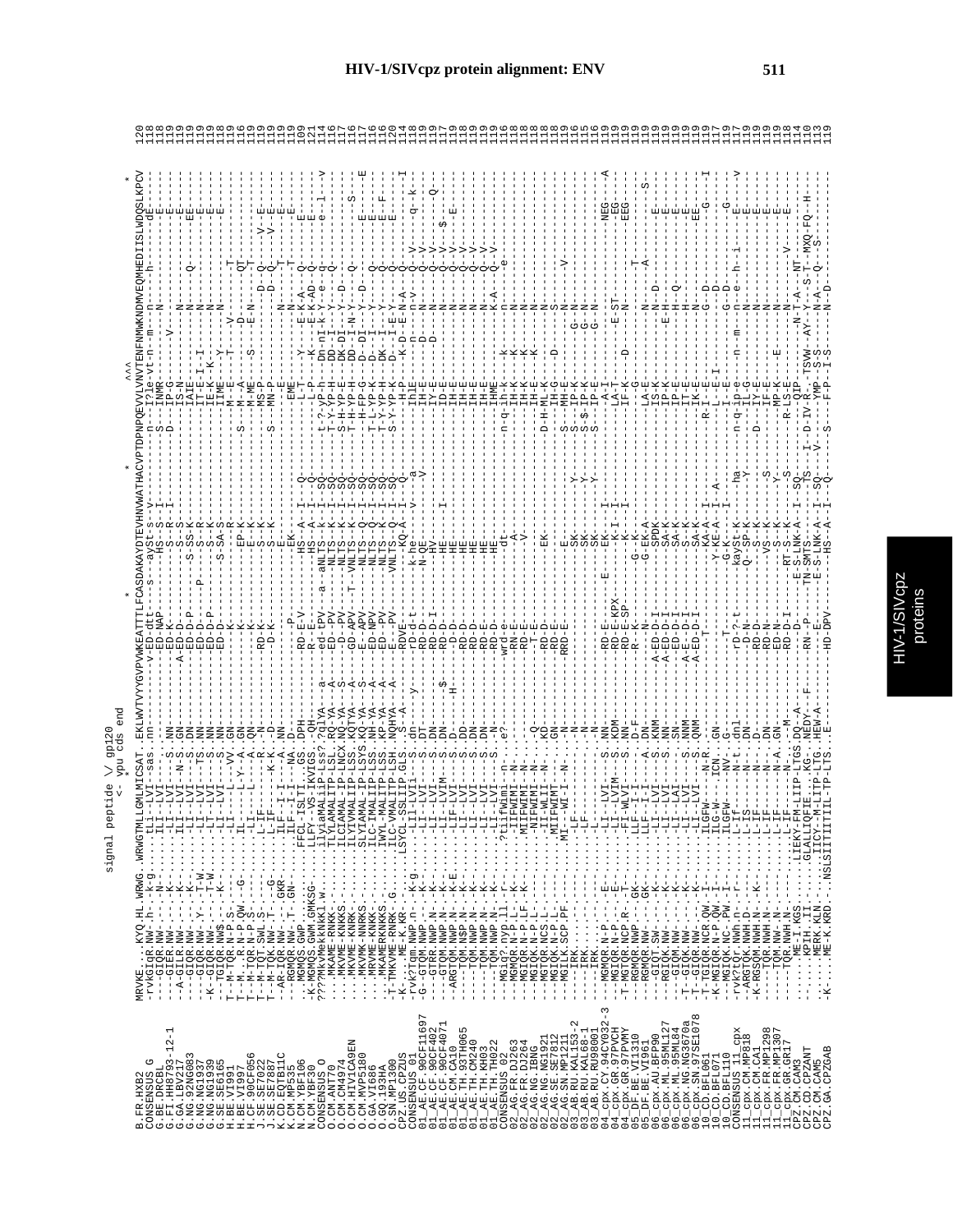HIV-1/SIVcpz HIV-1/SIVcpz proteins

| $\mathbb{L}$<br>$\ast$                                                                                                                                                                                                                                                                                                                                                                                                                                                                                                              | $\lambda$                                                                                                              |                                   |             |                    |                     |               |                   |  |
|-------------------------------------------------------------------------------------------------------------------------------------------------------------------------------------------------------------------------------------------------------------------------------------------------------------------------------------------------------------------------------------------------------------------------------------------------------------------------------------------------------------------------------------|------------------------------------------------------------------------------------------------------------------------|-----------------------------------|-------------|--------------------|---------------------|---------------|-------------------|--|
| KLTPLCVSLKCTDLKNDTN                                                                                                                                                                                                                                                                                                                                                                                                                                                                                                                 |                                                                                                                        |                                   |             |                    |                     |               | <b>IHYCAPAGFA</b> |  |
| $-n-sn?7t$<br>$-T - T - S - N - S - V N V N A T$<br>투<br>I<br>Ţ<br>$\frac{1}{4}$<br>$\frac{1}{1}$<br>г<br>×<br>J                                                                                                                                                                                                                                                                                                                                                                                                                    | $\begin{array}{c} \vdots \\ \vdots \\ \vdots \end{array}$                                                              |                                   |             | <b>NNO.</b>        |                     | ൯             |                   |  |
| $-TT-N-SMVINVTAT$<br>п<br>J.<br>J.                                                                                                                                                                                                                                                                                                                                                                                                                                                                                                  |                                                                                                                        |                                   |             |                    |                     |               |                   |  |
| $T - H - - NVTSVNT$<br>J.<br>ı<br>$\overline{\phantom{a}}$                                                                                                                                                                                                                                                                                                                                                                                                                                                                          | $\cdots \cdots$                                                                                                        |                                   |             |                    | NOGSE-              |               |                   |  |
| $\begin{array}{l} -\mathtt{T}-\mathtt{D}-\mathtt{M}\mathtt{Y}\mathtt{I}\mathtt{T}\mathtt{T}\mathtt{M}\mathtt{S}\\ -\mathtt{T}-\mathtt{T}-\mathtt{M}\mathtt{Y}\mathtt{M}\mathtt{Y} \mathtt{T}\mathtt{M}\mathtt{T} \mathtt{T} \mathtt{M}\mathtt{T} \mathtt{T} \mathtt{M}\mathtt{T} \mathtt{T} \mathtt{M}\mathtt{T} \mathtt{T} \mathtt{M}\mathtt{T} \mathtt{T} \mathtt{M}\mathtt{T} \mathtt{T} \mathtt{M}\mathtt{T} \mathtt{T} \mathtt{T} \mathtt{M}\mathtt{T} \mathtt{T} \mathtt{T} \$<br>I<br>$\frac{1}{1}$<br>1<br>$\mathbf I$<br>Q |                                                                                                                        |                                   |             | VK – NK            | GNSSSDR-<br>SKPKO-  |               |                   |  |
| $-T-T-N-ABP-STSS$<br>п<br>$\overline{\phantom{a}}$<br>O                                                                                                                                                                                                                                                                                                                                                                                                                                                                             | $\begin{array}{c}\n 1.7 \\  \vdots \\  1.7\n \end{array}$                                                              | $-NSSDSLFE-$                      |             | VSTG               | H-ODSDR.            |               |                   |  |
| INNLINXS-G-L--<br>$\begin{array}{c} 1 \\ 1 \\ 1 \end{array}$<br>$\circ$                                                                                                                                                                                                                                                                                                                                                                                                                                                             |                                                                                                                        |                                   |             | X-OZA              | GNNSSM              |               |                   |  |
| $\begin{array}{l} -1 \\ -1 \\ -1 \\ -1 \\ \end{array} \begin{array}{l} -1 \\ -1 \\ -1 \\ -1 \\ \end{array} \begin{array}{l} -1 \\ -1 \\ -1 \\ -1 \\ \end{array}$<br>Ť                                                                                                                                                                                                                                                                                                                                                               | $\frac{1}{2}$<br>$\ddot{\cdot}$                                                                                        |                                   |             |                    | Ż.                  |               |                   |  |
| $-1 - 1 - 1 - 1 - 1 - 1$<br>I<br>I<br>$\frac{1}{4}$<br>$\frac{1}{1}$<br>J.<br>1                                                                                                                                                                                                                                                                                                                                                                                                                                                     | $\frac{1}{2}$<br>$\cdot$                                                                                               |                                   |             |                    |                     |               |                   |  |
| $L - N - SNARYTS - H$<br>$\mathbf I$<br>$\frac{1}{1}$                                                                                                                                                                                                                                                                                                                                                                                                                                                                               | $\vdots$                                                                                                               |                                   |             |                    |                     |               |                   |  |
| -1-N-SNANTS-H<br>-t-n-tdlnnttn??<br>I<br>$\frac{1}{1}$<br>딫                                                                                                                                                                                                                                                                                                                                                                                                                                                                         | SSNLNS<br><i>¿</i> ¿¿¿¿¿¿¿<br>??????????                                                                               |                                   |             |                    |                     |               |                   |  |
| $\frac{1}{4} - \frac{1}{2} - \frac{1}{2} - \frac{1}{2} - \frac{1}{2} - \frac{1}{2} - \frac{1}{2} - \frac{1}{2} - \frac{1}{2} - \frac{1}{2} - \frac{1}{2} - \frac{1}{2} - \frac{1}{2} - \frac{1}{2} - \frac{1}{2} - \frac{1}{2} - \frac{1}{2} - \frac{1}{2} - \frac{1}{2} - \frac{1}{2} - \frac{1}{2} - \frac{1}{2} - \frac{1}{2} - \frac{1}{2} - \frac{1}{2} - \frac{1}{2} - \frac{1}{2} - \frac{1$<br>$-\frac{1}{2}$<br>-1                                                                                                         |                                                                                                                        |                                   |             |                    |                     |               |                   |  |
| $\Gamma-\mathrm{N}$<br>ı<br>I<br>$\frac{1}{1}$                                                                                                                                                                                                                                                                                                                                                                                                                                                                                      |                                                                                                                        |                                   |             | Ţ                  |                     |               |                   |  |
| $\mathsf I$<br>J.<br>$-1 - 1$ –                                                                                                                                                                                                                                                                                                                                                                                                                                                                                                     | $- - A - -$                                                                                                            |                                   |             |                    |                     |               |                   |  |
| $- - -N - N - - - -$<br>÷<br>I                                                                                                                                                                                                                                                                                                                                                                                                                                                                                                      |                                                                                                                        |                                   | Z           |                    |                     |               |                   |  |
| $--\nabla NTTSS$<br>$\begin{array}{l} -T-\mathbf{N}--\mathbf{V}--\mathbf{S}--\\ -\mathbf{S} & -\mathbf{N}-\mathbf{L}--\mathbf{N}--\\ \end{array}$<br>$\begin{array}{c} 1 \\ 1 \\ 1 \end{array}$<br>J.<br>J.                                                                                                                                                                                                                                                                                                                         | $\frac{1}{1}$                                                                                                          |                                   |             |                    | モメー<br>スト           |               |                   |  |
| $-1$ - NVN $-$ TRT<br>$\blacksquare - \blacksquare - \blacksquare - \blacksquare - \blacksquare$                                                                                                                                                                                                                                                                                                                                                                                                                                    |                                                                                                                        |                                   |             |                    |                     |               |                   |  |
| $----VTFNCT$<br>$\begin{array}{c} \end{array}$<br>÷<br>J<br>Ť<br>н                                                                                                                                                                                                                                                                                                                                                                                                                                                                  | N<br>DNSLP:<br>CLENC                                                                                                   |                                   | Ŧ           | È<br>N-−V          | FR-LD               |               |                   |  |
| -T-H----R-T-<br>$\begin{array}{c} 1 \\ 1 \\ 1 \end{array}$                                                                                                                                                                                                                                                                                                                                                                                                                                                                          | $\blacksquare$<br>$\ddot{\phantom{0}}$<br>:                                                                            |                                   | Ŧ           |                    |                     |               |                   |  |
| $-T-N-T-WG---S$<br>п                                                                                                                                                                                                                                                                                                                                                                                                                                                                                                                | $\cdot$                                                                                                                | $\frac{1}{2}$                     |             | Ż<br>I<br>K<br>H-I | TKDNIKNDNS-I        |               |                   |  |
| $\mathbf{I}$<br>탁<br>ı<br>ı                                                                                                                                                                                                                                                                                                                                                                                                                                                                                                         | ----NDTNTNNSSTSENN                                                                                                     |                                   | z<br>!      |                    |                     |               |                   |  |
| $T - N - - F G - R - - -$<br>I.<br>п<br>п                                                                                                                                                                                                                                                                                                                                                                                                                                                                                           |                                                                                                                        |                                   | $-NMKL$     |                    |                     |               |                   |  |
| $---R - R - R - -$<br>$-1 - 1 -$<br>J<br>$\mathbf{I}$<br>J.                                                                                                                                                                                                                                                                                                                                                                                                                                                                         |                                                                                                                        |                                   |             | ξ<br>Γ             |                     |               |                   |  |
| $\mathsf{-\mathsf{KL}\text{-}\mathsf{RNNI}}$<br>$\blacksquare$<br>$\Gamma-\mathrm{N}$                                                                                                                                                                                                                                                                                                                                                                                                                                               | $\begin{array}{c}\n\vdots \\ \vdots \\ \vdots \\ \vdots \\ \vdots\n\end{array}$                                        |                                   |             |                    |                     |               |                   |  |
| $-$ -KNAT<br>$-1 - N - T T M S K -$<br>$-1 - 2 - 1 - 1 -$<br>$\ddot{r}$<br>$\begin{bmatrix} 1 \\ 1 \\ 1 \end{bmatrix}$<br>囸                                                                                                                                                                                                                                                                                                                                                                                                         |                                                                                                                        |                                   | $-101 -$    | J<br>LVOT          |                     |               |                   |  |
| J<br>j<br>$-H$ – $H$<br>I<br>ı<br>1                                                                                                                                                                                                                                                                                                                                                                                                                                                                                                 | $-9 - -$                                                                                                               |                                   | TKN-II      | RH-VV              |                     |               |                   |  |
| $-TT-N-K-VNATTNT$<br>$\overline{\phantom{a}}$                                                                                                                                                                                                                                                                                                                                                                                                                                                                                       | $\begin{array}{c} \vdots \\ \vdots \\ \vdots \end{array}$<br>$\begin{array}{c} \vdots \\ \vdots \\ \vdots \end{array}$ |                                   |             |                    |                     |               |                   |  |
| $-\mathbf{T}-\mathbf{N}-\mathbf{K}-\mathbf{V}\mathbf{N}\mathbf{A}\mathbf{T}\mathbf{N}\mathbf{T}$<br>Ţ<br>I<br>$\frac{1}{1}$                                                                                                                                                                                                                                                                                                                                                                                                         | $\cdot$<br>$\bullet$                                                                                                   | $\vdots$                          |             |                    |                     |               |                   |  |
| $---R - T - -$<br>$T - N - T$                                                                                                                                                                                                                                                                                                                                                                                                                                                                                                       | .TNNS                                                                                                                  | UBBN<br>-<br>N-N-Z                |             |                    |                     |               |                   |  |
| $-{\bf T} -{\bf N} -\mbox{-}{\bf MLMG} {\bf T}$<br>I<br>$\frac{1}{1}$                                                                                                                                                                                                                                                                                                                                                                                                                                                               | $\begin{array}{c} \vdots \\ \vdots \\ \vdots \\ \vdots \end{array}$                                                    |                                   |             | -- EK              | NUNTSYCN-           |               |                   |  |
| $-T-T-T$ -N----GKA-<br>$\frac{1}{1}$                                                                                                                                                                                                                                                                                                                                                                                                                                                                                                | :<br>: : : : : : :<br>: : : : : : :<br>$\bullet$                                                                       |                                   |             |                    |                     |               |                   |  |
| $-T-n-tnvmina$<br>I<br>$\frac{1}{1}$                                                                                                                                                                                                                                                                                                                                                                                                                                                                                                | $\cdot$                                                                                                                |                                   |             | VpLnr              | ras?                |               | <b>Q</b><br>ω     |  |
| $-\Delta-\mathbf{I}-\mathbf{S}\mathbf{M}\mathbf{S}\mathbf{L}+\mathbf{I}-\mathbf{A}-$<br>$-T-T-NYYAYAY-TT-$<br>I<br>$\frac{1}{1}$<br>1<br>1                                                                                                                                                                                                                                                                                                                                                                                          | $\frac{1}{2}$                                                                                                          |                                   |             |                    |                     |               | Ĥ                 |  |
| $T - N - FVMG TSD$<br>I<br>H<br>J,                                                                                                                                                                                                                                                                                                                                                                                                                                                                                                  |                                                                                                                        |                                   |             | <b>VOLN</b>        | SSNTSGD-<br>NSNSNE- |               | Ĥ                 |  |
| $-T-T-E-RIVSSNGT$                                                                                                                                                                                                                                                                                                                                                                                                                                                                                                                   | $\bullet$                                                                                                              |                                   |             |                    | KNSSENSSEY-         |               |                   |  |
| U-KHYXXS-Z-H-<br>I                                                                                                                                                                                                                                                                                                                                                                                                                                                                                                                  | $\ddot{\cdot}$                                                                                                         | $\frac{1}{2}$                     |             | י ב-<br>י          | -RHND.              |               |                   |  |
| $-T-T-N-N-N-1-N-1$<br>п                                                                                                                                                                                                                                                                                                                                                                                                                                                                                                             |                                                                                                                        | TNNSI                             |             | $N1 -$             | -4-95               |               | dT-               |  |
| $-T-E-RNVSENVS$                                                                                                                                                                                                                                                                                                                                                                                                                                                                                                                     |                                                                                                                        | $\frac{1}{2}$                     | <b>AHd.</b> | $V-LMF$            | NSSENSSEN           |               | ն<br>Գ            |  |
| <b>TININANINANININININ</b>                                                                                                                                                                                                                                                                                                                                                                                                                                                                                                          |                                                                                                                        |                                   |             | V-LN               | <b>GENNSRK-</b>     |               |                   |  |
| $T - N - N V N V N V T T$<br>ï<br>ì                                                                                                                                                                                                                                                                                                                                                                                                                                                                                                 | ccccc.<br>YNYNN<br>$\vdots$                                                                                            |                                   |             | VSLE               | .NSM.               |               |                   |  |
| $\begin{array}{l} -1 - 1 - -T -N - t\, \mathtt{d}}\ \mathtt{a}\ \mathtt{s}\ \mathtt{r}\ \mathtt{m}\ ?\mathtt{t} \\ - - R - -T -N -N - - \mathtt{A}\ \mathtt{SR}\ \mathtt{S}\mathtt{T} \end{array}$                                                                                                                                                                                                                                                                                                                                  |                                                                                                                        |                                   |             | vpidr              | -santayts?          | $-\mathbf{n}$ | γť.               |  |
| $-T-N-S-ELRNNG$<br>$\frac{1}{1}$                                                                                                                                                                                                                                                                                                                                                                                                                                                                                                    | $\frac{1}{2}$                                                                                                          |                                   |             |                    |                     |               |                   |  |
| $-T-NN-DAAGONKT$<br>$\frac{1}{1}$                                                                                                                                                                                                                                                                                                                                                                                                                                                                                                   | $\frac{1}{2}$<br>$\bullet$                                                                                             |                                   |             |                    |                     |               |                   |  |
| $  T$ $ N$ $  E$ $L$ $R$ $N$ SK<br>$\frac{1}{1}$                                                                                                                                                                                                                                                                                                                                                                                                                                                                                    | $\begin{array}{c} \vdots \\ \vdots \\ \vdots \\ \vdots \end{array}$                                                    | EK<br>GNGKVE-E                    |             |                    | $\cdot$ NNRTNS-N-   | $\frac{1}{2}$ |                   |  |
| M-N5QV-S-N-H                                                                                                                                                                                                                                                                                                                                                                                                                                                                                                                        |                                                                                                                        |                                   |             |                    |                     |               |                   |  |
| $-T - T - N - R - ISS - AT$<br>$\frac{1}{1}$                                                                                                                                                                                                                                                                                                                                                                                                                                                                                        | $\cdots$                                                                                                               |                                   |             |                    |                     |               |                   |  |
| $\begin{array}{l} \mathbf{T} - \mathbf{N} - \mathbf{N} \, \mathbf{I} \, \mathbf{I} - \mathbf{G} - \mathbf{S} \\ \mathbf{T} - \mathbf{N} - \mathbf{I} \, \mathbf{E} \, \mathbf{W} - \mathbf{F} \, \mathbf{N} \mathbf{E} \end{array}$                                                                                                                                                                                                                                                                                                 |                                                                                                                        | $\vdots$                          |             |                    |                     |               |                   |  |
| -ASWNET<br>$\mathbb{F}$ – $\mathbb{N}$<br>ı<br>ı                                                                                                                                                                                                                                                                                                                                                                                                                                                                                    | $\ldots$ . KSO<br>$\ddot{\phantom{0}}$<br>$\cdot$                                                                      | <b>NDPDKDIG</b><br>SRNETSDIR<br>ā |             | MO                 | <b>SANYLLSNC</b>    |               |                   |  |
| $-T - N - NAT - NSQ$<br>I<br>$\frac{1}{1}$                                                                                                                                                                                                                                                                                                                                                                                                                                                                                          |                                                                                                                        |                                   |             |                    | NNSSE-              |               | g                 |  |
| T-D-RNIATNGI                                                                                                                                                                                                                                                                                                                                                                                                                                                                                                                        | $\begin{array}{c} \mathbf{a} \\ \mathbf{b} \\ \mathbf{c} \\ \mathbf{d} \end{array}$<br>$\frac{1}{2}$                   |                                   |             |                    | D-NR                | ローフ           | g                 |  |
| --SATPNAT<br>$T - H$<br>п<br>$\frac{1}{1}$                                                                                                                                                                                                                                                                                                                                                                                                                                                                                          | $\vdots$                                                                                                               |                                   |             |                    | SSNNSRE-            |               | Ğ                 |  |
| $-TNTTTW$<br>E<br>F                                                                                                                                                                                                                                                                                                                                                                                                                                                                                                                 | $\vdots$                                                                                                               |                                   |             |                    |                     |               | ₿                 |  |
| T-N-A-VNVTLE<br>$-T-TT-TS-S-TS-TS$<br>$\frac{1}{1}$<br>ł                                                                                                                                                                                                                                                                                                                                                                                                                                                                            |                                                                                                                        |                                   |             |                    |                     |               |                   |  |
| TUMITANG-N-T-<br>Ţ<br>I<br>$\frac{1}{1}$                                                                                                                                                                                                                                                                                                                                                                                                                                                                                            |                                                                                                                        |                                   |             |                    |                     |               |                   |  |
| $    \sqrt{N}$ $\overline{L}$ $\overline{M}$ $\overline{S}$<br>$\mathbb{T} - \mathbb{N}$<br>J.<br>I<br>Ť<br>w                                                                                                                                                                                                                                                                                                                                                                                                                       |                                                                                                                        |                                   |             |                    |                     |               |                   |  |
| $T-NI -KATINVT$                                                                                                                                                                                                                                                                                                                                                                                                                                                                                                                     |                                                                                                                        |                                   |             |                    |                     |               |                   |  |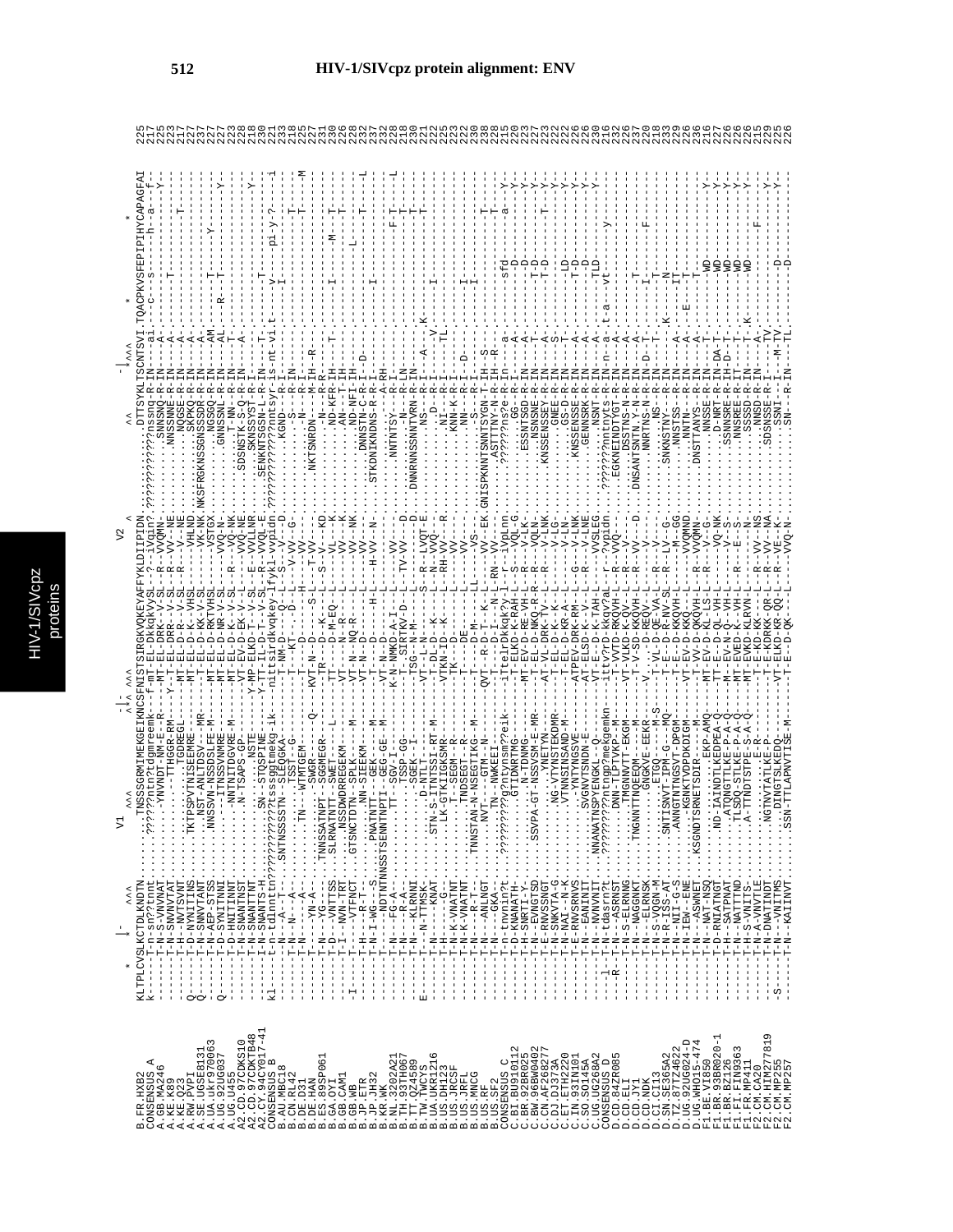| ŵ |
|---|
|   |
|   |
|   |
|   |
|   |
|   |
|   |

|              | TQACPKVSFEPIPIHYCAPAGFAI<br>ಗ್ಗೆ<br>P                                                                                                                                                                                                                                                                                                                                                                                                                  | ℭ<br>a<br>A                    | Ĥ                         | Ŗ                         | ⊂<br>Ŗ                                    |                   | $\Box$                     | O                                              | ⌒                                  |               |                                                                     | ر<br>ه                        |                 |                                                                     |                                                    |               |                                                                                      |              | ರ<br>C)                   | ٩<br>≏                                                                                                                                                                                                                                                                                                                                                                                                 | ö                                                                                                                                       |                          | ę                                        |                                                                                                                                                                                                                                                                                                            | 0                              | kvsf<br>뚸             |                                                                                                                                                                                                                                                                                                                                                                                                                                     |                       |                          |               |                                                                   |                                                                                                                                                                                                                                                                                                                                                                                                                                                               |                                   | NSHTLLC-GW-CL<br>Ė                                                                                                                                                                                                                                                                                                  | g                         | CMD                              | Е         |              |                                        |                          |                                          | acp.           |                                            |                         | ςS                                                                                                                                                                                                                                                                                                                                                                                                             | $\mathbf{a}$<br>C) | $S - E -$                                                                                                                               |                             |           |
|--------------|--------------------------------------------------------------------------------------------------------------------------------------------------------------------------------------------------------------------------------------------------------------------------------------------------------------------------------------------------------------------------------------------------------------------------------------------------------|--------------------------------|---------------------------|---------------------------|-------------------------------------------|-------------------|----------------------------|------------------------------------------------|------------------------------------|---------------|---------------------------------------------------------------------|-------------------------------|-----------------|---------------------------------------------------------------------|----------------------------------------------------|---------------|--------------------------------------------------------------------------------------|--------------|---------------------------|--------------------------------------------------------------------------------------------------------------------------------------------------------------------------------------------------------------------------------------------------------------------------------------------------------------------------------------------------------------------------------------------------------|-----------------------------------------------------------------------------------------------------------------------------------------|--------------------------|------------------------------------------|------------------------------------------------------------------------------------------------------------------------------------------------------------------------------------------------------------------------------------------------------------------------------------------------------------|--------------------------------|-----------------------|-------------------------------------------------------------------------------------------------------------------------------------------------------------------------------------------------------------------------------------------------------------------------------------------------------------------------------------------------------------------------------------------------------------------------------------|-----------------------|--------------------------|---------------|-------------------------------------------------------------------|---------------------------------------------------------------------------------------------------------------------------------------------------------------------------------------------------------------------------------------------------------------------------------------------------------------------------------------------------------------------------------------------------------------------------------------------------------------|-----------------------------------|---------------------------------------------------------------------------------------------------------------------------------------------------------------------------------------------------------------------------------------------------------------------------------------------------------------------|---------------------------|----------------------------------|-----------|--------------|----------------------------------------|--------------------------|------------------------------------------|----------------|--------------------------------------------|-------------------------|----------------------------------------------------------------------------------------------------------------------------------------------------------------------------------------------------------------------------------------------------------------------------------------------------------------------------------------------------------------------------------------------------------------|--------------------|-----------------------------------------------------------------------------------------------------------------------------------------|-----------------------------|-----------|
|              |                                                                                                                                                                                                                                                                                                                                                                                                                                                        |                                |                           |                           |                                           |                   |                            |                                                |                                    |               |                                                                     |                               |                 |                                                                     |                                                    |               |                                                                                      |              |                           |                                                                                                                                                                                                                                                                                                                                                                                                        |                                                                                                                                         |                          |                                          |                                                                                                                                                                                                                                                                                                            |                                |                       |                                                                                                                                                                                                                                                                                                                                                                                                                                     |                       |                          |               |                                                                   |                                                                                                                                                                                                                                                                                                                                                                                                                                                               |                                   | ,<br>臣                                                                                                                                                                                                                                                                                                              |                           |                                  |           |              |                                        |                          |                                          |                |                                            |                         |                                                                                                                                                                                                                                                                                                                                                                                                                |                    |                                                                                                                                         |                             |           |
|              | <b>TSCNTSVI</b>                                                                                                                                                                                                                                                                                                                                                                                                                                        |                                |                           |                           |                                           |                   |                            |                                                |                                    |               | TAV                                                                 |                               |                 |                                                                     |                                                    |               |                                                                                      |              |                           |                                                                                                                                                                                                                                                                                                                                                                                                        |                                                                                                                                         |                          |                                          |                                                                                                                                                                                                                                                                                                            |                                |                       |                                                                                                                                                                                                                                                                                                                                                                                                                                     |                       |                          |               |                                                                   |                                                                                                                                                                                                                                                                                                                                                                                                                                                               |                                   |                                                                                                                                                                                                                                                                                                                     |                           |                                  |           |              |                                        |                          |                                          |                |                                            |                         |                                                                                                                                                                                                                                                                                                                                                                                                                |                    |                                                                                                                                         |                             |           |
|              |                                                                                                                                                                                                                                                                                                                                                                                                                                                        |                                |                           |                           |                                           |                   |                            |                                                |                                    |               |                                                                     |                               |                 |                                                                     |                                                    |               |                                                                                      |              |                           |                                                                                                                                                                                                                                                                                                                                                                                                        |                                                                                                                                         |                          |                                          |                                                                                                                                                                                                                                                                                                            |                                |                       |                                                                                                                                                                                                                                                                                                                                                                                                                                     |                       |                          |               |                                                                   |                                                                                                                                                                                                                                                                                                                                                                                                                                                               |                                   |                                                                                                                                                                                                                                                                                                                     |                           |                                  |           |              |                                        |                          |                                          |                |                                            |                         |                                                                                                                                                                                                                                                                                                                                                                                                                |                    |                                                                                                                                         |                             |           |
|              |                                                                                                                                                                                                                                                                                                                                                                                                                                                        |                                |                           |                           | ī                                         |                   |                            | -NK-                                           | NNRRT-                             | ローの           |                                                                     |                               |                 |                                                                     |                                                    |               |                                                                                      |              |                           |                                                                                                                                                                                                                                                                                                                                                                                                        |                                                                                                                                         |                          |                                          |                                                                                                                                                                                                                                                                                                            | $s2nsq-$                       |                       |                                                                                                                                                                                                                                                                                                                                                                                                                                     |                       |                          |               |                                                                   |                                                                                                                                                                                                                                                                                                                                                                                                                                                               |                                   |                                                                                                                                                                                                                                                                                                                     |                           | SRKE-                            |           |              |                                        |                          |                                          |                |                                            |                         |                                                                                                                                                                                                                                                                                                                                                                                                                |                    |                                                                                                                                         |                             | -<br>FNNE |
|              |                                                                                                                                                                                                                                                                                                                                                                                                                                                        | <b>NSANĐL</b><br>NUPIN         | .GNK                      | QSNSSNSSYS-               | NDNSSK<br>$A-A$ $\cdot$                   | GERNKSDNH-R       | TSNNNSNS-K<br>NS-C         |                                                | <b>EINQSESED</b>                   | EGNNS         | TMN-T5.                                                             | pangang<br><b>L'AMX</b>       | SSTNKTNSKN      | TGNGNG-<br>KNNNK-                                                   |                                                    |               | KVNENNE                                                                              |              |                           | <b>SGONNSHKF</b>                                                                                                                                                                                                                                                                                                                                                                                       | <b>ENNGS</b>                                                                                                                            | SSNNSNGYNK               | KKTSSE                                   | <b>KNNSSE</b>                                                                                                                                                                                                                                                                                              | $N-SGH$                        | SGNSC                 | SSNSC                                                                                                                                                                                                                                                                                                                                                                                                                               | ETSSNO<br><b>MNGS</b> | ζŋ                       |               |                                                                   |                                                                                                                                                                                                                                                                                                                                                                                                                                                               | RNNS                              | MNSTNSRRSSN-SD-<br><b>TSEYRE</b>                                                                                                                                                                                                                                                                                    | . DDSSNS                  | GNINSD                           | GSNNN-    | NGNNST       | SNKT<br>KNSST                          | SS.                      | Š<br>E                                   | prensn?        | <b>TRANSSMY</b>                            |                         |                                                                                                                                                                                                                                                                                                                                                                                                                | SSNIG              | NHE-N                                                                                                                                   | NKSNDJ                      |           |
|              |                                                                                                                                                                                                                                                                                                                                                                                                                                                        |                                |                           |                           |                                           |                   |                            |                                                |                                    |               |                                                                     |                               |                 |                                                                     |                                                    |               |                                                                                      |              |                           |                                                                                                                                                                                                                                                                                                                                                                                                        |                                                                                                                                         |                          |                                          |                                                                                                                                                                                                                                                                                                            |                                |                       |                                                                                                                                                                                                                                                                                                                                                                                                                                     |                       |                          |               |                                                                   |                                                                                                                                                                                                                                                                                                                                                                                                                                                               |                                   |                                                                                                                                                                                                                                                                                                                     |                           |                                  |           |              |                                        |                          |                                          |                |                                            |                         |                                                                                                                                                                                                                                                                                                                                                                                                                |                    |                                                                                                                                         |                             |           |
| Σ2           | <b>NCLAITLUM</b><br>-Vvpinc                                                                                                                                                                                                                                                                                                                                                                                                                            |                                | 7<br>¦                    |                           | <b>WQFKL</b><br>Ŧ                         | $VO-$             |                            | $-10$                                          | VQ-K                               | Ā             | 다<br>기                                                              | vs-L?klm                      | <b>NTRIVIT-</b> | -LTA-HD<br>-LVKLN                                                   | ທ                                                  | $-LVKT$       |                                                                                      |              |                           |                                                                                                                                                                                                                                                                                                                                                                                                        |                                                                                                                                         | VOMG<br>VOMN             |                                          |                                                                                                                                                                                                                                                                                                            | VQMG                           | z<br>1                | WO-N                                                                                                                                                                                                                                                                                                                                                                                                                                | Ę<br>.<br>NK          | $-500-$                  |               | ΣХ                                                                |                                                                                                                                                                                                                                                                                                                                                                                                                                                               |                                   |                                                                                                                                                                                                                                                                                                                     |                           | $vs-1$                           | z<br>-    |              | VMQV-<br>-<br>S                        | ָה<br>ה<br>Ş             | ဥ                                        | dvVp-n         |                                            |                         |                                                                                                                                                                                                                                                                                                                                                                                                                |                    | -LMKCO                                                                                                                                  |                             |           |
|              |                                                                                                                                                                                                                                                                                                                                                                                                                                                        |                                | ₿                         | ξ<br>Á                    |                                           | RA                | $\sum_{i=1}^{n}$<br>ξ<br>R | RO-VV                                          | 55                                 |               | ÿ                                                                   |                               | g               | S)<br>g                                                             |                                                    |               |                                                                                      |              |                           |                                                                                                                                                                                                                                                                                                                                                                                                        | ρg<br>Ω                                                                                                                                 |                          |                                          |                                                                                                                                                                                                                                                                                                            |                                |                       |                                                                                                                                                                                                                                                                                                                                                                                                                                     | $RO-$                 |                          |               |                                                                   |                                                                                                                                                                                                                                                                                                                                                                                                                                                               |                                   | 叱                                                                                                                                                                                                                                                                                                                   | œ                         | Ė                                | β         |              | ġ                                      |                          | -TOMP-SS                                 |                |                                            |                         |                                                                                                                                                                                                                                                                                                                                                                                                                |                    | ט                                                                                                                                       | VE-VVNL<br>₿                |           |
|              |                                                                                                                                                                                                                                                                                                                                                                                                                                                        |                                |                           |                           |                                           |                   |                            |                                                |                                    |               |                                                                     |                               |                 |                                                                     |                                                    |               |                                                                                      |              |                           |                                                                                                                                                                                                                                                                                                                                                                                                        |                                                                                                                                         |                          |                                          |                                                                                                                                                                                                                                                                                                            |                                |                       |                                                                                                                                                                                                                                                                                                                                                                                                                                     |                       |                          |               |                                                                   |                                                                                                                                                                                                                                                                                                                                                                                                                                                               |                                   |                                                                                                                                                                                                                                                                                                                     |                           |                                  |           |              |                                        |                          |                                          |                |                                            |                         |                                                                                                                                                                                                                                                                                                                                                                                                                |                    |                                                                                                                                         |                             |           |
|              |                                                                                                                                                                                                                                                                                                                                                                                                                                                        |                                |                           |                           |                                           | -VH-I             | -RVH<br>HA-                |                                                |                                    |               |                                                                     |                               |                 |                                                                     |                                                    |               |                                                                                      |              |                           | EVH                                                                                                                                                                                                                                                                                                                                                                                                    | - EV                                                                                                                                    |                          |                                          |                                                                                                                                                                                                                                                                                                            |                                | akvs                  |                                                                                                                                                                                                                                                                                                                                                                                                                                     | $E-VS$                |                          | $-KK-MA$      |                                                                   |                                                                                                                                                                                                                                                                                                                                                                                                                                                               |                                   | —<br>T<br>T<br>KK – A                                                                                                                                                                                                                                                                                               | - MT - EVND - KL - VH - 1 | NKRVH                            | EX        |              |                                        |                          |                                          |                |                                            |                         |                                                                                                                                                                                                                                                                                                                                                                                                                |                    |                                                                                                                                         |                             |           |
|              |                                                                                                                                                                                                                                                                                                                                                                                                                                                        | $D-KKZ$<br>DRKR                | <b>KKE</b><br>$-EV-D-SK$  | $--DRQK$                  | -D-KI<br>-KDRQ                            | そー                | ု<br>؋                     | $N-RKO$                                        | $N - RK$                           |               | $-DRK$                                                              |                               |                 |                                                                     |                                                    |               |                                                                                      |              |                           |                                                                                                                                                                                                                                                                                                                                                                                                        |                                                                                                                                         | ė                        |                                          |                                                                                                                                                                                                                                                                                                            |                                |                       |                                                                                                                                                                                                                                                                                                                                                                                                                                     | D-K                   |                          |               |                                                                   |                                                                                                                                                                                                                                                                                                                                                                                                                                                               |                                   |                                                                                                                                                                                                                                                                                                                     |                           |                                  |           | ₽−<br>Ĕ      | EV-DQK                                 |                          | ≏                                        | ?dkk           |                                            |                         |                                                                                                                                                                                                                                                                                                                                                                                                                |                    |                                                                                                                                         |                             |           |
|              | F-E                                                                                                                                                                                                                                                                                                                                                                                                                                                    |                                | -ERG                      | 변                         | 囯<br>뛰                                    | _4<br>-           | フエーマエーロ                    |                                                |                                    | -KD-<br>囸     | 며                                                                   | ELTID-<br>-V1kD-              | -RH-            | -VFKD-                                                              |                                                    |               |                                                                                      |              | -E1r                      | ELO.                                                                                                                                                                                                                                                                                                                                                                                                   | $T - E L -$                                                                                                                             | $-13$                    | $-$ ELT                                  | $KMT - EL -$                                                                                                                                                                                                                                                                                               |                                | ⊻Te−<br>$-11-$        | Ŀ                                                                                                                                                                                                                                                                                                                                                                                                                                   | Ŀ                     |                          |               |                                                                   | Ŀ                                                                                                                                                                                                                                                                                                                                                                                                                                                             |                                   | ローマーロ                                                                                                                                                                                                                                                                                                               |                           | EVKD-                            |           |              | 면                                      | -EVKD-                   |                                          | .<br>با        |                                            |                         |                                                                                                                                                                                                                                                                                                                                                                                                                |                    |                                                                                                                                         |                             |           |
|              | EIKNCSFNISTSI                                                                                                                                                                                                                                                                                                                                                                                                                                          | $\texttt{MT}-\texttt{E}$       |                           |                           |                                           |                   |                            |                                                |                                    |               |                                                                     |                               |                 |                                                                     |                                                    |               |                                                                                      |              | -nm                       |                                                                                                                                                                                                                                                                                                                                                                                                        |                                                                                                                                         | DMT-E                    |                                          |                                                                                                                                                                                                                                                                                                            | Ę                              |                       | $MT - E$                                                                                                                                                                                                                                                                                                                                                                                                                            | MT – T.               |                          |               |                                                                   |                                                                                                                                                                                                                                                                                                                                                                                                                                                               |                                   |                                                                                                                                                                                                                                                                                                                     |                           |                                  |           |              |                                        |                          |                                          | fnvt           |                                            |                         |                                                                                                                                                                                                                                                                                                                                                                                                                |                    |                                                                                                                                         |                             |           |
|              |                                                                                                                                                                                                                                                                                                                                                                                                                                                        |                                |                           |                           |                                           |                   |                            |                                                |                                    |               |                                                                     |                               |                 |                                                                     |                                                    |               |                                                                                      |              | C)                        |                                                                                                                                                                                                                                                                                                                                                                                                        |                                                                                                                                         |                          |                                          |                                                                                                                                                                                                                                                                                                            |                                |                       |                                                                                                                                                                                                                                                                                                                                                                                                                                     |                       |                          |               |                                                                   |                                                                                                                                                                                                                                                                                                                                                                                                                                                               |                                   |                                                                                                                                                                                                                                                                                                                     |                           |                                  |           |              |                                        |                          |                                          | OΩ             |                                            |                         |                                                                                                                                                                                                                                                                                                                                                                                                                |                    |                                                                                                                                         |                             |           |
|              |                                                                                                                                                                                                                                                                                                                                                                                                                                                        |                                |                           |                           |                                           |                   |                            |                                                |                                    |               |                                                                     | ps?enimkq                     |                 |                                                                     |                                                    |               |                                                                                      |              |                           |                                                                                                                                                                                                                                                                                                                                                                                                        |                                                                                                                                         |                          |                                          |                                                                                                                                                                                                                                                                                                            |                                |                       |                                                                                                                                                                                                                                                                                                                                                                                                                                     |                       |                          |               |                                                                   |                                                                                                                                                                                                                                                                                                                                                                                                                                                               |                                   |                                                                                                                                                                                                                                                                                                                     |                           |                                  |           |              |                                        |                          |                                          |                |                                            |                         |                                                                                                                                                                                                                                                                                                                                                                                                                |                    |                                                                                                                                         |                             |           |
|              |                                                                                                                                                                                                                                                                                                                                                                                                                                                        |                                |                           |                           |                                           |                   |                            |                                                |                                    |               |                                                                     | DIGYK                         |                 | SIPEN<br>OYK                                                        |                                                    |               |                                                                                      |              | ₫                         |                                                                                                                                                                                                                                                                                                                                                                                                        |                                                                                                                                         |                          |                                          |                                                                                                                                                                                                                                                                                                            | S                              |                       |                                                                                                                                                                                                                                                                                                                                                                                                                                     |                       |                          |               |                                                                   |                                                                                                                                                                                                                                                                                                                                                                                                                                                               |                                   |                                                                                                                                                                                                                                                                                                                     |                           |                                  |           |              |                                        | VGDPRM                   | TDSDTG                                   | ذ د مخ         |                                            |                         | EVDRODDI                                                                                                                                                                                                                                                                                                                                                                                                       |                    |                                                                                                                                         |                             |           |
|              |                                                                                                                                                                                                                                                                                                                                                                                                                                                        |                                | GNST                      |                           |                                           | -TPT-             |                            |                                                |                                    |               |                                                                     |                               |                 |                                                                     |                                                    |               |                                                                                      |              |                           | -GTAKLNDTIG<br>SDR.                                                                                                                                                                                                                                                                                                                                                                                    |                                                                                                                                         |                          |                                          |                                                                                                                                                                                                                                                                                                            |                                |                       |                                                                                                                                                                                                                                                                                                                                                                                                                                     |                       |                          | ίSΚ           |                                                                   |                                                                                                                                                                                                                                                                                                                                                                                                                                                               |                                   | ir<br>2                                                                                                                                                                                                                                                                                                             |                           | SNPNDTIKE                        |           |              | GNNSSTVEDRE                            |                          | GRTVMATNWV<br>-GTNS                      |                |                                            |                         |                                                                                                                                                                                                                                                                                                                                                                                                                |                    |                                                                                                                                         | KNLTNOTSSPPL<br>-TELKNI     |           |
|              | <b>INSSSGRMIMEKG</b>                                                                                                                                                                                                                                                                                                                                                                                                                                   |                                |                           |                           |                                           |                   | SSTVNA                     |                                                | NITNIN                             |               |                                                                     |                               |                 |                                                                     |                                                    |               |                                                                                      |              | :mnv?k:                   |                                                                                                                                                                                                                                                                                                                                                                                                        | <b>EKPE</b>                                                                                                                             | <b>DEDKF</b>             | <b>I-ANL</b> :                           |                                                                                                                                                                                                                                                                                                            |                                |                       |                                                                                                                                                                                                                                                                                                                                                                                                                                     |                       |                          |               |                                                                   |                                                                                                                                                                                                                                                                                                                                                                                                                                                               |                                   |                                                                                                                                                                                                                                                                                                                     |                           |                                  |           |              | ETVGKSLT                               |                          |                                          | $\mathfrak{g}$ |                                            |                         |                                                                                                                                                                                                                                                                                                                                                                                                                |                    |                                                                                                                                         |                             |           |
|              |                                                                                                                                                                                                                                                                                                                                                                                                                                                        |                                |                           |                           |                                           |                   |                            |                                                |                                    |               |                                                                     |                               |                 |                                                                     |                                                    |               |                                                                                      |              |                           |                                                                                                                                                                                                                                                                                                                                                                                                        |                                                                                                                                         |                          |                                          |                                                                                                                                                                                                                                                                                                            |                                |                       |                                                                                                                                                                                                                                                                                                                                                                                                                                     |                       |                          |               |                                                                   |                                                                                                                                                                                                                                                                                                                                                                                                                                                               |                                   |                                                                                                                                                                                                                                                                                                                     |                           |                                  |           |              |                                        |                          |                                          |                |                                            |                         |                                                                                                                                                                                                                                                                                                                                                                                                                |                    |                                                                                                                                         |                             |           |
|              | $\mathsf{C}$<br>ċ.<br>: $\stackrel{\circ}{\scriptstyle\circ}$                                                                                                                                                                                                                                                                                                                                                                                          | $\vdots$                       | $\ldots$ . NSNK.          | $\vdots$<br>$\frac{1}{2}$ | KRNNS                                     |                   |                            | $\frac{1}{2}$                                  | $\ldots$ . MA                      | $\frac{1}{2}$ | $\begin{array}{c} \vdots \\ \vdots \\ \vdots \\ \vdots \end{array}$ | $\frac{1}{2}$                 | $\frac{1}{2}$   | $\begin{array}{c} \vdots \\ \vdots \\ \vdots \\ \vdots \end{array}$ | $\frac{1}{2}$                                      |               | $\frac{1}{2}$<br>$\begin{array}{c} \vdots \\ \vdots \\ \vdots \\ \vdots \end{array}$ |              | $\frac{1}{2}$             | $\begin{bmatrix} 1 & 0 & 0 \\ 0 & 1 & 0 \\ 0 & 0 & 0 \\ 0 & 0 & 0 \\ 0 & 0 & 0 \\ 0 & 0 & 0 \\ 0 & 0 & 0 \\ 0 & 0 & 0 \\ 0 & 0 & 0 & 0 \\ 0 & 0 & 0 & 0 \\ 0 & 0 & 0 & 0 \\ 0 & 0 & 0 & 0 \\ 0 & 0 & 0 & 0 & 0 \\ 0 & 0 & 0 & 0 & 0 \\ 0 & 0 & 0 & 0 & 0 \\ 0 & 0 & 0 & 0 & 0 & 0 \\ 0 & 0 & 0 & 0 & 0 & 0 \\ 0 & 0 & 0 & 0 & $<br>$\begin{array}{c} \vdots \\ \vdots \\ \vdots \\ \vdots \end{array}$ |                                                                                                                                         |                          | $\vdots$                                 | $\frac{1}{2}$ : $\frac{1}{2}$ : $\frac{1}{2}$ : $\frac{1}{2}$ : $\frac{1}{2}$                                                                                                                                                                                                                              | 5555                           |                       |                                                                                                                                                                                                                                                                                                                                                                                                                                     |                       |                          |               |                                                                   | $\vdots$                                                                                                                                                                                                                                                                                                                                                                                                                                                      |                                   | $\frac{1}{2}$ $\frac{1}{2}$ $\frac{1}{2}$ $\frac{1}{2}$ $\frac{1}{2}$ $\frac{1}{2}$ $\frac{1}{2}$ $\frac{1}{2}$ $\frac{1}{2}$ $\frac{1}{2}$ $\frac{1}{2}$ $\frac{1}{2}$ $\frac{1}{2}$ $\frac{1}{2}$ $\frac{1}{2}$ $\frac{1}{2}$ $\frac{1}{2}$ $\frac{1}{2}$ $\frac{1}{2}$ $\frac{1}{2}$ $\frac{1}{2}$ $\frac{1}{2}$ | .<br>TSKNISZ              |                                  |           |              |                                        |                          |                                          |                |                                            |                         | $\vdots$                                                                                                                                                                                                                                                                                                                                                                                                       |                    | $\ldots$ SNRNH<br>TPSTT.                                                                                                                |                             |           |
|              | $\ddot{\cdot}$                                                                                                                                                                                                                                                                                                                                                                                                                                         | $\cdot$                        |                           | $\cdot$<br>$\cdot$        | $\vdots$                                  | $\frac{1}{2}$     | $\frac{1}{2}$              | $\ddot{\phantom{0}}$<br>$\cdot$                |                                    |               |                                                                     |                               |                 |                                                                     | $\cdot$                                            |               |                                                                                      |              |                           |                                                                                                                                                                                                                                                                                                                                                                                                        |                                                                                                                                         | $\ddot{\cdot}$           | $\ddot{\cdot}$                           |                                                                                                                                                                                                                                                                                                            |                                | --T-D-HNVNSSNS.STSNSS |                                                                                                                                                                                                                                                                                                                                                                                                                                     |                       |                          |               |                                                                   |                                                                                                                                                                                                                                                                                                                                                                                                                                                               | $\cdots$                          |                                                                                                                                                                                                                                                                                                                     |                           | --NATLGNKTLGNNST                 |           |              |                                        |                          |                                          |                |                                            |                         |                                                                                                                                                                                                                                                                                                                                                                                                                | $\vdots$           |                                                                                                                                         |                             |           |
| $\lambda$    | KLTPLCVSLKCTDLKNDTN<br>$-$ nvnn???                                                                                                                                                                                                                                                                                                                                                                                                                     | $---ELIN-NST$<br>$-AMVT-V$     | --NVNSANH<br>$-$ -NAIANVI | $-1$ SDN-VNC              | --NVNTTSC<br>$T - N - -V \\ T - K \\ G -$ | $-T-T-D-SSVNATNV$ | $T-NN-1$<br>T-D-SNITRNDT   | $T-N-S-VM$ SMNS                                | $-$ NVT $-$ NRT<br>$T-N-SNITTSNS-$ |               | TML-NNSNGNSA                                                        | TML-N-SYGEER<br>-QMn-tn??gtt? | QME--NIAGT--    | QMN--NAQLRII                                                        | -QMN--TPPQPNS.<br>-QMN-V--QTNKT.<br>-QMN--NIS-A-S. |               | QMN--NPNGTAA<br>--RUNA--NADE-                                                        | TMT-LNPDSNSS | $-KA - LNDT$<br>--?anltn? | -- KASFTNA                                                                                                                                                                                                                                                                                                                                                                                             | --KADFY-T                                                                                                                               | $-$ KANFNNT<br>--NANLIMV | $-NALITING$                              | $\begin{array}{ll} -\bar{\mathbf{T}}-\mathbf{H}--\mathbf{N}\mathbf{A}\mathbf{N}\sqcup \ldots\\ -\mathbf{T}-\mathbf{N}-\mathbf{N}\mathbf{V}\mathbf{N}\mathbf{A}\mathbf{T}\mathbf{N}\mathbf{V}\\ -\mathbf{T}-\mathbf{N}-\mathbf{N}\mathbf{V}\mathbf{N}\mathbf{A}\mathbf{T}\mathbf{N}\mathbf{V} \end{array}.$ | T-N--NVNAINV<br>T-d-hnvnss?s.? |                       |                                                                                                                                                                                                                                                                                                                                                                                                                                     |                       | T-H-Q-NLTSSG             | $-$ HNYNYTR-  | $ KEVT$<br>- - T - N - - - - - - KEVT<br>T - N - - - - - - - KNVT | $\begin{array}{l} \text{L} \\ \text{L} \\ \text{L} \\ \text{L} \\ \text{L} \\ \text{L} \\ \text{L} \\ \text{L} \\ \text{L} \\ \text{L} \\ \text{L} \\ \text{L} \\ \text{L} \\ \text{L} \\ \text{L} \\ \text{L} \\ \text{L} \\ \text{L} \\ \text{L} \\ \text{L} \\ \text{L} \\ \text{L} \\ \text{L} \\ \text{L} \\ \text{L} \\ \text{L} \\ \text{L} \\ \text{L} \\ \text{L} \\ \text{L} \\ \text{L} \\ \text{L} \\ \text{L} \\ \text{L} \\ \text{L} \\ \text{$ | $- S - - - T F T - T T A T T T S$ | $- -A -N -G -ATIKST$<br>$-1$ $-1$ $-1$ $-1$ $-1$ $-1$ $-1$                                                                                                                                                                                                                                                          | $-T - N - -F - F - T$     | $---ATS A-T$                     | --NINITST | T-N--NVTDHGI | $-$ NVTKNNS<br>$T - N - N V N N T K Y$ | T-N-NGINATUD             | T-N-SEWNATNH<br>$-1 - T - N - S - VASNA$ | t-n-tdv?snnt   | T-N-AEVTSYNT                               | $-V-TKMR$<br>BNTVN-N-1- | -ANVTSNST                                                                                                                                                                                                                                                                                                                                                                                                      | --A-N--ARDNAT      | $- T\texttt{M} \texttt{E} - \texttt{R} \texttt{K} \texttt{V} \texttt{T} \texttt{F} \texttt{N} \texttt{S} \texttt{T}$<br>--W-INN--MAXI-- | $-$ -T-O-SKANFSOA<br>$-1ST$ |           |
| $\mathbf{L}$ |                                                                                                                                                                                                                                                                                                                                                                                                                                                        |                                |                           |                           |                                           |                   |                            |                                                |                                    |               |                                                                     |                               |                 |                                                                     |                                                    |               |                                                                                      |              |                           |                                                                                                                                                                                                                                                                                                                                                                                                        |                                                                                                                                         |                          |                                          |                                                                                                                                                                                                                                                                                                            |                                |                       |                                                                                                                                                                                                                                                                                                                                                                                                                                     |                       |                          |               |                                                                   |                                                                                                                                                                                                                                                                                                                                                                                                                                                               |                                   |                                                                                                                                                                                                                                                                                                                     |                           |                                  |           |              |                                        |                          |                                          |                |                                            |                         |                                                                                                                                                                                                                                                                                                                                                                                                                |                    |                                                                                                                                         | i<br>I                      |           |
|              |                                                                                                                                                                                                                                                                                                                                                                                                                                                        | $\frac{1}{1}$<br>$N-T$<br>N-L. | $N - L - -$<br>$N-TT$     | $-1 - 2$                  | $N-T$                                     |                   |                            |                                                | $\Gamma$ – $\Gamma$                |               |                                                                     |                               |                 |                                                                     |                                                    |               |                                                                                      |              | $T - n$                   | $H - T - -$<br>$H - T$                                                                                                                                                                                                                                                                                                                                                                                 | $\Gamma$                                                                                                                                | $N - T$                  | $\overline{T}$ – $\overline{T}$<br>$N-T$ |                                                                                                                                                                                                                                                                                                            |                                |                       |                                                                                                                                                                                                                                                                                                                                                                                                                                     |                       |                          | $E - T - T$   |                                                                   |                                                                                                                                                                                                                                                                                                                                                                                                                                                               |                                   |                                                                                                                                                                                                                                                                                                                     |                           | $\mathbf{T}-\mathbf{N}$<br>$T-T$ |           | $X - T - -$  |                                        |                          |                                          |                |                                            | f,<br>$T - N$<br>Ă      |                                                                                                                                                                                                                                                                                                                                                                                                                |                    |                                                                                                                                         |                             |           |
|              | N-H-1-1-1                                                                                                                                                                                                                                                                                                                                                                                                                                              | 1<br>J                         |                           | п                         | J,<br>л                                   |                   | J.                         | ì<br>I                                         | ŧ<br>J                             |               | ı                                                                   | $\frac{1}{4}$                 |                 | f.<br>$\mathbf{I}$                                                  | J.<br>$\frac{1}{4}$                                | $\frac{1}{1}$ | т<br>$\frac{1}{1}$                                                                   | J,           |                           | т                                                                                                                                                                                                                                                                                                                                                                                                      | ł<br>ı<br>1                                                                                                                             | $\frac{1}{1}$            | ł                                        | т<br>-1                                                                                                                                                                                                                                                                                                    | J,<br>I                        |                       |                                                                                                                                                                                                                                                                                                                                                                                                                                     |                       | j                        | I             |                                                                   |                                                                                                                                                                                                                                                                                                                                                                                                                                                               |                                   |                                                                                                                                                                                                                                                                                                                     | т                         | ł                                |           |              | I<br>J.                                | $\frac{1}{1}$<br>I<br>J, |                                          |                | $\begin{array}{c} 1 \\ 1 \\ 1 \end{array}$ | 1<br>I<br>$\frac{1}{1}$ | $\frac{1}{2}$                                                                                                                                                                                                                                                                                                                                                                                                  | J<br>Ţ             |                                                                                                                                         | $-1 - 1 - 2NQ$<br>J         |           |
|              | K                                                                                                                                                                                                                                                                                                                                                                                                                                                      | í<br>í                         | $\frac{1}{1}$             | ï                         | J,<br>$\propto$                           |                   | j                          | $\frac{1}{1}$<br>н<br>$\overline{\phantom{a}}$ | ŧ                                  | 回             |                                                                     |                               | PH-FR<br>DM-F   | QM-F-<br>QM-F-                                                      | $-M-F$                                             | $QM - F$      | $QM - F$<br>$QM - F$                                                                 | п            | -1<br>쓰                   | Ť.                                                                                                                                                                                                                                                                                                                                                                                                     | Ť.                                                                                                                                      |                          |                                          | $\,$ I                                                                                                                                                                                                                                                                                                     | 쓰                              |                       | <b>Ed</b>                                                                                                                                                                                                                                                                                                                                                                                                                           | ł<br>$\blacksquare$   | $\frac{1}{1}$<br>$\circ$ | $\frac{1}{1}$ | j.<br>$\mathsf I$                                                 |                                                                                                                                                                                                                                                                                                                                                                                                                                                               |                                   | $\frac{1}{1}$                                                                                                                                                                                                                                                                                                       | ł                         | $\frac{1}{1}$<br>$\frac{1}{1}$   |           |              |                                        |                          |                                          |                | $\frac{1}{1}$                              | ł                       |                                                                                                                                                                                                                                                                                                                                                                                                                | l,                 |                                                                                                                                         | l,                          |           |
|              |                                                                                                                                                                                                                                                                                                                                                                                                                                                        |                                |                           |                           |                                           |                   |                            |                                                |                                    |               |                                                                     |                               |                 |                                                                     |                                                    |               |                                                                                      |              |                           |                                                                                                                                                                                                                                                                                                                                                                                                        |                                                                                                                                         |                          |                                          |                                                                                                                                                                                                                                                                                                            |                                |                       |                                                                                                                                                                                                                                                                                                                                                                                                                                     |                       |                          |               |                                                                   |                                                                                                                                                                                                                                                                                                                                                                                                                                                               | $\infty$                          |                                                                                                                                                                                                                                                                                                                     |                           |                                  |           |              |                                        |                          |                                          |                |                                            |                         |                                                                                                                                                                                                                                                                                                                                                                                                                |                    |                                                                                                                                         |                             |           |
|              |                                                                                                                                                                                                                                                                                                                                                                                                                                                        | $-12-1$                        |                           |                           |                                           |                   |                            |                                                |                                    |               |                                                                     |                               |                 |                                                                     |                                                    |               |                                                                                      |              |                           |                                                                                                                                                                                                                                                                                                                                                                                                        |                                                                                                                                         |                          |                                          |                                                                                                                                                                                                                                                                                                            |                                |                       |                                                                                                                                                                                                                                                                                                                                                                                                                                     |                       |                          |               |                                                                   |                                                                                                                                                                                                                                                                                                                                                                                                                                                               |                                   |                                                                                                                                                                                                                                                                                                                     |                           |                                  |           |              |                                        |                          |                                          |                |                                            |                         |                                                                                                                                                                                                                                                                                                                                                                                                                |                    |                                                                                                                                         |                             |           |
|              |                                                                                                                                                                                                                                                                                                                                                                                                                                                        |                                |                           |                           |                                           |                   |                            |                                                |                                    |               |                                                                     |                               |                 |                                                                     |                                                    |               |                                                                                      |              |                           |                                                                                                                                                                                                                                                                                                                                                                                                        |                                                                                                                                         |                          |                                          |                                                                                                                                                                                                                                                                                                            |                                |                       |                                                                                                                                                                                                                                                                                                                                                                                                                                     |                       |                          |               |                                                                   |                                                                                                                                                                                                                                                                                                                                                                                                                                                               |                                   |                                                                                                                                                                                                                                                                                                                     |                           |                                  |           |              |                                        |                          |                                          |                |                                            |                         |                                                                                                                                                                                                                                                                                                                                                                                                                |                    |                                                                                                                                         |                             |           |
|              |                                                                                                                                                                                                                                                                                                                                                                                                                                                        |                                |                           |                           |                                           |                   |                            |                                                |                                    |               |                                                                     |                               |                 |                                                                     |                                                    |               |                                                                                      |              |                           |                                                                                                                                                                                                                                                                                                                                                                                                        |                                                                                                                                         |                          |                                          |                                                                                                                                                                                                                                                                                                            |                                |                       |                                                                                                                                                                                                                                                                                                                                                                                                                                     |                       |                          |               |                                                                   |                                                                                                                                                                                                                                                                                                                                                                                                                                                               |                                   |                                                                                                                                                                                                                                                                                                                     |                           |                                  |           |              |                                        |                          | CD.BFL11                                 |                |                                            |                         |                                                                                                                                                                                                                                                                                                                                                                                                                |                    |                                                                                                                                         | .GA.CPZGAB                  |           |
|              | $\begin{smallmatrix} \texttt{B, TR, HXB2}\\ \texttt{G, OBE}, \texttt{B, HAB2}\\ \texttt{G, OBE}, \texttt{B, OBE}\\ \texttt{G, OBE}, \texttt{B, OBE}\\ \texttt{G, OBE}, \texttt{B, OBE}\\ \texttt{G, OBE}, \texttt{B, OBE}\\ \texttt{G, OBE}, \texttt{B, OBE}\\ \texttt{G, OBE}, \texttt{B, OBE}\\ \texttt{G, OBE}, \texttt{B, OBE}\\ \texttt{H, HBE}, \texttt{G, OBE}\\ \texttt{G, OBE}, \texttt{G, OBE}\\ \texttt{G, OBE}, \texttt{G, OBE}\\ \texttt$ |                                |                           |                           |                                           |                   |                            |                                                |                                    |               |                                                                     |                               |                 |                                                                     |                                                    |               |                                                                                      |              |                           |                                                                                                                                                                                                                                                                                                                                                                                                        | $\begin{array}{l} 01\_AB.CF.90CF11697 \\ 01\_AB.CF.90CF402 \\ 01\_AB.CF.90CF402 \\ 01\_AB.CF.90CF4071 \\ 01\_AB.CM.CA10 \\ \end{array}$ |                          |                                          |                                                                                                                                                                                                                                                                                                            |                                |                       | $\begin{array}{l} {\rm\textbf{C}OUSBNSUSG} & {\rm\textbf{10}}{\rm\textbf{2}}{\rm\textbf{2}}{\rm\textbf{5}}\\ {\rm\textbf{0}}{\rm\textbf{2}}{\rm\textbf{2}}{\rm\textbf{3}}{\rm\textbf{6}}{\rm\textbf{3}}\\ {\rm\textbf{0}}{\rm\textbf{2}}{\rm\textbf{2}}{\rm\textbf{3}}{\rm\textbf{6}}{\rm\textbf{3}}\\ {\rm\textbf{0}}{\rm\textbf{2}}{\rm\textbf{2}}{\rm\textbf{3}}{\rm\textbf{6}}{\rm\textbf{3}}{\rm\textbf{6}}\\ {\rm\textbf{1}}$ |                       |                          |               |                                                                   |                                                                                                                                                                                                                                                                                                                                                                                                                                                               |                                   |                                                                                                                                                                                                                                                                                                                     |                           |                                  |           |              |                                        |                          | 10_CD.BFL07<br>$\circ$<br>⊣              |                |                                            |                         | $\begin{array}{l} \texttt{COSERNSTS} = 11 \texttt{.} \texttt{cpx} \\ 11 \texttt{.} \texttt{cpx} \texttt{.} \texttt{CM} \texttt{.} \texttt{MPB18} \\ 11 \texttt{.} \texttt{cpx} \texttt{.} \texttt{CM} \texttt{.} \texttt{CAL} \\ 11 \texttt{.} \texttt{cpx} \texttt{.} \texttt{IR} \texttt{.} \texttt{MPD18} \\ 11 \texttt{.} \texttt{cpx} \texttt{.} \texttt{IR} \texttt{.} \texttt{MPD1307} \\ 11 \texttt{.$ | CPZ.CM.CAM3        | CPZ.CD.CPZANT                                                                                                                           | CPZ.CM.CAM5<br>CPZ.GA.CPZG  |           |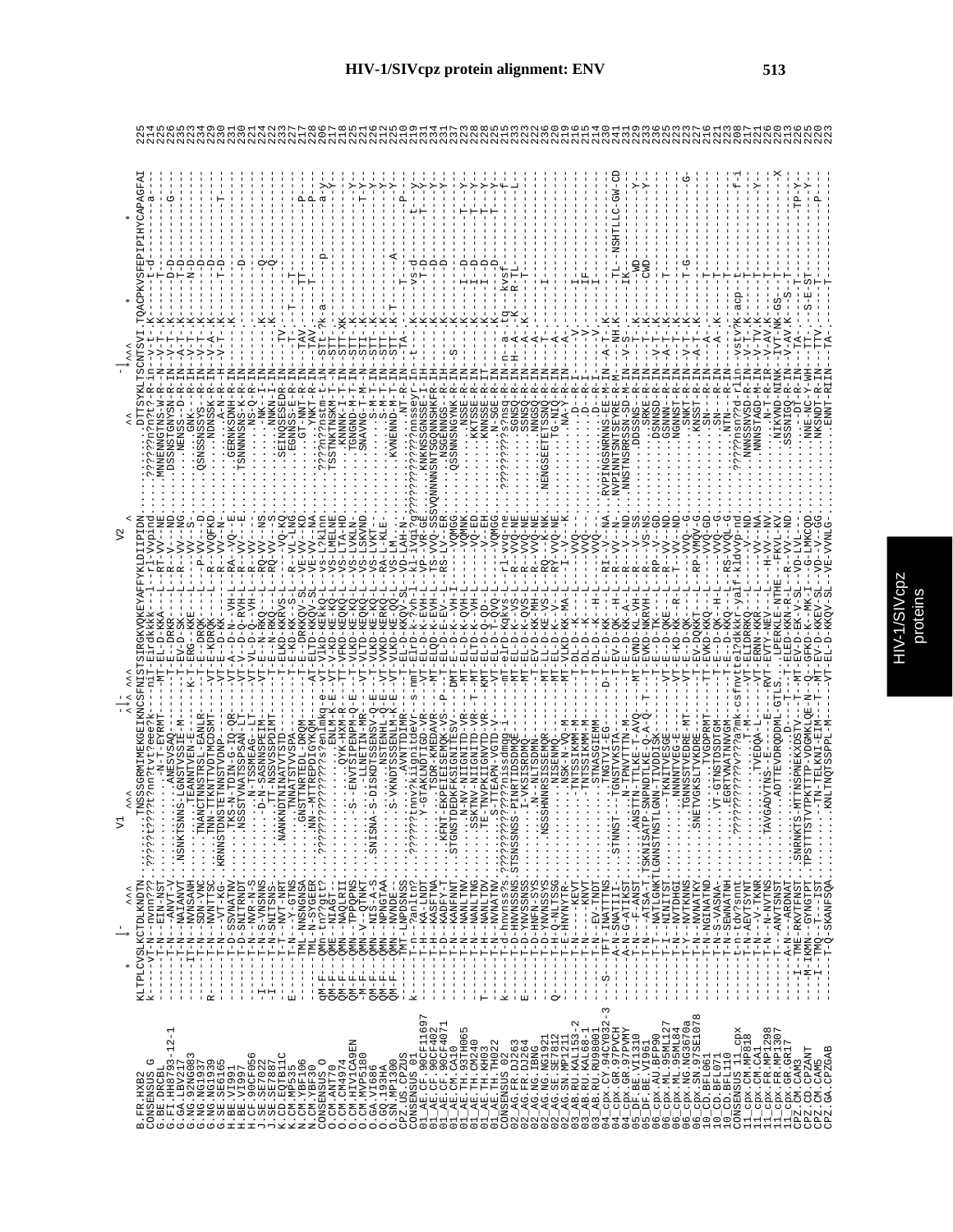| $\lambda$<br>$\star$                                            |                                                                                                                                                                                                                                                                                                                                                                                                    | $\lambda$<br>$\ast$                                                                                                                                                                                                                                                                                                                                                                                                               | ¥                                                                                                                                                                                                                                                                                                                                                                                                     |                          |                        |               |                  |                         | V <sub>3</sub>      | öö<br>zing<br>neutrali |                         |                              |  |
|-----------------------------------------------------------------|----------------------------------------------------------------------------------------------------------------------------------------------------------------------------------------------------------------------------------------------------------------------------------------------------------------------------------------------------------------------------------------------------|-----------------------------------------------------------------------------------------------------------------------------------------------------------------------------------------------------------------------------------------------------------------------------------------------------------------------------------------------------------------------------------------------------------------------------------|-------------------------------------------------------------------------------------------------------------------------------------------------------------------------------------------------------------------------------------------------------------------------------------------------------------------------------------------------------------------------------------------------------|--------------------------|------------------------|---------------|------------------|-------------------------|---------------------|------------------------|-------------------------|------------------------------|--|
| <b>LKCNNKTFNGT</b>                                              |                                                                                                                                                                                                                                                                                                                                                                                                    | . GPCTMVST. VQCTHGI                                                                                                                                                                                                                                                                                                                                                                                                               | $\frac{1}{4}$<br>Ť.<br>T                                                                                                                                                                                                                                                                                                                                                                              | ς.<br>Φ<br><b>IGSLAE</b> | δ                      |               | e<br>0           | -nn:<br>두               | $-ks1 - i$<br>RKRIR | $-QatYa$               |                         | MRQAHCNISRAKWNI<br>--Vsrse   |  |
|                                                                 |                                                                                                                                                                                                                                                                                                                                                                                                    | $\begin{array}{c} -1.76369 - 74.767 - 74.767 - 74.767 - 74.767 - 74.767 - 74.767 - 74.767 - 74.767 - 74.767 - 74.767 - 74.767 - 74.767 - 74.767 - 74.767 - 74.767 - 74.767 - 74.767 - 74.767 - 74.767 - 74.767 - 74.767 - 74.767 - 74.767 - 74.767 - 74.767 - 74.$                                                                                                                                                                | Ţ<br>Ţ<br>-1<br>$\begin{array}{c} \rule{0pt}{2.5ex} \rule{0pt}{2.5ex} \rule{0pt}{2.5ex} \rule{0pt}{2.5ex} \rule{0pt}{2.5ex} \rule{0pt}{2.5ex} \rule{0pt}{2.5ex} \rule{0pt}{2.5ex} \rule{0pt}{2.5ex} \rule{0pt}{2.5ex} \rule{0pt}{2.5ex} \rule{0pt}{2.5ex} \rule{0pt}{2.5ex} \rule{0pt}{2.5ex} \rule{0pt}{2.5ex} \rule{0pt}{2.5ex} \rule{0pt}{2.5ex} \rule{0pt}{2.5ex} \rule{0pt}{2.5ex} \rule{0$<br>I |                          | ≧<br>V                 |               |                  | ကူ                      |                     |                        | ե–ն<br>-                | $-NN-SE$                     |  |
|                                                                 |                                                                                                                                                                                                                                                                                                                                                                                                    |                                                                                                                                                                                                                                                                                                                                                                                                                                   | Ť<br>J.<br>$\mathbf{I}$<br>$\mathbf I$<br>J.<br>$\mathsf I$<br>$\mathsf I$                                                                                                                                                                                                                                                                                                                            |                          | - KNIT                 |               |                  |                         |                     |                        |                         | $T - SR$                     |  |
|                                                                 |                                                                                                                                                                                                                                                                                                                                                                                                    |                                                                                                                                                                                                                                                                                                                                                                                                                                   | $\frac{1}{1}$<br>Ť.                                                                                                                                                                                                                                                                                                                                                                                   |                          | $-$ EXD $-Q$           |               | $-FTKA-F$        |                         |                     | $-WYAR-$               | ¥-<br>14--1             | 巴---<br>7<br>צך              |  |
|                                                                 |                                                                                                                                                                                                                                                                                                                                                                                                    |                                                                                                                                                                                                                                                                                                                                                                                                                                   |                                                                                                                                                                                                                                                                                                                                                                                                       |                          |                        |               | -FTKP            |                         |                     |                        | $-10-$                  | ن<br> <br>                   |  |
|                                                                 |                                                                                                                                                                                                                                                                                                                                                                                                    | $\mathsf I$<br>$\frac{1}{1}$                                                                                                                                                                                                                                                                                                                                                                                                      | $\mathbf{I}$<br>ï<br>Ţ                                                                                                                                                                                                                                                                                                                                                                                |                          | N−−−<br>$-1.$ GK $-10$ | $-5 - 1$      | $-1 - N - 1$     | ひ                       | SV<br>m             | $T - YAT - T$          | $X - Y - Z = Z - Z - Z$ | <b>CSO-1</b><br>$-1 - 1 - 1$ |  |
|                                                                 |                                                                                                                                                                                                                                                                                                                                                                                                    | $\frac{1}{1}$                                                                                                                                                                                                                                                                                                                                                                                                                     | $\frac{1}{1}$<br>$\begin{array}{c} \end{array}$<br>Ì,                                                                                                                                                                                                                                                                                                                                                 |                          | $-1R$                  |               | $-WDP-$          |                         | $I - RY$            |                        |                         |                              |  |
|                                                                 |                                                                                                                                                                                                                                                                                                                                                                                                    |                                                                                                                                                                                                                                                                                                                                                                                                                                   | $\mathbf{I}$<br>J.<br>$\mathbf{I}$                                                                                                                                                                                                                                                                                                                                                                    |                          | $-1$                   |               |                  |                         | $G - D$             | メーン                    |                         | $-S-NKT$                     |  |
|                                                                 |                                                                                                                                                                                                                                                                                                                                                                                                    | $\frac{1}{1}$                                                                                                                                                                                                                                                                                                                                                                                                                     | $-4-1$<br>т<br>Ì,                                                                                                                                                                                                                                                                                                                                                                                     |                          | .GK-M<br>GKIN          |               |                  |                         | 中!                  | NNN-<br>7-<br>Ţ        |                         | $-1$ TE-                     |  |
|                                                                 |                                                                                                                                                                                                                                                                                                                                                                                                    | $-1$ - - - $-1$                                                                                                                                                                                                                                                                                                                                                                                                                   | ı<br>J.<br>1<br>I<br>İ,                                                                                                                                                                                                                                                                                                                                                                               |                          | --eevvirse-f           | t.d-akt       | -ivq-nes-e-n     | -prinnt<br>$\mathbb{I}$ | ksihi               | -pgrafyttg             | $-9 - h$<br>- 1<br>- 1  | -israk-nr                    |  |
|                                                                 |                                                                                                                                                                                                                                                                                                                                                                                                    | т<br>$\frac{1}{1}$<br>$ -K$                                                                                                                                                                                                                                                                                                                                                                                                       | $\mathbf I$<br>Ì,                                                                                                                                                                                                                                                                                                                                                                                     |                          |                        |               |                  |                         | $\frac{5}{2}$       |                        |                         | -TK-N-1                      |  |
| $\mathrel{\mathop{\mapsto}\,}$                                  |                                                                                                                                                                                                                                                                                                                                                                                                    | п<br>$\bullet$                                                                                                                                                                                                                                                                                                                                                                                                                    | п<br>$\mathbf I$                                                                                                                                                                                                                                                                                                                                                                                      |                          |                        | -RV           |                  |                         | EH-S-               | $-K-WY$ - $Y$          |                         |                              |  |
|                                                                 |                                                                                                                                                                                                                                                                                                                                                                                                    | Ţ<br>$-3-5-7$                                                                                                                                                                                                                                                                                                                                                                                                                     | Î<br>ı                                                                                                                                                                                                                                                                                                                                                                                                |                          |                        |               |                  |                         |                     |                        |                         | - pg                         |  |
|                                                                 | Ì<br>$\begin{array}{l} \mathsf{I} - \mathsf{I} - \mathsf{I} - \mathsf{K} - \mathsf{I} - \mathsf{I} \\ \mathsf{I} - \mathsf{K} \mathsf{D} - \mathsf{R} - \mathsf{I} - \mathsf{K} \\ \mathsf{I} - \mathsf{I} - \mathsf{I} - \mathsf{K} - \mathsf{I} \\ \mathsf{I} - \mathsf{I} - \mathsf{I} - \mathsf{I} - \mathsf{K} \\ \mathsf{I} - \mathsf{I} - \mathsf{I} - \mathsf{I} - \mathsf{I} \end{array}$ | $\mathbf I$<br>$=-K--$<br>$\mathsf I$                                                                                                                                                                                                                                                                                                                                                                                             | $\frac{1}{1}$<br>$\,$ I<br>Ì,                                                                                                                                                                                                                                                                                                                                                                         |                          |                        |               |                  |                         | H-5                 |                        |                         |                              |  |
|                                                                 |                                                                                                                                                                                                                                                                                                                                                                                                    | I<br>I<br>п<br>ı<br>$\vdots$                                                                                                                                                                                                                                                                                                                                                                                                      | $\frac{1}{1}$                                                                                                                                                                                                                                                                                                                                                                                         |                          |                        |               |                  |                         | -RS-H               |                        |                         |                              |  |
| $---D-K$<br>$\mathbf I$                                         | $\vdots$<br>$\frac{1}{1}$<br>Ĵ,                                                                                                                                                                                                                                                                                                                                                                    |                                                                                                                                                                                                                                                                                                                                                                                                                                   |                                                                                                                                                                                                                                                                                                                                                                                                       |                          |                        |               |                  |                         | 5 – 5<br>5 – 5      |                        |                         | $T - EK$                     |  |
|                                                                 | $\begin{array}{l} \vspace{2mm} - - -D - K - - - K \\ \vspace{2mm} - - K D - K - - - - \end{array}$                                                                                                                                                                                                                                                                                                 | $\cdot$ $--\to$ $      -$<br>$\mathbf{I}$<br>J.                                                                                                                                                                                                                                                                                                                                                                                   | $\frac{1}{2}$                                                                                                                                                                                                                                                                                                                                                                                         |                          |                        | ř<br>$N - I$  |                  |                         | 1-S.                | -TVYAT                 |                         | -ST.                         |  |
| $\mathbb I$<br>Ť<br>Ť.                                          | $\mathsf I$<br>Ť.<br>$\mathbb I$<br>$\mathbf{I}$<br>л.<br>I.                                                                                                                                                                                                                                                                                                                                       | ı<br>I<br>$---X---$                                                                                                                                                                                                                                                                                                                                                                                                               | $\frac{1}{1}$<br>п                                                                                                                                                                                                                                                                                                                                                                                    |                          |                        |               |                  |                         |                     |                        |                         |                              |  |
| Н                                                               | $\vdots$                                                                                                                                                                                                                                                                                                                                                                                           | Ţ<br>$\mathbf{I}$<br>$\mathsf I$<br>$\ddot{\cdot}$                                                                                                                                                                                                                                                                                                                                                                                |                                                                                                                                                                                                                                                                                                                                                                                                       |                          |                        |               |                  |                         |                     | T                      |                         |                              |  |
| Ġ                                                               |                                                                                                                                                                                                                                                                                                                                                                                                    | п<br>$-5 -$<br>$\mathbb{L}$<br>$\bullet$                                                                                                                                                                                                                                                                                                                                                                                          |                                                                                                                                                                                                                                                                                                                                                                                                       |                          | -1<br>-1               |               |                  |                         |                     | $-ST-TAT$              |                         | 中                            |  |
|                                                                 | $\mathbf{I}$<br>$\mathsf I$                                                                                                                                                                                                                                                                                                                                                                        | $\frac{1}{1}$<br>$-5$<br>Ť.<br>$\bullet$                                                                                                                                                                                                                                                                                                                                                                                          |                                                                                                                                                                                                                                                                                                                                                                                                       |                          |                        |               |                  |                         |                     |                        |                         |                              |  |
| $\mathbf{I}$                                                    | $\ddot{\phantom{a}}$<br>$\mathbf{I}$<br>$\mathbb{L}$                                                                                                                                                                                                                                                                                                                                               | $\blacksquare$<br>$\mathbf{I}$<br>-1                                                                                                                                                                                                                                                                                                                                                                                              |                                                                                                                                                                                                                                                                                                                                                                                                       |                          |                        | $-KV$         |                  |                         |                     |                        |                         | $-5T$                        |  |
| $\mathsf I$                                                     | $\vdots$<br>$\mathsf I$<br>Ť.                                                                                                                                                                                                                                                                                                                                                                      | $-K--$<br>$\mathsf I$                                                                                                                                                                                                                                                                                                                                                                                                             | $\ddot{\cdot}$                                                                                                                                                                                                                                                                                                                                                                                        |                          |                        |               |                  |                         |                     |                        |                         | ŀ                            |  |
| $\mathbf{H}$                                                    | $\ddot{\cdot}$                                                                                                                                                                                                                                                                                                                                                                                     | ł<br>루                                                                                                                                                                                                                                                                                                                                                                                                                            | $\ddot{\cdot}$                                                                                                                                                                                                                                                                                                                                                                                        |                          | $-L_{L-K-}$            |               |                  |                         |                     |                        |                         | $L - K - E -$                |  |
| I<br>$\mathbf{I}$                                               |                                                                                                                                                                                                                                                                                                                                                                                                    | $\frac{1}{1}$<br>п<br>$\mathsf I$<br>È                                                                                                                                                                                                                                                                                                                                                                                            |                                                                                                                                                                                                                                                                                                                                                                                                       |                          |                        |               |                  |                         |                     |                        |                         | $H$ – $K$ V – – H            |  |
|                                                                 | $\vdots$                                                                                                                                                                                                                                                                                                                                                                                           | $\frac{1}{1}$<br>$---K--Q-K$                                                                                                                                                                                                                                                                                                                                                                                                      |                                                                                                                                                                                                                                                                                                                                                                                                       |                          |                        |               |                  |                         |                     |                        |                         |                              |  |
|                                                                 |                                                                                                                                                                                                                                                                                                                                                                                                    | $\frac{1}{1}$<br>$\mathsf I$<br>$\frac{1}{1}$                                                                                                                                                                                                                                                                                                                                                                                     | $\frac{1}{1}$<br>I                                                                                                                                                                                                                                                                                                                                                                                    |                          |                        |               |                  |                         |                     | ĭ.                     |                         |                              |  |
|                                                                 |                                                                                                                                                                                                                                                                                                                                                                                                    | ŧ<br>באי<br>ין לאן<br>יין יין                                                                                                                                                                                                                                                                                                                                                                                                     |                                                                                                                                                                                                                                                                                                                                                                                                       |                          |                        |               | ŧ                | Y-K                     |                     |                        |                         |                              |  |
|                                                                 |                                                                                                                                                                                                                                                                                                                                                                                                    | ł                                                                                                                                                                                                                                                                                                                                                                                                                                 | I<br>ï                                                                                                                                                                                                                                                                                                                                                                                                |                          |                        |               |                  |                         |                     |                        | ř                       |                              |  |
| $\blacksquare$                                                  | $-$ -mkt-n-t<br>$-K$                                                                                                                                                                                                                                                                                                                                                                               | п<br>$\mathbf{I}$<br>J.<br>$\cdot$                                                                                                                                                                                                                                                                                                                                                                                                | $\frac{1}{1}$<br>$-1 - 2 - 1$                                                                                                                                                                                                                                                                                                                                                                         |                          | ed<br>0                | $n-a-$        | h-ngs-           | م.<br>ا                 |                     | $\bar{c}$              |                         | pas-                         |  |
| $\frac{1}{2}$<br>п<br>$\mathbf{I}$                              | $\mathbb{I}$<br>$\mathsf I$<br>$\mathsf I$<br>1<br>п<br>ï                                                                                                                                                                                                                                                                                                                                          |                                                                                                                                                                                                                                                                                                                                                                                                                                   |                                                                                                                                                                                                                                                                                                                                                                                                       |                          |                        |               | PP<br>r.<br>F    |                         |                     | QILIYA                 |                         | isk<br>F                     |  |
| $\frac{1}{1}$                                                   | J.<br>Ť                                                                                                                                                                                                                                                                                                                                                                                            | ÷<br>$\mathbb I$<br>$-1 - N -$<br>1<br>$\bullet$                                                                                                                                                                                                                                                                                                                                                                                  | ľ<br>$\frac{1}{1}$<br>J<br>'.                                                                                                                                                                                                                                                                                                                                                                         |                          | ņ                      |               |                  |                         |                     |                        |                         |                              |  |
| $\frac{1}{1}$<br>$\mathbf I$                                    | $\begin{array}{c} 1 & 0 \\ 1 & 1 \\ 1 & 1 \end{array}$<br>Ť<br>$\overline{\phantom{a}}$                                                                                                                                                                                                                                                                                                            |                                                                                                                                                                                                                                                                                                                                                                                                                                   | f,                                                                                                                                                                                                                                                                                                                                                                                                    |                          |                        |               | $T - R - V$<br>Ŧ |                         |                     | $T - YA$               |                         | ERD-                         |  |
| $-1 - 1$                                                        | $\vdots$<br>$\mathbf{I}$<br>I.<br>I<br>- 1<br><b>I</b>                                                                                                                                                                                                                                                                                                                                             | Ţ<br>$\frac{1}{1}$<br><b>中--</b><br>--                                                                                                                                                                                                                                                                                                                                                                                            | I,                                                                                                                                                                                                                                                                                                                                                                                                    |                          | 'n                     | $N-N$         |                  |                         |                     | $T - YAY$              |                         |                              |  |
| $--$ RDTK $--$                                                  | $\vdots$<br>$\blacksquare$                                                                                                                                                                                                                                                                                                                                                                         | ł<br>$ K$                                                                                                                                                                                                                                                                                                                                                                                                                         |                                                                                                                                                                                                                                                                                                                                                                                                       |                          | id-                    |               |                  |                         |                     | $P - Y A$              |                         | $\circ$                      |  |
| $\overline{\phantom{a}}$<br>$\overline{1}$<br>L.<br>$\mathbf I$ | J.<br>$\overline{\phantom{a}}$<br>J.<br>$\overline{\phantom{a}}$<br>j                                                                                                                                                                                                                                                                                                                              | Ţ<br>ł<br>$-1 - N -$<br>$-1$<br>$\cdot$                                                                                                                                                                                                                                                                                                                                                                                           | j<br>I<br>$\ddot{\cdot}$                                                                                                                                                                                                                                                                                                                                                                              |                          | 두<br>부                 | $N-V-$        |                  | H                       |                     | $T-TAY-T$<br>$I - YA$  |                         | 囯                            |  |
| ÷<br> <br>Ť                                                     | $\mathbf{I}$<br>$\mathbf I$<br>$\mathsf I$<br>$\,$ I<br>$\frac{1}{4}$                                                                                                                                                                                                                                                                                                                              | $\cdot$<br>$\begin{array}{c} \rule{0pt}{2.5ex} \rule{0pt}{2.5ex} \rule{0pt}{2.5ex} \rule{0pt}{2.5ex} \rule{0pt}{2.5ex} \rule{0pt}{2.5ex} \rule{0pt}{2.5ex} \rule{0pt}{2.5ex} \rule{0pt}{2.5ex} \rule{0pt}{2.5ex} \rule{0pt}{2.5ex} \rule{0pt}{2.5ex} \rule{0pt}{2.5ex} \rule{0pt}{2.5ex} \rule{0pt}{2.5ex} \rule{0pt}{2.5ex} \rule{0pt}{2.5ex} \rule{0pt}{2.5ex} \rule{0pt}{2.5ex} \rule{0$<br>$---RX - -$<br>Ť.<br>$\vdots$<br>t | I<br>I                                                                                                                                                                                                                                                                                                                                                                                                |                          | $-1M$                  |               |                  |                         |                     | r<br>L                 |                         |                              |  |
| I<br>$\mathbf{I}$<br>-1<br>Ť.                                   | $\mathbf{I}$<br>Ť.<br>$\mathbb I$<br>T<br>п<br>Ť.                                                                                                                                                                                                                                                                                                                                                  | $\mathbf I$<br>Ì                                                                                                                                                                                                                                                                                                                                                                                                                  | Ţ                                                                                                                                                                                                                                                                                                                                                                                                     |                          | 7                      |               |                  |                         |                     | $\Gamma$ -YAT          |                         | $-NEI$                       |  |
| $-3-4-5-7$<br>Ť.                                                | $\mathbf{I}$<br>-1<br>$\mathbf{I}$                                                                                                                                                                                                                                                                                                                                                                 | ٠,<br>$\cdots$ -p-kn--t                                                                                                                                                                                                                                                                                                                                                                                                           |                                                                                                                                                                                                                                                                                                                                                                                                       |                          | eii<br>ei              | – a−          | $-$ khv $-$      | ymnt                    |                     | $aly-tr$               |                         | gaa-ni<br>든                  |  |
| $\overline{\phantom{a}}$                                        | $\mathbf{I}$<br>ı<br>$\frac{1}{1}$                                                                                                                                                                                                                                                                                                                                                                 | $- -K - - -S$<br>$\mathsf I$<br>ŧ                                                                                                                                                                                                                                                                                                                                                                                                 |                                                                                                                                                                                                                                                                                                                                                                                                       |                          |                        |               |                  | YKKE                    |                     |                        |                         |                              |  |
| $---RD-K--$                                                     |                                                                                                                                                                                                                                                                                                                                                                                                    | $\ddot{\cdot}$                                                                                                                                                                                                                                                                                                                                                                                                                    |                                                                                                                                                                                                                                                                                                                                                                                                       |                          |                        |               |                  | ŠĀ.                     |                     | $-0.5LY-TR$            |                         | ò                            |  |
| $- - KD - K - -$<br>$---RD-FK$                                  | $\mathfrak l$<br>ï<br>J,                                                                                                                                                                                                                                                                                                                                                                           | ÷.<br>--- KK-<br>ή<br>Ť<br>$\mathsf I$<br>ţ                                                                                                                                                                                                                                                                                                                                                                                       | I                                                                                                                                                                                                                                                                                                                                                                                                     |                          |                        | $N-V-$<br>N−V |                  | $D-KI$<br>XKX           |                     | $-TR$<br>7ת – נ<br>7TS |                         | $A - A$<br>뛰                 |  |
| $---TDD-K$                                                      | $\vdots$<br>J,                                                                                                                                                                                                                                                                                                                                                                                     | $S$ – – –                                                                                                                                                                                                                                                                                                                                                                                                                         |                                                                                                                                                                                                                                                                                                                                                                                                       |                          |                        |               |                  |                         |                     | $-LY-TRV$              |                         | GKA                          |  |
| $-$ KD $-$ K                                                    | $\frac{1}{1}$                                                                                                                                                                                                                                                                                                                                                                                      | $-1 - 1$<br>t<br>$\bullet$                                                                                                                                                                                                                                                                                                                                                                                                        |                                                                                                                                                                                                                                                                                                                                                                                                       |                          |                        |               |                  |                         | 부                   |                        |                         | 臣                            |  |
| $---D-K-1$                                                      | $\mathbf I$<br>J.                                                                                                                                                                                                                                                                                                                                                                                  | J,<br>ł<br>$  K$<br>ţ                                                                                                                                                                                                                                                                                                                                                                                                             |                                                                                                                                                                                                                                                                                                                                                                                                       |                          |                        |               |                  |                         |                     | -TR<br>$XT -$          |                         | 뛰<br>ל<br>ו                  |  |
| $\frac{1}{1}$<br>I                                              | $\mathbf{I}$<br>$- -M - -$                                                                                                                                                                                                                                                                                                                                                                         | $\frac{1}{1}$<br>z<br> <br>J.<br>$\vdots$                                                                                                                                                                                                                                                                                                                                                                                         |                                                                                                                                                                                                                                                                                                                                                                                                       |                          |                        |               |                  |                         |                     | $-TRR$<br>r<br>1       |                         | $- A - K$<br>뛰               |  |
| $-$ - $\text{KD}$ - $\text{K}$ - $-$                            | $\mathbb{I}$<br>I.                                                                                                                                                                                                                                                                                                                                                                                 | ł<br>$-T-K$<br>ţ                                                                                                                                                                                                                                                                                                                                                                                                                  |                                                                                                                                                                                                                                                                                                                                                                                                       |                          |                        |               |                  | -нд                     |                     |                        |                         | 민<br>中!                      |  |
| $---D-R$<br>1<br>$\mathsf I$                                    | $\mathbf I$<br>T<br>$  \hbox{E}$ $ \hbox{N}$ $ \hbox{T}$ $ -$<br>J.<br>$\frac{1}{1}$                                                                                                                                                                                                                                                                                                               | J,<br>J,<br>$ K$<br>$-S-K$<br>L<br>$\bullet$                                                                                                                                                                                                                                                                                                                                                                                      |                                                                                                                                                                                                                                                                                                                                                                                                       |                          |                        |               |                  |                         |                     |                        |                         |                              |  |
| $--D-K-$<br>$\overline{\phantom{a}}$                            |                                                                                                                                                                                                                                                                                                                                                                                                    | $-$ K<br>$\overline{\phantom{a}}$                                                                                                                                                                                                                                                                                                                                                                                                 |                                                                                                                                                                                                                                                                                                                                                                                                       |                          |                        |               | .<br>پا          |                         |                     |                        |                         |                              |  |
|                                                                 |                                                                                                                                                                                                                                                                                                                                                                                                    | $-R$ $-$<br>$\ddot{\cdot}$<br>$\ddot{\cdot}$                                                                                                                                                                                                                                                                                                                                                                                      |                                                                                                                                                                                                                                                                                                                                                                                                       | ω                        |                        |               |                  |                         |                     | $S-YA'$                |                         |                              |  |
| ---KD-R----<br>--RDPR----                                       |                                                                                                                                                                                                                                                                                                                                                                                                    | -- - - K<br>$\cdot$                                                                                                                                                                                                                                                                                                                                                                                                               |                                                                                                                                                                                                                                                                                                                                                                                                       |                          |                        |               |                  |                         |                     |                        |                         | - E – H –                    |  |
| $-1 - 5 - 6$<br>$\mathsf I$                                     | J,                                                                                                                                                                                                                                                                                                                                                                                                 | $\,$ I<br>$-R-I$<br>$\frac{1}{4}$                                                                                                                                                                                                                                                                                                                                                                                                 |                                                                                                                                                                                                                                                                                                                                                                                                       |                          |                        |               |                  |                         |                     |                        |                         |                              |  |
| $\mathbf I$                                                     | $\mathbf{I}$<br>ł                                                                                                                                                                                                                                                                                                                                                                                  | $\ldots -L-K$                                                                                                                                                                                                                                                                                                                                                                                                                     |                                                                                                                                                                                                                                                                                                                                                                                                       |                          |                        |               |                  |                         |                     |                        |                         |                              |  |
| $---D-R$<br>$\frac{1}{1}$                                       | f.                                                                                                                                                                                                                                                                                                                                                                                                 | --EK--<br>$-L-R$<br>$\frac{1}{4}$                                                                                                                                                                                                                                                                                                                                                                                                 |                                                                                                                                                                                                                                                                                                                                                                                                       | O                        |                        |               |                  |                         |                     | $QT - FA$              |                         |                              |  |
|                                                                 |                                                                                                                                                                                                                                                                                                                                                                                                    |                                                                                                                                                                                                                                                                                                                                                                                                                                   |                                                                                                                                                                                                                                                                                                                                                                                                       |                          |                        |               |                  |                         |                     |                        |                         |                              |  |

 $\begin{smallmatrix} \texttt{R11} & \texttt{R180} & \texttt{R21} & \texttt{R30} & \texttt{R11} & \texttt{R21} & \texttt{R21} & \texttt{R21} & \texttt{R21} & \texttt{R21} & \texttt{R21} & \texttt{R21} & \texttt{R21} & \texttt{R21} & \texttt{R21} & \texttt{R21} & \texttt{R21} & \texttt{R21} & \texttt{R21} & \texttt{R21} & \texttt{R21} & \texttt{R21} & \texttt{R21} & \texttt{R2$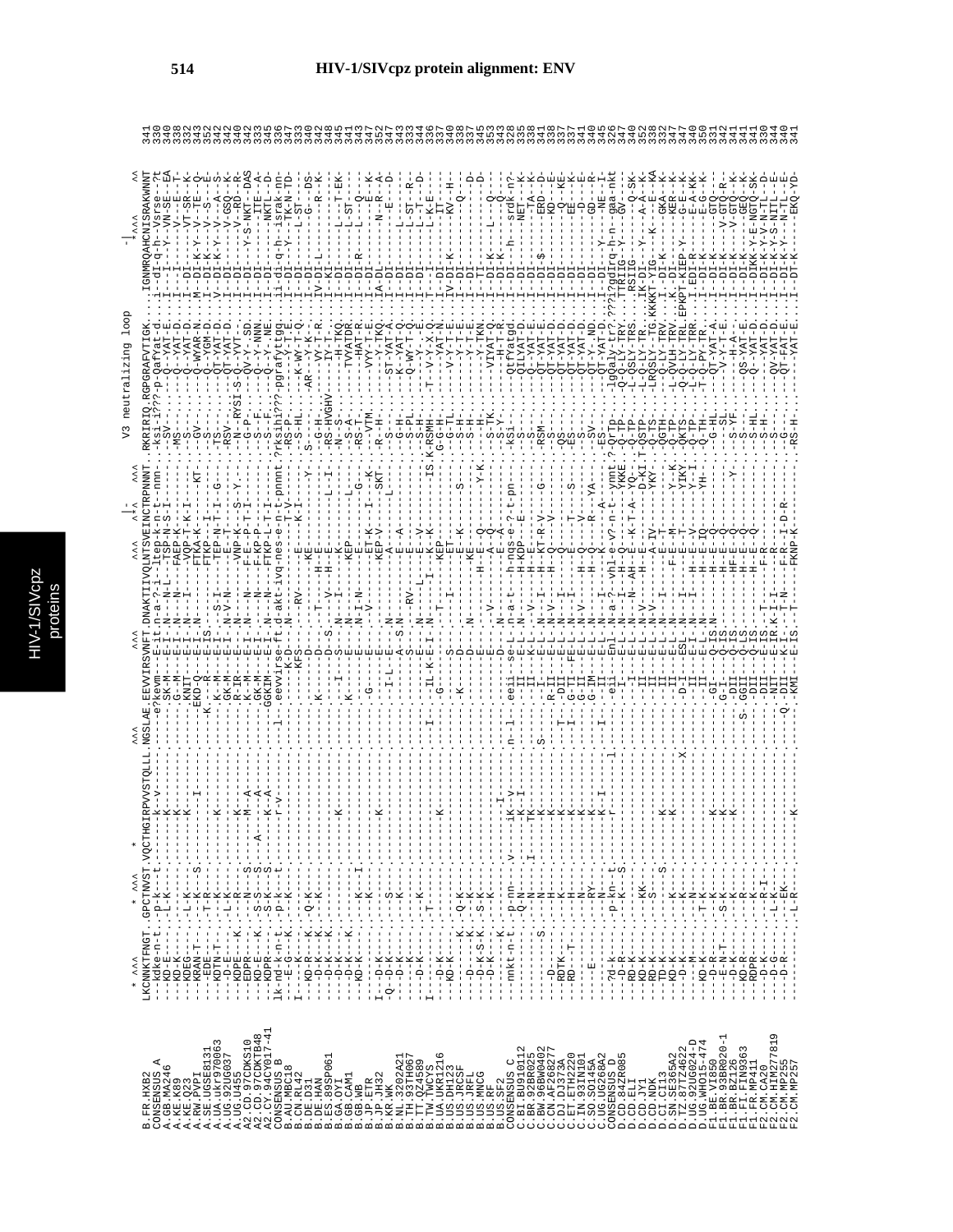| 2<br>r |
|--------|
|        |
|        |
|        |
|        |
|        |
|        |
|        |
|        |

|                               | Ų<br>$-$ nVs?t                             | $-1 - N - N$            | $--DV-GRN-S$<br>$-V-ETI$                                                         |                                    | VNGT<br>-V-KI                                                |                                   | GKO-         | <b>HR-A-</b> | -TD--K        | ERD-S<br>-KD-                        | မို့ပို့     |          | E-E<br>--V-F                       | エコ<br>V-KE<br>YN?                                                                                                                                                                                                                                                                                                                                                                                                                   | -KYNATD-        | <b>LENK.</b> | -GTTNY                                     | -TYNKTV-                           | -RYNAT                                | 4-LNIA-                                                   | ۳<br>-S-KYNSS                         | $-nc-$<br>-e-Nor- | -E-N-                             | $-E-NKT$               |                       | ī                                                                                                                                         | ĩ                     | î                           |                                   | -ssz-                     | $-8E$         |                          | <b>EXLIE</b>                         | $V-WOO$                   |                                                            |        |            |          |                                                  |                                             |                |           |                 |                                         | --TA-K<br>-KTD-                                    | Ê                          | ELP-                                                   | ELP                | $-X-E-NGTE$    | ad-nn?<br>$V - K$                                                                                                       |                                                | ¥                                        |                                                     |                                   |                                                                 |                                               |
|-------------------------------|--------------------------------------------|-------------------------|----------------------------------------------------------------------------------|------------------------------------|--------------------------------------------------------------|-----------------------------------|--------------|--------------|---------------|--------------------------------------|--------------|----------|------------------------------------|-------------------------------------------------------------------------------------------------------------------------------------------------------------------------------------------------------------------------------------------------------------------------------------------------------------------------------------------------------------------------------------------------------------------------------------|-----------------|--------------|--------------------------------------------|------------------------------------|---------------------------------------|-----------------------------------------------------------|---------------------------------------|-------------------|-----------------------------------|------------------------|-----------------------|-------------------------------------------------------------------------------------------------------------------------------------------|-----------------------|-----------------------------|-----------------------------------|---------------------------|---------------|--------------------------|--------------------------------------|---------------------------|------------------------------------------------------------|--------|------------|----------|--------------------------------------------------|---------------------------------------------|----------------|-----------|-----------------|-----------------------------------------|----------------------------------------------------|----------------------------|--------------------------------------------------------|--------------------|----------------|-------------------------------------------------------------------------------------------------------------------------|------------------------------------------------|------------------------------------------|-----------------------------------------------------|-----------------------------------|-----------------------------------------------------------------|-----------------------------------------------|
|                               | IGNMRQAHCNISRAKWNNT                        | Ť                       |                                                                                  |                                    |                                                              |                                   | ץ<br>$-DI-R$ |              |               | $I - K$<br>뛰                         |              |          | n<br>>                             |                                                                                                                                                                                                                                                                                                                                                                                                                                     | TAGNS           |              |                                            |                                    |                                       |                                                           |                                       |                   |                                   | $I - K$<br>IN-D.       | $-8-$<br>$I - K$<br>Ë | IGA                                                                                                                                       | $I - K$<br>Ä          | M-D                         |                                   |                           |               |                          |                                      |                           |                                                            |        |            |          |                                                  | ř                                           |                |           |                 | $-1-K$                                  | 7                                                  |                            | -YY                                                    |                    |                | $-2n - n -$<br>pzz                                                                                                      |                                                | ř                                        |                                                     |                                   | ř                                                               | $\nabla$ V-DT-S-Y-K-NGT                       |
| V3 neutralizing loop          | QafYaT                                     |                         | -LYA'<br>$-LYA$                                                                  |                                    | $-XY$<br>$-YAY$<br>⌒<br>O                                    | $QT - YAT$                        | -YAT<br>∩    | Ģ            |               | 3-TAXTVC<br><b><i>DAATIAL</i></b>    | -YAT-D       |          | $AMT - YN - E$                     | - NIX - TMA                                                                                                                                                                                                                                                                                                                                                                                                                         | mawySmq<br>MAWY |              | <b>PMSZMY</b>                              | $-WRSMTL-RSM$                      | MAWYSMG                               | <b>TAVYSYS</b>                                            | -NY-TM-<br>VAWYSMG                    | qrvfyktqo         | CAA-AO                            | $V-H-T$                | -V-YXT                | $OTY - YK$                                                                                                                                | DAX-AO                | V-YR<br>-V-Y                | -VYHR                             | r−∠<br>Ò                  | $X-LQ$        | OT-YA                    | $QT - LAX$<br>n                      | $\texttt{OT}-\texttt{YA}$ |                                                            |        |            |          | <b>LTWYA</b><br>HTWYA                            | KTWFA                                       | O              |           |                 |                                         |                                                    | Ó                          | $OT-YAT$ .                                             | $QT - YAT -$       | $QT - YAT - N$ | Texiep                                                                                                                  | TYA <sup>r</sup>                               | TVYA.                                    | Ĥ                                                   |                                   |                                                                 | MH – NA – LM<br>7-S/                          |
|                               | RKRIRIQ.RGPGRAFVTIGK<br>ksihi              |                         | EH-S                                                                             |                                    | ω                                                            |                                   |              |              | $-TS - H$     | G-HM<br>ひ                            | $S-H$        | $S - H$  | CGOVO                              | 79<br>vOei<br>ğ                                                                                                                                                                                                                                                                                                                                                                                                                     | EM              | $QQ - GV$    |                                            | L7-do/                             | <b>JQEMK</b>                          | pove                                                      | <b>PANAO</b>                          | rts;              |                                   | 52                     |                       |                                                                                                                                           |                       | Mď.                         |                                   | U,                        |               |                          |                                      |                           |                                                            |        |            |          | 58                                               | 29                                          |                |           |                 |                                         |                                                    |                            | $-RS$                                                  | C)                 | ω              | $-kg-1$                                                                                                                 |                                                |                                          |                                                     |                                   |                                                                 | 505<br><b>CEN</b>                             |
|                               |                                            |                         |                                                                                  |                                    | -D-K<br>w                                                    |                                   |              |              |               |                                      |              |          | ひ                                  | Ëć                                                                                                                                                                                                                                                                                                                                                                                                                                  |                 | <b>GRL</b>   |                                            | PINMT-                             |                                       |                                                           | Ö<br>!<br>C                           | sknm              | $FK-M$                            | <b>FKKV</b>            | <b>FKKM</b>           |                                                                                                                                           |                       | <b>SDRM</b>                 |                                   | m<br>--                   |               |                          |                                      | ĞK<br>ひ                   | U)                                                         |        |            |          | ひ                                                |                                             |                |           |                 |                                         |                                                    |                            |                                                        |                    |                |                                                                                                                         |                                                |                                          |                                                     |                                   |                                                                 |                                               |
|                               | DNAKTIIVQLNTSVEINCTRPNNNT<br>Ф             |                         | $F - K$                                                                          |                                    | $-ETI$                                                       |                                   | $P - Q$<br>囸 | LdSd-        | $-K-P-N-T$    | 적                                    |              |          | $-5 - 5$                           | 면<br><b>TTNSHS</b>                                                                                                                                                                                                                                                                                                                                                                                                                  | $\frac{1}{1}$   |              | H-LX                                       |                                    |                                       |                                                           | ֿים<br>י<br>Ω                         |                   |                                   |                        |                       |                                                                                                                                           |                       |                             |                                   | ί,                        | P-R           |                          |                                      |                           | آ<br>بم                                                    |        |            |          | AKA-P                                            |                                             | 포<br>          |           |                 |                                         |                                                    | T<br>H                     |                                                        |                    | 뛰<br>부         | ķ<br>euć.                                                                                                               | ကူ                                             |                                          |                                                     |                                   |                                                                 | -TDVW                                         |
|                               | EEVVIRSVNF                                 |                         | Ť                                                                                |                                    | F-TE                                                         |                                   |              |              |               |                                      |              |          | <b>TTNPOH.</b><br>Ŧ                | kIRiMqKn                                                                                                                                                                                                                                                                                                                                                                                                                            |                 |              | $R - M$                                    | KIR-MGF                            | KIR-MGE                               |                                                           | -IS.                                  | $-$ sFn           |                                   |                        |                       |                                                                                                                                           |                       |                             |                                   |                           |               |                          |                                      |                           |                                                            |        |            |          |                                                  |                                             |                |           |                 | ř                                       | 푸                                                  | 부<br>$-LI-KTER$            |                                                        | 닒                  |                |                                                                                                                         |                                                |                                          |                                                     |                                   | アマスト                                                            | GNITV-VE-KS.                                  |
|                               | .NGSLAE.                                   |                         | $\frac{1}{6}$                                                                    | -DIR                               |                                                              | GKIKV                             |              | $-99.$       | ŢIQ           | <b>TICP</b><br>d<br>B<br>B           |              |          | h<br>Fd-                           | 5H<br>ซี                                                                                                                                                                                                                                                                                                                                                                                                                            | KIRMM<br>-SK    | TISK.        | Γ-3                                        | '-SR                               | ှိ                                    | -SK.GKIR-MGE                                              | .GKIR-MGF<br>$T \cdot KM - TV$<br>СЧ. | .eeII             |                                   |                        |                       |                                                                                                                                           |                       |                             |                                   | vee.                      |               |                          |                                      |                           | E                                                          |        |            |          |                                                  |                                             | $-115$         |           | <b>GNIT-KTE</b> | --II-K                                  | .GKMI-KYE<br>$D - IL - K - E$                      |                            |                                                        |                    | Ţ              | ?evk                                                                                                                    |                                                |                                          |                                                     | .NKT                              | TYQT.                                                           | GPA-                                          |
|                               | <b>TTTOLSMAR</b>                           |                         |                                                                                  |                                    |                                                              |                                   |              |              |               |                                      |              |          |                                    |                                                                                                                                                                                                                                                                                                                                                                                                                                     |                 |              |                                            |                                    |                                       |                                                           |                                       |                   |                                   |                        |                       |                                                                                                                                           |                       |                             |                                   |                           |               |                          |                                      |                           |                                                            |        |            |          |                                                  |                                             |                |           |                 |                                         |                                                    |                            |                                                        |                    |                |                                                                                                                         |                                                |                                          |                                                     |                                   |                                                                 |                                               |
| $\ast$<br>$\lambda$<br>$\ast$ | GPCTNVST.VQCTHG<br>$-p - km - t \cdot v -$ | $-$ -N-T                | $\begin{array}{c} \n\downarrow \\ \downarrow \\ \downarrow\n\end{array}$<br>$-1$ | $-\mathbf{K}$                      | $\begin{array}{c} \end{array}$<br>$-T - RD - -$              | ţ.<br>¥                           |              |              |               | :<br>أ<br>¥<br>$S - K$               | $\mathbf{I}$ | ¥        | J<br>$\frac{1}{2}$                 | -t-h-itV?-T--<br>m                                                                                                                                                                                                                                                                                                                                                                                                                  |                 |              | $\mathbb{L}^{\mathbb{L}}$<br>$-. -K-H-TTV$ | J<br>Ė.<br>$\cdots$ $-1$ $-1$ $-1$ | ł<br>f.<br>$\cdots$ - $T - K - T T V$ | j.<br>$-1 - 1$<br>F.<br>$-1 - N - 1 - N - 1$              | $\Delta \Delta \rm{L}$ – $-$<br>J,    | ᡃ<br>---km---s.-  | ٠.<br>CΟ<br>$\mathsf I$<br>$-K--$ | $\frac{1}{2}$<br>$  K$ | $-$ -KK $-$ -S        | $S$ ---<br>$- R$                                                                                                                          | $S - -$<br>$ -K$      | -- - - -<br>$ K$<br>$ K$    | $S$ – – –<br>ပ္ပ<br>$\frac{1}{1}$ | $\frac{1}{1}$<br>$-5 - 5$ | ł<br>$-1 - K$ | Ţ<br>ł<br>$ K$           | $-K$                                 | ţ<br>¥<br>$-$ K           | ļ.<br>$\vdots$<br>$S - K$                                  |        | $-4$<br>ŕ, |          | $- R -$<br>$S - - -$<br>$-1$<br>$-5 -$<br>J<br>п | $- - -$<br>×.                               | $ K$           | ¥         | $-$ K           | $- -K -$                                | ł<br>$ K$                                          | ł<br>$ K$<br>$\ldots -A-K$ | Ϊ,<br>$---EE - I$                                      | ÷<br>$\frac{1}{1}$ | – – – – – – –  | $\frac{1}{1}$<br>ł<br>$-9P-K$<br>ž                                                                                      | $-1$<br>$-K$                                   | $\frac{1}{1}$<br>$  K$                   | $\frac{1}{1}$<br>$-1$<br>¥                          | $-1 - 2 - 2 - 1$                  | $\frac{1}{4}$                                                   | $-H--$<br>$\frac{1}{1}$                       |
| $\lambda$<br>$\ast$           | þ<br>LKCNNKTFNGT<br>$-k-rd-efn-t$          | ţ<br>п<br>$-3 - CD - C$ | $-T-T-RD-F-1$<br>$---E - E - - -$                                                | $-{\bf K}{\bf B}-{\bf G}{\bf K}$ – | $-$ - RE-N-T-K. $-$ - $Q$ - K - $-$ - S. I<br>$-1 - N - H -$ | $\ddot{\cdot}$<br>J.<br>$-BD - E$ | $-K-5-$      |              | $\frac{1}{2}$ | Ì<br>$\ddot{\cdot}$<br>-<br>A-<br>A- | $-1$         | $-KD-R-$ | $\cdot$<br>$N - S - S - S - S - S$ | $\begin{array}{l} M--\texttt{BCAN-S-N}\\ F---\texttt{DCE}---\texttt{S}---\texttt{S}---\texttt{S}---\texttt{S}---\texttt{S}---\texttt{S}---\texttt{S}---\texttt{S}---\texttt{S}---\texttt{S}---\texttt{S}---\texttt{S}---\texttt{S}---\texttt{S}---\texttt{S}---\texttt{S}---\texttt{S}---\texttt{S}---\texttt{S}---\texttt{S}---\texttt{S}---\texttt{S}---\texttt{S}---\texttt{S}---\texttt{S}---\texttt{S}---\texttt{S}---\texttt$ |                 |              |                                            | $-010-$<br>Ŀ                       | $-TT$<br>叫                            | $\vdots$<br>$-SE-$<br>$-TC$<br>叫<br>叫                     | $-B-D-K-K$ $-E-K$                     | ਰ−ਸ−              | ー<br>ロー<br>ロー                     |                        | $-1 - N - 1$          | $-1 - N -$                                                                                                                                | ı<br>$-1 - N - N - 1$ | $-1 - N - 1$<br>$-1$ – $-1$ | $N-D$                             | I<br>--ndkk-n-            | --D-K         | п<br>$\vdots$<br>$-D-K-$ | $\vdots$<br>$--DTE-$<br>$-$ KD $-$ G | $--$ DEK $-$              | ï<br>ķ.<br>$\ddot{\cdot}$<br>Ť.<br>$E-D-S$<br>$\mathbf{I}$ | -D-K-- | $-L-K-$    | $-D-K--$ | $--D-NSP-L$<br>$E-N-T-L$ .<br>Ï                  | $-R$ – – – $S$<br>Ť<br>$\frac{1}{\sqrt{2}}$ | $E-K-S--$<br>Ţ | $-KE - R$ | $-EBI - D$      | Ţ<br>$\ddot{\cdot}$<br>$-$ RD $-$ N $-$ | $\vdots$<br>$  R$ $D$ $ N$ $-$<br>$-$ RD $-$ N $-$ | $\vdots$<br>$-$ -RD $-$ N  | Ì<br>$I = -DRK -$                                      | ţ                  | ţ<br>$---D-K-$ | -cndkef-<br>-RD-E                                                                                                       | $\ddot{\cdot}$<br>$\vdots$<br>$-$ ETN $-$<br>п | $\frac{1}{2}$<br>J.<br>J.<br>$---DEE---$ | ţ<br>$X-GGE - EX -$<br>$-RD - E$                    | --NPN--<br>$\stackrel{+}{\simeq}$ | $-{\bf R}-{\bf EDED}-{\bf T-V} \ . \ -{\bf M}-{\bf K}-{\bf -V}$ | --D-D-S-K-K-<br>$\frac{1}{4}$<br>$M--DQK-$    |
|                               | U<br><b>B. FR. HXB2</b><br>CONSENSUS       | .BE.DRCBL<br>ひ          | .FI.HB793-12-1<br>.FI.HB793-12-1<br>ca LBV217                                    |                                    |                                                              |                                   |              |              |               |                                      |              |          |                                    |                                                                                                                                                                                                                                                                                                                                                                                                                                     |                 |              |                                            |                                    |                                       | 0.04.VI686<br>0.02.1933HA<br>0.92.1933HA<br>0.92.US.CPZUS |                                       | $\Xi$             |                                   |                        |                       | CONSENSION<br>CONSENSION CONTROL<br>COLORING CORPORATION<br>COLORING CORPORATION<br>COLORING CORPORATION<br>COLORING COLORING CORPORATION |                       |                             |                                   |                           |               |                          |                                      |                           |                                                            |        |            |          | 3                                                |                                             |                |           |                 |                                         |                                                    |                            | $\overline{\phantom{a}}$ CD.BFL06<br>`g`o`o`o<br>O`HHH |                    |                | $10000$<br>$100000$ : BFL071<br>$10000$ : BFL110<br>CONSENSUS $11$ <sub>-CP</sub> x<br>$11$ <sub>-CPX</sub> . CM. MP818 | CPX.CM.CA1                                     |                                          | L_cpx.FR.MP1298<br>L_cpx.FR.MP1307<br>L_cpx.GR.GR17 | CPZ.CM.CAM3                       |                                                                 | CPZ.CD.CPZANT<br>CPZ.CM.CAM5<br>CPZ.GA.CPZGAB |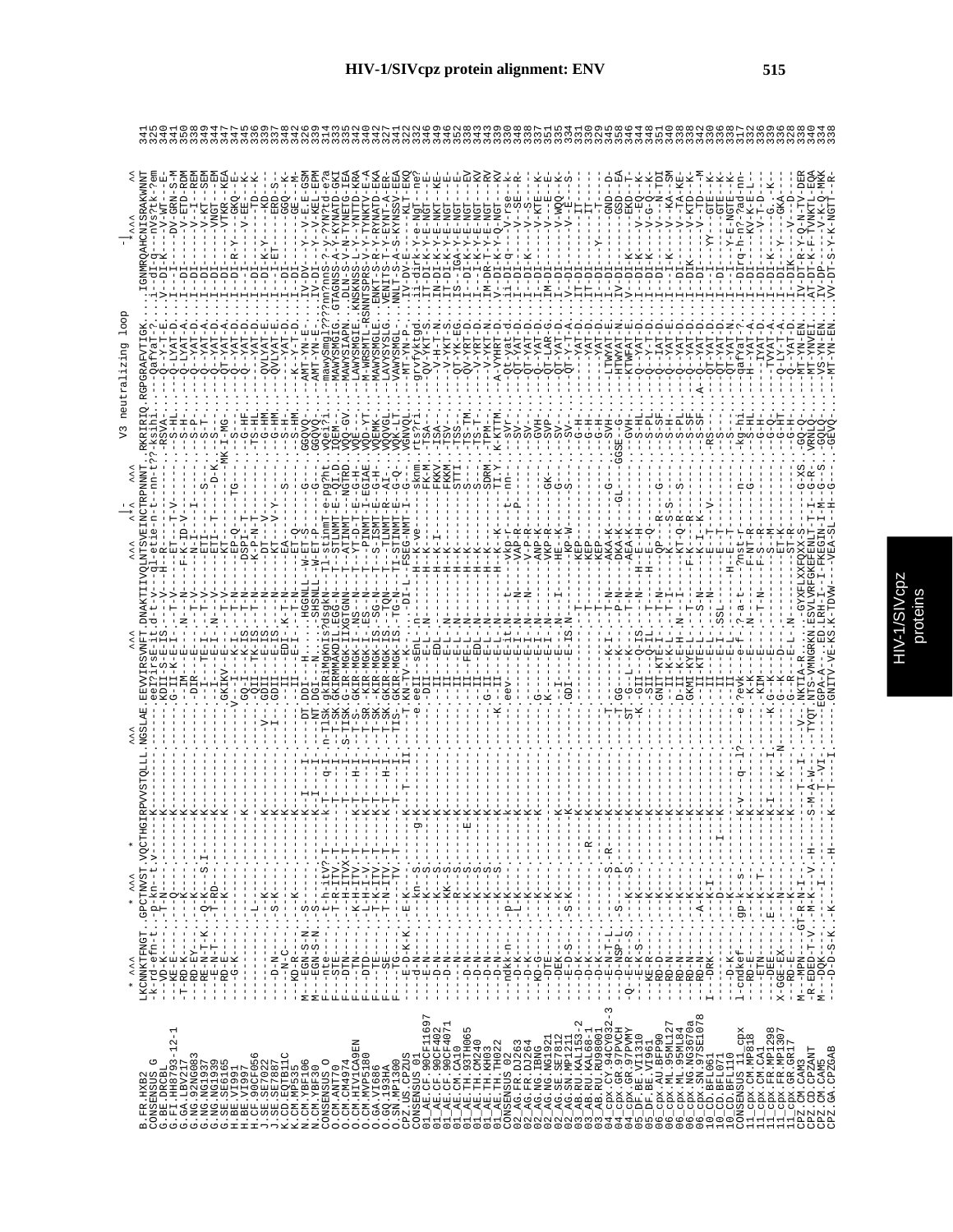HIV-1/SIVcpz HIV-1/SIVcpz proteins

| <b>TINSS</b><br>PISGOIRC<br>RN<br>T<br>δġ<br>T<br>DTITLPCRIKQIINM.WQKVGKAMYAP<br>bindi<br>CD4<br>-1<br>CD4<br>tit-p-r<br>nit1<br>$\frac{1}{4}$<br>」<br>A<br>GIM<br>EGSNNT<br>-SNN<br>SST<br>- KS<br>$-W. NDTDST$<br>SNG-WWN<br>CNGAT<br>Pnatw<br>NGTAW<br>PNGNG<br>GSM<br>させ<br>რ<br>ა<br>SDG-M<br>₹<br>C)<br>ω<br>FYCNSTOLFNS<br>Т<br>C)<br>∏<br>¤<br>۴g<br>CD <sub>4</sub><br><b>GGDP</b><br>CD <sub>4</sub><br>. . NKTIIFKQ<br>$-k - i - an$<br><b>NG-----</b><br>$-1$ - $K$ - $AM$<br>$M - - -$<br>---T-TK<br>$\mathbf{M}\mathbf{I}$ – – –<br>z<br>I<br>$-NS$<br>$-4S$<br>.-----N-TK<br>$- - - - -$<br>E<br>--<br>nkt-v-nq<br>--A--P<br>$-1 - 1 - 1$<br>$-12 - 12 - 12$<br>$--V$ - NR-<br>$-12 - 12 - 12$<br>$---A-DR$<br>$-7$<br>$-N-\Lambda - -$<br>$-12 - 12 - 12$<br>$-V-MR$<br>$-5 - 7 - -$<br>$-1 - V - N -$<br>$-12 - 12 - 12$<br>$-1 - V - N -$<br>$-1$ $-1$ $-1$<br>$--V$ – NK<br>H1-A--<br>HN-7-<br>$-1 - 1 - 1$<br>$-1 - V - TS$<br>$-1$ - $N$ - $-1$<br>$-1-t-k-ap$<br>$- -N - A$<br>$- -A - K - AK$<br>$-1 - E - P$<br>$-K-AP$<br>$-K - AS$<br>$-K-EP$<br>.ktt-i-kps<br>.QTK-----P-<br>.KTI-K--P-<br>-SN---------<br>-KL----------<br>-SN------------<br>$-5B -$<br>$\begin{array}{c} -\frac{1}{2} \times 1 \\ -\frac{1}{2} \times 1 \\ -\frac{1}{2} \times 1 \\ -\frac{1}{2} \times 1 \\ -\frac{1}{2} \times 1 \\ -\frac{1}{2} \times 1 \\ -\frac{1}{2} \times 1 \\ -\frac{1}{2} \times 1 \\ -\frac{1}{2} \times 1 \\ -\frac{1}{2} \times 1 \\ -\frac{1}{2} \times 1 \\ -\frac{1}{2} \times 1 \\ -\frac{1}{2} \times 1 \\ -\frac{1}{2} \times 1 \\ -\frac{1}{2} \times 1 \\ -\frac{1}{2} \times 1 \\ -\frac{1$<br>$- - - - - - - - - - - -$<br>$-L-VT-MR$<br>$-V-TUS$ .<br>$T - N - T$<br>$-1$<br>$-1 - N -$<br>ł<br>$\frac{1}{1}$<br>$\lambda$<br>I<br>т<br>J.<br>J.<br>T<br>$\overline{\phantom{a}}$<br>J.<br>T<br>I<br>$\frac{1}{1}$<br>$\blacksquare$<br>$\overline{1}$<br>J.<br>п<br>п<br>п<br>т<br>п<br>J.<br>ï<br>I.<br>⋈<br>-1<br>$\cdot$<br>ţ<br>$\ddot{\cdot}$<br>$\cdot$<br>$\cdot$<br>$\ddot{\phantom{0}}$<br>$\cdot$<br>$\cdot$<br>$\vdots$<br>$\vdots$<br>$\ddot{\cdot}$<br>$\bullet$<br>$\cdot$<br>$\cdot$<br>$\cdot$<br>$\cdot$<br>$\ddot{\cdot}$<br>$\bullet$<br>$\cdot$<br>$\vdots$<br>$\cdot$<br>$\cdot$<br>$\vdots$<br>$\vdots$<br>$\cdot$<br>$\cdot$<br>$\cdots$ – $\mathbf{X} \mathbf{T}$ .<br>$\ddot{\cdot}$<br>$\cdot$<br>LKQIASKLRBQFGN<br>lqkva?q-rkyf??<br>-REVVKQ--TY-<br>洼<br>$\begin{array}{rl} -\bar{Q}K V-E\bar{Q}--K H-P~.\\ -K V V E\bar{Q}--K-F P~.\\ -\bar{Q}K V-E\bar{Q}--K-F P~.\\ -\bar{Q}K V-E\bar{Q}--K-F P~.\\ -K\sigma L V^2-Lr\, ?^2\sigma q-g^2~. \end{array}$<br>면<br>-<br>-<br>$- - - \underline{T} - - - -$<br>$K - - R$<br>$\begin{array}{l} -\text{NKVVVERAFQ}\,\cdot\,\text{,} \text{RKS}\,\cdot\\ -\text{T}-\text{VVBEEK}\,\cdot\,\cdot\,\text{KLDH} \end{array}$<br>$\begin{bmatrix} 1 & 1 \\ 1 & 1 \\ 1 & 1 \end{bmatrix}$<br>$\overline{K}$ $\overline{K}$ $\overline{V}$<br>$\cdots -K-E.$<br>$-7$<br>$\begin{array}{c} \mathbb{H} \\ \mathbb{H} \\ \mathbb{H} \end{array}$<br>$\begin{array}{c}\n\hline\n-\hline\n\end{array}$<br>– qrVgk--ах.<br>q-drVys--ах.<br>q-d---<br>$-QEVGK--A.$ .<br>-NRVSK--A-H-P<br>-NRVSK--AH-P<br>-QRVGK--AH-P<br>$\cdot \cdot \cdot \cdot \cdot H - \cdot \cdot$<br>$RH-P$<br>nLln.<br>WITIN<br>$\begin{minipage}{.4\linewidth} \label{eq:optimal} \begin{minipage}{.4\linewidth} \vspace{-0.5cm} \textbf{.} \end{minipage} \begin{minipage}{.4\linewidth} \vspace{-0.5cm} \begin{minipage}{.4\linewidth} \vspace{-0.5cm} \textbf{.} \end{minipage} \begin{minipage}{.4\linewidth} \vspace{-0.5cm} \textbf{.} \end{minipage} \begin{minipage}{.4\linewidth} \vspace{-0.5cm} \begin{minipage}{.4\linewidth} \vspace{-0.5cm} \textbf{.} \end{minipage} \begin{minipage}{.4\linewidth} \vspace{-0.5cm} \$<br>$-$ . NLIN<br><b>NTTH</b><br>$-DRVKAE-K. LH-.$<br>$-1.141-$<br>$\ldots$ K – – – .<br>$---T E---K$ . . $---$<br>$\mathbf I$<br>$\ldots$ - $H-H$ .<br>$\begin{array}{c}\n\vdots \\ \vdots\n\end{array}$<br>$MLLM$ . $-9$<br>$\ldots$ HL-P<br>$\ldots$ VL-S<br>$\frac{3H - P}{3H - P}$<br>$-K$<br>$\frac{1}{1}$<br>$\ldots$ DL- $\ldots$<br>Ť.<br>$\ddot{x}$ - $\ddot{x}$<br>I<br>$\frac{1}{1}$<br>$- - -VT - -K$<br>$\cdot$<br>$---LVT---G$<br>$\frac{1}{1}$<br>$\frac{1}{4}$<br>$\frac{1}{4}$<br>$\frac{1}{4}$<br>ŀ<br>t<br>ţ<br>j.<br>Ì<br>$-VGK - -A$<br>$-2KVVT$ ---<br>$-2$ KVKE- $-2$ .<br>-2RVGK--A.<br>$- -K$<br>$-1$<br>$-VVR - K$<br>$-V-K--G$<br><b>LKQIASKLR</b><br>$- - - - - - - - -$<br>$R - -V - -K$<br>$X - -$<br>  x n v - 1<br>  q - vakk - g .<br>  R - V - R - - G .<br>  - N - R - - G .<br>$-VTKR-K$<br>$-V-K--K$<br>$-AKVKA - G$<br>$-ERVRA - K$<br>EYVKAE-K<br>$-1-\Delta-\Delta$<br>Ĵ<br>$-1 - 1 - 1 - 1$<br>$--VK-F$<br>$-QEV - E - -$<br>$-QKV - I - -$<br>-- TK --<br>$- -50 - -$<br>Ť<br>t.<br>$-$ RVVE $-$<br>---VE---<br>$- -1V - -$<br>$-VTT-$<br>--VK--<br>$\frac{1}{1}$<br>$KT-VQE--$<br>$-Q-VKG-$<br>$-5V$<br>$-QWVRE$<br>$-\overline{Q}-V-K$<br>$- - -VI$<br>$-7 - T$<br>$\frac{1}{1}$<br>$\frac{1}{1}$<br>Ť.<br>闰<br>闰<br>j<br>뛰<br>$\Delta_{\rm I}$<br>囟<br>Ģ<br>öö<br>÷<br>Ġ<br>뛰<br>$\circ$<br>т<br>≺<br>J.<br>п<br>$\mathbf{I}$<br>$\begin{smallmatrix} \texttt{R,R} & \texttt{HXB3} \\ \texttt{A} & \texttt{MAD4} \\ \texttt{A} & \texttt{MAD4} \\ \texttt{A} & \texttt{R} & \texttt{MAD4} \\ \texttt{A} & \texttt{R} & \texttt{MAD4} \\ \texttt{A} & \texttt{R} & \texttt{MAD4} \\ \texttt{A} & \texttt{R} & \texttt{MAD4} \\ \texttt{A} & \texttt{R} & \texttt{MAD4} \\ \texttt{A} & \texttt{R} & \texttt{MAD4} \\ \texttt{A} & \texttt{R} & \texttt{MAD4} \\ \texttt{$<br>$\begin{array}{l} \text{D. \, UG. \, WBO15-474} \\ \text{F1. \, BE. \, VIB50} \\ \text{F1. \, BE. \, 93B020-1} \\ \text{F1. \, BE. \, 12126} \\ \text{F1. \, EE. \, 12126} \\ \text{F1. \, FE. \, MP411} \\ \text{F1. \, FE. \, MP411} \\ \text{F2. \, CH20} \\ \text{F3. \, CH20} \\ \end{array}$<br>$\begin{smallmatrix} \texttt{CONSEINSEUS} \texttt{C} \\ \texttt{C. B1} & \texttt{3DSDSEUS} \\ \texttt{D1} & \texttt{3DSDSEUS} \\ \texttt{D2} & \texttt{3DSDSEUS} \\ \texttt{C. B1} & \texttt{3DSDSEUS} \\ \texttt{D3} & \texttt{3DSDSEUS} \\ \texttt{C. B1} & \texttt{3DSDSEUS} \\ \texttt{D4} & \texttt{3DSDSEUS} \\ \texttt{D5} & \texttt{3DSDSEUS} \\ \texttt{D6} & \texttt{3DSDSEUS} \\ \texttt{D6} & \texttt{3DSDSEUS} \\$ |  |  |  |  |  |  |  |  |  |  |  |  |  |  |  |  |  |  |  |  |  |  |  |  |  |  |  |  |  |  |  |  |  |  |                 |                   |
|--------------------------------------------------------------------------------------------------------------------------------------------------------------------------------------------------------------------------------------------------------------------------------------------------------------------------------------------------------------------------------------------------------------------------------------------------------------------------------------------------------------------------------------------------------------------------------------------------------------------------------------------------------------------------------------------------------------------------------------------------------------------------------------------------------------------------------------------------------------------------------------------------------------------------------------------------------------------------------------------------------------------------------------------------------------------------------------------------------------------------------------------------------------------------------------------------------------------------------------------------------------------------------------------------------------------------------------------------------------------------------------------------------------------------------------------------------------------------------------------------------------------------------------------------------------------------------------------------------------------------------------------------------------------------------------------------------------------------------------------------------------------------------------------------------------------------------------------------------------------------------------------------------------------------------------------------------------------------------------------------------------------------------------------------------------------------------------------------------------------------------------------------------------------------------------------------------------------------------------------------------------------------------------------------------------------------------------------------------------------------------------------------------------------------------------------------------------------------------------------------------------------------------------------------------------------------------------------------------------------------------------------------------------------------------------------------------------------------------------------------------------------------------------------------------------------------------------------------------------------------------------------------------------------------------------------------------------------------------------------------------------------------------------------------------------------------------------------------------------------------------------------------------------------------------------------------------------------------------------------------------------------------------------------------------------------------------------------------------------------------------------------------------------------------------------------------------------------------------------------------------------------------------------------------------------------------------------------------------------------------------------------------------------------------------------------------------------------------------------------------------------------------------------------------------------------------------------------------------------------------------------------------------------------------------------------------------------------------------------------------------------------------------------------------------------------------------------------------------------------------------------------------------------------------------------------------------------------------------------------------------------------------------------------------------------------------------------------------------------------------------------------------------------------------------------------------------------------------------------------------------------------------------------------------------------------------------------------------------------------------------------------------------------------------------------------------------------------------------------------------------------------------------------------------------------------------------------------------------------------------------------------------------------------------------------------------------------------------------------------------------------------------------------------------------------------------------------------------------------------------------------------------------------------------------------------------------------------------------------------------------------------------------------------------------------------------------------------------------------------------------------------------------------------------------------------------------------------------------------------------------------------------------------------------------------------------------------------------------------------------------------------------------------------------------------------------------------------------------------------------------------------------------------------------------------------------------------------------------------------------------------------------------------------------------------------------------------------------------------------------------------------------------------------------------------------------------------------------------------------------------------------------------------------------------------------------------------------------------------------------------------------------------------------------------------------------------------------------------------------------------|--|--|--|--|--|--|--|--|--|--|--|--|--|--|--|--|--|--|--|--|--|--|--|--|--|--|--|--|--|--|--|--|--|--|-----------------|-------------------|
|                                                                                                                                                                                                                                                                                                                                                                                                                                                                                                                                                                                                                                                                                                                                                                                                                                                                                                                                                                                                                                                                                                                                                                                                                                                                                                                                                                                                                                                                                                                                                                                                                                                                                                                                                                                                                                                                                                                                                                                                                                                                                                                                                                                                                                                                                                                                                                                                                                                                                                                                                                                                                                                                                                                                                                                                                                                                                                                                                                                                                                                                                                                                                                                                                                                                                                                                                                                                                                                                                                                                                                                                                                                                                                                                                                                                                                                                                                                                                                                                                                                                                                                                                                                                                                                                                                                                                                                                                                                                                                                                                                                                                                                                                                                                                                                                                                                                                                                                                                                                                                                                                                                                                                                                                                                                                                                                                                                                                                                                                                                                                                                                                                                                                                                                                                                                                                                                                                                                                                                                                                                                                                                                                                                                                                                                                                                                                                                |  |  |  |  |  |  |  |  |  |  |  |  |  |  |  |  |  |  |  |  |  |  |  |  |  |  |  |  |  |  |  |  |  |  |                 |                   |
|                                                                                                                                                                                                                                                                                                                                                                                                                                                                                                                                                                                                                                                                                                                                                                                                                                                                                                                                                                                                                                                                                                                                                                                                                                                                                                                                                                                                                                                                                                                                                                                                                                                                                                                                                                                                                                                                                                                                                                                                                                                                                                                                                                                                                                                                                                                                                                                                                                                                                                                                                                                                                                                                                                                                                                                                                                                                                                                                                                                                                                                                                                                                                                                                                                                                                                                                                                                                                                                                                                                                                                                                                                                                                                                                                                                                                                                                                                                                                                                                                                                                                                                                                                                                                                                                                                                                                                                                                                                                                                                                                                                                                                                                                                                                                                                                                                                                                                                                                                                                                                                                                                                                                                                                                                                                                                                                                                                                                                                                                                                                                                                                                                                                                                                                                                                                                                                                                                                                                                                                                                                                                                                                                                                                                                                                                                                                                                                |  |  |  |  |  |  |  |  |  |  |  |  |  |  |  |  |  |  |  |  |  |  |  |  |  |  |  |  |  |  |  |  |  |  |                 |                   |
|                                                                                                                                                                                                                                                                                                                                                                                                                                                                                                                                                                                                                                                                                                                                                                                                                                                                                                                                                                                                                                                                                                                                                                                                                                                                                                                                                                                                                                                                                                                                                                                                                                                                                                                                                                                                                                                                                                                                                                                                                                                                                                                                                                                                                                                                                                                                                                                                                                                                                                                                                                                                                                                                                                                                                                                                                                                                                                                                                                                                                                                                                                                                                                                                                                                                                                                                                                                                                                                                                                                                                                                                                                                                                                                                                                                                                                                                                                                                                                                                                                                                                                                                                                                                                                                                                                                                                                                                                                                                                                                                                                                                                                                                                                                                                                                                                                                                                                                                                                                                                                                                                                                                                                                                                                                                                                                                                                                                                                                                                                                                                                                                                                                                                                                                                                                                                                                                                                                                                                                                                                                                                                                                                                                                                                                                                                                                                                                |  |  |  |  |  |  |  |  |  |  |  |  |  |  |  |  |  |  |  |  |  |  |  |  |  |  |  |  |  |  |  |  |  |  |                 |                   |
|                                                                                                                                                                                                                                                                                                                                                                                                                                                                                                                                                                                                                                                                                                                                                                                                                                                                                                                                                                                                                                                                                                                                                                                                                                                                                                                                                                                                                                                                                                                                                                                                                                                                                                                                                                                                                                                                                                                                                                                                                                                                                                                                                                                                                                                                                                                                                                                                                                                                                                                                                                                                                                                                                                                                                                                                                                                                                                                                                                                                                                                                                                                                                                                                                                                                                                                                                                                                                                                                                                                                                                                                                                                                                                                                                                                                                                                                                                                                                                                                                                                                                                                                                                                                                                                                                                                                                                                                                                                                                                                                                                                                                                                                                                                                                                                                                                                                                                                                                                                                                                                                                                                                                                                                                                                                                                                                                                                                                                                                                                                                                                                                                                                                                                                                                                                                                                                                                                                                                                                                                                                                                                                                                                                                                                                                                                                                                                                |  |  |  |  |  |  |  |  |  |  |  |  |  |  |  |  |  |  |  |  |  |  |  |  |  |  |  |  |  |  |  |  |  |  |                 |                   |
|                                                                                                                                                                                                                                                                                                                                                                                                                                                                                                                                                                                                                                                                                                                                                                                                                                                                                                                                                                                                                                                                                                                                                                                                                                                                                                                                                                                                                                                                                                                                                                                                                                                                                                                                                                                                                                                                                                                                                                                                                                                                                                                                                                                                                                                                                                                                                                                                                                                                                                                                                                                                                                                                                                                                                                                                                                                                                                                                                                                                                                                                                                                                                                                                                                                                                                                                                                                                                                                                                                                                                                                                                                                                                                                                                                                                                                                                                                                                                                                                                                                                                                                                                                                                                                                                                                                                                                                                                                                                                                                                                                                                                                                                                                                                                                                                                                                                                                                                                                                                                                                                                                                                                                                                                                                                                                                                                                                                                                                                                                                                                                                                                                                                                                                                                                                                                                                                                                                                                                                                                                                                                                                                                                                                                                                                                                                                                                                |  |  |  |  |  |  |  |  |  |  |  |  |  |  |  |  |  |  |  |  |  |  |  |  |  |  |  |  |  |  |  |  |  |  |                 |                   |
|                                                                                                                                                                                                                                                                                                                                                                                                                                                                                                                                                                                                                                                                                                                                                                                                                                                                                                                                                                                                                                                                                                                                                                                                                                                                                                                                                                                                                                                                                                                                                                                                                                                                                                                                                                                                                                                                                                                                                                                                                                                                                                                                                                                                                                                                                                                                                                                                                                                                                                                                                                                                                                                                                                                                                                                                                                                                                                                                                                                                                                                                                                                                                                                                                                                                                                                                                                                                                                                                                                                                                                                                                                                                                                                                                                                                                                                                                                                                                                                                                                                                                                                                                                                                                                                                                                                                                                                                                                                                                                                                                                                                                                                                                                                                                                                                                                                                                                                                                                                                                                                                                                                                                                                                                                                                                                                                                                                                                                                                                                                                                                                                                                                                                                                                                                                                                                                                                                                                                                                                                                                                                                                                                                                                                                                                                                                                                                                |  |  |  |  |  |  |  |  |  |  |  |  |  |  |  |  |  |  |  |  |  |  |  |  |  |  |  |  |  |  |  |  |  |  |                 |                   |
|                                                                                                                                                                                                                                                                                                                                                                                                                                                                                                                                                                                                                                                                                                                                                                                                                                                                                                                                                                                                                                                                                                                                                                                                                                                                                                                                                                                                                                                                                                                                                                                                                                                                                                                                                                                                                                                                                                                                                                                                                                                                                                                                                                                                                                                                                                                                                                                                                                                                                                                                                                                                                                                                                                                                                                                                                                                                                                                                                                                                                                                                                                                                                                                                                                                                                                                                                                                                                                                                                                                                                                                                                                                                                                                                                                                                                                                                                                                                                                                                                                                                                                                                                                                                                                                                                                                                                                                                                                                                                                                                                                                                                                                                                                                                                                                                                                                                                                                                                                                                                                                                                                                                                                                                                                                                                                                                                                                                                                                                                                                                                                                                                                                                                                                                                                                                                                                                                                                                                                                                                                                                                                                                                                                                                                                                                                                                                                                |  |  |  |  |  |  |  |  |  |  |  |  |  |  |  |  |  |  |  |  |  |  |  |  |  |  |  |  |  |  |  |  |  |  |                 |                   |
|                                                                                                                                                                                                                                                                                                                                                                                                                                                                                                                                                                                                                                                                                                                                                                                                                                                                                                                                                                                                                                                                                                                                                                                                                                                                                                                                                                                                                                                                                                                                                                                                                                                                                                                                                                                                                                                                                                                                                                                                                                                                                                                                                                                                                                                                                                                                                                                                                                                                                                                                                                                                                                                                                                                                                                                                                                                                                                                                                                                                                                                                                                                                                                                                                                                                                                                                                                                                                                                                                                                                                                                                                                                                                                                                                                                                                                                                                                                                                                                                                                                                                                                                                                                                                                                                                                                                                                                                                                                                                                                                                                                                                                                                                                                                                                                                                                                                                                                                                                                                                                                                                                                                                                                                                                                                                                                                                                                                                                                                                                                                                                                                                                                                                                                                                                                                                                                                                                                                                                                                                                                                                                                                                                                                                                                                                                                                                                                |  |  |  |  |  |  |  |  |  |  |  |  |  |  |  |  |  |  |  |  |  |  |  |  |  |  |  |  |  |  |  |  |  |  |                 |                   |
|                                                                                                                                                                                                                                                                                                                                                                                                                                                                                                                                                                                                                                                                                                                                                                                                                                                                                                                                                                                                                                                                                                                                                                                                                                                                                                                                                                                                                                                                                                                                                                                                                                                                                                                                                                                                                                                                                                                                                                                                                                                                                                                                                                                                                                                                                                                                                                                                                                                                                                                                                                                                                                                                                                                                                                                                                                                                                                                                                                                                                                                                                                                                                                                                                                                                                                                                                                                                                                                                                                                                                                                                                                                                                                                                                                                                                                                                                                                                                                                                                                                                                                                                                                                                                                                                                                                                                                                                                                                                                                                                                                                                                                                                                                                                                                                                                                                                                                                                                                                                                                                                                                                                                                                                                                                                                                                                                                                                                                                                                                                                                                                                                                                                                                                                                                                                                                                                                                                                                                                                                                                                                                                                                                                                                                                                                                                                                                                |  |  |  |  |  |  |  |  |  |  |  |  |  |  |  |  |  |  |  |  |  |  |  |  |  |  |  |  |  |  |  |  |  |  |                 |                   |
|                                                                                                                                                                                                                                                                                                                                                                                                                                                                                                                                                                                                                                                                                                                                                                                                                                                                                                                                                                                                                                                                                                                                                                                                                                                                                                                                                                                                                                                                                                                                                                                                                                                                                                                                                                                                                                                                                                                                                                                                                                                                                                                                                                                                                                                                                                                                                                                                                                                                                                                                                                                                                                                                                                                                                                                                                                                                                                                                                                                                                                                                                                                                                                                                                                                                                                                                                                                                                                                                                                                                                                                                                                                                                                                                                                                                                                                                                                                                                                                                                                                                                                                                                                                                                                                                                                                                                                                                                                                                                                                                                                                                                                                                                                                                                                                                                                                                                                                                                                                                                                                                                                                                                                                                                                                                                                                                                                                                                                                                                                                                                                                                                                                                                                                                                                                                                                                                                                                                                                                                                                                                                                                                                                                                                                                                                                                                                                                |  |  |  |  |  |  |  |  |  |  |  |  |  |  |  |  |  |  |  |  |  |  |  |  |  |  |  |  |  |  |  |  |  |  |                 |                   |
|                                                                                                                                                                                                                                                                                                                                                                                                                                                                                                                                                                                                                                                                                                                                                                                                                                                                                                                                                                                                                                                                                                                                                                                                                                                                                                                                                                                                                                                                                                                                                                                                                                                                                                                                                                                                                                                                                                                                                                                                                                                                                                                                                                                                                                                                                                                                                                                                                                                                                                                                                                                                                                                                                                                                                                                                                                                                                                                                                                                                                                                                                                                                                                                                                                                                                                                                                                                                                                                                                                                                                                                                                                                                                                                                                                                                                                                                                                                                                                                                                                                                                                                                                                                                                                                                                                                                                                                                                                                                                                                                                                                                                                                                                                                                                                                                                                                                                                                                                                                                                                                                                                                                                                                                                                                                                                                                                                                                                                                                                                                                                                                                                                                                                                                                                                                                                                                                                                                                                                                                                                                                                                                                                                                                                                                                                                                                                                                |  |  |  |  |  |  |  |  |  |  |  |  |  |  |  |  |  |  |  |  |  |  |  |  |  |  |  |  |  |  |  |  |  |  | д<br>$LTIN-T-S$ | $-FSVA-NS$        |
|                                                                                                                                                                                                                                                                                                                                                                                                                                                                                                                                                                                                                                                                                                                                                                                                                                                                                                                                                                                                                                                                                                                                                                                                                                                                                                                                                                                                                                                                                                                                                                                                                                                                                                                                                                                                                                                                                                                                                                                                                                                                                                                                                                                                                                                                                                                                                                                                                                                                                                                                                                                                                                                                                                                                                                                                                                                                                                                                                                                                                                                                                                                                                                                                                                                                                                                                                                                                                                                                                                                                                                                                                                                                                                                                                                                                                                                                                                                                                                                                                                                                                                                                                                                                                                                                                                                                                                                                                                                                                                                                                                                                                                                                                                                                                                                                                                                                                                                                                                                                                                                                                                                                                                                                                                                                                                                                                                                                                                                                                                                                                                                                                                                                                                                                                                                                                                                                                                                                                                                                                                                                                                                                                                                                                                                                                                                                                                                |  |  |  |  |  |  |  |  |  |  |  |  |  |  |  |  |  |  |  |  |  |  |  |  |  |  |  |  |  |  |  |  |  |  |                 | $\mathbb{I}$      |
|                                                                                                                                                                                                                                                                                                                                                                                                                                                                                                                                                                                                                                                                                                                                                                                                                                                                                                                                                                                                                                                                                                                                                                                                                                                                                                                                                                                                                                                                                                                                                                                                                                                                                                                                                                                                                                                                                                                                                                                                                                                                                                                                                                                                                                                                                                                                                                                                                                                                                                                                                                                                                                                                                                                                                                                                                                                                                                                                                                                                                                                                                                                                                                                                                                                                                                                                                                                                                                                                                                                                                                                                                                                                                                                                                                                                                                                                                                                                                                                                                                                                                                                                                                                                                                                                                                                                                                                                                                                                                                                                                                                                                                                                                                                                                                                                                                                                                                                                                                                                                                                                                                                                                                                                                                                                                                                                                                                                                                                                                                                                                                                                                                                                                                                                                                                                                                                                                                                                                                                                                                                                                                                                                                                                                                                                                                                                                                                |  |  |  |  |  |  |  |  |  |  |  |  |  |  |  |  |  |  |  |  |  |  |  |  |  |  |  |  |  |  |  |  |  |  |                 | --NVSGEFK. KH     |
|                                                                                                                                                                                                                                                                                                                                                                                                                                                                                                                                                                                                                                                                                                                                                                                                                                                                                                                                                                                                                                                                                                                                                                                                                                                                                                                                                                                                                                                                                                                                                                                                                                                                                                                                                                                                                                                                                                                                                                                                                                                                                                                                                                                                                                                                                                                                                                                                                                                                                                                                                                                                                                                                                                                                                                                                                                                                                                                                                                                                                                                                                                                                                                                                                                                                                                                                                                                                                                                                                                                                                                                                                                                                                                                                                                                                                                                                                                                                                                                                                                                                                                                                                                                                                                                                                                                                                                                                                                                                                                                                                                                                                                                                                                                                                                                                                                                                                                                                                                                                                                                                                                                                                                                                                                                                                                                                                                                                                                                                                                                                                                                                                                                                                                                                                                                                                                                                                                                                                                                                                                                                                                                                                                                                                                                                                                                                                                                |  |  |  |  |  |  |  |  |  |  |  |  |  |  |  |  |  |  |  |  |  |  |  |  |  |  |  |  |  |  |  |  |  |  |                 | $\frac{2}{7}7819$ |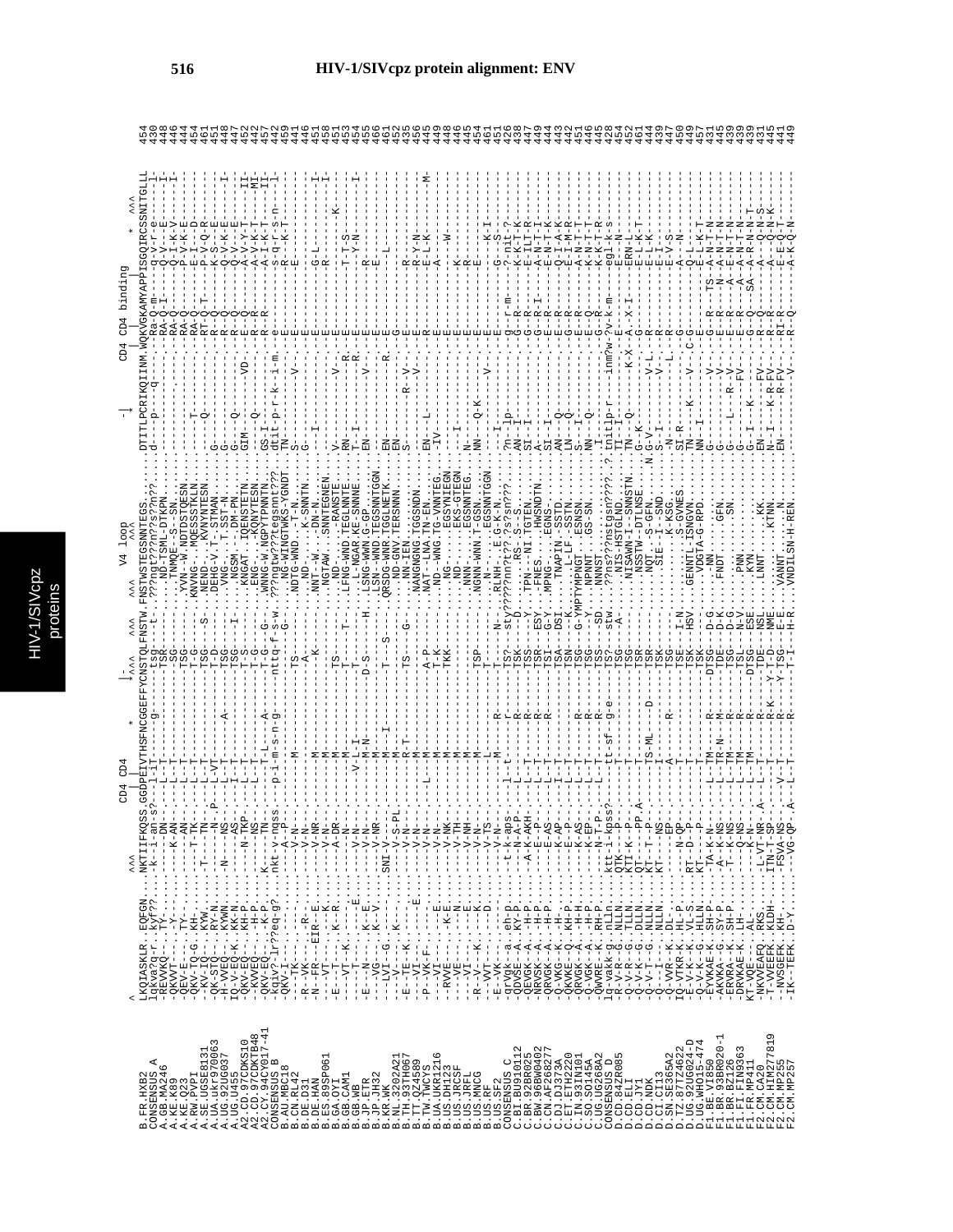| ഗ |
|---|
|   |
|   |
|   |
|   |
|   |
|   |

|           |                                    |                                                  |                       |                       | 74-NT.    |                          |                                                                                                                                                                                                                                                                                |           |                      |                   |                                       |                               |                                          |               |  |           |                                                              |                               |                                                             |                              |            |                                    |                                                     |                         |                                                                                                                                               |                   |                     |                                |                                                                    |                            |                                                                                                                                                                                 |                                                        |                                        |                         |                                                                                                                                                                                                                                                                                                                                                                                                                                     |                    |                              |             |                             |                                                 |                                      |                                        |                                      |                                                                                                                                                                                                                                                                                                                |                                   |              |           |               |           |                |                              |                                        |                                                                                                                                                                                                                                                                                                                                                                                                           |                     |                                                         |                                                |                                        |                                                                                                                                                                                                                                                                                                           |                    |                                               |
|-----------|------------------------------------|--------------------------------------------------|-----------------------|-----------------------|-----------|--------------------------|--------------------------------------------------------------------------------------------------------------------------------------------------------------------------------------------------------------------------------------------------------------------------------|-----------|----------------------|-------------------|---------------------------------------|-------------------------------|------------------------------------------|---------------|--|-----------|--------------------------------------------------------------|-------------------------------|-------------------------------------------------------------|------------------------------|------------|------------------------------------|-----------------------------------------------------|-------------------------|-----------------------------------------------------------------------------------------------------------------------------------------------|-------------------|---------------------|--------------------------------|--------------------------------------------------------------------|----------------------------|---------------------------------------------------------------------------------------------------------------------------------------------------------------------------------|--------------------------------------------------------|----------------------------------------|-------------------------|-------------------------------------------------------------------------------------------------------------------------------------------------------------------------------------------------------------------------------------------------------------------------------------------------------------------------------------------------------------------------------------------------------------------------------------|--------------------|------------------------------|-------------|-----------------------------|-------------------------------------------------|--------------------------------------|----------------------------------------|--------------------------------------|----------------------------------------------------------------------------------------------------------------------------------------------------------------------------------------------------------------------------------------------------------------------------------------------------------------|-----------------------------------|--------------|-----------|---------------|-----------|----------------|------------------------------|----------------------------------------|-----------------------------------------------------------------------------------------------------------------------------------------------------------------------------------------------------------------------------------------------------------------------------------------------------------------------------------------------------------------------------------------------------------|---------------------|---------------------------------------------------------|------------------------------------------------|----------------------------------------|-----------------------------------------------------------------------------------------------------------------------------------------------------------------------------------------------------------------------------------------------------------------------------------------------------------|--------------------|-----------------------------------------------|
|           |                                    |                                                  |                       |                       |           |                          |                                                                                                                                                                                                                                                                                |           |                      |                   |                                       |                               |                                          |               |  |           |                                                              |                               |                                                             |                              |            |                                    |                                                     | t<br>B                  |                                                                                                                                               |                   |                     |                                | てり                                                                 | З                          |                                                                                                                                                                                 |                                                        |                                        |                         |                                                                                                                                                                                                                                                                                                                                                                                                                                     |                    |                              |             |                             |                                                 |                                      |                                        |                                      |                                                                                                                                                                                                                                                                                                                |                                   |              |           |               |           |                |                              |                                        |                                                                                                                                                                                                                                                                                                                                                                                                           |                     |                                                         |                                                |                                        |                                                                                                                                                                                                                                                                                                           |                    |                                               |
| 8         |                                    |                                                  |                       |                       |           |                          |                                                                                                                                                                                                                                                                                |           |                      |                   |                                       |                               |                                          |               |  |           |                                                              |                               |                                                             |                              |            |                                    |                                                     |                         |                                                                                                                                               |                   |                     |                                |                                                                    |                            |                                                                                                                                                                                 |                                                        |                                        |                         |                                                                                                                                                                                                                                                                                                                                                                                                                                     |                    |                              |             |                             |                                                 |                                      |                                        |                                      |                                                                                                                                                                                                                                                                                                                |                                   |              |           |               |           |                |                              |                                        |                                                                                                                                                                                                                                                                                                                                                                                                           |                     |                                                         |                                                |                                        |                                                                                                                                                                                                                                                                                                           |                    |                                               |
|           |                                    |                                                  |                       |                       |           |                          |                                                                                                                                                                                                                                                                                |           |                      |                   |                                       |                               |                                          |               |  |           |                                                              |                               |                                                             |                              |            |                                    |                                                     |                         |                                                                                                                                               |                   |                     |                                |                                                                    |                            |                                                                                                                                                                                 |                                                        |                                        |                         |                                                                                                                                                                                                                                                                                                                                                                                                                                     |                    |                              |             |                             |                                                 |                                      |                                        |                                      |                                                                                                                                                                                                                                                                                                                |                                   |              |           |               |           |                |                              |                                        |                                                                                                                                                                                                                                                                                                                                                                                                           |                     |                                                         |                                                |                                        |                                                                                                                                                                                                                                                                                                           |                    |                                               |
|           |                                    |                                                  |                       |                       |           |                          |                                                                                                                                                                                                                                                                                |           |                      |                   |                                       |                               |                                          |               |  |           |                                                              |                               |                                                             |                              |            |                                    |                                                     |                         |                                                                                                                                               |                   |                     |                                |                                                                    |                            |                                                                                                                                                                                 |                                                        |                                        |                         |                                                                                                                                                                                                                                                                                                                                                                                                                                     |                    |                              |             |                             |                                                 |                                      |                                        |                                      |                                                                                                                                                                                                                                                                                                                |                                   |              |           |               |           |                |                              |                                        |                                                                                                                                                                                                                                                                                                                                                                                                           |                     |                                                         |                                                |                                        |                                                                                                                                                                                                                                                                                                           |                    |                                               |
|           |                                    |                                                  |                       |                       |           |                          |                                                                                                                                                                                                                                                                                |           |                      |                   |                                       |                               |                                          |               |  |           |                                                              |                               |                                                             |                              |            |                                    |                                                     |                         |                                                                                                                                               |                   |                     |                                |                                                                    |                            |                                                                                                                                                                                 |                                                        |                                        |                         |                                                                                                                                                                                                                                                                                                                                                                                                                                     |                    |                              |             |                             |                                                 |                                      |                                        |                                      |                                                                                                                                                                                                                                                                                                                |                                   |              |           |               |           |                |                              |                                        |                                                                                                                                                                                                                                                                                                                                                                                                           |                     |                                                         |                                                |                                        |                                                                                                                                                                                                                                                                                                           |                    |                                               |
|           |                                    |                                                  |                       |                       |           |                          |                                                                                                                                                                                                                                                                                |           |                      |                   |                                       |                               |                                          |               |  |           |                                                              |                               |                                                             |                              |            |                                    |                                                     |                         |                                                                                                                                               |                   |                     |                                |                                                                    |                            |                                                                                                                                                                                 |                                                        |                                        |                         |                                                                                                                                                                                                                                                                                                                                                                                                                                     |                    |                              |             |                             |                                                 |                                      |                                        |                                      |                                                                                                                                                                                                                                                                                                                |                                   |              |           |               |           |                |                              | SNN                                    |                                                                                                                                                                                                                                                                                                                                                                                                           |                     |                                                         |                                                |                                        |                                                                                                                                                                                                                                                                                                           |                    |                                               |
|           |                                    |                                                  |                       |                       |           |                          |                                                                                                                                                                                                                                                                                |           |                      |                   |                                       |                               | TVIDD                                    |               |  |           |                                                              |                               |                                                             |                              |            |                                    |                                                     |                         |                                                                                                                                               |                   |                     |                                |                                                                    |                            |                                                                                                                                                                                 |                                                        |                                        |                         |                                                                                                                                                                                                                                                                                                                                                                                                                                     |                    |                              |             |                             |                                                 |                                      |                                        |                                      |                                                                                                                                                                                                                                                                                                                |                                   | 55           |           |               | $-5$      |                |                              | <b>HSN-</b>                            |                                                                                                                                                                                                                                                                                                                                                                                                           |                     |                                                         |                                                |                                        |                                                                                                                                                                                                                                                                                                           |                    |                                               |
|           |                                    |                                                  |                       |                       |           |                          |                                                                                                                                                                                                                                                                                |           |                      |                   |                                       |                               |                                          |               |  |           |                                                              |                               |                                                             |                              |            |                                    |                                                     |                         |                                                                                                                                               |                   |                     |                                |                                                                    |                            |                                                                                                                                                                                 |                                                        |                                        |                         |                                                                                                                                                                                                                                                                                                                                                                                                                                     |                    |                              |             |                             |                                                 |                                      |                                        |                                      |                                                                                                                                                                                                                                                                                                                |                                   |              |           |               |           |                |                              |                                        |                                                                                                                                                                                                                                                                                                                                                                                                           |                     |                                                         |                                                |                                        |                                                                                                                                                                                                                                                                                                           |                    |                                               |
|           |                                    |                                                  |                       |                       |           |                          |                                                                                                                                                                                                                                                                                |           |                      |                   |                                       |                               |                                          |               |  |           |                                                              |                               |                                                             |                              |            |                                    |                                                     |                         |                                                                                                                                               |                   |                     |                                |                                                                    |                            |                                                                                                                                                                                 |                                                        |                                        |                         |                                                                                                                                                                                                                                                                                                                                                                                                                                     |                    |                              |             |                             |                                                 |                                      |                                        |                                      |                                                                                                                                                                                                                                                                                                                |                                   |              |           |               |           |                |                              |                                        |                                                                                                                                                                                                                                                                                                                                                                                                           |                     |                                                         |                                                |                                        |                                                                                                                                                                                                                                                                                                           |                    |                                               |
| ă         | සි                                 |                                                  |                       |                       |           |                          |                                                                                                                                                                                                                                                                                |           |                      |                   |                                       |                               |                                          |               |  |           |                                                              |                               |                                                             |                              |            |                                    |                                                     |                         |                                                                                                                                               |                   |                     |                                |                                                                    |                            |                                                                                                                                                                                 |                                                        |                                        |                         |                                                                                                                                                                                                                                                                                                                                                                                                                                     |                    |                              |             |                             |                                                 |                                      |                                        |                                      |                                                                                                                                                                                                                                                                                                                |                                   |              |           |               |           |                |                              |                                        |                                                                                                                                                                                                                                                                                                                                                                                                           |                     |                                                         |                                                |                                        |                                                                                                                                                                                                                                                                                                           |                    |                                               |
| $\lambda$ | NKTIIFKQS                          | $?nkn-t-ns$                                      | $\cdots$ $    \cdots$ |                       |           | $-. \ldots$ KST- $-K-GT$ |                                                                                                                                                                                                                                                                                |           |                      | $-2 - -8 - -5 - $ | $-12T - 1 - 1$                        | 10H-N--------                 | $-90 -$                                  | FQ--T-------- |  |           |                                                              |                               |                                                             |                              |            |                                    |                                                     |                         |                                                                                                                                               |                   |                     |                                | $-19$<br>j                                                         | $-99$<br>ł                 | 140-1---------                                                                                                                                                                  | $-92P$                                                 | ntt---anp                              | $-KA$<br>$-TT-1$ – $-1$ | $\cdots$ $-1$ $-1$ $-1$ $-1$                                                                                                                                                                                                                                                                                                                                                                                                        | $-TD - -AKI$       | $--$ DEE<br>$\ddot{\vec{r}}$ | $M = -1285$ | $-1$<br>$-1$<br>$-1$        |                                                 | $- -N - N - -$                       | $-K-AP$                                | $-\frac{1}{1}$<br>$\frac{1}{1}$<br>I |                                                                                                                                                                                                                                                                                                                | $- -K - NS$<br>$-1 - - - - - - -$ |              |           |               |           | $$ $K-N-T$ -NS | $\frac{1}{1}$                | $\frac{1}{1}$                          |                                                                                                                                                                                                                                                                                                                                                                                                           | $$ $nkt-1-22$ ?     | $-10MF$<br>$-150$                                       | $--NST$                                        | $-V-TN$ -                              | HN-7-1-1                                                                                                                                                                                                                                                                                                  | LTOVNFTVS          |                                               |
|           |                                    | $2S - 2 - 1 - 1 - 1 - 2 - 1 - 2 - 1$<br>$\vdots$ | $\ldots$ KI-          | $\ldots$ GIY $\ldots$ |           | . KV-NISEGN-T-NS         |                                                                                                                                                                                                                                                                                |           |                      | $\ldots$ THLN.    | $\frac{1}{2}$<br>$-1 + 2 + 1 + 1 + 1$ | $\frac{1}{2}$                 | $\frac{1}{2}$<br>$\ddotsc$ KH- $\ddotsc$ |               |  |           |                                                              |                               |                                                             |                              |            |                                    |                                                     |                         | J<br>$\cdot$                                                                                                                                  | $$ -HLNGTM--S-RP- |                     |                                | - 1111112-H-11                                                     | $\vdots$<br>$\ldots - H -$ | $N-H-1$ .                                                                                                                                                                       | $\begin{array}{c}\n1 \\ 1 \\ 1 \\ 2 \\ 3\n\end{array}$ |                                        | ٠.<br>$KH-1$ .          | $X-XJ$ .<br>KH-.                                                                                                                                                                                                                                                                                                                                                                                                                    | $\ddot{x}$ . RY-V- |                              | $N-K-X$     | $\frac{1}{2}$               |                                                 | $\frac{1}{2}$                        | ţ                                      | $\cdot$                              | $\begin{array}{c} \n 1. & \n 1. & \n 1. & \n 1. & \n 1. & \n 1. & \n 1. & \n 1. & \n 1. & \n 1. & \n 1. & \n 1. & \n 1. & \n 1. & \n 1. & \n 1. & \n 1. & \n 1. & \n 1. & \n 1. & \n 1. & \n 1. & \n 1. & \n 1. & \n 1. & \n 1. & \n 1. & \n 1. & \n 1. & \n 1. & \n 1. & \n 1. & \n 1. & \n 1. & \n 1. & \n $ | AHIKDI                            |              |           |               |           | $\cdots -v -$  | $\frac{1}{2}$<br>$.$ $DL-MR$ | DLLNKTK--                              | . KLLMKT--H-RP                                                                                                                                                                                                                                                                                                                                                                                            | ekf?.               | $\frac{1}{2}$<br>$\ldots$ GK- $\ldots$<br>$\dots -IY$ . | $-1$ N $\ldots$ $\ldots$ KTN-<br>$\frac{1}{2}$ | $\frac{1}{2}$<br>$\ldots$ RK- $\ldots$ | $\vdots$<br>$\cdot$ MN- $\cdot$                                                                                                                                                                                                                                                                           | $\cdots$ - $L - T$ | RNKTEHV-A-HWKKVDNKTNAKTIWT                    |
|           | LKQIASKLRBQFGN<br>lqkVkaq-???kifn? | -ROVOA-                                          | $\alpha$<br>IEKVKAQ-- | $-QKVRAQ-Q$           | -- NVTAQ- | $-QKVRKQ-E$              | $\begin{array}{l} \mathsf{V}\mathsf{EKVKAQ}\mathrm{--} \mathsf{G}\mathsf{KL}\mathrm{--} \mathsf{L}\mathrm{-}\mathsf{K}\\ \mathrm{Q}\mathsf{N}\mathsf{V}\mathrm{-} \mathsf{A}\mathsf{E}\mathrm{-}\mathsf{G}\mathrm{-.}\;\;\mathsf{K}\mathsf{I}\mathrm{-}\mathsf{N} \end{array}$ | -HKVIT--G | $-0$ - $-1$ - $-0$ - | U-QIVV-H-         | $-$ RRV $-$ K $-$                     | $\overline{1}$<br>$-$ RRV-T-- | VN-VKKE-G                                |               |  |           | -k-taeryL.eLvNnT?.??nvnii-nqs<br>---T-ERYL.ELVNNTGSINNTMT-NH |                               | -N-T-Q-YL'KTYMHL'NSVMMHT---<br>-H-T-ERXYL'ETIXAT'NSVMMH-TH- | $-Q-T-TRYL. NLMQT. E-V-$     |            | $-Q-T-ERWL$ . ELVINT. . KI-VS---N- | ---T-ERYL.ELMNNTNTVN-T-.NT<br>R-YTLEIIKKEANLTKVELIP | -k-vt?--k-hfn?nk--i-qPg | $-\nabla \mathbb{T} \mathbb{K} \, \text{--} \, \text{--} \, \ldots \, \text{--} \, \mathbb{H} \, \text{--} \, \mathbb{K} \, \ldots \, \ldots$ | $---VTR---$       | $-Q$ - $-LR$ - $-E$ | I.<br>$-{\rm N}-{\rm VTK}$ – – | $- - - - - - K$                                                    | $--TTE--K$                 | $-$ K<br>$--VMC$                                                                                                                                                                | $--TTE--K$                                             | -qqVatq-r.<br>--Q-V-TQ--.<br>--QT-V-Q- | $\vdots$                | Ξ                                                                                                                                                                                                                                                                                                                                                                                                                                   |                    | $-T-VCHI$                    | $-QKVVT$ -G | $\mathbf{I}$<br>ł<br>$-1VI$ | $\cdot \cdot \cdot K^{---}$<br>$-1 - 1 - 1 - 1$ |                                      | $-V-SEE-K$                             | $\mathfrak l$<br>$-QKVVVV -$         | $-QK-VDE--$                                                                                                                                                                                                                                                                                                    | $-2 - V - KE - Q$<br>$-E-VKEE$ -  | $-GEVKV - E$ | -QNVTA--K | $=-K$         | -QEV-T--K | $-1 - 1$       | $-Q-V-K--G$                  | $\overline{\phantom{a}}$<br>$-Q-V-K--$ | U--Z-2-0-                                                                                                                                                                                                                                                                                                                                                                                                 | $-qqVatq-r$         | -Q-V-TQ---.<br>--QXV-KQ---.                             | $-E-V-VQ$                                      | $M-\overline{C}L-\Lambda$              | $-Q - V - EQ - H$                                                                                                                                                                                                                                                                                         | -NETGOA-           | $-NETT - LATA$                                |
| ≺         |                                    |                                                  |                       |                       |           |                          |                                                                                                                                                                                                                                                                                |           |                      |                   |                                       |                               |                                          |               |  |           |                                                              |                               |                                                             |                              |            |                                    |                                                     |                         | T<br>п                                                                                                                                        |                   |                     |                                | - 1                                                                |                            |                                                                                                                                                                                 |                                                        |                                        |                         |                                                                                                                                                                                                                                                                                                                                                                                                                                     |                    |                              |             | L<br>т                      | $\blacksquare$                                  | $-V - -E - -V -$                     | $\mathbf{I}$<br>3                      |                                      |                                                                                                                                                                                                                                                                                                                |                                   |              |           | <b>HLAND-</b> |           |                |                              |                                        |                                                                                                                                                                                                                                                                                                                                                                                                           |                     |                                                         |                                                | $\blacksquare$                         |                                                                                                                                                                                                                                                                                                           |                    |                                               |
|           |                                    | ひ                                                |                       |                       |           |                          |                                                                                                                                                                                                                                                                                |           |                      |                   |                                       |                               |                                          |               |  | $\circ$   |                                                              |                               | 畐                                                           |                              |            |                                    |                                                     | 5                       | $A$ E.CF.90CF11697<br>$-AB.CF.90CF402$<br>$A$ E.CF.90CF402                                                                                    |                   |                     |                                | $\frac{1 - AB \cdot CM \cdot CA10}{1 - AE \cdot TH \cdot 93TH065}$ |                            |                                                                                                                                                                                 |                                                        |                                        |                         | $\begin{array}{l} \text{co} \text{NSE} \text{RHS} \text{US} \\ 02\_ \text{AG}, \text{PR}, \text{LDJ263} \\ 02\_ \text{AG}, \text{IR}, \text{LDJ263} \\ 02\_ \text{AG}, \text{ING}, \text{TB} \text{NS} \\ 02\_ \text{AG}, \text{NG}, \text{NGL} \text{321} \\ 02\_ \text{AG}, \text{NS}, \text{NFL121} \\ 02\_ \text{AG}, \text{SN}, \text{NFL121} \\ 03\_ \text{AB}, \text{RU}, \text{KFL125} \text{--} \\ 03\_ \text{AB}, \text{$ |                    |                              |             |                             | $03$ $AB$ . RU. KAL68-1                         | 03_AB.RU.RU98001<br>04_cpx.CY.94CY03 | 04_cpx.CY.94CY032-<br>04_cpx.GR.97PVCH |                                      |                                                                                                                                                                                                                                                                                                                |                                   |              |           |               |           |                |                              |                                        |                                                                                                                                                                                                                                                                                                                                                                                                           | <b>Kd2</b><br>$\Xi$ | $Cpx$ . CM. MP $\overline{818}$<br>CPX.CM.CA1           |                                                |                                        | $\frac{1}{2}$ = $\frac{1}{2}$ = $\frac{1}{2}$ = $\frac{1}{2}$ = $\frac{1}{2}$ = $\frac{1}{2}$ = $\frac{1}{2}$ = $\frac{1}{2}$ = $\frac{1}{2}$ = $\frac{1}{2}$ = $\frac{1}{2}$ = $\frac{1}{2}$ = $\frac{1}{2}$ = $\frac{1}{2}$ = $\frac{1}{2}$ = $\frac{1}{2}$ = $\frac{1}{2}$ = $\frac{1}{2}$ = $\frac{1$ |                    |                                               |
|           |                                    | B.FR.HXB2<br>CONSENSUS G<br>G.BE.DRCBL           |                       |                       |           |                          |                                                                                                                                                                                                                                                                                |           |                      |                   |                                       |                               |                                          |               |  | CONSENSUS |                                                              | 0. CM. ANT70<br>0. CM. CM4974 |                                                             | O.CM.HIVICA9<br>O.CM.MVP5180 | 0.GA.VI686 |                                    | 0.GQ.193HA<br>0.SN.MP1300<br>CPZ.US.CPZUS           | CONSENSUS               | 5                                                                                                                                             |                   |                     |                                |                                                                    |                            | $\begin{array}{c} 01 \overline{\_\text{AB}}. \overline{\_\text{TH}}. \text{KH03} \\ 01 \overline{\_\text{AB}}. \overline{\_\text{TH}}. \overline{\_\text{TH02}} \\ \end{array}$ |                                                        |                                        |                         |                                                                                                                                                                                                                                                                                                                                                                                                                                     |                    |                              |             |                             |                                                 |                                      |                                        |                                      |                                                                                                                                                                                                                                                                                                                |                                   |              |           |               |           |                |                              |                                        | $\begin{array}{c} 10 {\rm \, \rm -CD} \\ 10 {\rm \, \rm -CD} \\ 10 {\rm \, \rm -CD} \\ 10 {\rm \, \rm -CD} \\ 10 {\rm \, \rm -CD} \\ 10 {\rm \, \rm -B} \\ 10 {\rm \, \rm -CD} \\ 10 {\rm \, \rm -CD} \\ 10 {\rm \, \rm -CD} \\ 10 {\rm \, \rm -CD} \\ 10 {\rm \, \rm -CD} \\ 10 {\rm \, \rm -CD} \\ 10 {\rm \, \rm -CD} \\ 10 {\rm \, \rm -CD} \\ 10 {\rm \, \rm -CD} \\ 10 {\rm \, \rm -CD} \\ 10 {\rm$ | CONSENSUS           |                                                         |                                                |                                        |                                                                                                                                                                                                                                                                                                           | CPZ.CM.CAM3        | CPZ.CD.CPZANT<br>CPZ.CM.CAM5<br>CPZ.GA.CPZGAB |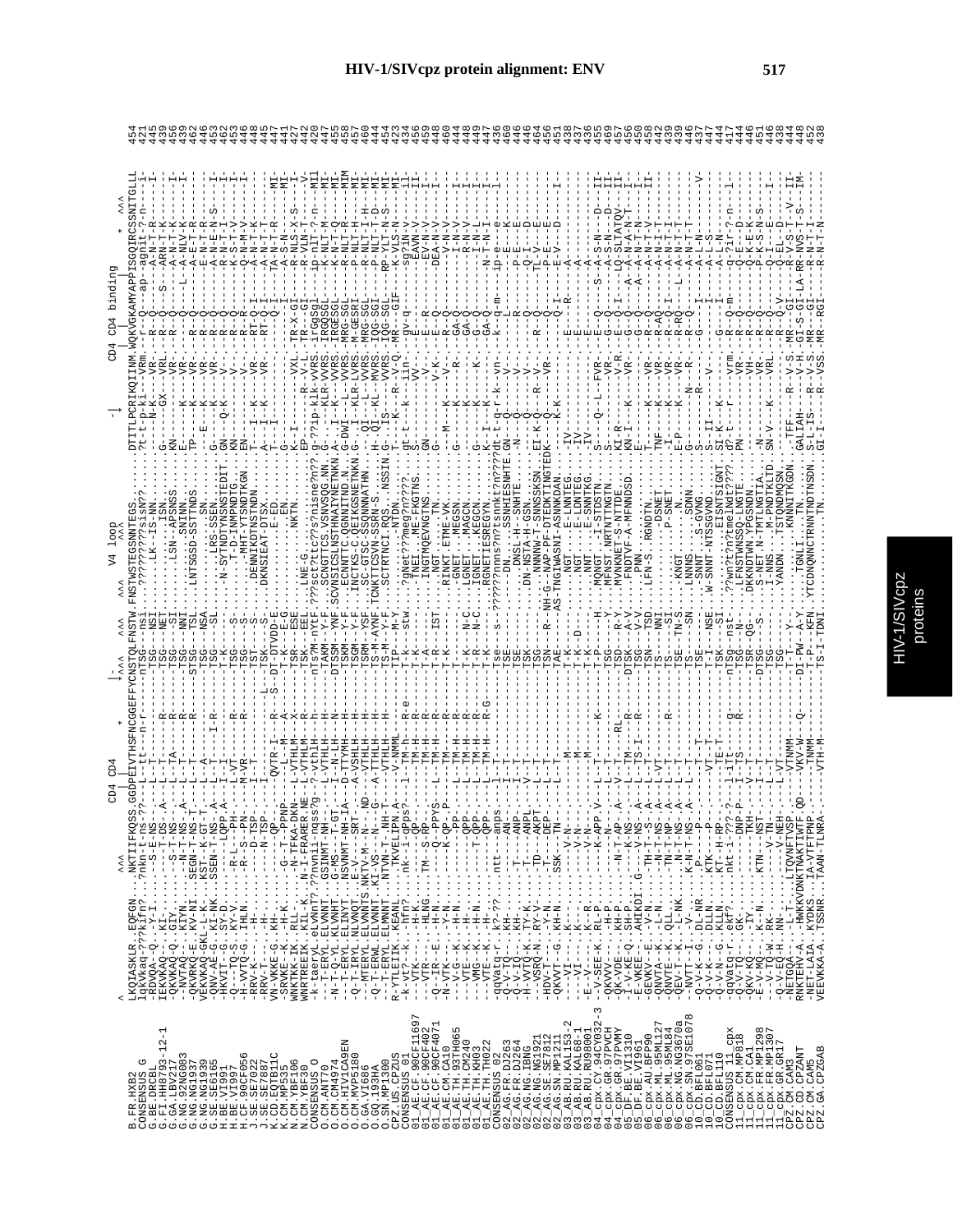$\begin{smallmatrix} \texttt{R1.512} \\ \texttt{0.081800396} \\ \texttt{0.083803000} \\ \texttt{0.08446} \\ \texttt{0.085803000} \\ \texttt{0.0871} \\ \texttt{0.081} \\ \texttt{0.081} \\ \texttt{0.081} \\ \texttt{0.093} \\ \texttt{0.094} \\ \texttt{0.094} \\ \texttt{0.095} \\ \texttt{0.094} \\ \texttt{0.095} \\ \texttt{0.095} \\ \texttt{0.096} \\ \texttt{0$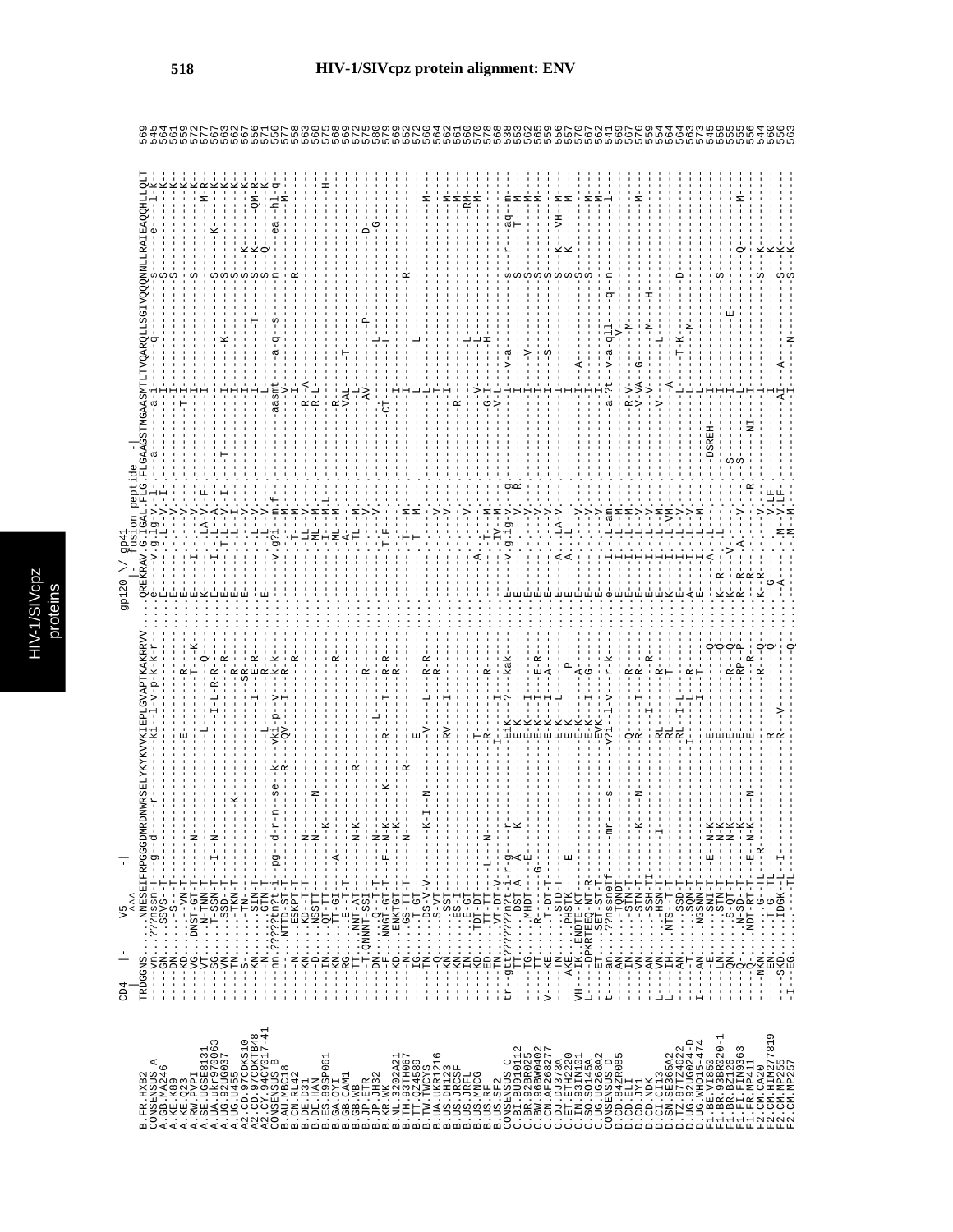|   | à<br>ñ |
|---|--------|
|   |        |
| í |        |
|   |        |
|   |        |
|   |        |
|   |        |

|             |                                                                      |                                |                          |                                                        | ம் ட            | ம் ட          |          |                 |                | 10 10 10 10             |                                               |              |                           |              |                            |                               |                 |                             |                    |                                             |                                                                                                                                                                                                              |                                                                                                 |                         |             |                                 |                                                                                                                                                                                                                                                                                                                                                                                                                                           |                      |                                    |          |                            |                 |                |                |                                 |             |                      |               |                                             |                                                                                                                                                                                                                                                                                                                                                                                                                             |                     | ഗ ഗ                                                                                                                                                                                                                                                                                    |                                                           | w                |                                          |               |                                                                                                                                                                                                                                                                                                                                                                                      |                |                               |               |                                                                     |                          |                                                                          |                |               |                          |                                |                                                                                                                             |                     |                  |                                                                                                                                                 |                                                                                                                    |                       | m m m m m m m m m m m m m m m m               |  |
|-------------|----------------------------------------------------------------------|--------------------------------|--------------------------|--------------------------------------------------------|-----------------|---------------|----------|-----------------|----------------|-------------------------|-----------------------------------------------|--------------|---------------------------|--------------|----------------------------|-------------------------------|-----------------|-----------------------------|--------------------|---------------------------------------------|--------------------------------------------------------------------------------------------------------------------------------------------------------------------------------------------------------------|-------------------------------------------------------------------------------------------------|-------------------------|-------------|---------------------------------|-------------------------------------------------------------------------------------------------------------------------------------------------------------------------------------------------------------------------------------------------------------------------------------------------------------------------------------------------------------------------------------------------------------------------------------------|----------------------|------------------------------------|----------|----------------------------|-----------------|----------------|----------------|---------------------------------|-------------|----------------------|---------------|---------------------------------------------|-----------------------------------------------------------------------------------------------------------------------------------------------------------------------------------------------------------------------------------------------------------------------------------------------------------------------------------------------------------------------------------------------------------------------------|---------------------|----------------------------------------------------------------------------------------------------------------------------------------------------------------------------------------------------------------------------------------------------------------------------------------|-----------------------------------------------------------|------------------|------------------------------------------|---------------|--------------------------------------------------------------------------------------------------------------------------------------------------------------------------------------------------------------------------------------------------------------------------------------------------------------------------------------------------------------------------------------|----------------|-------------------------------|---------------|---------------------------------------------------------------------|--------------------------|--------------------------------------------------------------------------|----------------|---------------|--------------------------|--------------------------------|-----------------------------------------------------------------------------------------------------------------------------|---------------------|------------------|-------------------------------------------------------------------------------------------------------------------------------------------------|--------------------------------------------------------------------------------------------------------------------|-----------------------|-----------------------------------------------|--|
|             |                                                                      |                                |                          |                                                        |                 |               |          |                 |                |                         |                                               |              |                           |              |                            |                               |                 |                             |                    | $\alpha$                                    | œ                                                                                                                                                                                                            | ≃                                                                                               | ≃                       |             |                                 |                                                                                                                                                                                                                                                                                                                                                                                                                                           |                      |                                    |          |                            |                 |                |                |                                 |             |                      |               |                                             |                                                                                                                                                                                                                                                                                                                                                                                                                             |                     |                                                                                                                                                                                                                                                                                        |                                                           | œ                |                                          | $\alpha$      |                                                                                                                                                                                                                                                                                                                                                                                      |                |                               |               |                                                                     |                          |                                                                          |                |               |                          |                                |                                                                                                                             |                     |                  |                                                                                                                                                 |                                                                                                                    |                       |                                               |  |
|             |                                                                      |                                |                          |                                                        |                 |               |          | Σ<br>C          | Q              | Σ<br>$\frac{R}{l}$<br>C |                                               |              | Š                         |              |                            |                               | ⌒               | റ                           | 囯<br>∩             | CX                                          | $\circ$<br>Q                                                                                                                                                                                                 | O<br>∩                                                                                          | $\circ$<br>∩            |             |                                 |                                                                                                                                                                                                                                                                                                                                                                                                                                           |                      |                                    |          |                            |                 |                |                |                                 |             |                      |               |                                             |                                                                                                                                                                                                                                                                                                                                                                                                                             |                     |                                                                                                                                                                                                                                                                                        |                                                           |                  |                                          | O             |                                                                                                                                                                                                                                                                                                                                                                                      |                |                               |               |                                                                     |                          |                                                                          |                |               | $\mathfrak{g}$<br>م<br>م |                                | O                                                                                                                           |                     | $\sum_{i=1}^{n}$ |                                                                                                                                                 |                                                                                                                    |                       |                                               |  |
|             |                                                                      |                                |                          |                                                        |                 |               |          |                 |                | ¥                       |                                               |              |                           |              |                            |                               |                 |                             |                    |                                             |                                                                                                                                                                                                              |                                                                                                 |                         |             | ൯                               |                                                                                                                                                                                                                                                                                                                                                                                                                                           |                      |                                    |          |                            |                 |                |                |                                 |             |                      |               |                                             |                                                                                                                                                                                                                                                                                                                                                                                                                             |                     |                                                                                                                                                                                                                                                                                        |                                                           |                  |                                          |               | O                                                                                                                                                                                                                                                                                                                                                                                    |                |                               |               |                                                                     |                          |                                                                          |                |               | ទី                       |                                |                                                                                                                             |                     |                  |                                                                                                                                                 |                                                                                                                    | O                     |                                               |  |
|             | m                                                                    |                                | τn                       |                                                        |                 |               |          |                 |                |                         | τn                                            | rΛ           |                           |              |                            |                               |                 |                             |                    |                                             |                                                                                                                                                                                                              | ∩                                                                                               |                         |             | τn                              |                                                                                                                                                                                                                                                                                                                                                                                                                                           |                      |                                    |          |                            |                 | τn             | m              | m                               | τn          |                      | ເທ ເທ         | rn                                          |                                                                                                                                                                                                                                                                                                                                                                                                                             |                     |                                                                                                                                                                                                                                                                                        |                                                           |                  | τn                                       | m             |                                                                                                                                                                                                                                                                                                                                                                                      |                | τn                            | m             | m                                                                   | <b>CO</b><br>M<br>ш<br>푸 | Ξ                                                                        |                |               |                          |                                | m w                                                                                                                         | <b>CO</b>           |                  |                                                                                                                                                 |                                                                                                                    | К                     |                                               |  |
|             |                                                                      |                                |                          |                                                        |                 |               |          |                 |                |                         |                                               |              |                           |              |                            | 1 <sub>mK</sub>               | E               |                             | --тнт-мк           | $-RTHSV-K$                                  | Ë                                                                                                                                                                                                            | THT-MK                                                                                          | -THT-MF                 |             |                                 |                                                                                                                                                                                                                                                                                                                                                                                                                                           |                      |                                    |          |                            |                 |                |                |                                 |             |                      |               |                                             |                                                                                                                                                                                                                                                                                                                                                                                                                             |                     |                                                                                                                                                                                                                                                                                        |                                                           |                  |                                          |               |                                                                                                                                                                                                                                                                                                                                                                                      |                |                               |               |                                                                     |                          |                                                                          |                |               |                          |                                |                                                                                                                             |                     |                  |                                                                                                                                                 |                                                                                                                    | HX-                   |                                               |  |
|             |                                                                      |                                |                          |                                                        |                 |               |          |                 |                |                         |                                               |              |                           |              |                            | -qtHt                         |                 | -RTHS<br>f.                 | $-4$               |                                             |                                                                                                                                                                                                              |                                                                                                 | $\overline{A}$          |             |                                 |                                                                                                                                                                                                                                                                                                                                                                                                                                           |                      |                                    |          |                            |                 |                |                |                                 |             |                      |               |                                             |                                                                                                                                                                                                                                                                                                                                                                                                                             |                     |                                                                                                                                                                                                                                                                                        |                                                           |                  |                                          |               |                                                                                                                                                                                                                                                                                                                                                                                      |                |                               |               |                                                                     |                          |                                                                          |                |               |                          |                                |                                                                                                                             |                     |                  |                                                                                                                                                 |                                                                                                                    | $-A-T-N$              |                                               |  |
|             |                                                                      |                                |                          |                                                        |                 |               |          |                 |                |                         |                                               |              |                           |              |                            |                               |                 |                             |                    | ATA-                                        | ATA                                                                                                                                                                                                          | $ATA-$                                                                                          |                         |             |                                 |                                                                                                                                                                                                                                                                                                                                                                                                                                           |                      |                                    |          |                            |                 |                |                |                                 |             |                      |               |                                             |                                                                                                                                                                                                                                                                                                                                                                                                                             |                     |                                                                                                                                                                                                                                                                                        |                                                           |                  |                                          |               | ΠA                                                                                                                                                                                                                                                                                                                                                                                   |                |                               |               |                                                                     |                          |                                                                          |                |               |                          |                                |                                                                                                                             |                     |                  |                                                                                                                                                 |                                                                                                                    |                       |                                               |  |
|             | LGAAGSTMGAASMTLTVQARQLLSGIVQQQMNLLRAIEAQQHLLQL<br>$\frac{1}{\sigma}$ |                                |                          |                                                        |                 |               |          |                 |                |                         |                                               |              |                           |              |                            |                               |                 |                             |                    |                                             |                                                                                                                                                                                                              |                                                                                                 | U)                      |             |                                 |                                                                                                                                                                                                                                                                                                                                                                                                                                           |                      |                                    |          |                            |                 |                |                |                                 |             |                      |               |                                             |                                                                                                                                                                                                                                                                                                                                                                                                                             |                     |                                                                                                                                                                                                                                                                                        |                                                           |                  |                                          |               |                                                                                                                                                                                                                                                                                                                                                                                      |                |                               |               |                                                                     |                          |                                                                          |                |               |                          |                                |                                                                                                                             |                     |                  |                                                                                                                                                 |                                                                                                                    |                       |                                               |  |
| peptide     | 国・                                                                   |                                |                          |                                                        |                 |               |          |                 |                |                         |                                               |              |                           |              |                            |                               |                 | ကူ                          | ကူ                 | $\frac{5}{1}$                               | ကူ                                                                                                                                                                                                           | ှိ                                                                                              |                         |             |                                 |                                                                                                                                                                                                                                                                                                                                                                                                                                           |                      |                                    |          |                            |                 |                |                |                                 |             |                      |               |                                             |                                                                                                                                                                                                                                                                                                                                                                                                                             |                     |                                                                                                                                                                                                                                                                                        |                                                           |                  |                                          |               |                                                                                                                                                                                                                                                                                                                                                                                      |                |                               |               |                                                                     |                          |                                                                          |                |               |                          |                                |                                                                                                                             |                     |                  |                                                                                                                                                 |                                                                                                                    |                       |                                               |  |
|             | IGAL<br>usion                                                        |                                |                          |                                                        |                 |               |          |                 |                |                         |                                               |              |                           |              |                            |                               |                 |                             |                    |                                             |                                                                                                                                                                                                              |                                                                                                 |                         |             |                                 |                                                                                                                                                                                                                                                                                                                                                                                                                                           |                      |                                    |          |                            |                 |                |                |                                 |             |                      |               |                                             |                                                                                                                                                                                                                                                                                                                                                                                                                             |                     |                                                                                                                                                                                                                                                                                        |                                                           |                  |                                          |               |                                                                                                                                                                                                                                                                                                                                                                                      |                |                               |               |                                                                     |                          |                                                                          |                |               |                          |                                |                                                                                                                             |                     |                  |                                                                                                                                                 |                                                                                                                    |                       |                                               |  |
| 9P4         | QREKRAV.G                                                            |                                |                          |                                                        |                 |               |          |                 |                |                         |                                               |              |                           | Ę            | ĀF                         |                               |                 |                             |                    |                                             |                                                                                                                                                                                                              |                                                                                                 |                         | Ę           |                                 |                                                                                                                                                                                                                                                                                                                                                                                                                                           |                      |                                    |          |                            |                 |                |                |                                 |             |                      |               | NT-                                         |                                                                                                                                                                                                                                                                                                                                                                                                                             |                     |                                                                                                                                                                                                                                                                                        |                                                           | ς                |                                          |               |                                                                                                                                                                                                                                                                                                                                                                                      |                |                               |               |                                                                     |                          |                                                                          |                |               |                          |                                |                                                                                                                             |                     |                  |                                                                                                                                                 |                                                                                                                    | H<br>P                |                                               |  |
| gp120       | $\omega$                                                             |                                | פי                       | 데                                                      | GJ.             |               |          |                 |                |                         |                                               |              |                           |              |                            |                               |                 |                             |                    |                                             |                                                                                                                                                                                                              |                                                                                                 |                         |             |                                 |                                                                                                                                                                                                                                                                                                                                                                                                                                           |                      |                                    |          |                            |                 |                |                |                                 |             |                      |               |                                             |                                                                                                                                                                                                                                                                                                                                                                                                                             |                     |                                                                                                                                                                                                                                                                                        |                                                           |                  |                                          |               |                                                                                                                                                                                                                                                                                                                                                                                      |                |                               |               |                                                                     |                          |                                                                          |                |               |                          |                                |                                                                                                                             |                     |                  |                                                                                                                                                 |                                                                                                                    | ု                     | ç                                             |  |
|             |                                                                      |                                |                          |                                                        |                 |               |          |                 |                |                         |                                               |              |                           |              |                            | vIg                           |                 |                             | A-PTIGTP           | S-PIINIHTP                                  | $-ICTC$ .<br>д                                                                                                                                                                                               | $S-P-TGTRT$ .                                                                                   | $P - IGTGT$             |             |                                 |                                                                                                                                                                                                                                                                                                                                                                                                                                           |                      |                                    |          |                            |                 |                |                |                                 |             |                      |               |                                             |                                                                                                                                                                                                                                                                                                                                                                                                                             |                     |                                                                                                                                                                                                                                                                                        |                                                           |                  |                                          |               | òò                                                                                                                                                                                                                                                                                                                                                                                   |                |                               |               |                                                                     |                          |                                                                          |                |               |                          |                                |                                                                                                                             |                     |                  |                                                                                                                                                 | Ë                                                                                                                  | --PEIKOH              | R-HT-AROK.<br>Ë                               |  |
|             |                                                                      | $\alpha$                       |                          | $\alpha$                                               |                 | R<br>$\alpha$ | $\alpha$ | α<br><b>Ed</b>  | R<br><b>Ed</b> |                         |                                               | $R - R$      |                           |              |                            | ù−<br>⊄                       | $\overline{A}$  | $\frac{9}{2}$               |                    |                                             | $\overline{A}$                                                                                                                                                                                               | HH.                                                                                             | $\overline{A}$          | ပု          | $tx - k$                        |                                                                                                                                                                                                                                                                                                                                                                                                                                           |                      | ני ז                               |          |                            |                 |                | tha            |                                 |             |                      |               | ᇁ                                           |                                                                                                                                                                                                                                                                                                                                                                                                                             |                     |                                                                                                                                                                                                                                                                                        |                                                           |                  | T.                                       |               |                                                                                                                                                                                                                                                                                                                                                                                      |                |                               |               |                                                                     |                          |                                                                          |                |               |                          |                                |                                                                                                                             |                     |                  |                                                                                                                                                 | M                                                                                                                  | $-{\rm TX}$           |                                               |  |
|             | NWRSELYKYKVVKIEPLGVAPTKAKRRVV                                        |                                |                          |                                                        |                 |               |          |                 |                |                         |                                               |              |                           |              |                            | $VK-F$                        | 띞               | U)<br>$VK - F$              | VK-FS              |                                             |                                                                                                                                                                                                              | $\begin{array}{c} -Q-K-FS\\ \hline RVK-FS\\ \hline RVK-FS\\ \hline RVK-FS\\ \hline \end{array}$ |                         |             |                                 |                                                                                                                                                                                                                                                                                                                                                                                                                                           |                      |                                    |          |                            |                 |                |                |                                 |             |                      |               |                                             |                                                                                                                                                                                                                                                                                                                                                                                                                             |                     |                                                                                                                                                                                                                                                                                        |                                                           |                  | ٦                                        |               | п                                                                                                                                                                                                                                                                                                                                                                                    |                |                               |               |                                                                     | Ţ                        | ī<br>H<br>H                                                              |                |               |                          |                                |                                                                                                                             |                     |                  |                                                                                                                                                 |                                                                                                                    | m                     |                                               |  |
|             | yk                                                                   |                                |                          |                                                        | ĸ<br>J.         |               |          |                 |                |                         |                                               |              |                           |              |                            |                               |                 |                             |                    |                                             |                                                                                                                                                                                                              |                                                                                                 |                         | S           |                                 |                                                                                                                                                                                                                                                                                                                                                                                                                                           |                      |                                    | O        | 0                          |                 |                |                |                                 |             |                      |               |                                             |                                                                                                                                                                                                                                                                                                                                                                                                                             |                     |                                                                                                                                                                                                                                                                                        |                                                           |                  |                                          | O             | q<br>囸<br>I                                                                                                                                                                                                                                                                                                                                                                          |                |                               |               |                                                                     |                          |                                                                          |                |               |                          |                                |                                                                                                                             |                     |                  |                                                                                                                                                 |                                                                                                                    | ř<br>I<br>O           |                                               |  |
|             | Ω                                                                    |                                | z                        |                                                        |                 |               |          |                 |                |                         |                                               |              |                           |              |                            | Ò                             |                 | g                           | 医                  |                                             | 匞<br>J.                                                                                                                                                                                                      | -FN                                                                                             | Ŀ.                      | 푸           |                                 |                                                                                                                                                                                                                                                                                                                                                                                                                                           |                      |                                    |          |                            |                 |                |                |                                 |             |                      |               |                                             |                                                                                                                                                                                                                                                                                                                                                                                                                             |                     |                                                                                                                                                                                                                                                                                        |                                                           |                  |                                          |               |                                                                                                                                                                                                                                                                                                                                                                                      |                |                               | z             | z                                                                   |                          |                                                                          |                |               | w                        |                                |                                                                                                                             |                     |                  |                                                                                                                                                 |                                                                                                                    | $\bar{\vec{k}}$<br>C) |                                               |  |
|             |                                                                      | 됨                              |                          |                                                        |                 |               |          |                 |                |                         |                                               |              |                           |              |                            | Ť                             | $- - K$         |                             |                    | $---K$                                      | $-$ K                                                                                                                                                                                                        |                                                                                                 | $- - K$                 | $-K N$<br>텃 |                                 |                                                                                                                                                                                                                                                                                                                                                                                                                                           |                      |                                    |          |                            | -NIK-           |                |                |                                 |             |                      |               |                                             |                                                                                                                                                                                                                                                                                                                                                                                                                             |                     |                                                                                                                                                                                                                                                                                        |                                                           |                  |                                          |               |                                                                                                                                                                                                                                                                                                                                                                                      |                |                               |               |                                                                     |                          |                                                                          |                |               |                          |                                |                                                                                                                             |                     |                  | Ť                                                                                                                                               |                                                                                                                    |                       |                                               |  |
| $\mathbb I$ | .NNESEIFRPGGGDMRI<br>$-4 - r$<br>$\frac{1}{2}$                       | I                              | $-N-K$                   |                                                        |                 |               |          |                 |                |                         | $- -N - K$                                    |              |                           | $-V - N - V$ |                            | $-1 - N - V$<br>$\frac{1}{1}$ | J,              | ÷                           | Ť                  | J.                                          | J.                                                                                                                                                                                                           | $\overline{1}$                                                                                  | ł                       | f,          | $--NiK$                         | $--N-K$                                                                                                                                                                                                                                                                                                                                                                                                                                   | $---NIK$<br>$---N-K$ | Í                                  | $-N-N-K$ | $-$ -NIK                   |                 | $---NIK-$<br>ı |                | I<br>I                          | Ĵ           |                      | $\frac{1}{1}$ |                                             |                                                                                                                                                                                                                                                                                                                                                                                                                             | $-1$                |                                                                                                                                                                                                                                                                                        |                                                           | п<br>ï           |                                          | I             | $\begin{array}{c} 1 \\ 1 \\ 1 \end{array}$                                                                                                                                                                                                                                                                                                                                           |                |                               |               |                                                                     |                          | $- -N - K$<br>$\frac{1}{4}$                                              |                |               | シントローーローーーローコーロー         | f.                             | $\frac{1}{1}$                                                                                                               | $-1$ $\overline{N}$ | $-1$ $N -$       | ÷                                                                                                                                               |                                                                                                                    | TVKVS-.AARVA          |                                               |  |
| $\lambda$   | -- 3-258636                                                          | $-ST$ -                        |                          |                                                        |                 | $L - H$       |          |                 | -DNVT          | SA-NYT                  |                                               | $-TT-ET-TT-$ |                           |              |                            |                               |                 |                             |                    |                                             |                                                                                                                                                                                                              |                                                                                                 |                         |             |                                 |                                                                                                                                                                                                                                                                                                                                                                                                                                           |                      |                                    |          |                            | T-MIN-T         | $-1 - 1 - 1$   | $-mstm-T$ -    | $\frac{1}{1}$<br>$T-MTS-1$      | $T-MTS-$    |                      |               | $L - LM - 1$                                | $T - 15 - T$                                                                                                                                                                                                                                                                                                                                                                                                                |                     |                                                                                                                                                                                                                                                                                        | ー<br>-<br>VT                                              |                  |                                          |               | J.                                                                                                                                                                                                                                                                                                                                                                                   |                |                               | $I - NST - I$ |                                                                     |                          | $N-SOM-T$<br>F<br>:                                                      |                |               |                          |                                | $\frac{1}{L}$ - - - $\frac{1}{L}$ - - $\frac{1}{L}$ - - $\frac{1}{L}$ - - $\frac{1}{L}$ - - $\frac{1}{L}$ - - $\frac{1}{L}$ |                     | T---T---T---T    |                                                                                                                                                 |                                                                                                                    |                       |                                               |  |
| У5          | $\cdot$ .                                                            | $\vdots$                       | $-A$ $NMS-T-T-T-A$       | $A$ - $T$ - $H$ - $H$ - $T$ - $T$ - $A$<br>$T - H = T$ |                 | $\bullet$     | NNTNTS   | $\cdots \cdots$ | $\frac{1}{2}$  | ł                       | --R. GNGSE-GT-T---T--N-K<br>T-L-L-L-L-RSP-88P |              | $\cdot$                   |              | $S - \overline{X}$ ALARD - | т-лрасскивса .<br>S-AA-LHXL   | $1 - -1$ MMV-88 | $T-G$ -TTM $T$ -S $\lambda$ | $A$ - $-1$ TNCR2S. |                                             | $\begin{array}{cccccccccc} . & . & . & . & . & . & . & . \\ . & . & . & . & . & . & . & . \\ . & . & . & . & . & . & . & . \\ . & . & . & . & . & . & . & . \\ . & . & . & . & . & . & . & . \\ \end{array}$ |                                                                                                 | $\ldots RT -$ -SEST---I |             |                                 | $-1 - 2 - N\Delta T - N\Delta T - \frac{1}{2}N\Delta T - \frac{1}{2}N\Delta T - \frac{1}{2}N\Delta T - \frac{1}{2}N\Delta T - \frac{1}{2}N\Delta T - \frac{1}{2}N\Delta T - \frac{1}{2}N\Delta T - \frac{1}{2}N\Delta T - \frac{1}{2}N\Delta T - \frac{1}{2}N\Delta T - \frac{1}{2}N\Delta T - \frac{1}{2}N\Delta T - \frac{1}{2}N\Delta T - \frac{1}{2}N\Delta T - \frac{1}{2}N\Delta T - \frac{1}{2}N\Delta T - \frac{1}{2}N\Delta T -$ |                      | $-1 - 1 - 1$ $-1 - 1$ $-1 - 1 - 1$ | $L-LGLS$ |                            | $\cdots \cdots$ | $\frac{1}{1}$  |                | $\vdots$<br>$\vdots$<br>$\cdot$ | $\cdot$     |                      |               | $\vdots$<br>$\ddot{\phantom{0}}$<br>$\cdot$ | ţ<br>$\vdots$                                                                                                                                                                                                                                                                                                                                                                                                               | $\cdots \cdots$     | $\cdots \cdots$                                                                                                                                                                                                                                                                        | $\begin{array}{c} \vdots \\ \vdots \\ \vdots \end{array}$ |                  |                                          | I-MOLOS       | $-10 - 10 - 0$                                                                                                                                                                                                                                                                                                                                                                       | $\cdots$       | $\cdots$ $\cdots$<br>$\vdots$ | $\vdots$      | $-1 - 2 = 1 - 1 - 1 - 1$                                            | $T-THS$                  | $\ddot{\cdot}$                                                           |                | $-55Q-28.7$   | $\vdots$                 |                                | $\vdots$                                                                                                                    |                     |                  | $\ldots$ NDTIGK-T---T                                                                                                                           | $\Lambda - N - - L - \Lambda^T \Lambda \Lambda \Lambda \Lambda \Gamma \Sigma \Lambda \Lambda \Gamma \Gamma \Gamma$ | $\vdots$              |                                               |  |
|             | $-$ nn.<br>TRDGGNS                                                   | $\ddot{\phantom{0}}$<br>$MQ$ - | $\frac{1}{1}$<br>J.<br>j | $\overline{N}$                                         | $M_{\rm H}$ – – | $\frac{1}{1}$ | ž        | $-F - R - T$    | $-Y-EDKG$      | $-4$                    | $ \approx$                                    | J<br>u       | $\frac{1}{\sqrt{2}}$<br>ř |              | EHS-E.<br>EYS--PD          | EYS--PD.<br>q1dnpwN.          | <b>NALN-NZ</b>  | <b>NAJNANYI</b>             |                    |                                             |                                                                                                                                                                                                              | <b>OLIFEWREE</b><br>OLIFEWREE<br>OLIFEWREE<br>OLIFETWREE<br>OLIFETWREE<br>OLIFETSAV             |                         |             |                                 | $---IN$ .<br>$\overline{A}$                                                                                                                                                                                                                                                                                                                                                                                                               | $-KI$                |                                    | $M_D -$  | $\overline{\triangledown}$ | $-PM$           |                | $---DN$<br>uć. | $\ddot{\phantom{a}}$<br>$-5N$   | $MS -$<br>ï | $\frac{1}{\sqrt{2}}$ | $-5K$ H       | $\overline{1}$                              | $\vdots$<br>$MQ$ --                                                                                                                                                                                                                                                                                                                                                                                                         | $\alpha$            | $-2x$                                                                                                                                                                                                                                                                                  | ု                                                         | $\mathbb{H}^{-}$ |                                          | $-$ R<br>J    | п                                                                                                                                                                                                                                                                                                                                                                                    | $- - \nabla N$ | $-1 - N - E$                  | $-$ -RN       | $-$ - $\ensuremath{\text{N}\text{T}}\xspace\ensuremath{\text{N}}$ – | $-5$                     | $-H$ -D<br>$M - -$                                                       | -RDGGANNTSQN-T | $-AM$ .       | $n_{n-1}$                | $-11$                          | $-K$                                                                                                                        | $Nd$ --             | Σ<br>-           | $ -$ EG                                                                                                                                         | ETGH-IN                                                                                                            | EGQIY-E               | EAG-KWE<br>-S-TPVT                            |  |
| CD4         | I<br>I<br>$\mathbf{I}$                                               | I                              |                          |                                                        | $\mathbf{I}$    |               |          |                 |                | - 1 – E                 |                                               | J            | $\mathbf{I}$              |              |                            |                               |                 |                             |                    |                                             |                                                                                                                                                                                                              |                                                                                                 |                         |             | $\stackrel{1}{\hookrightarrow}$ |                                                                                                                                                                                                                                                                                                                                                                                                                                           | ⋗<br>л               |                                    |          |                            |                 |                |                |                                 |             |                      |               |                                             |                                                                                                                                                                                                                                                                                                                                                                                                                             |                     |                                                                                                                                                                                                                                                                                        |                                                           | 3                |                                          |               | $A - -$                                                                                                                                                                                                                                                                                                                                                                              |                |                               |               |                                                                     |                          |                                                                          |                |               |                          |                                |                                                                                                                             |                     |                  |                                                                                                                                                 |                                                                                                                    |                       |                                               |  |
|             |                                                                      |                                |                          |                                                        |                 |               |          |                 |                |                         |                                               |              |                           |              |                            |                               |                 |                             | 畐                  |                                             |                                                                                                                                                                                                              |                                                                                                 |                         |             |                                 |                                                                                                                                                                                                                                                                                                                                                                                                                                           |                      |                                    |          |                            |                 |                |                |                                 |             |                      |               |                                             |                                                                                                                                                                                                                                                                                                                                                                                                                             |                     |                                                                                                                                                                                                                                                                                        |                                                           |                  |                                          |               |                                                                                                                                                                                                                                                                                                                                                                                      |                |                               | 27            |                                                                     |                          |                                                                          |                |               | $\Xi$                    |                                |                                                                                                                             |                     |                  |                                                                                                                                                 |                                                                                                                    |                       |                                               |  |
|             |                                                                      |                                |                          |                                                        |                 |               |          |                 |                |                         |                                               |              |                           |              |                            |                               | O.CM.ANT70      | .CM.CM4974                  |                    | O.CM.HIVICA9E<br>O.CM.MVP5180<br>O.CA.VI686 |                                                                                                                                                                                                              | $0.92.193H_A$<br>$0.50.193H_A$<br>$0.50.97H_{1300}$<br>$0.27.08.0203$<br>$0.01$                 |                         |             |                                 | $\frac{1 - \lambda B \cdot CF \cdot 90CF11697}{1 - \lambda B \cdot CF \cdot 90CF402} \ \frac{1 - \lambda B \cdot CF \cdot 90CF4071}{1 - \lambda B \cdot CW \cdot CA10}$                                                                                                                                                                                                                                                                   |                      |                                    |          | 1_AE.TH.93TH065            |                 |                |                |                                 |             |                      |               |                                             | $\begin{array}{l} \underbrace{01-18}, \underbrace{111}, \underbrace{10240}_2, \\ 01-18, \underbrace{11}, \underbrace{1103}_2, \\ 01-18, \underbrace{11}, \underbrace{1103}_2, \\ 0208\text{BWSUS} & 02\\ 022, \underbrace{123}_4, \underbrace{123}_4, \\ 032, \underbrace{123}_4, \underbrace{123}_4, \\ 032, \underbrace{123}_4, \underbrace{123}_4, \\ 032, \underbrace{123}_4, \underbrace{123}_4, \\ 032, \underbrace{$ | $AB$ . RU. KAL153-2 | $\begin{array}{c} 03 \overline{\smash{\big)}\ 2AB} \ . \ \text{RU. KAL153--2} \\ 03 \overline{\smash{\big)}\ 2AB} \ . \ \text{RU. KAL68--1} \\ 03 \overline{\smash{\big)}\ 2AB} \ . \ \text{RU. RUS800--1} \\ 03 \overline{\smash{\big)}\ 2AB} \ . \ \text{RU. RUS800--1} \end{array}$ |                                                           |                  | $-$ cpx.CY.94CY032-<br>$-$ cpx.GR.97PVCH | CPX.GR.97PVMY | $\begin{array}{l} 5\!-\!\!{\rm D} \ddot{\rm F}\! :\! {\rm BE}\! :\! {\rm VI}\, 1\, 3\, 1\, 0 \\ 5\!-\!\!{\rm DF}\! :\! {\rm BE}\! :\! {\rm VI}\, 9\, 5\, 1 \\ 6\!-\!\!{\rm CP}\! X\! :\! {\rm AU}\! :\! {\rm B} \ddot{\rm FP}\! 9\, 0 \\ 6\!-\!\!{\rm CP}\! X\! :\! {\rm MU}\! :\! 9\, 5\, {\rm MU}\! :\! 1\, 2 \\ 7\!-\!\!{\rm CP}\! X\! :\! {\rm MU}\! :\! 9\, 5\, {\rm MU}\! :\!$ |                |                               |               | 06_cpx.ML.95ML84                                                    |                          | 06_cpx.NG.NG3670a<br>06_cpx.SN.97SE1078<br>10_CD.BFL061<br>$CD$ . BFL061 | CD.BFL071      | $CD$ . BFL110 |                          | USENSUS 11_CPx<br>CPx.CM.MP818 | CPX.CM.CA1                                                                                                                  |                     |                  | $\begin{array}{l} 1\_cpx. \texttt{FR}.\texttt{MP1298} \\ 1\_cpx. \texttt{FR}.\texttt{MP1307} \\ 1\_cpx. \texttt{GR}. \texttt{GR17} \end{array}$ | PZ.CM.CAM3                                                                                                         |                       |                                               |  |
|             |                                                                      |                                |                          |                                                        |                 |               |          |                 |                |                         |                                               |              |                           |              |                            |                               |                 | $\circ$                     |                    |                                             |                                                                                                                                                                                                              |                                                                                                 |                         |             |                                 |                                                                                                                                                                                                                                                                                                                                                                                                                                           |                      |                                    |          |                            |                 |                |                |                                 |             |                      |               |                                             |                                                                                                                                                                                                                                                                                                                                                                                                                             |                     |                                                                                                                                                                                                                                                                                        |                                                           | $\overline{0}$   | $^{04}$                                  |               | ooooo                                                                                                                                                                                                                                                                                                                                                                                |                |                               |               |                                                                     |                          |                                                                          | $\circ$        | 'ഠ            | <b>CONSENSUS</b>         | $\overline{\phantom{0}}$       |                                                                                                                             |                     |                  |                                                                                                                                                 | ن                                                                                                                  |                       | CPZ.CD.CPZANT<br>CPZ.CM.CAM5<br>CPZ.GA.CPZGAB |  |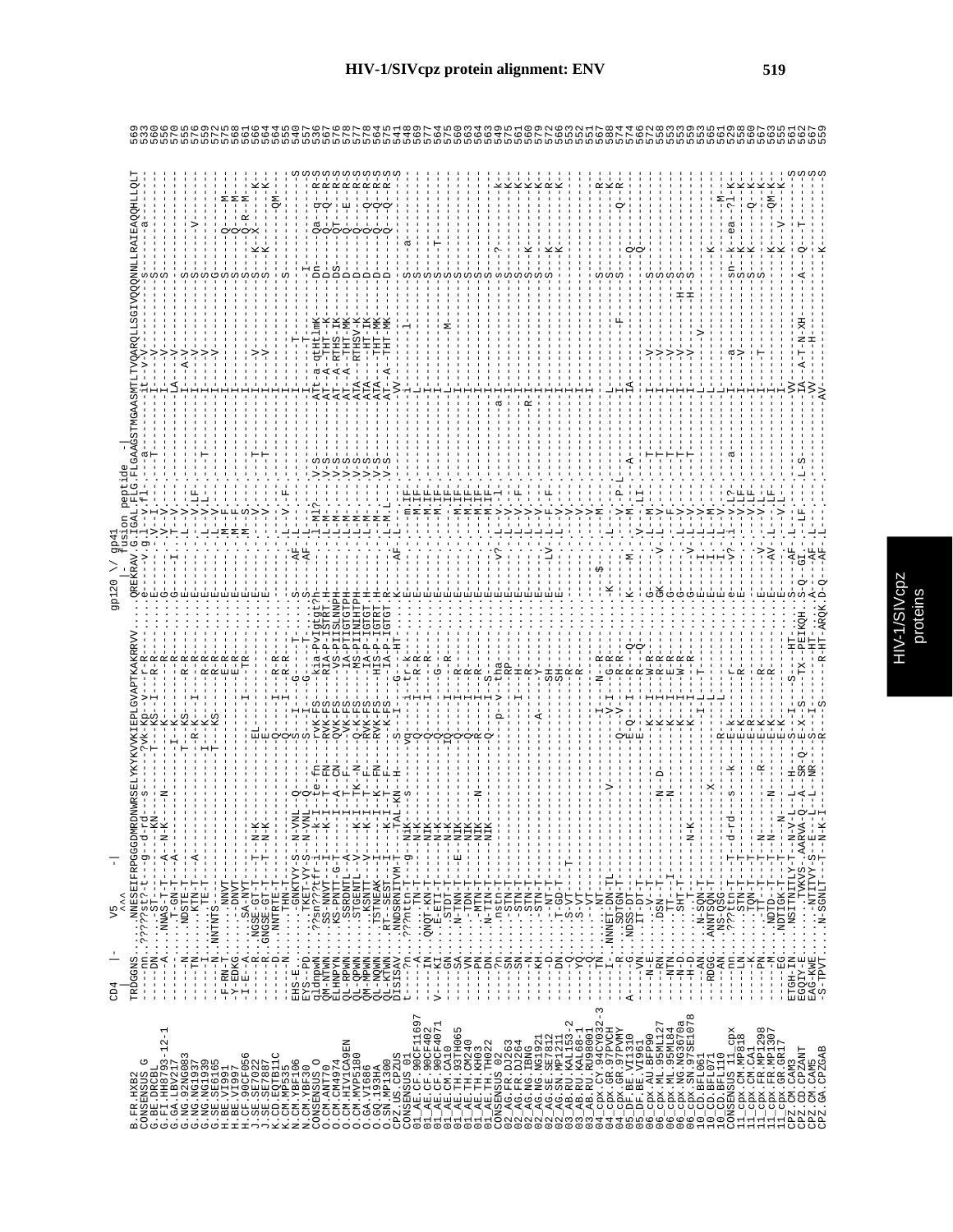|                                       |                                                                                                                                                                                                                                                                                                                                                                                                                                                | Ħ<br>immunodomina<br>$\mathsf I$                                                                          | regior                   |    |                                       |               |                                   |                                  |                                         |                                            |                                 |                     |                                                           |                    |                        |
|---------------------------------------|------------------------------------------------------------------------------------------------------------------------------------------------------------------------------------------------------------------------------------------------------------------------------------------------------------------------------------------------------------------------------------------------------------------------------------------------|-----------------------------------------------------------------------------------------------------------|--------------------------|----|---------------------------------------|---------------|-----------------------------------|----------------------------------|-----------------------------------------|--------------------------------------------|---------------------------------|---------------------|-----------------------------------------------------------|--------------------|------------------------|
|                                       |                                                                                                                                                                                                                                                                                                                                                                                                                                                |                                                                                                           | SGKLICTTAVPWNASWS.       |    | KSLEQI                                |               |                                   |                                  |                                         |                                            |                                 |                     | MEMDREINNYTSLIHSLIEBSQNQQEKNEQELLELDKMASLMNWFNITNWLWYIKLF |                    |                        |
| A                                     |                                                                                                                                                                                                                                                                                                                                                                                                                                                |                                                                                                           | $t - n -$                | C) |                                       | Ż             | $-15n$<br>₹                       | - 1<br>5                         | Φ                                       | $- - qd - -$<br>¥<br>pu                    | 4                               | $\frac{a}{1}$<br>Ė  | $-$ sn<br>ರ                                               |                    |                        |
|                                       |                                                                                                                                                                                                                                                                                                                                                                                                                                                |                                                                                                           | ž                        |    |                                       | ENM-          |                                   | $H1 -$                           |                                         |                                            | K,<br>$\Box$                    | -1<br>$\frac{1}{2}$ | ≏                                                         |                    |                        |
|                                       |                                                                                                                                                                                                                                                                                                                                                                                                                                                |                                                                                                           |                          | C) |                                       | $N_{\rm M}$ - |                                   | DI-1<br>Í                        |                                         |                                            | ≏                               | Ţ                   | C)<br>Ţ<br>≏<br>≏                                         |                    | īΟ                     |
|                                       | J.<br>п<br>$- -V - -$<br>J<br>J.<br>п<br>$\mathsf I$                                                                                                                                                                                                                                                                                                                                                                                           | J.<br>J.                                                                                                  |                          | U. | $-T-SE$                               | Ï<br>DNM-     | Ţ<br>읍                            | Ţ<br>$\Box$                      |                                         | $\overline{1}$<br>¥                        | ך<br>ו                          | ω                   | U)                                                        |                    | Ō<br>w                 |
|                                       | J<br>$\mathbf{I}$<br>L.<br>$-1 - N1 - 1$<br>$\mathsf I$<br>-1<br>ï<br>I<br>-1<br>J.                                                                                                                                                                                                                                                                                                                                                            | I<br>$\mathbf{I}$<br>$\mathbf I$<br>J.                                                                    |                          |    | $-TT$ .                               | $-1 - NMC$    | Ţ                                 | $X-TG-$<br>ω ω                   | 'n.                                     | ×.                                         |                                 |                     | UΩ                                                        |                    | $\sigma$<br><b>LO</b>  |
|                                       | T.<br>п<br>j.<br>$-Y$ $-$<br>I.<br>т<br>Ï<br>I<br>т<br>1                                                                                                                                                                                                                                                                                                                                                                                       | J,<br>$\mathbf{I}$                                                                                        |                          |    |                                       | <b>NN</b>     |                                   | T<br>Fd-                         |                                         | ٩                                          |                                 |                     |                                                           |                    | $\infty$               |
| 8131<br>70063<br>037                  | <u>န</u> ှုတ်မှ<br>$\,$ I<br>$\mathbf{I}$<br>-1<br>$\mathsf I$<br>$- -V - -$<br>$\blacksquare$<br>$\mathbf{I}$<br>$\overline{\phantom{a}}$<br>-1<br>$\mathbf{I}$                                                                                                                                                                                                                                                                               | п<br>- 1<br>- 1<br>$1 - 1$                                                                                |                          |    | $-98E - 1$                            |               | $-$ K                             | T<br>w                           |                                         | $-\frac{1}{2}$<br>$\overline{\phantom{a}}$ |                                 |                     | ώ ω<br>≏                                                  |                    |                        |
|                                       | J<br>J.<br>$-V-$<br>I<br>H<br>J<br>$\mathbf{I}$                                                                                                                                                                                                                                                                                                                                                                                                | J.<br>п<br>$\mathsf I$                                                                                    |                          |    | a<br>P                                |               | -EX<br>33                         | T<br>5<br>ω                      |                                         | ם<br>ב                                     | K,                              | $\frac{5}{1}$<br>z  | ω                                                         |                    |                        |
|                                       | $\mathsf I$<br>I<br>$-1$ – $-1$<br>$-V$ – L – – L<br>1<br>J<br>$\mathbf{I}$<br>J.<br>$\mathbf I$<br>I<br>1<br>J<br>-1<br>L.<br>$\mathsf I$                                                                                                                                                                                                                                                                                                     | п<br>H<br>$\mathbf{I}$<br>1<br>I<br>$\mathbf{I}$<br>п<br>$\mathbf I$<br>$\mathbf{I}$<br>Ţ                 | 뚸<br>ę                   |    | $\mathbb{E}-\mathbf{L}\mathbf{L}$ –   |               |                                   | LX-III-<br>- IN                  |                                         | $\overline{a}$<br>$\frac{1}{1}$            | A<br>K,<br>í                    | z                   | U)<br>≏                                                   | $\frac{1}{\alpha}$ |                        |
|                                       | J<br>$\overline{\phantom{0}}$<br>-1<br>$\mathbf{I}$<br>$\mathbf{I}$<br>$\mathbf{I}$<br>$\mathbf I$<br>т                                                                                                                                                                                                                                                                                                                                        | $\mathbf{I}$<br>$\mathbf{I}$<br>-1                                                                        | $A-T$                    |    |                                       | Ŧ             | 읍<br>S                            | ĩ<br>Ę                           |                                         | $\overline{a}$                             | A                               | ω<br>$\overline{a}$ | 5                                                         |                    |                        |
| DKS10<br>DKTB48<br>Y017-41<br>B       | I<br>I<br>I<br>j<br>$-7 - -$<br>I<br>п<br>п                                                                                                                                                                                                                                                                                                                                                                                                    | 딫<br>$\mathbf{I}$                                                                                         | ೆ<br>I<br>I              | ൯  | $-100E$<br>$-90E$<br>$-10E$<br>$-10E$ |               | ٦.<br>e-er                        | r<br>T<br>$-ts1$<br>⊽            | $-100 -$<br>$\frac{1}{2}$<br>T          | ge.<br>п                                   | $-dk - as$<br>Φ<br>$\mathbf{I}$ | I<br>п              | $\overline{1}$<br>ರ<br>۲Ļ                                 |                    |                        |
| $\infty$                              | $\mathsf I$<br>$\mathbf{I}$<br>$\mathbf{I}$<br>J.<br>J<br>$\geq$<br>J.<br>J.                                                                                                                                                                                                                                                                                                                                                                   | ᆛ                                                                                                         |                          |    | $-1 - K$                              | DNM-          | 면<br>$\circ$                      | T<br>E                           |                                         | g                                          | Ò<br>L.                         | $\frac{1}{2}$       | ω                                                         |                    |                        |
|                                       | п<br>I<br>$-V$ -<br>п<br>п<br>I<br>п                                                                                                                                                                                                                                                                                                                                                                                                           | I<br>п<br>I                                                                                               |                          |    | 부                                     |               | 囸                                 | 'n<br>毘                          |                                         |                                            |                                 |                     |                                                           |                    |                        |
|                                       | $\frac{1}{1}$<br>Ĵ<br>$\frac{1}{2}$<br>$\,$ I<br>$\frac{1}{1}$<br>$\mathbf{I}$<br>$\mathbf{I}$<br>J.<br>$\mathbf{I}$<br>Ť.                                                                                                                                                                                                                                                                                                                     |                                                                                                           |                          |    | -MOM-                                 |               | 囯                                 |                                  |                                         |                                            | $-N-1-N$                        | ł                   |                                                           |                    |                        |
|                                       | $\mathbf{I}$<br>п<br>$\frac{1}{1}$<br>$\tilde{z}$<br>$\overline{1}$<br>п<br>п                                                                                                                                                                                                                                                                                                                                                                  |                                                                                                           |                          |    | $-\Gamma$                             |               |                                   |                                  |                                         |                                            |                                 |                     |                                                           |                    | $^{\circ}$<br>$\sigma$ |
| 061                                   | $\frac{1}{1}$<br>$\mathbf{I}$<br>-1<br>ï<br>Ţ.<br>$\frac{1}{1}$<br>$\tilde{v}$<br>$V -$<br>J.<br>T<br>-1<br>т<br>J.<br>I<br>I<br>I<br>L.<br>л                                                                                                                                                                                                                                                                                                  | $\blacksquare$<br>п<br>J,<br>-1<br>$\mathbf{I}$<br>л                                                      |                          |    | 巴<br>T<br>$\frac{1}{4}$               |               | 囸<br>뛰<br>$\frac{1}{\alpha}$<br>O |                                  |                                         |                                            | $\sum_{i=1}^{n}$                | ပု                  |                                                           |                    | $\infty$               |
|                                       | $\mathbf{I}$<br>т.<br>$- -V - -$<br>п<br>п<br>ï<br>$\mathbf{I}$<br>J<br>п                                                                                                                                                                                                                                                                                                                                                                      | п<br>п<br>J<br>J<br>$\blacksquare$<br>$\mathsf I$                                                         |                          |    | $-10K$                                |               | 囸                                 |                                  |                                         | RD                                         | Ę                               |                     |                                                           |                    |                        |
|                                       | J.<br>$\blacksquare$<br>$\mathbf{I}$<br>$\tilde{\gamma}$                                                                                                                                                                                                                                                                                                                                                                                       | $-2 - R$                                                                                                  |                          |    |                                       |               |                                   |                                  |                                         |                                            |                                 | <b>Nd</b>           |                                                           |                    |                        |
|                                       | J<br>$\mathbf{I}$<br>$\mathbf{I}$<br>ï<br>$-1$<br>I<br>J.<br>I.<br>ï<br>J,<br>л                                                                                                                                                                                                                                                                                                                                                                | Ŀ<br>$-1$ $-1$ $-1$<br>T                                                                                  |                          |    | $-FNE$                                |               |                                   | I                                |                                         | ٩                                          | т<br>$- - A$                    | ٩                   | U.                                                        |                    | $\sigma$               |
|                                       | T<br>т<br>$\mathbf{I}$<br>л<br>п<br>п<br>п                                                                                                                                                                                                                                                                                                                                                                                                     | ı<br>I<br>I<br>т<br>I.<br>T                                                                               |                          |    | ドーー                                   |               |                                   |                                  |                                         |                                            | ゥ                               |                     |                                                           |                    |                        |
|                                       | $-1 - 2$<br>$\frac{1}{4}$<br>$--V --$<br>1<br>п<br>ï<br>I<br>I<br>т                                                                                                                                                                                                                                                                                                                                                                            | т<br>Ť.<br>$\,$ I<br>Ţ<br>$\mathbf{I}$<br>$\mathsf I$                                                     | z                        |    | $-$ <b>ENE</b>                        |               |                                   | $\frac{1}{1}$<br>z               | ٦                                       |                                            |                                 | ۹                   |                                                           |                    |                        |
|                                       | $\blacksquare$<br>п<br>$\frac{1}{1}$<br>$\tilde{\gamma}$<br>-1                                                                                                                                                                                                                                                                                                                                                                                 |                                                                                                           |                          |    | $-DX$                                 |               |                                   |                                  |                                         |                                            |                                 |                     |                                                           |                    |                        |
|                                       | $\overline{1}$<br>J.<br>J<br>J.<br>$-1$<br>$\overline{1}$<br>J.<br>J.<br>J.                                                                                                                                                                                                                                                                                                                                                                    | H<br>J.                                                                                                   |                          |    | 巴<br>T                                |               |                                   | ٦.<br>臣                          |                                         |                                            |                                 |                     |                                                           |                    |                        |
| dr<br>2000<br>2000                    | $\begin{array}{c c} &   &   &   \\ \hline 1 & 1 & 1 \\ 0 &   &   &   \\ \hline 1 & 1 & 1 \\ 1 & 1 & 1 \\ \hline \end{array}$<br>$\blacksquare$<br>п<br>J<br>$-1$                                                                                                                                                                                                                                                                               | I.<br>$\mathbf{I}$<br>$\mathsf I$                                                                         | е                        |    | $-N - SO$                             |               |                                   | T,<br>KĖ.                        |                                         |                                            |                                 |                     | ≏                                                         |                    |                        |
|                                       | $\mathbf{I}$<br>п<br>ï<br>$- -V - -$<br>$\mathbf{I}$<br>1<br>ï<br>I<br>I<br>п                                                                                                                                                                                                                                                                                                                                                                  | п<br>$\mathbf{I}$<br>$\overline{\phantom{a}}$<br>$\blacksquare$<br>$\,$ I                                 | $N-N$                    |    | <b>HOAL</b>                           |               | $Q - E$                           | .<br>НО.                         | $\frac{1}{2}$<br>Ţ                      |                                            | ≏                               |                     |                                                           |                    |                        |
|                                       | $\mathbf{I}$<br>$\mathbf{I}$<br>Ť.<br>Ĵ<br>f.<br>$\frac{1}{2}$<br>$V - -$<br>$\overline{1}$<br>J.<br>п<br>ï<br>J.<br>п                                                                                                                                                                                                                                                                                                                         | $\frac{1}{4}$<br>$\mathbf{I}$<br>$\overline{1}$<br>J.<br>$\frac{1}{1}$                                    | ь                        |    |                                       |               | - EK<br>◠                         |                                  |                                         |                                            | K,<br>К<br>T                    |                     | ă<br>ω                                                    |                    |                        |
|                                       | $\frac{1}{\sqrt{2}}$<br>T<br>T.<br>п<br>Ť<br>$V -$<br>T<br>т<br>$\mathsf I$<br>т                                                                                                                                                                                                                                                                                                                                                               | $-1$ $-1$ $-1$<br>Ţ                                                                                       |                          |    | $-105$                                |               | E<br>I.                           | NΤ−7                             |                                         |                                            |                                 |                     |                                                           |                    |                        |
|                                       | $\mathsf I$<br>$\mathbf{I}$<br>$\mathbf{I}$<br>$\mathsf I$<br>J,<br>$-1$<br>1<br>п<br>I.<br>J.<br>п                                                                                                                                                                                                                                                                                                                                            | п<br>ï<br>I<br>п<br>$\frac{1}{1}$<br>ှ<br>ပု                                                              |                          |    |                                       |               | 国                                 | 'n,                              |                                         |                                            |                                 |                     |                                                           |                    |                        |
|                                       | J.<br>J.<br>J,<br>$-1$<br>I<br>J.                                                                                                                                                                                                                                                                                                                                                                                                              | $\overline{1}$<br>中!<br>I<br>$\mathbf{I}$<br>ı                                                            | ь                        |    | ad−                                   |               | 뛰<br>o                            |                                  |                                         |                                            |                                 |                     |                                                           |                    |                        |
|                                       | $- R$<br>$\mathbf{I}$<br>$\mathbf{I}$<br>$\mathbf{I}$<br>J.<br>$Y -$<br>$\mathbf{I}$<br>$\mathbf{I}$<br>$\mathbf{I}$                                                                                                                                                                                                                                                                                                                           | J.<br>$\mathbf{I}$<br>$\mathbf I$                                                                         |                          |    | $-NTM -$                              |               | 뚜<br>ΟХ                           | 5                                |                                         |                                            |                                 |                     |                                                           |                    |                        |
|                                       | $- R$<br>T<br>т<br>$\frac{1}{1}$<br>$Y -$<br>I<br>I.<br>ï<br>т                                                                                                                                                                                                                                                                                                                                                                                 | I<br>$\frac{1}{1}$<br>I                                                                                   |                          |    | ۹<br>¦                                |               | 뛰<br>O                            |                                  |                                         |                                            |                                 |                     |                                                           |                    |                        |
|                                       | $- -x - x - - -$<br>$\mathbb I$<br>п<br>-1                                                                                                                                                                                                                                                                                                                                                                                                     | п<br>Ţ                                                                                                    | $\mathsf{p}_4$<br>п<br>œ | C  | ksqee-                                |               | ٦,<br>نڊ<br>1<br>ਨ                | tnt-<br>w                        | ี<br>น                                  | φ                                          |                                 | 5                   | ರ                                                         |                    |                        |
|                                       | п<br>J<br>J<br>п                                                                                                                                                                                                                                                                                                                                                                                                                               | J<br>J.<br>J.<br>J.                                                                                       |                          |    | -1-1-                                 |               | O                                 | Y-IN                             | ۹<br>!                                  | C<br>N-i                                   |                                 |                     | ≏                                                         |                    |                        |
|                                       | $-\frac{1}{R}$<br>$\frac{1}{H}$<br>J<br>$\mathbf{I}$<br>Ţ<br>$\mathbf{I}$<br>л                                                                                                                                                                                                                                                                                                                                                                 | $\mathsf I$<br>$\mathbf{I}$<br>л<br>$\mathsf I$                                                           | $\frac{1}{1}$            | J  | $R-Q-D$<br>-DY                        |               | o                                 | $X-TNSS$<br>$-1$<br>$\mathbf{I}$ | ۹<br>T                                  | RD                                         | −.<br>∽<br>J,                   | л<br>ā<br>ĕ         | ני ז                                                      |                    | $^{\circ}$             |
|                                       | $\mathbf{I}$<br>Ţ<br>$\mathbf{I}$<br>Ŧ<br>$-1$ - $T$                                                                                                                                                                                                                                                                                                                                                                                           | л.                                                                                                        | 푸                        | U. | $R-Q-F$                               |               | O                                 | -IN-                             | T                                       | RD<br>ĸ<br>J.                              | $-N-KN$<br>К                    | л                   |                                                           |                    |                        |
|                                       | H<br>H<br>I<br>$-V-L$                                                                                                                                                                                                                                                                                                                                                                                                                          |                                                                                                           |                          |    | 뛰                                     |               |                                   | -<br>ET-1                        | J.<br>$\sim$<br>Ť                       | g<br>$\scriptstyle\mathtt{\circ}$          |                                 | ā                   |                                                           |                    |                        |
|                                       | $---H$ - $R$ -<br>$\frac{1}{2}$<br>$-1 - 1 - 1$<br>j<br>$\frac{1}{1}$<br>п                                                                                                                                                                                                                                                                                                                                                                     | $\frac{1}{1}$<br>$\frac{1}{1}$<br>$\mathbf{I}$                                                            |                          |    | 똪<br>$\frac{1}{\sqrt{2}}$             |               |                                   | 급                                | l<br>1<br>Y<br>T                        | RD<br>ł<br>٩                               |                                 | 둅                   |                                                           |                    |                        |
|                                       | J.<br>п<br>$I - -\Lambda - \Gamma -$<br>п<br>J.<br>п                                                                                                                                                                                                                                                                                                                                                                                           | п<br>$\overline{1}$<br>п                                                                                  |                          |    | TQSE.                                 |               |                                   | T                                |                                         | g<br>J.                                    |                                 | $S-KN$              |                                                           |                    |                        |
|                                       | 부<br>ŧ<br>$\mathbf{I}$<br>$-1$<br>Ţ<br>$-1 - 1 - \Lambda$<br>$V - -$<br>$- - R$<br>J.<br>$\frac{1}{1}$<br>ł<br>-1                                                                                                                                                                                                                                                                                                                              | п<br>J.<br>п<br>$\mathbf{I}$<br>Ť.<br>$\,$ I                                                              |                          |    | $RTQ - E$<br>ep                       |               | $-1$<br>$\circ$<br>o              | 岩<br>5                           | ローロー<br>$V - L$<br>T<br>$-18$<br>ך<br>י | RD<br>g<br>п                               |                                 | $S - G$             |                                                           |                    | $^{\circ}$             |
|                                       | $\frac{1}{4}$<br>$-191 -$<br>т<br>-<br>ï<br>I<br>I<br>п<br>T.                                                                                                                                                                                                                                                                                                                                                                                  | I<br>$\frac{1}{1}$                                                                                        |                          |    | $k-1$ de                              |               | $MM$ --me-Er                      | 7                                | Y<br>T                                  | т                                          | O)                              | ā                   |                                                           |                    |                        |
|                                       | T<br>т<br>$\mathsf I$<br>I<br>л                                                                                                                                                                                                                                                                                                                                                                                                                |                                                                                                           |                          |    | $R-V-Y$                               |               | $-Q - E$                          | てり                               |                                         |                                            |                                 |                     |                                                           |                    |                        |
|                                       | $\frac{1}{1}$<br>I<br>J.<br>п<br>I.<br>$\mathbf{I}$<br>-1<br>Ť.<br>$\mathbf{I}$<br>п<br>I<br>п                                                                                                                                                                                                                                                                                                                                                 | I<br>п<br>$\mathbf I$                                                                                     |                          |    | $R - -NF$                             | -NMC          | 뛰                                 | ひ                                | л.                                      |                                            |                                 |                     |                                                           |                    | $\infty$               |
|                                       | w<br>$\frac{1}{4}$<br>$- -V - -$<br>$\blacksquare$<br>$\blacksquare$                                                                                                                                                                                                                                                                                                                                                                           | п                                                                                                         |                          |    |                                       | Ř             | 囸                                 | -<br>15                          | $\mathbf{I}$<br>ž                       |                                            | <b>△</b>                        |                     |                                                           |                    |                        |
|                                       | $-K$<br>$\overline{1}$<br>J.<br>Ť<br>$--V --$<br>J.<br>J.<br>ï<br>I<br>J.                                                                                                                                                                                                                                                                                                                                                                      | J<br>п<br>J.<br>$\,$ I                                                                                    | z                        |    | $R = -DE$                             | ONM-          | 囸                                 |                                  |                                         |                                            |                                 |                     | m                                                         |                    |                        |
|                                       | $ R$<br>$\mathbf{I}$<br>п<br>-1<br>п<br>$---1---$<br>$\mathbf{I}$<br>п<br>$\mathbf{I}$<br>$\mathbf{I}$<br>J.<br>-1<br>п<br>$\mathbf{I}$<br>-1<br>п                                                                                                                                                                                                                                                                                             | п<br>J.<br>$\mathbf{I}$<br>$\mathbf{I}$<br>п<br>$\overline{\phantom{a}}$<br>$\mathbf I$                   | z                        |    | $-2$                                  | MMC           |                                   | てり                               |                                         |                                            | Æ                               |                     | O<br>≏<br>≏                                               |                    |                        |
|                                       | $- R$<br>$-XP -$                                                                                                                                                                                                                                                                                                                                                                                                                               | EH                                                                                                        |                          |    | BD-                                   | GNM           |                                   | ひ                                |                                         | ۹                                          | $\circ$                         |                     | Ö                                                         |                    | $^{\circ}$             |
|                                       | Ţ<br>$-1 - 0$<br>$-1$<br>$\begin{array}{c} \end{array}$<br>$\mathbf{I}$<br>т<br>ı<br>п                                                                                                                                                                                                                                                                                                                                                         | E<br>п<br>п<br>п<br>т<br>т<br>т                                                                           | O<br>д<br>$\frac{1}{1}$  |    | 학                                     | <b>SNNS</b>   | 囯                                 | Ī<br>Φ                           |                                         | -KD                                        |                                 |                     | ທ ∩                                                       |                    | $^\infty$              |
|                                       | $\alpha$ <sup>-</sup><br>J.<br>п<br>$\overline{1}$<br>J<br>$\overline{1}$<br>- 1<br>п<br>п<br>I                                                                                                                                                                                                                                                                                                                                                | $\blacksquare$<br>$-5 -$<br>$\frac{1}{1}$<br>$\overline{1}$                                               |                          |    | ad-i                                  |               | 띶                                 | $X-AS$                           |                                         |                                            | O                               |                     |                                                           |                    | $\sigma$               |
|                                       | -1<br>$- -V - -$<br>$\blacksquare$<br>п                                                                                                                                                                                                                                                                                                                                                                                                        | $\blacksquare$                                                                                            |                          |    | 田<br>-<br>O                           |               |                                   | T                                |                                         |                                            |                                 |                     | Ω<br>≏                                                    |                    |                        |
|                                       | J.<br>I.<br>$\mathsf I$<br>$-Y-$<br>$\mathbf{I}$<br>$\tilde{\gamma}$<br>$\overline{1}$<br>J.<br>J.                                                                                                                                                                                                                                                                                                                                             | $\frac{1}{1}$<br>$\frac{1}{1}$<br>Ţ<br>$\mathfrak l$<br>I<br>1<br>$\mathbf{I}$<br>$\mathbf{I}$<br>т<br>J. |                          |    | $Q - E$<br>'n,                        |               | T                                 | T<br>T<br>SYE.                   | $\frac{1}{1}$                           |                                            |                                 |                     |                                                           |                    |                        |
|                                       | Ò<br>т<br>л<br>$\begin{array}{c} \rule{0pt}{2.5ex} \rule{0pt}{2.5ex} \rule{0pt}{2.5ex} \rule{0pt}{2.5ex} \rule{0pt}{2.5ex} \rule{0pt}{2.5ex} \rule{0pt}{2.5ex} \rule{0pt}{2.5ex} \rule{0pt}{2.5ex} \rule{0pt}{2.5ex} \rule{0pt}{2.5ex} \rule{0pt}{2.5ex} \rule{0pt}{2.5ex} \rule{0pt}{2.5ex} \rule{0pt}{2.5ex} \rule{0pt}{2.5ex} \rule{0pt}{2.5ex} \rule{0pt}{2.5ex} \rule{0pt}{2.5ex} \rule{0$<br>$-1 - 1 - 1$<br>$\mathbf{I}$<br>л<br>I<br>т | $\frac{1}{1}$<br>J.<br>$\mathbf{I}$<br>ш<br>Ţ                                                             |                          |    | 昌                                     |               | $\mathbf{I}$                      |                                  | $-5 -$<br>O                             |                                            |                                 |                     | <b>DMS</b>                                                |                    |                        |
|                                       | п<br>$- -V - -$<br>$\mathbf{I}$<br>п                                                                                                                                                                                                                                                                                                                                                                                                           | п<br>п<br>$\overline{\phantom{a}}$<br>п                                                                   |                          |    |                                       |               |                                   |                                  |                                         |                                            |                                 |                     | ≏                                                         |                    |                        |
| $N$ $0$ $\rightarrow$ $0$ $N$ $m$ $n$ | $\frac{1}{1}$<br>L.                                                                                                                                                                                                                                                                                                                                                                                                                            | $\mathbf{I}$<br>L.                                                                                        |                          |    |                                       |               | ۳<br>Q                            |                                  | යි                                      | Ŧ                                          |                                 | Id-                 |                                                           |                    |                        |
|                                       | י<br>ל<br>п                                                                                                                                                                                                                                                                                                                                                                                                                                    | $-1 - 1$<br>F<br> -<br>п                                                                                  | z                        |    |                                       |               | $\mathbf{I}$                      |                                  | S                                       | ΟK<br>J.                                   | Æ                               | Nd-                 |                                                           |                    |                        |
| $\frac{77819}{5}$                     |                                                                                                                                                                                                                                                                                                                                                                                                                                                |                                                                                                           | $\mathbb{R}$             |    |                                       |               |                                   |                                  | Ã                                       |                                            |                                 | $\Box$              |                                                           |                    |                        |
|                                       |                                                                                                                                                                                                                                                                                                                                                                                                                                                |                                                                                                           |                          |    |                                       |               |                                   |                                  |                                         |                                            |                                 |                     |                                                           |                    |                        |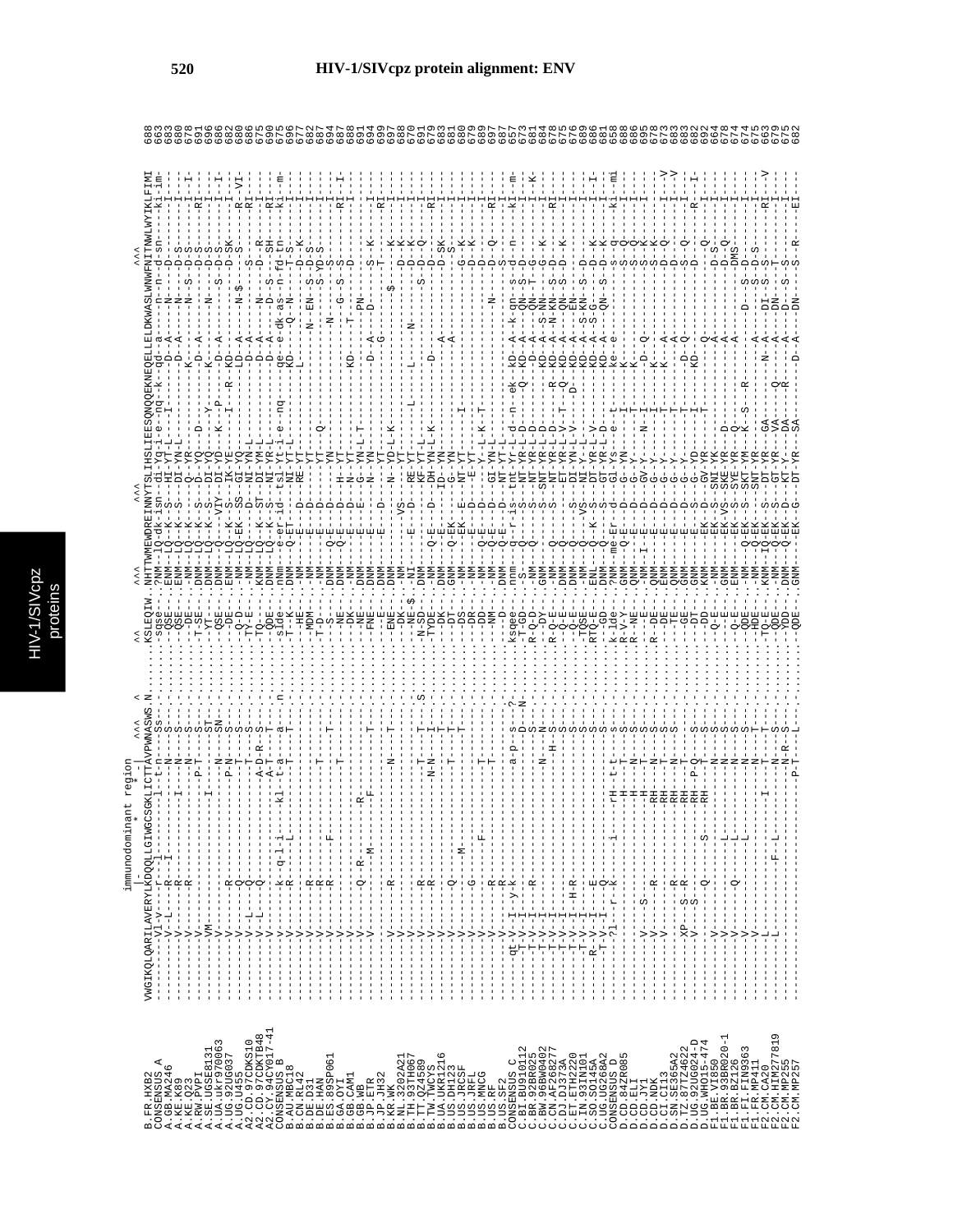|   | d<br>ò |
|---|--------|
|   |        |
|   |        |
|   |        |
| ı |        |
|   |        |

|              |                               |                                |                                              |                                                      |                                |                    |                       |                    |       |                                   |                                                                       |                                 |                          |                         |                |                                                        |                |            |          |          |  |                                                                                                                                                                                                                                                                                                                                                                                                                                              |               |                        |                |                     |                   |                            |                         |                    |             |                                  |                          | O             |       |         |   |     |               |               |                                                 |               |               |                     |                              |                    |                     |                                                                                                                                                                                                                                                                                                                                                                                                                           |                                     |                                    |                                    |                    |                          |                           |                                    |                   |                     |                    |              |                              |                                   |                |                     |            |                 |                                                              |                      |
|--------------|-------------------------------|--------------------------------|----------------------------------------------|------------------------------------------------------|--------------------------------|--------------------|-----------------------|--------------------|-------|-----------------------------------|-----------------------------------------------------------------------|---------------------------------|--------------------------|-------------------------|----------------|--------------------------------------------------------|----------------|------------|----------|----------|--|----------------------------------------------------------------------------------------------------------------------------------------------------------------------------------------------------------------------------------------------------------------------------------------------------------------------------------------------------------------------------------------------------------------------------------------------|---------------|------------------------|----------------|---------------------|-------------------|----------------------------|-------------------------|--------------------|-------------|----------------------------------|--------------------------|---------------|-------|---------|---|-----|---------------|---------------|-------------------------------------------------|---------------|---------------|---------------------|------------------------------|--------------------|---------------------|---------------------------------------------------------------------------------------------------------------------------------------------------------------------------------------------------------------------------------------------------------------------------------------------------------------------------------------------------------------------------------------------------------------------------|-------------------------------------|------------------------------------|------------------------------------|--------------------|--------------------------|---------------------------|------------------------------------|-------------------|---------------------|--------------------|--------------|------------------------------|-----------------------------------|----------------|---------------------|------------|-----------------|--------------------------------------------------------------|----------------------|
|              |                               |                                |                                              |                                                      | 귾                              |                    |                       | 귢                  |       |                                   |                                                                       |                                 |                          |                         |                |                                                        |                |            |          | .<br>∡   |  |                                                                                                                                                                                                                                                                                                                                                                                                                                              |               |                        |                |                     |                   | .<br>P                     |                         |                    |             |                                  |                          |               |       |         |   |     |               |               |                                                 |               |               |                     |                              |                    |                     |                                                                                                                                                                                                                                                                                                                                                                                                                           | R                                   | 귾                                  |                                    |                    |                          |                           |                                    |                   | 료                   |                    |              |                              |                                   |                |                     |            |                 |                                                              |                      |
|              |                               |                                |                                              |                                                      |                                |                    | $\tilde{\mathcal{F}}$ |                    |       | 5                                 |                                                                       |                                 |                          |                         |                |                                                        |                |            |          |          |  |                                                                                                                                                                                                                                                                                                                                                                                                                                              |               | $-11$                  |                |                     |                   |                            |                         |                    |             |                                  |                          |               |       |         |   |     |               |               |                                                 |               |               |                     |                              |                    |                     |                                                                                                                                                                                                                                                                                                                                                                                                                           |                                     |                                    |                                    |                    |                          |                           |                                    |                   |                     | ភ<br>-             |              |                              |                                   |                |                     |            |                 |                                                              |                      |
|              | <b>I XMTMNLINAMNMTSVM</b>     |                                |                                              |                                                      |                                | C)                 |                       |                    |       |                                   |                                                                       |                                 |                          |                         |                | İW                                                     |                |            | $-1G$    |          |  | Ŗ                                                                                                                                                                                                                                                                                                                                                                                                                                            |               |                        |                |                     |                   |                            |                         |                    |             |                                  |                          |               |       |         |   |     | S-Q           |               |                                                 | $D - SK$      |               |                     |                              |                    | ក<br>ក<br>C)        |                                                                                                                                                                                                                                                                                                                                                                                                                           |                                     |                                    |                                    |                    | ω ω ω                    |                           |                                    |                   |                     |                    |              |                              |                                   |                |                     |            |                 |                                                              |                      |
|              |                               |                                |                                              |                                                      |                                |                    |                       |                    |       |                                   |                                                                       |                                 |                          |                         | $\overline{a}$ | OЦ                                                     |                |            | ŧ        |          |  |                                                                                                                                                                                                                                                                                                                                                                                                                                              | $\frac{5}{1}$ | $-aa$                  |                |                     |                   |                            |                         |                    |             |                                  |                          |               |       |         |   |     |               |               |                                                 |               |               |                     |                              |                    |                     |                                                                                                                                                                                                                                                                                                                                                                                                                           |                                     |                                    |                                    |                    |                          |                           |                                    |                   |                     |                    |              |                              |                                   |                |                     |            |                 |                                                              |                      |
|              |                               |                                |                                              |                                                      |                                |                    |                       | ÷                  | ÷     |                                   |                                                                       |                                 |                          |                         |                | $q - e$                                                |                | .-VK<br>αĸ |          |          |  |                                                                                                                                                                                                                                                                                                                                                                                                                                              |               |                        |                |                     | ĸ                 | $\approx$                  | ĸ                       |                    |             |                                  |                          |               |       |         |   |     |               |               |                                                 |               |               |                     |                              |                    |                     |                                                                                                                                                                                                                                                                                                                                                                                                                           | -KD                                 |                                    |                                    |                    |                          |                           |                                    |                   |                     |                    |              |                              |                                   |                |                     |            |                 |                                                              |                      |
|              |                               |                                |                                              |                                                      |                                |                    |                       |                    |       |                                   |                                                                       |                                 |                          |                         | $A - E$        |                                                        | $E-QKA-V$      |            |          |          |  |                                                                                                                                                                                                                                                                                                                                                                                                                                              |               |                        |                |                     |                   |                            |                         | $-DR$              |             |                                  | $-DR$                    |               |       |         |   |     |               |               |                                                 |               |               |                     |                              |                    |                     | Ť                                                                                                                                                                                                                                                                                                                                                                                                                         |                                     |                                    |                                    |                    |                          |                           |                                    |                   |                     |                    |              |                              |                                   |                |                     |            |                 |                                                              |                      |
|              |                               |                                |                                              |                                                      |                                |                    |                       |                    |       |                                   |                                                                       |                                 |                          |                         |                |                                                        |                | -YDE-OKA-D | ○−       |          |  |                                                                                                                                                                                                                                                                                                                                                                                                                                              |               |                        |                |                     |                   |                            |                         |                    |             |                                  |                          |               |       |         |   |     |               |               |                                                 |               |               |                     |                              |                    | -51<br>--           |                                                                                                                                                                                                                                                                                                                                                                                                                           |                                     |                                    |                                    |                    |                          |                           |                                    |                   |                     |                    |              |                              |                                   |                |                     |            |                 |                                                              |                      |
|              | WMEWDREINNYTSL                |                                |                                              |                                                      |                                |                    |                       |                    |       |                                   |                                                                       |                                 |                          |                         | 日!             |                                                        |                |            |          |          |  | 0-2-2-11<br>0-3-11<br>0-2-2-20                                                                                                                                                                                                                                                                                                                                                                                                               | KVR           | $-135 -$               |                |                     |                   |                            |                         |                    |             |                                  |                          | T.<br>-dK     | $-VS$ |         |   |     | $-VS$         | ŧ             |                                                 |               |               |                     |                              |                    |                     | w                                                                                                                                                                                                                                                                                                                                                                                                                         | $-5$                                |                                    |                                    |                    |                          |                           |                                    |                   |                     |                    |              |                              |                                   |                |                     |            |                 |                                                              |                      |
|              |                               |                                |                                              |                                                      |                                |                    |                       |                    |       |                                   |                                                                       |                                 |                          |                         |                |                                                        |                | Ō<br>--Q   |          | $Q - -Q$ |  |                                                                                                                                                                                                                                                                                                                                                                                                                                              |               | e-er                   |                |                     |                   |                            |                         |                    | 甲甲甲         |                                  |                          |               | Ŧ     |         |   | -EK |               |               |                                                 |               |               |                     |                              |                    |                     |                                                                                                                                                                                                                                                                                                                                                                                                                           | $-1$<br>EX<br>$Q - EX$              |                                    |                                    |                    |                          |                           | $D - E$                            | $-\mathbf{EX}$    |                     | $\frac{0}{\theta}$ | 면면           |                              |                                   |                |                     |            |                 |                                                              |                      |
|              |                               |                                |                                              |                                                      |                                |                    |                       |                    |       |                                   |                                                                       |                                 |                          |                         |                |                                                        |                |            |          |          |  |                                                                                                                                                                                                                                                                                                                                                                                                                                              |               |                        |                |                     |                   |                            |                         |                    |             |                                  |                          |               |       |         |   |     |               |               |                                                 |               |               |                     |                              |                    |                     |                                                                                                                                                                                                                                                                                                                                                                                                                           |                                     |                                    |                                    |                    |                          |                           |                                    |                   |                     |                    |              |                              |                                   |                |                     |            |                 |                                                              |                      |
|              |                               |                                |                                              |                                                      |                                |                    |                       |                    |       |                                   |                                                                       |                                 | $-25$                    | Lax-1                   | LCK-.          | apu??                                                  | SURK.          |            |          | RYNDD    |  | $\frac{1}{N}$ $N+1$                                                                                                                                                                                                                                                                                                                                                                                                                          | UX-TI         |                        |                |                     |                   |                            |                         | −<br>∩             | $R-1$       |                                  |                          |               |       |         |   |     |               |               |                                                 |               |               |                     |                              |                    |                     |                                                                                                                                                                                                                                                                                                                                                                                                                           |                                     |                                    |                                    |                    |                          |                           |                                    |                   |                     | ₫<br>Sγ            |              |                              |                                   |                |                     |            |                 |                                                              |                      |
|              |                               |                                |                                              |                                                      |                                |                    |                       |                    |       |                                   |                                                                       |                                 |                          |                         |                | $\sim$                                                 | $\ddot{\circ}$ | r-ci       | XX-LK    | ひ        |  |                                                                                                                                                                                                                                                                                                                                                                                                                                              |               |                        |                |                     |                   |                            |                         |                    |             |                                  |                          |               |       |         |   |     |               |               |                                                 |               |               |                     |                              |                    |                     |                                                                                                                                                                                                                                                                                                                                                                                                                           |                                     |                                    |                                    |                    |                          |                           |                                    |                   |                     |                    |              |                              |                                   |                |                     |            |                 |                                                              |                      |
|              | <b>AVPWNASWS</b>              |                                |                                              |                                                      |                                |                    |                       |                    |       |                                   |                                                                       |                                 |                          |                         |                |                                                        |                |            |          |          |  |                                                                                                                                                                                                                                                                                                                                                                                                                                              |               |                        |                |                     |                   |                            |                         |                    |             |                                  |                          |               |       |         |   |     |               |               |                                                 |               |               |                     |                              |                    |                     |                                                                                                                                                                                                                                                                                                                                                                                                                           |                                     |                                    |                                    |                    |                          |                           |                                    |                   |                     |                    |              |                              |                                   |                |                     |            |                 |                                                              |                      |
| regior       |                               |                                |                                              |                                                      |                                |                    |                       |                    |       |                                   |                                                                       |                                 |                          |                         |                |                                                        |                | Ĕ          |          |          |  |                                                                                                                                                                                                                                                                                                                                                                                                                                              |               |                        |                |                     |                   |                            |                         |                    |             |                                  |                          |               |       |         |   |     |               |               |                                                 |               |               |                     |                              |                    |                     | ပ္ပ်                                                                                                                                                                                                                                                                                                                                                                                                                      |                                     |                                    |                                    |                    |                          |                           |                                    |                   |                     |                    |              |                              |                                   |                |                     |            |                 |                                                              |                      |
| immunodomina |                               | $\frac{1}{1}$<br>$\frac{1}{1}$ |                                              |                                                      |                                |                    |                       |                    |       |                                   | J.                                                                    | $\frac{1}{1}$                   |                          |                         | $-18 - 1 - 5$  |                                                        |                |            | ---TN--- |          |  |                                                                                                                                                                                                                                                                                                                                                                                                                                              |               | ך<br>                  |                |                     | $\blacksquare$    | $\mathbf{I}$               |                         | ł                  | $-1$        | $\mathbf{I}$<br>$-1$             | $-5 - 2X - -1$           |               |       | I<br>т  |   |     | $\frac{1}{1}$ |               |                                                 |               |               |                     |                              |                    |                     | $-1 - 1 - S$                                                                                                                                                                                                                                                                                                                                                                                                              | $\frac{1}{1}$                       | J<br>$\mathbf{I}$                  |                                    | $\frac{1}{1}$      |                          |                           |                                    |                   |                     |                    |              | I<br>I                       | $\frac{1}{1}$                     |                |                     |            | $-15 - -$       |                                                              |                      |
|              |                               | $\frac{1}{1}$                  |                                              | $-\frac{1}{2}$                                       | 中!                             |                    |                       |                    |       | ł<br>$-1 - 1 - 1$                 |                                                                       | $\,$ I                          | $-1$ - $-1$ - $-1$ - $R$ | $-12 - 1 - 1 - 51 -$    | $\dot{R}$      | $- - R - - R - - Ll - L - L - Ll \geq N - 1 - nL - -c$ |                |            |          |          |  |                                                                                                                                                                                                                                                                                                                                                                                                                                              |               | $-15F$<br>$\mathbf{I}$ | $-$ -KF $-$ -L |                     | ------<br>KF---L  | 1                          |                         | T                  | $-KKF - KF$ | $\blacksquare$<br>$\blacksquare$ |                          | $\frac{A}{A}$ |       | ï<br>J. |   |     | $\frac{1}{1}$ |               |                                                 |               |               |                     |                              |                    | $- -1 - 5 - -R - -$ |                                                                                                                                                                                                                                                                                                                                                                                                                           | ł<br>$- - R - -$<br>$\mathbf{I}$    | I<br>$\mathbf{I}$<br>t<br>I<br>I.  | $\frac{1}{1}$<br>J<br>$\mathbf{I}$ |                    |                          | f.                        | $\mathbf{I}$                       |                   | $-5 - 3 - -2 - 4 -$ |                    | $\mathbf{I}$ | $\mathfrak l$<br>$\mathsf I$ |                                   | J,<br>$-R - R$ |                     |            | $- -K - -R - -$ |                                                              |                      |
|              |                               |                                | $- -\Delta - -1 - - - - - - -$<br>$- -V - -$ | $\frac{1}{4}$<br>$\frac{1}{4}$<br>$- -S - V - I$     | $--V---$                       | $-1$ - $-1$        | $-1 -$                | $-1 - 1 - 1$       | $-1$  | $- -V - -$                        | $\frac{1}{1}$<br>$-\nabla$                                            | $\frac{1}{1}$<br>$-\frac{5}{1}$ | $- -R - V -$             | $---R-KV--I--$          | $---KV---I$    |                                                        |                |            |          |          |  |                                                                                                                                                                                                                                                                                                                                                                                                                                              |               | $- - - - - - - - -$    |                | $- - - - - - - - -$ | $- - - - - - - -$ | $- - - - - - - - - -$      | $-V-$<br>$\overline{1}$ | Ť.<br>$----------$ | ÷<br>$-7$   | $\mathbf{I}$<br>Ĵ.<br>$-7$       | J<br>$-7$                |               |       |         |   |     |               |               |                                                 | Ĵ.<br>$-1$    |               | $- - - - - - - - -$ | $-1 - 5$<br>$\frac{1}{2}$    | $-1 - 5$<br>$\geq$ | $-7$                | $-1$                                                                                                                                                                                                                                                                                                                                                                                                                      | Ť<br>$- -1 - -$                     | Ţ<br>J,<br>п                       | ï<br>$\frac{1}{1}$                 | $---L---R$<br>$-7$ | $-1 - 7 - 5 -$           | $S$ ----<br>$\frac{1}{2}$ | $\frac{1}{2}$<br>I<br>$\mathbf{I}$ | $-2$<br>ł<br>$-7$ | $-7$                | $-1$               | $- -V - -$   | u<br>I                       | $- - - - - - - - - - - - - - - -$ | --1--7--       | f.<br>$\frac{5}{1}$ | f,<br>$-7$ | $-1$ - $-1$     | $\frac{1}{2}$                                                | ï<br>$-1$            |
|              | VWGIKQLQARILAVERYLKDQQLLGIWGC |                                | $\mathbf{I}$<br>$\frac{1}{1}$<br>Ť.          | $\overline{\phantom{a}}$<br>J.<br>J.<br>$\mathbf{I}$ | í<br>J<br>J.<br>$\overline{1}$ | $\frac{1}{1}$<br>ŧ |                       | J.<br>I.<br>I<br>п | $-V-$ | $\mathbf{I}$<br>J.<br>I<br>J<br>1 | $\overline{\phantom{a}}$<br>$\overline{\phantom{a}}$<br>$\frac{1}{1}$ | $\mathbf{I}$                    | п<br>п<br>Ť.             | J<br>H<br>$\frac{1}{4}$ | $\mathsf I$    | 5                                                      |                |            |          |          |  | $\begin{split} &\cdot\cdot\cdot\cdot R - R - R - I - I - T \cdot \text{Tr}(\Sigma) \mathbf{V} - I - \nabla \mathbf{U} - \mathbf{V} - \mathbf{V} - \mathbf{V} - \mathbf{V} - \mathbf{V} - \mathbf{V} - \mathbf{V} - \mathbf{V} - \mathbf{V} - \mathbf{V} - \mathbf{V} - \mathbf{V} - \mathbf{V} - \mathbf{V} - \mathbf{V} - \mathbf{V} - \mathbf{V} - \mathbf{V} - \mathbf{V} - \mathbf{V} - \mathbf{V} - \mathbf{V} - \mathbf{V} - \mathbf{$ |               | ı<br>1<br>Ť.           |                |                     |                   | I<br>ı<br>п<br>$\mathbf I$ |                         | T<br>Ţ<br>I<br>ł   |             | $\overline{\phantom{a}}$<br>п    | $\overline{\phantom{a}}$ |               |       | т       | п |     | п             | $\frac{1}{1}$ | $\begin{array}{c} 1 \\ 1 \\ 1 \end{array}$<br>ł | $\frac{1}{1}$ | $\frac{1}{1}$ | J<br>$\frac{1}{1}$  | п<br>ï<br>I<br>$\frac{1}{1}$ |                    | $-1 - 1 - 1$        | -                                                                                                                                                                                                                                                                                                                                                                                                                         | 1<br>$\frac{1}{1}$<br>$\frac{1}{1}$ | л<br>J,<br>Ţ<br>I<br>$\frac{1}{4}$ | $-1$ - $-1$ - $-1$ - $-1$          |                    | $\overline{\phantom{a}}$ | $\frac{1}{1}$<br>J        | л                                  | $\blacksquare$    |                     |                    | I<br>I<br>ł  | I.<br>İ                      | п<br>I<br>Ť                       | ł.             | j<br>$\frac{1}{1}$  | $\,$ I     | Ť<br>$- -V - -$ | т                                                            | л<br>Ţ<br>$- -V - -$ |
|              |                               |                                | $-12-1$                                      |                                                      |                                |                    |                       |                    |       |                                   |                                                                       |                                 |                          |                         |                |                                                        |                |            |          |          |  |                                                                                                                                                                                                                                                                                                                                                                                                                                              |               |                        |                |                     |                   |                            |                         |                    |             |                                  |                          |               |       |         |   |     |               |               |                                                 |               |               |                     |                              |                    |                     |                                                                                                                                                                                                                                                                                                                                                                                                                           |                                     |                                    |                                    |                    |                          |                           |                                    |                   |                     |                    |              |                              |                                   |                |                     |            |                 |                                                              |                      |
|              |                               |                                |                                              |                                                      |                                |                    |                       |                    |       |                                   |                                                                       |                                 |                          |                         |                |                                                        |                |            |          |          |  |                                                                                                                                                                                                                                                                                                                                                                                                                                              |               |                        |                |                     |                   |                            |                         |                    |             |                                  |                          |               |       |         |   |     |               |               |                                                 |               |               |                     |                              |                    |                     | $\begin{array}{l} {\tt CONSEINSEUSD3G346} \\ {\tt OZ\_AG. FR. DZ264} \\ {\tt OZ\_AG. GR. DZ264} \\ {\tt OZ\_AG. GR. LEMG} \\ {\tt OZ\_AG. GR. LEMG} \\ {\tt OZ\_AG. GR. LEMG} \\ {\tt OZ\_AG. GR. LEMG} \\ {\tt OZ\_AG. GR. LEMG} \\ {\tt OZ\_AG. GR. LEMG} \\ {\tt OZ\_AG. GR. LEMG} \\ {\tt OZ\_G} \\ {\tt OZ\_G} \\ {\tt OZ\_G} \\ {\tt OZ\_G} \\ {\tt OZ\_G} \\ {\tt OZ\_G} \\ {\tt OZ\_G} \\ {\tt OZ\_G} \\ {\tt OZ$ |                                     |                                    |                                    |                    |                          |                           |                                    |                   |                     |                    |              |                              |                                   |                |                     |            |                 | CPZ.CM.CAM3<br>CPZ.CM.CAM3<br>CPZ.CD.CPZANT<br>CPZ.CA.CPZGAB |                      |
|              |                               |                                |                                              |                                                      |                                |                    |                       |                    |       |                                   |                                                                       |                                 |                          |                         |                |                                                        |                |            |          |          |  |                                                                                                                                                                                                                                                                                                                                                                                                                                              |               |                        |                |                     |                   |                            |                         |                    |             |                                  |                          |               |       |         |   |     |               |               |                                                 |               |               |                     |                              |                    |                     |                                                                                                                                                                                                                                                                                                                                                                                                                           |                                     |                                    |                                    |                    |                          |                           |                                    |                   |                     |                    |              |                              |                                   |                |                     |            |                 |                                                              |                      |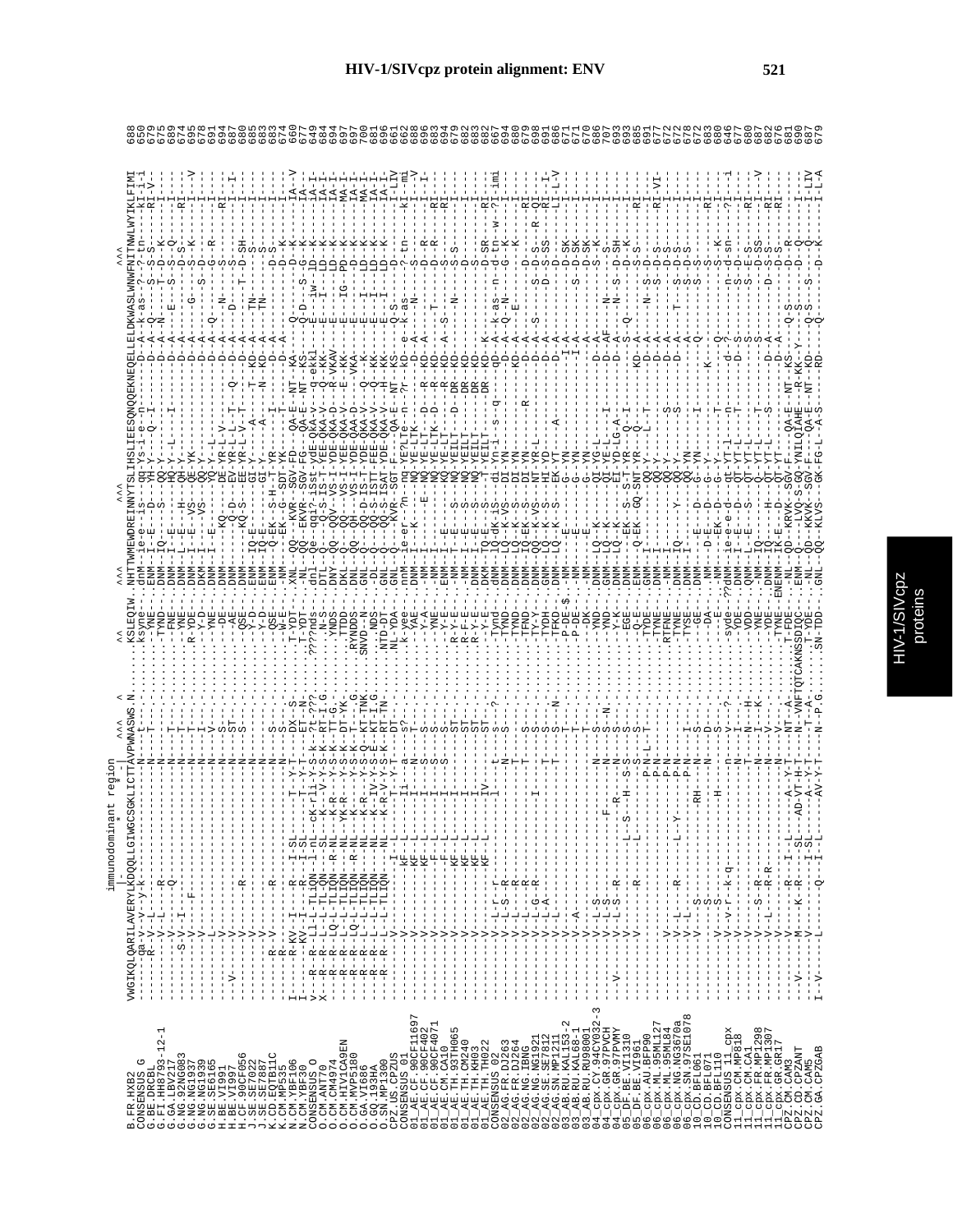|                                                 |                                                                                                                                                                                                                                                                                                                                                                                                     |                                                                                                                                                                                                                                                                                                                                                                                                  |                | PRGPDRPEGIEEGERDRDRS |     | IRLVM              |        | 5 |         |                      |                                          |                              | QYWSQET<br>5                |                                   |
|-------------------------------------------------|-----------------------------------------------------------------------------------------------------------------------------------------------------------------------------------------------------------------------------------------------------------------------------------------------------------------------------------------------------------------------------------------------------|--------------------------------------------------------------------------------------------------------------------------------------------------------------------------------------------------------------------------------------------------------------------------------------------------------------------------------------------------------------------------------------------------|----------------|----------------------|-----|--------------------|--------|---|---------|----------------------|------------------------------------------|------------------------------|-----------------------------|-----------------------------------|
|                                                 |                                                                                                                                                                                                                                                                                                                                                                                                     |                                                                                                                                                                                                                                                                                                                                                                                                  |                |                      |     |                    |        |   |         |                      |                                          |                              |                             |                                   |
|                                                 |                                                                                                                                                                                                                                                                                                                                                                                                     |                                                                                                                                                                                                                                                                                                                                                                                                  |                |                      |     |                    |        |   |         |                      |                                          | 鸟                            |                             |                                   |
|                                                 |                                                                                                                                                                                                                                                                                                                                                                                                     |                                                                                                                                                                                                                                                                                                                                                                                                  |                | ĸ                    |     |                    |        |   |         |                      | нs                                       | -1<br>ひ                      | Ú                           |                                   |
|                                                 | j.                                                                                                                                                                                                                                                                                                                                                                                                  | т<br>Ť.<br>$\mathsf I$<br>$\frac{1}{1}$<br>Ť,                                                                                                                                                                                                                                                                                                                                                    |                | ĸ                    |     | ひーひ                |        |   | Ŀ.      |                      | GLRL<br>HSS:                             | U                            | g<br>C)                     |                                   |
|                                                 | Ħi                                                                                                                                                                                                                                                                                                                                                                                                  | J<br>$\frac{1}{1}$<br>J<br>$\frac{1}{1}$                                                                                                                                                                                                                                                                                                                                                         |                | g<br>먹               |     |                    |        |   | Ŀ       | --AA--               | HSSLKGLRI                                |                              | g                           | cooweredordormen<br>Fooweredorden |
|                                                 |                                                                                                                                                                                                                                                                                                                                                                                                     | $\mathbf{I}$                                                                                                                                                                                                                                                                                                                                                                                     |                |                      |     |                    |        |   | Ŀц,     |                      |                                          |                              | q                           |                                   |
| $\frac{1}{6}$                                   |                                                                                                                                                                                                                                                                                                                                                                                                     | $\mathsf I$<br>$\frac{1}{1}$                                                                                                                                                                                                                                                                                                                                                                     |                |                      |     | ひ                  |        |   |         | ပ္ပ်                 | ---Q.<br>---SSLKGLRL---<br>----SSLKGLRL- | ር<br>አ                       |                             |                                   |
|                                                 | $\frac{1}{1}$                                                                                                                                                                                                                                                                                                                                                                                       |                                                                                                                                                                                                                                                                                                                                                                                                  |                | g                    | ř   | Ů                  |        |   | 匞<br>л  | $S-TA-7$             |                                          | $-10$                        | Ψ<br>てり                     |                                   |
|                                                 | Ţ                                                                                                                                                                                                                                                                                                                                                                                                   | J.<br>Ţ<br>J.<br>J.<br>J.                                                                                                                                                                                                                                                                                                                                                                        | J.             |                      |     |                    |        |   | E.      | $\Omega$<br>$-AA$ -1 |                                          | 9<br>L                       | ã                           |                                   |
|                                                 | $\frac{1}{1}$                                                                                                                                                                                                                                                                                                                                                                                       | T<br>т<br>ï.<br>I<br>I<br>п<br>т<br>т                                                                                                                                                                                                                                                                                                                                                            |                |                      |     | š                  |        |   |         |                      | 呜<br>급<br>σī                             |                              | ర్                          |                                   |
| $\frac{10}{348}$<br>7-41                        | $\frac{1}{2}$                                                                                                                                                                                                                                                                                                                                                                                       | $\mathbf{I}$<br>ł<br>Ţ<br>$\mathbf{I}$<br>Ť.<br>$\overline{\phantom{a}}$<br>Ţ                                                                                                                                                                                                                                                                                                                    |                |                      |     |                    | Ψ      |   |         |                      |                                          |                              | ã                           |                                   |
|                                                 | $\frac{1}{2}$                                                                                                                                                                                                                                                                                                                                                                                       | Ţ<br>L.<br>$\mathsf I$<br>$\mathsf I$<br>$\frac{1}{1}$<br>Ť.<br>$\mathsf I$                                                                                                                                                                                                                                                                                                                      |                |                      |     |                    |        |   |         |                      |                                          | 도<br>-<br>                   | ά                           |                                   |
|                                                 |                                                                                                                                                                                                                                                                                                                                                                                                     |                                                                                                                                                                                                                                                                                                                                                                                                  |                | "                    |     |                    |        |   |         |                      |                                          |                              | ర్                          |                                   |
|                                                 |                                                                                                                                                                                                                                                                                                                                                                                                     |                                                                                                                                                                                                                                                                                                                                                                                                  |                |                      |     |                    |        |   |         |                      |                                          |                              |                             |                                   |
|                                                 |                                                                                                                                                                                                                                                                                                                                                                                                     |                                                                                                                                                                                                                                                                                                                                                                                                  |                |                      |     | drd<br>d           | ' ര    |   |         | $-1vt$               |                                          | ¥<br>൯                       | $\frac{1}{9}$ $\frac{1}{9}$ |                                   |
|                                                 |                                                                                                                                                                                                                                                                                                                                                                                                     |                                                                                                                                                                                                                                                                                                                                                                                                  |                |                      |     | ひーひ                |        |   |         |                      |                                          |                              |                             |                                   |
|                                                 | т<br>$\mathsf I$<br>I<br>J.<br>-1<br>J.<br>$\mathsf I$<br>J.<br>-1<br>J.                                                                                                                                                                                                                                                                                                                            | $-1$<br>I<br>J.<br>$\frac{1}{4}$                                                                                                                                                                                                                                                                                                                                                                 |                | ひ                    |     |                    |        |   |         |                      |                                          | ۴                            |                             |                                   |
|                                                 | $\mathsf I$<br>$\mathsf I$<br>$\frac{1}{1}$<br>$\mathsf I$<br>I<br>$\frac{1}{1}$<br>I<br>I.                                                                                                                                                                                                                                                                                                         | I<br>$\frac{1}{1}$<br>I<br>I<br>$\frac{1}{1}$<br>Ţ<br>$-1$ - $-1$ - $-1$ - $-1$                                                                                                                                                                                                                                                                                                                  |                |                      | ╒   |                    |        |   |         |                      |                                          |                              |                             |                                   |
|                                                 | Í<br>п<br>$\begin{array}{c} \frac{1}{2} \\ \frac{1}{2} \\ \frac{1}{2} \end{array}$<br>ŧ<br>$-1$<br>J<br>п                                                                                                                                                                                                                                                                                           | I<br>I<br>п<br>$\mathbf{I}$<br>J<br>$\frac{1}{1}$<br>$\frac{1}{1}$                                                                                                                                                                                                                                                                                                                               |                |                      |     | ひ                  |        |   |         |                      |                                          |                              |                             |                                   |
|                                                 |                                                                                                                                                                                                                                                                                                                                                                                                     |                                                                                                                                                                                                                                                                                                                                                                                                  |                |                      |     |                    |        |   |         |                      |                                          |                              |                             |                                   |
|                                                 | $-1 - 1 - 1 - 1$<br>$\,$ I<br>$\blacksquare$<br>J.                                                                                                                                                                                                                                                                                                                                                  | п                                                                                                                                                                                                                                                                                                                                                                                                |                |                      |     | 옹                  |        |   |         |                      |                                          |                              |                             |                                   |
|                                                 | Ť.<br>T<br>$\mathbf{I}$<br>$\mathsf I$<br>$\begin{bmatrix} 1 \\ 1 \\ 1 \end{bmatrix}$<br>$\mathsf I$<br>Т<br>-<br>ţ<br>$\mathbf{I}$                                                                                                                                                                                                                                                                 | Ť.<br>т<br>Ţ<br>$\frac{1}{1}$<br>т<br>1                                                                                                                                                                                                                                                                                                                                                          |                |                      |     | τη                 |        |   |         |                      |                                          |                              |                             | ○                                 |
|                                                 | $\begin{array}{c} \begin{array}{c} \vdots \\ \vdots \\ \vdots \end{array} \\ \begin{array}{c} \vdots \\ \vdots \\ \vdots \end{array} \end{array}$<br>$\mathbf{H}$                                                                                                                                                                                                                                   |                                                                                                                                                                                                                                                                                                                                                                                                  |                |                      |     | τŋ                 |        |   |         |                      |                                          |                              |                             |                                   |
|                                                 |                                                                                                                                                                                                                                                                                                                                                                                                     |                                                                                                                                                                                                                                                                                                                                                                                                  |                |                      |     | $\frac{1}{\Delta}$ |        |   |         |                      |                                          |                              |                             |                                   |
|                                                 | $\overline{\phantom{a}}$<br>I<br>I                                                                                                                                                                                                                                                                                                                                                                  | I<br>ï<br>$\overline{\phantom{a}}$<br>I<br>1<br>п                                                                                                                                                                                                                                                                                                                                                |                |                      |     | ₿                  |        |   |         |                      |                                          |                              |                             |                                   |
|                                                 | J<br>÷<br>F<br>-1<br>J.<br>$\mathsf I$<br>J.<br>J.<br>$\mathbb{I}$                                                                                                                                                                                                                                                                                                                                  | $\mathbb{I}$<br>$\mathsf I$<br>J.<br>J.                                                                                                                                                                                                                                                                                                                                                          |                |                      |     |                    |        |   |         |                      |                                          |                              |                             |                                   |
|                                                 |                                                                                                                                                                                                                                                                                                                                                                                                     |                                                                                                                                                                                                                                                                                                                                                                                                  |                |                      |     | $rac{1}{35}$       |        |   |         |                      |                                          |                              |                             |                                   |
|                                                 | $\mathbf{I}$<br>f,<br>$-1 - 1 - F$<br>$\begin{array}{c} 1 \\ 1 \\ 1 \end{array}$<br>Ţ<br>$\mathbf{I}$                                                                                                                                                                                                                                                                                               | л<br>ï<br>Ţ<br>I<br>л                                                                                                                                                                                                                                                                                                                                                                            |                |                      | ひ   | -950<br>ï          |        |   |         |                      |                                          |                              |                             |                                   |
|                                                 | $\frac{1}{2}$<br>$\blacksquare$<br>$\mathsf I$                                                                                                                                                                                                                                                                                                                                                      | $\overline{1}$<br>$\overline{\phantom{a}}$<br>$\mathbf{I}$                                                                                                                                                                                                                                                                                                                                       |                |                      |     |                    |        |   |         |                      |                                          |                              |                             |                                   |
|                                                 | I<br>J.<br>$\begin{array}{c} \begin{array}{c} \begin{array}{c} \begin{array}{c} \begin{array}{c} \end{array} \\ \begin{array}{c} \end{array} \\ \begin{array}{c} \end{array} \\ \begin{array}{c} \end{array} \\ \begin{array}{c} \end{array} \\ \begin{array}{c} \end{array} \\ \end{array} \end{array} \end{array}$<br>$\overline{\phantom{a}}$<br>J.<br>J.                                        | $-1 - 1 - 1 - 1 - 1$<br>I                                                                                                                                                                                                                                                                                                                                                                        |                |                      |     |                    |        |   |         |                      |                                          | ĐΩ<br>멲                      |                             |                                   |
|                                                 | -1<br>$\mathsf I$<br>$\frac{1}{1}$<br>j.<br>$\frac{1}{1}$                                                                                                                                                                                                                                                                                                                                           | $\frac{1}{4}$<br>$\mathsf I$<br>$\frac{1}{4}$                                                                                                                                                                                                                                                                                                                                                    |                |                      |     |                    |        |   |         |                      |                                          | C<br>ひ                       |                             |                                   |
|                                                 | I<br>J,<br>Ţ<br>$\frac{1}{1}$<br>$\frac{1}{1}$<br>$-1$                                                                                                                                                                                                                                                                                                                                              | ł<br>Ţ<br>I<br>л                                                                                                                                                                                                                                                                                                                                                                                 | $\mathbf{I}$   |                      |     | C)<br>⊡            |        |   |         |                      |                                          |                              |                             |                                   |
|                                                 | $\frac{1}{2} - \frac{1}{2} - \frac{1}{2} - \frac{1}{2} - \frac{1}{2} - \frac{1}{2} - \frac{1}{2} - \frac{1}{2} - \frac{1}{2} - \frac{1}{2} - \frac{1}{2} - \frac{1}{2} - \frac{1}{2} - \frac{1}{2} - \frac{1}{2} - \frac{1}{2} - \frac{1}{2} - \frac{1}{2} - \frac{1}{2} - \frac{1}{2} - \frac{1}{2} - \frac{1}{2} - \frac{1}{2} - \frac{1}{2} - \frac{1}{2} - \frac{1}{2} - \frac{1}{2} - \frac{1$ | ł<br>$\,$ I                                                                                                                                                                                                                                                                                                                                                                                      | $\blacksquare$ |                      |     |                    |        |   |         |                      |                                          |                              |                             |                                   |
|                                                 |                                                                                                                                                                                                                                                                                                                                                                                                     |                                                                                                                                                                                                                                                                                                                                                                                                  |                |                      |     |                    |        |   |         |                      |                                          |                              |                             |                                   |
|                                                 | п<br>$S$ --------<br>$\frac{1}{2}$                                                                                                                                                                                                                                                                                                                                                                  | ı<br>I                                                                                                                                                                                                                                                                                                                                                                                           |                |                      |     | SP.                |        |   |         |                      |                                          |                              |                             |                                   |
|                                                 | J.<br>$\blacksquare$                                                                                                                                                                                                                                                                                                                                                                                | $\begin{array}{c} \rule{0pt}{2.5ex} \rule{0pt}{2.5ex} \rule{0pt}{2.5ex} \rule{0pt}{2.5ex} \rule{0pt}{2.5ex} \rule{0pt}{2.5ex} \rule{0pt}{2.5ex} \rule{0pt}{2.5ex} \rule{0pt}{2.5ex} \rule{0pt}{2.5ex} \rule{0pt}{2.5ex} \rule{0pt}{2.5ex} \rule{0pt}{2.5ex} \rule{0pt}{2.5ex} \rule{0pt}{2.5ex} \rule{0pt}{2.5ex} \rule{0pt}{2.5ex} \rule{0pt}{2.5ex} \rule{0pt}{2.5ex} \rule{0$<br>I<br>I.<br>т |                |                      |     | ಕ್ಷಿ               |        |   |         |                      |                                          |                              |                             | - 1 1 1 0 0 0 0 0                 |
|                                                 | J<br>$\mathbf{I}$                                                                                                                                                                                                                                                                                                                                                                                   | $\frac{1}{1}$<br>I<br>I<br>т<br>-<br>т<br>ł                                                                                                                                                                                                                                                                                                                                                      |                |                      |     | C٦                 |        |   |         |                      |                                          |                              |                             |                                   |
|                                                 | $\mathbf{I}$<br>п<br>$\overline{\phantom{a}}$<br>J.<br>J.                                                                                                                                                                                                                                                                                                                                           | $-1 -$<br>J.<br>J.                                                                                                                                                                                                                                                                                                                                                                               |                |                      |     | ひ                  |        |   |         |                      |                                          |                              |                             |                                   |
|                                                 | $\mathbf{I}$<br>1<br>Ť.<br>$--- - - - - - - - -$                                                                                                                                                                                                                                                                                                                                                    | $\frac{1}{1}$<br>J<br>I<br>$\frac{1}{1}$<br>$\overline{\phantom{a}}$<br>J<br>ł<br>ł                                                                                                                                                                                                                                                                                                              |                |                      |     | GGA                |        |   |         |                      |                                          |                              |                             |                                   |
|                                                 | I<br>$\begin{bmatrix} 1 \\ 1 \\ 1 \end{bmatrix}$<br>$\frac{1}{1}$<br>I<br>I<br>J.<br>ı<br>I<br>J.                                                                                                                                                                                                                                                                                                   | ï<br>I<br>I<br>$\frac{1}{1}$<br>J.<br>ı<br>ŧ                                                                                                                                                                                                                                                                                                                                                     |                |                      |     |                    |        |   |         |                      |                                          |                              |                             |                                   |
|                                                 |                                                                                                                                                                                                                                                                                                                                                                                                     | ŧ                                                                                                                                                                                                                                                                                                                                                                                                |                |                      |     | drd                | ι<br>ທ |   |         |                      |                                          |                              |                             |                                   |
|                                                 | $-1$ - $-1$ - $-1$ - $-1$ - $-1$ - $-$                                                                                                                                                                                                                                                                                                                                                              | $-1 - 1 - 2 - 1 - 1 - 1$                                                                                                                                                                                                                                                                                                                                                                         |                | তা                   |     |                    |        |   |         | ര                    |                                          | თ.<br>თ<br>--a-kyl<br>------ |                             | $\circ$ $\circ$ $\circ$           |
| $\mathbf{\Omega}$                               |                                                                                                                                                                                                                                                                                                                                                                                                     | I<br>п                                                                                                                                                                                                                                                                                                                                                                                           |                | ひ                    |     |                    |        |   |         |                      |                                          |                              |                             |                                   |
|                                                 | $\overline{1}$<br>L.<br>$\frac{1}{1}$<br>$-1$<br>Ť<br>$\frac{1}{2}$                                                                                                                                                                                                                                                                                                                                 | $\mathbf{I}$<br>J.<br>ţ<br>J.<br>т                                                                                                                                                                                                                                                                                                                                                               |                | ত্                   |     |                    |        |   |         | $-AA-$               | SSLRO<br>SSLRO                           | 7<br>Ğ<br>T<br>j.<br>Н       |                             |                                   |
| $\sim$ $\sim$                                   | T<br> <br> <br>т                                                                                                                                                                                                                                                                                                                                                                                    | ł<br>I<br>J.<br>$\frac{1}{1}$<br>ł<br>J,<br>$\frac{1}{1}$                                                                                                                                                                                                                                                                                                                                        |                | ਾ                    |     |                    |        |   | Ŀ,      | $-AA -AA$            | CTS                                      | $-TT - T - F LGS$            |                             |                                   |
|                                                 | $\frac{1}{1}$<br>f,<br>$\frac{1}{1}$<br>$\frac{1}{1}$<br>$\frac{1}{2}$                                                                                                                                                                                                                                                                                                                              | $\mathbf{I}$<br>$\,$ I<br>J,<br>$\frac{1}{1}$<br>$\overline{\phantom{a}}$<br>п                                                                                                                                                                                                                                                                                                                   |                | ලී                   |     | $-K N$             |        |   |         |                      |                                          | ۴                            |                             |                                   |
|                                                 | J<br>$\frac{1}{2}$<br>Ť<br>$\frac{1}{1}$<br>$\frac{1}{1}$<br>$\frac{1}{1}$<br>$\,$ I                                                                                                                                                                                                                                                                                                                | $\mathbf I$<br>п<br>J.<br>$\overline{\phantom{a}}$                                                                                                                                                                                                                                                                                                                                               |                | ĸ                    |     | -kg                |        |   |         |                      |                                          | $-LGS$                       |                             |                                   |
|                                                 | $\frac{1}{1}$<br>ŧ<br>$-1$<br>$\frac{1}{1}$<br>$-1V$                                                                                                                                                                                                                                                                                                                                                | J.<br>-1<br>$\mathbb{I}$<br>J.                                                                                                                                                                                                                                                                                                                                                                   |                | ひ                    |     |                    |        |   |         |                      | $-$ ssikcion<br>- s                      | $-165$<br>$\mathbf{I}$       |                             | ೦೧೦                               |
|                                                 | I.<br>I<br>Î<br>т                                                                                                                                                                                                                                                                                                                                                                                   | I<br>ł<br>$\mathbf I$<br>1<br>л<br>п                                                                                                                                                                                                                                                                                                                                                             |                | යි                   |     | Ϋ́                 |        |   | Ŀ       | SVAA-T               |                                          | $-265-7$                     |                             |                                   |
|                                                 | $\frac{1}{1}$                                                                                                                                                                                                                                                                                                                                                                                       |                                                                                                                                                                                                                                                                                                                                                                                                  |                |                      |     |                    |        |   |         |                      |                                          |                              |                             |                                   |
|                                                 | ÷<br>$-1 - 1 - 1$<br>$\frac{1}{1}$<br>$\frac{1}{1}$                                                                                                                                                                                                                                                                                                                                                 | 1<br>J.<br>$\frac{1}{1}$<br>$\mathbf{I}$<br>п                                                                                                                                                                                                                                                                                                                                                    |                | Ğ                    |     |                    |        |   |         |                      | w                                        | 임                            |                             |                                   |
|                                                 | I<br>I<br>$\begin{bmatrix} 1 \\ 1 \\ 1 \end{bmatrix}$<br>Î<br>$-1 - 1$                                                                                                                                                                                                                                                                                                                              | I<br>j<br>I<br>--------<br>J.                                                                                                                                                                                                                                                                                                                                                                    |                | 뜅                    |     |                    |        |   |         |                      | SSLR                                     | $1-85-$                      |                             |                                   |
|                                                 | $-1 - 4 - 1 - 1 - 1$<br>$\frac{1}{1}$<br>$vg - -I$                                                                                                                                                                                                                                                                                                                                                  | $rac{1}{1}$<br>ł                                                                                                                                                                                                                                                                                                                                                                                 |                | g                    | Φ   | $-35-5$            |        |   | i<br>Tb | œ                    |                                          | ealk-L-n                     | iqe-<br>ত                   | $\infty$                          |
|                                                 | J<br>ı<br>H<br>J<br>Ť<br>$\frac{1}{1}$<br>$\frac{1}{1}$<br>H                                                                                                                                                                                                                                                                                                                                        | I<br>$\frac{1}{1}$<br>J<br>J.<br>I<br>I<br>ı                                                                                                                                                                                                                                                                                                                                                     |                |                      |     |                    |        |   |         |                      |                                          |                              |                             |                                   |
|                                                 | Ť<br>$\frac{1}{1}$<br>$I---I$                                                                                                                                                                                                                                                                                                                                                                       | $\frac{1}{1}$<br>$\mathbf I$                                                                                                                                                                                                                                                                                                                                                                     |                |                      |     |                    |        |   |         |                      |                                          |                              |                             | $\circ$                           |
|                                                 | $\frac{1}{1}$<br>J                                                                                                                                                                                                                                                                                                                                                                                  | I<br>I<br>$\frac{1}{1}$<br>I<br>J                                                                                                                                                                                                                                                                                                                                                                |                |                      |     |                    |        |   |         |                      |                                          | $_{1-5}$                     |                             |                                   |
|                                                 | $-1 - 1 - 1$<br>$\frac{1}{1}$<br>-1<br>j.<br>$\overline{1}$<br>$\mathbf{I}$                                                                                                                                                                                                                                                                                                                         | L.                                                                                                                                                                                                                                                                                                                                                                                               |                |                      |     |                    |        |   |         |                      |                                          |                              |                             |                                   |
|                                                 | İ<br>$-1$                                                                                                                                                                                                                                                                                                                                                                                           | т<br>Ť.<br>I                                                                                                                                                                                                                                                                                                                                                                                     |                |                      |     |                    |        |   |         |                      |                                          |                              |                             |                                   |
|                                                 | -----------<br>$\frac{1}{1}$<br>Ţ<br>부                                                                                                                                                                                                                                                                                                                                                              | $\mathbf{I}$<br>$\mathbf{I}$<br>$\mathbf{I}$<br>$\mathbf{I}$<br>п<br>Ţ                                                                                                                                                                                                                                                                                                                           |                |                      |     |                    |        |   |         |                      |                                          | w<br>J,                      | ¥                           |                                   |
|                                                 | $-1 -$<br>$\frac{1}{1}$<br>I<br>ı<br>Ţ<br>J.                                                                                                                                                                                                                                                                                                                                                        | ı<br>ï<br>I<br>1<br>I                                                                                                                                                                                                                                                                                                                                                                            |                |                      |     |                    |        |   |         |                      |                                          | $-11-$                       |                             |                                   |
| $\bigcap_{\Gamma} \bigcap_{\Gamma} \mathcal{A}$ | $\frac{1}{1}$<br>L.<br>Ţ<br>J.                                                                                                                                                                                                                                                                                                                                                                      | J.<br>L.                                                                                                                                                                                                                                                                                                                                                                                         |                | 田                    |     |                    |        |   |         |                      |                                          |                              |                             |                                   |
|                                                 | ----------<br>$\frac{1}{1}$                                                                                                                                                                                                                                                                                                                                                                         | 1<br>$\mathbf{I}$                                                                                                                                                                                                                                                                                                                                                                                |                |                      |     |                    |        |   |         | $AA-V$               |                                          | $LR - L - S - - K$           |                             |                                   |
|                                                 | $\frac{1}{1}$                                                                                                                                                                                                                                                                                                                                                                                       | $-1$<br>$-1$<br>$-1$<br>$-1$<br>$\mathfrak l$                                                                                                                                                                                                                                                                                                                                                    |                |                      | ひ   |                    |        |   |         |                      |                                          |                              |                             |                                   |
|                                                 | I<br>$\frac{1}{4}$<br>J.<br>Ţ<br>$\frac{1}{1}$<br>$\frac{1}{1}$<br>$\frac{1}{1}$                                                                                                                                                                                                                                                                                                                    |                                                                                                                                                                                                                                                                                                                                                                                                  |                |                      |     |                    |        |   |         | DRGI<br>AA           |                                          | -1G                          |                             |                                   |
| $0 - 1$                                         | ד<br> <br>                                                                                                                                                                                                                                                                                                                                                                                          |                                                                                                                                                                                                                                                                                                                                                                                                  |                |                      | ひひひ |                    |        |   |         | -DRGL<br>ĀÄ.         |                                          | ł<br>함<br>- 11<br>- -        |                             |                                   |
|                                                 | J<br>J.<br>I<br>J<br>$\frac{1}{1}$<br>$\frac{1}{1}$<br>$-1$<br>$\overline{\phantom{a}}$                                                                                                                                                                                                                                                                                                             |                                                                                                                                                                                                                                                                                                                                                                                                  |                |                      |     |                    |        |   |         | NRG<br>AA.           |                                          | ÷                            |                             |                                   |
|                                                 | $\frac{1}{2}$                                                                                                                                                                                                                                                                                                                                                                                       | $\begin{split} & -1 - 1 - 1 - 1 = 0 \\ & -1 - 1 - 1 = 0 \\ & -1 - 1 - 1 = 0 \\ & -1 - 1 = 0 \\ & -1 - 1 = 0 \\ & -1 - 1 = 0 \\ & -1 - 1 = 0 \\ & -1 - 1 = 0 \\ & -1 - 1 = 0 \\ & -1 - 1 = 0 \\ & -1 - 1 = 0 \\ & -1 - 1 = 0 \\ & -1 - 1 = 0 \\ & -1 - 1 = 0 \\ & -1 - 1 = 0 \\ & -1 - 1 = 0 \\ & -1 - 1 = 0 \\ & -1 - 1 = 0 \\ & -1 - 1 = 0 \\ & -1 - 1 = 0 \\ & -1$                             |                |                      | ひ   |                    |        |   |         |                      |                                          | $-LOI -$                     |                             |                                   |
|                                                 | $\frac{1}{1}$<br>Ţ<br>J.<br>ł<br>I<br>$TM--$<br>л                                                                                                                                                                                                                                                                                                                                                   |                                                                                                                                                                                                                                                                                                                                                                                                  |                |                      | てり  |                    |        |   |         | RA-T                 |                                          | -1                           |                             | -----------------                 |
|                                                 | $- - - - - - - - - - - - -$<br>I<br>T<br>                                                                                                                                                                                                                                                                                                                                                           | 부부<br>$\begin{array}{c} 1 \\ 1 \\ 1 \end{array}$<br>$\mathbf{I}$                                                                                                                                                                                                                                                                                                                                 |                | ĝ                    |     |                    |        |   |         |                      |                                          |                              |                             |                                   |
| 819                                             | j.<br>ı<br>I<br>I<br>I<br>i<br>I<br>$-1$<br>$\frac{1}{2}$<br>J.                                                                                                                                                                                                                                                                                                                                     | $\frac{1}{1}$<br>I<br>ı<br>ı<br>I<br>ł                                                                                                                                                                                                                                                                                                                                                           |                |                      |     |                    |        |   |         |                      |                                          |                              |                             |                                   |
|                                                 | $1 - 5 - 1$                                                                                                                                                                                                                                                                                                                                                                                         |                                                                                                                                                                                                                                                                                                                                                                                                  |                |                      |     |                    | UΩ     | m |         |                      |                                          |                              |                             |                                   |
|                                                 | j                                                                                                                                                                                                                                                                                                                                                                                                   |                                                                                                                                                                                                                                                                                                                                                                                                  |                |                      |     |                    |        |   |         |                      |                                          |                              |                             |                                   |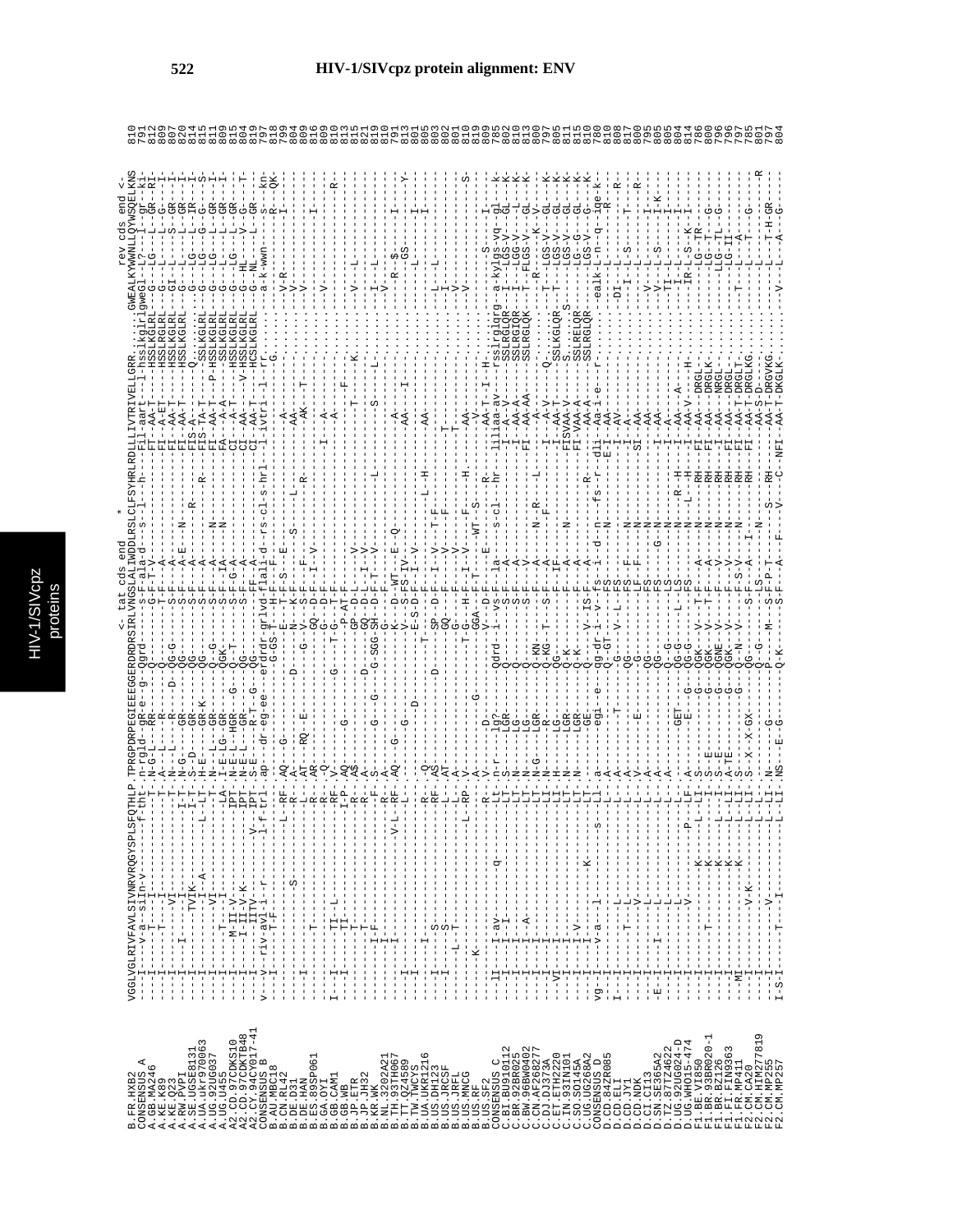|   | ñ<br>J |
|---|--------|
|   |        |
|   |        |
|   |        |
| г |        |

| Ŀ.                           | т<br>$-\frac{1}{9}$                      |                                               | $-1 - K -$             |                                                                     |                    |        |                                                         |       | T |                                                             |                                               |                                   |                                                                            |               |              |                    | Ŧ                               |          |                                          |                                                                                          |                                             |                                             |                                          | T                                    | Ţ                                 |                |             |                                   | Ţ                                                                                                                                                                                                                                                                                                                                                                                                                               |                                         |                        |        |                     |                                     |                       | $\frac{1}{1}$                                      |                                    |                     | $\frac{1}{1}$                                   |               |                                                                                                                                                                                                                                                                                           | ۲<br>ا<br>$\mathsf I$                       | п                                                         | o.<br>I            | п<br>$- -K - -$        | $-1 - K -$                   | Ţ                                                                                                                                                                                                                                                                         |                                                     |    | I.                          | Ţ<br>ı                                                                                                                                                                                                                                                                                                               |                                                 |                                    | $\overline{\phantom{a}}$<br>Ţ<br>f.                          | Ť                                               |                                                        |           | $\frac{1}{1}$                   |                                                                          | Ţ                                | $-1$<br>J                                        | Ţ<br>т                                                                                 | Ţ |
|------------------------------|------------------------------------------|-----------------------------------------------|------------------------|---------------------------------------------------------------------|--------------------|--------|---------------------------------------------------------|-------|---|-------------------------------------------------------------|-----------------------------------------------|-----------------------------------|----------------------------------------------------------------------------|---------------|--------------|--------------------|---------------------------------|----------|------------------------------------------|------------------------------------------------------------------------------------------|---------------------------------------------|---------------------------------------------|------------------------------------------|--------------------------------------|-----------------------------------|----------------|-------------|-----------------------------------|---------------------------------------------------------------------------------------------------------------------------------------------------------------------------------------------------------------------------------------------------------------------------------------------------------------------------------------------------------------------------------------------------------------------------------|-----------------------------------------|------------------------|--------|---------------------|-------------------------------------|-----------------------|----------------------------------------------------|------------------------------------|---------------------|-------------------------------------------------|---------------|-------------------------------------------------------------------------------------------------------------------------------------------------------------------------------------------------------------------------------------------------------------------------------------------|---------------------------------------------|-----------------------------------------------------------|--------------------|------------------------|------------------------------|---------------------------------------------------------------------------------------------------------------------------------------------------------------------------------------------------------------------------------------------------------------------------|-----------------------------------------------------|----|-----------------------------|----------------------------------------------------------------------------------------------------------------------------------------------------------------------------------------------------------------------------------------------------------------------------------------------------------------------|-------------------------------------------------|------------------------------------|--------------------------------------------------------------|-------------------------------------------------|--------------------------------------------------------|-----------|---------------------------------|--------------------------------------------------------------------------|----------------------------------|--------------------------------------------------|----------------------------------------------------------------------------------------|---|
| VGGLVGLRIVFAVLSIVMRVRQGYSPLS | т<br>$-2-2-5I$                           |                                               | I<br>$-1S - K - I - -$ | п<br>ï<br>$\frac{1}{1}$<br>$\frac{1}{1}$<br>1<br>J.<br>$ K$<br>$-1$ | J.<br>п<br>J.<br>Ţ | ł<br>T | 1<br>ï<br>I<br>п<br>J<br>п<br>J.<br>J.<br>$\frac{1}{1}$ | $-11$ |   | ပုံ<br>I<br>$\mathbf{I}$<br>$\frac{1}{4}$<br>$-1$<br>$-4-1$ | п<br>$\frac{1}{1}$<br>$\frac{1}{1}$<br>í<br>7 | $\frac{1}{1}$<br>$A$ ----<br>$-1$ | $\frac{1}{1}$<br>$\overline{A}$<br>$-1 - 1 -$<br>$\frac{1}{4}$<br>$1 - -1$ | $-V-$<br>$-1$ | $-1 - 1 - 1$ | $-4-$<br>л         | $-15T-TTT-TA-$<br>$-1 - 1I - 1$ | $-4$     | $- - p - 1 N1 - 1 N1 - 2 N1 - q - q - q$ | $- - \Delta - \Xi - \nabla - \nabla - \Delta \Xi - \Delta \Xi - \Delta \Xi - \Delta \Xi$ | $-V-VI = -NI - NI - -NI - - -$<br>$- A - I$ | $-2A - I - V - V I M I I - N I - K N I - -$ | - - A - I - V - V I M I - - N L - RN I - | $-L$ - $I$ - $ GV$ $IF$ - $L$ - $AK$ | $\ddot{v}$<br>$\blacksquare$<br>Ţ | п              | т<br>T<br>ï | $\mathbf{I}$<br>л.<br>$\mathbf I$ | Ť<br>$\begin{array}{c} \rule{0pt}{2.5ex} \rule{0pt}{2.5ex} \rule{0pt}{2.5ex} \rule{0pt}{2.5ex} \rule{0pt}{2.5ex} \rule{0pt}{2.5ex} \rule{0pt}{2.5ex} \rule{0pt}{2.5ex} \rule{0pt}{2.5ex} \rule{0pt}{2.5ex} \rule{0pt}{2.5ex} \rule{0pt}{2.5ex} \rule{0pt}{2.5ex} \rule{0pt}{2.5ex} \rule{0pt}{2.5ex} \rule{0pt}{2.5ex} \rule{0pt}{2.5ex} \rule{0pt}{2.5ex} \rule{0pt}{2.5ex} \rule{0$<br>$\overline{\phantom{a}}$<br>$-1 - 1 -$ | ł<br>I<br>Ĵ<br>$\overline{\phantom{a}}$ | ł<br>ţ<br>I.<br>ŧ<br>Ħ | $\,$ I | $--1tlim--$<br>$-1$ | п<br>-- T -- T<br>л<br>$\mathbf{I}$ | $-11 - -1 - -10$<br>Ţ | ł<br>$-1 - 1$<br>J<br>$\frac{1}{1}$<br>Ţ<br>7<br>ı | f.<br>$-4 - A - I$<br>J<br>J.<br>Ť | $-1$ $-1$ $-1$<br>Ţ | $-1$ - $-1$ - $-1$<br>$-1$<br>$\mathbf{I}$<br>п | $\frac{1}{1}$ | ţ<br>ł<br>$\frac{1}{1}$<br>$\frac{1}{1}$                                                                                                                                                                                                                                                  | $\frac{1}{1}$<br>$\frac{1}{1}$<br>$-1$<br>Ţ | $\frac{1}{1}$<br>$\frac{1}{1}$<br>ï<br>$\frac{1}{1}$<br>Ţ | $-5 - 5$<br>I<br>Ţ | J<br>$\mathbf{I}$<br>Ţ | $-V-$<br>$\frac{1}{1}$<br>부부 | $\frac{1}{1}$<br>$-1$ $-1$ $-1$ $-1$<br>$\begin{array}{c} 1 \\ 1 \\ 1 \end{array}$<br>$\frac{1}{1}$<br>I                                                                                                                                                                  | $\mathbb{I}$<br>$\mathbf{I}$<br>中!<br>$\frac{1}{1}$ | ۲, | т<br>I.<br>$R_{\perp}$<br>п | ------<br>J.<br>ı<br>$-1$<br>I<br>$\frac{1}{1}$<br>$ K$<br>J.<br>Ţ<br>$\mathsf I$                                                                                                                                                                                                                                    | ------<br>$\frac{1}{1}$<br>$- - - - - - -$<br>Ţ | $\frac{1}{1}$<br>7<br>$\mathbf{I}$ | ローー<br>-- H<br>1<br>-- -- -- --<br>$-19 - -1 - 2 - - -$<br>J | U<br> <br> <br>$  \vee$<br>$\mathbf{I}$<br>$-1$ | $-1 - 1 -$<br>ŧ<br>$-1$<br>$-15-$                      | $-1$<br>ï | $-1$<br>J<br>$\frac{1}{1}$<br>Ţ | $\frac{1}{2}$<br>ד<br>ו                                                  | $-1 - 6 - 11 - F - 2K$<br>i<br>İ | $\frac{1}{1}$<br>$--LLVLV-CLRK$<br>$- - A I - -$ | ł<br>- A - - I - F - L I G I - M - V I AK<br>- - - - I I - - - - - I M I - F - V - R - |   |
|                              | -1<br>U<br><b>B.FR.HXB2</b><br>CONSENSUS | $G. BE. DRCBL\nG.FL.HHS793-12-1\nG.GA.LBY217$ |                        |                                                                     | $\frac{1}{1}$      |        |                                                         |       |   |                                                             | ı                                             | $-1 - 1$                          |                                                                            |               |              | $\frac{1}{1}$<br>Ĥ |                                 | $-A - I$ | $\circ$<br>CONSENSUS                     |                                                                                          |                                             |                                             |                                          | $-AS-$                               |                                   | $\blacksquare$ |             | л.                                |                                                                                                                                                                                                                                                                                                                                                                                                                                 |                                         |                        |        |                     |                                     |                       |                                                    |                                    |                     | $\mathbf{\sim}$                                 |               | $\begin{smallmatrix} 11& -145 & 041 & 041 & 041 \\ 041& -48 & 041 & 040 \\ 042& -48 & 041 & 040 \\ 043& -48 & 041 & 040 \\ 044& 041 & 042 & 040 \\ 045& 043 & 042 & 040 \\ 046& 042 & 043 & 040 \\ 046& 043 & 040 & 041 \\ 047& 040 & 040 & 041 \\ 048& 040 & 041 & 041 \\ 049& 040 & 04$ | 4_cpx.CY.94CY032-3<br>$\circ$               | $\circ$                                                   |                    | $\circ$                | $\circ$                      | J.<br>$\begin{array}{l} 04-2500004\\ 04-2500004\\ 05-20700000\\ 05-20700000\\ 06-25000000\\ 06-25000000\\ 06-25000000\\ 06-250000000\\ 06-250000000\\ 06-25000000\\ 06-25000000\\ 06-2500000\\ 06-250000\\ 06-250000\\ 06-250000\\ 06-250000\\ 06-250000\\ 06$<br>$\circ$ |                                                     |    | $\circ$                     | $\begin{smallmatrix} 06-\text{cpx} & \text{inif. 95MB4} \ 06-\text{cpx} & \text{inif. 95MB4} \ 06-\text{cpx} & \text{inif. 95MB4} \ 06-\text{cpx} & \text{inif. 95MB1078} \ 10-\text{cpx} & \text{inif. 95MB1078} \ 10-\text{cpx} & \text{inif. 95MB1071} \ 10-\text{cpx} & \text{inif. 95MB1071} \end{smallmatrix}$ |                                                 |                                    | Ü                                                            | UNSENSUS 11_CPX<br>1_CPX.CM.MP818               | $11$ <sup><math>Cpx</math></sup> . CM. CA <sub>1</sub> |           | 1                               | 111_cpx.FR.MP1298<br>111_cpx.FR.MP1307<br>11_cpx.GR.GR.T7<br>CPZ.CM.CAM3 | $- A -$                          |                                                  | CPZ.CD.CPZANT<br>CPZ.CM.CAM5<br>CPZ.GA.CPZGAB                                          |   |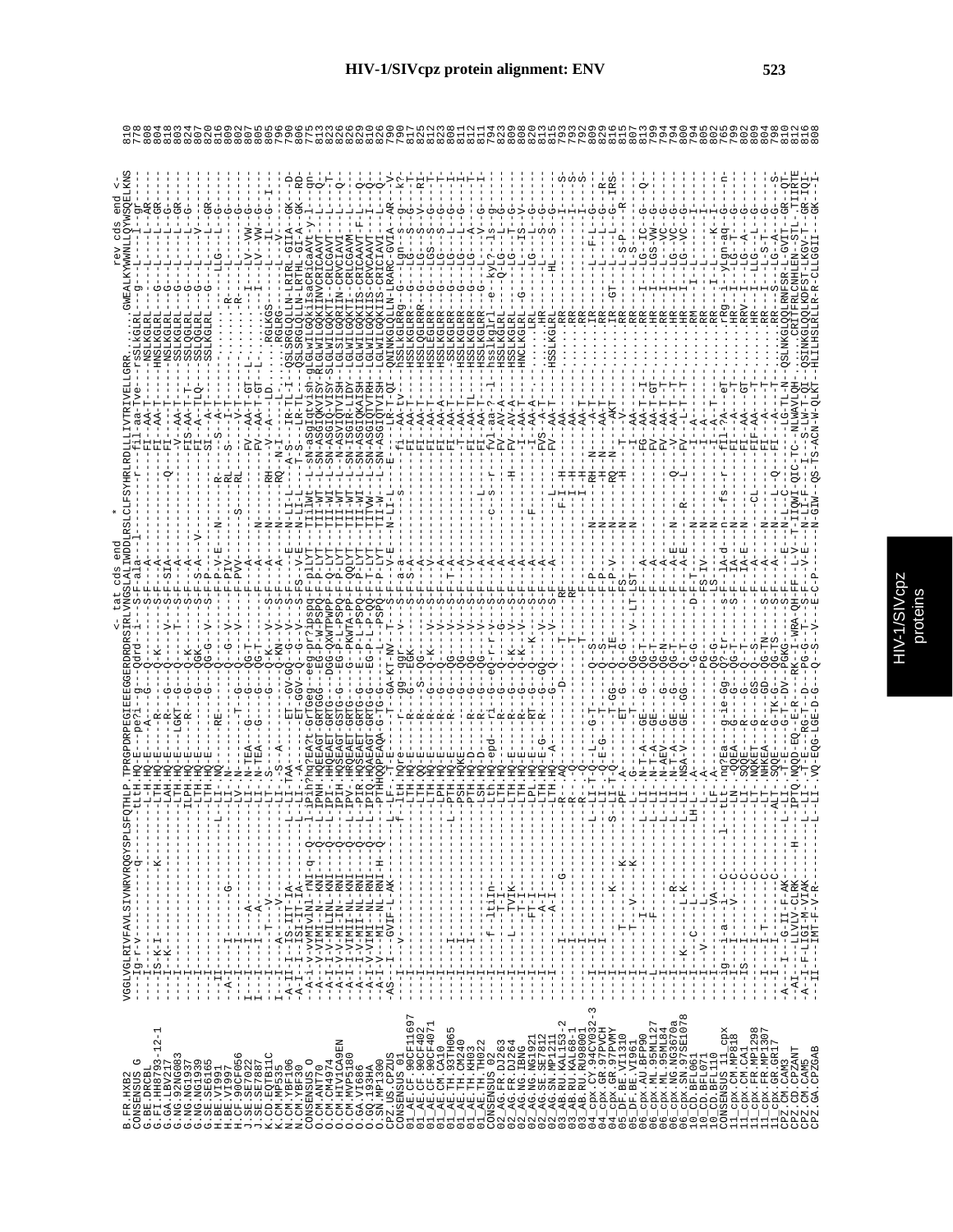|                                                                                               | ≺<br>$\overline{\phantom{a}}$                                                                                                                                                                                                                                                                                           |
|-----------------------------------------------------------------------------------------------|-------------------------------------------------------------------------------------------------------------------------------------------------------------------------------------------------------------------------------------------------------------------------------------------------------------------------|
|                                                                                               | ₩ ∣<br>ᆸ<br>$\mathsf{H}$<br>R<br>国<br>$\alpha$<br>ĸ<br>$\mathsf{H}$<br>叱<br>œ<br>்<br>$\mathsf{H}$<br>RH<br>$\mathsf{H}$<br>K,<br>α<br>$*$ ()<br>τij<br>囸<br>に<br>Ē<br>ひ<br>囪<br>K,<br>ゞ<br>K.<br>$\vdash$<br>K.<br>H-H<br>Ā.<br>E<br>급<br>$\omega$<br>$\triangleright$<br>$\leq$ 1                                     |
|                                                                                               | $\perp$<br>Ξă<br>л.<br>ਨਾ<br>ЯΚ<br>z<br>z<br>ືບ<br>$>$ $\vdash$<br>↵<br>$\Box$                                                                                                                                                                                                                                          |
|                                                                                               | $1 - 1 - 1 - 1$<br>ARRARAARARA<br>ARRARA<br>$\mathbf{L}$<br>44 Eu Eu H<br>$\blacksquare$<br>לז ו<br>∢н⊾ннн<br><b>I G G G G G</b><br>$Q + I + I + I$<br>5564455515555<br>аннні<br>33<br>ひひひひひひひ<br>$\mathbf{I}$<br>$m \mapsto$<br>п.<br>п.<br><b>SESSELSELLEL</b><br>$\mathbf{I}$                                        |
|                                                                                               | $\mathbf{L}$<br>⋖<br>Ä<br>厍<br>てりてり<br>$\mathbf{I}$<br>$\blacksquare$<br>⊳<br>$\mathbf{L}$<br>$+ -$                                                                                                                                                                                                                     |
| $\sim$ $\sim$                                                                                 | - 1<br>$\mathbf{I}$<br>貢<br>てり<br>$\overline{H}$<br>Π<br>$\geq$ $\geq$<br>$\mathbf{I}$<br>$\mathbf{L}$                                                                                                                                                                                                                  |
| $\infty$<br>MOP<br>$M \nO$                                                                    | $\alpha$<br>- 11<br>$\mathbf{L}$<br>-1<br>医尾区<br>z<br>ÎΓ<br>てり<br>医口<br>- 11<br><b>AABAAAA</b><br>з<br>з<br>$\mathbf{L}$<br>$\pm$ $\pm$                                                                                                                                                                                 |
|                                                                                               | $\mathbf{1}$<br>Ä<br>TТ<br>z<br>ືບ<br>⋗<br>H.<br>⊳<br>$\mathbf{I}$<br>$\perp$<br>$\blacksquare$                                                                                                                                                                                                                         |
|                                                                                               | Ŀ.<br>ă<br>≊<br>$\perp$<br>-11<br>$\mathbf{L}$                                                                                                                                                                                                                                                                          |
| ᆏ<br>$\infty$ $\rightarrow$<br>O4<br>$H \nightharpoonup \nightharpoonup$<br>$O1 + H2$<br>MMOW | $\cdots$<br>з<br>s<br>⋗<br>⊳<br><b>L</b> SEE<br>$\blacksquare$<br>$\blacksquare$<br>$\mathbf{1}$                                                                                                                                                                                                                        |
|                                                                                               | Φ<br>24<br>я<br>$\Omega$<br>댕<br>υò<br>٠H<br>5<br>医白色<br>$\overline{ }$<br>$\omega$                                                                                                                                                                                                                                     |
|                                                                                               | ŘÈ<br>-T<br>$\mathbf{I}$<br>$\mathbf{L}$<br>$\mathbf{L}$<br>$\mathbf{I}$                                                                                                                                                                                                                                                |
|                                                                                               | .<br>$\mathbf{H}$<br>$\mathbf{L}$<br>$\mathbf{L}$<br>$\blacksquare$<br>$\blacksquare$<br>-11<br>ひ<br>$\frac{5}{6}$ $\frac{1}{1}$ $\frac{1}{1}$                                                                                                                                                                          |
|                                                                                               | ⊳<br>$\mathbf{1}$                                                                                                                                                                                                                                                                                                       |
|                                                                                               | ⊳<br>Ē<br>$\mathbf{L}$<br>$\mathbf{I}$<br>$\mathbf{I}$<br>н<br>FIIBEI<br>Ŀ,<br>$\mathbf{I}$<br>- 11<br>- 11<br>$\mathbf{L}$                                                                                                                                                                                             |
| ᅱ<br>$\overline{10}$                                                                          | $\alpha$<br>Н<br>÷F.<br>直<br>Π<br>$\blacksquare$<br>- 11                                                                                                                                                                                                                                                                |
|                                                                                               | È<br>Η<br>È.<br>$\mathbf{I}$<br>பட்டியும<br>$H$ $I$ $I$<br>$1$ $\overline{1}$ $\overline{1}$ $\overline{1}$<br>$H$ $\perp$<br>>1                                                                                                                                                                                        |
|                                                                                               | $\Box$<br>てり<br>$\overline{Y}$<br>$\mathbf{L}$                                                                                                                                                                                                                                                                          |
|                                                                                               | $\blacksquare$<br>Š<br>ÎЕ.<br>Н<br>$\mathbf{L}$<br>-11<br>$1 - 1$<br>$\blacksquare$                                                                                                                                                                                                                                     |
|                                                                                               | H<br>н<br>$\mathbf{E}$                                                                                                                                                                                                                                                                                                  |
|                                                                                               | . <b>.</b><br>$\mathbf{L}$<br>$\mathbf{L}$<br>NT <sub>1</sub><br>$+1$<br>- 1111 - 114<br>- 111 - 111 - 111<br>- 111 - 111 - 11<br>ਾਂ ਜ<br><b>TITITI</b><br>$1 - 1 - 1$<br>⊳<br>$1 - 1 - 1 - 1$                                                                                                                          |
|                                                                                               | ⊳<br>$\perp$                                                                                                                                                                                                                                                                                                            |
| $\overline{a}$<br>$\alpha \circ \alpha$                                                       | .<br>- 도 도<br>ÎΓ<br>н<br>$\mathbf{I}$<br>$5 + 7$<br>$1 - 1$<br>부부 눈                                                                                                                                                                                                                                                     |
|                                                                                               | $\mathbf{H}$                                                                                                                                                                                                                                                                                                            |
|                                                                                               | $\blacksquare$<br>크크<br>$\Box$<br>1 1 1 1 1<br>$\mathbf{L}$<br>$1 - 1 - 1$<br>$\mathbf{L}$<br>$\pm$<br><b>TIPLITI</b>                                                                                                                                                                                                   |
|                                                                                               | Ŀ.<br><b>FLR</b><br>$\mathbf{L}$<br>$\geq$                                                                                                                                                                                                                                                                              |
|                                                                                               | $\blacksquare$<br>T.<br>$\mathbf{L}$<br>$\mathbf{I}$<br>יט ו<br>-T                                                                                                                                                                                                                                                      |
|                                                                                               | 경부<br>$\mathbf{L}$<br>$\mathbf{I}$<br>$\mathbf{I}$                                                                                                                                                                                                                                                                      |
|                                                                                               | $\blacksquare$<br>$\mathbf{I}$<br>Ē<br>$\mathbf{L}$<br>$\blacksquare$<br>$\blacksquare$<br>- n°<br><b>I</b>                                                                                                                                                                                                             |
|                                                                                               | $\vdash$<br>Н<br>÷F.<br>$\mathbf{I}$                                                                                                                                                                                                                                                                                    |
|                                                                                               | $1 \cdot 1 \cdot 1$<br>- 11<br>룮<br>$\mathbf{I}$<br>$1 - 1 - 1$                                                                                                                                                                                                                                                         |
|                                                                                               | 뵤<br>T<br>$\mathbf{I}$<br>$\Box$<br>٠ı.<br>$\overline{H}$                                                                                                                                                                                                                                                               |
|                                                                                               | $\blacksquare$<br>an an an<br>44 E E E E E E<br>$\mathsf{H}$<br>$\mathbf{I}$<br>$\overline{5}$<br>$-$<br>σś<br>п.<br>ां । निर्मित देने समर्पि । समर्पि दे ७ ३ । समर्पि ।<br>समर्पि दे । समर्पि । समर्पि । समर्पि प्रभावन<br>101000010000000<br>$\sigma$<br>w<br>↵<br>1 1 1 1 1 1 1 1 1 1 1 1 1 1 1 1 1 1 10 1 1 1 2 1 1 |
| $\sim$                                                                                        | $\perp$<br>$\mathbf{L}$<br>$\mathbf{L}$<br>$\mathbf{L}$                                                                                                                                                                                                                                                                 |
|                                                                                               | ¦¦ää<br>$\mathbf{L}$<br>$\mathbf{I}$<br>$\mathbf{I}$<br>$H$ 1                                                                                                                                                                                                                                                           |
| $\sim$ $\sim$<br>$H$ LO O $\Gamma$                                                            | AQQQQQQI<br>$\blacksquare$<br>$1 - 1$<br>$\mathbf{I}$<br>$1 \cdot 1 \cdot 1$<br>$\mathbf{1}$                                                                                                                                                                                                                            |
|                                                                                               | $\blacksquare$                                                                                                                                                                                                                                                                                                          |
|                                                                                               | Ŧ<br>$\mathbf{L}$<br>$\mathbf{I}$<br>$\blacksquare$<br>$\mathbf{L}$                                                                                                                                                                                                                                                     |
| $\Box$                                                                                        | 1.1.1<br>$\mathbf{L}$<br>ひ<br>÷ī.<br>>5H                                                                                                                                                                                                                                                                                |
|                                                                                               | $\mathbb{H}$<br>$\blacksquare$<br>$\blacksquare$<br>H.                                                                                                                                                                                                                                                                  |
|                                                                                               | նանանա<br>$\mathbb{H}$<br>$\ddot{\delta}$                                                                                                                                                                                                                                                                               |
|                                                                                               | $\alpha$<br>Ë<br>ำ⊣<br>T<br>$\mathbf{L}$<br>$\blacksquare$<br>w<br>$-$<br>$\mathbf{H}$                                                                                                                                                                                                                                  |
| ര ഗ                                                                                           | ਨਾ<br>$\mathbf{I}$<br>ĘĘ<br>ĨТ.<br>$\mathbf{L}$<br>ĸ<br>24<br>ਨਾ<br><b>m</b>                                                                                                                                                                                                                                            |
|                                                                                               | $\pm$<br>TTTTT AFTT<br>H                                                                                                                                                                                                                                                                                                |
|                                                                                               | $\triangleright$<br>-11                                                                                                                                                                                                                                                                                                 |
|                                                                                               | $\begin{array}{c}\n\text{VLM} - \text{L}\text{V} - \text{L}\text{V} \\ \text{VLM} - \text{L}\text{V} - \text{L}\text{V}\n\end{array}$<br>$\mathbf{I}$<br>п.<br>H H<br>≃                                                                                                                                                 |
|                                                                                               | $\mathbf{L}$<br>FFT<br>ÎΕ.<br>-11<br>K.<br>$\mathbf{L}$<br>ᅼ<br>⊳                                                                                                                                                                                                                                                       |
|                                                                                               | $\mathbf{I}$<br>$\mathbf{L}$<br>$\bigcap$<br>$\mathbf{I}$                                                                                                                                                                                                                                                               |
| $\sim$                                                                                        | <b>NTA</b><br>ÎΕ.<br>$H \Box$<br>$\Box$<br>$\mathbf{L}$<br>HHH<br>$\mathbf{L}$<br>医医                                                                                                                                                                                                                                    |
| ∐ in<br>UU44<br>CONICOUM-                                                                     | RAHRARA<br>$\mathbb{H}$<br>$\mathbf{I}$<br>$\mathbf{L}$                                                                                                                                                                                                                                                                 |
| ₩                                                                                             | z<br>- 1<br>ひ<br>$\mathbf{L}$<br>$\blacksquare$<br>Ŀ.                                                                                                                                                                                                                                                                   |
| $\overline{ }$<br>$\circ$<br>$\sim$                                                           | K.<br>VLN-<br>'n.<br>ははほぼ<br>$\mathbf{I}$<br>$\mathbf{I}$<br>$\mathbf{L}$<br>$\blacksquare$<br>s<br>⋗<br>$H +$<br>ΞL.<br>Ŀц.                                                                                                                                                                                            |
|                                                                                               | Ŀ.<br><b>BBB</b><br>ΚK<br><b>A</b>                                                                                                                                                                                                                                                                                      |
| $\infty$<br>$\circ$                                                                           | ⊳<br>К<br>$\mathbf{I}$<br>Ŀ.                                                                                                                                                                                                                                                                                            |
|                                                                                               | ⊲ເທ∡ເ<br>$\begin{array}{c} \mathrm{VLNV}\\ \mathrm{VL}-- \end{array}$<br>$\mathbf{H}$<br>л.<br>⊳<br>HHH<br>$\blacksquare$                                                                                                                                                                                               |
|                                                                                               | $V_{\rm LN}$<br>⋗<br>⊳<br>⊳                                                                                                                                                                                                                                                                                             |
| ᡡ<br>$\overline{a}$<br>$\overline{ }$<br>$\sim$ 10                                            | ⊄ ⊡⊿<br>$\sim$ 1<br>ַּפְןֹן הַאֲכָּאֲלֹאָלֶן וֹאָן בַּצְבַּאֲן גָּוֹבְרָאָן בַּאֲלֹאָלָךְ הַעֲרָאָן וּבָּוֹן הַעֲרָאָלָ הַעֲרָאָל<br>בִּאֲלֹאָמְאָם הַעֲרָאָלָ הַעֲרָאָלָ הַעֲרָאָלָ הַעֲרָאָלָ הַעֲרָאָלָ הַעֲרָאָלָ הַעֲרָאָלָ הַעֲרָאָלָ הַעֲרָ<br>ᄇᄇᄇ<br>нïн<br><b>HHHH</b><br>$1 - 1 - 1$                          |
|                                                                                               | $\Box$<br>- 11<br>$\mathbf{1}$<br>$\mathbf{1}$<br>$\perp$<br>VL-<br>VLN<br>$+ -$<br>$\perp$<br>$\perp$<br>$\blacksquare$<br>$H$ 1<br><b>ER</b><br>Eri T                                                                                                                                                                 |
|                                                                                               |                                                                                                                                                                                                                                                                                                                         |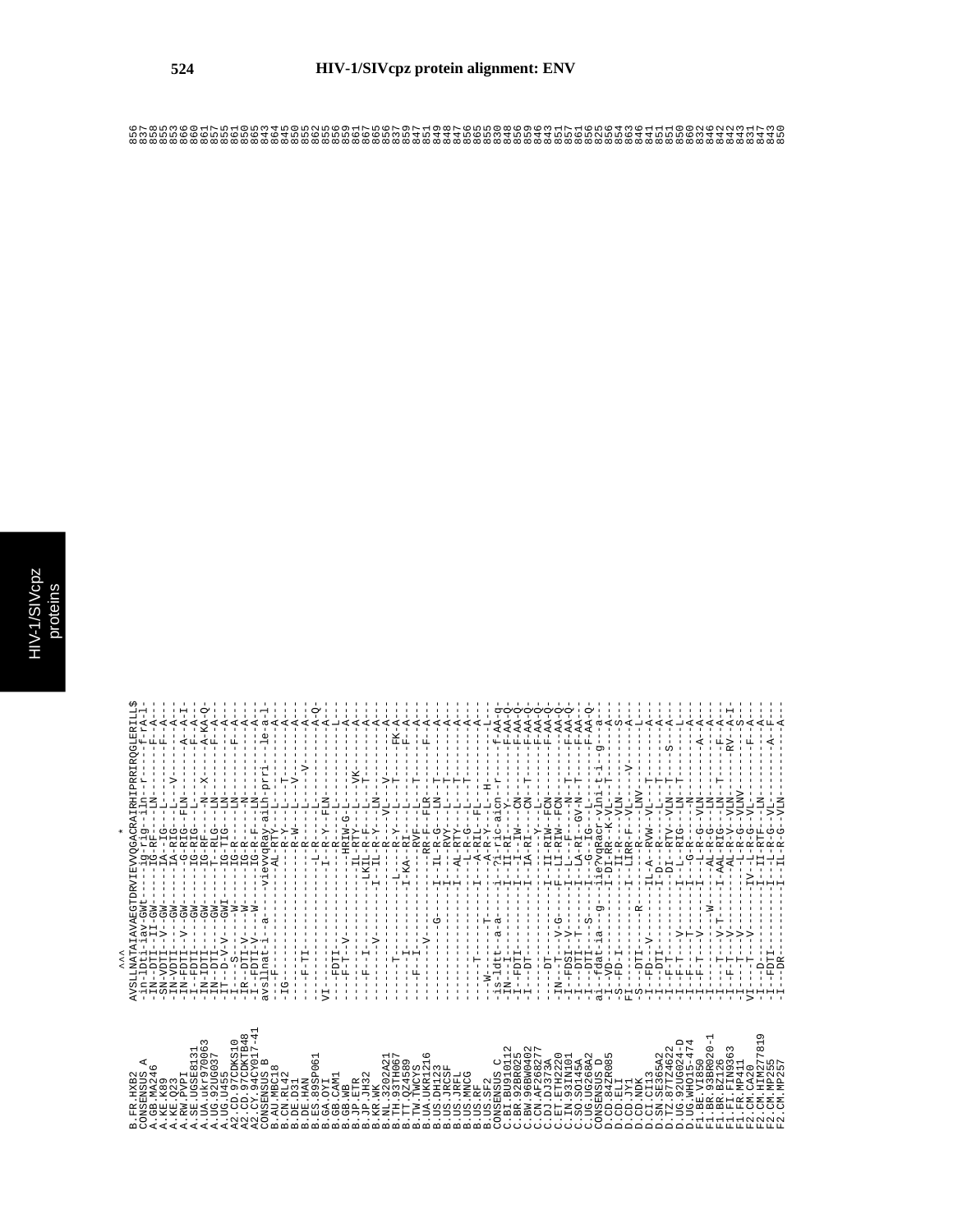| HIV-1/SIVcpz protein alignment: ENV | 525 |
|-------------------------------------|-----|
|-------------------------------------|-----|

|                                                                                                                                                                                                                                                                                                                                                                                                              | ¥<br>くくく                                                                                                                                                                                                                                                                                                                                              |    |
|--------------------------------------------------------------------------------------------------------------------------------------------------------------------------------------------------------------------------------------------------------------------------------------------------------------------------------------------------------------------------------------------------------------|-------------------------------------------------------------------------------------------------------------------------------------------------------------------------------------------------------------------------------------------------------------------------------------------------------------------------------------------------------|----|
|                                                                                                                                                                                                                                                                                                                                                                                                              | RAIRHIPRRIRQGLERILL\$<br>AVSLLNATAIAVAEGTDRVIEVVQGAC                                                                                                                                                                                                                                                                                                  |    |
|                                                                                                                                                                                                                                                                                                                                                                                                              | - - i LNi - r -<br>- - - VLN - - - -<br>$-va-R-C$<br>$-V - NW$<br>In-lDTi                                                                                                                                                                                                                                                                             |    |
| $\begin{smallmatrix} &\texttt{B.}\ &\texttt{B.}\ &\texttt{B.}\ &\texttt{B.}\ &\texttt{B.}\ &\texttt{B.}\ &\texttt{B.}\ &\texttt{B.}\ &\texttt{B.}\ &\texttt{B.}\ &\texttt{B.}\ &\texttt{B.}\ &\texttt{B.}\ &\texttt{B.}\ &\texttt{B.}\ &\texttt{B.}\ &\texttt{B.}\ &\texttt{B.}\ &\texttt{B.}\ &\texttt{B.}\ &\texttt{B.}\ &\texttt{B.}\ &\texttt{B.}\ &\texttt{B.}\ &\texttt{B.}\ &\texttt{B.}\ &\texttt{B$ | $-4$<br>$-4$<br>$FLIH - T$<br>$\mathbb{I}$<br>먹<br>$---R-F$<br>$-A - R$<br>÷<br> <br>$-NM$<br>$-$ NM <sup><math>-</math></sup><br>J,<br>$-TU - TU - T$<br>$-TN = -DTT$                                                                                                                                                                                |    |
|                                                                                                                                                                                                                                                                                                                                                                                                              | ÷.<br>$-4$<br>$-M-1$<br>$---A-R$<br>$-$ NM <sup>-</sup> $-$<br>$  DTV$<br>$-1N$                                                                                                                                                                                                                                                                       |    |
|                                                                                                                                                                                                                                                                                                                                                                                                              | $-X-R-X$<br>$-T-T$<br>IN--DTI                                                                                                                                                                                                                                                                                                                         |    |
|                                                                                                                                                                                                                                                                                                                                                                                                              | ု<br>$-4$<br>f.<br>Í<br>$-17$<br>$- -1$ M<br>L $\! \!-$<br>$---A- R - R$<br>$---A-R$<br>I<br>I<br>-- MN-<br>- 1 MM<br>- 1<br>ï<br>$\begin{array}{c} \end{array}$<br>$\mathbf{I}$<br>IN-FDTI<br>IN-FDTI<br>$\mathsf I$<br>$\mathbf{I}$                                                                                                                 |    |
|                                                                                                                                                                                                                                                                                                                                                                                                              | $-1 - N - 1$<br>$---A-R$<br>$-1 - NW -$<br>$I = -DTV - -$<br>$\overline{\phantom{a}}$                                                                                                                                                                                                                                                                 |    |
|                                                                                                                                                                                                                                                                                                                                                                                                              | $-1 - 1 - 1 - 1$<br>$\frac{1}{1}$<br>$\mathbf{I}$<br>$T$ ----T                                                                                                                                                                                                                                                                                        |    |
|                                                                                                                                                                                                                                                                                                                                                                                                              | f.<br>$\frac{1}{2}$<br>-VL<br>$--R-W$<br>Ţ<br>-- 1<br>-- 1<br>J,<br>$\overline{\phantom{a}}$                                                                                                                                                                                                                                                          |    |
|                                                                                                                                                                                                                                                                                                                                                                                                              | S<br>ł<br>$\frac{1}{1}$<br>T<br>$-R-N$<br>$---I---I-A-R-F$<br>$-10-15-1$<br>J<br>$\frac{1}{1}$<br>$\mathbf{I}$<br>÷<br>$T$ --- $T$<br>$\overline{a}$<br>$\frac{1}{4}$<br>$\mathbf{I}$                                                                                                                                                                 |    |
|                                                                                                                                                                                                                                                                                                                                                                                                              | 낚<br>$---I---I$<br>$A-R-F$<br>$\frac{1}{1}$<br>J<br>÷,<br>÷                                                                                                                                                                                                                                                                                           |    |
|                                                                                                                                                                                                                                                                                                                                                                                                              | Ŀ,<br>보<br>$-1 - 1 - YR - F$<br>Ť<br>-<br>ج<br>$-IM--$                                                                                                                                                                                                                                                                                                |    |
|                                                                                                                                                                                                                                                                                                                                                                                                              | ł<br>-11<br>۴<br>$---IG-R$<br>$\frac{1}{2}$<br>$-5$<br>$\mathbf{I}$<br>ŧ<br>Ţ<br>$\frac{1}{1}$<br>1                                                                                                                                                                                                                                                   |    |
|                                                                                                                                                                                                                                                                                                                                                                                                              | $-1 - 5 -$<br>$---F---LA-RLG$<br>J.<br>J<br>$\blacksquare$<br>$\mathbf{I}$                                                                                                                                                                                                                                                                            |    |
|                                                                                                                                                                                                                                                                                                                                                                                                              | Ţ<br>7<br>$\frac{1}{1}$<br>ひ<br>$---L.A-RLG$<br>$-9I - 1Gi - RIG$<br>$-ts-1Dt-Var-V-NW$                                                                                                                                                                                                                                                               |    |
|                                                                                                                                                                                                                                                                                                                                                                                                              | ł<br>rGiln--r                                                                                                                                                                                                                                                                                                                                         |    |
| O. CM. CM4974                                                                                                                                                                                                                                                                                                                                                                                                | $-4 -$<br>- IT-FDSI-VS--NW--GI-LGI-RIG                                                                                                                                                                                                                                                                                                                |    |
|                                                                                                                                                                                                                                                                                                                                                                                                              | --NM--SI-SGI-RIG<br>--NM--GI-LGL-RIG<br>-T---DTF-V-                                                                                                                                                                                                                                                                                                   |    |
| O.CM.HIVICA9EN<br>O.CM.NVP5180<br>O.GA.VI686                                                                                                                                                                                                                                                                                                                                                                 | Ť<br>$-4$<br>$-TN--DTI-VS$                                                                                                                                                                                                                                                                                                                            |    |
|                                                                                                                                                                                                                                                                                                                                                                                                              | S<br>f<br>$\mathbf{I}$<br>J.<br>01RT-101-10-1-10-<br>$--TDT-L-VT$<br>Н                                                                                                                                                                                                                                                                                |    |
| $0.6Q.193HA$<br>$0.5N.MPL300$                                                                                                                                                                                                                                                                                                                                                                                |                                                                                                                                                                                                                                                                                                                                                       |    |
|                                                                                                                                                                                                                                                                                                                                                                                                              | $-K1-5$<br>$\frac{1}{1}$<br>$---LITRRLF$<br>Ţ<br>I<br>J,<br>$-1 - -1 - -1$                                                                                                                                                                                                                                                                            |    |
| CPZ.US.CPZUS<br>CONSENSUS 01                                                                                                                                                                                                                                                                                                                                                                                 | 1<br>$16 - 11$<br>als-1d-t-v--v--v--v-a-?-w                                                                                                                                                                                                                                                                                                           |    |
|                                                                                                                                                                                                                                                                                                                                                                                                              | $-11-$<br>$--R-W$<br>-- 1250-<br>$-TT-TT-TT-TT$                                                                                                                                                                                                                                                                                                       |    |
|                                                                                                                                                                                                                                                                                                                                                                                                              | $-4$<br>$\frac{1}{1}$<br>$---E---K-W$<br>$\frac{1}{1}$                                                                                                                                                                                                                                                                                                |    |
|                                                                                                                                                                                                                                                                                                                                                                                                              | f.<br>Ĥ<br>$-1 - 2 - 4 - 4 - 5$<br>$-1 = 2 - 1 = -1 - 1 = -1$                                                                                                                                                                                                                                                                                         |    |
|                                                                                                                                                                                                                                                                                                                                                                                                              | f,<br>Ţ<br>$\frac{1}{1}$<br>j,<br>ΗT-<br>$-9A - R - Y$<br>$-120 - 1 - 1 - 1$<br>$\begin{array}{c} \n\Box \n\Box \n\end{array}$<br>Ĥ                                                                                                                                                                                                                   |    |
|                                                                                                                                                                                                                                                                                                                                                                                                              | $-1 - 1$<br>$-1$ - $-1$<br>$-1$ $-1$<br>$\frac{1}{1}$                                                                                                                                                                                                                                                                                                 |    |
|                                                                                                                                                                                                                                                                                                                                                                                                              | ר<br>ו<br>ţ<br>节<br>$- -A - -W$<br>$\frac{1}{4}$<br>$- - - - - - - - - - - - - - -$                                                                                                                                                                                                                                                                   |    |
|                                                                                                                                                                                                                                                                                                                                                                                                              | ţ<br>$N$ –– $A$ ––<br>I<br>T<br>$-180-$<br>$\frac{1}{1}$<br>Ĥ                                                                                                                                                                                                                                                                                         |    |
|                                                                                                                                                                                                                                                                                                                                                                                                              | $-4$<br>$\frac{1}{4}$<br>$N -$<br>$-A$<br>ł<br>$- -N - -N - - -$<br>J.<br>$\frac{1}{1}$<br>'5                                                                                                                                                                                                                                                         |    |
|                                                                                                                                                                                                                                                                                                                                                                                                              | $-5 - -1$<br>$-x - -Nx - -$<br>$-IM-$<br>$-v - i g - RvG$<br>$-Im I - -dT\dot{1} - iacV -NW -$<br>$-1$                                                                                                                                                                                                                                                |    |
|                                                                                                                                                                                                                                                                                                                                                                                                              | $-4$<br>$\mathbf{I}$                                                                                                                                                                                                                                                                                                                                  |    |
| $\begin{array}{l} (11.167, 0.02711697\\ (12.181, 0.07402\\ (13.191, 0.01164)\\ (14.191, 0.01164)\\ (15.191, 0.01164)\\ (16.191, 0.01164)\\ (17.191, 0.01164)\\ (18.191, 0.01164)\\ (19.191, 0.01164)\\ (10.191, 0.01164)\\ (10.191, 0.01164)\\ (10.191, 0.011$                                                                                                                                               | $-4$<br>$-1$<br>$-1$<br>$-1$<br>$-1$<br>$-1$<br>$-1$<br>$-1$<br>$\begin{array}{rl} -111-7011-13-140\\ -110-7011-14-140\\ -110-7011-14-140\\ -110-7011-14-140\\ -110-7011-14-140\\ -110-7011-140\\ -110-7011-140\\ -110-7011-140\\ -110-7011-140\\ -110-7011-140\\ -110-7011-140\\ -110-7011-140\\ -110-7011-140\\ -110-7011-140\\ -1$<br>$\mathbf{I}$ |    |
|                                                                                                                                                                                                                                                                                                                                                                                                              | $N -$<br>$-{\bf M}{\bf M} - {\bf L}{\bf T} - {\bf L}{\bf T} - {\bf L}{\bf T} - {\bf M}{\bf T} -$                                                                                                                                                                                                                                                      |    |
|                                                                                                                                                                                                                                                                                                                                                                                                              | $- -A$<br>中!<br>$-1 - L\Delta -$<br>$-1 = -1 = -1 = -1 = -1 = -1 = -1$                                                                                                                                                                                                                                                                                |    |
|                                                                                                                                                                                                                                                                                                                                                                                                              | $-4-7$<br>$-1$<br>$-1$<br>$-1$<br>$-RTG$<br>- 12-1-1-1-20-1-20-1-1                                                                                                                                                                                                                                                                                    |    |
|                                                                                                                                                                                                                                                                                                                                                                                                              | $---A-KA-C$<br>$-1 - N - N -$<br>$---ZG-RF-$<br>$-120 - 1$<br>$-LTI-TGTI$                                                                                                                                                                                                                                                                             |    |
| $\begin{array}{c} 03 \overline{1} \overline{A} B \ . \ \text{RU. KAL153--2} \\ 03 \overline{1} \overline{A} B \ . \ \text{RU. KAL68--1} \\ 03 \overline{1} \overline{A} B \ . \ \text{RU. RUB8001} \\ 03 \overline{1} \overline{A} B \ . \ \text{RU. RUB8001} \\ 04 \overline{1} \text{Cpx. CY. } 94 \text{CY032--3} \end{array}$                                                                            | $A-KA-C$<br>$-1 - 10 - RF$<br>-- 1455-<br>$-177-1-177-1-1$                                                                                                                                                                                                                                                                                            |    |
|                                                                                                                                                                                                                                                                                                                                                                                                              | $-4 - KA - CA - C$<br>- 11<br>$--- = TG - RF$                                                                                                                                                                                                                                                                                                         |    |
| 3                                                                                                                                                                                                                                                                                                                                                                                                            | $-1$<br>$- R$<br>$-1 - 1 - 2$<br>J<br>Í<br>$-1 - 2I - 2I - 2I - 2I$                                                                                                                                                                                                                                                                                   |    |
| $\overline{0}$                                                                                                                                                                                                                                                                                                                                                                                               | $F-KA$<br>$-1$ $\frac{1}{1}$<br>$\mathsf I$<br>$- R$<br>$------E$<br>$\frac{1}{1}$<br>$-100 - 100 - -$                                                                                                                                                                                                                                                |    |
| 4_cpx.GR.97PVCH<br>4_cpx.GR.97PVCH<br>5_DF.BE.VI1310<br>$^{04}$                                                                                                                                                                                                                                                                                                                                              | $-1.1M-$<br>$-181 -$<br>$-1 - 1 - -A$<br>Ĥ                                                                                                                                                                                                                                                                                                            |    |
| 05_DF.BE.VI961<br>50                                                                                                                                                                                                                                                                                                                                                                                         | $-4$<br>$-11M-$<br>$-NLN$<br>$--A L -R -G$<br>$---I L - R - G$<br>$\frac{1}{1}$<br>л<br>Ť<br>$-5Y$<br>۲<br>!<br>$\frac{1}{1}$<br>Н<br>$\mathsf I$                                                                                                                                                                                                     |    |
| _cpx.AU.BFP90<br>$\frac{6}{2}$                                                                                                                                                                                                                                                                                                                                                                               | $-4$<br>叫<br>$-$ FLNV <sup>-</sup><br>$--RIF$<br>$-4-$<br>$- - 127$<br>$--FD - A --$<br>Н<br>$\mathbf{I}$                                                                                                                                                                                                                                             |    |
| ९०                                                                                                                                                                                                                                                                                                                                                                                                           | $-4$<br>$-1 -1 -1$<br>$\mathbf{I}$<br>$-1 - 1 - 1 - 1 - F$<br>-1<br>j<br>J<br>$-1$<br>Ť<br>$-1N - -DT - -$                                                                                                                                                                                                                                            |    |
| _срх.МL.95МL127<br>_срх.МL.95МL84<br>90                                                                                                                                                                                                                                                                                                                                                                      | Ţ<br>$-4$<br>$-{\rm VLN}-$<br>$---R-F$<br>$-1 - NW -$<br>$---TDT---$<br>$\blacksquare$                                                                                                                                                                                                                                                                |    |
| $\frac{6}{2}$                                                                                                                                                                                                                                                                                                                                                                                                | l.<br>$- - N_{\rm LIT}$<br>$\mathbb{I}$<br>$-111 - 0 - 1 - 1 - 1 - 1$<br>$T N - V D T - -$<br>-1                                                                                                                                                                                                                                                      |    |
| $\infty$<br>_срх. NG.NG3670a<br>-срх. SN.97SE107                                                                                                                                                                                                                                                                                                                                                             | J.<br>$FLMV-$<br>$\mathbf{I}$<br>$--$ RVF<br>$-1$ $-1$ $-1$ $-1$ $-1$ $-1$<br>$-1 - 2\Omega - 1 -$<br>$\blacksquare$                                                                                                                                                                                                                                  |    |
|                                                                                                                                                                                                                                                                                                                                                                                                              | $-L - M \mathbf{I} - \mathbf{T}$<br>$--R-V$<br>$-95 -$<br>$-DTI -E$<br>÷                                                                                                                                                                                                                                                                              |    |
|                                                                                                                                                                                                                                                                                                                                                                                                              | Ŕ.<br>T<br>$-{\rm L} {\rm L} {\rm L} {\rm L} {\rm L} - -$<br>$-7 - R - V$<br>$-1$ – $-1$<br>Ţ<br>$\mathbf{I}$<br>$\mathsf I$                                                                                                                                                                                                                          |    |
| $\begin{array}{l} 06\_c\bar{p}x. \, 8N\,, 97\bar{z} \\ 10\_CD\,,\, BFD061 \\ 10\_CD\,,\, BFD071 \\ 10\_CD\,,\, BFD1071 \\ 10\_CD\,,\, BFD110 \\ 0.000888NSE925\,,\, 11\_ \end{array}$                                                                                                                                                                                                                        | ł<br>$-{\rm NL}N-{\rm T}$<br>$--R-V$<br>$- - - - - - - - -$<br>J,<br><b>A---エーーム</b><br>$\frac{1}{1}$<br>$\overline{\phantom{a}}$                                                                                                                                                                                                                     |    |
| cpx<br><sub>118</sub>                                                                                                                                                                                                                                                                                                                                                                                        | ŧ<br>ς.<br>ailh-<br>-ri<br>TAJSST--<br>Ť<br>$\frac{1}{1}$<br>$is-1-a$                                                                                                                                                                                                                                                                                 |    |
| $\frac{1}{11}$                                                                                                                                                                                                                                                                                                                                                                                               | $\frac{1}{1}$<br>Ŀ,<br>$G - L -$<br>$---I1--RVI$<br>$\frac{1}{1}$<br>$T - -I$                                                                                                                                                                                                                                                                         |    |
| $Cpx$ . CM. CA1                                                                                                                                                                                                                                                                                                                                                                                              | $-4$<br>$-14-$<br>$-14-$<br>$---II---IAHR$<br>I<br>$\frac{1}{1}$<br>$\frac{1}{1}$<br>$\mathbf I$                                                                                                                                                                                                                                                      |    |
|                                                                                                                                                                                                                                                                                                                                                                                                              | Ť<br>ſд,<br>$\frac{1}{1}$<br>$---RVI$<br>$-1 - 1$<br>$\frac{1}{1}$<br>$-1$<br>$\mathbf{I}$                                                                                                                                                                                                                                                            |    |
| $\begin{array}{l} 11\_cpx.\,\texttt{FR}.\,\texttt{MP1298} \\ 11\_cpx.\,\texttt{FR}.\,\texttt{MP1307} \\ 11\_cpx.\,\texttt{GR}.\,\texttt{GR17} \\ \texttt{CPZ}.\,\texttt{CM}.\,\texttt{CMM3} \end{array}$                                                                                                                                                                                                     | $-4$<br>I<br>$---L1 - --$<br>$---AHR - I$<br>$-1$<br>Î<br>I<br>$\frac{1}{1}$<br>$\mathbf{I}$                                                                                                                                                                                                                                                          |    |
|                                                                                                                                                                                                                                                                                                                                                                                                              | 」<br>ウーロー<br>$-LI - A - IIG$<br>1                                                                                                                                                                                                                                                                                                                     |    |
| CPZ.CD.CPZANT                                                                                                                                                                                                                                                                                                                                                                                                | $-IA-N$<br>$-1EV -$<br>$\mathbf{I}$<br>IIKNIDRL--W-G-K--SILLAL-TIV                                                                                                                                                                                                                                                                                    |    |
| CPZ.CM.CAM5<br>CPZ.GA.CPZGAB                                                                                                                                                                                                                                                                                                                                                                                 | w<br>$-1$ $N$<br>$-1 - 5$<br>$-1VG$<br>$-II - P1$<br>-<br>!<br>!<br>$\frac{1}{1}$<br>$\mathbf{I}$<br>Ĥ                                                                                                                                                                                                                                                | U4 |
|                                                                                                                                                                                                                                                                                                                                                                                                              |                                                                                                                                                                                                                                                                                                                                                       |    |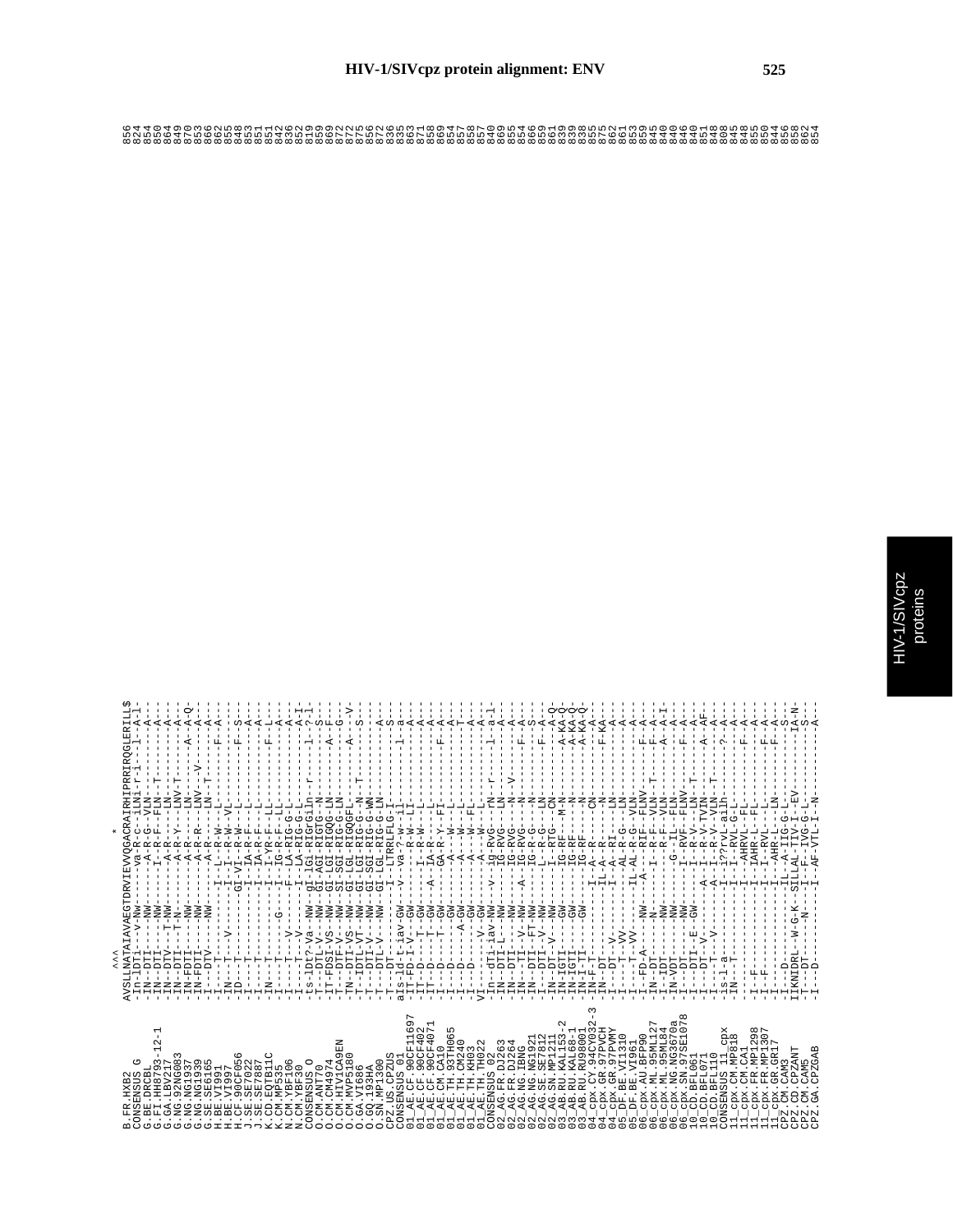HIV-1/SIVcpz

| binding                 |                                                                                                                             |                                                                   |                              |                |                                     |                   |          |                                     |                 |             |                 |        |                   |                        |                |                               |                        |                  |                                       |                                |                                                                          |                    |                                   |                                                                                             |            |                      |                                                                                                    |               |                 |               |                                                                                 |                    |                    |                    |                                                                 |                                                                |                       |             |                  |                  |                  |                                 |                                       |                     |                  |               |                                                                                                                                     |             |             |                     |          |                                   |                            |               |                          |           |                                                                                                                                                                                                                                                                   |
|-------------------------|-----------------------------------------------------------------------------------------------------------------------------|-------------------------------------------------------------------|------------------------------|----------------|-------------------------------------|-------------------|----------|-------------------------------------|-----------------|-------------|-----------------|--------|-------------------|------------------------|----------------|-------------------------------|------------------------|------------------|---------------------------------------|--------------------------------|--------------------------------------------------------------------------|--------------------|-----------------------------------|---------------------------------------------------------------------------------------------|------------|----------------------|----------------------------------------------------------------------------------------------------|---------------|-----------------|---------------|---------------------------------------------------------------------------------|--------------------|--------------------|--------------------|-----------------------------------------------------------------|----------------------------------------------------------------|-----------------------|-------------|------------------|------------------|------------------|---------------------------------|---------------------------------------|---------------------|------------------|---------------|-------------------------------------------------------------------------------------------------------------------------------------|-------------|-------------|---------------------|----------|-----------------------------------|----------------------------|---------------|--------------------------|-----------|-------------------------------------------------------------------------------------------------------------------------------------------------------------------------------------------------------------------------------------------------------------------|
| PAK                     |                                                                                                                             | 国国                                                                | <b>Ed</b>                    |                |                                     |                   |          |                                     |                 |             | ರ               |        |                   |                        |                | E                             |                        |                  |                                       |                                |                                                                          |                    |                                   |                                                                                             |            |                      |                                                                                                    | <b>KKEX</b>   |                 |               |                                                                                 |                    |                    |                    |                                                                 |                                                                |                       |             |                  |                  |                  |                                 |                                       |                     |                  |               |                                                                                                                                     |             |             |                     |          |                                   |                            |               |                          |           |                                                                                                                                                                                                                                                                   |
|                         |                                                                                                                             | ř                                                                 | $-RK$                        | $-RR$          | $-RR$                               | $-RK$             | -KK      |                                     |                 | $-1$        | -qkrq?<br>œ     |        | $  \overline{K}$  | Y-PK                   |                |                               |                        |                  |                                       | ž<br>î                         |                                                                          |                    | Ņ                                 |                                                                                             |            |                      |                                                                                                    |               |                 |               |                                                                                 | $-778$             | FVF                |                    | -kk                                                             |                                                                |                       |             |                  | ל<br>ד           |                  |                                 |                                       | 'n                  | -KK              |               | ī                                                                                                                                   | ī           | $-KK$       |                     | $W - KK$ | -KK                               | `-PK<br>-KI                | ř             |                          |           |                                                                                                                                                                                                                                                                   |
| tract                   |                                                                                                                             | $\Box$                                                            | $-5V$<br>$\Box$              | $\Box$         | $\Box$                              | ≏                 | ė        | ≏                                   | $\Box$          | $\Box$      | $e-1iY$         |        |                   |                        |                |                               |                        |                  |                                       |                                |                                                                          | უ                  |                                   |                                                                                             |            |                      |                                                                                                    |               |                 |               | $\frac{1}{1}$                                                                   |                    | ٩                  |                    | egliy                                                           |                                                                |                       |             |                  |                  | F<br>T<br>T<br>٩ |                                 |                                       |                     |                  |               |                                                                                                                                     |             |             |                     |          |                                   |                            |               |                          |           |                                                                                                                                                                                                                                                                   |
| polypurine              |                                                                                                                             |                                                                   | $-K-$                        |                |                                     |                   |          |                                     |                 |             | -kek-           | ĸ      |                   |                        |                | α                             |                        |                  | RK                                    |                                |                                                                          |                    |                                   |                                                                                             | $\circ$    |                      |                                                                                                    | RKE           |                 | 囸             |                                                                                 |                    |                    |                    | kek                                                             |                                                                |                       |             |                  |                  |                  |                                 |                                       |                     |                  |               |                                                                                                                                     |             |             | -RK                 |          |                                   |                            |               |                          |           |                                                                                                                                                                                                                                                                   |
|                         |                                                                                                                             |                                                                   |                              |                |                                     |                   | 5        |                                     |                 | 번           | -<br>T          |        |                   |                        |                |                               |                        |                  |                                       |                                |                                                                          |                    |                                   |                                                                                             |            |                      |                                                                                                    |               |                 |               |                                                                                 |                    |                    |                    | σ                                                               |                                                                |                       | ᄞ           | ή                |                  |                  |                                 |                                       |                     |                  |               |                                                                                                                                     |             |             |                     |          |                                   |                            |               |                          |           |                                                                                                                                                                                                                                                                   |
|                         |                                                                                                                             | Ţ<br>ウリート<br>ウトート                                                 | ひ                            |                | 「山の                                 |                   | 뚜        |                                     |                 | 뛱<br>$-F-G$ | -mtykaal        | υ      |                   | ᄲ                      |                | -RR                           | -RR                    | ひ                | .<br>ს                                |                                | υ                                                                        |                    | S                                 |                                                                                             | 뚜          |                      |                                                                                                    | Ĩ<br>ひ<br>1   |                 | ローロ           |                                                                                 | 5                  | 厍                  |                    | afd<br>ğ                                                        |                                                                | 中!<br>ひ               | 中山          | Ŀ.               |                  |                  | 匞<br>Ŀ.                         | 囯<br>Ŀ                                | 圧<br>ပု             | 번<br>G<br>F-     | ט<br>Ŀ.       | Ŀ<br>υ<br>í.                                                                                                                        | ひー丘         | ひ<br>Ŀц,    |                     | 囯        |                                   |                            |               | 번                        |           |                                                                                                                                                                                                                                                                   |
| PKC<br>-<br>pq          |                                                                                                                             |                                                                   |                              |                |                                     |                   |          |                                     | Ļ.              |             |                 |        |                   |                        |                |                               |                        |                  |                                       | $-X-CR$                        |                                                                          |                    |                                   |                                                                                             |            |                      |                                                                                                    | $\Box$        |                 |               |                                                                                 |                    |                    |                    |                                                                 |                                                                |                       |             |                  |                  |                  |                                 |                                       |                     |                  |               | п                                                                                                                                   |             |             |                     |          |                                   |                            |               |                          |           |                                                                                                                                                                                                                                                                   |
| bindi                   | EAQ. EEE. FVGFPVTPQVFLRPMTYKAAVDLSHFLKEKGGLEGLIHSQRRQ. DILD<br>---?eee?e-----------------y-g-?--sh---e----d---iy-rk--. E--- | $\alpha$                                                          | m                            |                |                                     |                   |          |                                     |                 |             |                 |        |                   |                        |                |                               |                        |                  |                                       |                                |                                                                          |                    |                                   |                                                                                             |            |                      |                                                                                                    |               |                 |               |                                                                                 |                    |                    |                    |                                                                 |                                                                |                       |             |                  |                  |                  |                                 |                                       |                     |                  |               |                                                                                                                                     |             |             |                     |          |                                   |                            |               |                          |           |                                                                                                                                                                                                                                                                   |
| SH <sub>3</sub><br>site |                                                                                                                             |                                                                   |                              |                |                                     |                   |          |                                     |                 |             |                 |        |                   |                        |                |                               |                        |                  |                                       |                                |                                                                          |                    |                                   |                                                                                             |            |                      |                                                                                                    |               |                 |               |                                                                                 |                    |                    |                    | ף<br>י                                                          |                                                                |                       |             |                  |                  |                  |                                 |                                       |                     |                  |               | $\overline{A}$                                                                                                                      |             |             |                     |          |                                   |                            |               |                          |           |                                                                                                                                                                                                                                                                   |
| cluster<br>acidic       |                                                                                                                             | T                                                                 | $\frac{1}{1}$                |                | $\frac{1}{1}$                       |                   |          | ą<br>U                              |                 | ΩO          | ė<br>eee?       |        |                   |                        |                |                               |                        |                  | ٩                                     | Ŗ<br>Á                         |                                                                          |                    |                                   |                                                                                             |            |                      |                                                                                                    |               | ≏<br>≏<br>T     |               |                                                                                 |                    | ED-DE              |                    | Ò<br>eee<br>$\bar{\mathbb{O}}$                                  | O                                                              |                       | ≏           |                  |                  |                  | ひ<br>Ů                          |                                       |                     |                  | છે.           | $-DC$ .                                                                                                                             | $-10E$<br>뛰 | Ů<br>뛰      | EQ-                 | GS-      | 55                                |                            |               |                          |           |                                                                                                                                                                                                                                                                   |
| binding                 |                                                                                                                             |                                                                   |                              |                |                                     |                   |          |                                     |                 |             | -aq?            |        |                   |                        |                |                               |                        |                  |                                       | ।<br>ਸ਼                        |                                                                          |                    |                                   |                                                                                             |            | C)                   |                                                                                                    |               |                 |               |                                                                                 |                    |                    |                    | eaq.                                                            |                                                                |                       |             |                  |                  |                  | $\alpha$                        |                                       |                     |                  |               | œ                                                                                                                                   | -RT         | œ           |                     |          |                                   |                            |               |                          |           |                                                                                                                                                                                                                                                                   |
| 8<br>ЪО                 |                                                                                                                             |                                                                   | NHPSY-                       |                | L-SeHHN                             |                   |          |                                     |                 |             | $-$ -dcawl<br>≏ |        |                   |                        |                |                               |                        |                  |                                       |                                |                                                                          |                    |                                   |                                                                                             |            | Ŗ                    |                                                                                                    |               |                 |               |                                                                                 |                    |                    |                    | cawl.<br>-ad                                                    |                                                                |                       |             |                  |                  |                  |                                 | ٩                                     |                     |                  |               |                                                                                                                                     |             |             |                     | Ŗ        |                                   | P <sub>DL</sub>            |               | É                        |           |                                                                                                                                                                                                                                                                   |
| heart                   |                                                                                                                             | ??nhpSca                                                          |                              | $N-P$          |                                     | T-SHER.<br>SCHIN. | $V-S=W1$ | ω                                   | $T = N - N$     | A<br>P      | Ŧ               |        | д                 | -TN                    |                |                               |                        |                  |                                       | E                              | z                                                                        | $-N--DT$           | $\overline{\text{SM}}$            | í                                                                                           | $-$ NT $-$ | 匡                    | ł<br>ż<br>Á                                                                                        |               |                 | ł<br>$A-HN$   |                                                                                 |                    | Ŧ                  |                    | $-4t$                                                           |                                                                | -DPN-                 | <b>NLS</b>  |                  | D-N-PD           | $P - N$          | i<br>$P - N$                    | dd--<br>Ĕ<br>吕                        | 岩                   | ۹<br>ا<br>학      | י<br>י<br>吕   | Fd-<br>눕                                                                                                                            | Ę           | 튭           |                     | U)       | FQ--                              | ¦<br>O<br>턶                | R-N-PDI       | ひ                        |           |                                                                                                                                                                                                                                                                   |
| recruitment             |                                                                                                                             | ω                                                                 | $-5 -$                       |                |                                     |                   |          |                                     |                 |             | $-ss$ -taat     |        |                   |                        |                |                               |                        |                  |                                       |                                | Ŧ                                                                        |                    | Ė                                 |                                                                                             |            |                      |                                                                                                    |               |                 |               |                                                                                 |                    |                    |                    | $a - s$                                                         |                                                                |                       |             |                  |                  |                  | 텃                               |                                       |                     |                  |               |                                                                                                                                     |             |             |                     |          |                                   |                            |               |                          |           |                                                                                                                                                                                                                                                                   |
| kinase                  |                                                                                                                             | Y<br>-                                                            |                              |                |                                     |                   |          |                                     |                 |             | ekhgai          |        |                   |                        |                |                               |                        |                  |                                       |                                |                                                                          |                    | $\alpha$                          |                                                                                             |            |                      |                                                                                                    |               |                 |               |                                                                                 |                    |                    |                    |                                                                 |                                                                |                       |             |                  |                  |                  |                                 |                                       |                     |                  | Ř             | Ř                                                                                                                                   |             |             |                     |          |                                   |                            |               |                          |           |                                                                                                                                                                                                                                                                   |
|                         |                                                                                                                             | ರ<br>≏<br>O                                                       |                              | l.             | ۹<br>-                              | ÷                 |          |                                     |                 | Ę           |                 |        |                   |                        |                |                               |                        |                  |                                       |                                |                                                                          |                    |                                   |                                                                                             | ๓          |                      | 也<br>ု                                                                                             |               |                 |               |                                                                                 |                    |                    |                    |                                                                 |                                                                |                       | c           |                  |                  |                  | ≏                               | ≏                                     | l.                  | l.               | $\Box$        | ≏<br>l.                                                                                                                             |             |             |                     |          |                                   |                            |               |                          | $--DRR$   |                                                                                                                                                                                                                                                                   |
| + protein               | PAADRVGAASRDLEKHGAITSSNTAATNAACAWL                                                                                          |                                                                   |                              |                |                                     |                   |          |                                     |                 |             |                 |        |                   |                        |                |                               |                        |                  |                                       |                                |                                                                          |                    |                                   |                                                                                             |            |                      |                                                                                                    |               |                 |               |                                                                                 |                    |                    |                    |                                                                 |                                                                |                       |             |                  |                  |                  |                                 |                                       |                     |                  |               |                                                                                                                                     |             |             |                     |          |                                   |                            |               |                          |           |                                                                                                                                                                                                                                                                   |
|                         |                                                                                                                             |                                                                   |                              | $-8A-$         | п                                   |                   |          |                                     |                 |             | p-ag???         |        |                   |                        |                |                               |                        |                  |                                       |                                |                                                                          |                    |                                   |                                                                                             |            |                      |                                                                                                    |               |                 |               | AEL-                                                                            |                    |                    |                    | ېم                                                              |                                                                |                       |             |                  |                  | --<br>AERAG--    |                                 |                                       |                     |                  |               |                                                                                                                                     |             |             |                     |          |                                   |                            |               |                          |           |                                                                                                                                                                                                                                                                   |
| $-$ helix               |                                                                                                                             | $\alpha$                                                          |                              |                |                                     | HTPAPT            | RTRQAPT  |                                     | <b>GLIGNANE</b> | RTEAVS      | RRRAF           |        |                   |                        |                |                               |                        |                  |                                       | <b>ROPE</b>                    | PAE-                                                                     |                    |                                   |                                                                                             |            |                      |                                                                                                    |               |                 |               |                                                                                 |                    |                    |                    |                                                                 |                                                                |                       | GRTES-      | <b>EGVGA</b>     |                  |                  | $-PA-$                          |                                       |                     |                  |               |                                                                                                                                     |             |             |                     |          |                                   |                            |               |                          |           |                                                                                                                                                                                                                                                                   |
| mregulation<br>alpha    |                                                                                                                             |                                                                   |                              |                |                                     |                   |          |                                     |                 |             |                 |        |                   |                        |                |                               |                        |                  |                                       |                                |                                                                          |                    |                                   |                                                                                             |            |                      |                                                                                                    |               |                 |               |                                                                                 |                    |                    |                    |                                                                 |                                                                |                       |             |                  |                  |                  |                                 |                                       |                     |                  |               |                                                                                                                                     |             |             |                     |          |                                   |                            |               |                          |           |                                                                                                                                                                                                                                                                   |
|                         |                                                                                                                             |                                                                   |                              | $\ddot{\cdot}$ |                                     |                   |          |                                     |                 |             | --APGER         |        |                   |                        |                |                               |                        |                  |                                       |                                | $\begin{array}{c} \frac{1}{2} \\ \frac{1}{2} \\ \frac{1}{2} \end{array}$ |                    | $\vdots$                          |                                                                                             |            | EXERG <sup>---</sup> |                                                                                                    |               |                 |               | $\begin{array}{c} \vdots \\ \vdots \\ \vdots \\ \vdots \end{array}$<br>$\vdots$ |                    |                    |                    |                                                                 |                                                                |                       |             |                  |                  |                  |                                 | ÷.                                    |                     |                  |               |                                                                                                                                     | j.          |             |                     |          |                                   |                            |               |                          |           |                                                                                                                                                                                                                                                                   |
| N-termina<br>MHC-1 dow  | $\frac{1}{1}$                                                                                                               | --ssivg-pev-ermrrtp????<br>---ssivg-pev-ermrrtp????<br>---------- | $ \frac{1}{2}$ $\frac{1}{2}$ | $-1$           | $---P - K - KE - SSE - -KI - QTP$ . | $-4T - 2T$        |          | :--E--K----ETP<br>--EI------------- |                 |             | $\mathbf{I}$    |        |                   |                        |                | $-1$ $-1$ $-1$ $-1$ $-1$ $-1$ | $\mathsf I$<br>$-1K -$ | $-1 - K - -1Q$ . | --TDPAER<br>$-1 - 2 - 1$              |                                | $-$ -R                                                                   |                    | $\frac{1}{1}$                     |                                                                                             |            |                      | --F.C +-A---------QPETR<br>--R-GG--MA-------T-<br>--R-IP--SNI---I-Q--P<br>--H--P--S-----------PATD |               | ---------PAAD   | ţ<br>$\,$ I   | $-\frac{p}{l}$                                                                  |                    |                    | $\frac{P}{I}$<br>í | $-gKw - -csivgw - a1 - e-mr rte$ ?<br>- N-----C-TV-R-AI-------- | :- TV - R - AI - - - - - - - -<br>: - TV - - - - - - - - T - - | $-10^{-1}$ .          | $---TRRPAV$ | $-1 - T - T - A$ | $---A$           | --TVPE           | $-2$ TN.                        | $--\text{TPQ} \ldots$<br>$\mathbf{I}$ | $-1$ $-1$ $-1$ $-1$ |                  | $\frac{1}{2}$ | $\begin{array}{l} -C-TV--D\,I------T^--\\ ---T^--P------T^--\\ ---C-TV---A\,I------T^--\\ ---C-TV---A\,I--------T^--\\ \end{array}$ |             | $- -K - 0$  | $---A I---I-KTDPRE$ |          | $- -1$ V - - - A I - - - I - KTD. | $-1$ $-1$<br>$-IV---A---1$ | $-TTPP$       | $  P$ $P$                | $-1 - TP$ |                                                                                                                                                                                                                                                                   |
|                         | MGGKWSKSSVIGWPTVRERMRRAE                                                                                                    |                                                                   |                              |                |                                     | $- - K - -$       |          |                                     |                 |             |                 |        |                   |                        |                | ÷                             |                        | f,               | Ť                                     |                                | $\frac{1}{1}$                                                            |                    | --R---A-----<br>--R---P---N---K-- |                                                                                             |            |                      |                                                                                                    |               |                 | ţ<br>ŧ        |                                                                                 |                    | -- KMG-------QK--- |                    |                                                                 |                                                                | $\frac{1}{1}$         |             |                  | $-1$<br>$-4AI -$ |                  | $\mathbf{I}$                    | $- - - 10 - - -$                      |                     |                  |               |                                                                                                                                     |             | $-1 - 24 -$ |                     |          |                                   |                            | ł             | $---I - I - - - - - - -$ |           |                                                                                                                                                                                                                                                                   |
|                         |                                                                                                                             |                                                                   |                              |                |                                     |                   |          |                                     |                 |             |                 |        |                   |                        |                |                               | $---A I.$              |                  | $-KMG---A---$<br>$-48 - 54 - 54 - 54$ | $-NX - X - 2X - - -X - NK - -$ | $- -R - GE - - -K - -$                                                   |                    |                                   |                                                                                             |            |                      |                                                                                                    |               | $- -R - P - -S$ | $---ZRA--S--$ |                                                                                 |                    |                    |                    |                                                                 |                                                                | $-LV$ – – – – – – – – |             |                  | $y - py -$       |                  | $-C-LV$ - $- -AL$ -<br>.<br>PV- |                                       |                     |                  |               |                                                                                                                                     |             | $-IV-$      |                     |          |                                   | -- A -- - - - -            | $---LX---PLI$ |                          |           |                                                                                                                                                                                                                                                                   |
|                         |                                                                                                                             |                                                                   |                              |                |                                     | $---TV-$          |          |                                     | $-77T$          |             |                 | $-1$ . |                   |                        | $\overline{K}$ |                               |                        |                  | $\mathbf{I}$                          |                                |                                                                          |                    |                                   | I<br>$\begin{array}{c} \n\cdot & \cdot \\ \n\cdot & \cdot \\ \n\cdot & \cdot \n\end{array}$ |            |                      |                                                                                                    |               |                 |               | $-$ – R $\boldsymbol{.}$ – T – $-$                                              |                    |                    |                    |                                                                 |                                                                |                       |             |                  | U                |                  | ပု                              | $-1$<br>$-1$<br>$-1$<br>$-1$          |                     | $-10I - 10I - 1$ |               |                                                                                                                                     |             |             | $-1$ V              |          |                                   |                            |               |                          |           | J,                                                                                                                                                                                                                                                                |
| myristoylation          |                                                                                                                             | ł<br>$-9 - 1$<br>ŧ                                                | ł                            | ļ<br>l,        | Ť                                   |                   |          |                                     | J,<br>ł         |             |                 |        | $\mathbf{I}$<br>I | I<br>$\mathbf{I}$<br>ł |                |                               |                        | $\blacksquare$   | I                                     |                                |                                                                          | Î<br>$\frac{1}{1}$ |                                   | í                                                                                           | Í<br>Í     | l.<br>÷              |                                                                                                    | $\frac{1}{1}$ |                 | $-5 -$        |                                                                                 | $\frac{1}{1}$<br>ł |                    | $\frac{1}{1}$      |                                                                 |                                                                | $\frac{1}{1}$         | J           | $\frac{1}{1}$    | $-TM$ -          | $-1$             | ပ္ပ                             |                                       | J<br>í              | J                |               | J,                                                                                                                                  | I           |             |                     |          |                                   |                            |               |                          |           |                                                                                                                                                                                                                                                                   |
|                         |                                                                                                                             |                                                                   |                              |                |                                     |                   |          |                                     |                 |             |                 |        |                   |                        |                |                               |                        |                  |                                       |                                |                                                                          |                    |                                   |                                                                                             |            |                      |                                                                                                    |               |                 |               |                                                                                 |                    |                    |                    |                                                                 |                                                                |                       |             |                  |                  |                  |                                 |                                       |                     |                  |               |                                                                                                                                     |             |             |                     |          |                                   |                            |               |                          |           |                                                                                                                                                                                                                                                                   |
|                         |                                                                                                                             | B.FR.HXB2<br>CONSENSUS A<br>A.FR.HIV232956                        |                              |                |                                     |                   |          |                                     |                 |             |                 |        |                   |                        |                |                               |                        |                  |                                       |                                |                                                                          |                    |                                   |                                                                                             |            |                      |                                                                                                    |               |                 |               |                                                                                 |                    |                    |                    |                                                                 |                                                                |                       |             |                  |                  |                  |                                 |                                       |                     |                  |               |                                                                                                                                     |             |             |                     |          |                                   |                            |               |                          |           | $\begin{smallmatrix} 123344\\ 1345394\\ 135340\\ 1365939\\ 1365931\\ 1365931\\ 14513121\\ 151212121\\ 15234\\ 153421\\ 154512121\\ 15512121\\ 15512121\\ 15512121\\ 15512121\\ 15512121\\ 15512121\\ 15512121\\ 15512121\\ 15512121\\ 15512121\\ 15512121\\ 1551$ |
|                         |                                                                                                                             |                                                                   |                              |                |                                     |                   |          |                                     |                 |             |                 |        |                   |                        |                |                               |                        |                  |                                       |                                |                                                                          |                    |                                   |                                                                                             |            |                      |                                                                                                    |               |                 |               |                                                                                 |                    |                    |                    |                                                                 |                                                                |                       |             |                  |                  |                  |                                 |                                       |                     |                  |               |                                                                                                                                     |             |             |                     |          |                                   |                            |               |                          |           |                                                                                                                                                                                                                                                                   |
|                         |                                                                                                                             |                                                                   |                              |                |                                     |                   |          |                                     |                 |             |                 |        |                   |                        |                |                               |                        |                  |                                       |                                |                                                                          |                    |                                   |                                                                                             |            |                      |                                                                                                    |               |                 |               |                                                                                 |                    |                    |                    |                                                                 |                                                                |                       |             |                  |                  |                  |                                 |                                       |                     |                  |               |                                                                                                                                     |             |             |                     |          |                                   |                            |               |                          |           |                                                                                                                                                                                                                                                                   |
|                         |                                                                                                                             |                                                                   |                              |                |                                     |                   |          |                                     |                 |             |                 |        |                   |                        |                |                               |                        |                  |                                       |                                |                                                                          |                    |                                   |                                                                                             |            |                      |                                                                                                    |               |                 |               |                                                                                 |                    |                    |                    |                                                                 |                                                                |                       |             |                  |                  |                  |                                 |                                       |                     |                  |               |                                                                                                                                     |             |             |                     |          |                                   |                            |               |                          |           |                                                                                                                                                                                                                                                                   |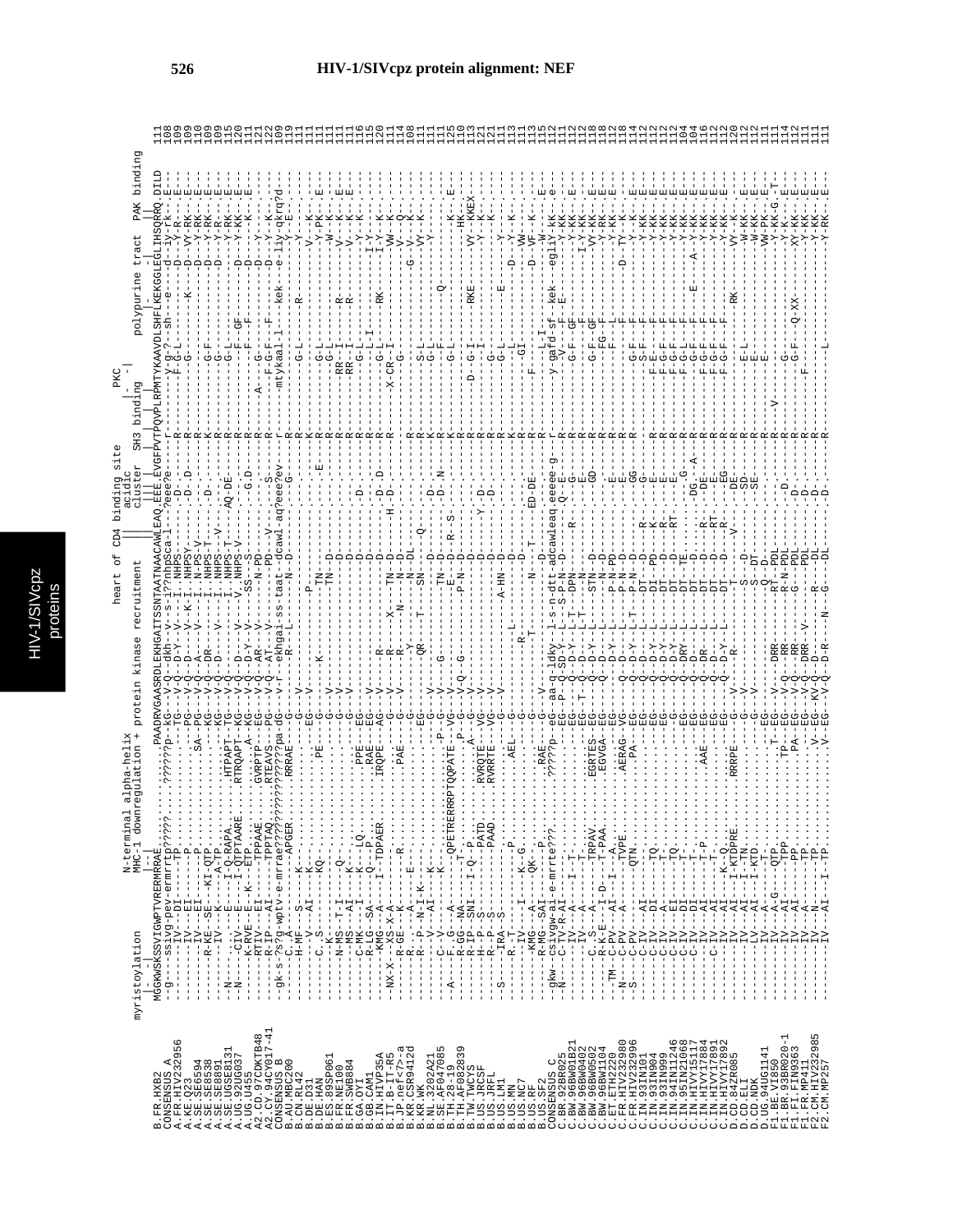| bindinc              |                            |                                                                                                                                                                                                                                                                                                                                                                                     |        |                                                                                            |               |               |              |                |                     |               |                                                        |               |                    |              |                                                                                                                                                                      |               |        |         |              |                                                                                                                     |              |                                         |              |                      |             |                     |               |                                                                                                                                                                                                                                                                                                                                                                                                                                                                                                                                      |               |                                                                              |                            |   |  |                                                                                                                                                                                                                                                                                                                                                                                                                                                                                     |                                                                                                                                                                                                                                                                                                         |                      |   |               |    |                                                |                                                                                                                       |                                             |               |                                                  |                                       |             |                                                |                            |                                    |                                     |                       |                                                            |              |                                                                                                                                                                                                                                                                                                                                |         |              |                                                                                                                                                                                                                                                                                                                                                                                                                                                                            |
|----------------------|----------------------------|-------------------------------------------------------------------------------------------------------------------------------------------------------------------------------------------------------------------------------------------------------------------------------------------------------------------------------------------------------------------------------------|--------|--------------------------------------------------------------------------------------------|---------------|---------------|--------------|----------------|---------------------|---------------|--------------------------------------------------------|---------------|--------------------|--------------|----------------------------------------------------------------------------------------------------------------------------------------------------------------------|---------------|--------|---------|--------------|---------------------------------------------------------------------------------------------------------------------|--------------|-----------------------------------------|--------------|----------------------|-------------|---------------------|---------------|--------------------------------------------------------------------------------------------------------------------------------------------------------------------------------------------------------------------------------------------------------------------------------------------------------------------------------------------------------------------------------------------------------------------------------------------------------------------------------------------------------------------------------------|---------------|------------------------------------------------------------------------------|----------------------------|---|--|-------------------------------------------------------------------------------------------------------------------------------------------------------------------------------------------------------------------------------------------------------------------------------------------------------------------------------------------------------------------------------------------------------------------------------------------------------------------------------------|---------------------------------------------------------------------------------------------------------------------------------------------------------------------------------------------------------------------------------------------------------------------------------------------------------|----------------------|---|---------------|----|------------------------------------------------|-----------------------------------------------------------------------------------------------------------------------|---------------------------------------------|---------------|--------------------------------------------------|---------------------------------------|-------------|------------------------------------------------|----------------------------|------------------------------------|-------------------------------------|-----------------------|------------------------------------------------------------|--------------|--------------------------------------------------------------------------------------------------------------------------------------------------------------------------------------------------------------------------------------------------------------------------------------------------------------------------------|---------|--------------|----------------------------------------------------------------------------------------------------------------------------------------------------------------------------------------------------------------------------------------------------------------------------------------------------------------------------------------------------------------------------------------------------------------------------------------------------------------------------|
|                      |                            |                                                                                                                                                                                                                                                                                                                                                                                     |        |                                                                                            |               |               |              |                |                     |               |                                                        |               |                    |              |                                                                                                                                                                      |               |        |         |              |                                                                                                                     |              |                                         |              |                      |             |                     |               |                                                                                                                                                                                                                                                                                                                                                                                                                                                                                                                                      |               |                                                                              |                            |   |  |                                                                                                                                                                                                                                                                                                                                                                                                                                                                                     |                                                                                                                                                                                                                                                                                                         |                      |   |               |    |                                                |                                                                                                                       |                                             |               |                                                  |                                       |             |                                                |                            |                                    |                                     |                       |                                                            |              |                                                                                                                                                                                                                                                                                                                                |         |              |                                                                                                                                                                                                                                                                                                                                                                                                                                                                            |
|                      | <b>GLIHSORR</b>            |                                                                                                                                                                                                                                                                                                                                                                                     |        |                                                                                            |               |               |              |                |                     |               |                                                        |               |                    |              |                                                                                                                                                                      |               |        |         |              |                                                                                                                     |              |                                         |              |                      |             |                     |               |                                                                                                                                                                                                                                                                                                                                                                                                                                                                                                                                      |               |                                                                              |                            |   |  |                                                                                                                                                                                                                                                                                                                                                                                                                                                                                     |                                                                                                                                                                                                                                                                                                         |                      |   |               |    |                                                |                                                                                                                       |                                             |               |                                                  |                                       |             |                                                |                            |                                    |                                     |                       |                                                            |              |                                                                                                                                                                                                                                                                                                                                |         |              |                                                                                                                                                                                                                                                                                                                                                                                                                                                                            |
| act                  |                            |                                                                                                                                                                                                                                                                                                                                                                                     |        |                                                                                            |               |               |              |                |                     |               |                                                        |               |                    |              |                                                                                                                                                                      |               |        |         |              |                                                                                                                     |              |                                         |              |                      |             |                     |               |                                                                                                                                                                                                                                                                                                                                                                                                                                                                                                                                      |               |                                                                              |                            |   |  |                                                                                                                                                                                                                                                                                                                                                                                                                                                                                     |                                                                                                                                                                                                                                                                                                         |                      |   |               |    |                                                |                                                                                                                       |                                             |               |                                                  |                                       |             |                                                |                            |                                    |                                     |                       |                                                            |              |                                                                                                                                                                                                                                                                                                                                |         |              |                                                                                                                                                                                                                                                                                                                                                                                                                                                                            |
|                      |                            |                                                                                                                                                                                                                                                                                                                                                                                     |        |                                                                                            |               |               |              |                |                     |               |                                                        |               |                    |              |                                                                                                                                                                      |               |        |         |              |                                                                                                                     |              |                                         |              |                      |             |                     |               |                                                                                                                                                                                                                                                                                                                                                                                                                                                                                                                                      |               |                                                                              |                            |   |  |                                                                                                                                                                                                                                                                                                                                                                                                                                                                                     |                                                                                                                                                                                                                                                                                                         |                      |   |               |    |                                                |                                                                                                                       |                                             |               |                                                  |                                       |             |                                                |                            |                                    |                                     |                       |                                                            |              |                                                                                                                                                                                                                                                                                                                                |         |              |                                                                                                                                                                                                                                                                                                                                                                                                                                                                            |
| polypurine           |                            |                                                                                                                                                                                                                                                                                                                                                                                     |        |                                                                                            |               |               |              |                |                     |               |                                                        |               |                    |              |                                                                                                                                                                      |               |        |         |              |                                                                                                                     |              |                                         |              |                      |             |                     |               |                                                                                                                                                                                                                                                                                                                                                                                                                                                                                                                                      |               |                                                                              |                            |   |  |                                                                                                                                                                                                                                                                                                                                                                                                                                                                                     |                                                                                                                                                                                                                                                                                                         |                      |   |               |    |                                                |                                                                                                                       |                                             |               |                                                  |                                       |             |                                                |                            |                                    |                                     |                       |                                                            |              |                                                                                                                                                                                                                                                                                                                                |         |              |                                                                                                                                                                                                                                                                                                                                                                                                                                                                            |
|                      |                            |                                                                                                                                                                                                                                                                                                                                                                                     |        |                                                                                            |               |               |              |                |                     |               |                                                        |               |                    |              |                                                                                                                                                                      |               |        |         |              |                                                                                                                     |              |                                         |              |                      |             |                     |               |                                                                                                                                                                                                                                                                                                                                                                                                                                                                                                                                      |               |                                                                              |                            |   |  |                                                                                                                                                                                                                                                                                                                                                                                                                                                                                     |                                                                                                                                                                                                                                                                                                         |                      |   |               |    |                                                |                                                                                                                       |                                             |               |                                                  |                                       |             |                                                |                            |                                    |                                     |                       |                                                            |              |                                                                                                                                                                                                                                                                                                                                |         |              |                                                                                                                                                                                                                                                                                                                                                                                                                                                                            |
|                      |                            |                                                                                                                                                                                                                                                                                                                                                                                     |        |                                                                                            |               |               |              |                |                     |               |                                                        |               |                    |              |                                                                                                                                                                      |               |        |         |              |                                                                                                                     |              |                                         |              |                      |             | Ŀц                  |               |                                                                                                                                                                                                                                                                                                                                                                                                                                                                                                                                      |               |                                                                              |                            | œ |  |                                                                                                                                                                                                                                                                                                                                                                                                                                                                                     |                                                                                                                                                                                                                                                                                                         |                      |   |               |    |                                                |                                                                                                                       |                                             |               |                                                  |                                       |             |                                                |                            |                                    |                                     |                       |                                                            |              |                                                                                                                                                                                                                                                                                                                                |         |              |                                                                                                                                                                                                                                                                                                                                                                                                                                                                            |
|                      | OVPLRPMTYKAAVDLSHFLKEKGGLE |                                                                                                                                                                                                                                                                                                                                                                                     |        |                                                                                            |               |               |              |                |                     |               |                                                        |               |                    |              |                                                                                                                                                                      |               |        |         |              | Ŀ,                                                                                                                  |              |                                         |              |                      |             |                     |               |                                                                                                                                                                                                                                                                                                                                                                                                                                                                                                                                      |               |                                                                              |                            |   |  |                                                                                                                                                                                                                                                                                                                                                                                                                                                                                     |                                                                                                                                                                                                                                                                                                         |                      |   |               |    |                                                |                                                                                                                       |                                             |               |                                                  |                                       |             |                                                |                            |                                    |                                     |                       |                                                            |              | 囟                                                                                                                                                                                                                                                                                                                              |         |              |                                                                                                                                                                                                                                                                                                                                                                                                                                                                            |
|                      |                            |                                                                                                                                                                                                                                                                                                                                                                                     |        |                                                                                            |               |               |              |                |                     |               |                                                        |               |                    |              |                                                                                                                                                                      |               |        |         |              |                                                                                                                     |              |                                         |              |                      |             |                     |               |                                                                                                                                                                                                                                                                                                                                                                                                                                                                                                                                      |               |                                                                              |                            |   |  |                                                                                                                                                                                                                                                                                                                                                                                                                                                                                     |                                                                                                                                                                                                                                                                                                         |                      |   |               |    |                                                |                                                                                                                       |                                             |               |                                                  |                                       |             |                                                |                            |                                    |                                     |                       |                                                            |              |                                                                                                                                                                                                                                                                                                                                |         |              |                                                                                                                                                                                                                                                                                                                                                                                                                                                                            |
|                      |                            |                                                                                                                                                                                                                                                                                                                                                                                     |        |                                                                                            |               |               |              |                |                     |               |                                                        |               |                    |              |                                                                                                                                                                      |               |        |         |              |                                                                                                                     |              |                                         |              |                      |             |                     |               |                                                                                                                                                                                                                                                                                                                                                                                                                                                                                                                                      |               |                                                                              |                            |   |  |                                                                                                                                                                                                                                                                                                                                                                                                                                                                                     |                                                                                                                                                                                                                                                                                                         |                      |   |               |    |                                                |                                                                                                                       |                                             |               |                                                  |                                       |             |                                                |                            |                                    |                                     |                       |                                                            |              |                                                                                                                                                                                                                                                                                                                                |         |              |                                                                                                                                                                                                                                                                                                                                                                                                                                                                            |
|                      | EVGF                       |                                                                                                                                                                                                                                                                                                                                                                                     |        |                                                                                            |               |               |              |                |                     |               |                                                        |               |                    |              |                                                                                                                                                                      |               |        |         |              |                                                                                                                     |              |                                         |              |                      |             |                     |               |                                                                                                                                                                                                                                                                                                                                                                                                                                                                                                                                      |               |                                                                              |                            |   |  |                                                                                                                                                                                                                                                                                                                                                                                                                                                                                     |                                                                                                                                                                                                                                                                                                         |                      |   |               |    |                                                |                                                                                                                       |                                             |               |                                                  |                                       |             |                                                |                            |                                    |                                     |                       |                                                            |              |                                                                                                                                                                                                                                                                                                                                |         |              |                                                                                                                                                                                                                                                                                                                                                                                                                                                                            |
| uster                | 멻                          |                                                                                                                                                                                                                                                                                                                                                                                     |        |                                                                                            |               |               |              |                |                     |               |                                                        |               | -DGE               |              |                                                                                                                                                                      |               |        |         |              |                                                                                                                     |              |                                         |              |                      |             |                     |               |                                                                                                                                                                                                                                                                                                                                                                                                                                                                                                                                      |               |                                                                              | Ed-                        |   |  |                                                                                                                                                                                                                                                                                                                                                                                                                                                                                     |                                                                                                                                                                                                                                                                                                         |                      |   |               |    |                                                |                                                                                                                       |                                             |               |                                                  |                                       |             |                                                |                            |                                    |                                     |                       |                                                            |              |                                                                                                                                                                                                                                                                                                                                |         |              |                                                                                                                                                                                                                                                                                                                                                                                                                                                                            |
| 딩                    | EAO.                       |                                                                                                                                                                                                                                                                                                                                                                                     |        |                                                                                            |               |               |              |                |                     |               |                                                        |               |                    |              |                                                                                                                                                                      |               |        |         |              |                                                                                                                     |              |                                         |              |                      |             |                     |               |                                                                                                                                                                                                                                                                                                                                                                                                                                                                                                                                      |               |                                                                              |                            |   |  |                                                                                                                                                                                                                                                                                                                                                                                                                                                                                     |                                                                                                                                                                                                                                                                                                         |                      |   |               |    |                                                |                                                                                                                       |                                             |               |                                                  |                                       |             |                                                |                            |                                    |                                     |                       |                                                            |              |                                                                                                                                                                                                                                                                                                                                |         |              |                                                                                                                                                                                                                                                                                                                                                                                                                                                                            |
|                      |                            |                                                                                                                                                                                                                                                                                                                                                                                     |        |                                                                                            |               |               |              |                |                     |               |                                                        |               |                    |              |                                                                                                                                                                      |               |        |         |              |                                                                                                                     |              |                                         |              |                      |             |                     |               |                                                                                                                                                                                                                                                                                                                                                                                                                                                                                                                                      |               |                                                                              |                            |   |  |                                                                                                                                                                                                                                                                                                                                                                                                                                                                                     |                                                                                                                                                                                                                                                                                                         |                      |   |               |    |                                                |                                                                                                                       |                                             |               |                                                  |                                       |             |                                                |                            |                                    |                                     |                       |                                                            |              |                                                                                                                                                                                                                                                                                                                                |         |              |                                                                                                                                                                                                                                                                                                                                                                                                                                                                            |
|                      |                            |                                                                                                                                                                                                                                                                                                                                                                                     |        |                                                                                            |               |               |              |                |                     |               |                                                        |               |                    |              |                                                                                                                                                                      |               |        |         |              |                                                                                                                     |              |                                         |              |                      |             |                     |               | ad-                                                                                                                                                                                                                                                                                                                                                                                                                                                                                                                                  |               |                                                                              | $-DST$                     |   |  |                                                                                                                                                                                                                                                                                                                                                                                                                                                                                     |                                                                                                                                                                                                                                                                                                         |                      |   |               |    |                                                |                                                                                                                       |                                             |               |                                                  |                                       |             |                                                |                            |                                    |                                     |                       |                                                            |              |                                                                                                                                                                                                                                                                                                                                |         |              |                                                                                                                                                                                                                                                                                                                                                                                                                                                                            |
| recruitment<br>heart | KHGAITSSNTAATNAACAW        |                                                                                                                                                                                                                                                                                                                                                                                     | $TN-P$ | +<br>N-N-                                                                                  | -TN-PL        | G---D         |              |                |                     |               | $-M-SN-F$                                              |               |                    |              |                                                                                                                                                                      |               |        |         |              |                                                                                                                     |              |                                         |              |                      |             |                     |               |                                                                                                                                                                                                                                                                                                                                                                                                                                                                                                                                      |               |                                                                              |                            |   |  | Ŀц,                                                                                                                                                                                                                                                                                                                                                                                                                                                                                 | 14--<br>O                                                                                                                                                                                                                                                                                               | ÷                    |   |               |    |                                                |                                                                                                                       |                                             |               |                                                  |                                       |             |                                                |                            |                                    |                                     |                       |                                                            |              |                                                                                                                                                                                                                                                                                                                                |         |              |                                                                                                                                                                                                                                                                                                                                                                                                                                                                            |
|                      |                            |                                                                                                                                                                                                                                                                                                                                                                                     |        |                                                                                            |               |               |              |                |                     |               |                                                        |               |                    |              |                                                                                                                                                                      |               |        |         |              |                                                                                                                     |              | -<br>Z                                  |              |                      |             |                     |               |                                                                                                                                                                                                                                                                                                                                                                                                                                                                                                                                      |               |                                                                              | $-{\mathbb T}-{\mathbb N}$ |   |  |                                                                                                                                                                                                                                                                                                                                                                                                                                                                                     |                                                                                                                                                                                                                                                                                                         |                      |   |               |    |                                                |                                                                                                                       |                                             |               |                                                  |                                       |             |                                                |                            |                                    |                                     |                       |                                                            |              |                                                                                                                                                                                                                                                                                                                                |         |              |                                                                                                                                                                                                                                                                                                                                                                                                                                                                            |
|                      |                            |                                                                                                                                                                                                                                                                                                                                                                                     |        |                                                                                            |               |               |              |                |                     |               |                                                        |               |                    |              |                                                                                                                                                                      |               |        |         |              |                                                                                                                     |              |                                         |              |                      |             |                     |               |                                                                                                                                                                                                                                                                                                                                                                                                                                                                                                                                      |               |                                                                              |                            |   |  |                                                                                                                                                                                                                                                                                                                                                                                                                                                                                     |                                                                                                                                                                                                                                                                                                         |                      |   |               |    |                                                |                                                                                                                       |                                             |               |                                                  |                                       |             |                                                |                            |                                    |                                     |                       |                                                            |              |                                                                                                                                                                                                                                                                                                                                |         |              |                                                                                                                                                                                                                                                                                                                                                                                                                                                                            |
| kinase               |                            |                                                                                                                                                                                                                                                                                                                                                                                     |        |                                                                                            |               |               |              |                |                     |               |                                                        |               |                    |              |                                                                                                                                                                      |               |        |         |              |                                                                                                                     |              |                                         |              |                      |             |                     |               |                                                                                                                                                                                                                                                                                                                                                                                                                                                                                                                                      |               |                                                                              |                            |   |  |                                                                                                                                                                                                                                                                                                                                                                                                                                                                                     |                                                                                                                                                                                                                                                                                                         |                      |   |               |    |                                                |                                                                                                                       |                                             |               |                                                  |                                       |             |                                                |                            |                                    |                                     |                       |                                                            |              |                                                                                                                                                                                                                                                                                                                                |         |              |                                                                                                                                                                                                                                                                                                                                                                                                                                                                            |
|                      |                            |                                                                                                                                                                                                                                                                                                                                                                                     |        |                                                                                            |               |               |              |                |                     |               |                                                        |               |                    |              |                                                                                                                                                                      |               |        |         |              |                                                                                                                     |              |                                         |              |                      |             |                     |               |                                                                                                                                                                                                                                                                                                                                                                                                                                                                                                                                      |               |                                                                              |                            |   |  |                                                                                                                                                                                                                                                                                                                                                                                                                                                                                     |                                                                                                                                                                                                                                                                                                         |                      |   |               |    |                                                |                                                                                                                       |                                             |               |                                                  |                                       |             |                                                |                            |                                    |                                     |                       |                                                            |              |                                                                                                                                                                                                                                                                                                                                |         |              |                                                                                                                                                                                                                                                                                                                                                                                                                                                                            |
| protein              | PAADRVGAASRDL              |                                                                                                                                                                                                                                                                                                                                                                                     |        |                                                                                            |               |               |              |                |                     |               |                                                        |               |                    |              |                                                                                                                                                                      |               |        |         |              |                                                                                                                     |              |                                         |              |                      |             |                     |               |                                                                                                                                                                                                                                                                                                                                                                                                                                                                                                                                      |               |                                                                              |                            |   |  |                                                                                                                                                                                                                                                                                                                                                                                                                                                                                     |                                                                                                                                                                                                                                                                                                         |                      |   |               |    |                                                |                                                                                                                       |                                             |               |                                                  |                                       |             |                                                |                            |                                    |                                     |                       |                                                            |              |                                                                                                                                                                                                                                                                                                                                |         |              |                                                                                                                                                                                                                                                                                                                                                                                                                                                                            |
|                      |                            |                                                                                                                                                                                                                                                                                                                                                                                     |        | 면<br>                                                                                      | 면<br>         |               | $-V - E$     |                |                     |               |                                                        |               | ・アート               |              |                                                                                                                                                                      |               |        |         |              | T                                                                                                                   | Ţ.           |                                         |              |                      |             |                     |               |                                                                                                                                                                                                                                                                                                                                                                                                                                                                                                                                      |               |                                                                              |                            |   |  |                                                                                                                                                                                                                                                                                                                                                                                                                                                                                     |                                                                                                                                                                                                                                                                                                         |                      |   |               |    |                                                |                                                                                                                       |                                             |               |                                                  |                                       |             |                                                |                            |                                    |                                     |                       |                                                            |              |                                                                                                                                                                                                                                                                                                                                |         |              |                                                                                                                                                                                                                                                                                                                                                                                                                                                                            |
| $\frac{1}{2}$        |                            |                                                                                                                                                                                                                                                                                                                                                                                     |        |                                                                                            |               |               |              |                |                     |               |                                                        |               |                    |              |                                                                                                                                                                      |               |        |         |              |                                                                                                                     |              |                                         |              |                      | OTP.        |                     |               |                                                                                                                                                                                                                                                                                                                                                                                                                                                                                                                                      |               |                                                                              |                            |   |  |                                                                                                                                                                                                                                                                                                                                                                                                                                                                                     |                                                                                                                                                                                                                                                                                                         |                      |   |               |    |                                                |                                                                                                                       |                                             |               |                                                  |                                       |             |                                                |                            |                                    |                                     |                       |                                                            |              |                                                                                                                                                                                                                                                                                                                                |         |              |                                                                                                                                                                                                                                                                                                                                                                                                                                                                            |
| ulation              |                            |                                                                                                                                                                                                                                                                                                                                                                                     |        |                                                                                            |               |               |              |                |                     |               |                                                        |               |                    |              |                                                                                                                                                                      |               |        |         |              |                                                                                                                     |              |                                         |              |                      |             |                     |               |                                                                                                                                                                                                                                                                                                                                                                                                                                                                                                                                      |               |                                                                              |                            |   |  |                                                                                                                                                                                                                                                                                                                                                                                                                                                                                     |                                                                                                                                                                                                                                                                                                         |                      |   |               |    |                                                |                                                                                                                       |                                             |               |                                                  |                                       |             |                                                |                            |                                    |                                     |                       |                                                            |              |                                                                                                                                                                                                                                                                                                                                |         |              |                                                                                                                                                                                                                                                                                                                                                                                                                                                                            |
|                      |                            |                                                                                                                                                                                                                                                                                                                                                                                     |        |                                                                                            |               |               |              |                |                     |               |                                                        |               |                    |              |                                                                                                                                                                      |               |        |         |              |                                                                                                                     |              |                                         |              |                      |             |                     |               |                                                                                                                                                                                                                                                                                                                                                                                                                                                                                                                                      |               |                                                                              |                            |   |  |                                                                                                                                                                                                                                                                                                                                                                                                                                                                                     |                                                                                                                                                                                                                                                                                                         |                      |   |               |    |                                                |                                                                                                                       |                                             |               |                                                  |                                       |             |                                                |                            |                                    |                                     |                       |                                                            |              |                                                                                                                                                                                                                                                                                                                                |         |              |                                                                                                                                                                                                                                                                                                                                                                                                                                                                            |
|                      |                            |                                                                                                                                                                                                                                                                                                                                                                                     |        |                                                                                            |               |               |              |                |                     |               |                                                        |               |                    |              |                                                                                                                                                                      |               |        |         |              |                                                                                                                     |              |                                         |              |                      |             |                     |               |                                                                                                                                                                                                                                                                                                                                                                                                                                                                                                                                      |               |                                                                              |                            |   |  |                                                                                                                                                                                                                                                                                                                                                                                                                                                                                     |                                                                                                                                                                                                                                                                                                         |                      |   |               |    |                                                |                                                                                                                       |                                             |               |                                                  |                                       |             |                                                |                            |                                    |                                     |                       |                                                            |              |                                                                                                                                                                                                                                                                                                                                |         |              |                                                                                                                                                                                                                                                                                                                                                                                                                                                                            |
| MHC-1 do<br>N-termi  |                            |                                                                                                                                                                                                                                                                                                                                                                                     |        | $-$ - TP. .                                                                                | $-QTP$        | $\frac{1}{2}$ |              | <b>GLN-1</b>   | ÷p-                 | $\frac{1}{1}$ | $---QPAA$                                              | --TRTAAH      | ÷.<br>$\mathbf{I}$ | $-4$ .       |                                                                                                                                                                      |               | $--2T$ | $-9T$ . | $---TRTF$    |                                                                                                                     |              |                                         |              |                      |             |                     |               |                                                                                                                                                                                                                                                                                                                                                                                                                                                                                                                                      |               |                                                                              |                            |   |  |                                                                                                                                                                                                                                                                                                                                                                                                                                                                                     |                                                                                                                                                                                                                                                                                                         | -QTPVRQS<br>$-101 -$ |   |               |    | I----P<br>I----PA<br>-----RAEPE.<br>-----RAEP. | $--RAED$                                                                                                              |                                             |               | $-$ TPP.                                         |                                       |             | -QTPPAA                                        | $-15$                      | $-TTDP$                            | $-$ TD .                            |                       | $ TRPT$<br>--TRPV                                          |              |                                                                                                                                                                                                                                                                                                                                |         |              |                                                                                                                                                                                                                                                                                                                                                                                                                                                                            |
|                      |                            |                                                                                                                                                                                                                                                                                                                                                                                     |        |                                                                                            |               | T<br>I        | $---I-QTP$ . |                |                     |               |                                                        |               |                    |              | $Q$ ---------<br>-------------                                                                                                                                       |               |        |         |              |                                                                                                                     |              |                                         |              | $------I--TP$ .      |             |                     |               |                                                                                                                                                                                                                                                                                                                                                                                                                                                                                                                                      |               |                                                                              |                            |   |  |                                                                                                                                                                                                                                                                                                                                                                                                                                                                                     |                                                                                                                                                                                                                                                                                                         | Ť                    |   |               |    |                                                |                                                                                                                       |                                             |               |                                                  | 2------ФТР<br>2------ФТРР.            |             | -1                                             |                            |                                    |                                     |                       |                                                            |              |                                                                                                                                                                                                                                                                                                                                |         |              |                                                                                                                                                                                                                                                                                                                                                                                                                                                                            |
|                      | MGGKWSKSSVIGWPTVRERMRRAE   |                                                                                                                                                                                                                                                                                                                                                                                     |        | $-R$ $- -A$<br>$- - 1$<br>$- - 1$<br>$- - 2$<br>$- - - 1$<br>$- - 1$<br>$- - 1$<br>$- - 1$ |               |               |              | $\frac{1}{1}$  | $- - - - - - - - -$ |               | $F : S = -2A + C - D + C$<br>F $\cdot$ S = - - - A T - |               | $-1-S-1$           |              | $-1$<br>$-1$<br>$-1$<br>$-1$<br>$-1$<br>$-1$<br>$-1$<br>$-1$<br>$-1$<br>$-1$<br>$-1$<br>$-1$<br>$-1$<br>$-1$<br>$-1$<br>$-1$<br>$-1$<br>$-1$<br>$-1$<br>$-1$<br>$-1$ |               |        |         |              | $\begin{array}{rl} -N\lambda & -- -KFA & -S E & -D----S S S D \\ -NVLG & -DIFK--SA & ------G T S P \\ \end{array}.$ |              | --SA--------KTSP<br>---AI----------RPAA |              |                      |             |                     |               | $\begin{array}{l} \text{\textbf{---}}\,\text{\textbf{---}}\,\text{\textbf{---}}\,\text{\textbf{---}}\,\text{\textbf{---}}\,\text{\textbf{---}}\,\text{\textbf{---}}\,\text{\textbf{---}}\,\text{\textbf{---}}\,\text{\textbf{---}}\,\text{\textbf{---}}\,\text{\textbf{---}}\,\text{\textbf{---}}\,\text{\textbf{---}}\,\text{\textbf{---}}\,\text{\textbf{---}}\,\text{\textbf{---}}\,\text{\textbf{---}}\,\text{\textbf{---}}\,\text{\textbf{---}}\,\text{\textbf{---}}\,\text{\textbf{---}}\,\text{\textbf{---}}\,\text{\textbf{$ |               | }-------IV---Q---KIKQTP<br>1---------R----IKQTP<br>--w---siV---?vre-irqTp??? |                            |   |  | $\begin{array}{lll} \multicolumn{3}{l}{} & \multicolumn{3}{l}{} & \multicolumn{3}{l}{} & \multicolumn{3}{l}{} & \multicolumn{3}{l}{} & \multicolumn{3}{l}{} & \multicolumn{3}{l}{} \\ \multicolumn{3}{l}{} & \multicolumn{3}{l}{} & \multicolumn{3}{l}{} & \multicolumn{3}{l}{} & \multicolumn{3}{l}{} & \multicolumn{3}{l}{} \\ \multicolumn{3}{l}{} & \multicolumn{3}{l}{} & \multicolumn{3}{l}{} & \multicolumn{3}{l}{} & \multicolumn{3}{l}{} & \multicolumn{3}{l}{} & \multic$ | $1 - 1 - 1 - 1 - 1 - 0 - 1 - 0 - 1 - 0 - 1 - 0 - 1 - 0 - 1 - 0 - 1 - 0 - 1 - 0 - 1 - 0 - 1 - 0 - 1 - 0 - 1 - 0 - 1 - 0 - 1 - 0 - 1 - 0 - 1 - 0 - 1 - 0 - 1 - 0 - 1 - 0 - 1 - 0 - 1 - 0 - 1 - 0 - 1 - 0 - 1 - 0 - 1 - 0 - 1 - 0 - 1 - 0 - 1 - 0 - 1 - 0 - 1 - 0 - 1 - 0 - 1 - 0 - 1 - 0 - 1 - 0 - 1 - 0$ |                      |   |               |    |                                                |                                                                                                                       |                                             |               | $\begin{bmatrix} 1 \\ 1 \\ 1 \\ 1 \end{bmatrix}$ |                                       |             | $\frac{1}{1}$                                  | $\frac{1}{2}$              | $-1 - 1A - -1A$                    | ----------                          | --------------------- | — — — I I — — — VI — — — — —<br>П — — — I I — — — VI — — — |              | -SA----IKWV-ARQAIRKIHETN.                                                                                                                                                                                                                                                                                                      |         |              | $\begin{array}{l} -1\!-\!1\!\!\!&\text{\small{-}}\!\!\!{\small{-}}\!\!\!&\text{\small{-}}\!\!\!&\text{\small{-}}\!\!\!&\text{\small{-}}\!\!\!&\text{\small{-}}\!\!\!&\text{\small{-}}\!\!\!&\text{\small{-}}\!\!\!&\text{\small{-}}\!\!\!&\text{\small{-}}\!\!\!&\text{\small{-}}\!\!\!&\text{\small{-}}\!\!\!&\text{\small{-}}\!\!\!&\text{\small{-}}\!\!\!&\text{\small{-}}\!\!\!&\text{\small{-}}\!\!\!&\text{\small{-}}\!\!\!&\text{\small{-}}\!\!\!&\text{\small{-}}$ |
|                      |                            |                                                                                                                                                                                                                                                                                                                                                                                     |        |                                                                                            |               |               | $-1V$ - $-4$ | $-LV$ - - $-E$ |                     |               |                                                        |               |                    |              |                                                                                                                                                                      |               |        |         |              |                                                                                                                     |              |                                         |              | $\frac{1}{\sqrt{2}}$ |             |                     |               |                                                                                                                                                                                                                                                                                                                                                                                                                                                                                                                                      |               |                                                                              |                            |   |  |                                                                                                                                                                                                                                                                                                                                                                                                                                                                                     |                                                                                                                                                                                                                                                                                                         | $- -2 - - -1 - - -$  |   |               |    |                                                |                                                                                                                       |                                             |               | $-5Q$                                            |                                       | $-1-V - -Q$ | $X$ - - -                                      | $Q$ - - - $Y$ $I$ $     -$ |                                    |                                     |                       |                                                            |              |                                                                                                                                                                                                                                                                                                                                |         |              |                                                                                                                                                                                                                                                                                                                                                                                                                                                                            |
|                      |                            |                                                                                                                                                                                                                                                                                                                                                                                     |        |                                                                                            |               |               |              | Ť.             |                     |               |                                                        | $-RMG$        |                    |              |                                                                                                                                                                      |               |        |         |              |                                                                                                                     |              |                                         |              | $--NRTV$             |             |                     |               |                                                                                                                                                                                                                                                                                                                                                                                                                                                                                                                                      |               |                                                                              |                            |   |  |                                                                                                                                                                                                                                                                                                                                                                                                                                                                                     |                                                                                                                                                                                                                                                                                                         |                      |   |               |    |                                                |                                                                                                                       |                                             |               |                                                  |                                       |             | $-1V$                                          |                            |                                    | $----$                              |                       |                                                            |              |                                                                                                                                                                                                                                                                                                                                |         |              |                                                                                                                                                                                                                                                                                                                                                                                                                                                                            |
|                      |                            |                                                                                                                                                                                                                                                                                                                                                                                     |        | ı                                                                                          | $\frac{1}{4}$ | $\mathsf I$   |              | I<br>ŧ         | $------GCIS$        |               | $\frac{1}{1}$<br>$-1$                                  | $-1 - 1 - -F$ |                    | $-1 - 1$     | $-1$                                                                                                                                                                 | $\frac{1}{1}$ |        |         | $-NALR-GKFE$ |                                                                                                                     |              | --NVLG-DKFK                             |              | $\frac{1}{1}$<br>т   | $\mathbf I$ | $-1$ $-1$ $-1$ $-1$ |               | J,                                                                                                                                                                                                                                                                                                                                                                                                                                                                                                                                   |               |                                                                              |                            |   |  |                                                                                                                                                                                                                                                                                                                                                                                                                                                                                     |                                                                                                                                                                                                                                                                                                         |                      | İ | $\frac{1}{1}$ | J, |                                                | $-1 - N - 1$                                                                                                          |                                             |               |                                                  | Ť                                     |             |                                                |                            |                                    | I<br>т                              | $\,$ I<br>J.          |                                                            | $-1 - N - -$ |                                                                                                                                                                                                                                                                                                                                | $-MR -$ | $-1$<br>$-1$ | J                                                                                                                                                                                                                                                                                                                                                                                                                                                                          |
| myristoylation       |                            | $\mathbf{I}$                                                                                                                                                                                                                                                                                                                                                                        |        |                                                                                            |               |               |              |                |                     |               | I.                                                     |               |                    | $\mathbf{I}$ | $\blacksquare$                                                                                                                                                       |               |        |         |              | T                                                                                                                   | $\mathbf{I}$ |                                         | $\mathbf{I}$ |                      |             |                     | $\frac{5}{1}$ |                                                                                                                                                                                                                                                                                                                                                                                                                                                                                                                                      | $\frac{5}{1}$ | $\frac{0}{1}$<br>$\mathbf{I}$                                                | $\frac{1}{2}$              |   |  |                                                                                                                                                                                                                                                                                                                                                                                                                                                                                     |                                                                                                                                                                                                                                                                                                         |                      |   |               |    |                                                |                                                                                                                       |                                             | $\frac{1}{1}$ |                                                  | က်                                    |             |                                                |                            |                                    |                                     |                       |                                                            |              |                                                                                                                                                                                                                                                                                                                                |         |              | $\begin{array}{c} -\Gamma - \Gamma \\ -\Gamma \end{array}$                                                                                                                                                                                                                                                                                                                                                                                                                 |
|                      |                            |                                                                                                                                                                                                                                                                                                                                                                                     |        |                                                                                            |               |               |              |                |                     |               |                                                        |               |                    |              |                                                                                                                                                                      |               |        |         |              |                                                                                                                     |              |                                         |              |                      |             |                     |               | $\begin{array}{l} 11.141.011.030211.037\\ 11.242.073.0274.03\\ 11.243.074.03243\\ 11.245.074.03723982\\ 11.247.0732982\\ 11.248.011.03711057\\ 11.247.03711057\\ 11.247.03711057\\ 11.248.0124\\ 11.248.01220\\ 11.248.01220\\ 11.248.01220\\ \end{array}$                                                                                                                                                                                                                                                                           |               |                                                                              |                            |   |  |                                                                                                                                                                                                                                                                                                                                                                                                                                                                                     |                                                                                                                                                                                                                                                                                                         |                      |   |               |    |                                                |                                                                                                                       |                                             |               |                                                  |                                       |             | $^{\circ}$                                     |                            |                                    |                                     |                       |                                                            |              |                                                                                                                                                                                                                                                                                                                                |         |              |                                                                                                                                                                                                                                                                                                                                                                                                                                                                            |
|                      |                            |                                                                                                                                                                                                                                                                                                                                                                                     |        |                                                                                            |               |               |              |                |                     |               |                                                        |               |                    |              |                                                                                                                                                                      |               |        |         |              |                                                                                                                     |              |                                         |              |                      |             |                     |               |                                                                                                                                                                                                                                                                                                                                                                                                                                                                                                                                      |               |                                                                              |                            |   |  |                                                                                                                                                                                                                                                                                                                                                                                                                                                                                     |                                                                                                                                                                                                                                                                                                         |                      |   |               |    |                                                |                                                                                                                       |                                             |               |                                                  |                                       |             |                                                |                            |                                    |                                     |                       |                                                            |              |                                                                                                                                                                                                                                                                                                                                |         |              |                                                                                                                                                                                                                                                                                                                                                                                                                                                                            |
|                      |                            |                                                                                                                                                                                                                                                                                                                                                                                     |        |                                                                                            |               |               |              |                |                     |               |                                                        |               |                    |              |                                                                                                                                                                      |               |        |         |              |                                                                                                                     |              |                                         |              |                      |             |                     |               |                                                                                                                                                                                                                                                                                                                                                                                                                                                                                                                                      |               |                                                                              |                            |   |  |                                                                                                                                                                                                                                                                                                                                                                                                                                                                                     |                                                                                                                                                                                                                                                                                                         |                      |   |               |    |                                                |                                                                                                                       |                                             |               |                                                  |                                       |             |                                                |                            |                                    |                                     |                       |                                                            |              |                                                                                                                                                                                                                                                                                                                                |         |              |                                                                                                                                                                                                                                                                                                                                                                                                                                                                            |
|                      |                            | $\begin{smallmatrix} \texttt{B. R. R. B 23} \\ \texttt{C. 24} \\ \texttt{C. 35} \\ \texttt{D. 25} \\ \texttt{D. 36} \\ \texttt{G. 46} \\ \texttt{G. 57} \\ \texttt{G. 58} \\ \texttt{G. 67} \\ \texttt{G. 68} \\ \texttt{G. 69} \\ \texttt{G. 60} \\ \texttt{G. 61} \\ \texttt{G. 62} \\ \texttt{G. 63} \\ \texttt{G. 64} \\ \texttt{G. 65} \\ \texttt{G. 67} \\ \texttt{G. 68} \\$ |        |                                                                                            |               |               |              |                |                     |               |                                                        |               |                    |              |                                                                                                                                                                      |               |        |         |              |                                                                                                                     |              |                                         |              |                      |             |                     |               |                                                                                                                                                                                                                                                                                                                                                                                                                                                                                                                                      |               |                                                                              |                            |   |  |                                                                                                                                                                                                                                                                                                                                                                                                                                                                                     |                                                                                                                                                                                                                                                                                                         |                      |   |               |    |                                                | $\frac{-\texttt{cpx} \cdot \texttt{GR} \cdot \texttt{97PVCH}}{-\texttt{cpx} \cdot \texttt{GR} \cdot \texttt{97PVWH}}$ | $05 - DF$ .BE.VI1310<br>$05 - DF$ .BE.VI961 |               | Cpx.AU.BFP90                                     | 06_срх.МL.95МL127<br>06_срх.МL.95МL84 |             | $06\_{cpx}.$ SN.97SE107<br>10 $\_{cD}$ .BFL061 |                            | $\overline{\phantom{a}}$ CD.BFL071 | CD.BFL110                           |                       |                                                            |              | $\begin{array}{l} \texttt{--}\texttt{cpx}.\texttt{CM}.\texttt{MP}818\\ \texttt{11\_cpx}.\texttt{FR}.\texttt{MP}1298\\ \texttt{11\_cpx}.\texttt{FR}.\texttt{MP}1307\\ \texttt{12\_cpx}.\texttt{GR}.\texttt{GR}17\\ \texttt{13\_cpx}.\texttt{GR}.\texttt{GR}17\\ \texttt{CPZ}.\texttt{MP}\\\texttt{CPZ}.\texttt{MP} \end{array}$ |         |              | CPE : CM : CAM3<br>CPE : CM : CAM5<br>CPE : GA : CPEGAB<br>CPE : US : CPEUS                                                                                                                                                                                                                                                                                                                                                                                                |
|                      |                            |                                                                                                                                                                                                                                                                                                                                                                                     |        |                                                                                            |               |               |              |                |                     |               |                                                        |               |                    |              |                                                                                                                                                                      |               |        |         |              |                                                                                                                     |              |                                         |              | 5                    | 555         |                     |               | $\overline{5}$                                                                                                                                                                                                                                                                                                                                                                                                                                                                                                                       |               | 'ddd<br>000                                                                  |                            |   |  |                                                                                                                                                                                                                                                                                                                                                                                                                                                                                     |                                                                                                                                                                                                                                                                                                         |                      |   |               |    | 04                                             | $\overline{a}$                                                                                                        |                                             |               | $\frac{6}{2}$                                    |                                       |             |                                                |                            | $\frac{1}{2}$                      | $\circ$<br>$\overline{\phantom{0}}$ |                       |                                                            |              |                                                                                                                                                                                                                                                                                                                                |         |              |                                                                                                                                                                                                                                                                                                                                                                                                                                                                            |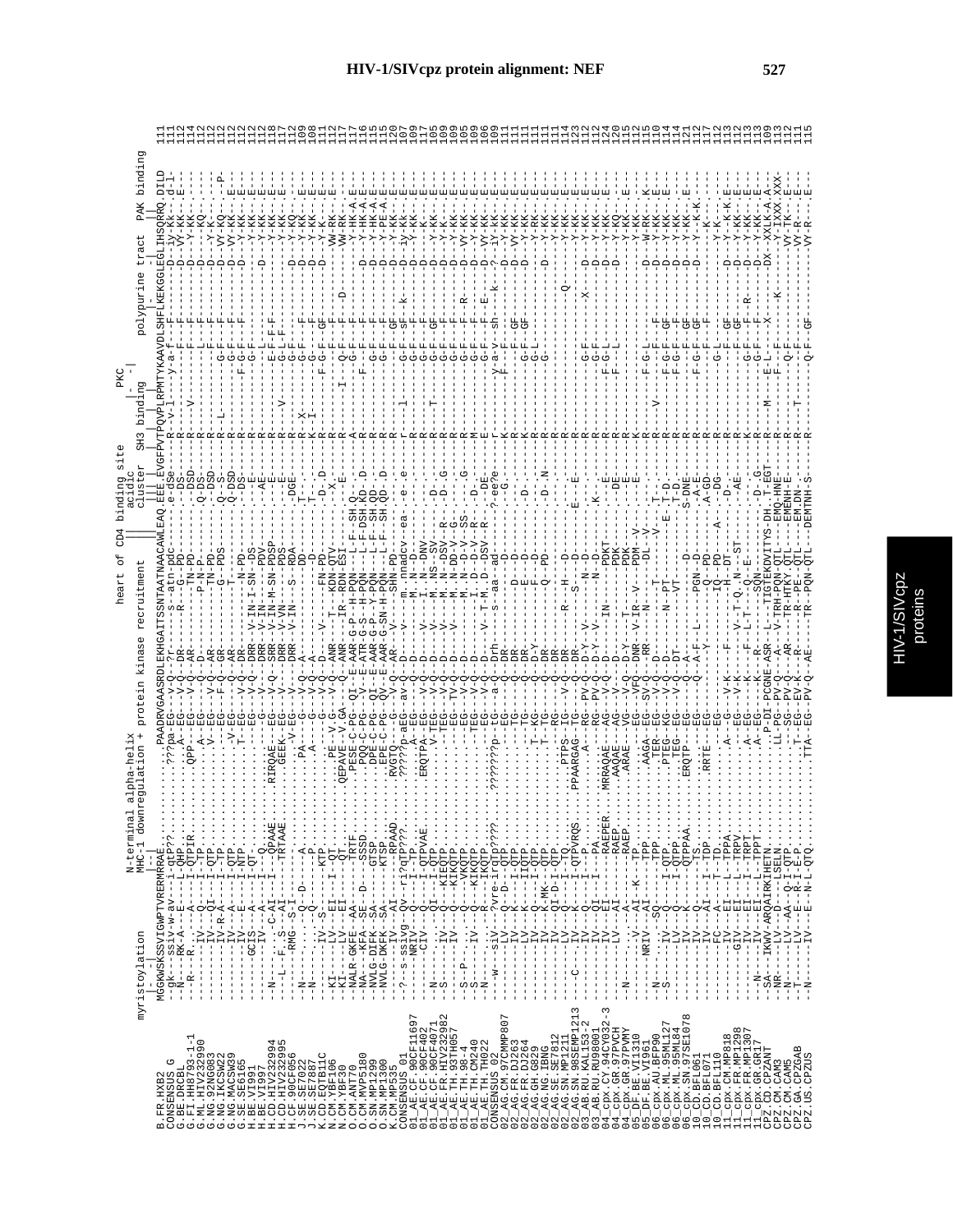HIV-1/SIVcpz HIV-1/SIVcpz proteins

ת המאמאות המאורח המאורח המאורח המאורח המאורח המאורח המאורח המאורח המאורח המאורח המאורח המאורח המאורח המאורח המ<br>המאורח המאורח המאורח המאורח המאורח המאורח המאורח המאורח המאורח המאורח המאורח המאורח המאורח המאורח המאורח המאור